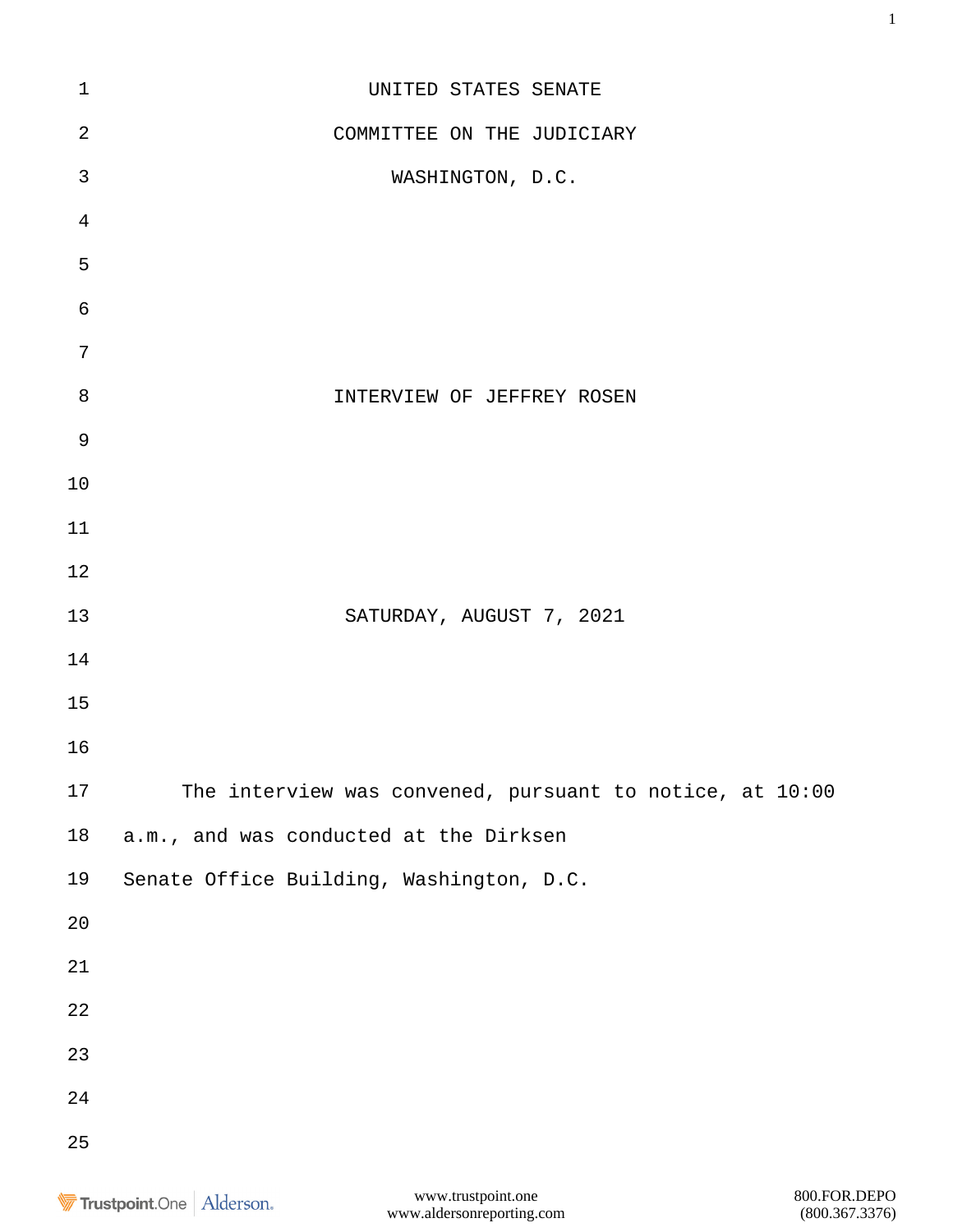| $\mathbf 1$    | PROCEEDINGS                                                    |
|----------------|----------------------------------------------------------------|
| $\overline{2}$ | $10:04$ a.m.                                                   |
| 3              | Ms. Zdeb. It is 10:04. We can go on the                        |
| 4              | record. Welcome, Mr. Rosen.                                    |
| 5              | I have a short preamble to go over and then                    |
| 6              | we'll jump into questioning.                                   |
| 7              | Mr. Rosen. Sure.                                               |
| 8              | Ms. Zdeb. This is a transcribed interview of                   |
| 9              | Jeffrey Rosen. Chair Durbin requested this interview as part   |
| $10 \,$        | of the Senate Judiciary Committee's investigation into efforts |
| 11             | to involve the Justice Department in former President Trump's  |
| 12             | attempts to overturn the 2020 presidential election.           |
| 13             | Would the witness please state your name for                   |
| 14             | the record.                                                    |
| 15             | Mr. Rosen. Yes, my name is Jeffrey Rosen.                      |
| 16             | Ms. Zdeb. On behalf of the Chair, Mr. Rosen, I                 |
| 17             | thank you for appearing here today. We appreciate your         |
| 18             | willingness to appear voluntarily.                             |
| 19             | My name is Sara Zdeb. I'm the Majority Chief                   |
| 20             | Oversight Counsel for the Judiciary Committee. And I'll ask    |
| 21             | everyone else in the room to introduce themselves for the      |
| 22             | record, except for Mr. Rosen's counsel, who we'll get to in a  |
| 23             | few minutes.                                                   |
| 24             | And we'll start with the Senators.                             |
| 25             | Mr. Blumenthal. Richard Blumenthal, United                     |
|                |                                                                |

Trustpoint.One | Alderson.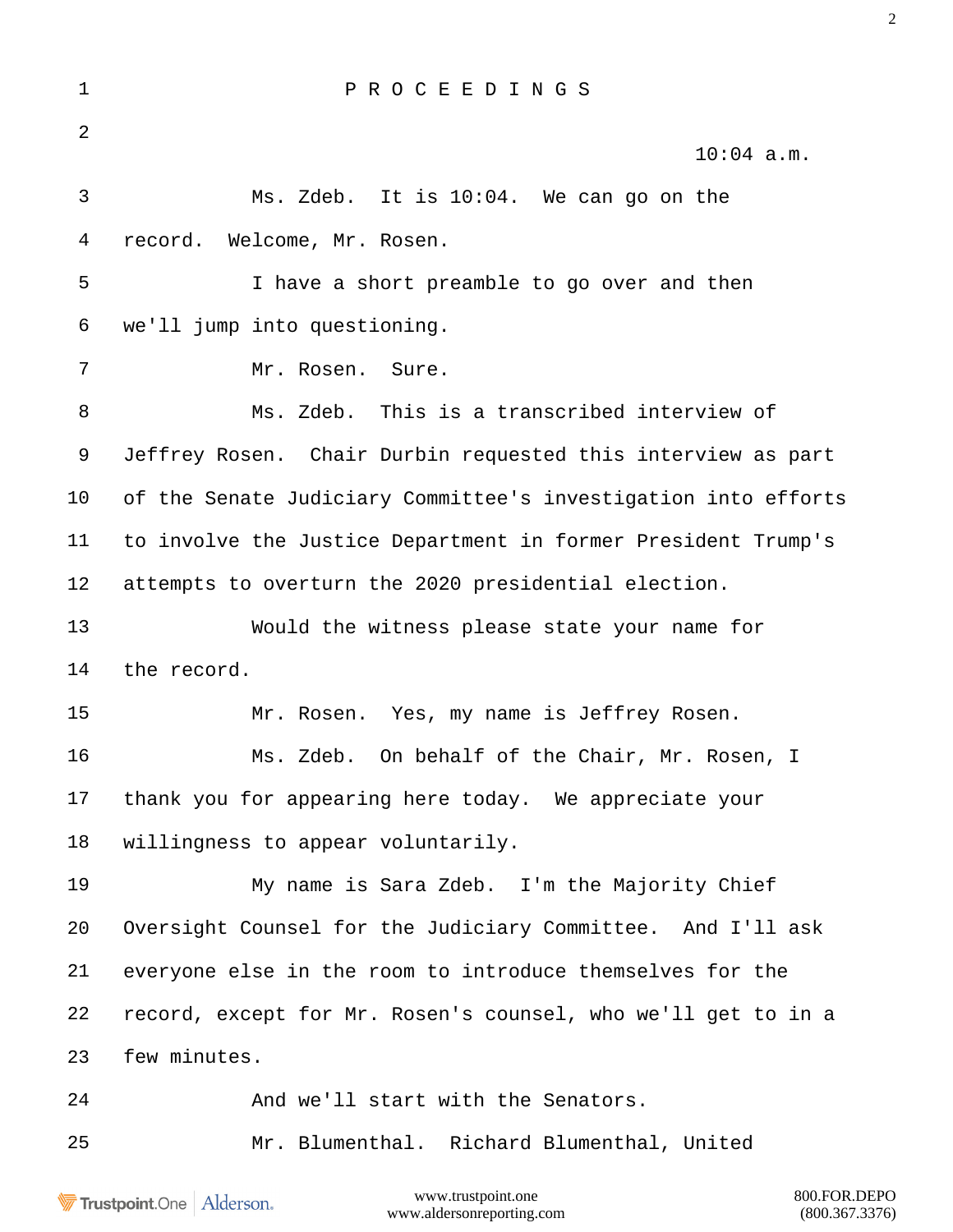States Senator from Connecticut.

 Mr. Whitehouse. Sheldon Whitehouse, Rhode Island.

 Ms. Zdeb. The Federal Rules of Civil Procedure do not apply to the Committee's investigative activities, including transcribed interviews. That said, we do follow some guidelines that I will go over now.

 Our questioning will proceed in rounds. The Majority staff will ask questions for one hour, then Minority staff will have the opportunity to ask questions for an equal amount of time. We'll go back and forth in this manner until there are no more questions.

 We typically take a short break at the end of each hour. And if you need to take a break at any point before that, please just let us know. And assuming we're still going, we will take a lunch break at some point.

 As I mentioned earlier, you are here voluntarily. You have been authorized by the Department of Justice to provide "unrestricted testimony, irrespective of potential privilege" on topics within the scope of the Committee's investigation. Accordingly, we anticipate that our questions will receive complete responses.

 As you can see, we have a stenographer taking down everything that we say in order to make a written record, so we ask that you use verbal responses to each question.

Trustpoint.One Alderson.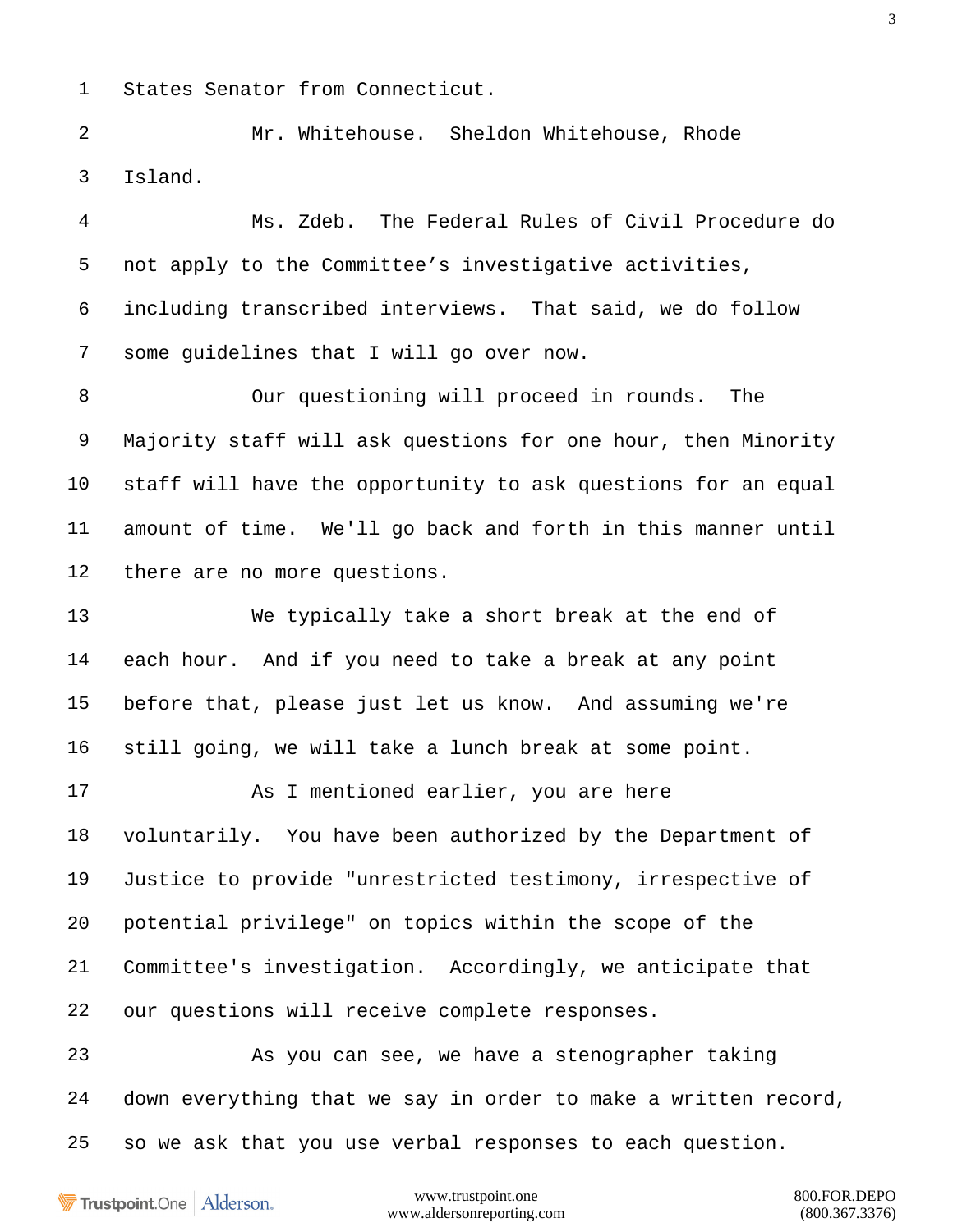Do you understand? Mr. Rosen. Yes. Ms. Zdeb. We encourage witnesses who appear before the Committee to consult freely with counsel if they choose. You are appearing here today with counsel. Counsel, would you please introduce yourselves for the record. Mr. Brown. Reginald Brown, counsel for Jeff Rosen. And I am accompanied by two colleagues. Mr. Byrnes. John Byrnes. Mr. Gallagher. Nicholas Gallagher. Ms. Zdeb. Thank you. And I just realized that I neglected to give the other counsel for the Committee an opportunity to introduce themselves, as well as department counsel. So we can do that now, and then I'll continue. Ms. McClain Walton. Good morning, Nicole McClain Walton, Counsel, Oversight for Chair Durbin. Mr. Flynn-Brown. Good morning, Mr. Rosen. My name is Josh Flynn-Brown. I am Deputy Chief Investigative counsel for Senator Grassley. The minority was unaware that Democratic members would be attending until this morning, about an hour before today's interview. I want to let you know, as a courtesy, that in light of this recent development, Republican members

Trustpoint.One Alderson.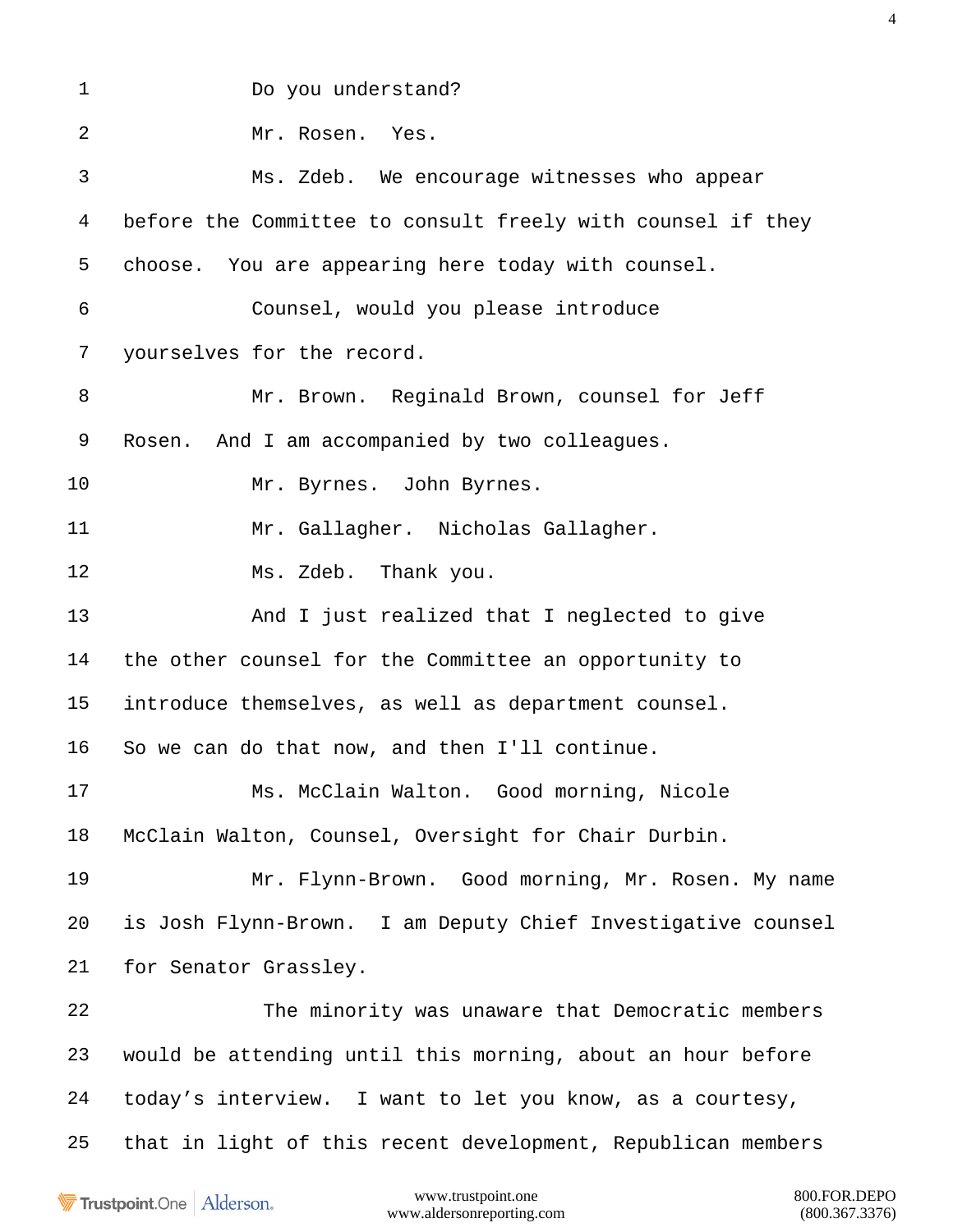might attend during the course of today's interview. And Senator Tillis just arrived as I was speaking. So, as a courtesy we wanted to make sure you were aware of additional members and their potential attendance. Mr. Rosen. Thank you. Ms. Zdeb. There are two counsels for the Department of Justice. Would you introduce yourselves as well, please. Mr. Weinsheimer. Brad Weinsheimer, Department of Justice. Ms. Antell. Kira Antell, Department of Justice. Ms. Zdeb. Thank you. Mr. Rosen, we want you to answer our questions in a complete and truthful manner. If you don't understand one of our questions, please let us know. You should understand that, although this interview is not under oath, by law, you are required to answer questions from Congress truthfully. Do you understand that? Mr. Rosen. Yes. Ms. Zdeb. Specifically, witnesses who knowingly provide materially false statements during the course of a Congressional investigation could be subject to criminal prosecution under 18 USC 1001, and this statute

Trustpoint.One Alderson.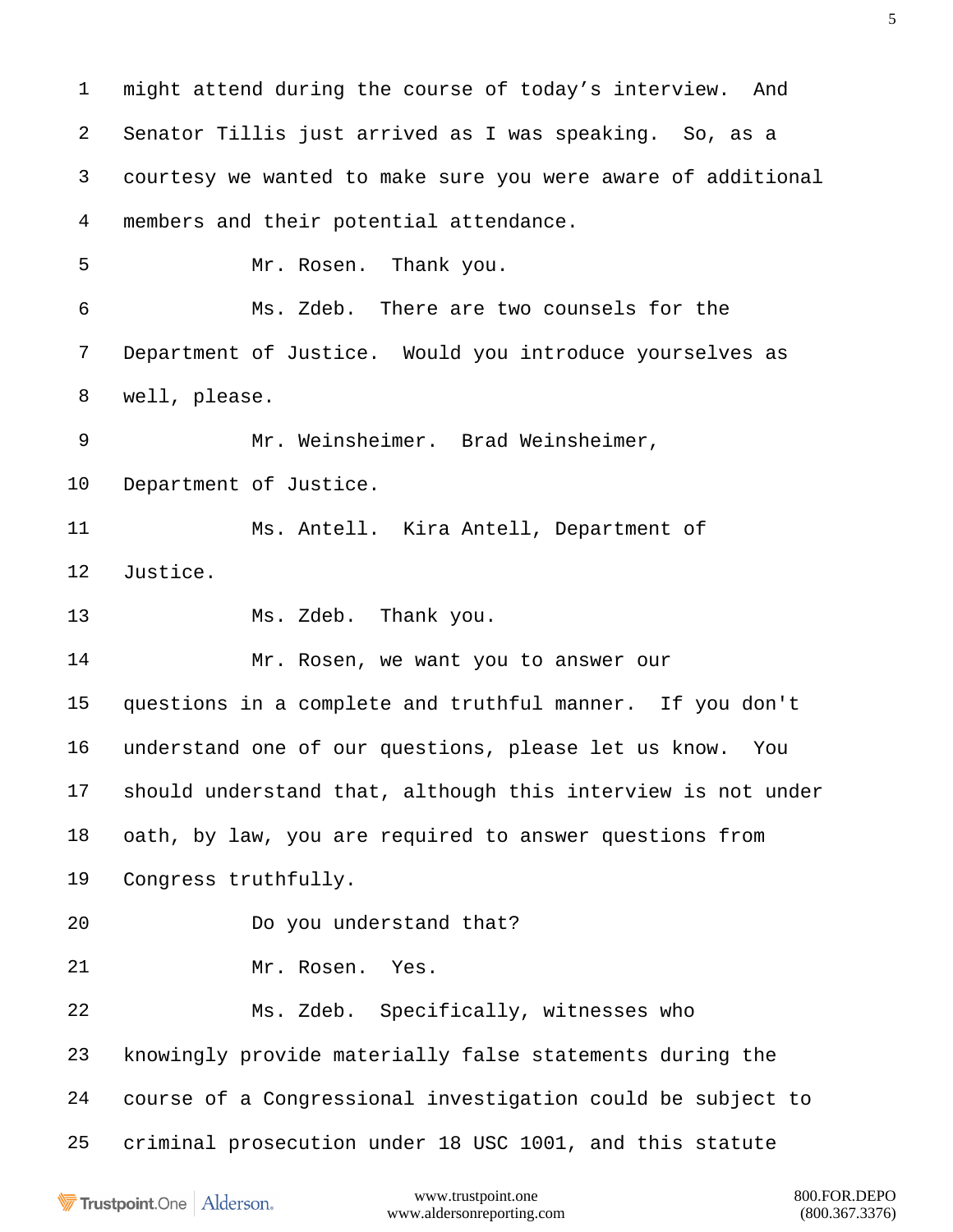applies to your statement in this interview. Do you understand that? Mr. Rosen. I will tell the truth, as always. Ms. Zdeb. Is there any reason why you are unable to provide truthful testimony here today? Mr. Rosen. Not that I'm aware of. Ms. Zdeb. Finally, we ask that you not speak about what we discussed in this interview with anyone outside of the room in order to preserve the integrity of our investigation. Is there anything that my colleagues from the Minority would like to add? 13 I will take that as a no. This is the end of my preamble. Do you have any questions before we start? Mr. Rosen. I just want to make sure that your colleagues had heard that. Ms. Zdeb. Did you have anything to add at this point? Mr. Flynn-Brown. I do not. Thank you. Ms. Zdeb. Mr. Rosen, I understand you have a prepared statement. If you wish to give it, now would be the time. Mr. Brown. If I might, before he gives his statement, I want to make sure we enter some items into the

**Trustpoint**.One Alderson.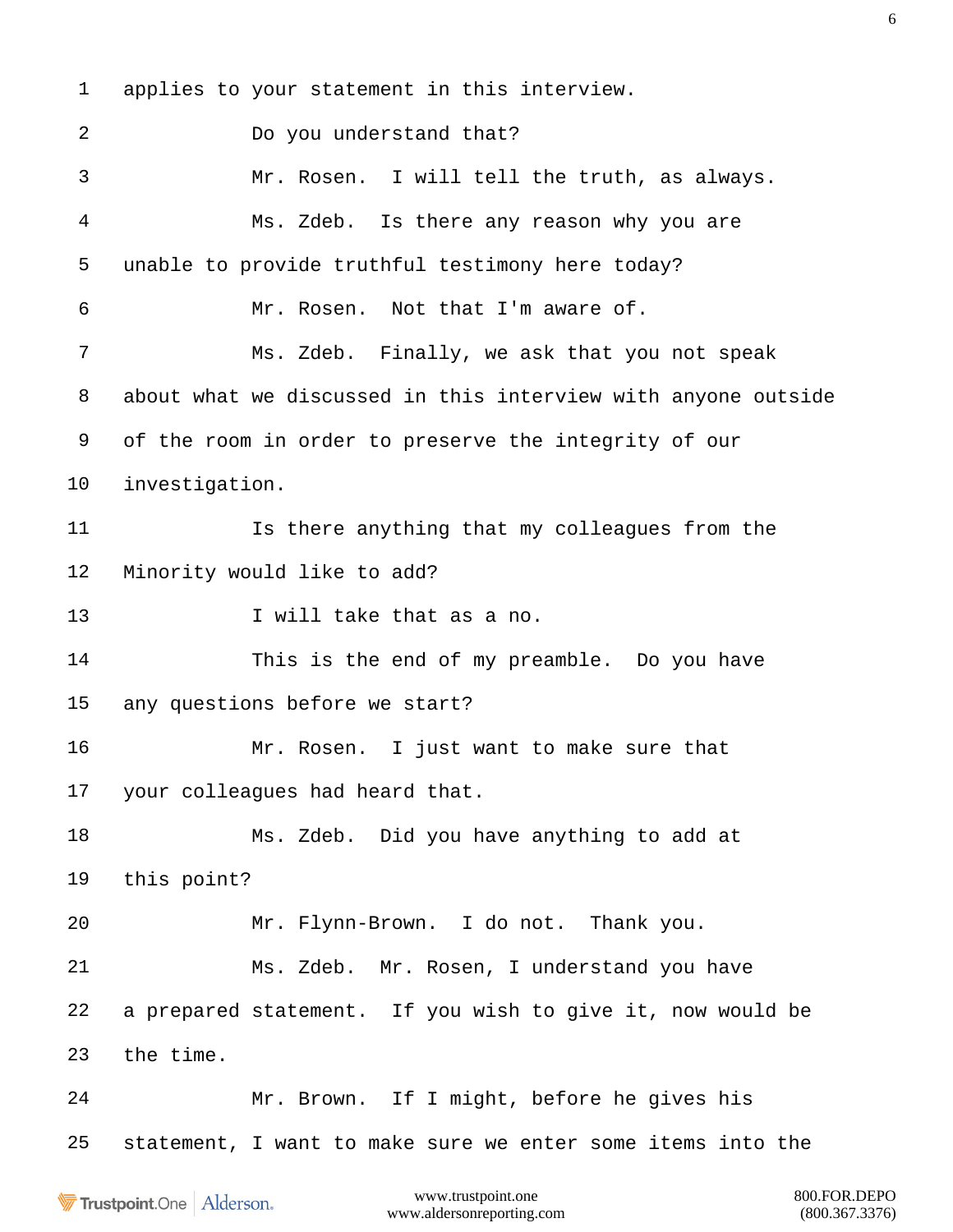record.

 The letter of authorization from the Department of Justice dated July 26, 2021; the prior authorization, which remains in effect, which was May 9, 2021; and the letter of nonobjection from Doug Collins on behalf of former President Trump dated August 2, 2021. These authorize testimony that Mr. Rosen will give today.

 Ms. Zdeb. Thank you. And those will be entered into the record.

 Mr. Rosen. Okay. Well, thank you. I thought I'd offer some preliminary observations to help frame the discussion and facilitate some conversation. So thank you for the opportunity to make some preliminary observations as we begin the voluntarily transcribed interview. With both the current President and the former President having confirmed that they do not object to my responding to these questions, I'm here today to share with you, and the American public, information about events during the period that I served as the Acting Attorney General.

 So I want to affirm at the outset that during my tenure at the Department of Justice, my priority was to ensure that the Department would always proceed on the basis of the facts and the legal merits to enforce the Constitution and preserve the rule of law. We did that. And I was honored to have led and have served alongside the extraordinary team

**Trustpoint**.One Alderson.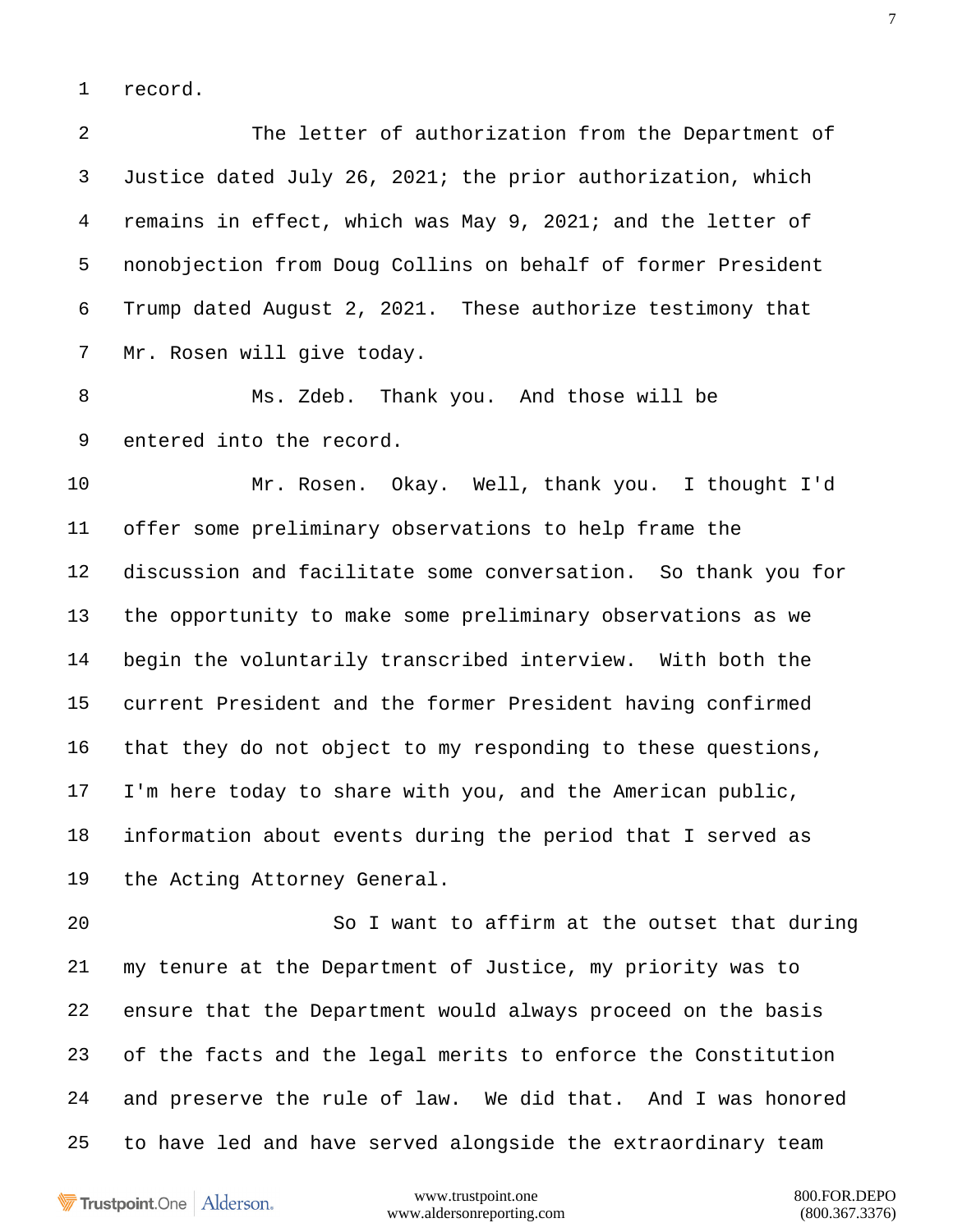of public servants who always put the best interests of our country first.

 During my tenure as the Acting Attorney General, which began on December 24 of last year, the Department of Justice maintained the position, publicly announced by former Attorney General William Barr, that the Department had been presented with no evidence of widespread voter fraud in a scale sufficient to change the outcome of the 2020 election. We thus held firm to the position that the Department would not participate in any campaign's or political parties' legal challenges to the certification of the Electoral College votes, and that there must be an orderly and peaceful transfer under the Constitution.

 In particular, then, during my tenure, we appointed no special prosecutors. We sent no letters to states or state legislators disputing the election outcome. We made no public comments saying the election was corrupt and should be overturned. We initiated no Supreme Court actions, nor filed or joined any other lawsuits, calling into question the legitimacy of the election and our institutions.

 To the contrary, the only time the Department of Justice filed a brief in court regarding the election, it was to say that a Congressional member's lawsuit to overturn the election should be dismissed. And it was.

Back in April of 2019, when I appeared before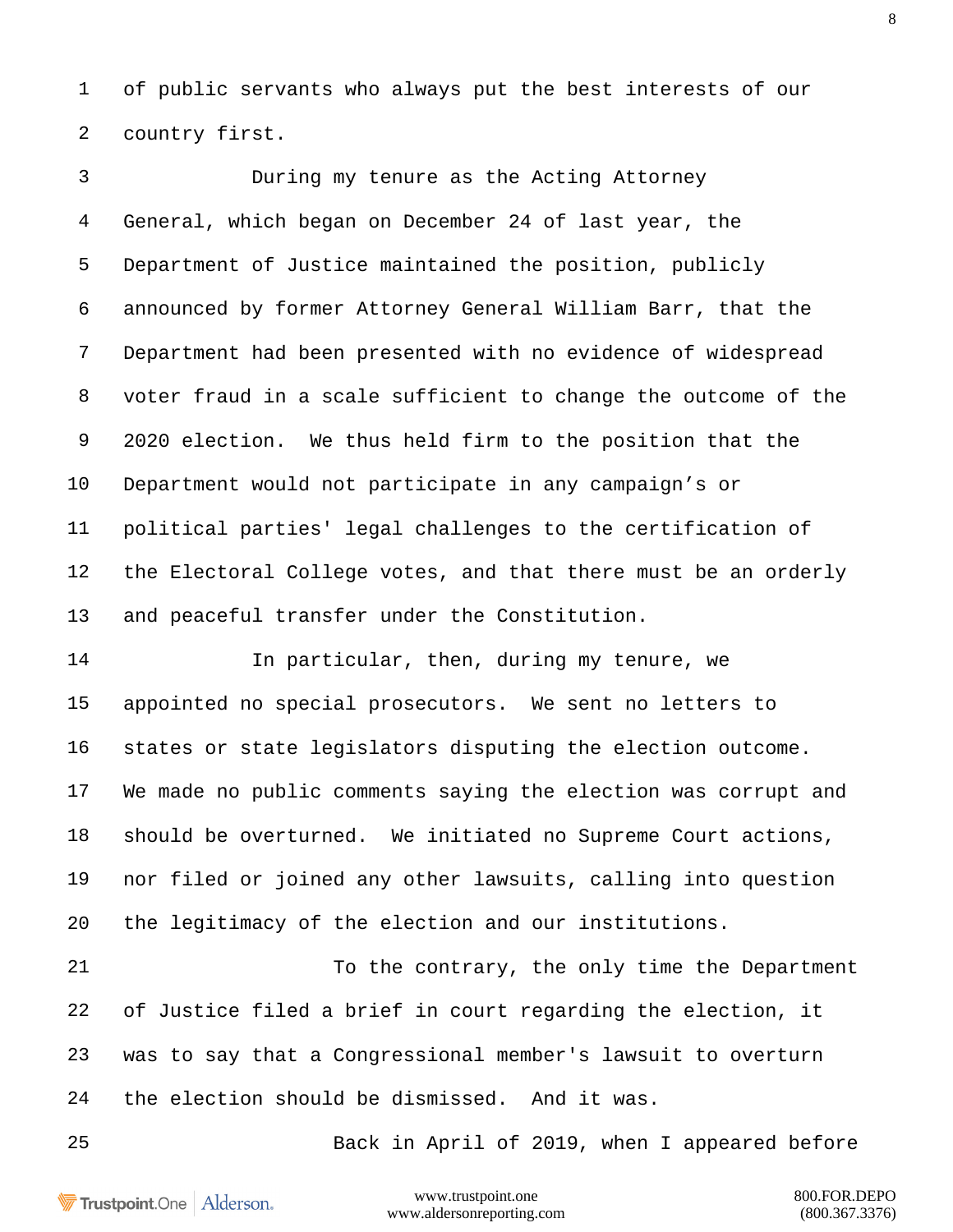the Senate Judiciary Committee at my nomination hearing, I testified, "If the appropriate answer is to say no to somebody, then I will say no." That's exactly what I did. At the outset, I want to comment on the

 actions of two people you will likely be interested in; President Trump, and former Acting Assistant Attorney General for the Civil Division, Jeffrey Clark.

 President Trump's unwillingness to accept the results of the election is public and well known. I thought that was misguided, and I disagreed with things that President Trump suggested the Justice Department do with regard to the election, so we did not do them.

 But when I and others told the President he was misinformed or wrong or that we would not take various actions to discredit the election's validity, he acquiesced to the Department's position.

 The President was persistent with his inquiries. And I would have strongly preferred if he had chosen a different focus in the last month of his presidency. But as to the actual issues put to the Justice Department, DOJ consistently acted with integrity, and the rule of law held fast.

 It was unfortunate that I ultimately had to seek a meeting with the President on the evening of January 3rd, 2021, to persuade the President not to pursue a different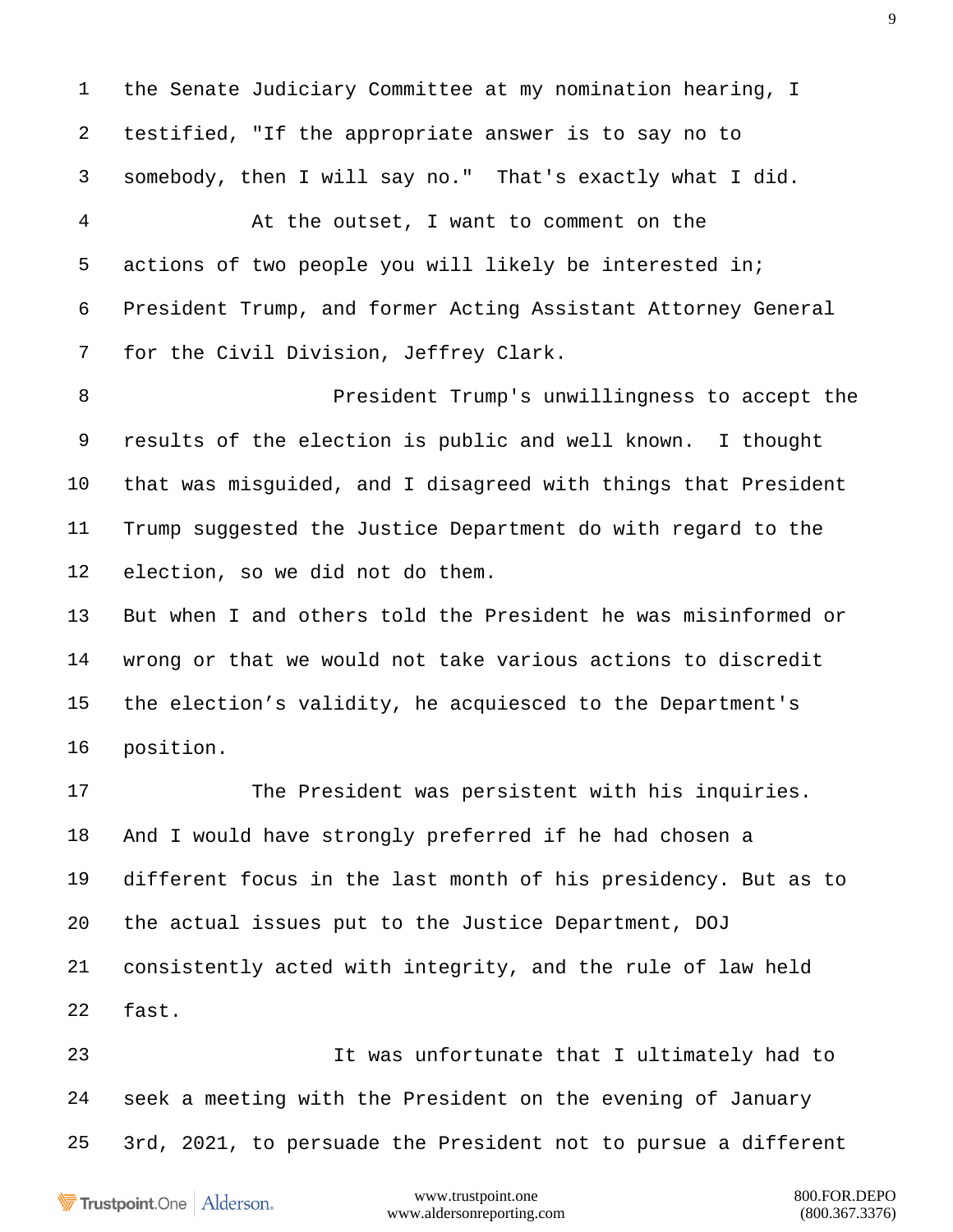path endorsed by Jeffrey Clark, which would have ended my tenure. But with the support of the entire DOJ's senior leadership team, and the White House counsel as well, the President himself decided not to do that, not to pursue that alternative path.

 To this day, I find Mr. Clark's actions inexplicable. I'll do my best to answer your questions today, recognizing my memory is unlikely to be perfect, as the events occurred many months ago during an extraordinary time for our country, and additional access to documents or other things to jog my memory could be useful.

12 But the key thing that I clearly remember, and will underscore today, is that during my time as Acting Attorney General, the Department of Justice maintained its integrity and maintained the rule of law with regard to last year's elections.

 Having seen no widespread fraud sufficient to change the election result, we resisted entreaties from any source to take public actions or make public statements that would negate the results of the election.

 So if there any further questions, I'll be happy to address them.

 Ms. Zdeb. Thank you, Mr. Rosen, for that opening statement. We're glad to have the opportunity to speak with you. And as you can imagine, we do have some

Trustpoint.One Alderson.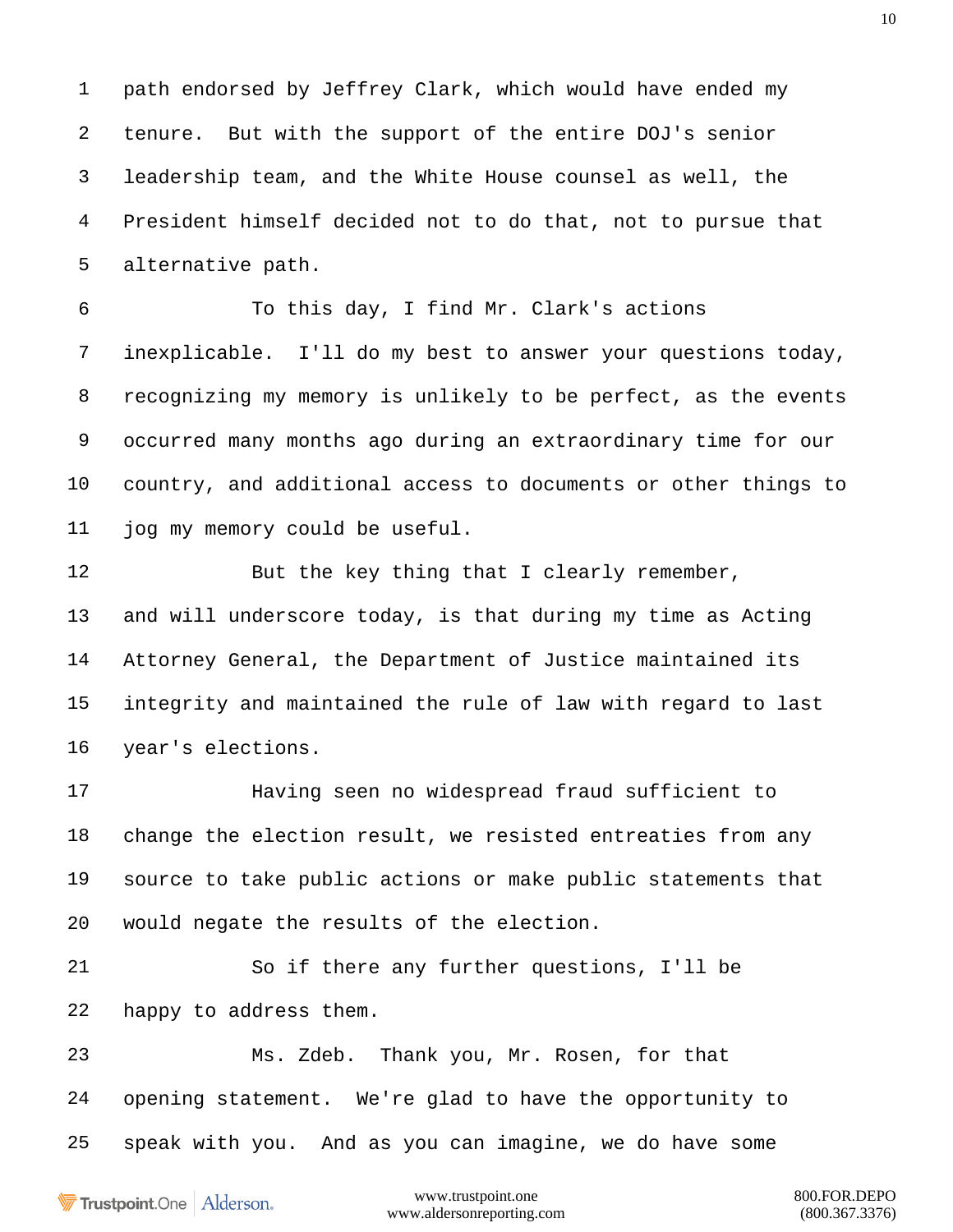questions. So it is 10:16, and we will start our first round of questioning.

BY MS. ZDEB.

 Q. You alluded to Jeffrey Clark. As you can imagine, we have a number of questions about Mr. Clark. We'll get to them shortly. But before we do that, I wanted to start with a couple of basic questions just to contextualize the discussion we're going to have today.

 So in terms of your role at the Department, you were confirmed when?

A. May 16 of 2019.

 Q. And you became Acting AG, I think you said earlier, officially on December 23rd; is that right?

A. I think technically the 24th, because

Attorney General Barr departed on the 23rd, so yes.

 Q. You alluded to Attorney General Barr's statements before his resignation to the effect of the Department had not found any evidence of widespread election fraud sufficient to change the outcome of the election.

A. Right.

 Q. He -- I believe he made one of those statements on December 1. And then, although he didn't actually resign until the 23rd, he announced on the 14th that he would be resigning. When did you first learn that Attorney General Barr would be stepping aside?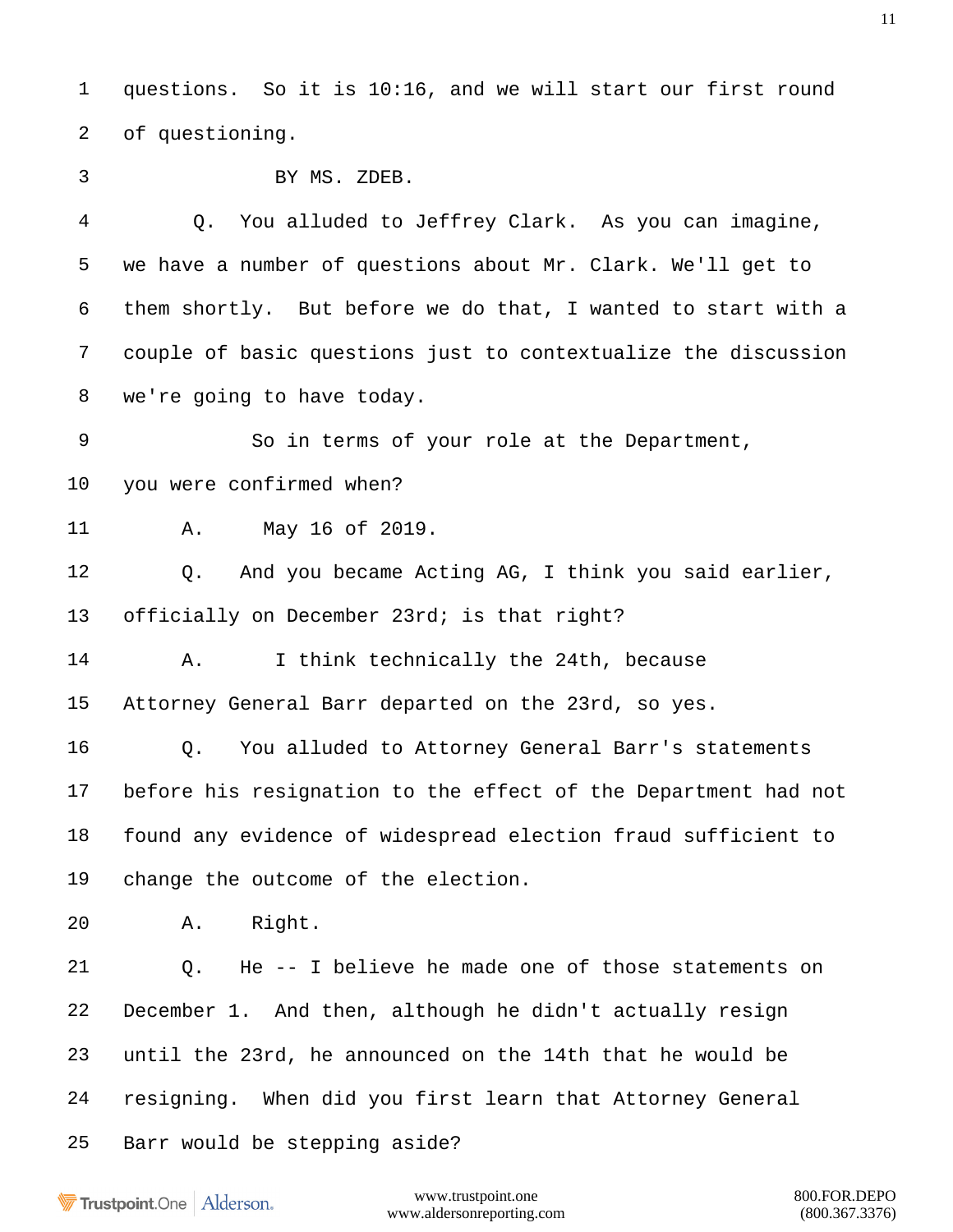A. Well, there's two parts to that. I was aware that he was considering whether he was going to stay to the end or not. But in terms of his actual decision, I learned of it the day he resigned. Q. Did he share with you what prompted his decision to resign or to announce his resignation on the 14th? A. Well, he wrote a letter that I saw. I don't think he and I had a discussion about it. Ms. Zdeb. Just for the record, I wanted to note that Ranking Member Grassley is now present in the interview. 12 Good morning, Senator Grassley. 13 BY MS. ZDEB. Q. Mr. Rosen, under the Department's line of succession, the DAG, which is the position you held at the time, is next in line to become Acting Attorney General as the Attorney General position; is that right? A. I believe so. Q. Did you become aware at any point around the 14th when Attorney General Barr announced that he would be resigning, that President Trump was considering bypassing you and asking Richard Donoghue, your deputy, to step in as the Acting Attorney General? A. I don't think I had any specific discussions to that effect. I think -- when I was aware that Attorney General

Trustpoint.One Alderson.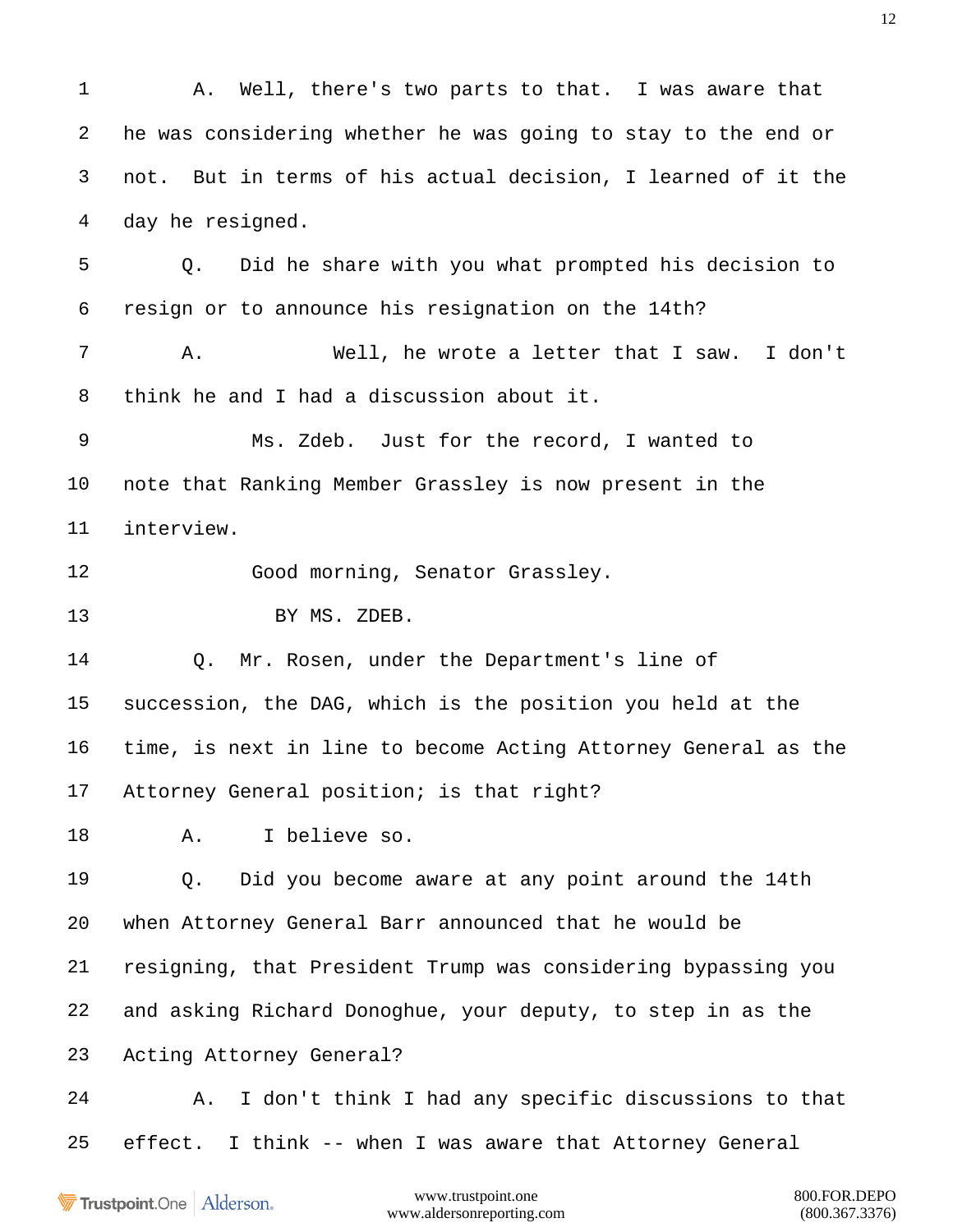Barr had not decided to stay until the end, I think it was an obvious question as to would the President go with the normal line of succession or something else. But with regard to my deputy, in particular, I don't think I had any conversation about that. Q. Did you have an impression as to why the President

might not go with the ordinary line of succession?

8 A. No, but he had departed from it in the past with other departments.

 Q So there was not some sense that he was unhappy with you?

 A. At least not that I -- that he had communicated to me.

14 0. Fair enough.

 I want to show you a document, again, in the vein of contextualizing some of the discussion that we're going to have about Mr. Clark's activities.

 My colleague, Nicole, is handing you a document that we marked as Exhibit Number 1. It begins in Bates No. -680, at the bottom of the page.

(Exhibit 1, email, was

marked.) BY MS. ZDEB.

 Q. So this is an email that Mr. Donoghue, your deputy, sent to the Department's leadership, copying you on November 11th, 2020.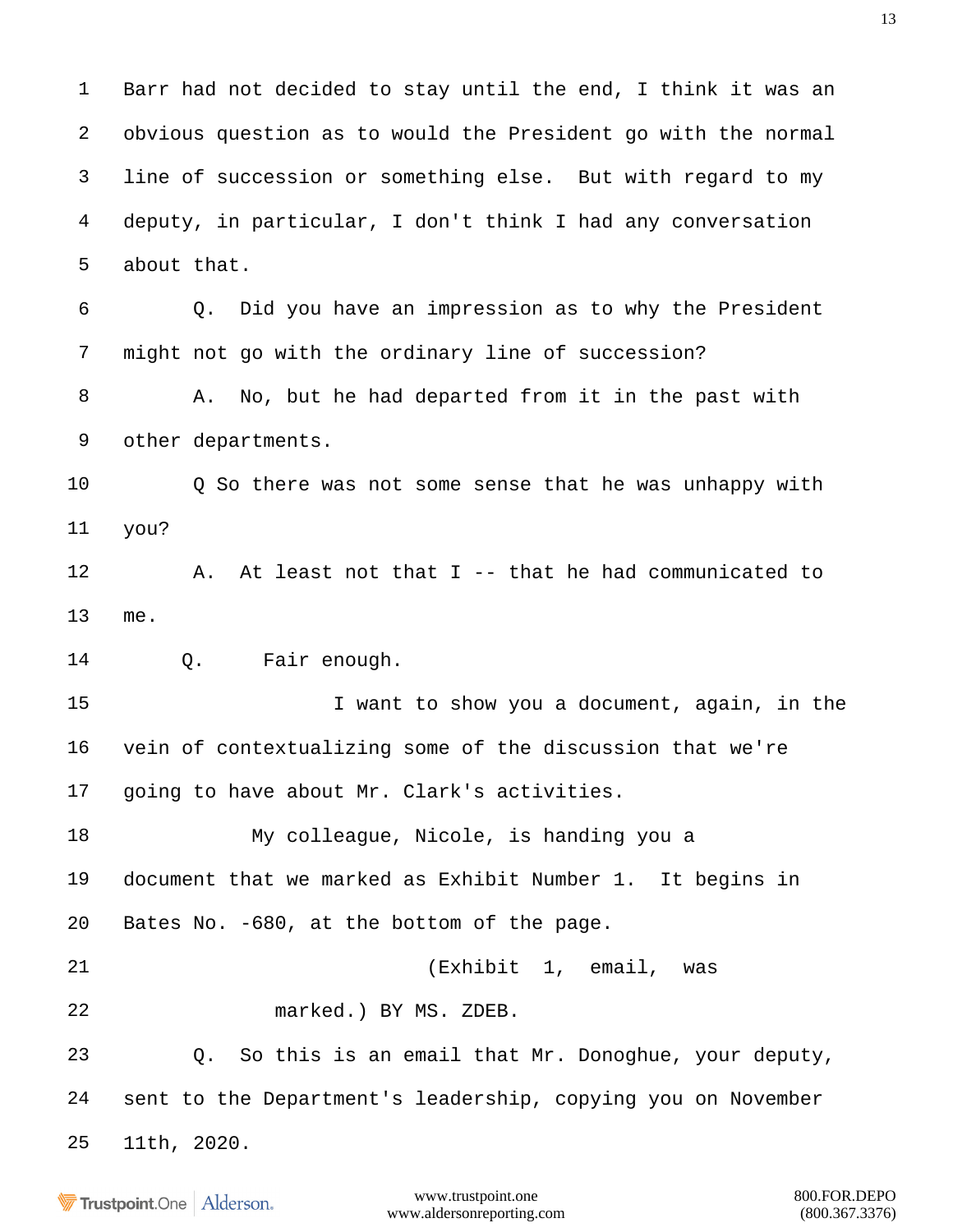time? A. Yes. I think we had discussed this. Q. And the two attachments to this email are the companion policies that the White House and the Department maintained at the time, and still maintain, that govern contacts between the Department and the White House; is that right? If you need a minute to review. A. I remember that we had been operating at the time under the contact policy that had been put in place originally by Attorney General Mukasey, and then a revised version by Attorney General Holder, a memorandum. That was one of the reasons -- is that what's attached? Q. Yes, that's right. So the first of these memos is the Holder version of it. And you're welcome to take as much time to review it as you want, but I mostly just want to get a sense from you of at the time Mr. Donoghue circulated these, what was your understanding of the restrictions that they imposed? A. Well, the general idea was to channel the sensitive communications -- in other words, there are certain things, legislation is appropriate to have staff to staff discussions, but the more sensitive communications, they should be at a top level. On the White House side, the President and the White

Do you recall receiving this document at the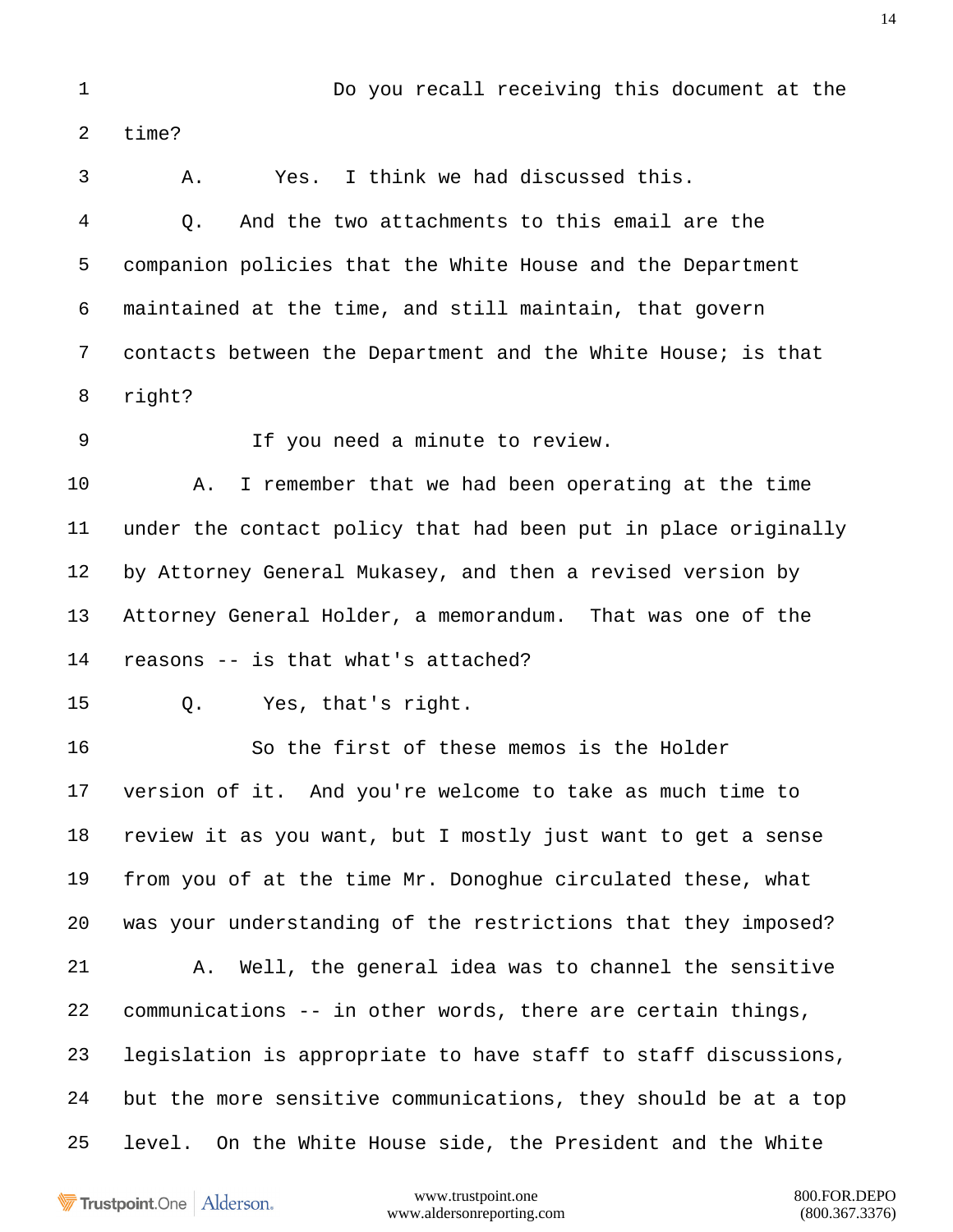House Counsel, and on the Justice Department side, the Attorney General, Deputy Attorney General, or, in some places, the Associate Attorney General. And they can deputize others, but they typically should be aware of the communications. Q. So, in other words, it places sort of ministerial, for lack of a better word, limits on who in each of the Department and the White House can communicate with to the other about pending civil, criminal investigations or cases. Is that consistent with your understanding? A. That's trying to channel to the leadership at each end of the street, let's say, who can have the communications or have authorized them. Q. And there's another aspect to the policy that I wanted to draw your attention to. There's a little "a" at the bottom of the very first page of the Holder memo. A. Right. Q. And it says, "In order to ensure the President's ability to perform his constitutional obligation 'to take care that the laws will be faithfully executed,' the Justice Department will advise the White House concerning pending or contemplated criminal or civil investigations or cases when -- but only when -- it is important for the performance of the President's duties and appropriate from a law enforcement perspective."

So when I read it, I understand the policy

Trustpoint.One Alderson.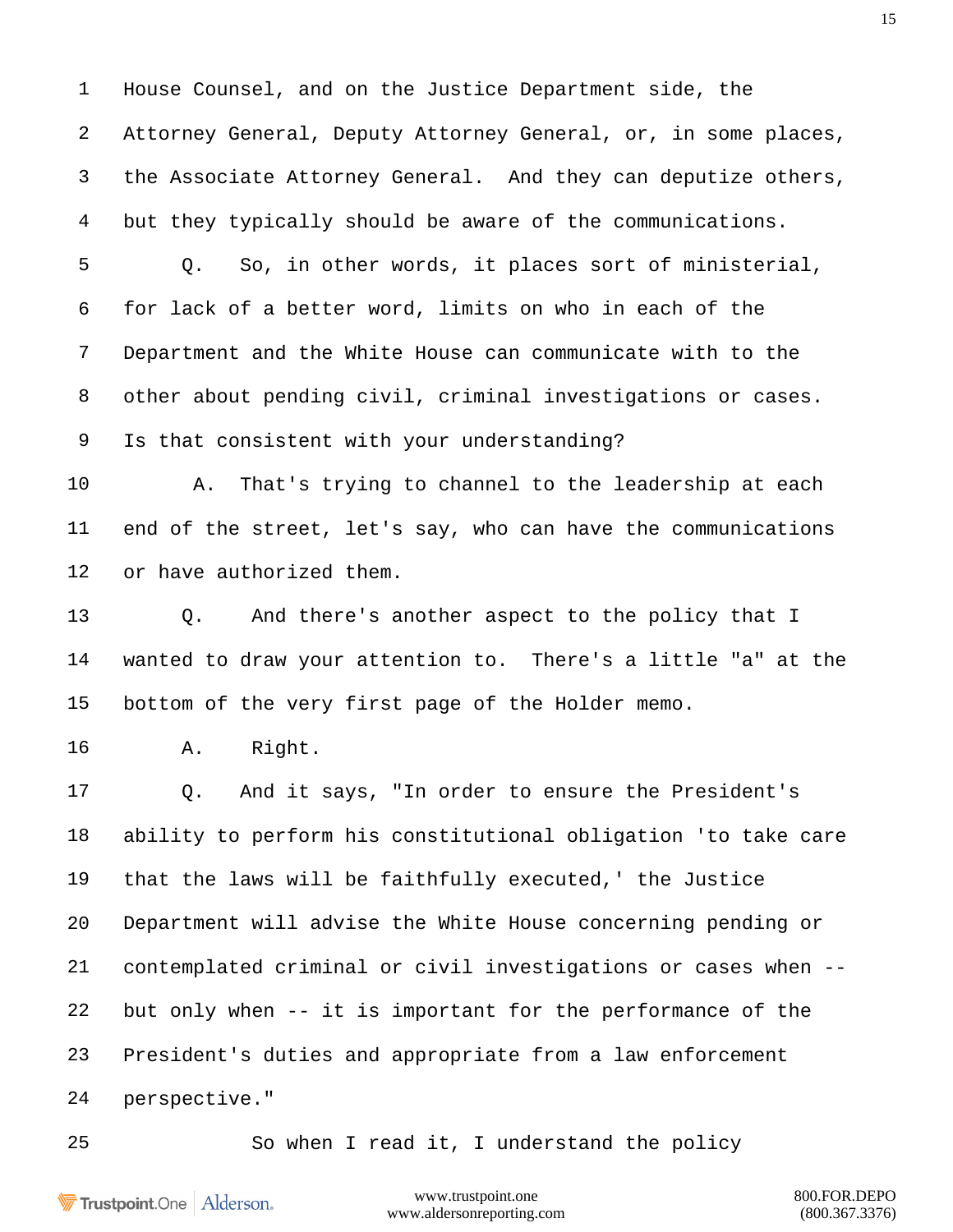not just to impose ministerial limitations on who can talk to whom, but also it reflects limits on when the Department can have these sorts of conversations in the first place. In other words, only when it is important for the performance of the President's duties.

 Is that consistent with how you understood it at the time?

 A. Some variation on that. The President has the overall obligation to faithfully execute the laws. So you're not going to have a situation where the Attorney General can't take the President's phone calls, because you don't know what the call is about. So -- but then it's really calling for some judgment and sensitivity to the balance that has to be struck between things where it enables the President to perform his functions and also the Department to have direction from the President versus things where there's no real reason for the discussion to happen.

 So it's common, I think, for a fairly sensitive judgment to have to occur regarding those.

 Q. I can understand that as well, which is why I imagine it has this language about ensuring the President's ability to perform his constitutional obligations, on the one hand; but then on the other hand, there is also language in the very first -- the very first paragraph of that memo emphasizing that the legal judgments of the Department of

Trustpoint.One Alderson.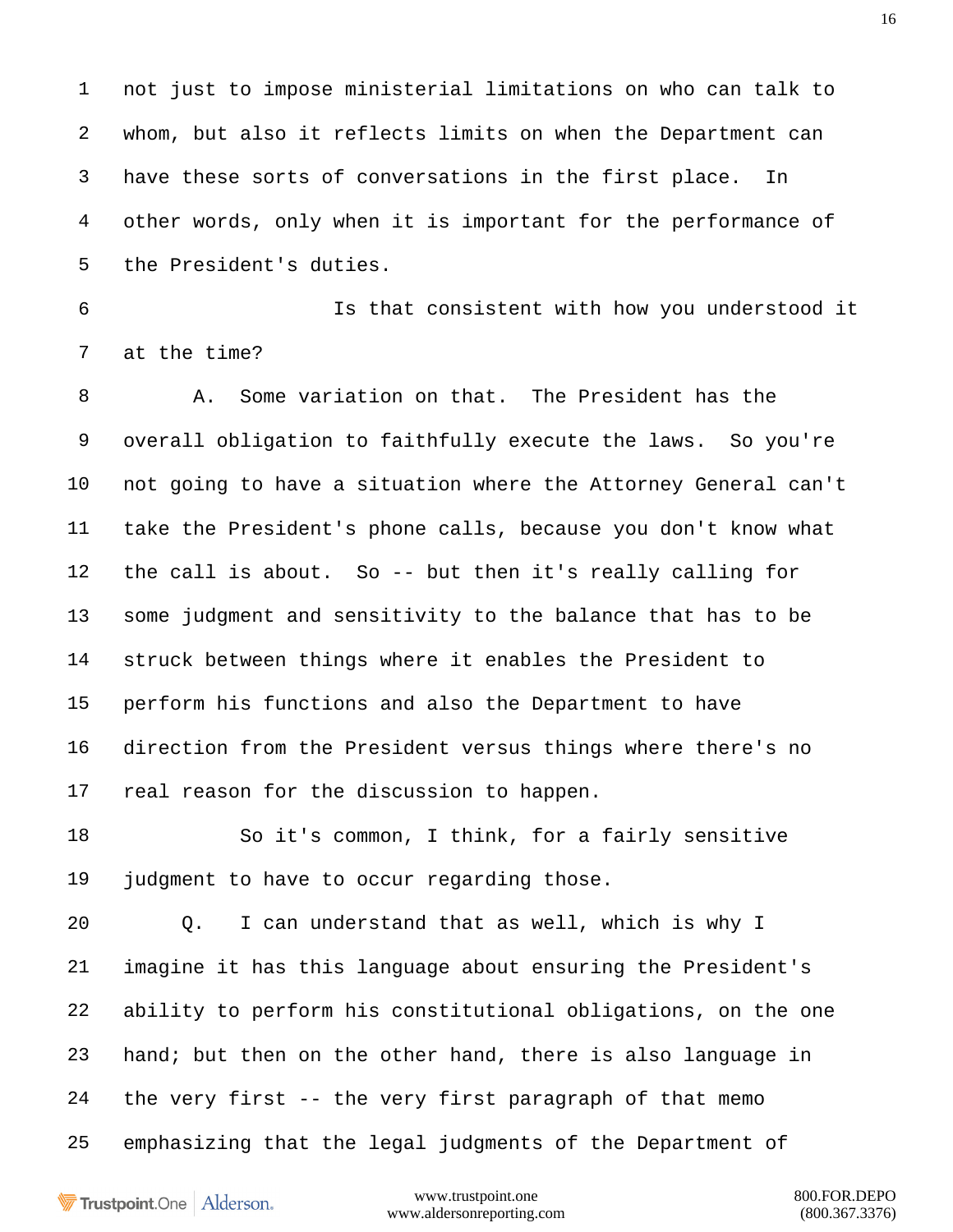Justice must be impartial and insulated from political influence.

 And so, as I read this document, it seems to be striking a balance between enabling the President to do his job but also the very important purpose of insulating the Department from improper political influence. Would you agree with that?

 A. Well, as it says in the second paragraph of this memorandum, it sets out the guidelines to govern the communications. So this is the thing. Not to speak for Attorney General Holder or his state of mind, the direction, there are conventions that are designed to strike these balances that the Department has had. And I think these guidelines or conventions, if you will, are designed to ensure that things are done on the merits.

 As I said in my preliminary remarks, that I think the Justice Department in the case of investigations has to proceed on the basis of the facts and the law and not extraneous considerations.

 Q. While we're on the topic of policies, I did want to briefly ask you about a different policy, which is the Department's policy of -- I forget the exact title, but it is the one that has long been reflected in the Election Crimes Branch's manual on election crimes. I see you nodding your head. It has the policy of noninterference in elections. And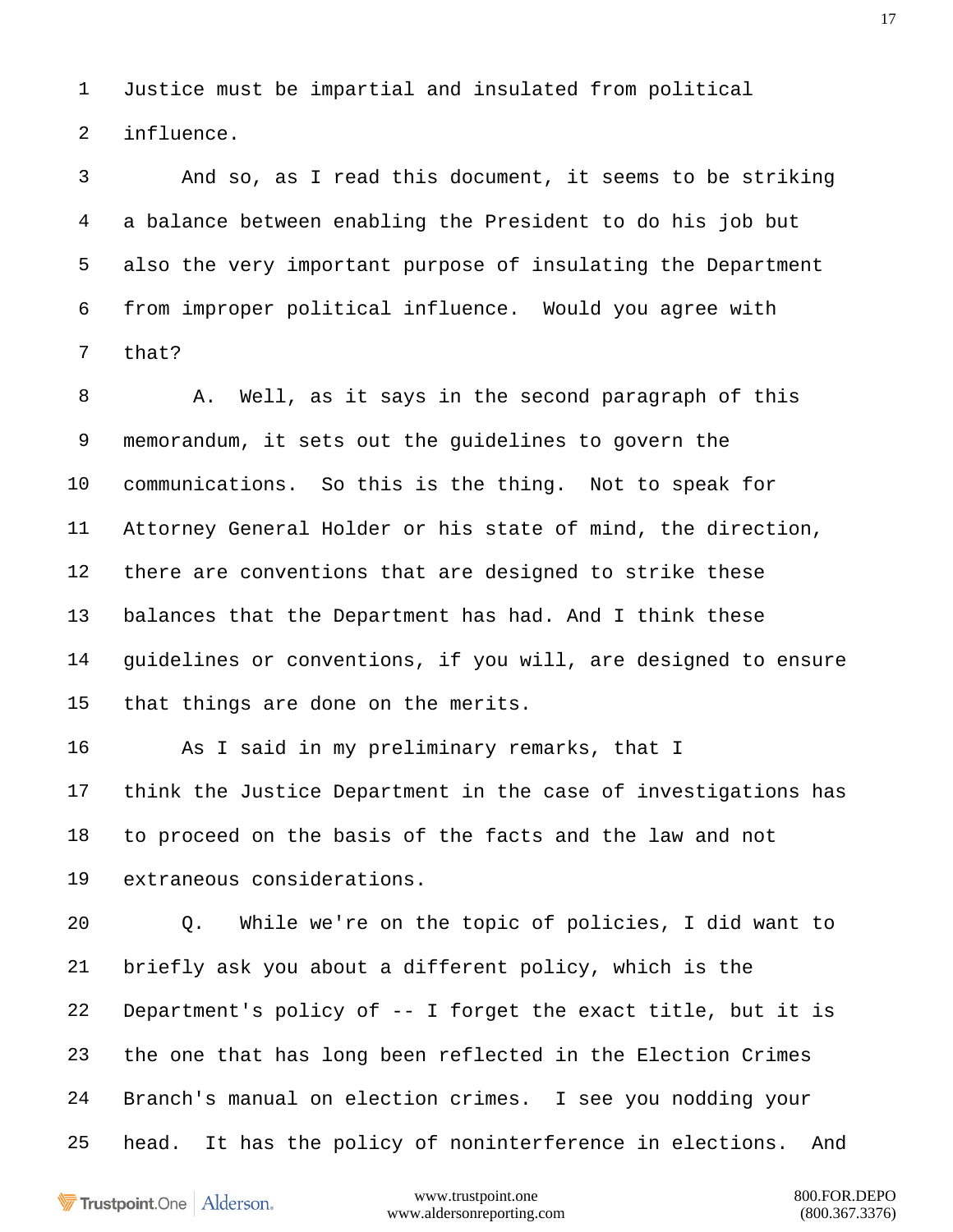it is the one that Attorney General Barr updated in November of 2020.

 Do you have a general understanding of what I'm referring to?

 A. I remember that. The general policy of noninterference is very long-standing. And, like a lot of these things, the nuances of the policy can be addressed from time to time.

 But I remember Attorney General Barr did update them on that. I want to say after the election; maybe before the election. I don't remember exactly, as I sit here. Ms. Zdeb. And for the record,

Senator Klobuchar just walked in.

14 BY MS. ZDEB.

 Q. So, again, your recollection of these policies is consistent with -- my understanding is, as I understood it, the long-standing policy of the Department, at least before Attorney General Barr's November update, was essentially to avoid taking overt investigative steps in election fraud matters in the period of time between when people started casting ballots and when the vote was certified. Does that ring a bell with your

understanding?

 A. Say that again. I think I may have missed a word. Q. As I understand it, the prior policy before Attorney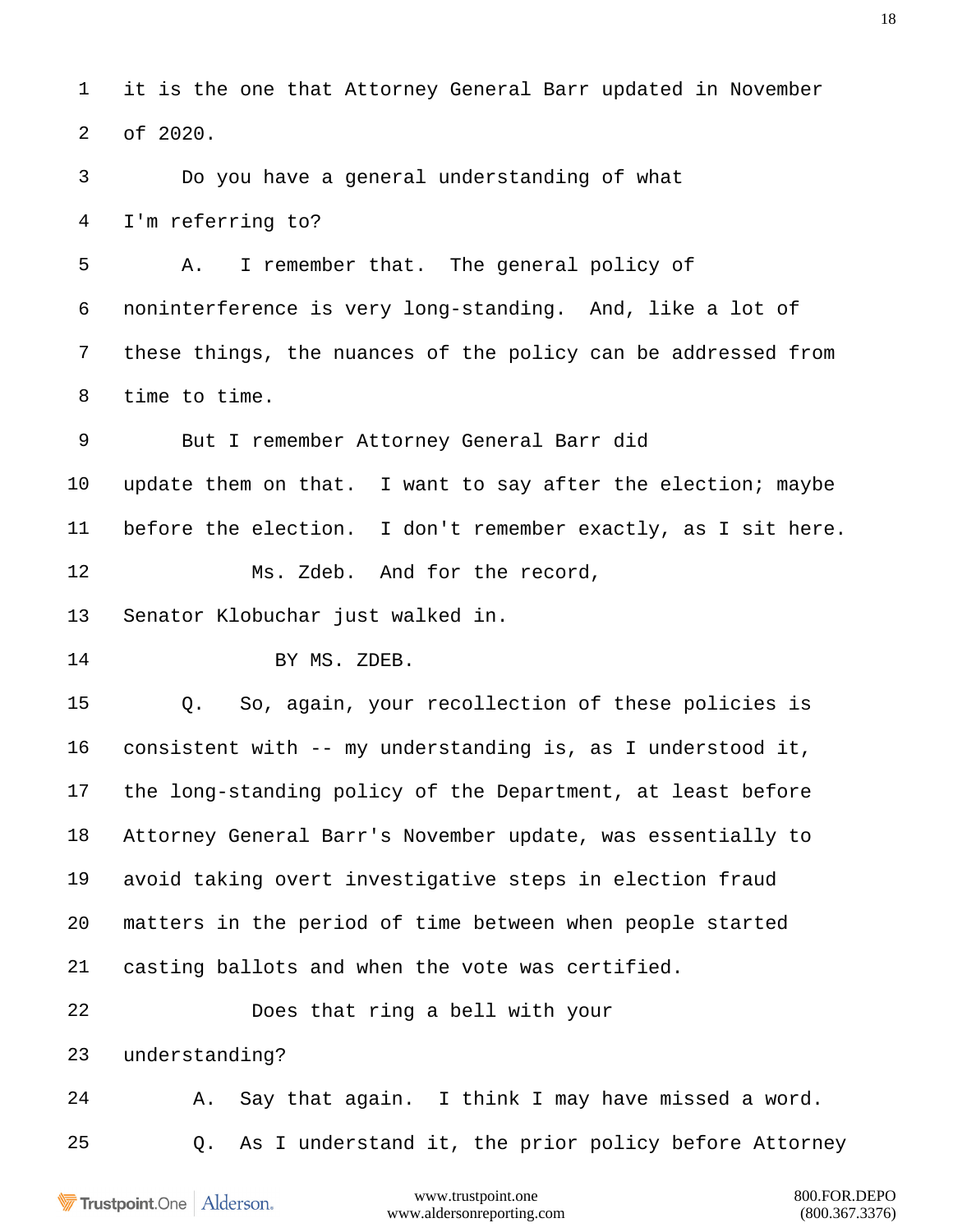General Barr's memo was that in the post-election period, so essentially starting when voters began to cast ballots and ending when the vote was certified, during that entire period of time, the Department, at least pursuant to the old policy, would avoid -- would generally avoid taking investigative steps that were overt, in order to avoid interjecting the Department into the process.

 A. It would help if I have that document, because I remember there was a process of preliminary reporting. So some of this gets into terminology; what's an inquiry, what's an investigation, what are the steps and the like.

 Conceptually, I want to say I think AG Barr's memo was changing the time frame with regard to the certification date versus -- I think it was Election Day. But I need the document to make sure I have got that right. Q. Sure. I'm happy to share a copy of the document with you. I apologize to other counsel that I don't have extra copies of this.

 So I've just handed you a document that we can mark as Exhibit Number 2, which is Attorney General Barr's November 9th, 2020, memo. And you can take a minute to go over it, if that would help.

 (Exhibit 2, memo, was marked.) Mr. Rosen. I'll look it over. But so as to not be inefficient with your time and mine, this is the --

Trustpoint.One Alderson.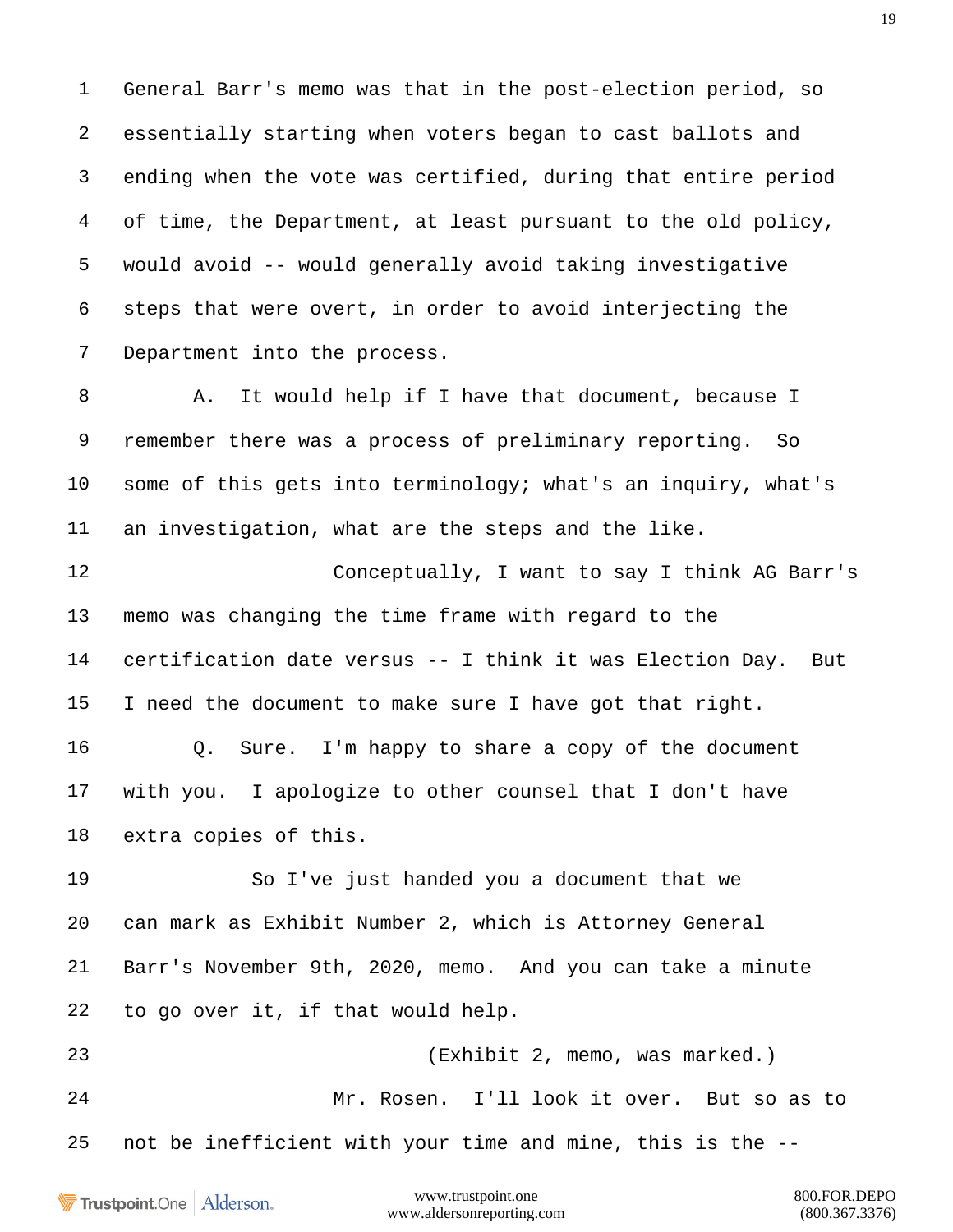Attorney General Barr's changed policy, announced on November 9th.

BY MS. ZDEB.

Q. Yes.

 A. What I was alluding to is the prior policy. I thought it had more descriptions of different stages of things. And I'm not really -- to be clear, I'm being technical here. I'm not sure it's even -- I'm not trying to disagree with you. I'm just trying to understand, sometimes these policies, they speak for themselves.

 So in my effort to summarize it, I'm trying to be very accurate. I'm not sure if that's the use of time you want.

 Q. And I appreciate that. I mostly want to ask you about the document that you have in front of you so we can move on from that one.

A. Okay.

 Q. So that memo was issued by the Attorney General in November of 2020, about a week or so following the election. And you said earlier that you were in the Department in 2019. And I'm curious whether, to your knowledge, there was any consideration given by the Attorney General or anyone else within the Department to making the policy changes reflected in that memo at some point before the election.

A. Well, that might be something that Attorney General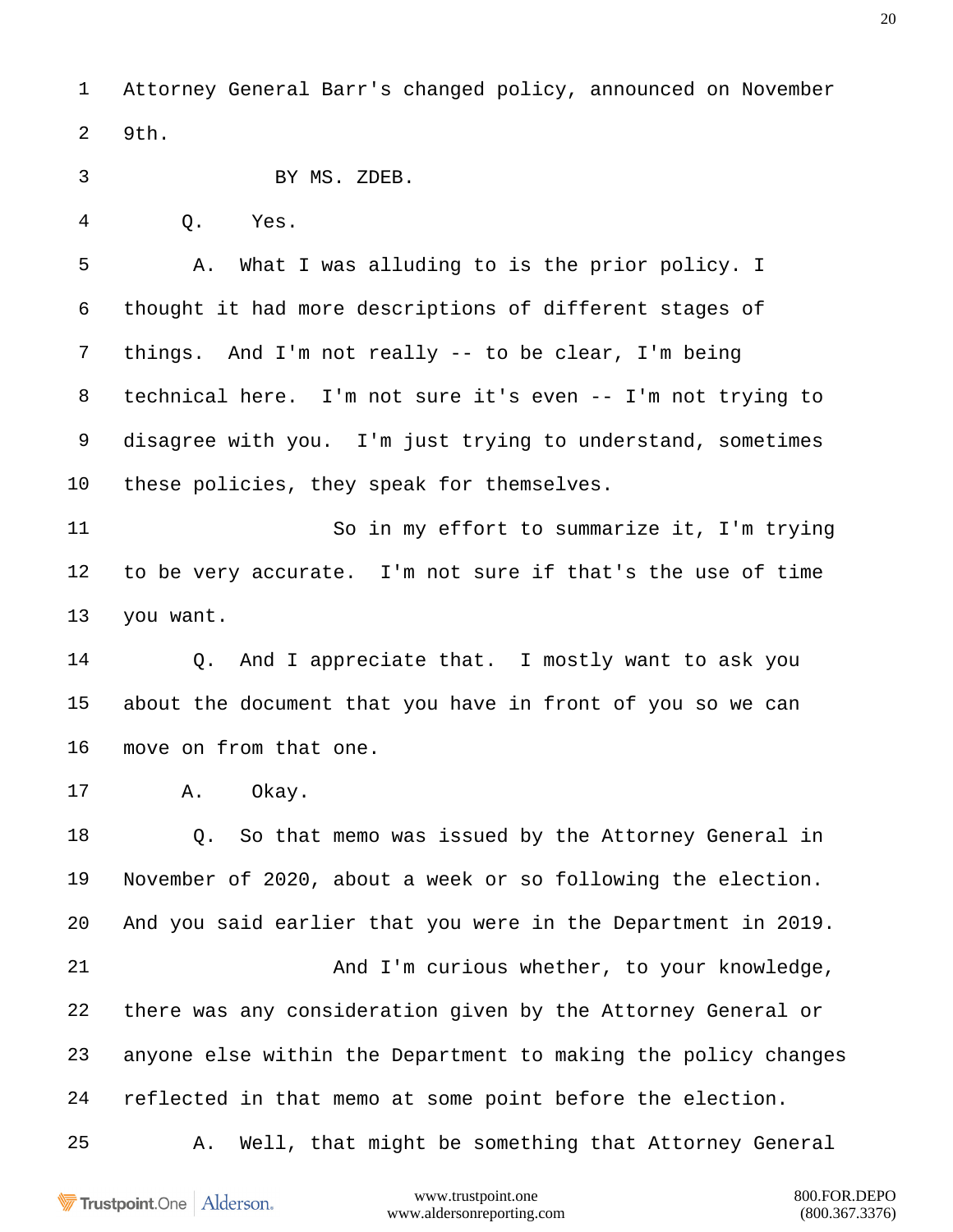Barr would know about. He is the most knowledgeable about it, I suppose. I think -- sorry, I was just trying to be a little precise here.

 Are you asking me whether this memo was discussed and prepared before the election, or are you asking me whether there had earlier been changes considered that would move this date to pre-election?

 Q. The latter of the two. So I'm curious about the fact that it was not until a week after the election that the Attorney General changed the policy, when it seems to me there were four years in which to do that.

 So I'm just asking if you had any awareness of whether consideration was given to doing it previously, as opposed to immediately after the election.

 A. I think -- I don't know the answer as to whether it was in consideration of changing this in, say, a year before or something like that. I think this memo itself didn't just turn up on November 9th, but the Attorney General had been considering it earlier.

 Q. At some point, did a policy disagreement develop between the Department's Public Integrity Section, or PIN, and the Department's leadership about this memo and the application of the memo in the post-election period?

 A. I'm trying to remember when this was announced. And I think that this was something AG Barr was overseeing

Trustpoint.One Alderson.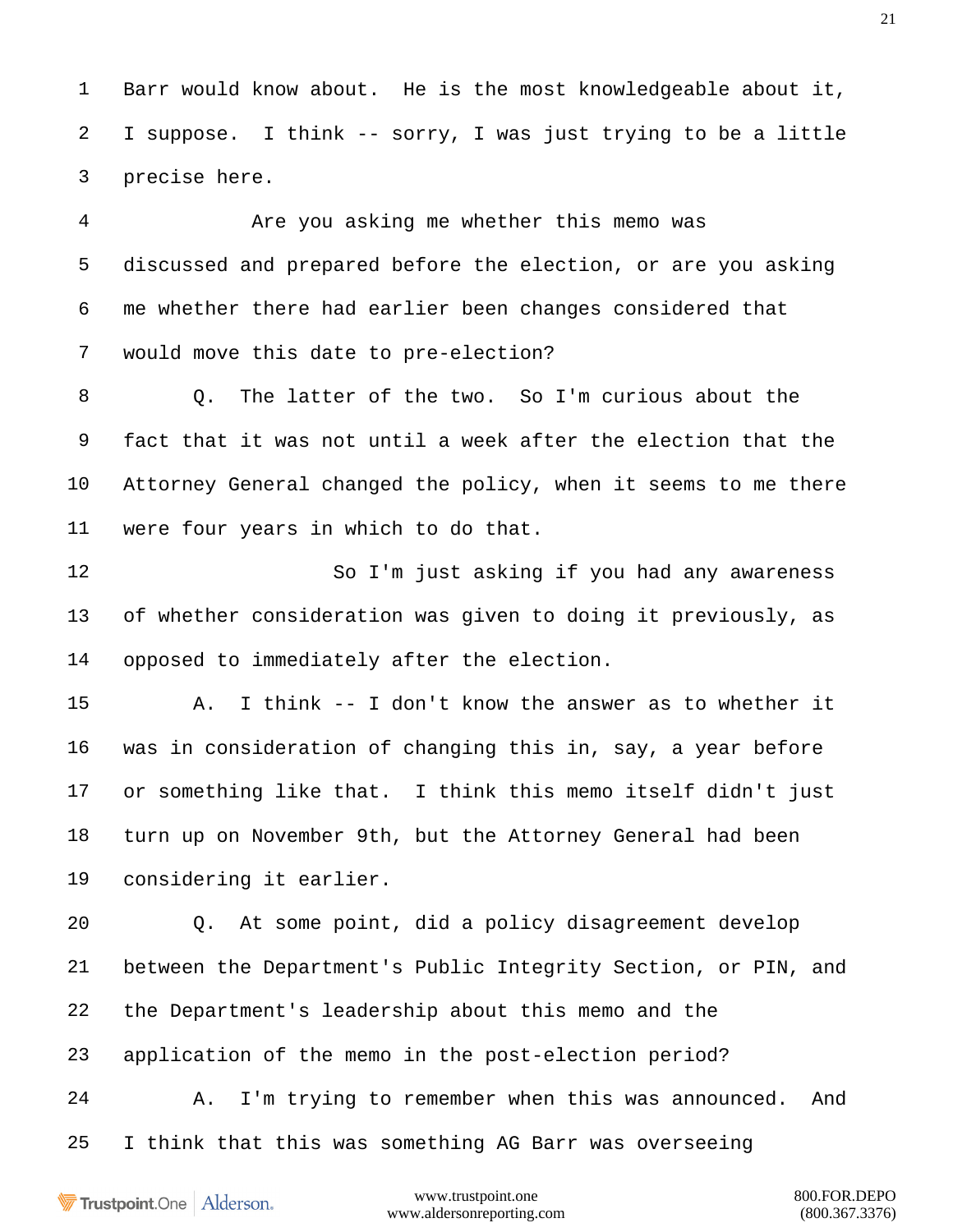himself. So I think that, as often happens when there's a new policy like this, there's some friction in the early administration of it. But I don't know that -- I don't know the details of that.

 Q. Did you have a sense that the friction, to use your word, had to do with, perhaps, a desire by Public Integrity to hew a bit more toward their preexisting approach to these things, on one hand, and on the other hand, the Attorney General's desire to be a little bit more forward-leaning in terms of the types of investigative steps the Department would take?

 A. I don't remember myself having discussions with the Public Integrity Section leadership or staff. So I don't think I have firsthand communications to share on that.

 As I say, a new policy like this comes out, there's implementation issues. So I think the folks on my staff and the AG staff were involved with that, but I don't think I had discussions with Public

Integrity Section about that.

 Q. Do you recall the career head of the Election Crimes Branch within Public Integrity stepping down from his position, albeit not from the Department, in response to this friction?

 A. Mr. Pilger, yes. I remember him stepping down, but I don't remember if he said that it was specifically this or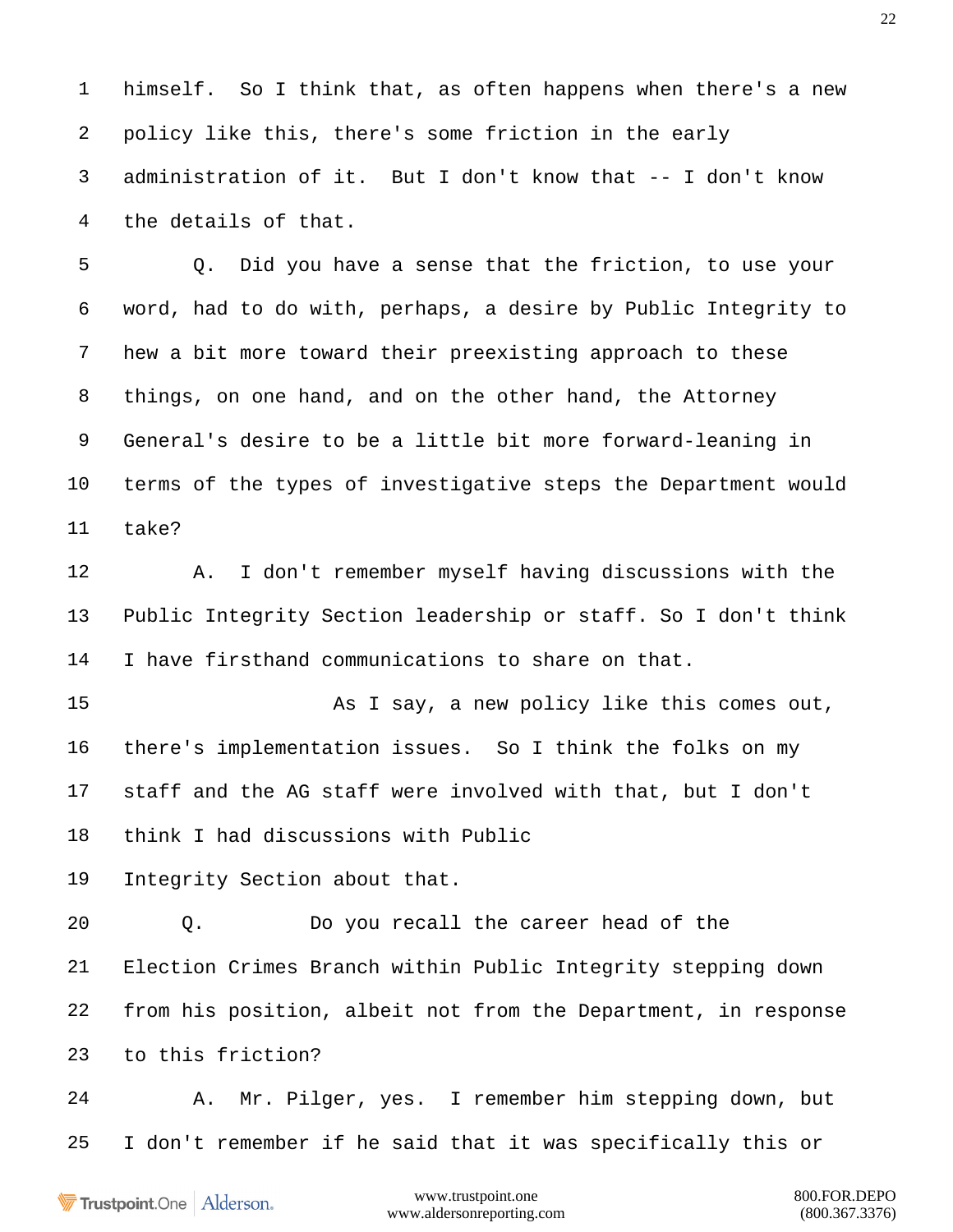some follow-up to this. But I do remember him stepping down. Q. And were you ever personally asked to step in and essentially mediate disputes between Public Integrity and others within the Department when it came to the application of this policy? A. Not that I recall, as I sit here today. As I said, I think my deputy – my staff -- probably might have been, would have been responsible for something like that, but I don't remember the details. Ms. Zdeb. Okay. So I want to ask you about a communication you received on the same day that Attorney General Barr announced that he would be resigning. And we can mark that as Exhibit Number 3 for the record. (Exhibit 3, document, was marked.) Ms. McClain Walton. Just for the record, we are happy to have so many Senators in the room today. We did not make a copy. So I apologize in advance if I don't have a copy for everyone. (Discussion off record.) Ms. Zdeb. So Exhibit Number 3 is a document starting on page that is Bates-numbered -425 at the bottom, and it's a December 14 email from Molly Michael, in the Executive Office of the President, to you. And it has a couple of other attachments.

Trustpoint.One Alderson.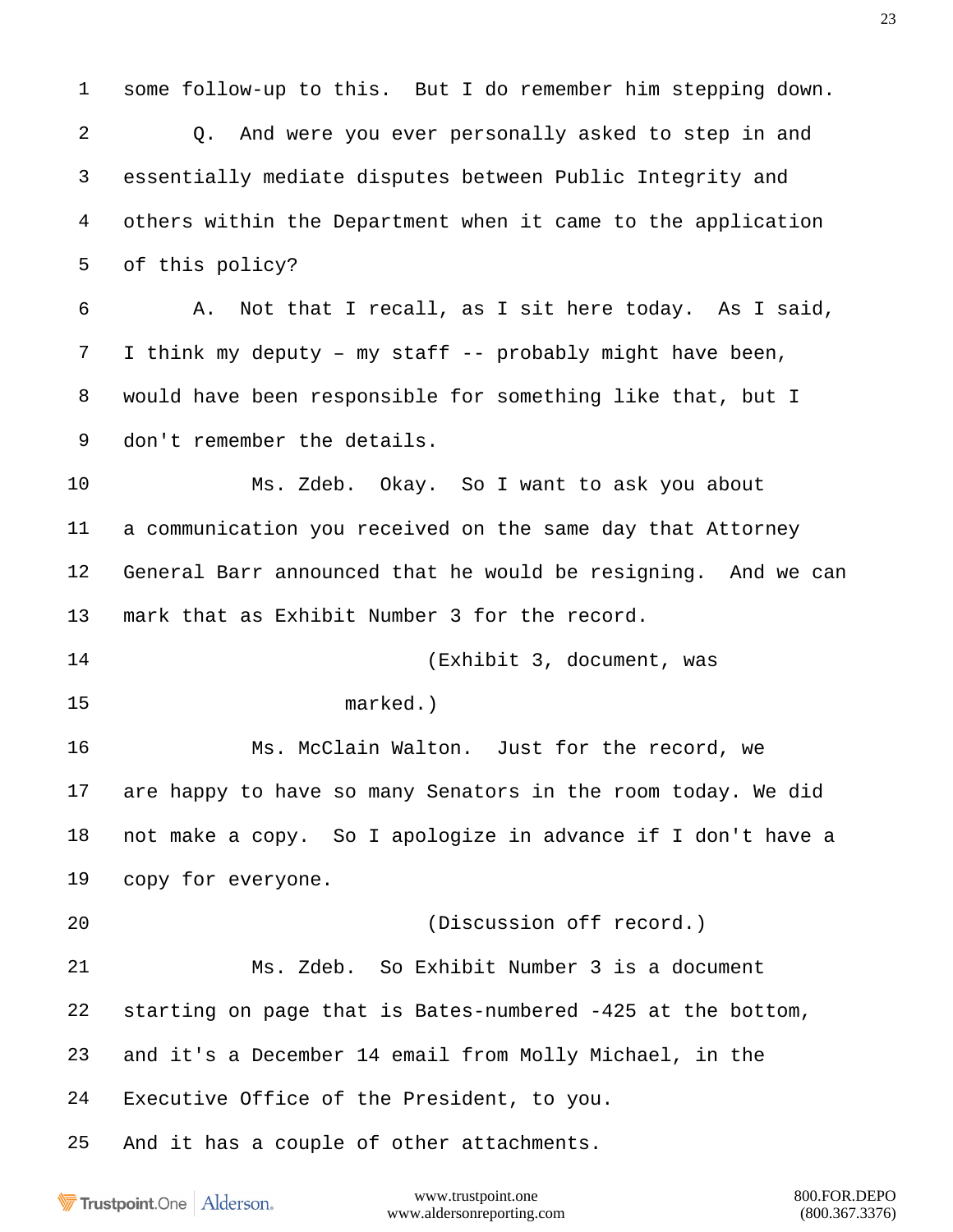BY MS. ZDEB. 2 0. Do you recall receiving this email? A. Well, the email shows that I did. I don't actually specifically remember it showing up, but it is addressed to me. Q. So we can continue to take this outside the context of this particular email for a minute. The attachments to the email involved the allegations concerning Antrim County, Michigan. Do you have a general recollection of what those allegations were? A. Yes. Well, again -- well, let me sort of clarify because I don't want to be overly precise. 14 Do I remember this popping up in my email, no. But do I remember the document, yes. So the 14th was the day that AG Barr resigned and I was asked to become the Acting Attorney General, which I agreed to do. So the next day -- well, two things. One is, at some point, probably the next day, I don't remember precisely, I looked at this, you know, in an overview kind of way because I think we had received a briefing from DHS of the voting machines issues previously that was inconsistent with this. This did not seem accurate. And the next day, the 15th, Richard Donoghue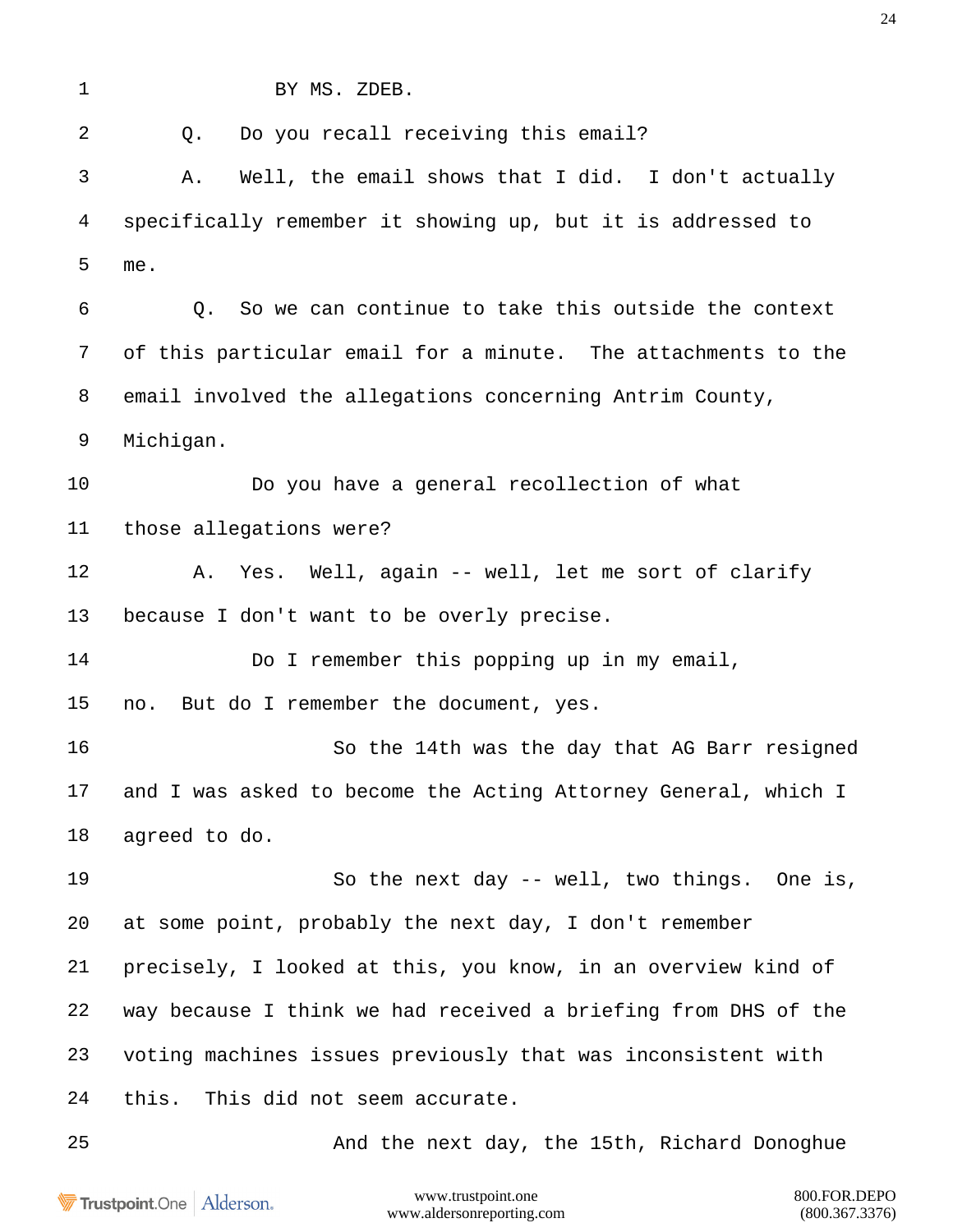and I and others were asked to go to a meeting at the White House, at which several things were covered, but one of which was mentioned was this report. And, you know, I'll be happy to get into it more with your questions, but the gist of it was we had shared with the President -- he had said that he had asserted that other people were telling him there was fraud, you know, corruption in the election. The voting machines were no good.

 And we were telling him that is inconsistent, by "we," I mean Richard Donoghue and myself, that that was not what we were seeing. It was inconsistent with the Justice Department's assessment at that point. So

 I think this report came up. That's why I remember it. It was not because it hit my inbox, as such, but because it was discussed the next day.

 Q. So -- and I'm sorry to interrupt, but I wanted to just clarify that. I take it you -- and you don't recall seeing the email in your inbox and specifically noticing that subject line that said from

POTUS; is that right?

 A. Not -- yeah, not specifically. I'm not denying that I got it and noticed it. I mean, if you get an email that says from POTUS, you probably notice that. I'm just saying, as I sit here today, did that register, I don't remember it today. I remember it because of the content just described.

Trustpoint.One Alderson.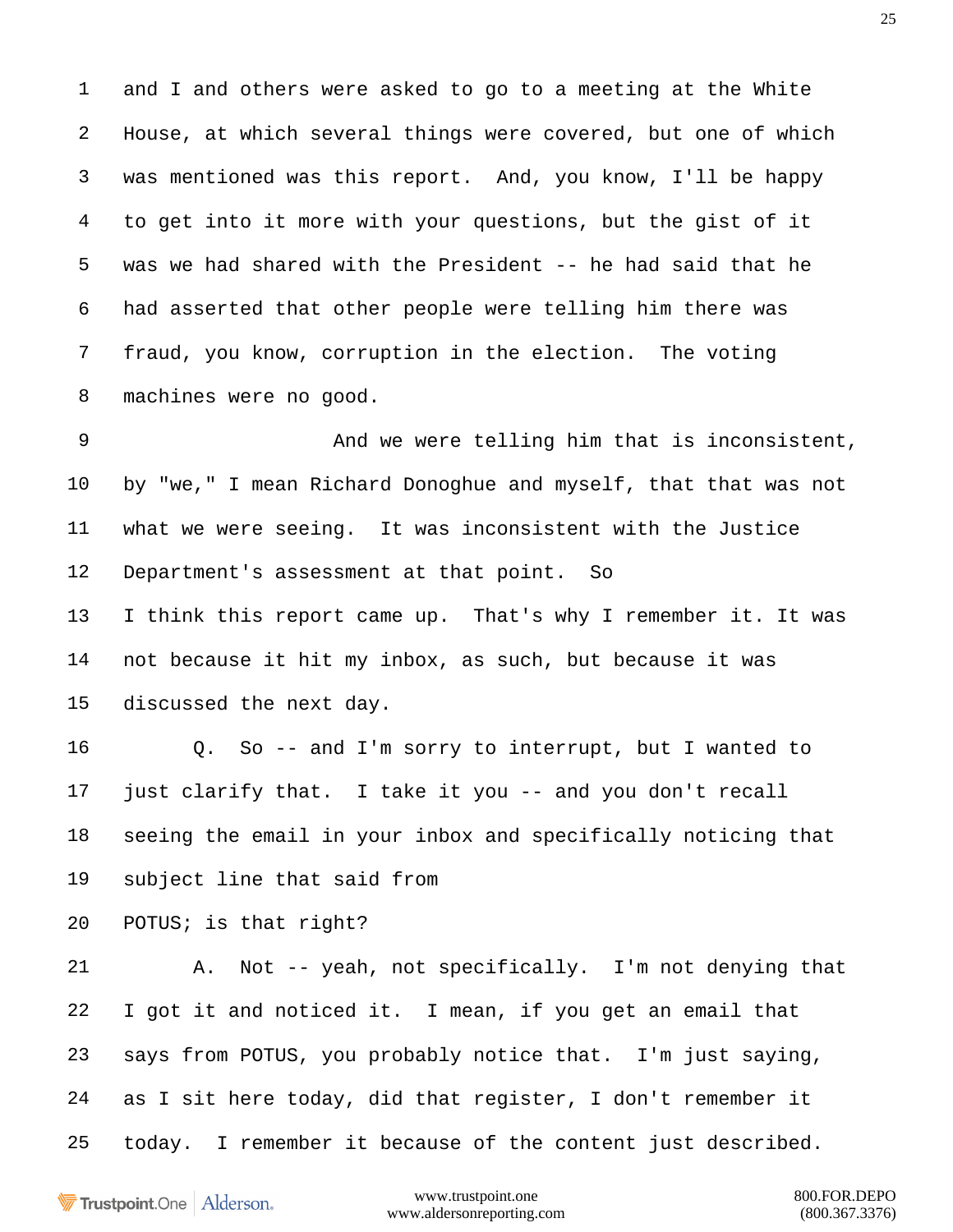Q. You mentioned having received at some point an updated or a briefing from DHS about the voting machine allegations reflected in this document.

 And just for the record, the document is a so-called forensic report that has a number of assertions about what happened in this county in Michigan. One of them, for instance, is that there was something like a 68 percent error rate as a result of the voting machines.

A. Yes. That was totally wrong.

 Q. And so it sounds like you knew at the time that -- either that you received this or that you first started focusing on it, which I understand may not have been until the meeting the next day, whenever that time was, you knew that the claims in the document were not accurate?

 A. So two aspects of this. The document appeared to be inconsistent with what we had heard from the folks at CISA, from DHS -- Cybersecurity and Infrastructure Security Agency is the acronym -- who had come over, I think at AG's Barr's request, and briefed us with regards to some information about voting machines. And what we were seeing, this appeared to be inconsistent with what we had seen. In some aspects, inconsistent with things that we picked up in our own analyses.

 But there was -- and I believe that Mr. Cuccinelli had told us -- or maybe it was someone from CISA -- Mr.

Trustpoint.One Alderson.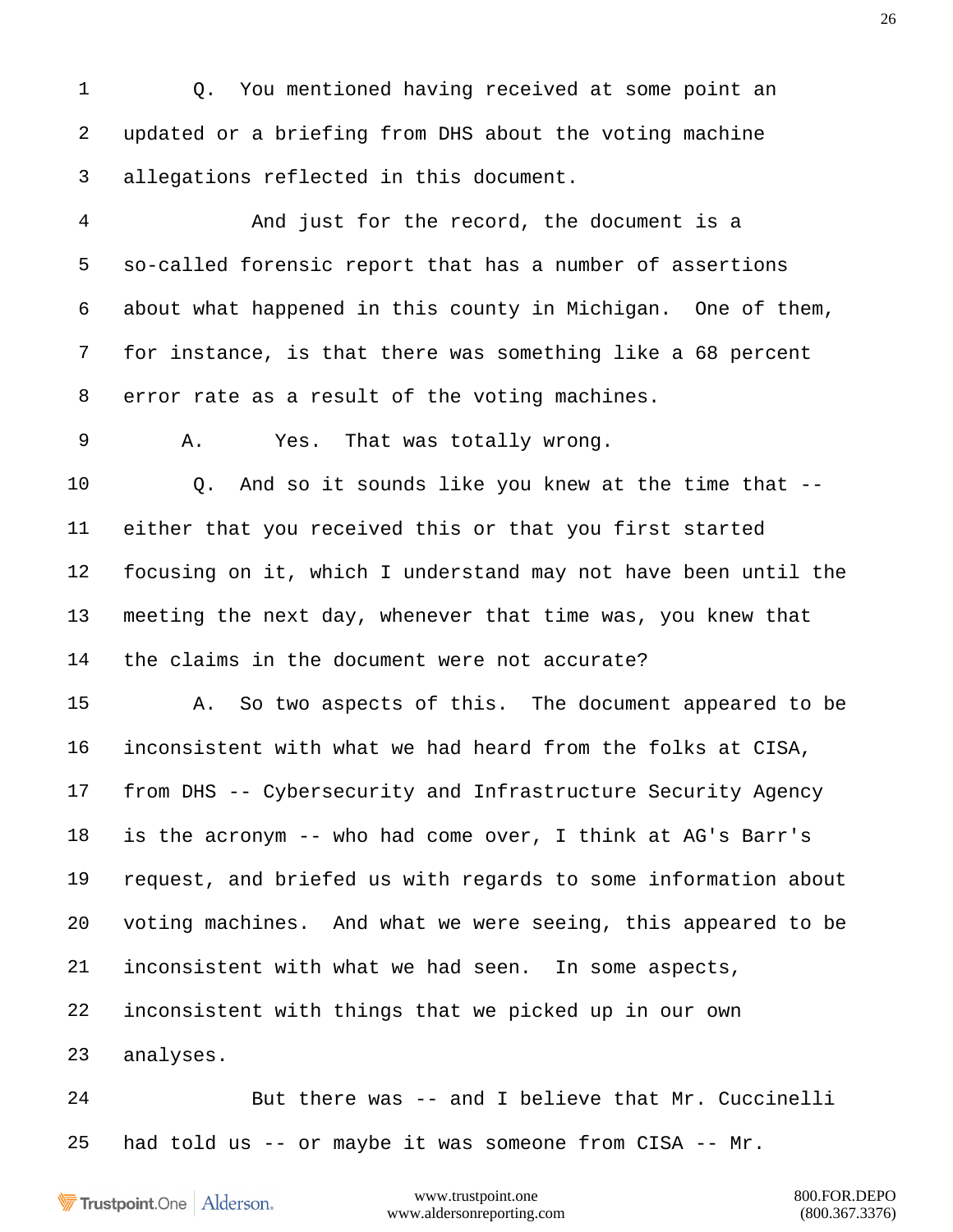Cuccinelli just happened to be at this White House meeting. So I was concerned about that inconsistency.

 But we had become aware there was going to be a hand recount in this county. That had not yet occurred but was in the works. I think we learned in short order -- from memory, I can't say exactly, but I'm guestimating, say two or three days, something like that. And then in short order, we were advised that a hand recount showed that there was not a differential, or if there was, it was minuscule. Even less than the allowable rate, refuting this report.

 Q. Do you know why Attorney General Barr asked that DHS or CISA come and brief the Department on the voting machine issue?

 A. Well, I don't remember if he told me why he set up the meeting. But I know in a general sense, we were investigating -- "investigating" may not be the correct word -- we were addressing the reports or complaints of different types of election fraud as they came to the U.S. Attorneys or FBI, et cetera. But we were not really expert in the voting machines. That was more of DHS. So I think we had a need to understand some of those machines.

 Q. Was it because the claims about the Dominion machines seemed credible to the Department, or was it just more a desire to understand?

A. I think it was -- well, I'll speak for myself. It

Trustpoint.One Alderson.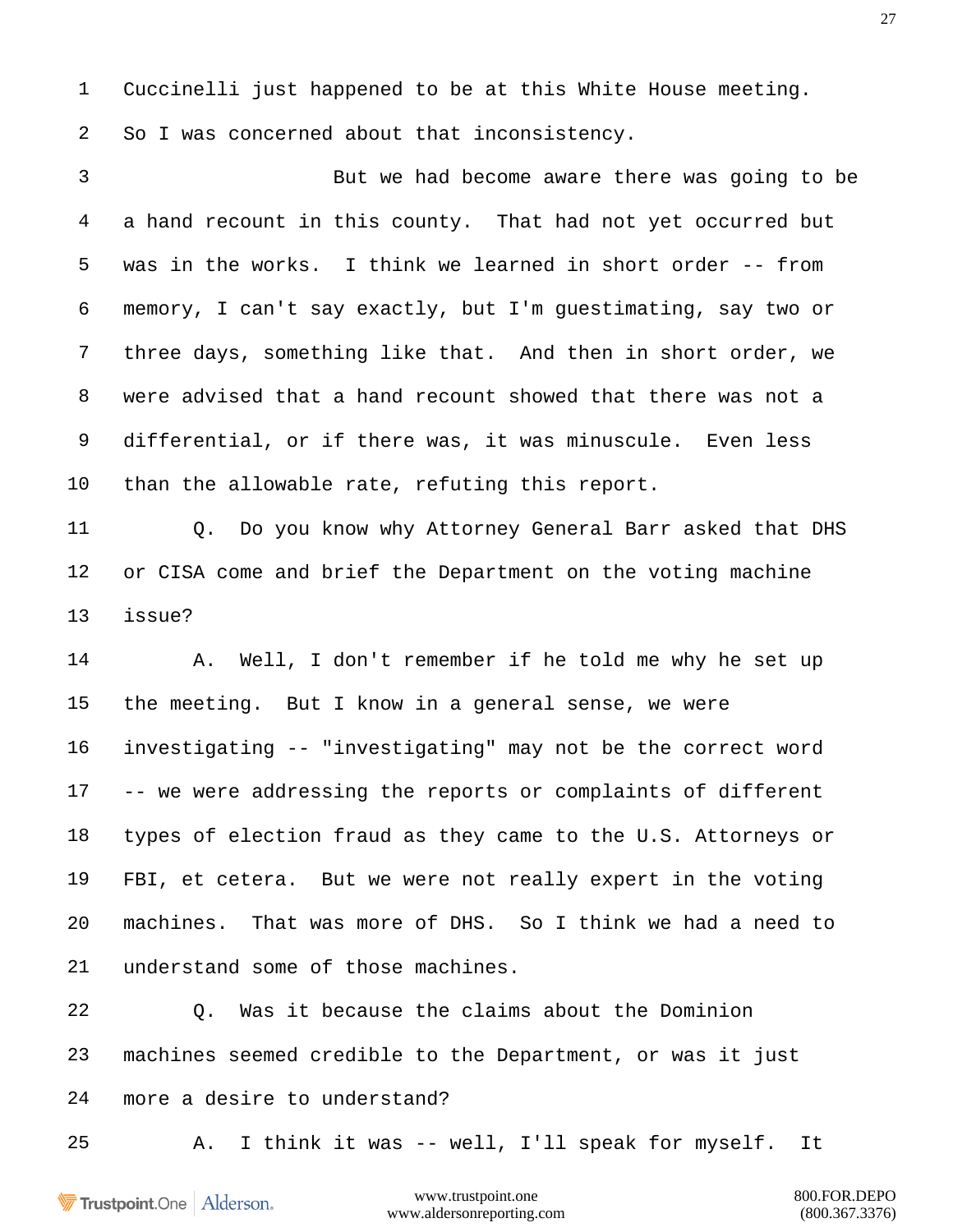,was the latter.

 Q. So let's talk about the meeting that you attended on the 15th. And you said, "you," meaning the Department, were asked to go to the White House.

Did I hear that correctly?

 A. Well, in part. I think that Richard Donoghue and I received a request to come on over to the White House that afternoon. And then we told AG Barr.

 I don't think, the best I recall sitting here today, that I knew exactly what it was going to be about or who else was going to be there. I think that was -- if I remember correctly, I think that was the day the Electoral College had met. So I thought it might have something to do with that's all over, or it might have been to get better acquinted -- you know, the President announced the day before we were in charge.

 The short answer is I didn't know initially what the meeting was going to be about. It turned out that it was -- the President wanted to discuss the election.

 Q. And you said that you and Mr. Donoghue were specifically requested to attend. Did it seem strange to you that Attorney General Barr also wasn't asked? Because this was the day after he announced he would be leaving, but he still had a couple weeks left before he actually stepped down.

Did that seem strange to you?

Trustpoint.One Alderson.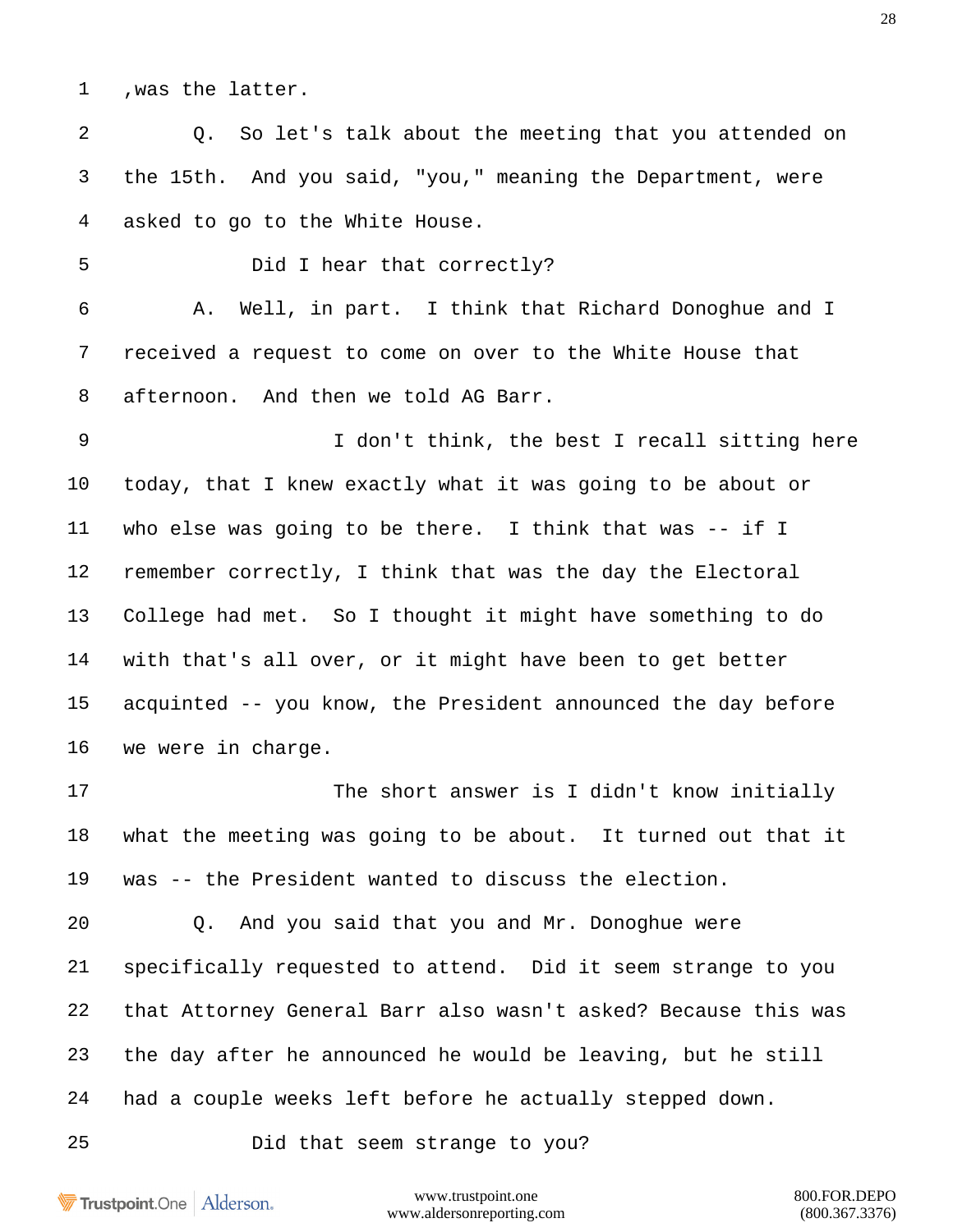A. Well, I didn't really know the subject, so I didn't. I, you know, we told AG Barr, and he was okay. I was going to be Acting Attorney General.

 Q. When you got to the meeting and realized that the subject related to the 2020 election, at that point did it seem strange to you that Mr. Barr had been excluded?

 A. No, because he had said he was leaving and he had publicly said what the Department's posture was with regard to that. And we were maintaining that. So it didn't seem that unusual that the President -- when the President in effect has said, "You guys will soon be doing this. Have the AG send over

 the guys that currently work for him and soon will be in charge."

 And as I said, we made it very clear to the President the things that AG Barr had said publicly, which were, in fact, consistent with what we saw as well.

 Q. You mentioned that Ken Cuccinelli with the Department of Homeland Security was at the meeting. You were at the meeting. Mr. Donoghue was there. Who else participated?

 A The White House Counsel Pat Cipollone. And I believe the White House Chief of Staff, Mr. Meadows, was there.

Q. Was Chad Mizelle there?

A Not at that one. I think that's a subsequent meeting.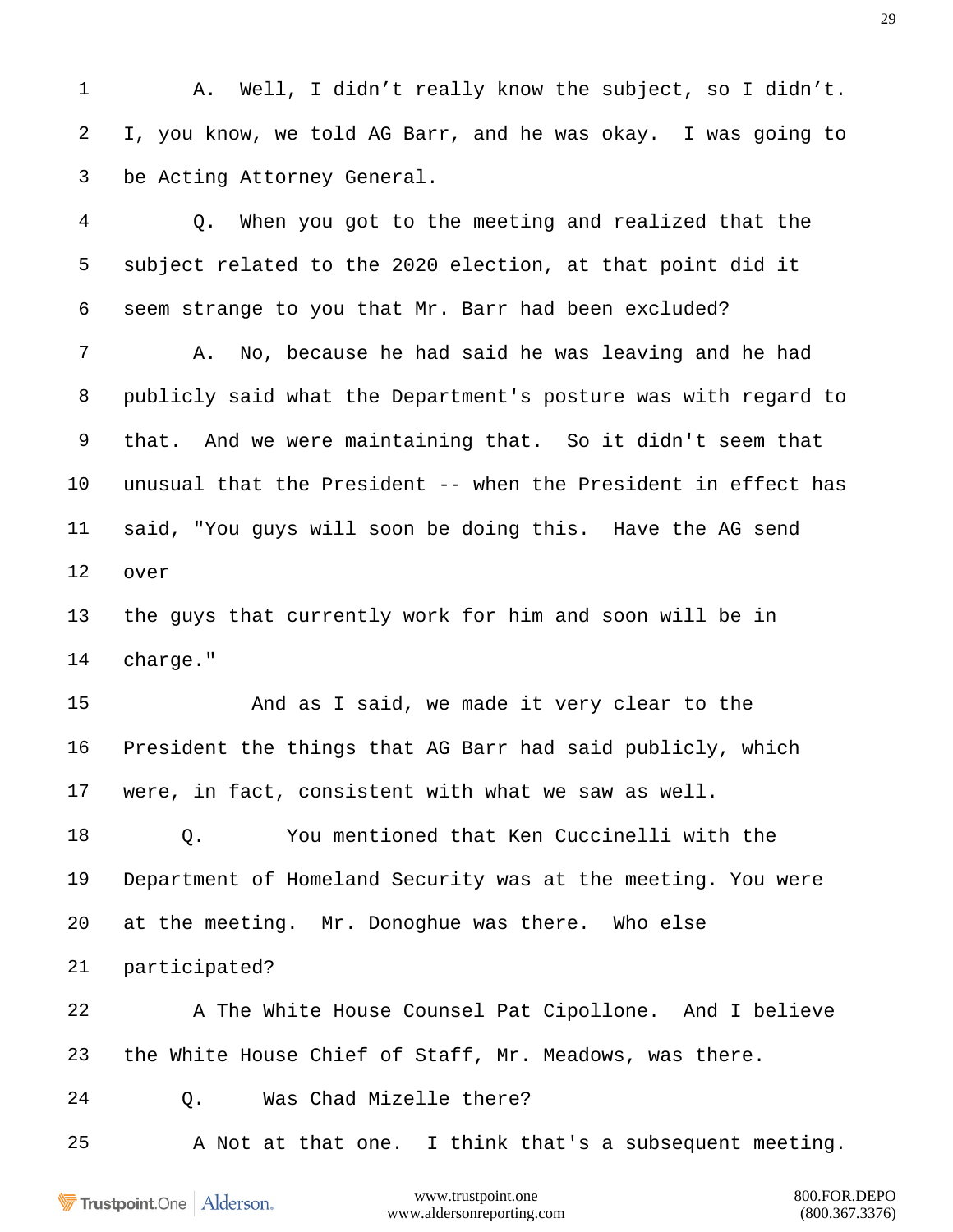Q. So it sounds like you didn't know what the purpose of the meeting was as you headed over there. And then at a certain point, it became clear that the President wanted to talk about the election. A. Right. Q. Can you just give us a flavor of how the discussion unfolded? A. Yes. So I think it was -- I don't remember the exact kickoff, so I am just going to give you the general recollection of this, but that the President started delivering remarks that, honestly, to me, seemed pretty consistent with the kinds of things that he was putting in the public domain; the election was unfair, there was fraud, bad things happened in Pennsylvania and Georgia. And for a while, he did most of the talking. But then when he sort of walked through "People are telling me this, people are telling me that," we said, "Well, people are telling you things that are not right. This is not accurate." And so he said, "Well, what about this? I saw it on the videotape, somebody delivering a suitcase of ballots." And we said, "It wasn't a suitcase. It was a bin. That's what they use when they're counting ballots.

Trustpoint.One Alderson.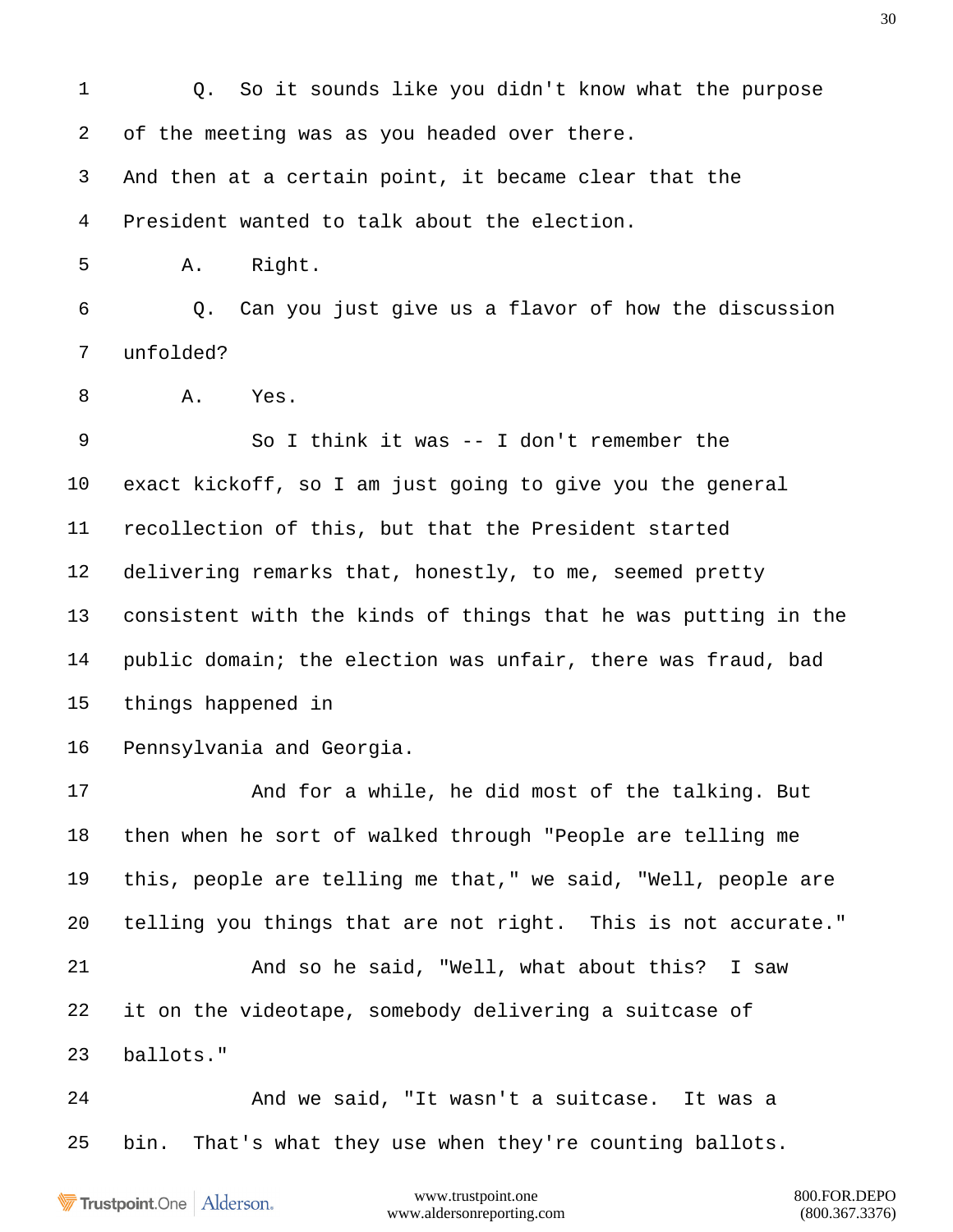It's benign."

 And, "Well, people told me, you know, this other thing."

 So, you know, in a fairly high-level way, we were not walking through each piece of evidence, but in a way of saying "They're telling you things that are incorrect." 7 I recall that at one point I said to the President, "I really want to suggest to you, sir, respectfully, that it would be a better thing for everyone to use this last month to focus on some of the things that had been accomplished in the last four years, a -- tax reform and the vaccine, Operation Warp Speed, and not go into this 'the election was corrupt.'" 14 He said, "Oh, people are telling me this is what's happening." So most of the discussion was just back and forth about that. There was this open issue as to the Michigan report. And -- I think it was Mr. Cuccinelli, not certain, but had indicated that there was a hand recount. And I think he said, "That's the gold standard." So we just dropped that, and the hand recount was going on. It was not being done by either DOJ or DHS. It would be done, and that will be that.

Trustpoint.One Alderson.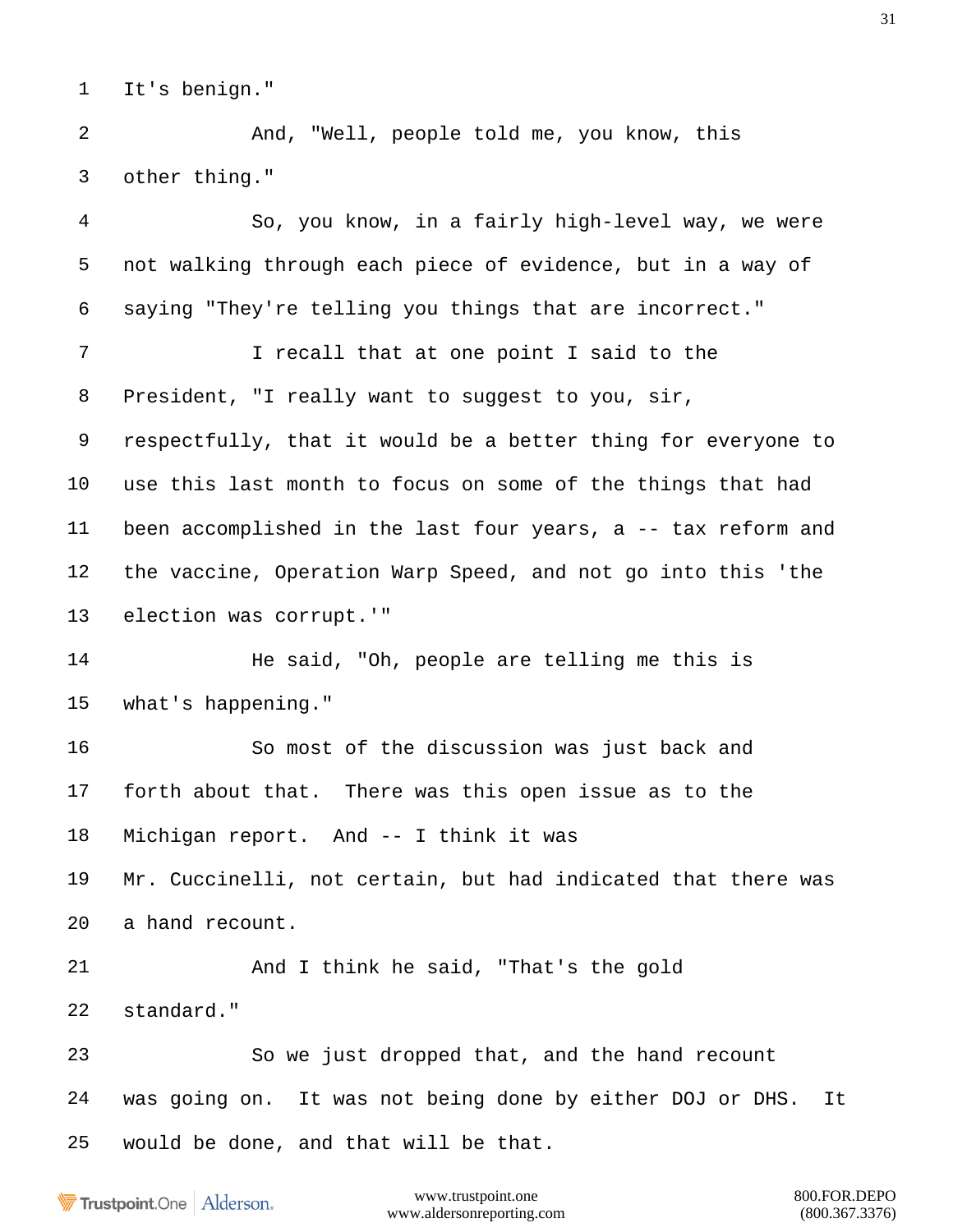So I think that -- we'll call that a loose end. But, otherwise, it was just an opportunity -- it turned into an opportunity for us to reiterate what AG Barr had said: There was no evidence of widespread fraud on a substantial scale. And that's where it was left at that time, other than this open item which was resolved a few days later when it was reported the hand recount confirmed the result. So at least, as I sit here right now, that's what I remember about that meeting. Q. You mentioned in your opening, that at the end of the day, following all of the events that we've talked about and that we'll talk about later, the Department did not -- and then you listed a number of actions that the Department did not take part in. A. That's right. No public actions, no public statements that would contradict the factual assessment that we had at that time that there had not been widespread fraud on a scale that would change the election. Q. I think you also mentioned that you, among the things the Department did not do, was that it did not appoint special counsels. Was there some discussion during this December 15th meeting of prospect of appointing special counsels? A. I'm trying to sort out in my mind whether it was at

**Trustpoint**.One Alderson.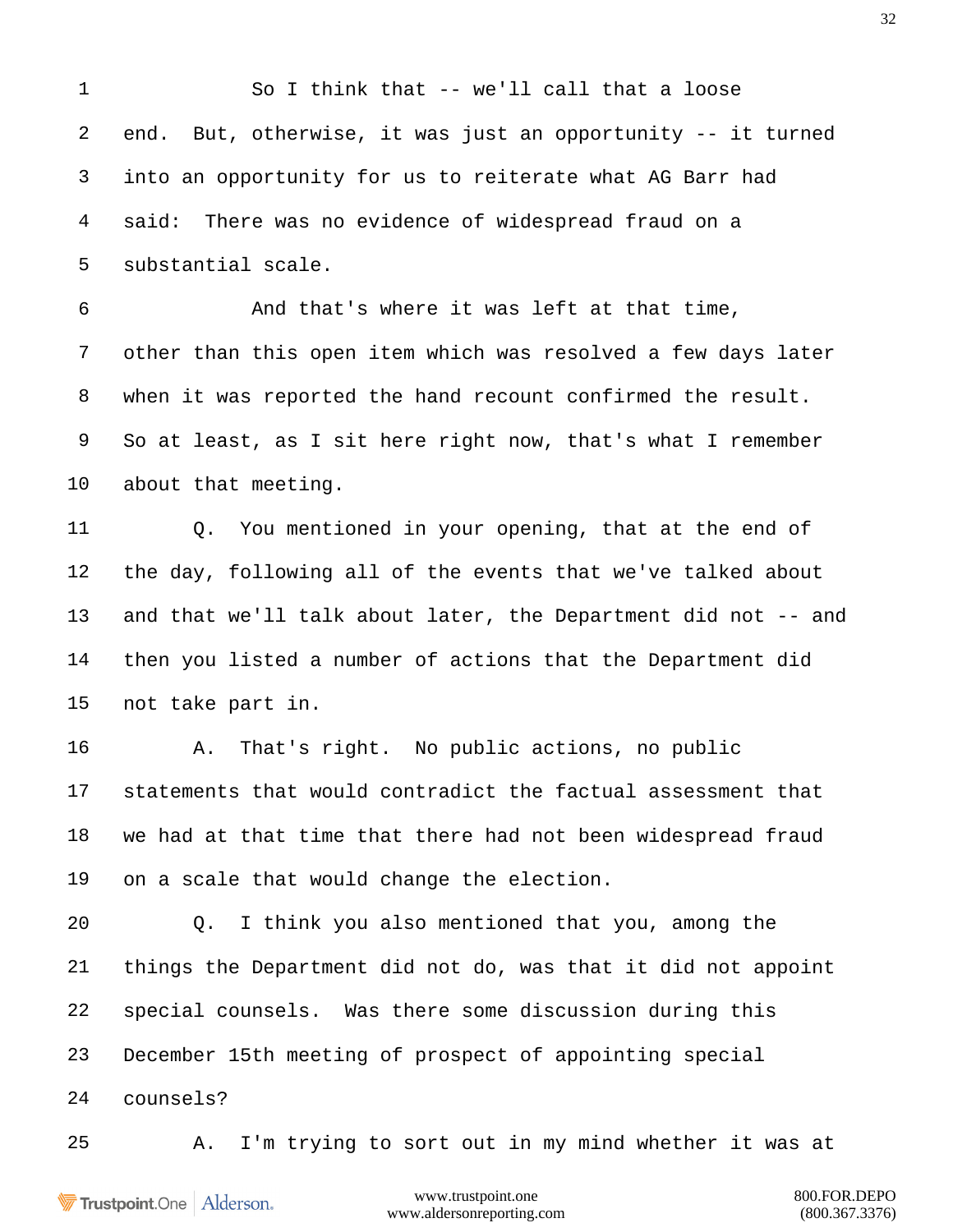that meeting or -- I think that that may have come up, because it was -- a lot of what was said in this meeting is consistent with what the President was saying publicly; or was in the public domain and reported that the President said it. And in that time frame, my recollection is that he was publicly, I think, tweeting or doing an interview or something, I don't remember the details. But I think he had called for a special election counsel.

 I've been trying to sort it out in my memory if that was at the meeting, whether it was outside the meeting; or both, and I'm not totally certain. I think it may have come up in the meeting.

 And I do remember, whether it was at the meeting or elsewhere, that my response on that was "That is not something I want to discuss. We have to leave that to the Department of Justice to decide," and, of course, we decided not to do it.

 But that kind of highlights a little bit of the approach that there are some things that my response is just "That's not something that we should talk about. That's for the Department of Justice. We'll figure it out." There were other things like that. And when you get to it, I'll explain which things could be discussed and which things couldn't be.

BY MS. MCCLAIN WALTON.

Trustpoint.One Alderson.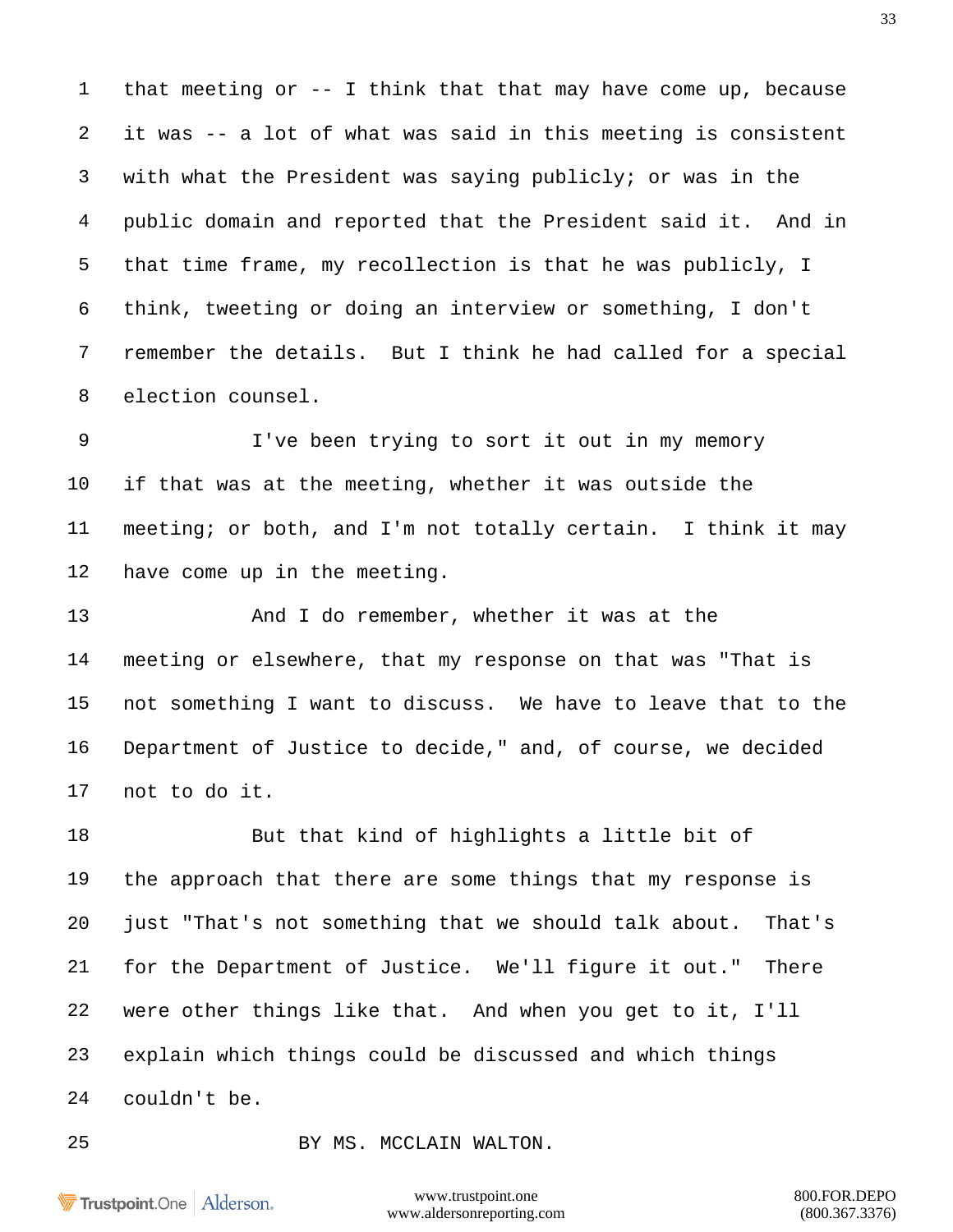Q. Mr. Rosen, you said that you weren't sure if President Trump at that meeting or at a subsequent time asked that DOJ appoint a special counsel.

 Did President Trump ask DOJ to take any other action in response to the allegations that he was sharing with you?

 A. Not in the sense of, you know, "You should do X." More in this broad way, "People tell me there's fraud. You guys are saying there isn't. Why isn't the Department, you know, doing more to look at this? All these people are telling me that there's fraud in Pennsylvania and Georgia. And why are they saying that? Is the Department going to do its job?"

 And our response is "The Department is doing its job. And it will continue to do its job. It's for us to sort that out."

 So he didn't have a specific ask that I remember. As I said, the special counsel, I'm fuzzy if that's in the meeting or elsewhere, but you can put that one aside. I don't remember a specific ask. And, again, I don't mean to be semantic, unless you want to say "Let me know how that hand recount came out." I mean, I suppose that's a specific request. But not -- I don't think that's what he was referring to in the meeting.

Q. Let me ask you a question. When

Trustpoint.One Alderson.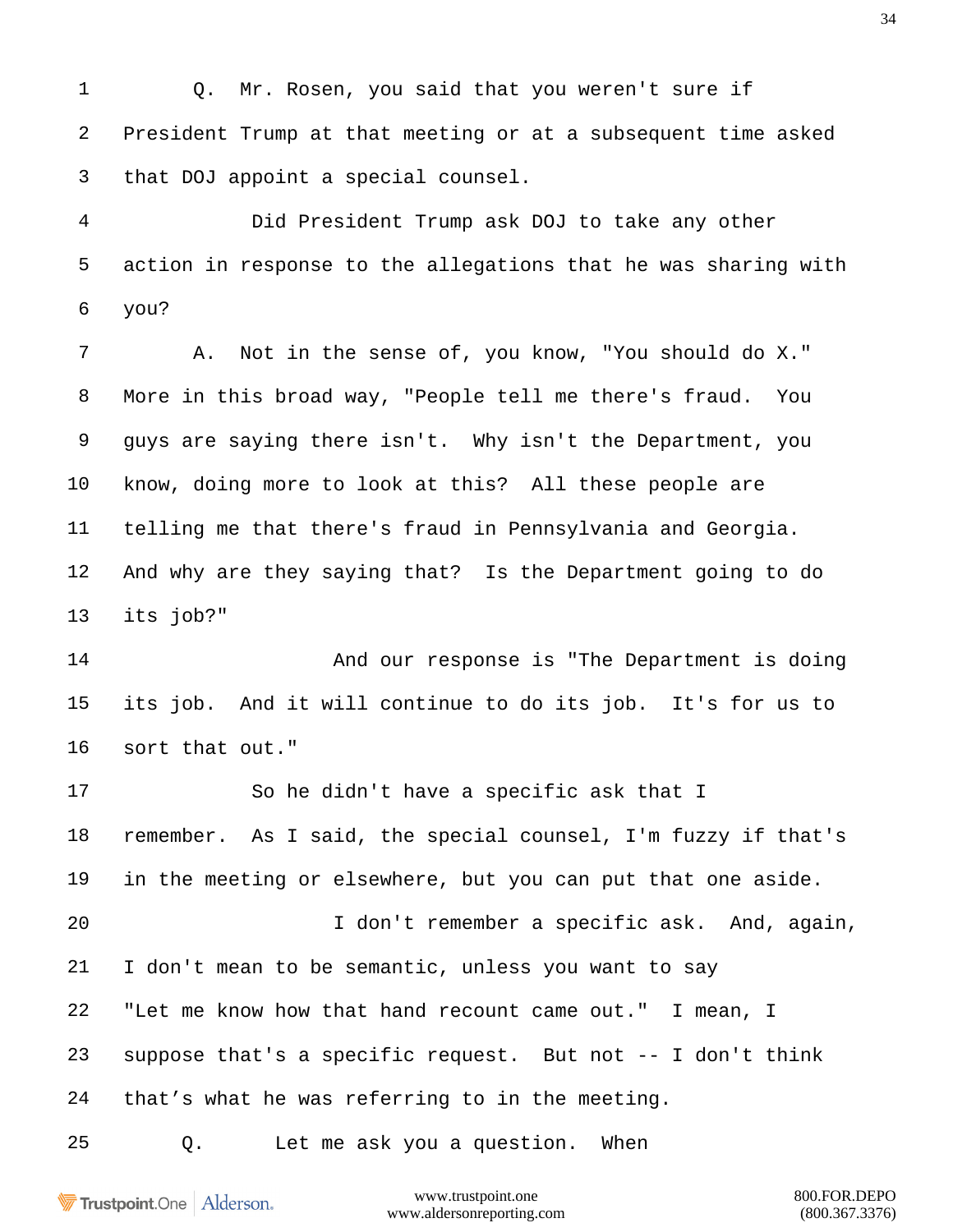President Trump said "Why isn't the Department doing its job," can you indicate or clarify further on what exactly he thought the Department wasn't doing that it should be doing? A. No. And it wasn't at that stage. It wasn't -- his tone was not angry. He wasn't raising his voice or something. It was "People are saying this, you know. I mean, is the Department going to do -- you know, it's your job, isn't it?" You know, it was not belligerent. It was "This is what people are saying." 11 Rich Donoghue and I said, "You know, maybe they're wrong." I'm just trying to be clear that this conversation was about -- he's asserting that there's been election fraud. It's an even-keeled conversation. It's not an attack. But, as I say, it's things he's already saying publically. 18 BY MS. ZDEB. Q. Recognizing, again, that the Department didn't do anything that you listed at the start of your statement today, does the President of the United States need to be belligerent, to use your word, in order to convey that he is unhappy and wishes that the Department would do more? A So I hope I didn't misspeak. I said he was not belligerent.

Trustpoint.One Alderson.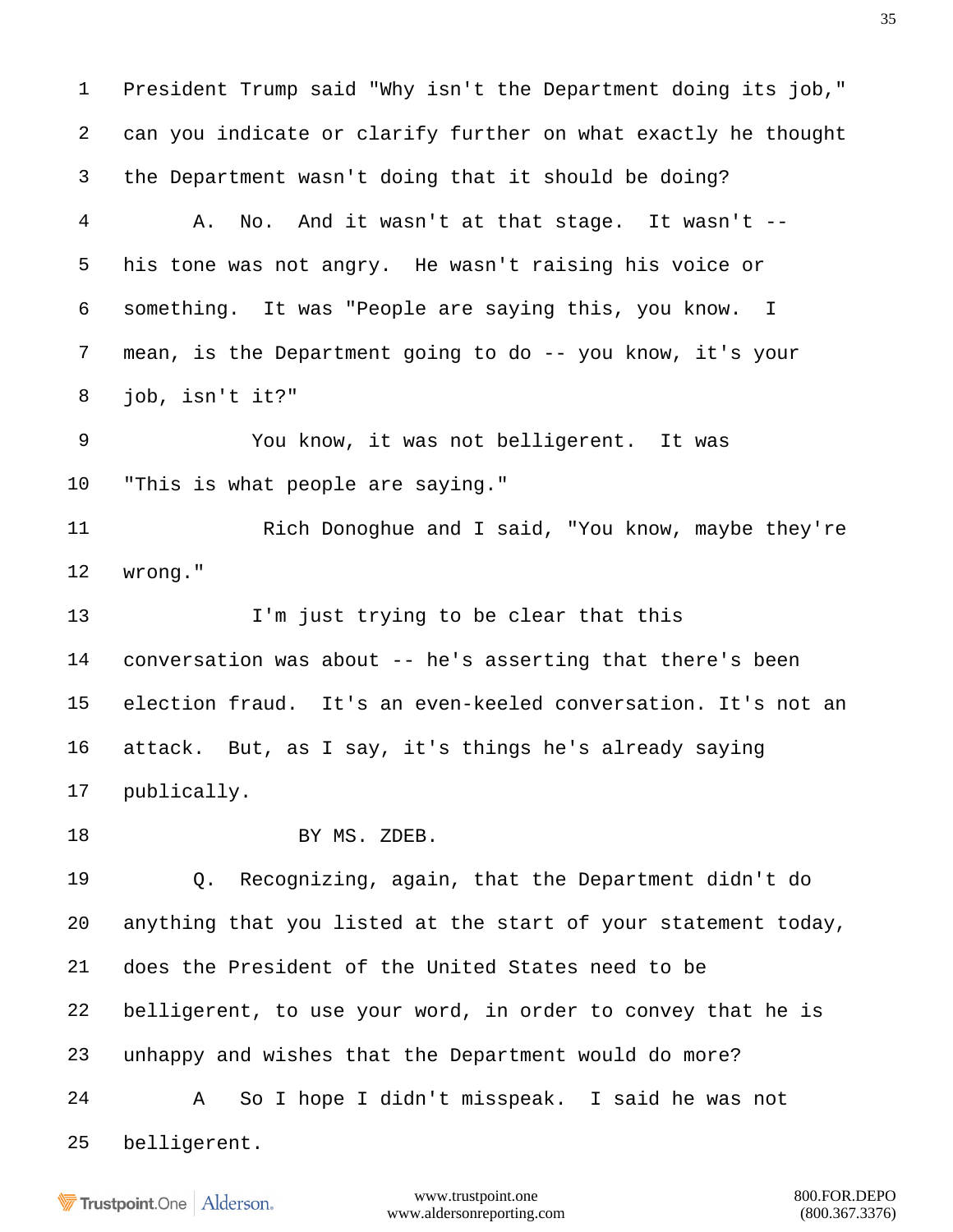Q. That's right. And my question is is it necessary for the President of the United States to be belligerent in order for him to convey that people are saying these things and he wishes that the Department would, to use your words, to do its job? A. I don't think I understand your question. Is it necessary for him to be belligerent? I am not -- I don't think I'm getting what you're asking me. Q. So my colleague asked you "Did the President ask the Department to do anything specific during that meeting," and your response was to the effect of, he -you were saying that he was raising these allegations and saying "people are saying," and he wasn't belligerent. And my question is he's the President of the United States -- A. Oh, I -- Q. -- is it necessary for him to be belligerent in order for you to interpret what he is saying -- A. No. I think I'd say it in the other direction, because I can't control what he says. I can only control what I do from my position. The Department of Justice is going to do its job, whether the President is happy, unhappy, measured, belligerent, that the Department of Justice is going to do what we think is right based on the facts and the law. We're going to be faithful to the rule of law, the Constitution, to

Trustpoint.One Alderson.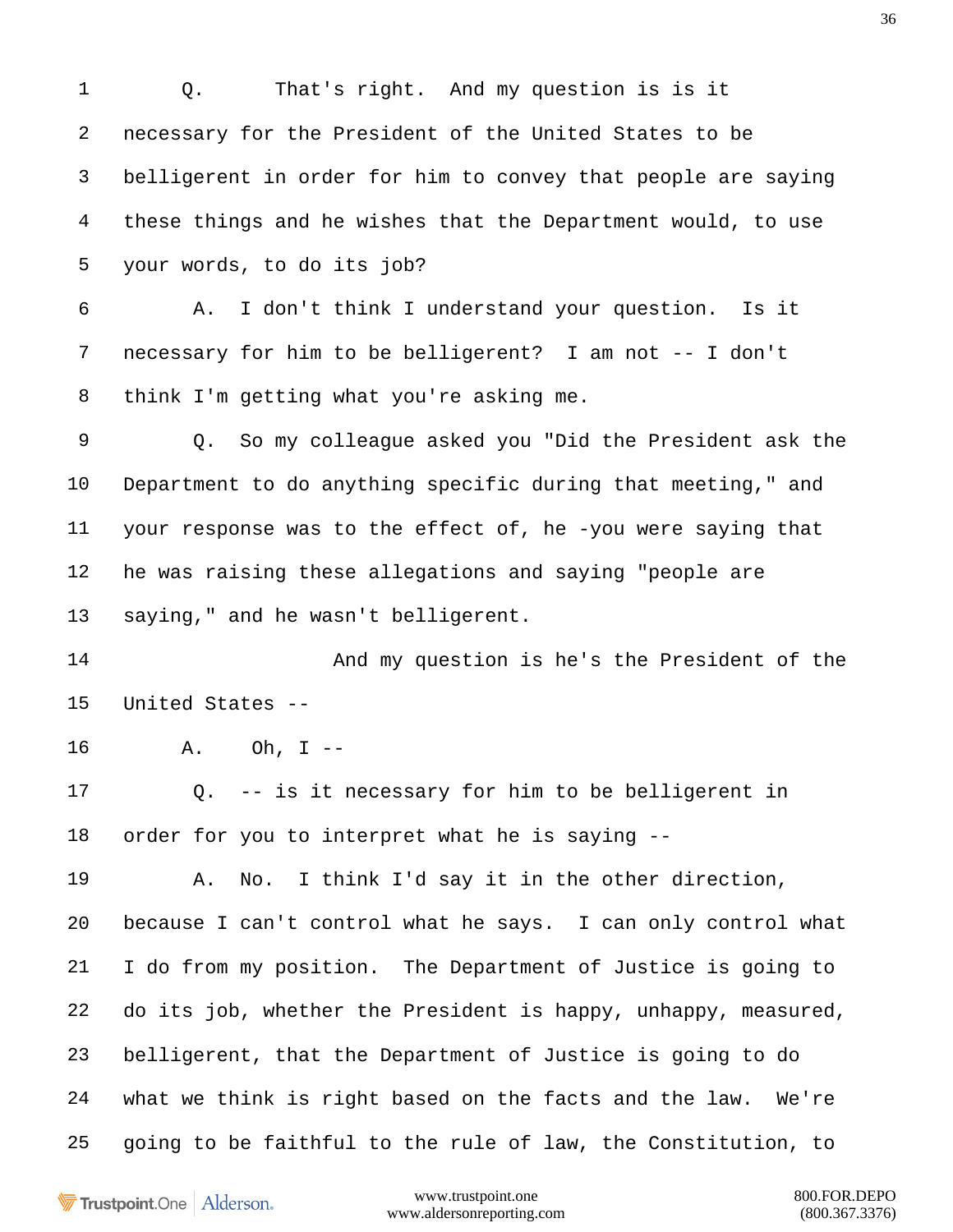anyone else, including the President of the United States. So no, I didn't -- I certainly wouldn't suggest that the tone would have affected how I would perceive it. We were firmly committed. We had an obligation to do the right thing. And that's what we would do, based on the facts and the law.

the system of government we have. And that's independent of

8 0. Understood.

 I guess what I'm trying to get at is there's a distinction between how you and the Department responded, perhaps, and how you received what he was saying. And I'm trying to understand how you received it, recognizing that the way you responded sounds like it may have been the completely appropriate way to respond, but in terms of how it was received.

 A. Oh, okay. So maybe another way to get at this is when the President is raising these things, just the fact that he's the President and you wanted to pay special attention or whatever, I think my sense of it was he wasn't presenting it as an -- I'll call it parochial item. He was saying the public is concerned; this is an issue of concern.

 And I think there was truth to that. It's just that the public didn't have all the facts that we at the Justice Department had. So AG Barr had shared -- his assessment, and we were hearing from the President how he

Trustpoint.One Alderson.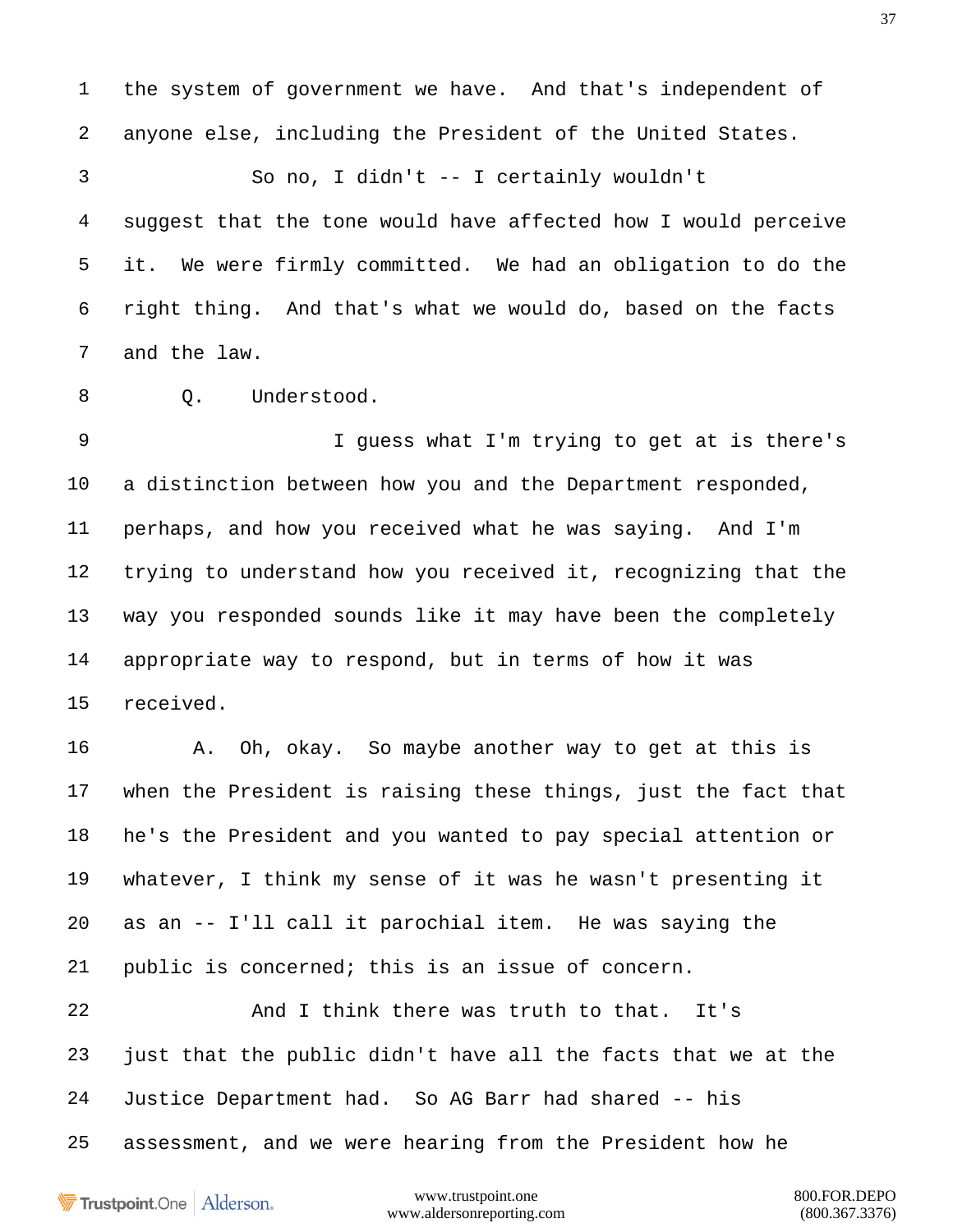felt about that.

Does that maybe get more at it?

Q. It does.

 It sounds like he was conveying that there were all of these allegations out there that he was hearing that people were talking about. He would perhaps express some frustration that the Department wasn't doing more, and then you responded, as you said you responded, which was to make clear that the Department was doing its job. Is that sort of a fair summation? A. That's consistent with what I said. Q. One more question about this meeting before we move on. You talked about Georgia, Pennsylvania, and obviously, the Antrim County issue. We talked about special counsels. Was there any discussion at this meeting about the prospect of the Department filing some sort of legal action in the Supreme Court or otherwise? 18 A. Not at that meeting. That did come up subsequently. Q. And just so I'm tracking, what do you recall specifically, at what meeting or on what phone call that it 21 came up? A. So actually -- I'm sorry, I'm trying to listen and make sure I understood. Did you say lawsuit with the Supreme Court about the election? Q. Just about the election.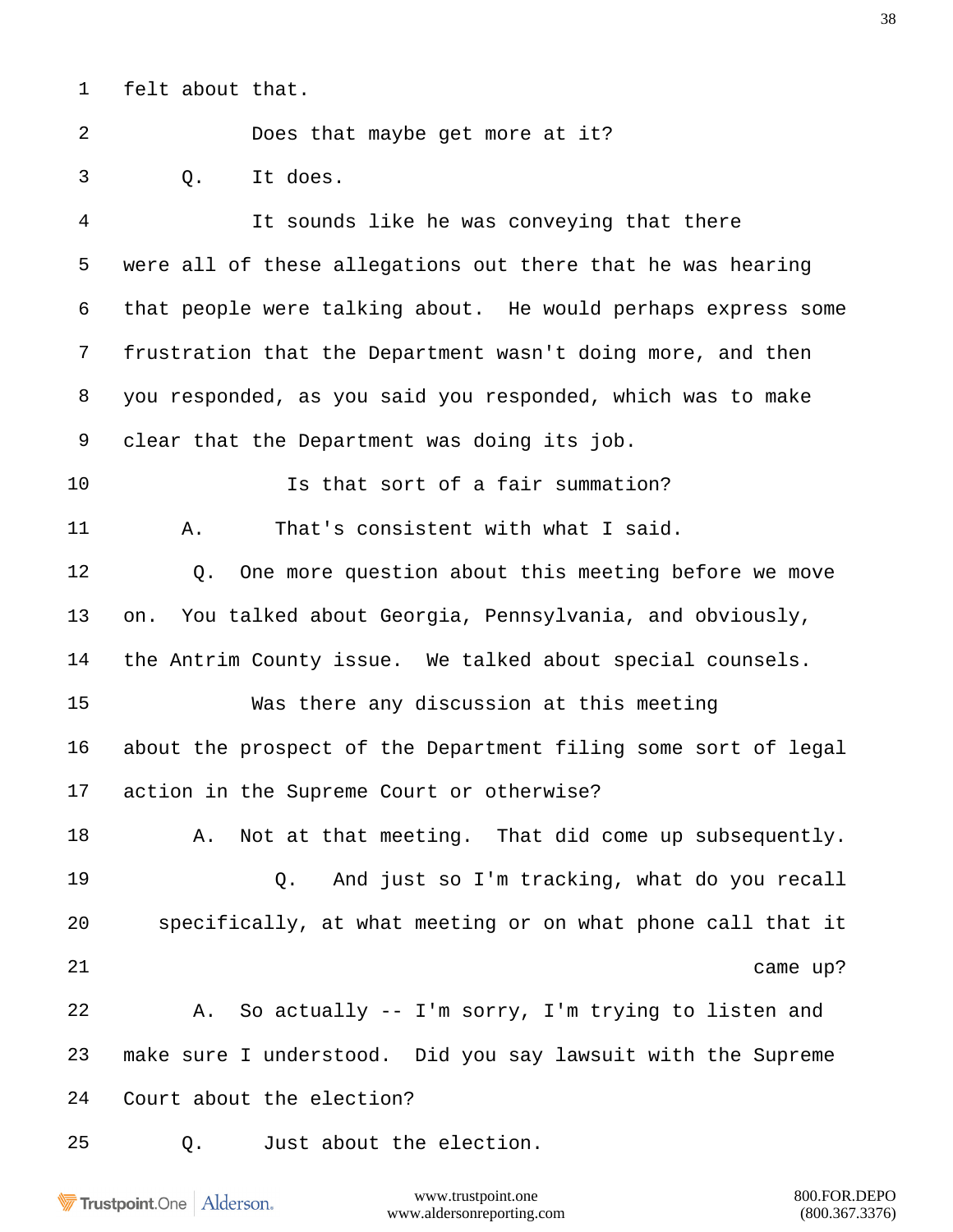1 A. Okay. Then, what I said was accurate. Okay. So, then, what do I remember about that? At some point, the President had called and he had wanted to talk again about his concern people are saying there's fraud; you are saying there's not. Is the Department going to look into things? I think my general position was the department will do its job. If there's information presented that fits the criteria, the people would look into it. If it doesn't fit the criteria -- I mean, there's different levels of proof that it takes to be at different stages of inquiry -- then we won't. But you do that on the merits, on the factual and legal merits. And everybody knows what we've seen up to that point. Just days before, DOJ was talking publicly -- because on the 21st, at a press conference, AG Barr had elaborated on what he said previously. So I'm trying to remember the first time the Supreme Court lawsuit thing came up, but I think it's in a phone call. There may be documents that would help me remember the date, but I want to say Sunday, Monday of the week after Christmas. So the 27th, 28th, somewhere in there. At first, I don't know that I quite knew what he was talking about, because I originally thought he was talking about Texas, the state was filing a lawsuit. Their case had

Trustpoint.One Alderson.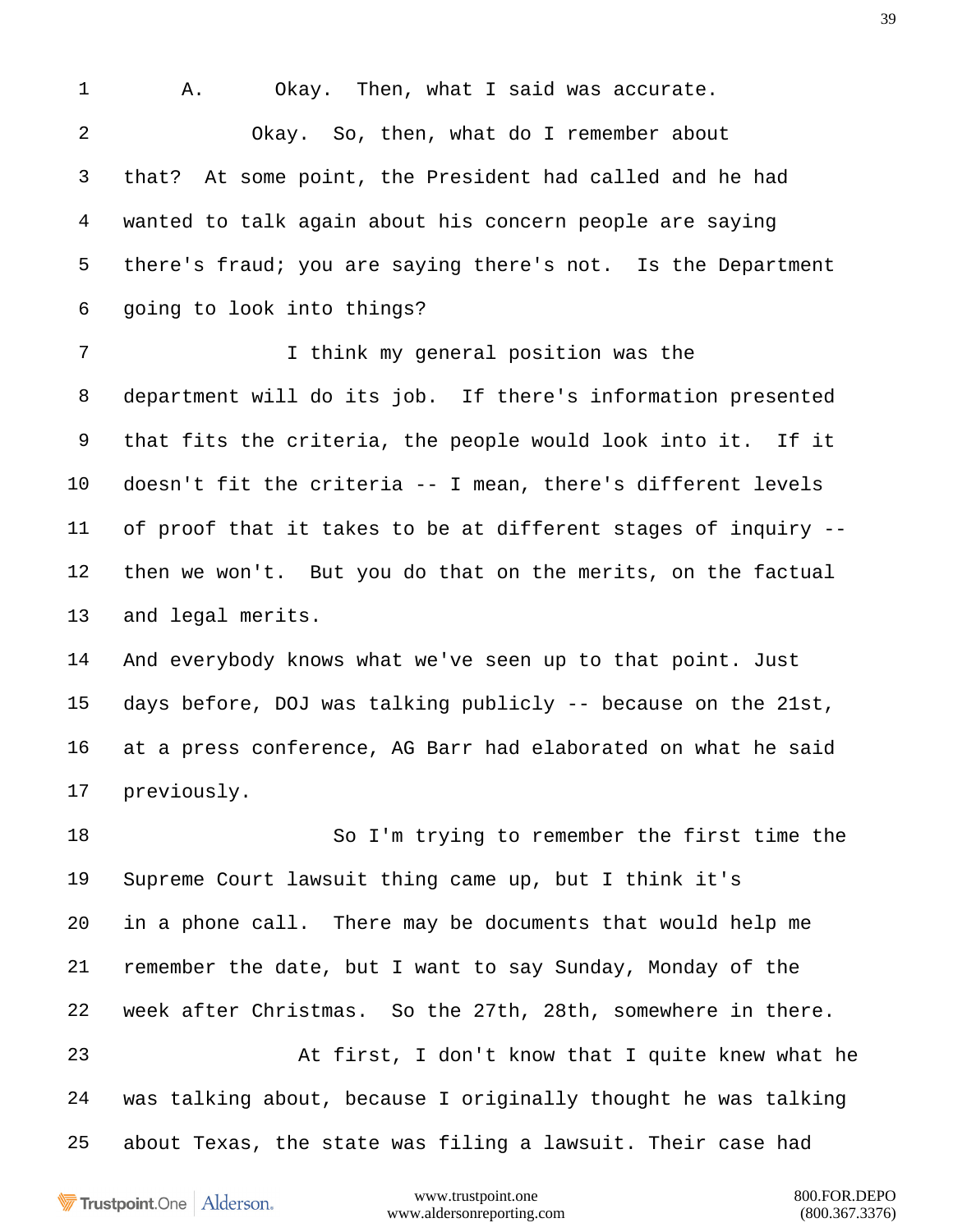been rejected by the Supreme Court, as I recall.

 Later there was actually an odd set of events. The President had his assistant send me and some others a draft brief that I did not think was appropriate for the Department to file. And -- I'll kind of give you the bottom line, and you can ask me if you want more specifics. The bottom line was we thought it was not well founded, legally. It wasn't something the Department should do. So I wound up having a conversation with the President where I told him that. This is not something we're going to do. And he asked why. And I explained. And he said okay. We didn't do it. But there's definitely some more color to all this. I'd be happy to walk you through more, if you wanted, but that's the kind of the beginning to the end aspect. Q. I appreciate that. Let's put a pin this issue. I'd like to come back to it in a little bit. We had just been talking about the December 15th meeting at the White House. I want to ask you about a call that you and Mr. Donoghue had with the President, which I understand had taken place on December 27th. But before I do that, the 27th is almost two weeks, I guess, after that meeting on the 15th that we were just talking about. And I'm curious whether, during that one-

and-a-half, two-week period, were there other instances during

Trustpoint.One Alderson.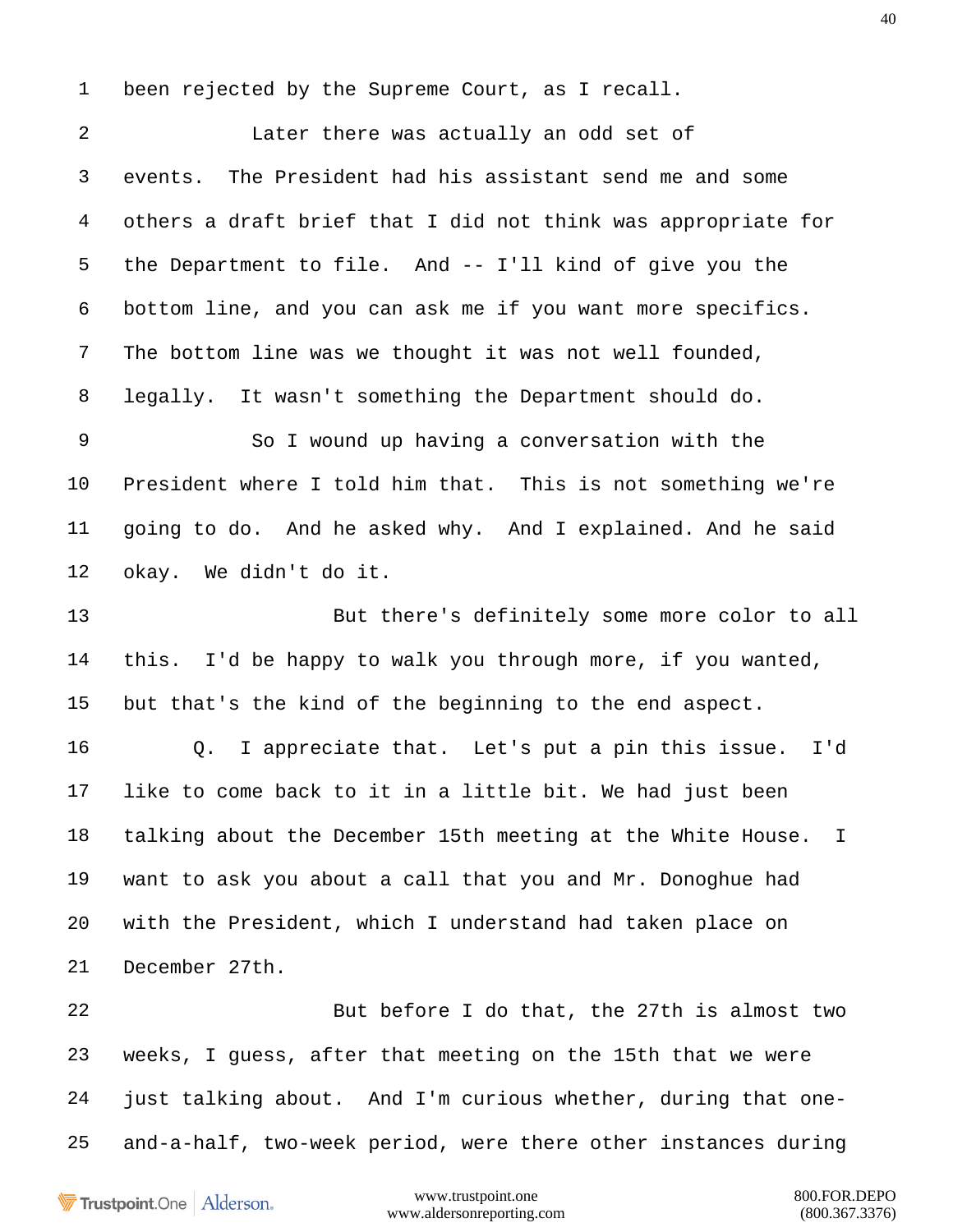that period where the President called you, perhaps where the Chief of Staff called you, or you had a meeting related to these issues, at the White House?

 A. My best recollection is that after that December 15th meeting, I did not hear from the President again until I became Acting Attorney General on the 24th. I don't remember, necessarily,

 Mr. Meadows, but I don't think so. At least not about the election. It's possible I had a conversation with someone else. But the day that AG Barr left, I got a call from the President.

Q. And what did he say on this call?

 A. The first call was more of small talk. You know, it was "I understand that AG Barr is gone and you're in charge."

 I don't even really remember the substance, but I think it was more just a checking in with me and letting me know that he might want to talk to me. It's possible there was more, but that's -- I don't remember a lot of specifics. It was a short call.

 Q. You don't recall whether he mentioned the election or not?

 A. I don't. In light of subsequent events, it seems possible that he did, but I just don't remember.

I remember the next day.

**Trustpoint**.One Alderson.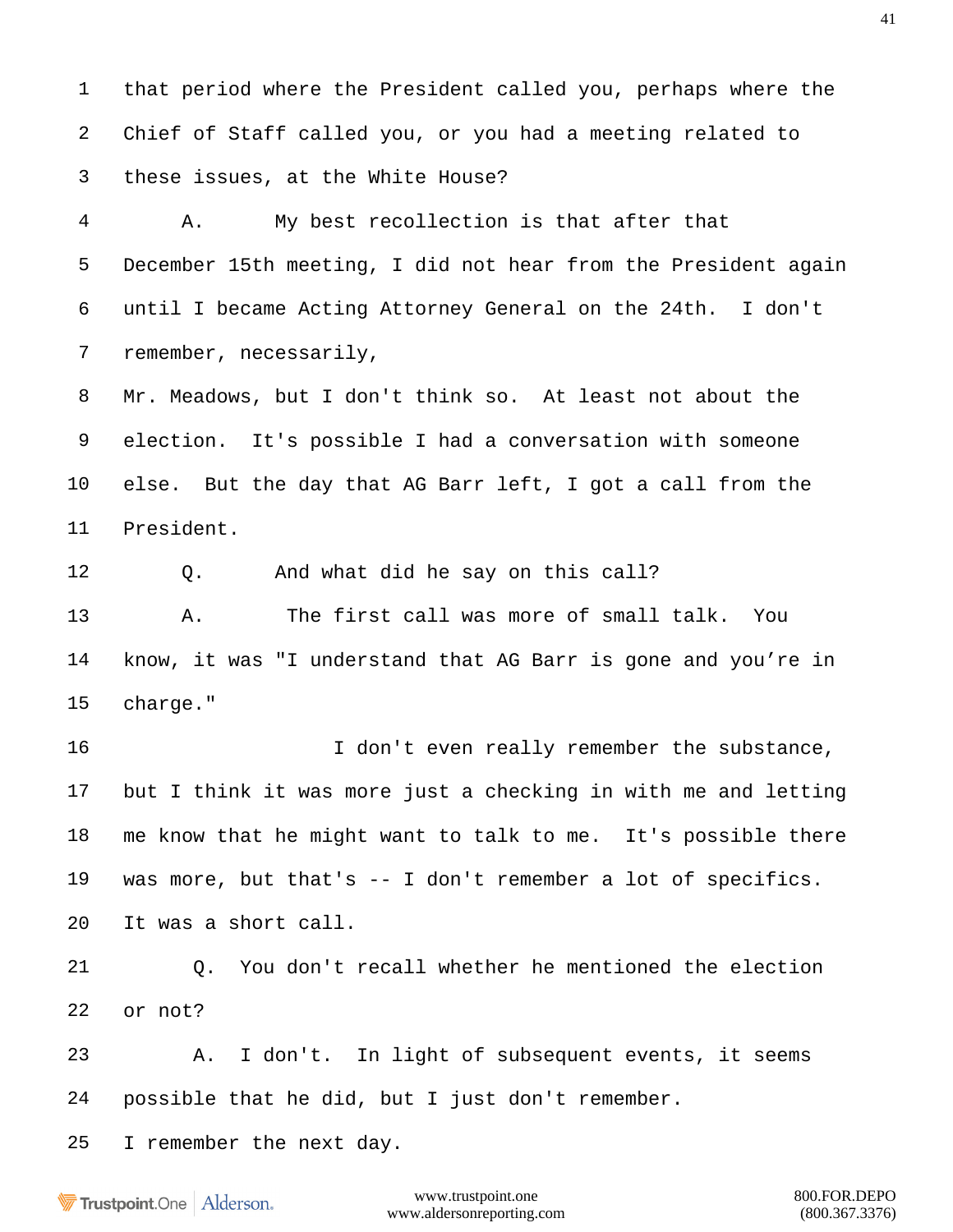Q. Okay. So just to make sure I have the timeline correct, you said that he called you the day that AG Barr left. Was that the 23rd or the 24th? A. The afternoon of the 23rd. Q. So this initial call from the President that you're describing also was on the 23rd? A. I think it was kind of the same thing. But I think what I'm saying is the day that AG Barr departed from DOJ, my recollection is he left that afternoon. It was that afternoon that I got a call from the President. That particular call, I don't have good recollection of what was covered other than small talk. He – the President -- was basically saying -- it was just a chat. I'm not saying it wasn't discussed. I don't remember that. But I did receive another call from the President on the 24th. Ms. Zdeb. I see that I'm getting pretty close to the end of our first hour, so I think this is probably a good stopping point. Why don't we go off the record. It's 11:14. (Discussion off the record.) Mr. Flynn-Brown. So we can go back on the record. It's 11:27. Before I start with my questioning, I want to make sure that the record reflects that Daniel Parker is in attendance.

Trustpoint.One Alderson.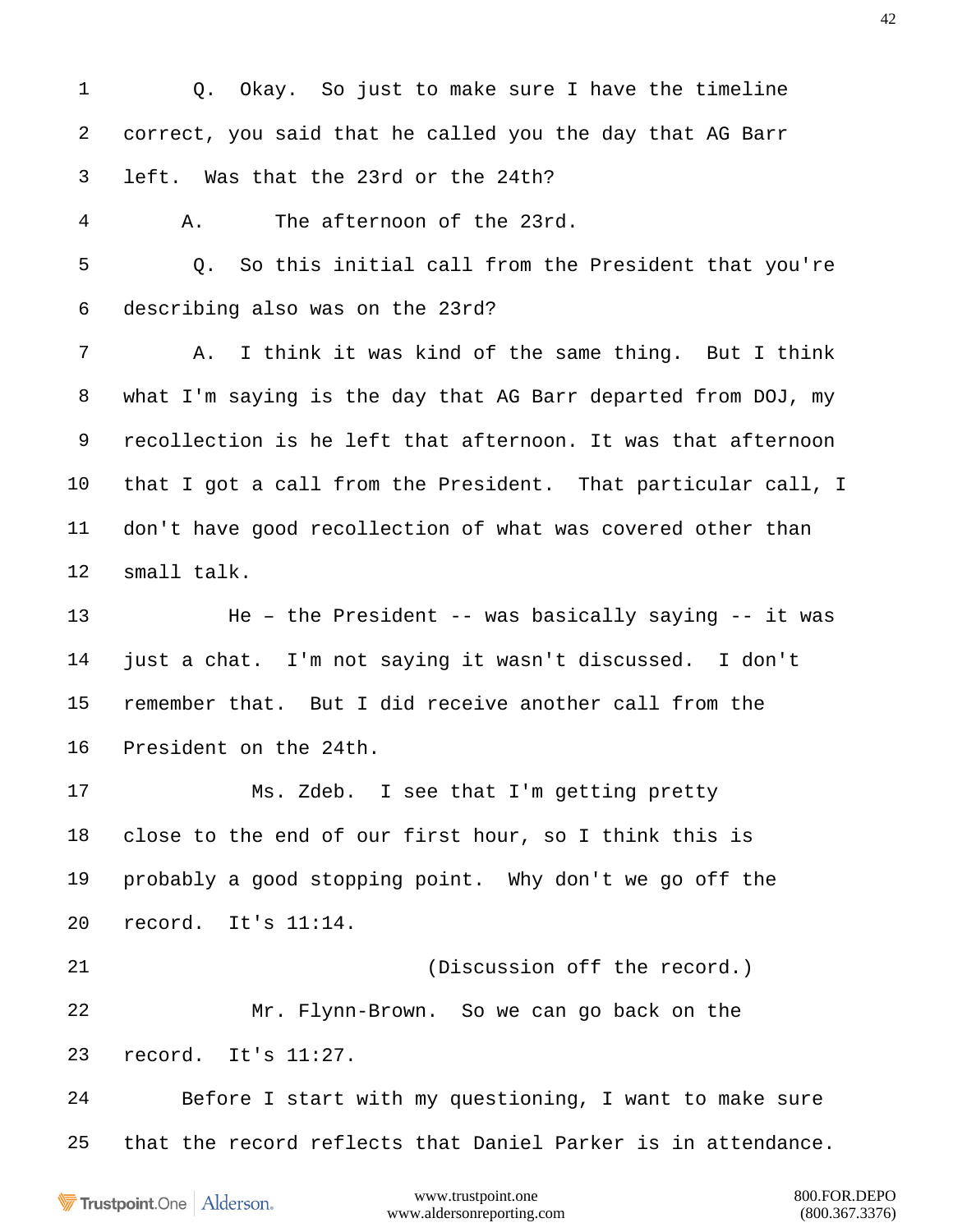He's an investigator for Senator Grassley and I don't believe he was included in the initial introductions. Sir, thank you, again, for your time today. Let me first start off with -- I'm going to introduce this as Exhibit 4, a document that is Bates-stamped -744 to -750. I am not stating the entire number on the bottom of the page, just stating the last three digits. 8 (Exhibit 4, document, was marked.) BY MR. FLYNN-BROWN. Q. If you can pull that document up and let me know. A. I have it. Q. Okay. So in reference to the December 28th, 2020, email on Bates stamp -745 from Jeffrey Clark. Do you see that? A. Yes. Q. -745? A. Yes. Q. And that email was sent to you and Mr. Donoghue? A. That's correct. Q. The email says in part, and this refers to the draft letter from Clark, that it would have been sent to the "Governor, Speaker, and President pro temp of each relevant state to indicate that in light of time urgency and sworn evidence of election irregularities presented to courts and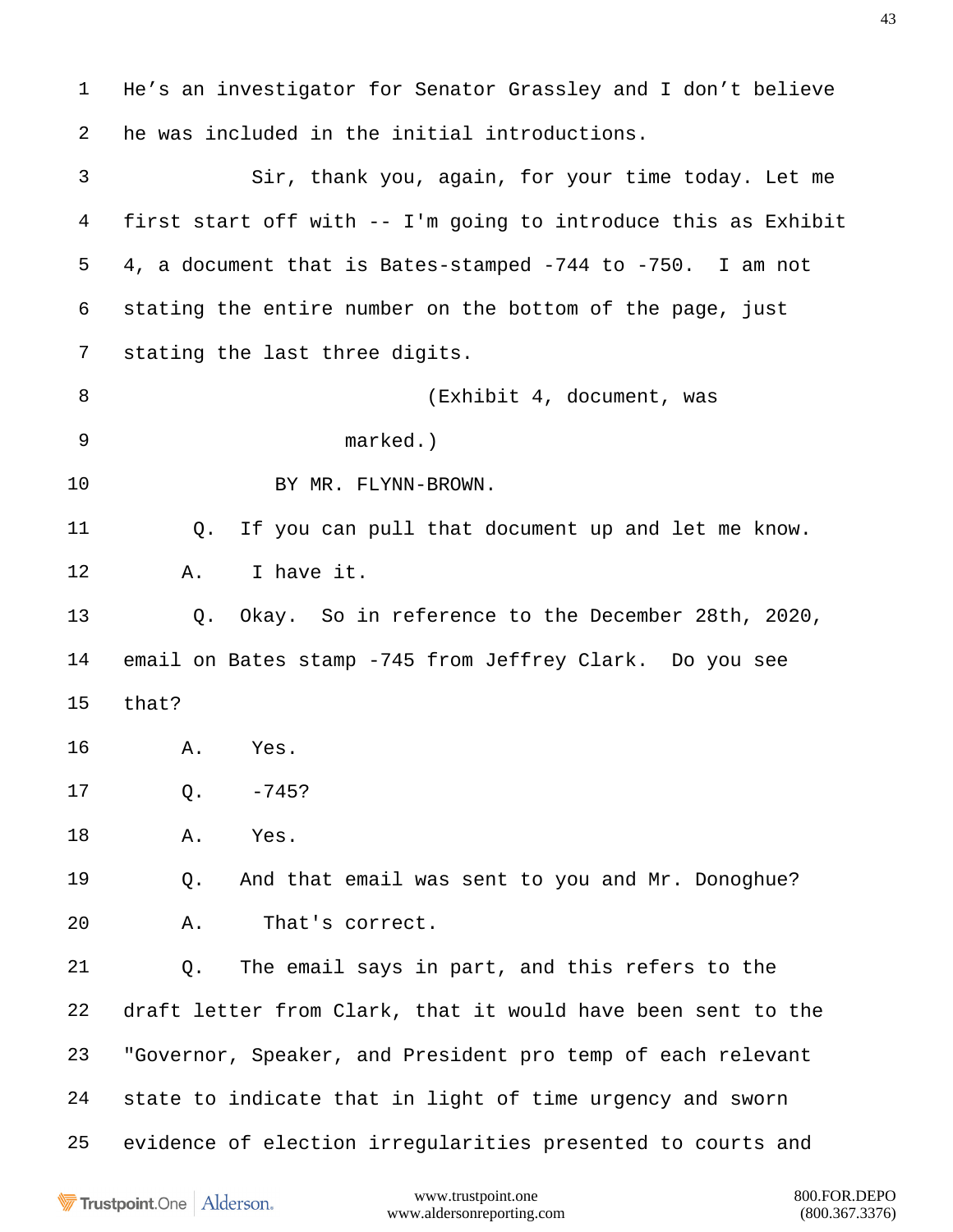to legislative committees, the legislatures thereof should each assemble and make a decision about elector appointment in light of their deliberations."

 Let's go back to -744, the first page. In reference to the email from Mr. Donoghue, dated December 28, 2020, there is a notation at the top of this document. And I am going to state for the record that, although these pages don't include your email response, there is an email response from you with respect to Jeff Clark's draft letter that you rejected sending this letter. And I want to make sure that's stated here for the record.

12 But with respect to the notes up at the top right corner of this document, it says, "This letter was opposed by A/AG + OLC. Discussed with POTUS on January 3, 2021, and he rejected AAG Clark's idea to send it."

16 Are these your handwritten notes?

 A. I don't think so. I think they're accurate, but I'm just trying to figure out is that Rich Donoghue's? Is that Pat Hovakimian's? I don't know who that is, but I don't think that's me.

 Q. So with respect to "A/AG," that refers to the Acting Attorney General; is that correct?

 A. Again, I didn't -- I don't think I wrote this, but I would construe it the same way as you.

Q. And "OLC" refers to the Office of Legal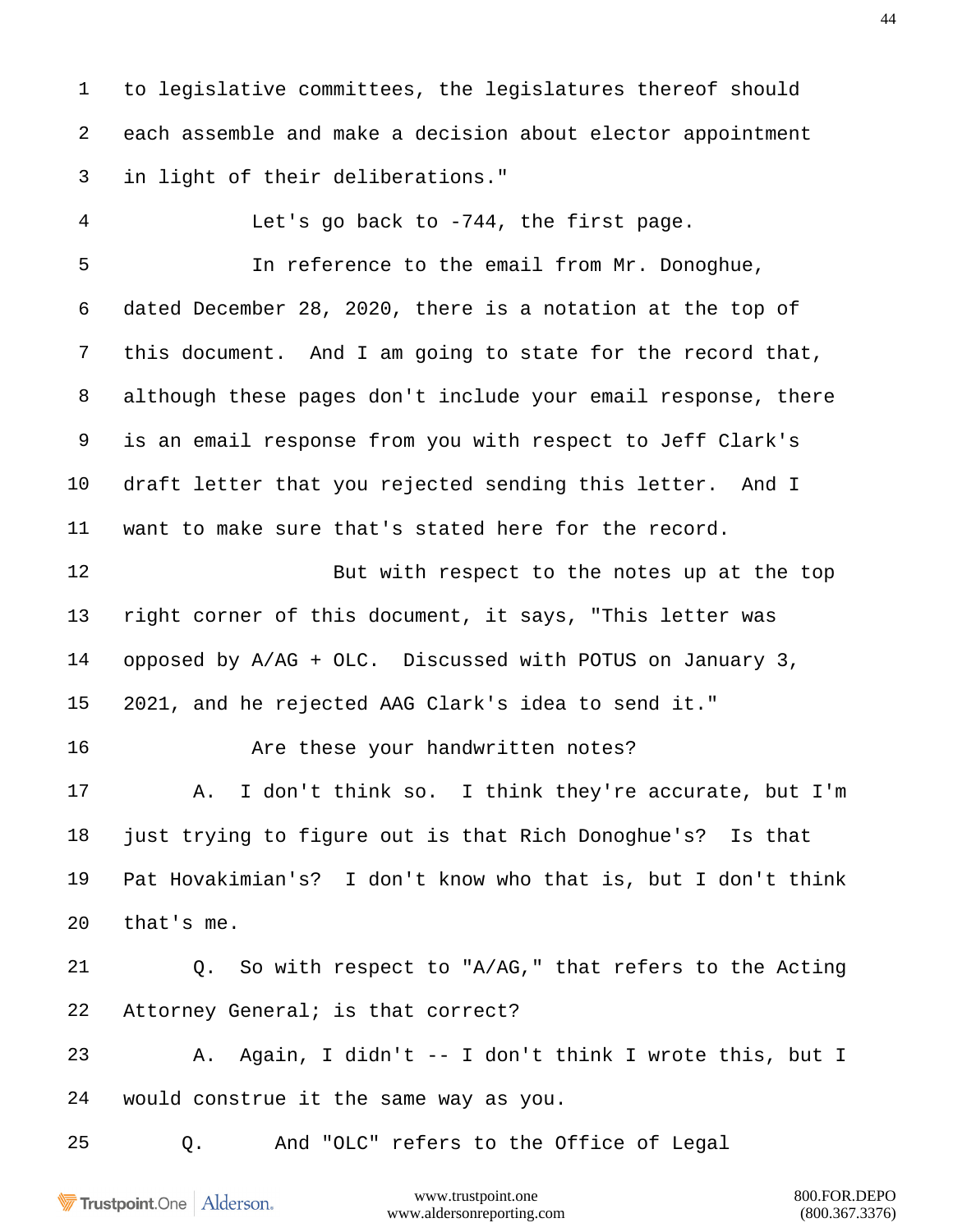Counsel; is that correct?

A. Yes.

 Q. Okay. So along with President Trump, the Acting Attorney General and the Office of Legal Counsel rejected sending the draft letter?

 A. That's right. And the reference to the January 3, 2021, is that Sunday night meeting that I requested with the President, that I went through in my preliminary remarks, I guess.

Q. So let's get into that January 3rd meeting.

 Were there any pre-meetings that day before the January 3rd meeting?

13 A. I'm pausing because I remember how that day unfolded. And the pre-meetings -- again, not trying to be semantic, but I met with my own staff that afternoon. I talked to White House counsel shortly before the meeting itself. So the conversations, whether they're pre-meetings or not, you know, I guess we can all size it up, and it'll probably be easier for you if I just tell you what happened. Q. The evening that the January 3rd meeting took place at the Oval, and we'll get to it, you knew of the substance, what it was going to be about, before you walked in the door? A. Yes, because the way the meeting came about was, among other things, Jeff Clark had told me that the President was going to replace me so that he could pursue the plan that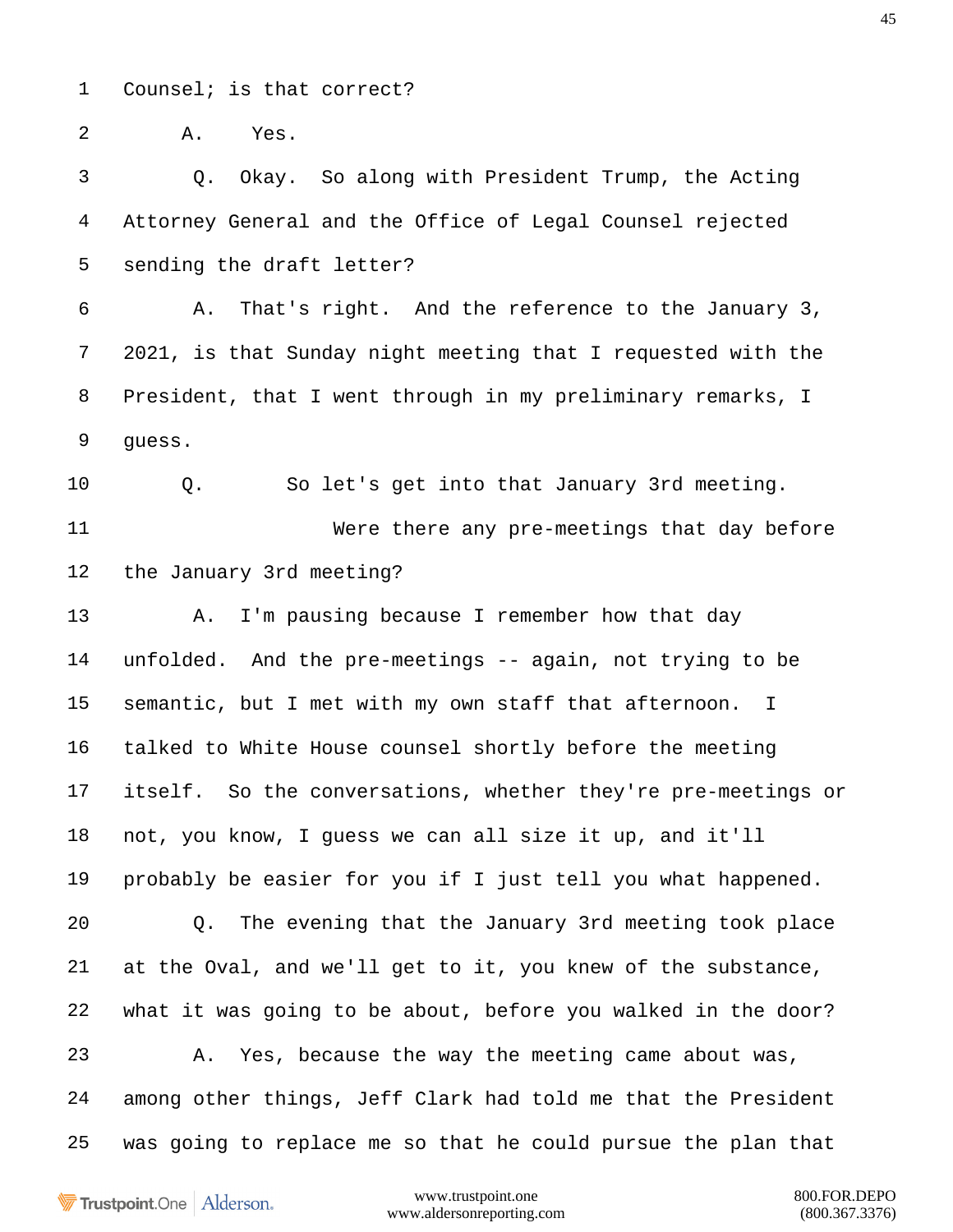Jeff Clark had.

 And I said "Well, I don't get to be fired by someone who works for me," in the case of Mr. Clark. I wanted to discuss it with the President.

 So I called Chief of Staff Meadows. This was -- I think my conversation with Jeff Clark, the meeting he and I had ended in the neighborhood of 4:00.

 And I called Mr. Meadows and said, "I need to meet with the President."

 And the best I recall, he didn't even ask me why. He said okay. Called me back and said you're on for 6:15.

 So, yes, I knew that this was going to be discussed, because that's really what the issue was. Jeff Clark had a number of things set out in this email and unrelated pieces, and I had a different approach that you all heard about, that my view of the facts required or that the Department not take these measures. So I was in the position of wanting to tell the President he shouldn't do this.

 Q. So set this up for us. You walk into the Oval on January 3rd, and President Trump is sitting there at the Resolute desk; correct?

 A. Yes. Mr. Meadows had walked a group of us in, and he didn't stay. So in the room are -- there was seven lawyers and the President of the United

Trustpoint.One Alderson.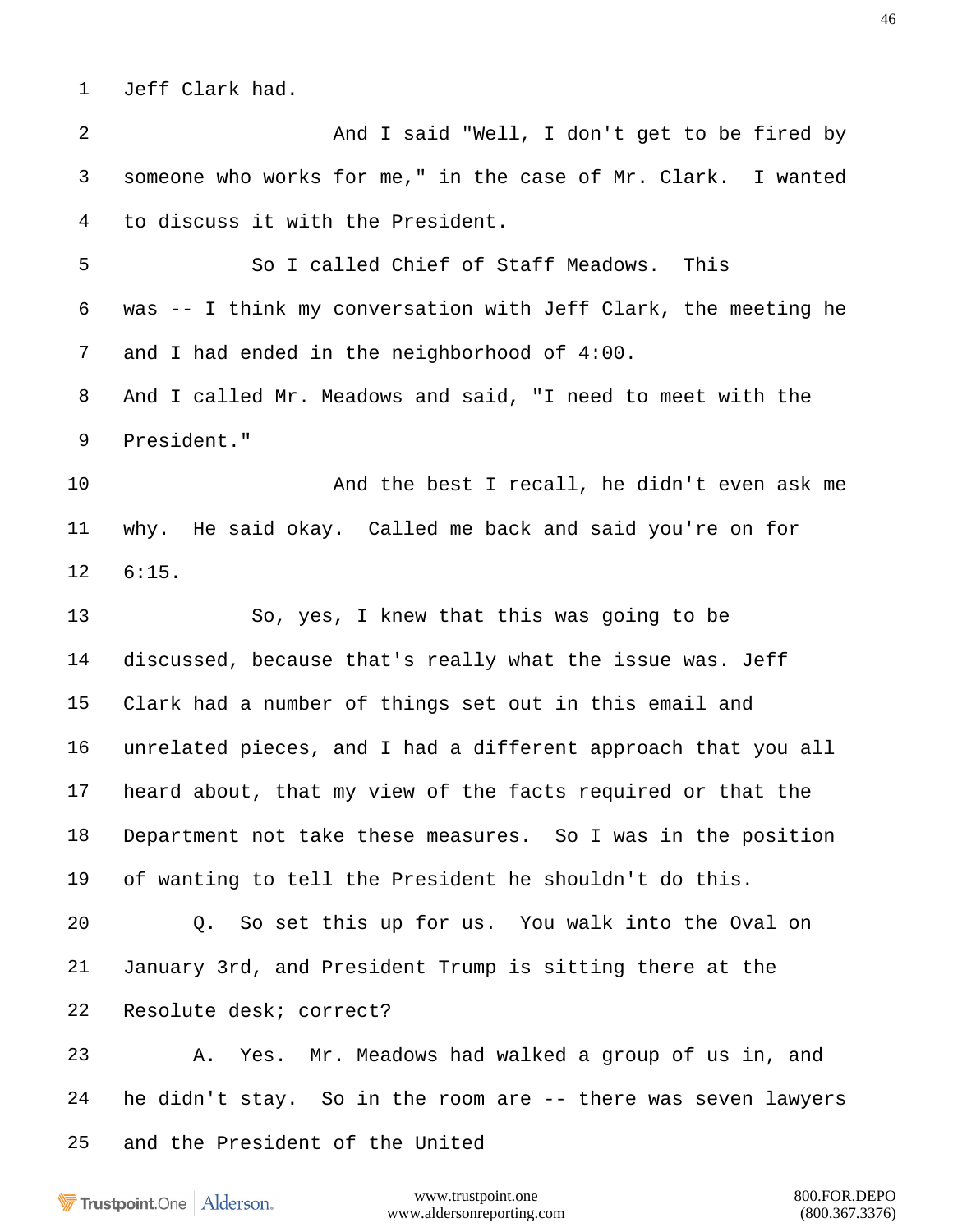States.

 Q. So if you're sitting in his chair, the President's chair, if you proceed from his left to his right, can you name the individuals that were present for us?

 A. Yes. So Rich Donoghue and I, my deputy, are in the middle, I think facing the desk, so the opposite way of what you're saying. I'm on the left. Mr. Donoghue is to the right. Then on depending how you look, on the President's left and my 9 right, is Pat Cipollone at the end, the White House Counsel; and Pat Philbin, the Deputy White House Counsel. And then Eric Herschmann, who was also a lawyer; his title was Senior Adviser to the President, or something to that effect.

 Now that I just said that, I was sitting next to Mr. Herschmann. So Rich Donoghue was to my left, from the President's view Dnoghue was seated to my right

16 And then on the other end and to my left was -- Jeff Clark was to the left of Rich Donoghue. And then Steve Engel was at the other end closest to the desk, but it's like a horseshoe, a semicircle.

 Q. So those present were all the major players that needed to discuss this matter?

A. Yes.

Q. Regarding this situation; correct?

A. That is correct.

Q. How long did this meeting last?

Trustpoint.One Alderson.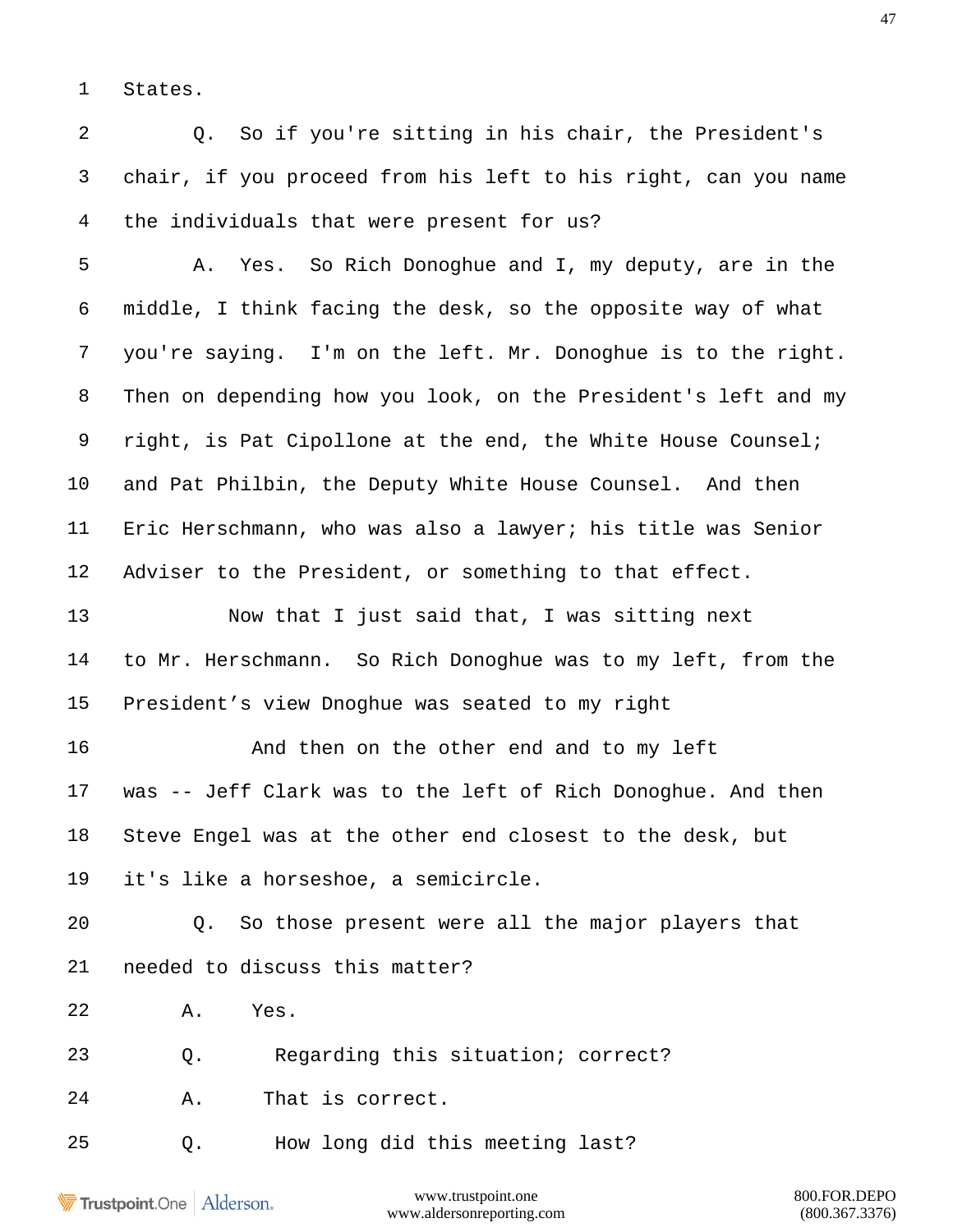A. It was long. It was scheduled to start at 6:15. And I think it didn't start on time. So the best estimate is -- to my recollection, I would say probably in the neighborhood of 6:30, give or take, maybe. And it went till, I'm going to estimate, maybe 8:30, a little past 8:30. Q. So approximately two hours? A. Yeah, maybe even a little longer than that. It was long. Q. So the discussion, then, related to voter fraud, election fraud-related allegations? A. Yes. Q.And the draft Jeff Clark letter was also discussed? A. Yes. I mean, as I said, since the meeting was done at my request, it was -- the President said something near the very beginning, "One thing we know is you, Rosen, aren't going to do anything. And you don't even agree that I'm right about these concerns that people are telling me. This other guy has a different plan, you know. Tell me why that's not the better way to go? You've made it clear you're going to do nothing." Q. So the President brought everybody in, then, to allow you, the principals, to debate for him the issues, your positions, and your challenges on those positions? A. Substantively, yes. I mean, there's some other things too. There were people that -- this wasn't me, but other folks wanted to discuss Mr. Clark's qualifications. It

Trustpoint.One Alderson.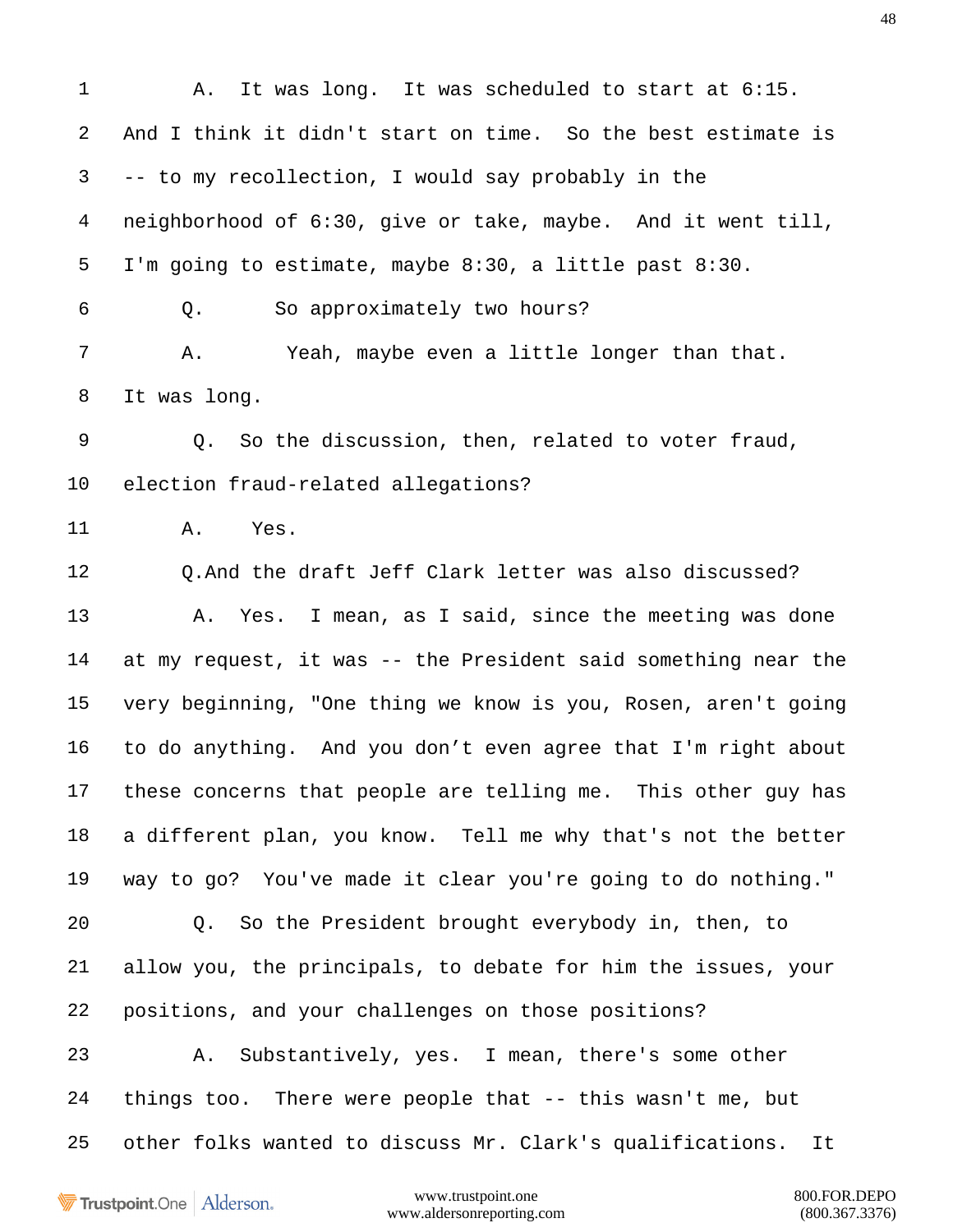was not just his proposals of what to do, but that it was inappropriate for him to even be doing what he was doing. I think at one time or another, all seven of the folks in the room had their say, that's why it went on so long.

 Q. So your discussion involved the draft Clark letter, but did it also include explicitly President Trump potentially terminating you as Acting Attorney General?

8 A. Yes, because those were tied together.

 However, I was the representative of -- the department's position is that, based on the facts and the law, we don't see widespread fraud, so we're not going to take any public actions or litigation steps or press conferences or letters. We shouldn't do any of that.

 And Jeff Clark was the representative, if you will, of "No, let's take a different approach," and sending that letter he was proposing and make some public statements. And sort of -- you know, as I said in the opening remarks, he had a very different path in mind.

 So these things were bound together because it wasn't the nature of "Well, one of you is a smarter lawyer or something." It was about what course of actions we were taking. But each of us represented a different pathway.

 Q. So Jeff Clark was the one person who was asking to take this particular approach?

A. That's right.

Trustpoint.One Alderson.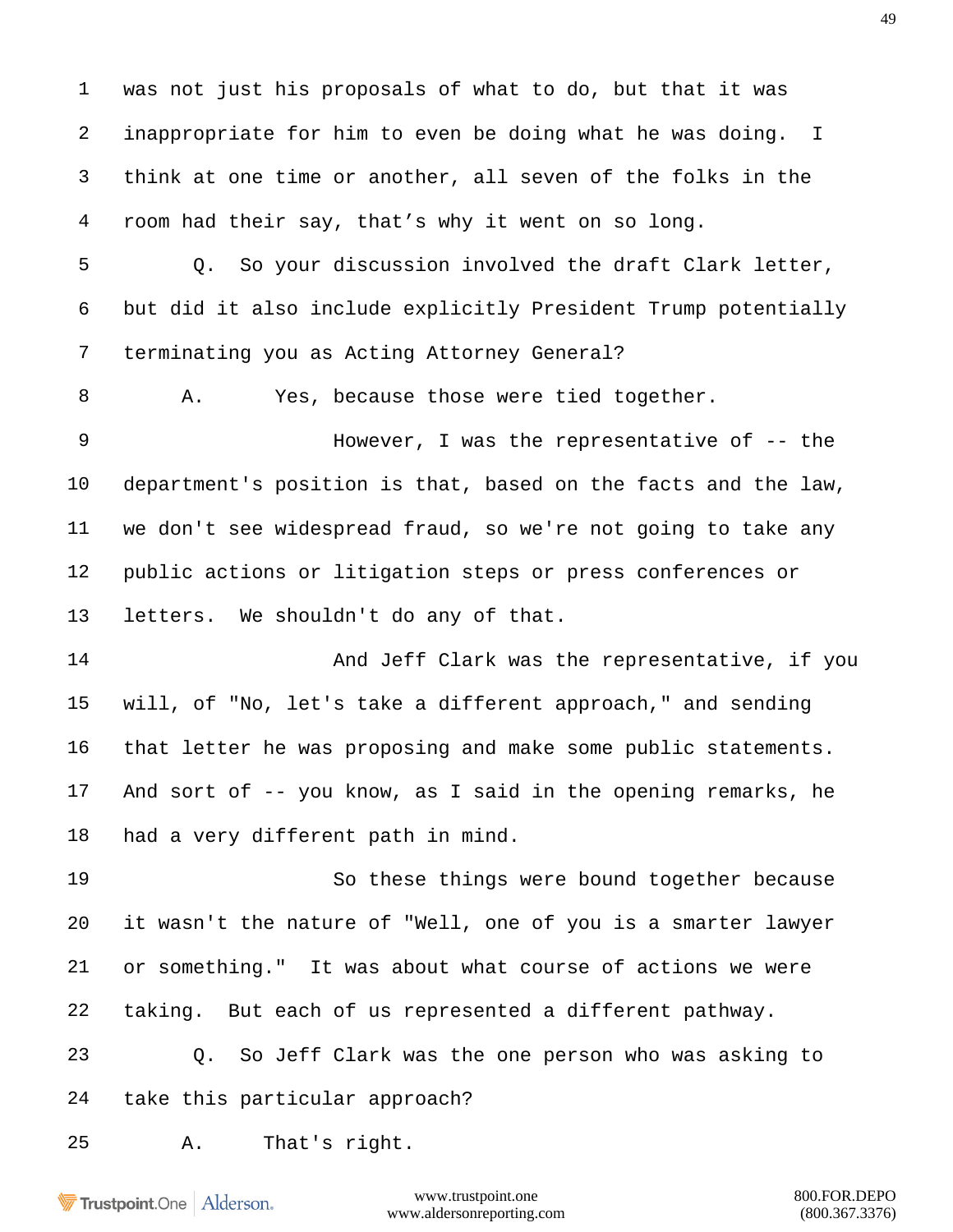1 0. And --

 A. That's how it turned out, yes. Q. That's how it turned out? Okay. A. Correct. And the only reason I say that is I generally knew that the White House counsel were supportive of where I had been and was. But you just never know until you 7 are in the room with everybody. I knew -- I knew -- actually, I don't even want to -- that's almost unfair to White House counsel. I did know that they did not think Jeff Clark should be the Acting Attorney General. Q. Say that again, I'm sorry. A. I did know that Pat Cipollone and Pat Philbin were strongly opposed to the idea of Jeff Clark being the Acting Attorney General. Q. So what did Cipollone and Philbin say when Clark advocated his position to the President and to the group? 18 A. Well, they spoke -- at several junctures, but I think their basic position was the Department of Justice was handling this properly. They should be allowed to continue doing that. I think Mr. Cipollone felt strongly that Jeff Clark was out of line, that he had -- he should not really be doing what he was doing, that I think he made comments to the effect that Jeff Clark wasn't suited to the job, and that the whole approach

Trustpoint.One Alderson.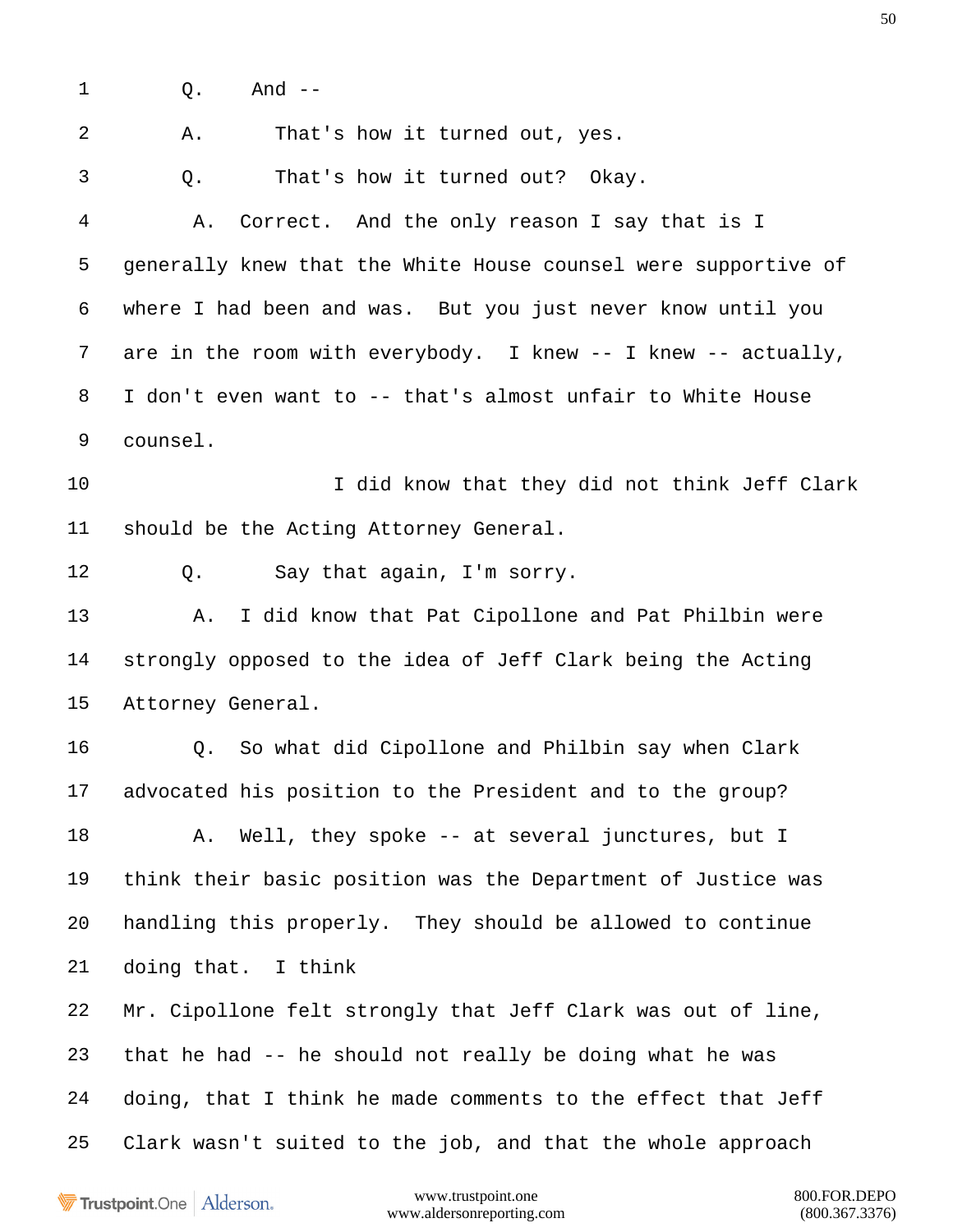would be harmful and shouldn't be pursued.

 So combining that, there are a number of different parts to it. But I think what I said earlier was -- everybody in the room, except Jeff Clark, was in one place. Some had different arguments, if you will, but everybody -- it was -- it was six against one. Q. Jeffrey Clark made clear to the President and to the group that if he is made Attorney General, that he would send this draft letter? A. Yes. Q. And how did you respond to that? 12 A. How did I respond to that? Q. Yes. A. I think -- I think I had set out early on, and repeated, that I thought that would not be good -would not be justified under the law and facts, but also it's not the role of the Justice Department to be telling state legislatures what to do. And it would be bad for the country, that it wasn't something we need to do. 21 And I think others agreed with that. I think Steve Engel set out a considerable explanation of why that wasn't an appropriate thing to do. Again, I think it was six against one, actually. Q. So it's fair to say that you provided advice and

Trustpoint.One Alderson.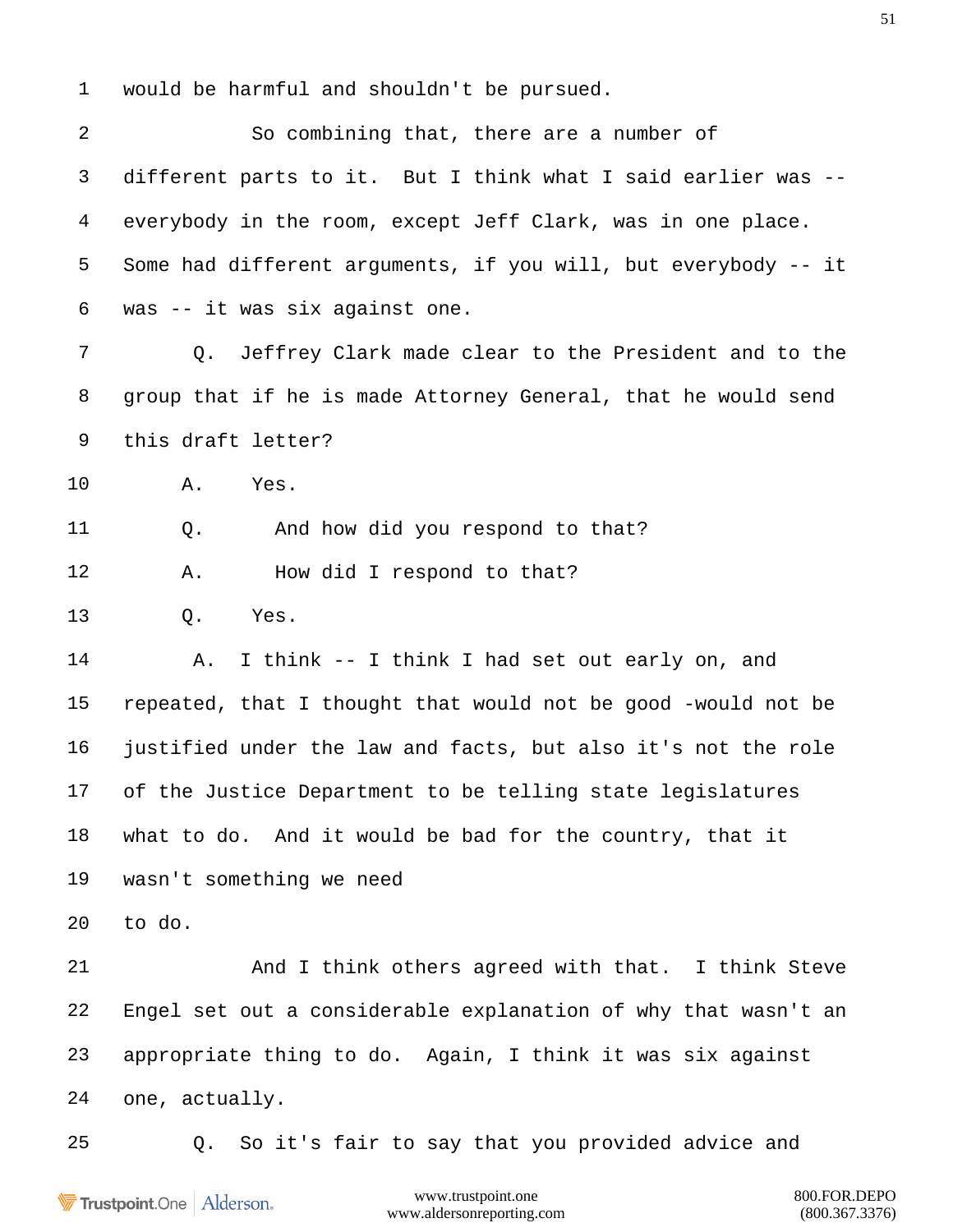| $\mathbf 1$ | recommendations to the President at that time?                |
|-------------|---------------------------------------------------------------|
| 2           | That, we did. $Q$ .<br>Α.                                     |
| 3           | That you did $-$                                              |
| 4           | Α.<br>Yes.                                                    |
| 5           | -- provide advice and recommendations to the<br>Q.            |
| 6           | President regarding this matter in the discussion?            |
| 7           | I think that's accurate.<br>Α.                                |
| 8           | Mr. Donoghue did the same?<br>Q.                              |
| 9           | Α.<br>Yes.                                                    |
| 10          | Cipollone, Philbin, Engel, they all did the same?<br>Q.       |
| 11          | Yes.<br>Α.                                                    |
| 12          | Herschmann?<br>$Q$ .                                          |
| 13          | Yes. He definitely spoke up. He didn't think the<br>Α.        |
| 14          | letter was a good idea and was very critical of Mr. Clark.    |
| 15          | So President Trump takes in all these data points.<br>Q.      |
| 16          | He's listening to all of you speak, or is he interjecting in  |
| 17          | the course of your conversation, or is he letting you -- all  |
| 18          | of you as principals, as staffers, hash it out and he is just |
| 19          | taking in the conversation?                                   |
| 20          | A. Both. He -- some of what you just described. There         |
| 21          | were considerable parts where people are talking and he was   |
| 22          | just listening to their points. In some places where he says, |
| 23          | "I've heard this or that. What do you guys say about that?"   |
| 24          | So he explicitly asked for your advice on this matter<br>Q.   |
| 25          | under discussion?                                             |
|             |                                                               |

www.trustpoint.one 800.FOR.DEPO www.aldersonreporting.com (800.367.3376)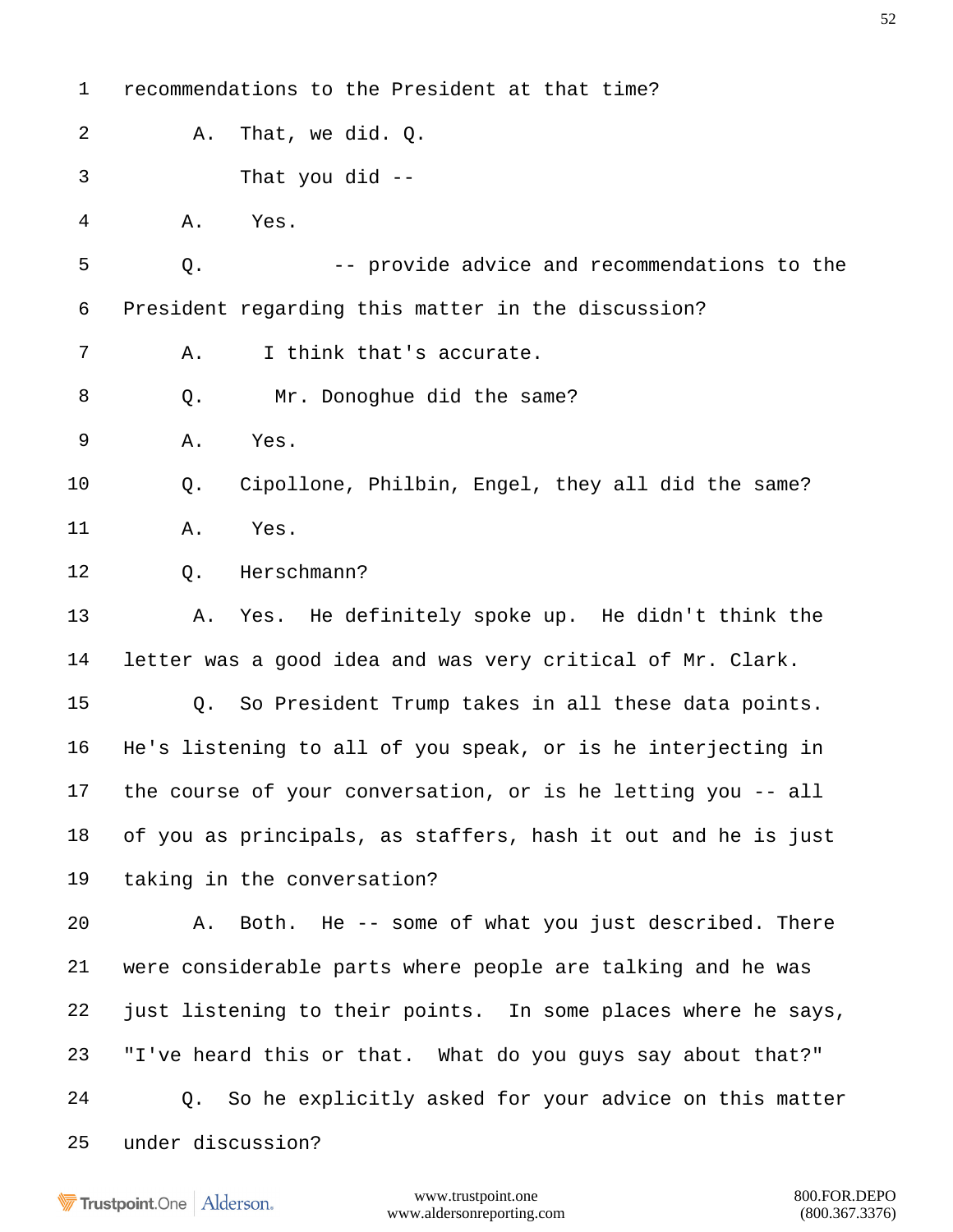A. Yes.

| $\overline{a}$ | And then in response to the advice and the<br>Q.               |
|----------------|----------------------------------------------------------------|
| 3              | recommendations from the group, he took your recommendations;  |
| $\overline{4}$ | is that correct, in the sense of, one, he ultimately rejected  |
| 5              | sending the Clark letter, the draft Clark letter?              |
| 6              | Ultimately that's correct.<br>Α.                               |
| 7              | In the sense of, number one, he rejected sending the<br>Q.     |
| 8              | draft Clark letter, in agreement with his advisers, you, and   |
| 9              | others; and two, he rejected terminating you as Acting         |
| 10             | Attorney General. That was the ultimate one and two decision   |
| 11             | that was made with respect to this matter; is that correct?    |
| 12             | Yes. At the conclusion of the discussion, yes.<br>Α.           |
| 13             | So how did Jeff Clark take that decision?<br>Q.                |
| 14             | I mean, that's a very -- I think he just<br>Α.                 |
| 15             | accepted the President gets to make the call. There were       |
| 16             | other somewhat humorous moments along the way where, at one    |
| 17             | point, Mr. Clark actually said to the President in the         |
| 18             | discussion at one time, he said,                               |
| 19             | "Mr. Trump, I think it's time to call the question."           |
| 20             | And the President looked at him, with a look that said,        |
| 21             | "Don't I get to decide that?"                                  |
| 22             | So in terms of how Mr. Clark took it, I don't                  |
| 23             | think it's what he had anticipated going into the meeting, but |
| 24             | I think he accepted that the President made a decision.        |
| 25             | And his decisions were entirely legal; correct?<br>Q.<br>The   |
|                |                                                                |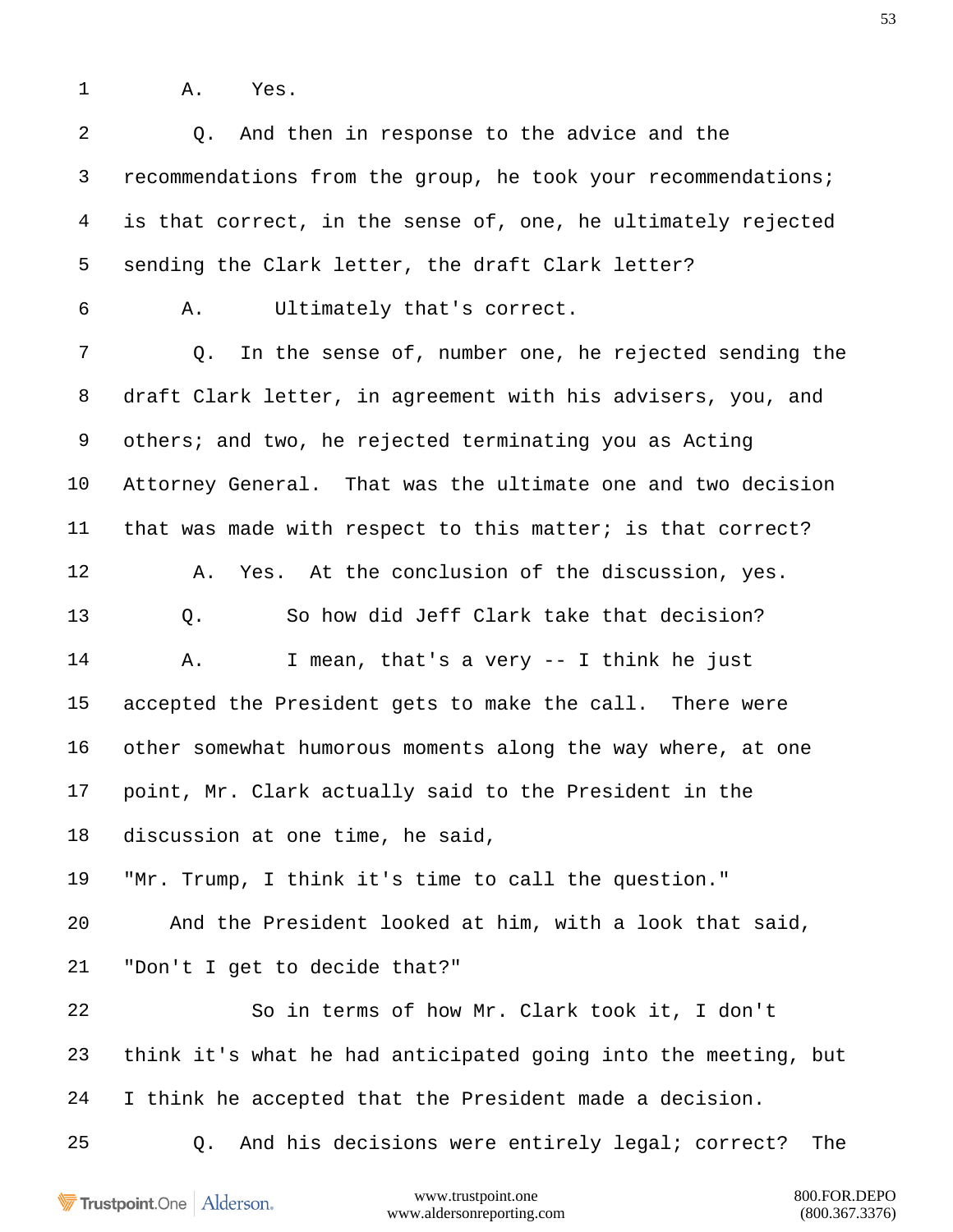decision to reject sending the draft letter and the decision to retain you as Attorney

General, those were entirely legal?

 A. Certainly within the President's authority to not do those things, yes.

 Q Did the President discuss BJay Pak at that meeting? A. So I think -- I'm trying to remember that issue. I think what happened is that after the meeting was over and it kind of tailed off, it was -- the people were getting ready to move on, the President brought up Mr. Pak's name. And Mr. Pak was a very good U.S. Attorney.

 So when he came up, and I think the President raised it in a critical way, I think Richard Donoghue and I said, "This is not right. He's a good U.S. Attorney."

 But I think the President had raised that he wanted to replace him. And I think, every -- all seven of us, as best I remember -- I don't remember whether Jeff Clark spoke to it or not -- but there was certainly nobody who thought -- who recommended to the President that BJay Pak should be fired. But I think the President had some -- you know, had some commentary about that.

 And at some point, I think we knew that Mr. Pak had already told us he was resigning, so somebody told the President that this would be ridiculous and unfair and that he was already resigning.

**Trustpoint**.One Alderson.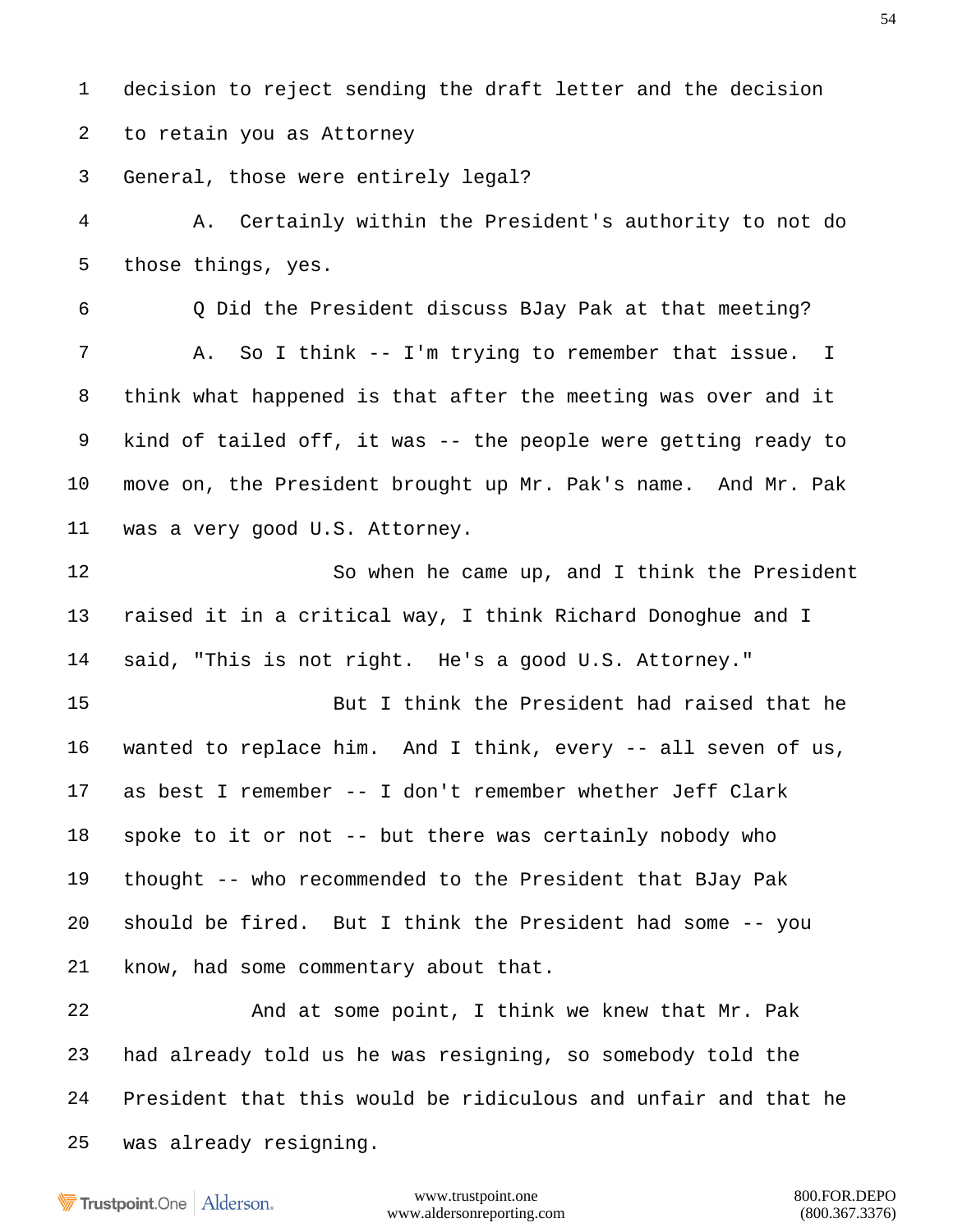1 And I think that's where it was left. Well, he's resigning. Q So with respect to potentially terminating Mr. Pak, the President again listened to the advice and recommendations of his attorneys and did not fire BJay Pak? A. Well, on that one, as I say, my memory of how that went -- that stuff is not as good as I would wish. 8 O. Did the President of the United States fire BJay Pak? A. The way I remember it, BJay Pak had already told Rich Donoghue that he was resigning a few days before that meeting. But I cannot recall the sequence after that. You're probably just going to have to -- Q. So it's your recollection that -- with respect to your recollection, the President didn't fire BJay Pak? A. He accepted that BJay Pak was resigning. Q. So he was already resigning, he just let that process play out, according to your recollection? A. Well, I don't -- as I say, I don't want to get too much into the details because I don't remember well, but BJay Pak did resign. Q.And if Trump wanted to fire any U.S. Attorney, he could under his authority; correct? A. The U.S. Attorneys are Presidential appointees with

Trustpoint.One Alderson.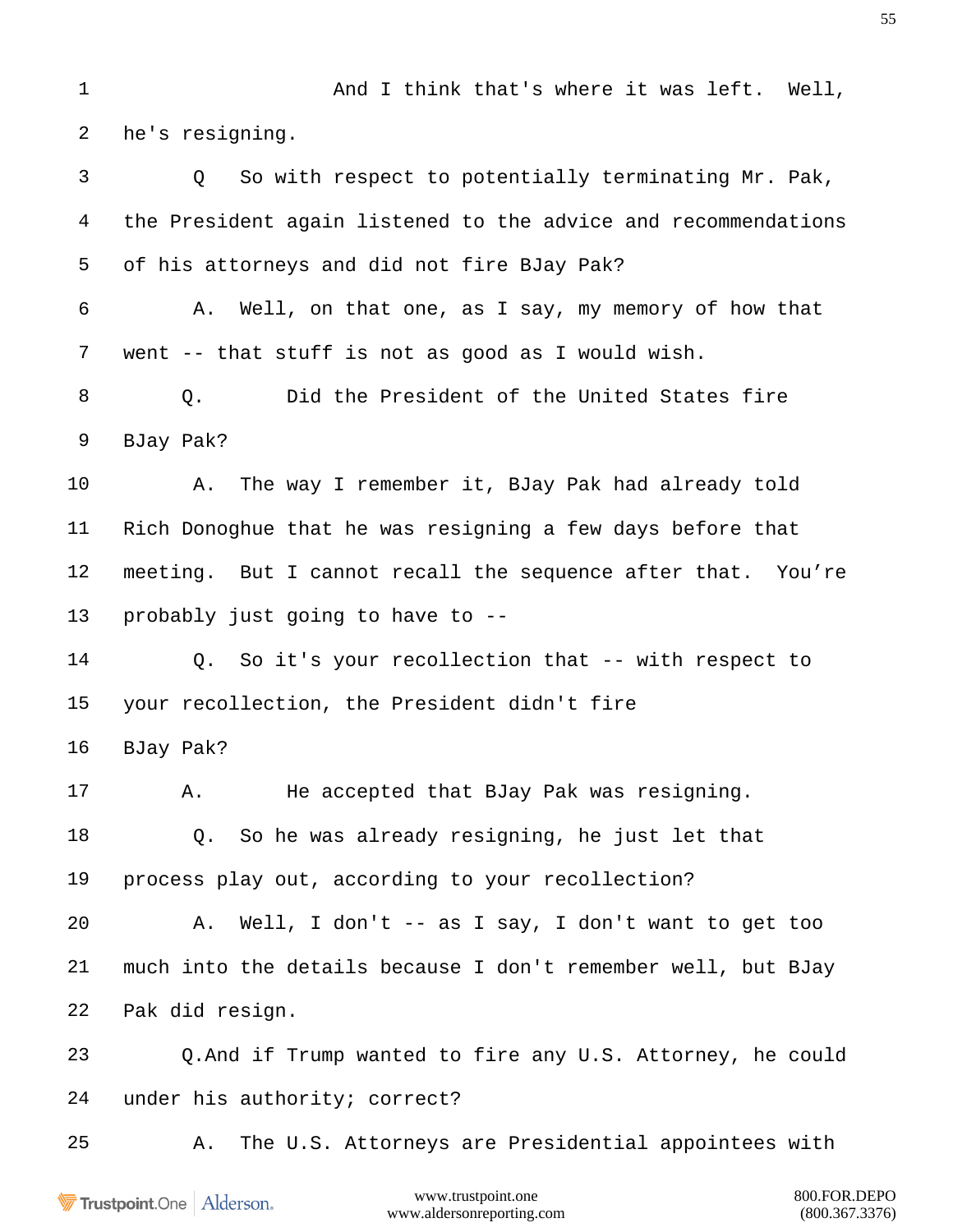Senate approval, like I was and many other folks. The President can remove Presidential appointees for any reason and no reason. Q. Mr. Rosen, did you take any action to overturn the 2020 election? A. No. Q. Did President Trump fire you? A. He did not. Q. Did President Trump fire Rich Donoghue? A. He did not. Q. Did President Trump fire anyone in the Justice Department or FBI related to his frustration that more wasn't being done to investigate election-related allegations? 14 A. Anyone? Not that I recall. Mr. Flynn-Brown. Let's go to Bates -736. Actually, it starts with -735. It goes to -742. 17 Mr. Rosen. Which page? Mr. Flynn-Brown. The Bates -- this document begins -735 to -742, these are the handwritten notes. Mr. Blumenthal. I do not have a copy. Mr. Flynn-Brown. Exhibit 5. Yes, thank you. This would be Exhibit 5. (Exhibit 5, notes, was marked.) BY MR. FLYNN-BROWN. Q. Sir, if you need time to review, let me know.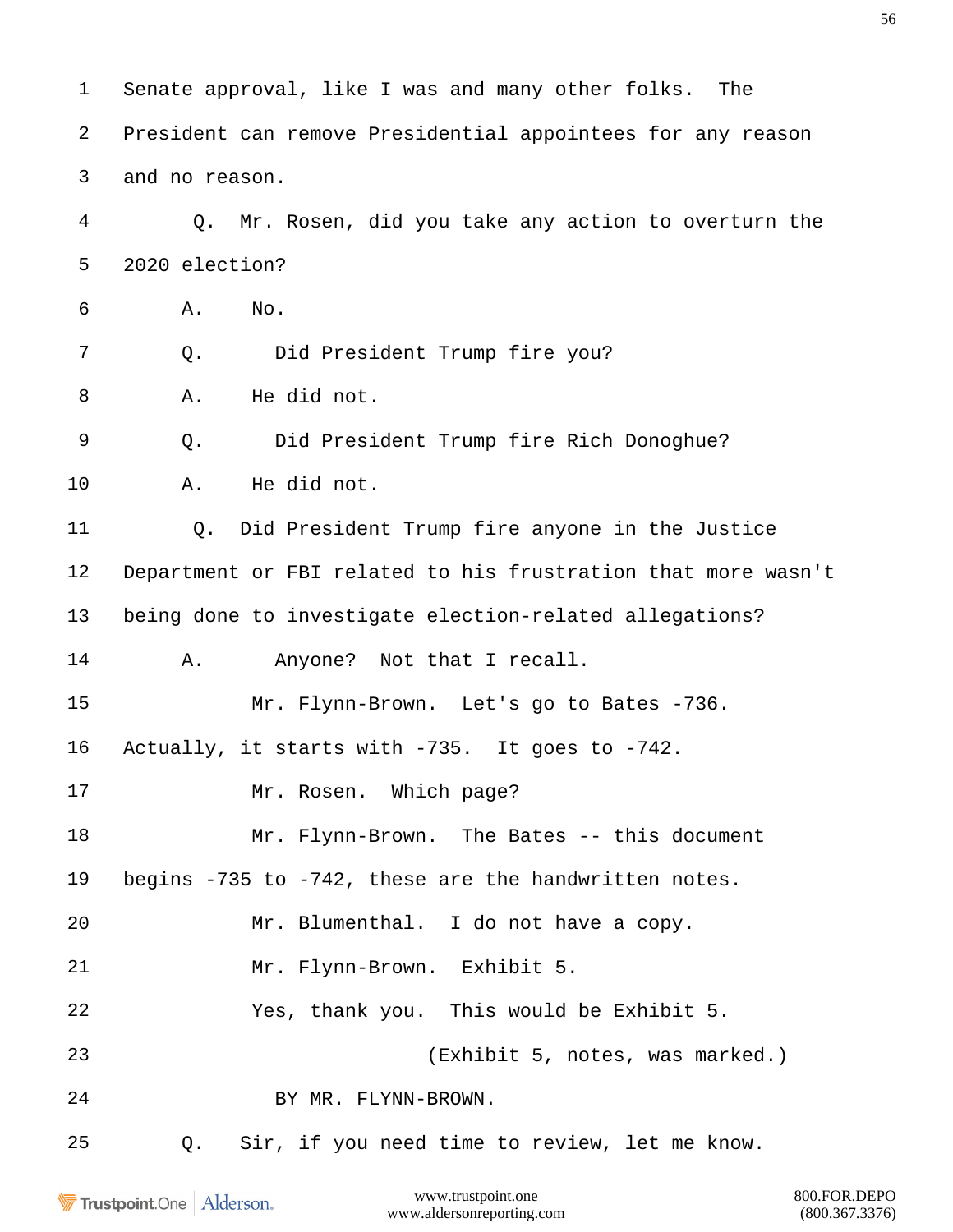1 A. I think -- I think I've recently looked at this, so I might need to look at specific things, but I know what this document is, having just recently seen it. I don't think I was aware of it at the time, the best I recall, but I've recently seen this. Q. Okay. So according to the top right corner of the notes, these are notes from a call that you had with President Trump and I believe Rich Donoghue on December 27, 2020. A. Right. Q. If you look down -- and you're on -736. The Bates start at -735. Let's go to -736. A Do you want me to give you some context on this call? Q. Fire away. A. The way I remember this is that I had asked the President on the 24th, "It's a Christmas holiday weekend coming up. How about we defer talking further until Monday?" 17 And he said, "Well, okay. But I might need to call you." So on Sunday morning, he called me from Mar-a-Lago, if I recall, just before he was playing golf. And I remember I took the call, and I started talking to him about golf and sports. And he got me into it a bit. And I was talking to him about when he owned the Tour de New York bike race in New York some years back, and whether he had met Greg LeMond, who was a Tour de France winner.

Trustpoint.One Alderson.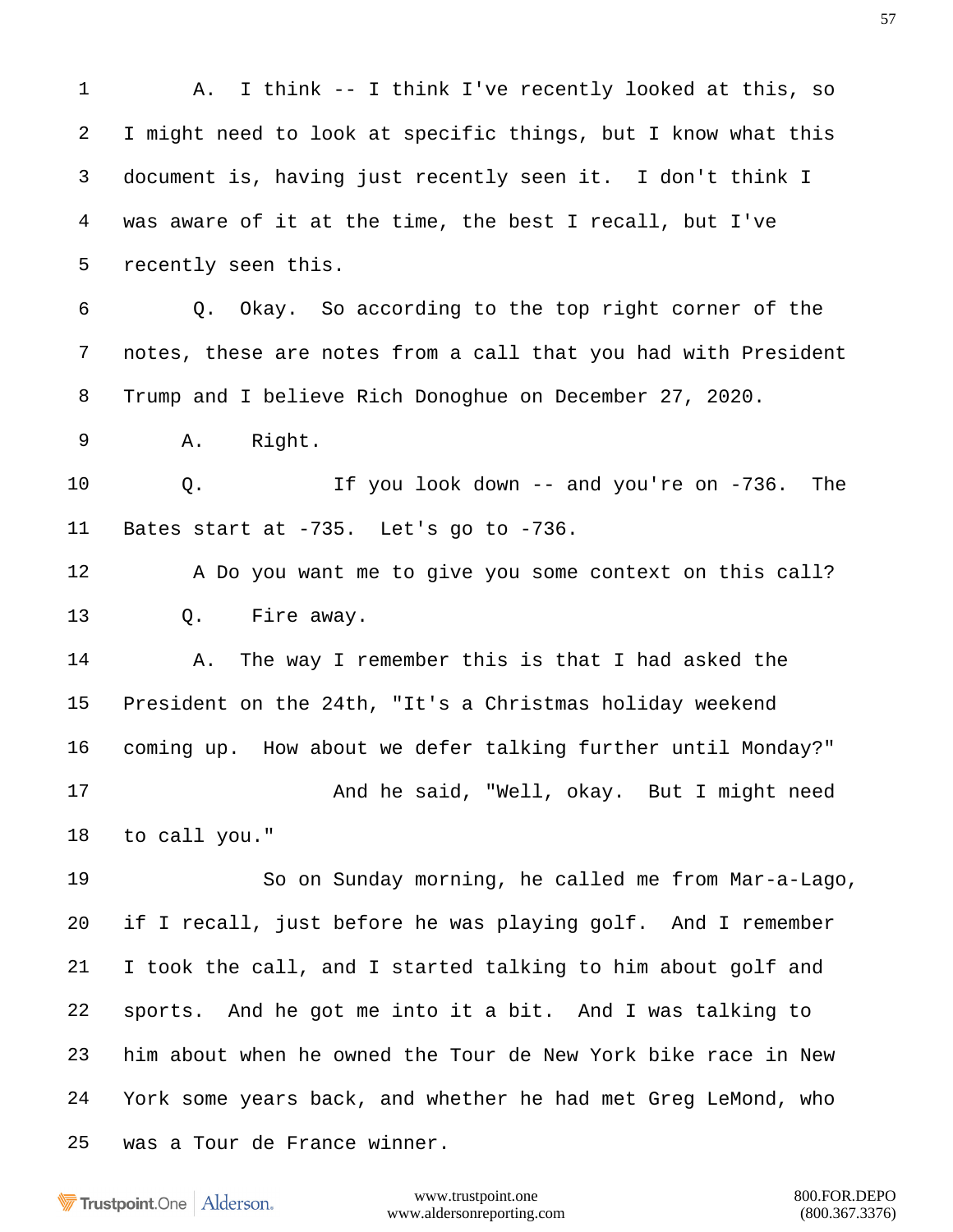And then -- because we had talked about all that, he had run out of time. And so he said, "I'm running late to get out to the golf course." And I said, "Okay, Mr. President. I think that should be your priority today." And he laughed. But then sometime in the mid to late afternoon, the phone rang and the White House operator is on the line. And I said "Okay." "The President wants to talk to you." So that's what I remember. See, the Sunday afternoon, the context just sort of stuck with me. That the President called me back after golfing. I don't remember how he had gotten to it, but I do remember I heard from him before and after his golf game. Q. Thank you for that. So let's go to -736, down at the bottom where the notes say "People won't have confidence in the Georgia Senate race." I don't know if this is a direct quote from the conversation or if this -- when I say quote, I'm not saying that this is word for word what was said in the call. But do you recall whether this was something that the President said? A. So here's the thing. It was a somewhat longer call. So this isn't -- as best I can discern, it's not a transcript.

Trustpoint.One Alderson.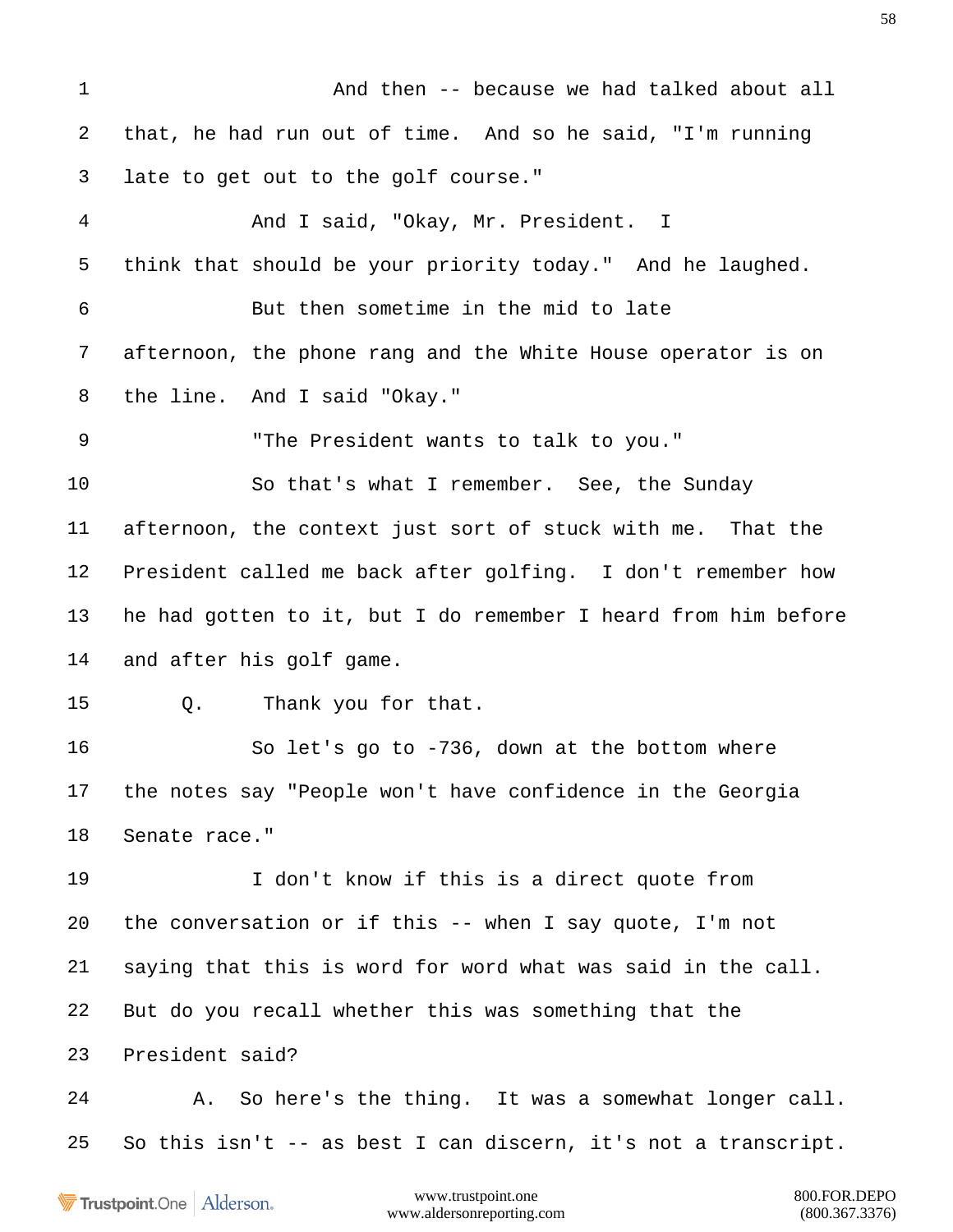These aren't my notes. I think they're Rich Donoghue's. But -- so I don't have any reason to doubt that what Rich put down is accurate.

 I see some things in these notes that do square with my memory. I think I did say, for example, that with Pennsylvania, you can't just go and just flip a switch and change the election.

 So I see things in here. But on many of the notes what I would say, is, you know, they ring a bell of the kinds of things that were talked about.

 Q. Do you recall the President ever having other conversations referencing his concern about the American people's confidence in the Georgia Senate races with respect to some of these allegations of voter fraud and crime-related allegations of other elections that had taken place?

 Did he say in those conversations that he was concerned about people having confidence in the Georgia Senate races?

 A. He raised that on more than one occasion. "Many people around the United States think there's been fraud. This undermines confidence in the elections."

 I remember at that level of generality. As I say, with regard to this particular comment, I don't have any reason to doubt Rich's notes, but I can't say that's the exact words at that level of specificity.

Trustpoint.One Alderson.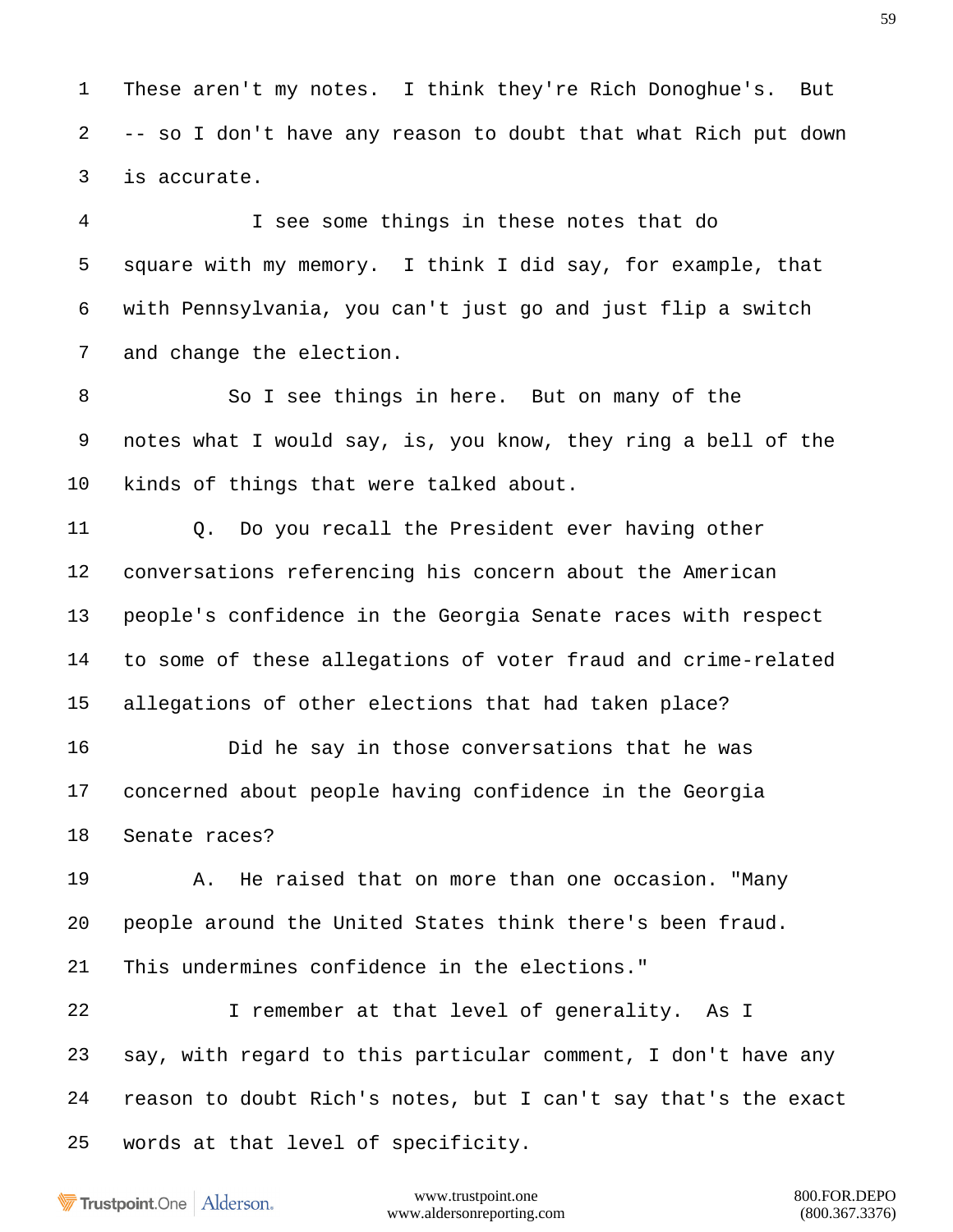Q. The President, you said, did mention on several occasions that he's concerned regarding -- with respect to the American people's confidence in the electoral process? A. Yes. Q. Let's go to -737. The notes say, "DOJ failing to respond to legitimate complaints/reports of crimes." I note the President's apparent use of the word "legitimate." Now, with the volume of voter fraud and election crime allegations that the President had received at that time and which were reported on publicly at that time, was it unreasonable under the circumstances for the President to have such concerns regarding potentially "legitimate complaints" and "reports of crimes"? A. So two things. At about this same time generally, it's consistent with actual things I remember him saying. I don't know if this is a quote. I just remember he would say, you know, "DOJ needs to do more to respond to this. The people are doubting you, you know." But our response, and "ours" being the department, and, in particular, the administration, "We are and have done these things. We have looked at this as a department. We're continuing to when anybody presents something with the indicia of reliability, but it's just not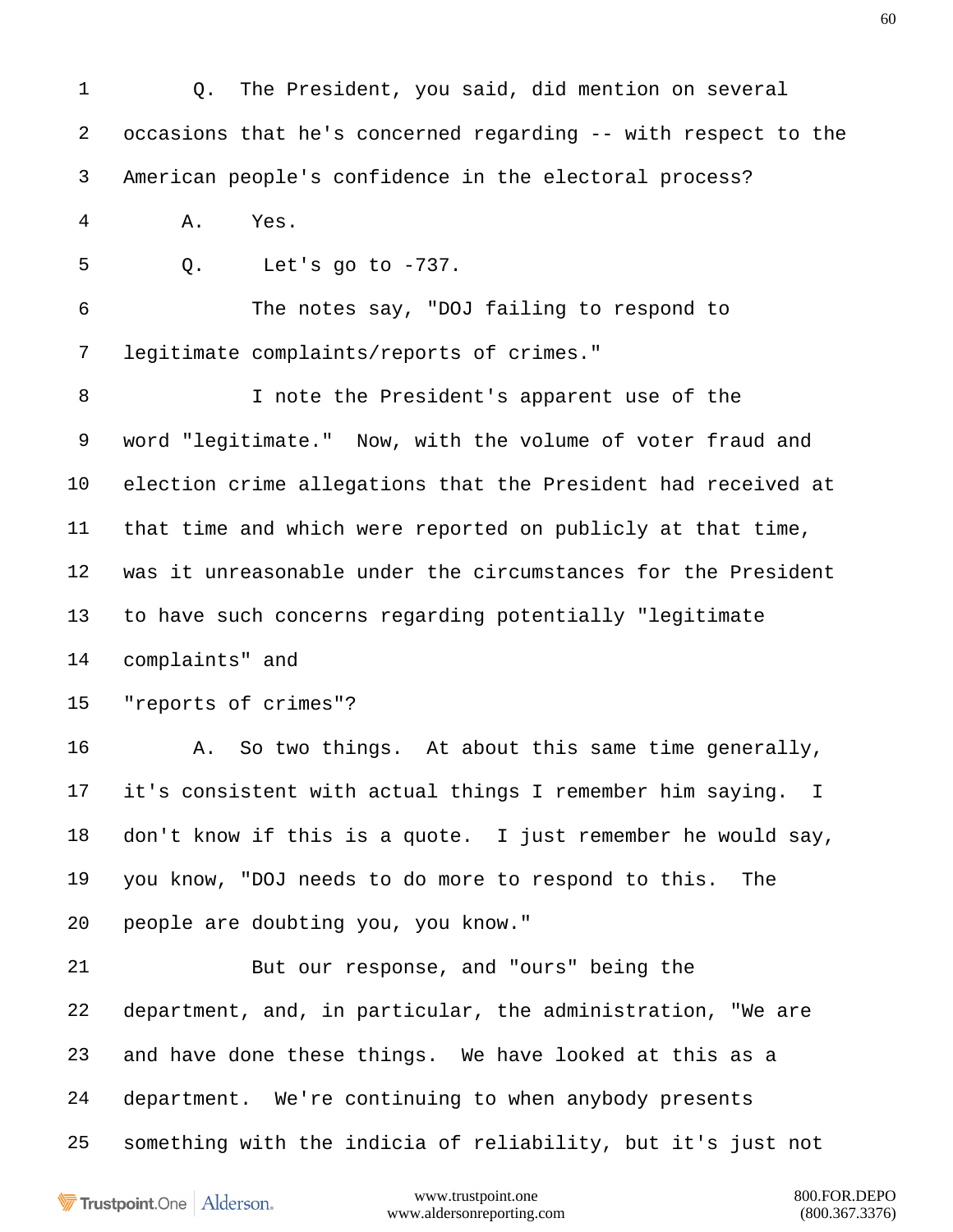accurate that we haven't done that."

 And I think the President was reporting that people had told him this allegation was true, but I think we felt that there were people giving him bad information. Q. So based on that, the question is, was it reasonable for him, based on the data that he was receiving, to have raised these concerns relating to the election? A. I'm pausing just because I don't know that it's really for me to be the one to evaluate what's in someone else's head. That's really for asking for a person's mental process. I'm just saying I can't control what the President is hearing from other people or what he's saying. I can control what I do about it. And I think what I do about it is I try to focus on the facts and I do what I think is right and is consistent with the rule of law. So I don't think it's for me to comment on what's in the President's head. I think it's more that I would prefer, let me put it that way, that other people not tell him things that I don't think were accurate. And then I would prefer for the President to accept that. I suppose since we talked to Jeff Clark Sunday night in the January 3rd meeting, that's where it comes to a resolution. And so, you know, the stuff along the way, it is what it is. Q. So the Justice Department did review voter fraud

Trustpoint.One Alderson.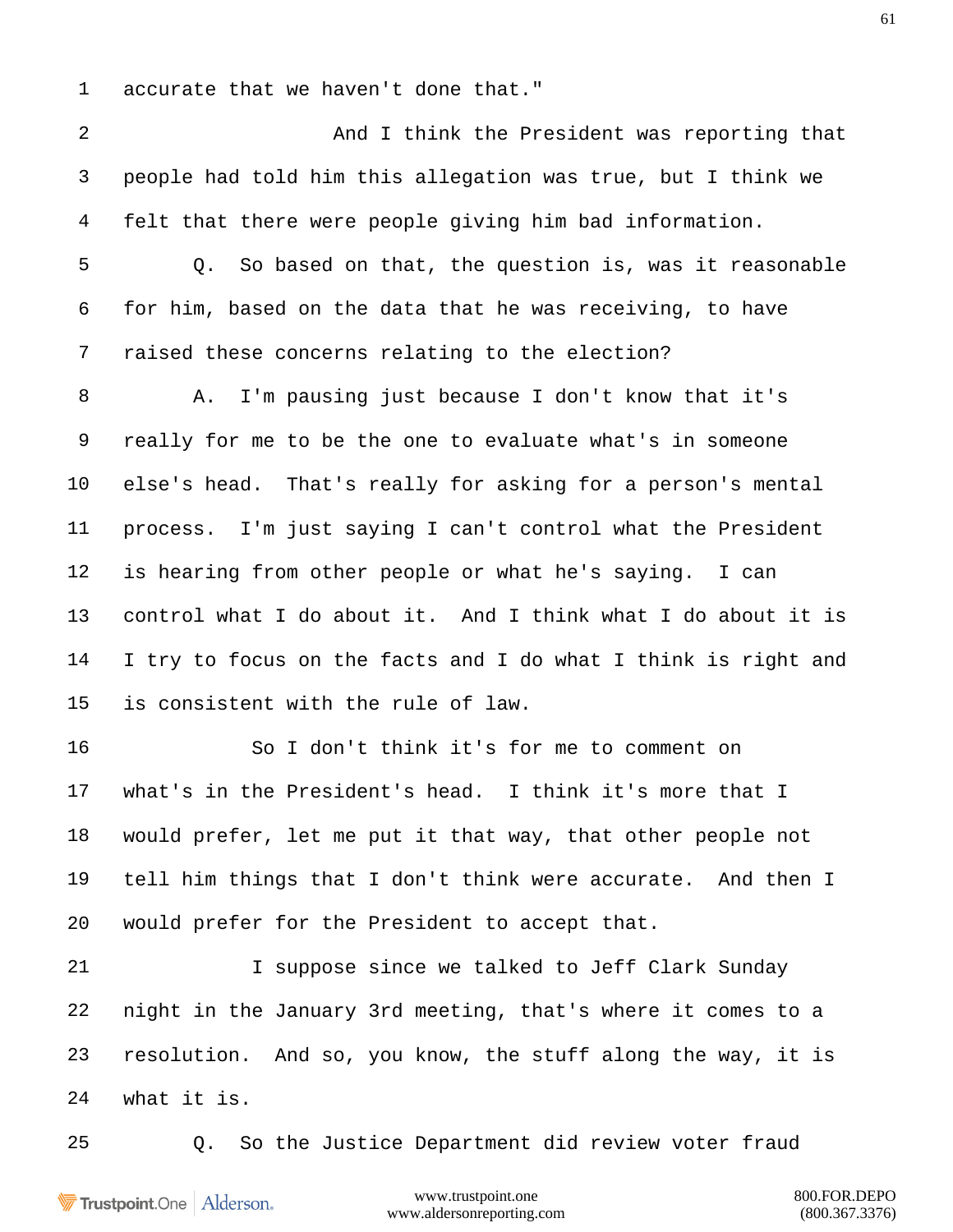allegations in the 2020 election?

A. Yes.

 Q. And reviewing them was what should have been done. That was a reasonable step. That's the DOJ's job; right? A. Right. And I think the caveat I'm just giving is reviewing them is not inherently validating that they're there. There's a different kind of basis which investigators and prosecutors -- I think -- would have. So to use that in a colloquial sense --

 Q. Everybody at the DOJ was doing their job, at least in your view?

A. Yeah.

 Q. If those are reasonable steps to take, is it reasonable, then, for the President to use his authority and responsibility to ensure that the Justice Department and the FBI are doing their job?

17 A. And what I'm saying is that I don't really want to be commenting on the reasonableness or unreasonableness of the President's actions. I'm not here to defend him; I'm not here to criticize him. I'm just -- I think I'm just here to tell you what happened.

 Q. Let me ask this on a constitutional level. The President of the United States is the head of the executive branch. It's his job -- he takes an oath, it's his job to work on behalf of the American people and taxpayers to ensure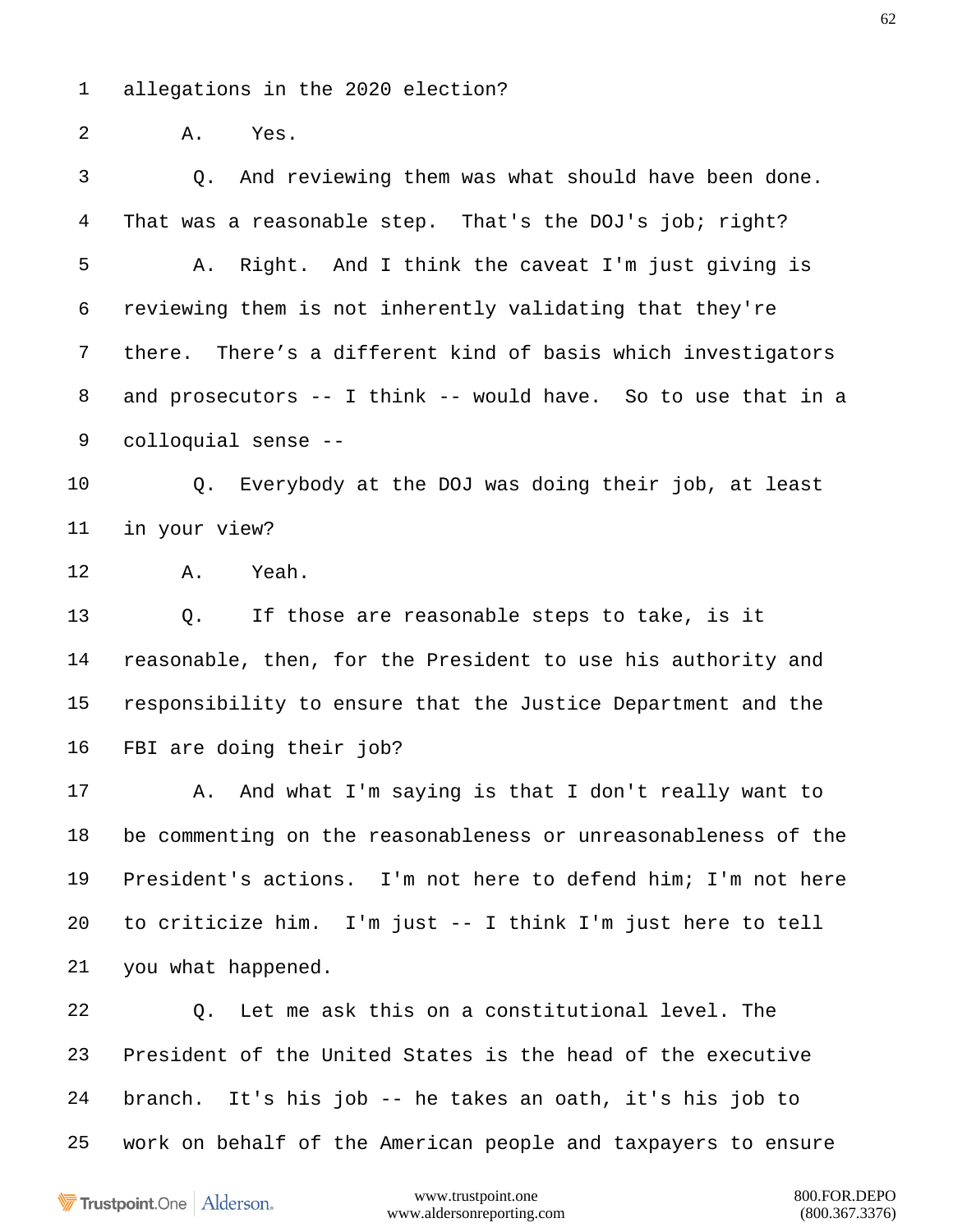that the Departments and agencies under his control are doing what they need to do for the taxpayers. Would you agree with that? A. For any President. Q. Sure. A. All Presidents have to uphold their responsibilities to the Constitution. 8 Q. Okay. So the bottom of -737. 9 I think it says -- and I know these are not your notes -- "FBI will always say nothing there. Leaders there oppose me, SAs support me." 12 Do you see that at the bottom, sir? A. Yes. Q Does this statement indicate to you that the President maintained a certain amount of distrust of the FBI? A. Well, as I said before, I don't have any reason to doubt the accuracy of Rich's notes. And it's generally consistent with -- I don't know if it's this call or another time, but the President had some skepticism with the FBI. Q. Do you believe that that mistrust, or skepticism as you just noted, contributed to the President's concern about how "legitimate complaints" and "reports of crimes" were being handled by the Justice Department and the FBI? A. Again, I really don't mean to be quibbling over any of this. I just don't think it's my role to try to get in the

Trustpoint.One Alderson.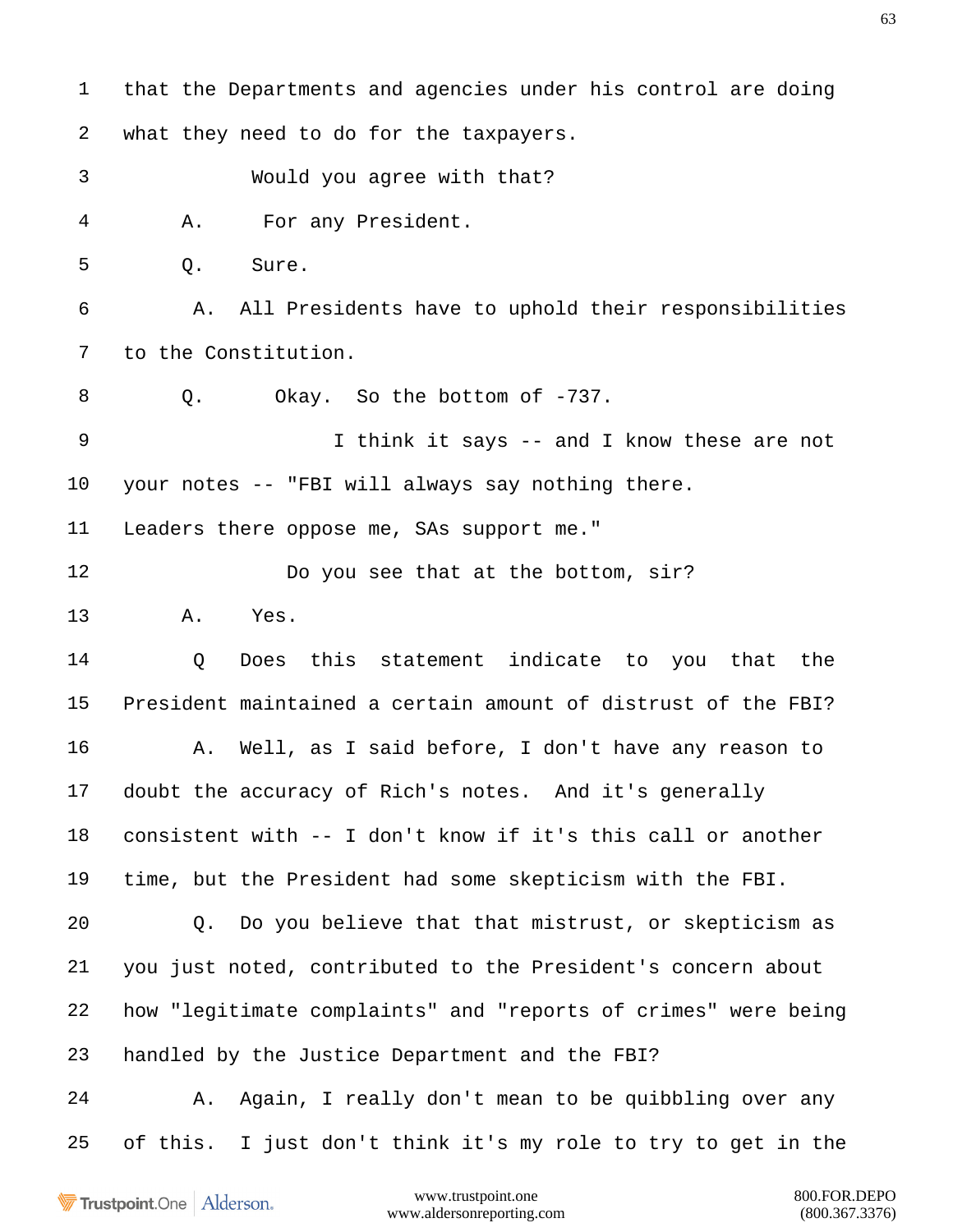President's head. I'm just trying to describe who said what when, who did what. So the reality of these type of things, I don't know if they're my role as a factual witness today. Q. In the course of your conversations with the President about election fraud and crimes-related issues that had been reported and that people had told him, you mentioned earlier, I believe, and correct me if I got it wrong, that the President often was telling you that the DOJ, generally speaking, and I'm paraphrasing, was not doing enough with respect to these allegations? A I think the President said that both publicly and privately. Q. He said it to you often? A. More than once. Q. Let's go to -738. 16 The bottom of the page here. It looks like the President allegedly said, "statistically impossible for me to lose." Do you see that, sir? Do you remember that? A. Yes. Q. The interactions that you had with the President, did he often refer to statistical analysis in discussing vote results? A. You know what, I can't remember -- and, again, I'm

Trustpoint.One Alderson.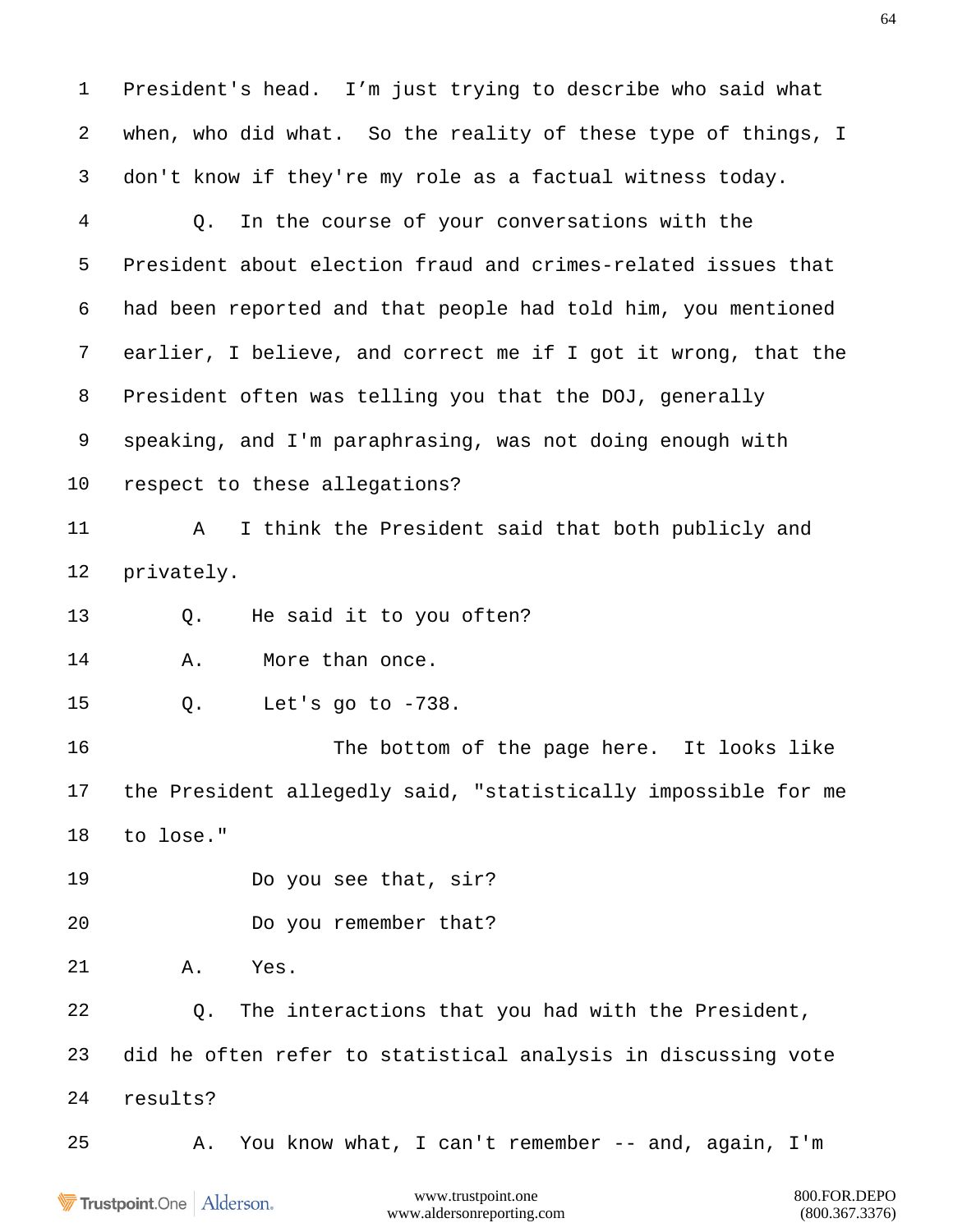not challenging Rich's notes, but I don't remember -- to put it that way. I just remember it more as, you know, "Election night, I was ahead at 10:00. And once that happens, you know, you're in good shape. But this election by the next morning, you know, you're getting a flood of votes that would be in the other direction. And that's unlikely."

7 And I think we thought there was a rational explanation for that.

Q. What was that?

 A. Well, to simplify, that this election was unlike some past ones in the number of ballots that were not done in person the day of voting. So if 90 percent of the votes were in person and you count those and you're ahead with 90 percent in, you have reason to think you're in pretty good shape if you're a little ahead.

 But if only 50 percent are in because a whole lot remain to be counted because they weren't in person, the fact that the other 50 percent changed that just is not remote and impossible.

 Q. If you go down that page to the reference "DAG," it seems to be a reference to you, sir.

 A. I would construe it that way too. They're not my notes, but that's what it looks like.

 Q So to say there -- I am not saying that this is word for word what was said. Just reading the notes.

Trustpoint.One Alderson.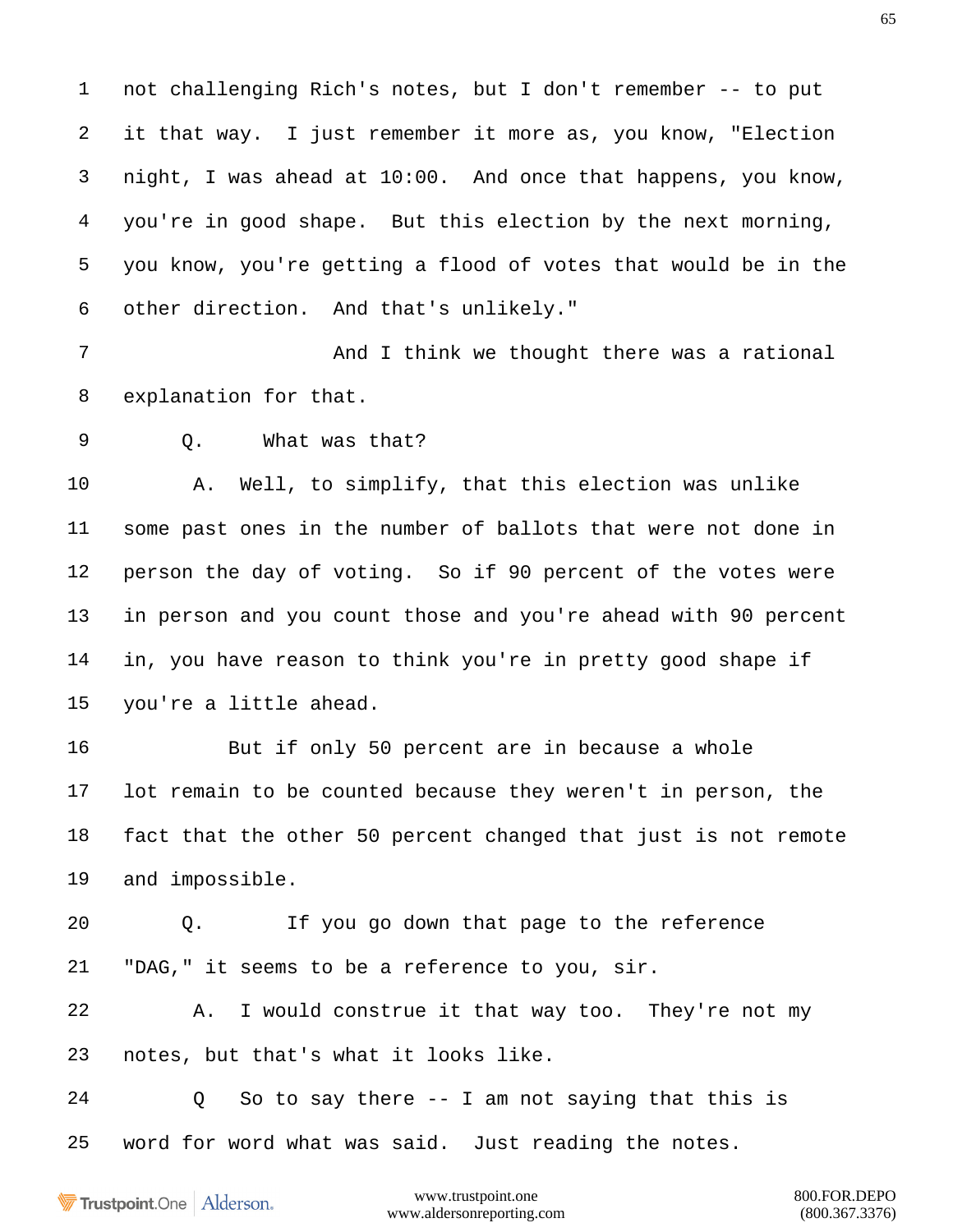"Will look at whether have more ballots in PA" –- Pennsylvania -- "than registered voters - should be able to check on that quickly but understand that the DOJ can't + won't snap its fingers + change the outcome of the election, doesn't work that way." And then "P" responded. And I assume "P" is the President here. Do you read that the same way? You see "P" -- A. No, I see what you're reading. This is another example of what I was getting at, is these aren't my notes so I don't know if this is purporting to be a quote or a summary, et cetera. But I don't have any reason to think that Rich's notes aren't accurate. Q. So the President's alleged response is "Don't expect you to do that. Just say the election was corrupt + leave the rest to me and the R Congressmen." Do you see that, sir? A. I see that. Q. So then is it your recollection after viewing these notes here that the President didn't expect the Justice Department to change the outcome of the election based on these notes? A. So I think -- again, I'm not going to challenge the accuracy of the notes. They're not mine, but I think what I can say I do remember that the President raised this issue

Trustpoint.One Alderson.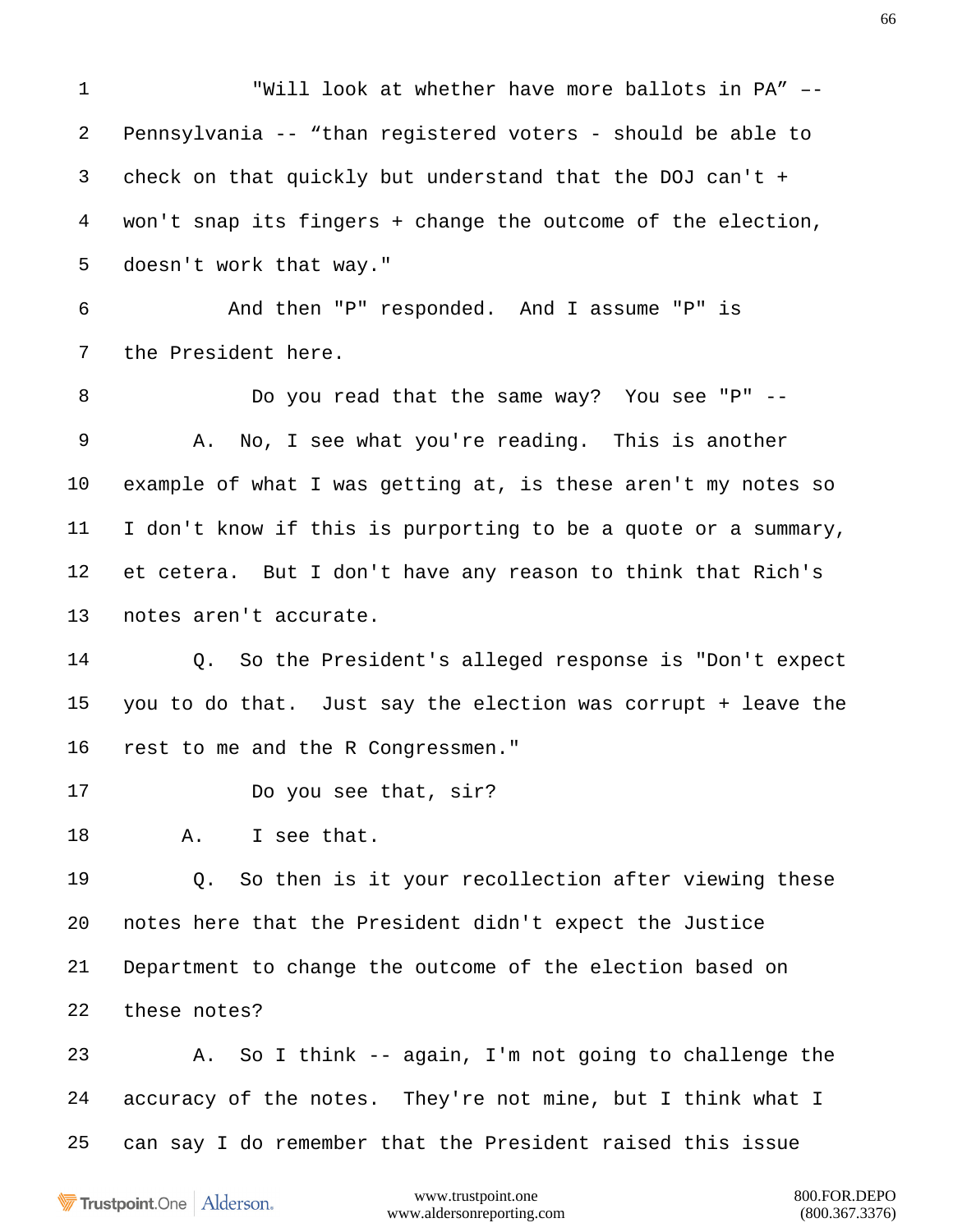that the -- there's a website in Pennsylvania, I think it was the registered voters website, and then there was the certified vote and there was a discrepancy. He said to look into that. We responded that we would. We kind of kept it at a government-to-government level, nothing public. There was a reconciliation that actually answered this, but that came later. I think at this time, I was making the point that there's a factual question. You know, we can try to figure out the facts on it, because we can proceed on the facts and the law. As I said, it's the law. But what we can't do, and I think I did say something to this effect, is we can't just -- we can't and we won't, and even if we could, it's not our role to say "Well, we're going to overturn the election." And I think the President in a number of places, and probably here too, said "The people are telling me there is fraud and that you're just not finding it and these statistics show it." And so I was amenable to figuring out why are the websites inconsistent, but I was not amenable to doing things that would criticize the integrity of the election without a factual foundation. Q. So with respect to the reference of Pennsylvania ballots, I want to ask you this question and make sure the record is clear, sir: Did you ever look at whether

Trustpoint.One Alderson.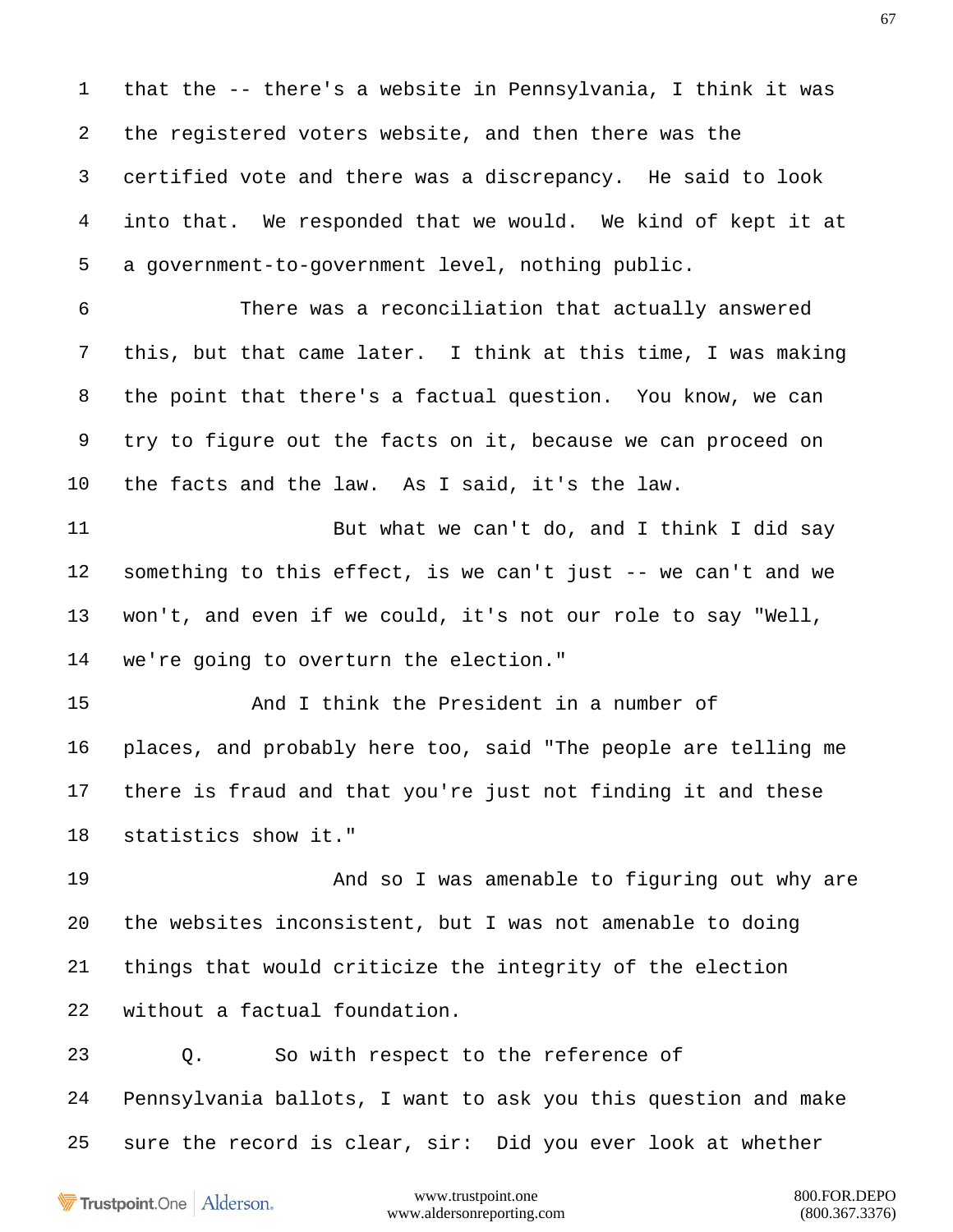there were more ballots in Pennsylvania versus registered voters?

 A. I think we did. I think -- I don't remember the specifics of the steps other than that we had, as a general objective, to make sure that we weren't doing things that were non-governmental in a way that might be misconstrued as "Oh, the Justice Department is looking into this," because that itself gives it plausibility. But this was something I think we sorted out.

 Again, I don't remember the who did what and what were the steps, but I think what happened was that the Pennsylvania website for the number of registered voters had not been updated. It was out-of-date. And they were in the process of updating that with the correct information, and they did it shortly after this. And when they did, the reconciled numbers did square, so it solved this issue.

 But that was a factual point that there should be an answer to.

Q. Understood. Thank you for that.

 Do you recall who at the Justice Department was lead on that particular investigation discussed here? A I don't. I'd have to ask someone on my staff. Q Okay. Move to -741. Let me know when you're there, sir.

A. I'm there.

Trustpoint.One Alderson.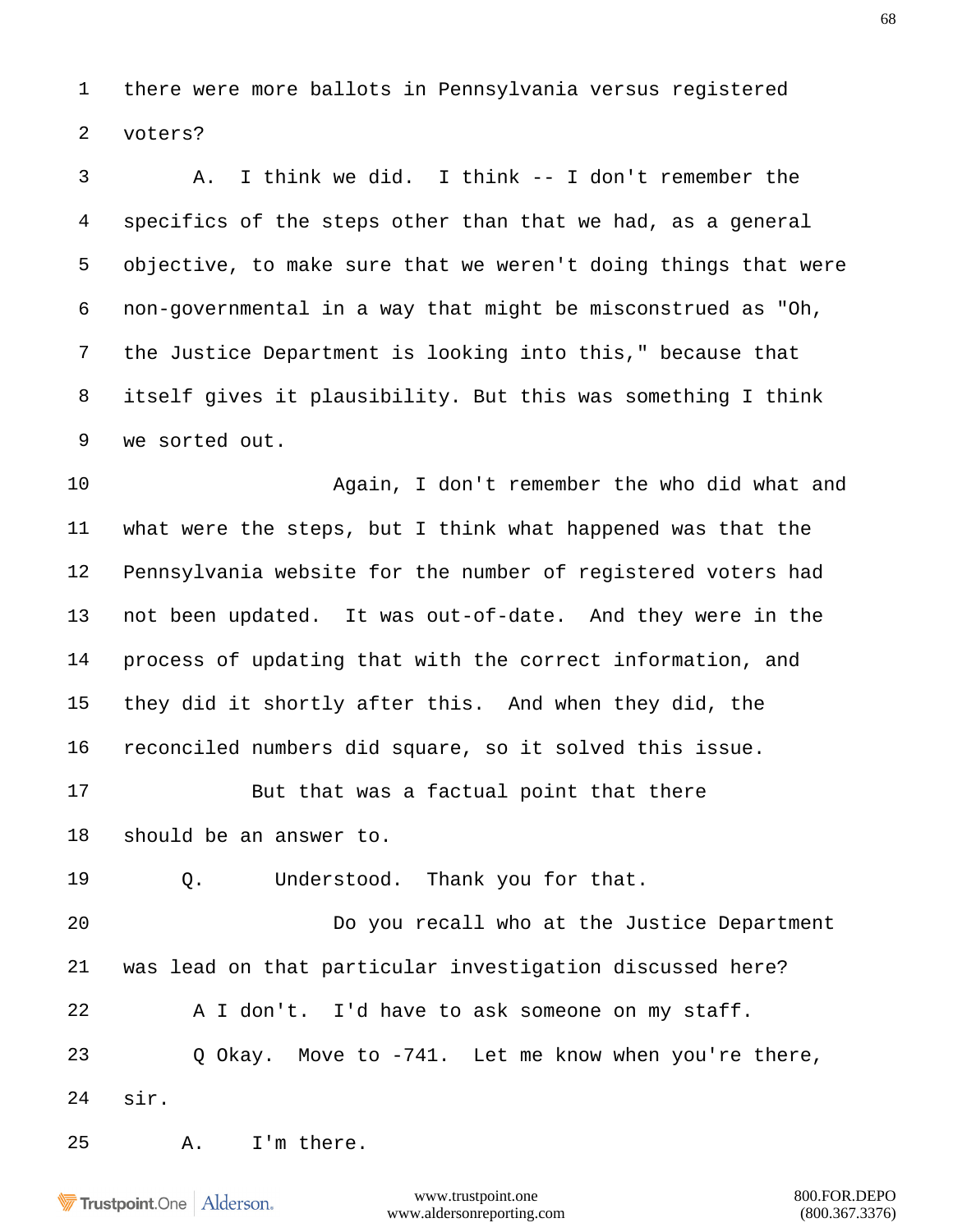Q. According to the notes at the top, the President said something to the effect of "You, Rich," as in you, Rich Donoghue, "should go to Fulton County + do a signature verification and you'll see how illegal it is. You will find tens of thousands". Do you know if Mr. Donoghue ever went to Fulton County? A. I don't think he did. You'd have to ask him to be certain. But I don't think so. Q. Did you? A. I did not. Q. Did anyone from the Justice Department or its components seek signature verifications from Fulton County? A. I don't remember. I don't know the answer to that. If we did, I don't know about it. I think we had some familiarity with things that had gone on in Fulton County. I am construing "CTY" as county. It could be a city, but -- it's not my notes, but I think that's Fulton County. And so that's Georgia. (Discussion off the record.) Mr. Rosen. So the point I'm trying to clarify is I don't think either Rich Donoghue or I personally went to Fulton County, Georgia. This is a pretty busy time. There were lots of other responsibilities besides these issues.

**Trustpoint**.One Alderson.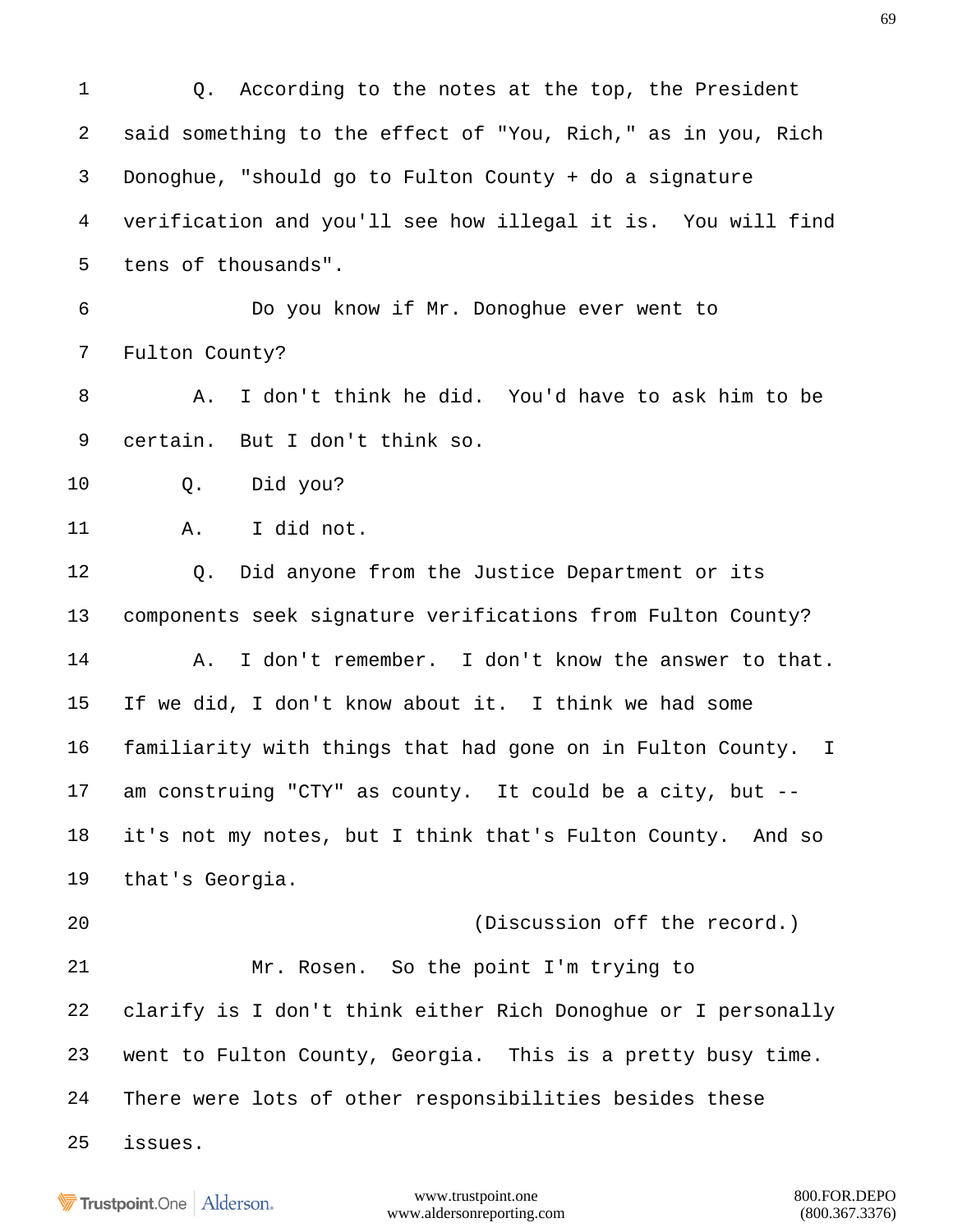However, the Department has personnel in Fulton County. There's two U.S. Attorneys in Georgia; one that was responsible for Fulton County. And the FBI had a field office.

 So I think what I was trying to get at is I don't have, as I sit here, comprehensive knowledge of everything that was done in Fulton City by either us or by the state authorities -- because I think there's some information- sharing with the state. I think that these kind of issues got addressed, but we're talking about a level of granularity more than I recall as I sit here now. I can't remember exactly what that would be if I was told specifics. I don't think it was ignored, these considerations. I'm just saying that I don't think Rich Donoghue and I actually went there.

BY MR. FLYNN-BROWN.

 Q. And who was the U.S. Attorney at that time or in that area with responsibility for Georgia?

18 A. I think for that area, it was BJay Pak, and another part of Georgia was Bobby Christine. There was actually a third U.S. Attorney in Georgia too.

 Q. Do you recall the President ever asking you at other times, or Mr. Donoghue at other times, that he would like you personally to go somewhere to vet these allegations?

 A. As I sit here right now, I don't recall any. But I actually don't recollect this; I'm just saying I don't dispute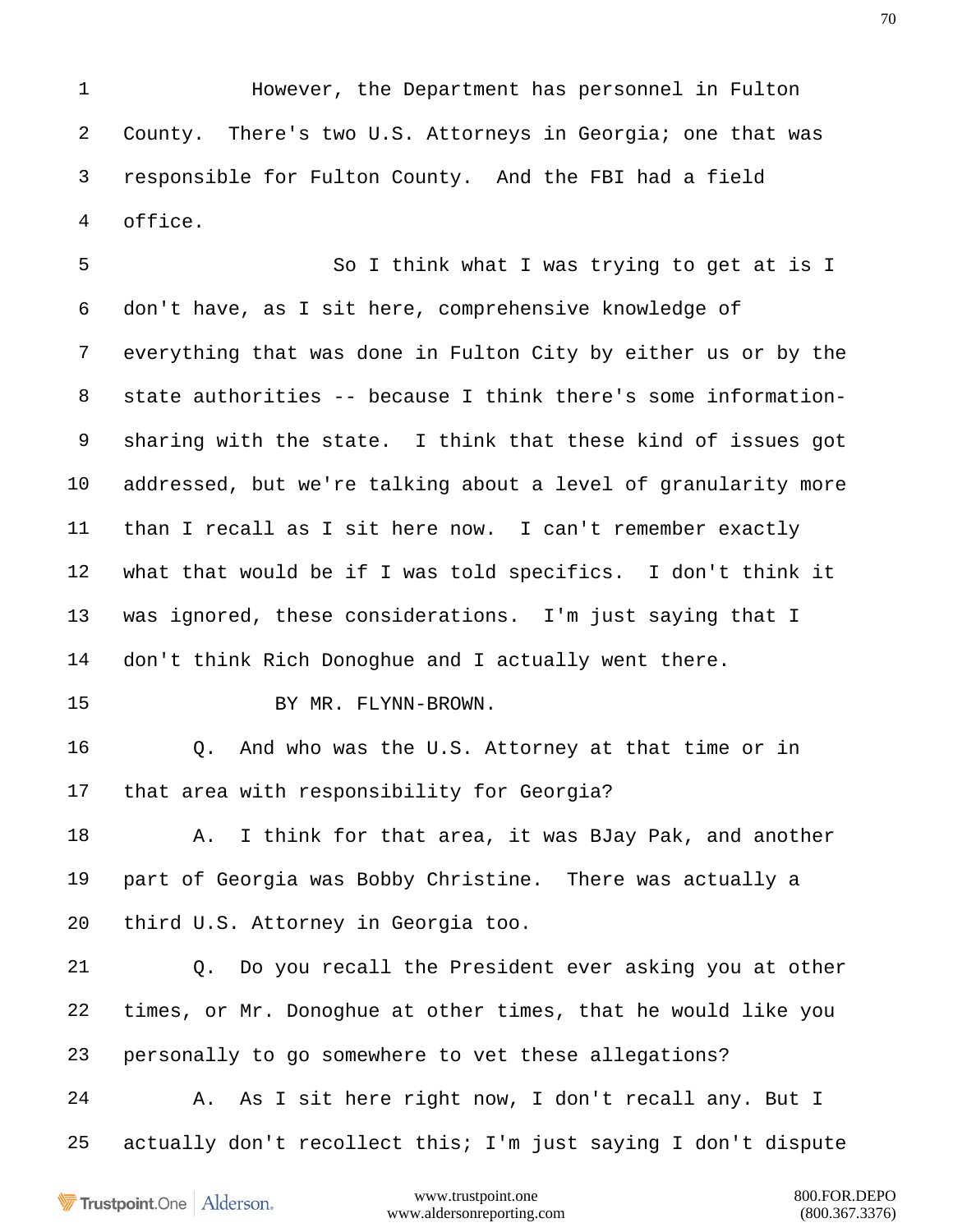Rich's notes.

 Q. So do you have any comments on why you think the President wanted one of his chief law enforcement officers to be boots on the ground, so to speak, and verify fraud allegations personally? A. I couldn't speak for him. I don't remember if he 7 gave a rationale for that. Q. To your recollection, did the President have a firmly held belief that some of these allegations that he received included information that was potentially credible and needed following up on? A. Well, as I alluded to, when he said multiple times "people are telling me this, people are telling me." Now, I didn't talk to the people he was talking to, if they were with the campaign, or if the only people that he had as visitors to the White House, were like Mike, the pillow guy. FEMALE MAJORITY SPEAKER. Mike Lindell. Mr. Rosen. Yeah, sorry, I couldn't recollect his name. So I couldn't say who the people are, but people were telling him this. And so he said that with some regularity. "People are telling me this," or "People have said this," or "I've read this," or "I've heard this." 24 And I would agree with you that that is something that he said more than once, regardless of these

Trustpoint.One Alderson.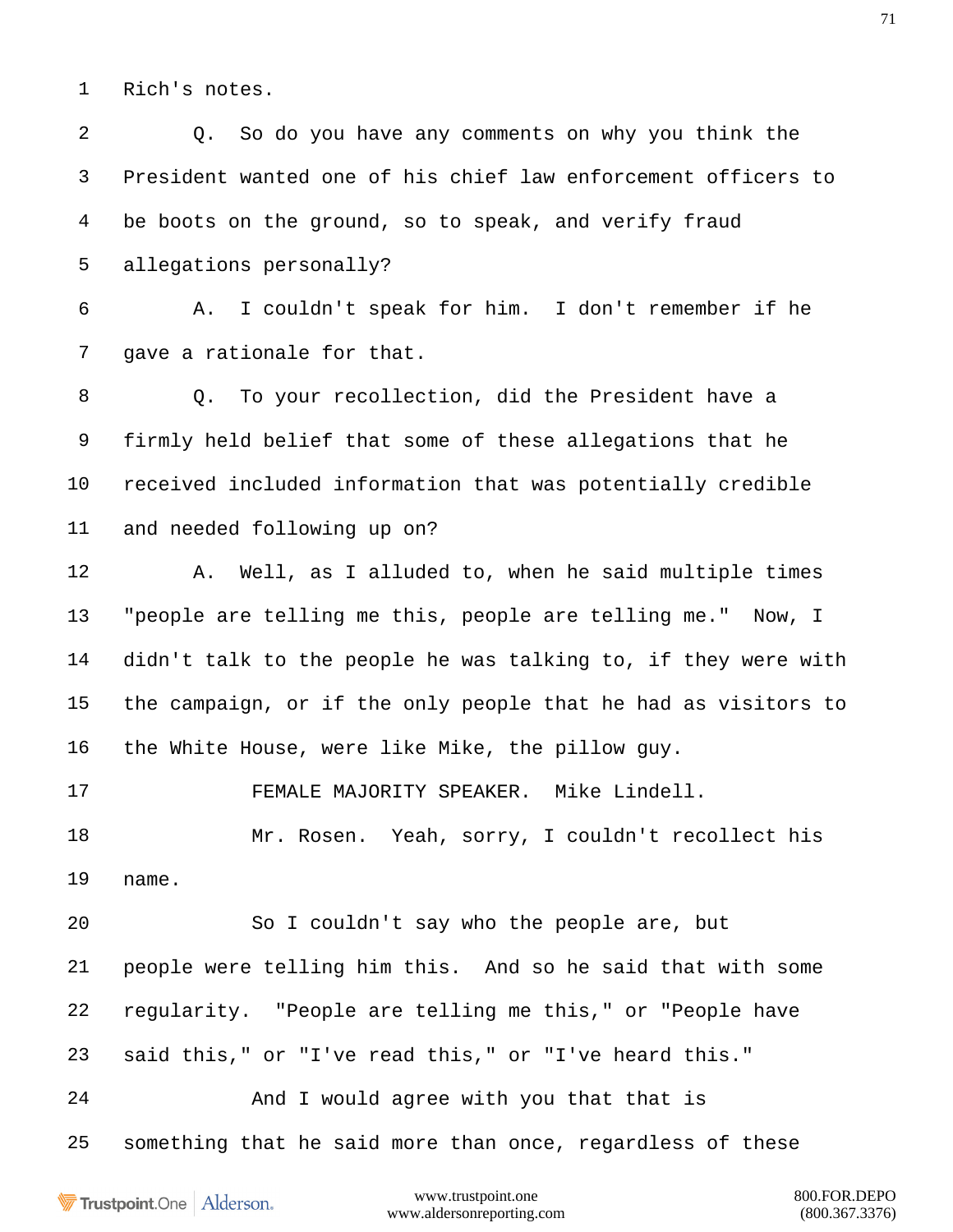particular notes.

| $\overline{2}$ | BY MR. FLYNN-BROWN.                                           |
|----------------|---------------------------------------------------------------|
| 3              | The President consistently asserted that?<br>Q.               |
| 4              | Well, he asserted them more than once.<br>Α.                  |
| 5              | And he made these assertions with respect to the<br>Q.        |
| 6              | election system writ large in the United States, he wanted to |
| 7              | ensure the proper operation of it?                            |
| 8              | I can tell you what he said. I can't tell you what<br>Α.      |
| 9              | is in his mind. Someone else would have to do that.           |
| $10\,$         | Q.What did he say with regard to the election system in       |
| 11             | the United States?                                            |
| 12             | He said, "The American people are paying great<br>Α.          |
| 13             | attention to this. You know, people are concerned.<br>I'm     |
| 14             | hearing that there's fraud in                                 |
| 15             | Pennsylvania."                                                |
| 16             | I mean, as I alluded to earlier, this was not                 |
| 17             | uncommon that he would say things to us that he also said     |
| 18             | publicly on national TV or in some form. I can give you a     |
| 19             | summary, but you probably have a little bit of the flavor.    |
| 20             | Q. Right. So the President constantly referred to the         |
| 21             | American people in his context?                               |
| 22             | A. Yeah. I don't mean -- I try not to be semantic with        |
| 23             | this, but I don't know if he constantly did that, but it was  |
| 24             | more than once. I mean, he did say that.                      |
| 25             | Q. So, Mr. Rosen, I am coming up on my hour here.             |
|                |                                                               |

Trustpoint.One | Alderson.

www.trustpoint.one 800.FOR.DEPO<br>w.aldersonreporting.com (800.367.3376) www.aldersonreporting.com (800.367.3376)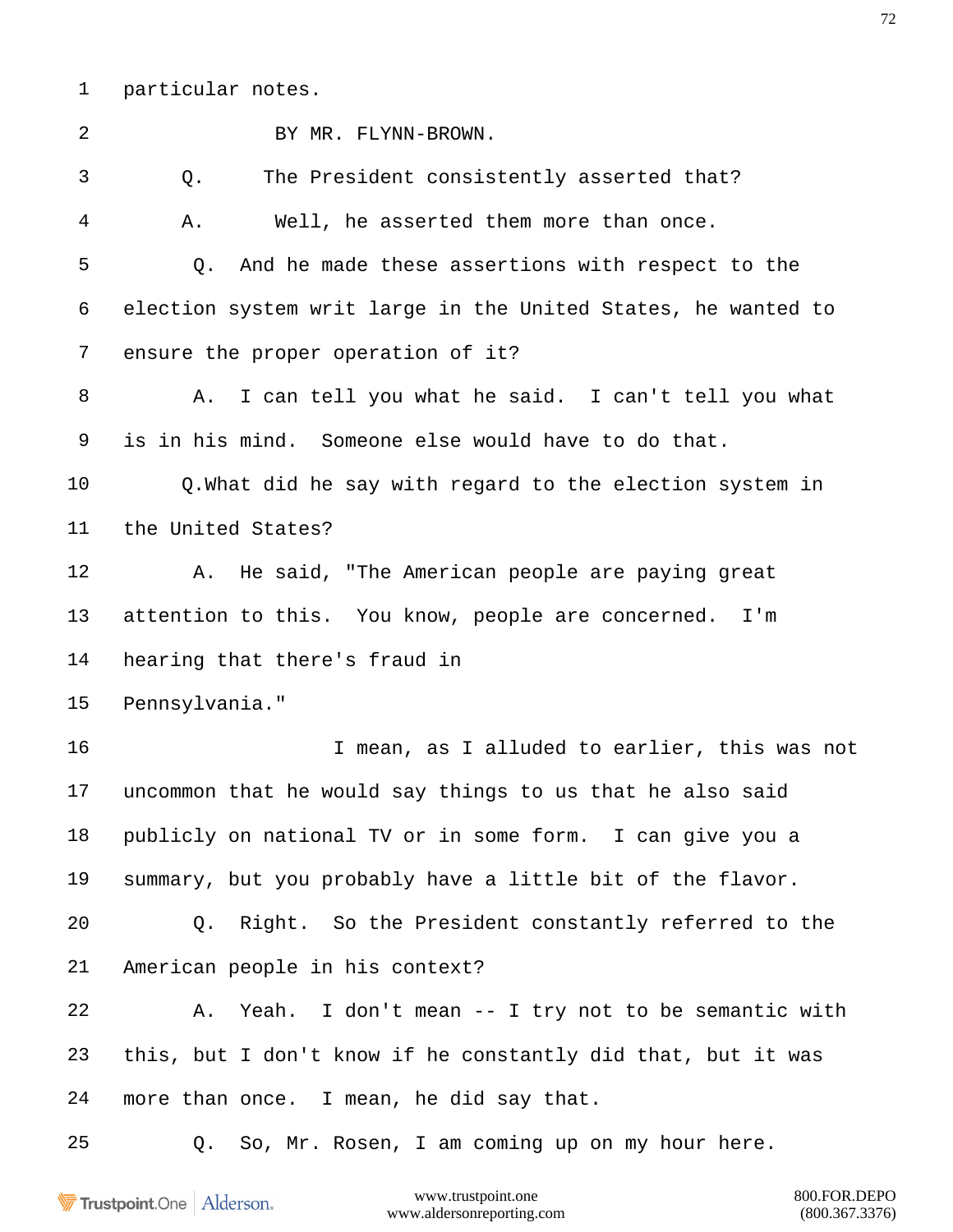We'll get started on another section, and return to it in my second hour.

 Which units within the Justice Department handle election crime allegations?

 A. So with regard to fraud and illegality or criminal -- the criminal election statutes, it's the FBI that has responsibility for that, as does the criminal division of the Justice Department, the criminal division's Public Integrity Section. And then also the U.S. Attorney's Offices, of which there are 94 in the United States, each United States Attorney's office has some people who investigate allegations of fraud.

 Q. The Public Integrity Section contains the Election Crimes Branch; correct?

A. It does.

 Q. Who was in charge of that branch during the 2020 election?

18 A. Well, Mr. Corey Amundson was the head of the Public Integrity Section. The folks under him -- I'd have to refresh myself.

Q. Richard Pilger?

 A. Before the election, it was Richard Pilger. There came a point in November, I think it is, that Mr. Pilger resigned from that position. He didn't resign from the Department, but he resigned from that position.

Trustpoint.One Alderson.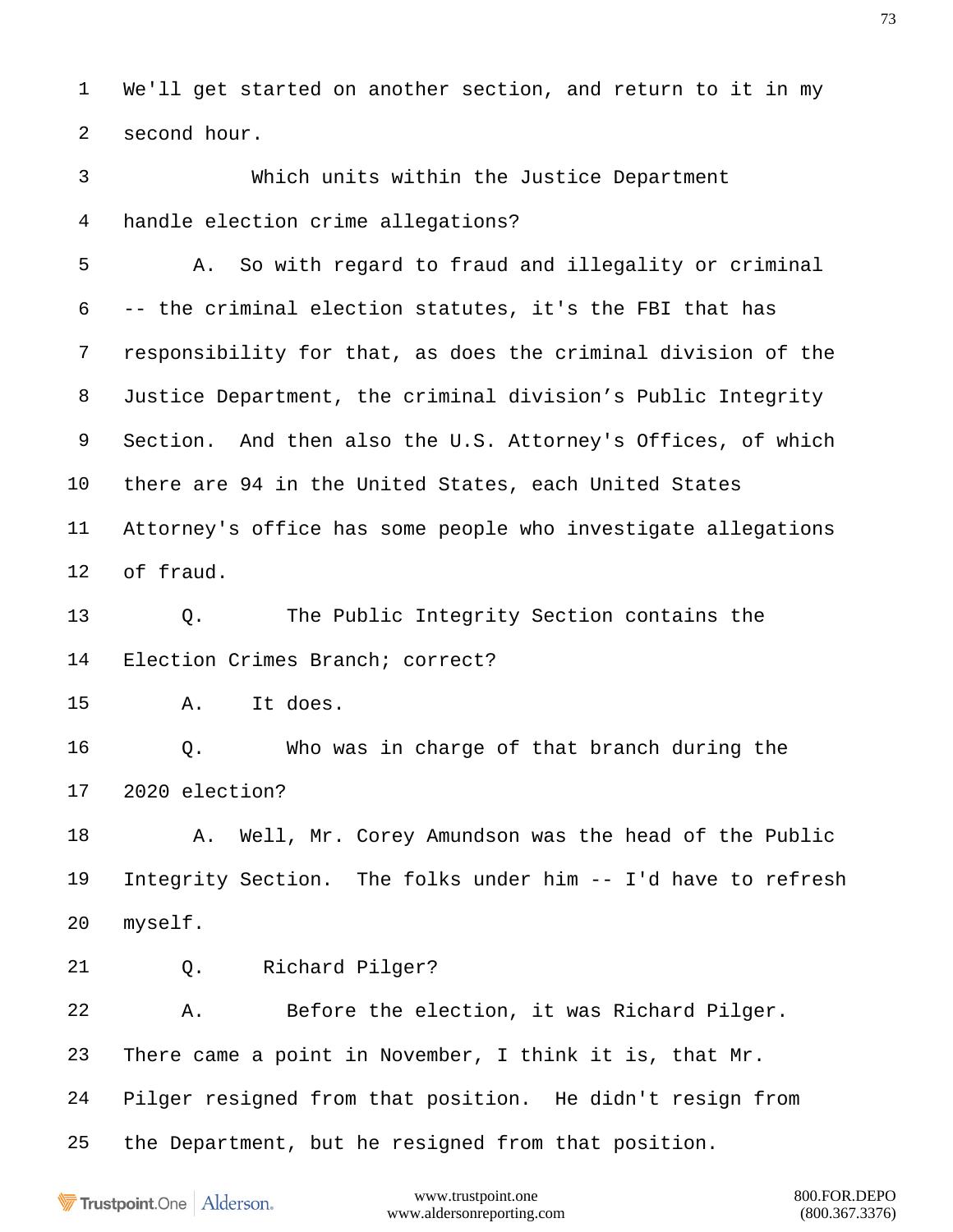1 0. You said he resigned after the election? A. To the best of my recollection, as I sit here today. If there's to something to refresh my memory, I would be happy to look at it, but that's how I remember it, is it was after the election. Q. So tell me -- A. I don't know the day, but at some point. Q. Understood. So how did this process work, then, with respect to the Public Integrity Section and the Election Crimes Branch? Does the Election Crimes Branch need to fully approve investigative steps for election-related investigations before those steps can be taken? A. So there's a process in the Justice Manual for coordinating these kinds of things. And I think the Public Integrity Section has election responsibility, because one of the functions in enforcing of the law is there has to be some consistency. No two cases are alike. And so I think with 94 different U.S. Attorney's Offices, we don't want to get into a situation where the law is looked at in one way in one state and different in the other states. But there's coordination through the Public Integrity Section, but I have to look at the Justice Manual to refresh myself on is it a consultation or is there need of an approval? As I sit here, I don't remember. Q. So prior to the Barr memo in November of 2020, it

Trustpoint.One Alderson.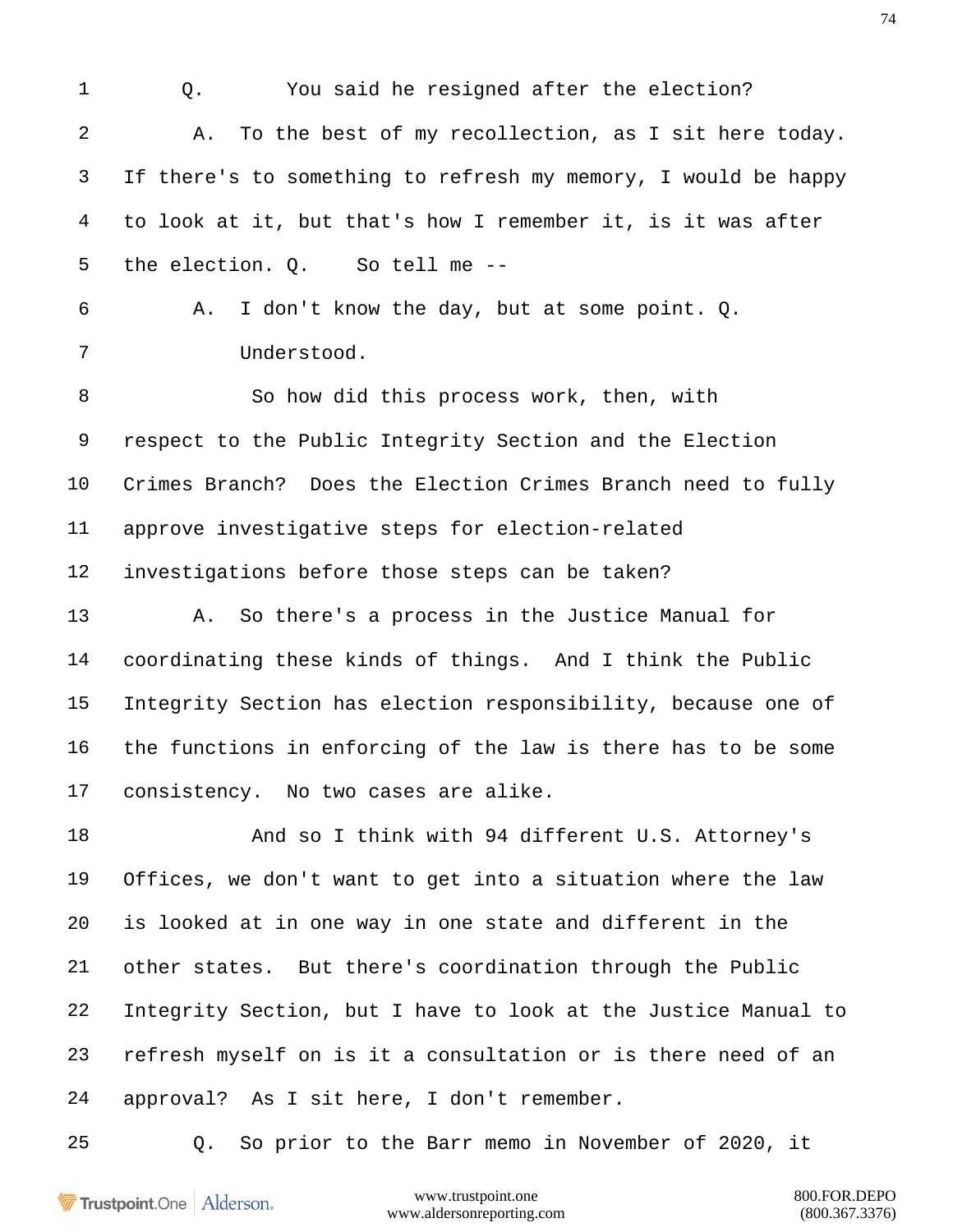was the Justice Department's policy to wait until after certification to begin investigating election-related crimes; is that correct?

 A. A little bit like the discussion we had earlier. There's a document that sets out what the earlier policy is and what the later one is. So, for accuracy, we should just look at this and characterize it based on the actual one.

8 But in the big picture, I'm not really disagreeing with you. I think I just want to qualify it by the contents of the actual documents.

 Q. So I believe the November 9th memo from Barr says, "I authorize you to pursue substantial allegations of voting and vote tabulation irregularities prior to the certification of elections in your jurisdictions in certain cases."

 When that memo came out, how was that received by the Public Integrity Unit and the Election Crimes Branch, based on your recollection?

 A. Well, as I said earlier today, I did not, to the best of my recollection, at least, have a meeting or have a discussion about this. And it didn't get to the point where somebody asked to come see me to evaluate the issues, but I think I had a little bit of a general awareness that there was some friction about getting the DOJ to look into this.

Q. When you say "friction," do you -- can you describe

Trustpoint.One Alderson.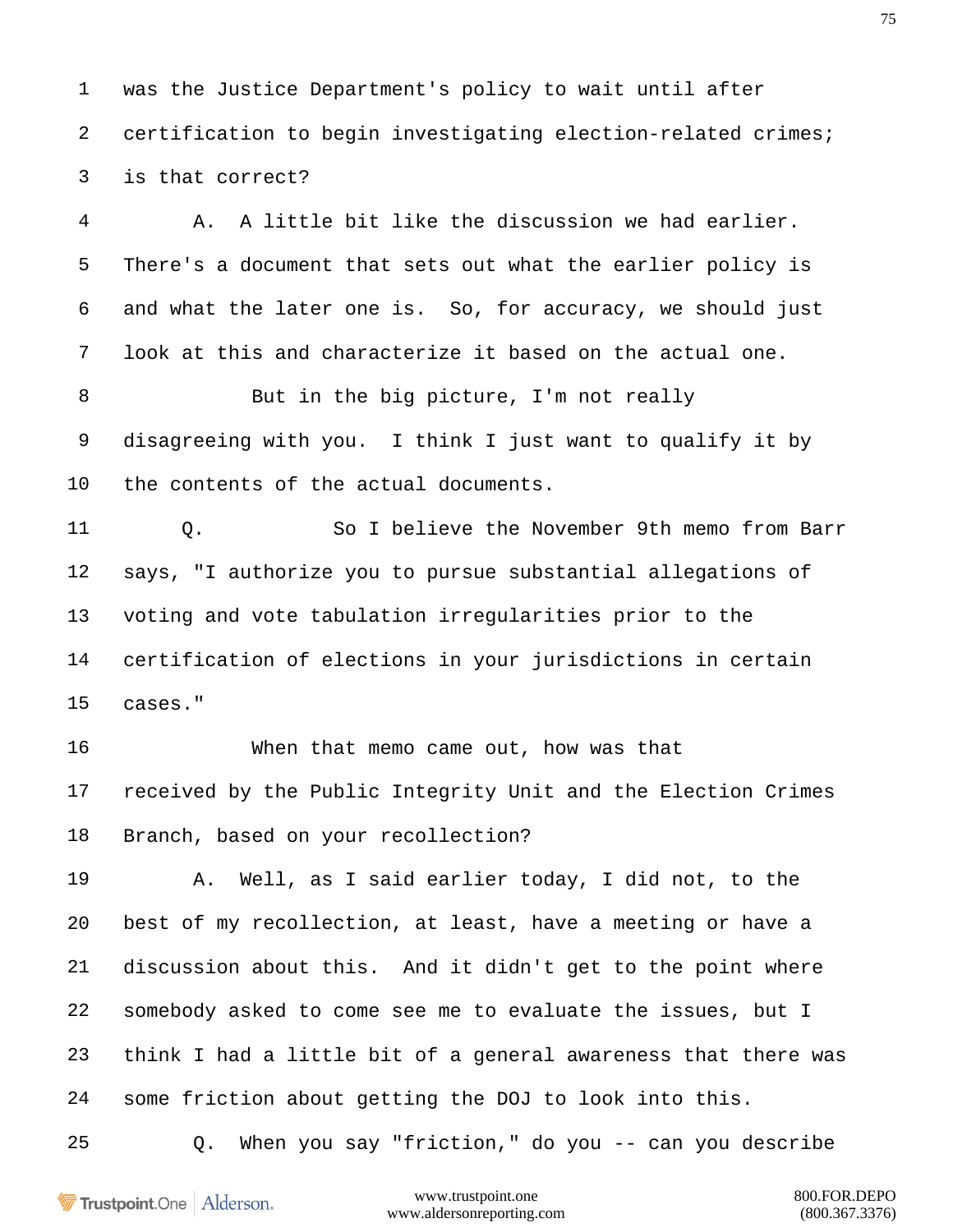the people involved at DOJ?

 A. Not really, because -- again, as I alluded to earlier today, I wasn't -- AG Barr was pretty hands on with regards to this memo that he had put out. And I don't remember -- as I said, I don't think I met with the Public Integrity Section, so I think the things I know about this are kind of a couple of steps removed. Q. The situations that you did know about, you said "friction." So what do you mean by "friction"? Can you explain that? A. That's what I'm saying. So I had some situational awareness. When you change your policy, that if there are any questions about how to do this or how to implement it, and -- Q. Well, let me put it this way -- A. -- the issues that came into that, I'm probably just not the best person to get into that. Because, as I said, I wasn't day-to-day having these conversations. Sometimes the way the Department works is there's previous issues that need closure, something can be elevated to the Deputy Attorney General for consideration and resolution. But at least to the best of my recollection, as I sit here today, I don't remember that happening. Q. Do you recall anyone or any units in PIN or ECB that expressed a position where they did not necessarily want to comply with this Barr memo?

Trustpoint.One Alderson.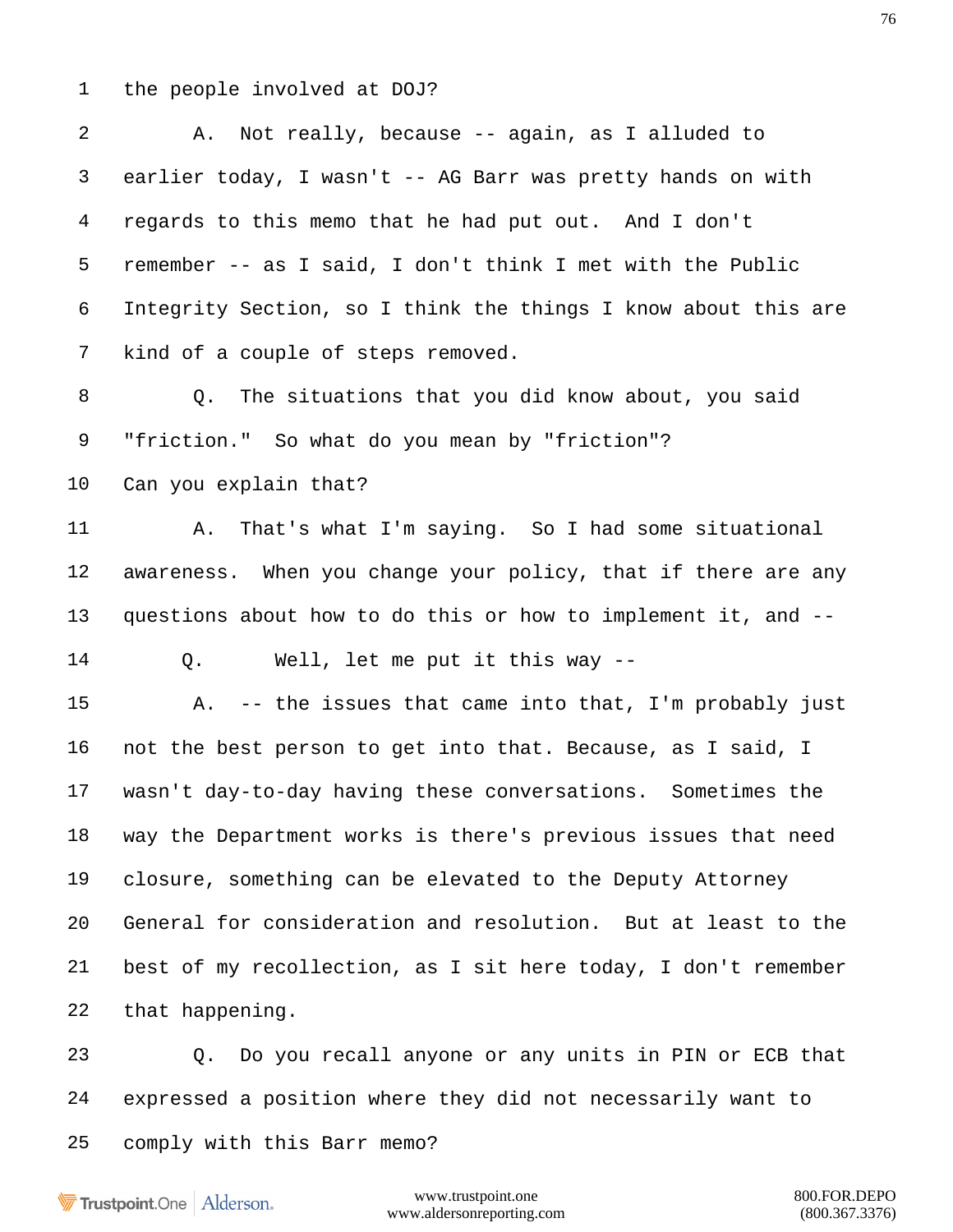A. I'd have to consult with some others or with the records. As I said, I remember in a situational way there was some friction about this, and I think there were some folks on my staff and on the AG's staff that had access to it, but I think that would take more work than I'm in a position to partake in today.

 Mr. Flynn-Brown. I have under one minute left. We don't have enough time to turn to the next exhibit. So, I'm going to wait for my second hour for those questions. Before my time is up, I want to quickly go through that January 3rd meeting and the aftermath.

 So once the decision was made by the President, by President Trump, to reject the draft Clark letter and to reject the notion that you were to be terminated, in other words, he decided to keep you as Attorney General, once that decision was made, that was a done deal; correct? There was no going back. Trump made his decision and everybody proceeded.

Mr. Rosen. That's how I perceived it.

Mr. Flynn-Brown. So that's going to wrap up

my first hour. And thank you for your time, sir.

Mr. Rosen. Thank you.

Ms. Zdeb. We can go off the record.

(Discussion off the record.)

Ms. Zdeb. It is 1:13 p.m., and we can go

Trustpoint.One Alderson.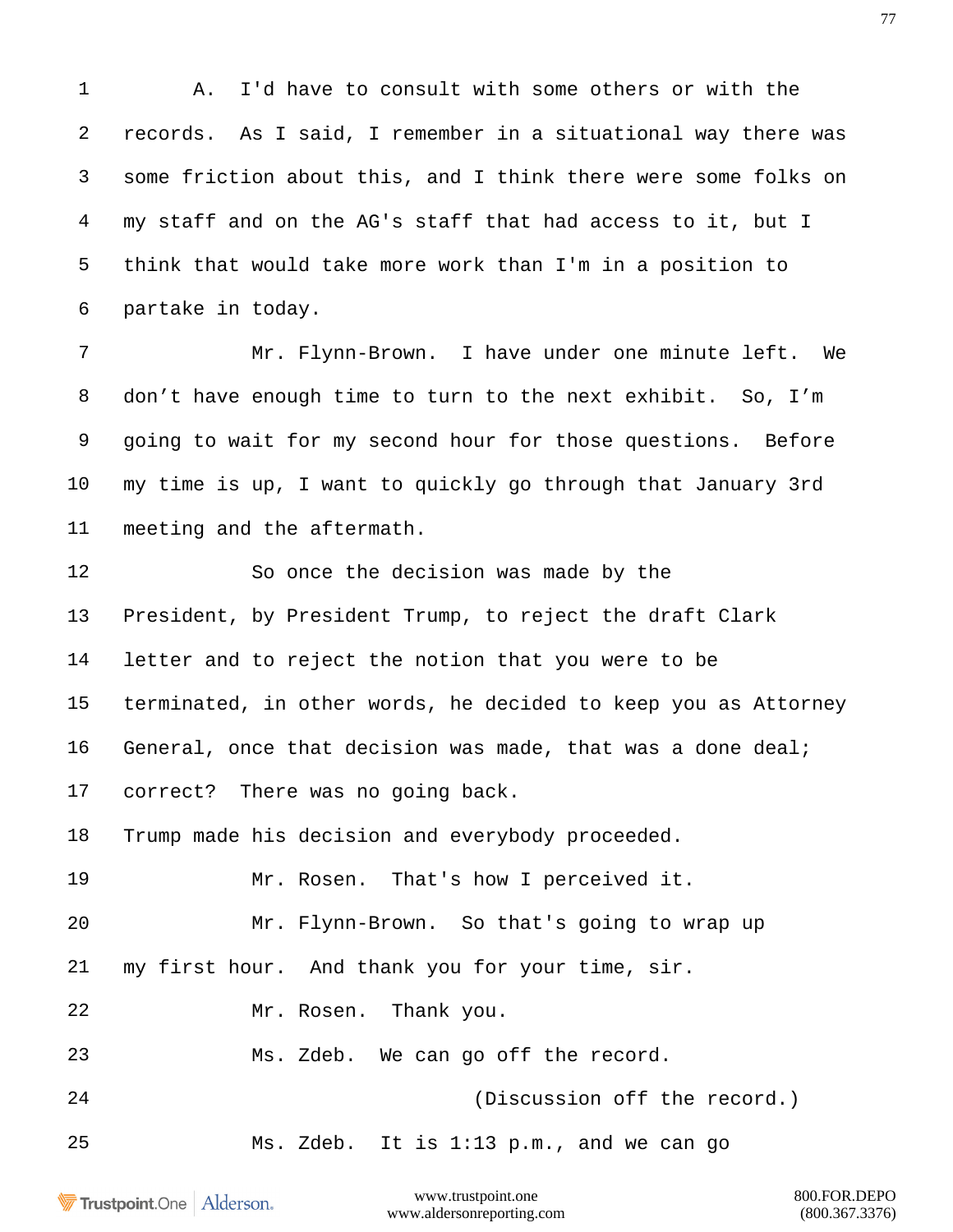back on the record. And for the record, Senator Lee has joined us as well.

| ۰<br>a. |
|---------|
|         |
|         |
|         |

BY MS. ZDEB.

 Q. Mr. Rosen, I wanted to just follow up very briefly on a conversation that you referenced in passing that you had with Attorney General Barr during our initial hour.

 So we had talked about that meeting at the White House on December 15th, the one where you and Mr. Donoghue were requested to attend, and Attorney General Barr was not requested. You indicated, I think, that you did not find it particularly surprising when you were asked to that meeting -- you and Mr. Donoghue, but not the Attorney General, were invited. And I think you mentioned returning to the Department following that meeting, during which, of course, you described having discussions with the President about the election. I think you mentioned speaking with Attorney General Barr at some point after you came back.

Could you give us a sense of what that

discussion involved?

 A. What I remember is that when Mr. Donoghue and I went back to the Department, I think it was an event at the AG's conference room, maybe an awards ceremony or something -- Q. Excuse me, Mr. Rosen, is your microphone on?

A. I'm sorry, I will turn my microphone on.

So I recall that when we got back from the

Trustpoint.One Alderson.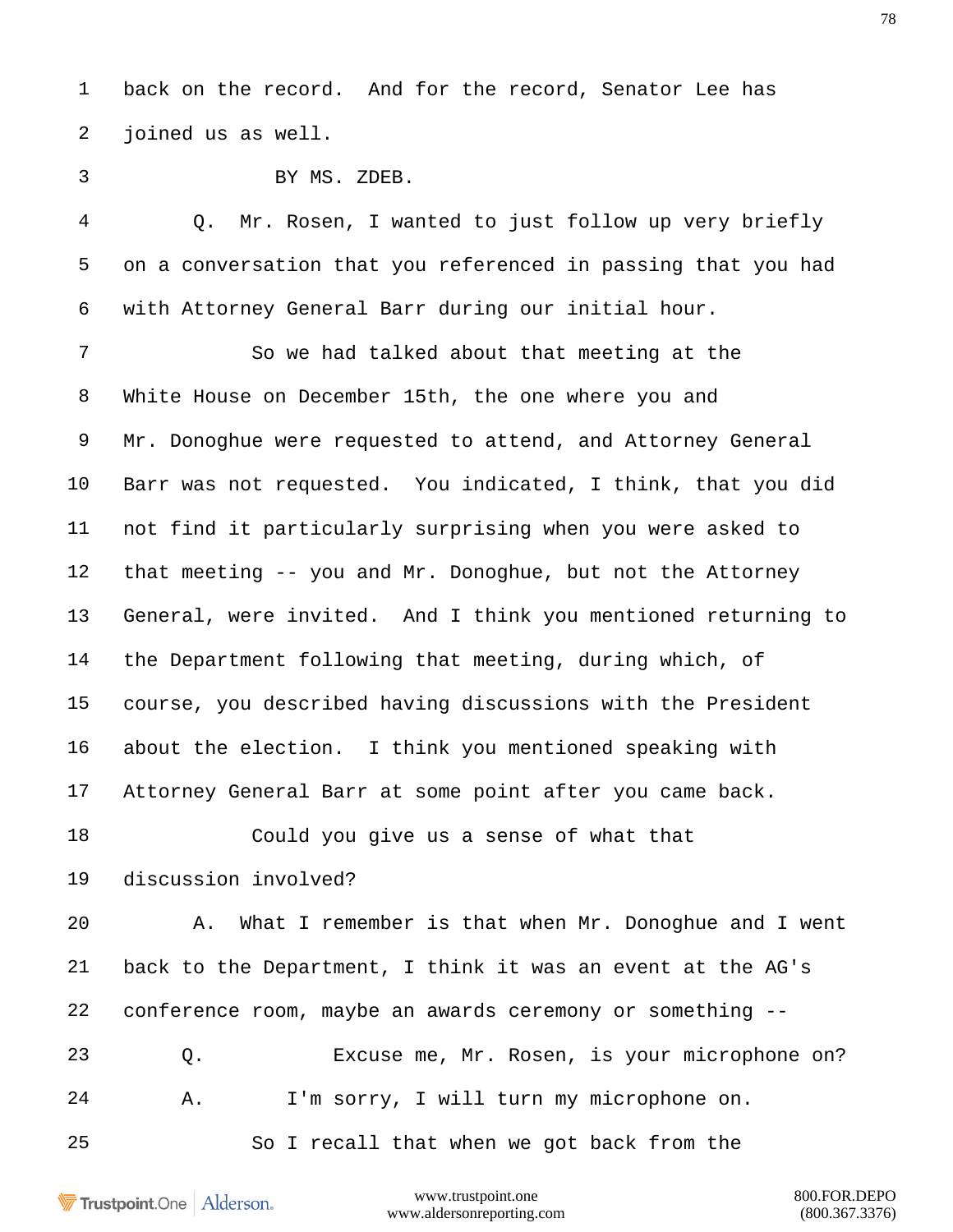meeting with the President, Mr. Donoghue and I, I think we needed to be at -- it was some kind of ceremonial event in the Attorney General's conference room. And we went to that.

 And I said to the Attorney General at sort of a reception-like activity after he made some remarks, and I think Mr. Donoghue and I, either right after the event or maybe it was a little after, we pulled him aside for ten minutes outside of it, we left the conference room. And we said that we had this discussion with the President, we told him about it.

**He said, basically, you know, "Thanks for the** update."

 Q. Did he have any reaction beyond that? A. I think what I just said is the reaction that I remember.

 Q. And, of course, it was just a couple of days after that, I think December 20th, when he made another public statement essentially reiterating his prior statement to the effect of the Department has not identified evidence of widespread election fraud.

 Did you have a sense at the time of whether he felt some need to reiterate that statement because of the meeting that you had informed him about?

 A. If it was cause and effect, he didn't tell me that. So I don't know that that's the case. I just remember he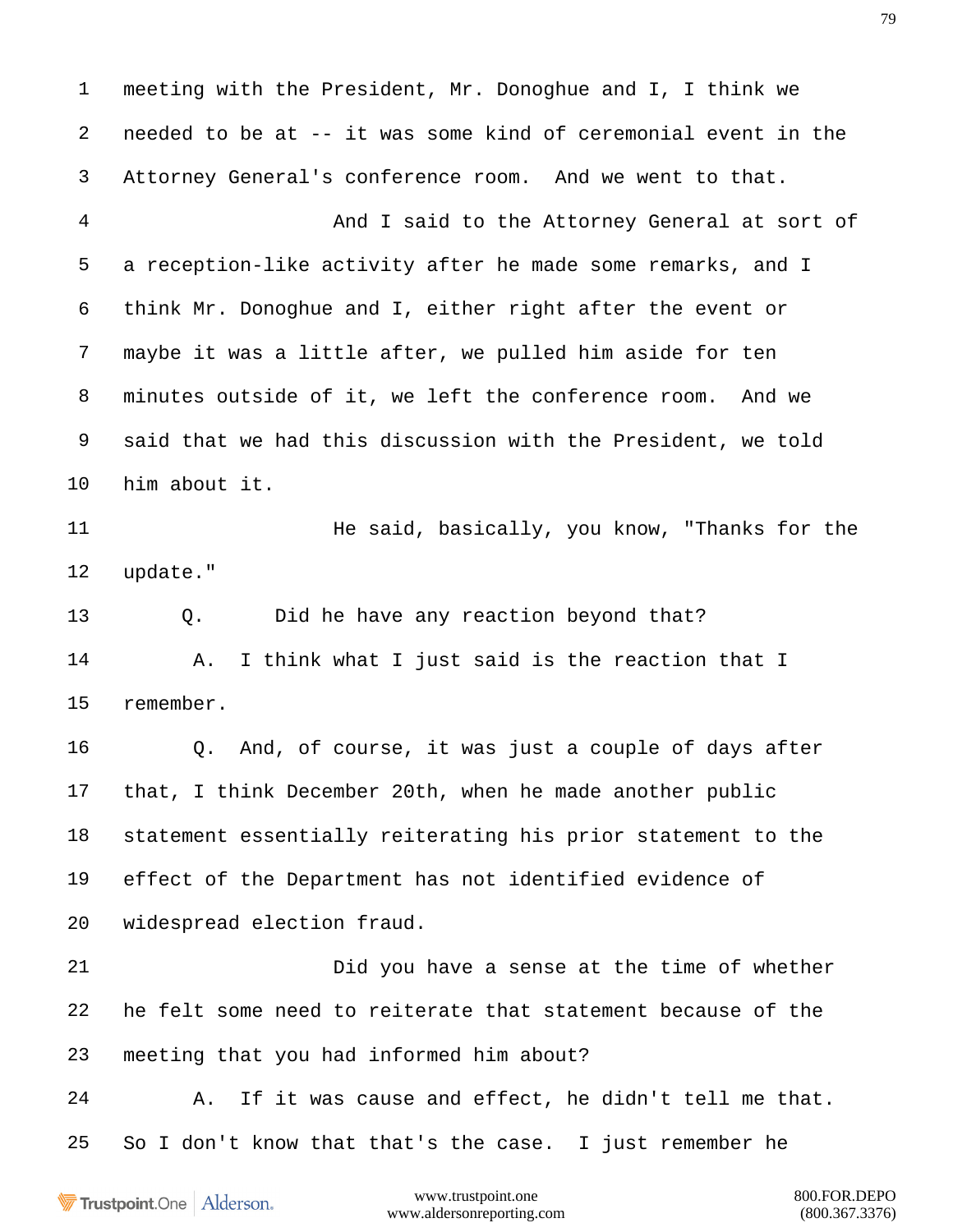stated it again at the news conference that he did on the 21st, which was about the Lockerbie plane crash, the perpetrators being extradited after all these years. And at least the way I remember it, he made this big announcement, and none of the questions were about the Lockerbie case. One of the questions was about the election fraud issue. And he gave a very blunt and expansive answer about the Department of Justice had not found evidence of substantial fraud, at least sufficient to overturn the results of the election. And that was, I think, the early afternoon of Monday the 21st of December. Q. So jumping forward a couple of days -- and I should say I apologize. We've been jumping a little bit back and forth in time. It's just the nature of the question rounds. 16 But I think right before -- right before my

 last hour ended, you described the call from the President on December 23rd, roughly coinciding with the official departure of Attorney General Barr. And you said it wasn't particularly consequential, you talked about sports, but then you alluded to another phone call from the President the next day on December 24th, and that's where we left off.

Could you tell me a bit about the

circumstances of that call?

A. Yeah. Yes.

Trustpoint.One Alderson.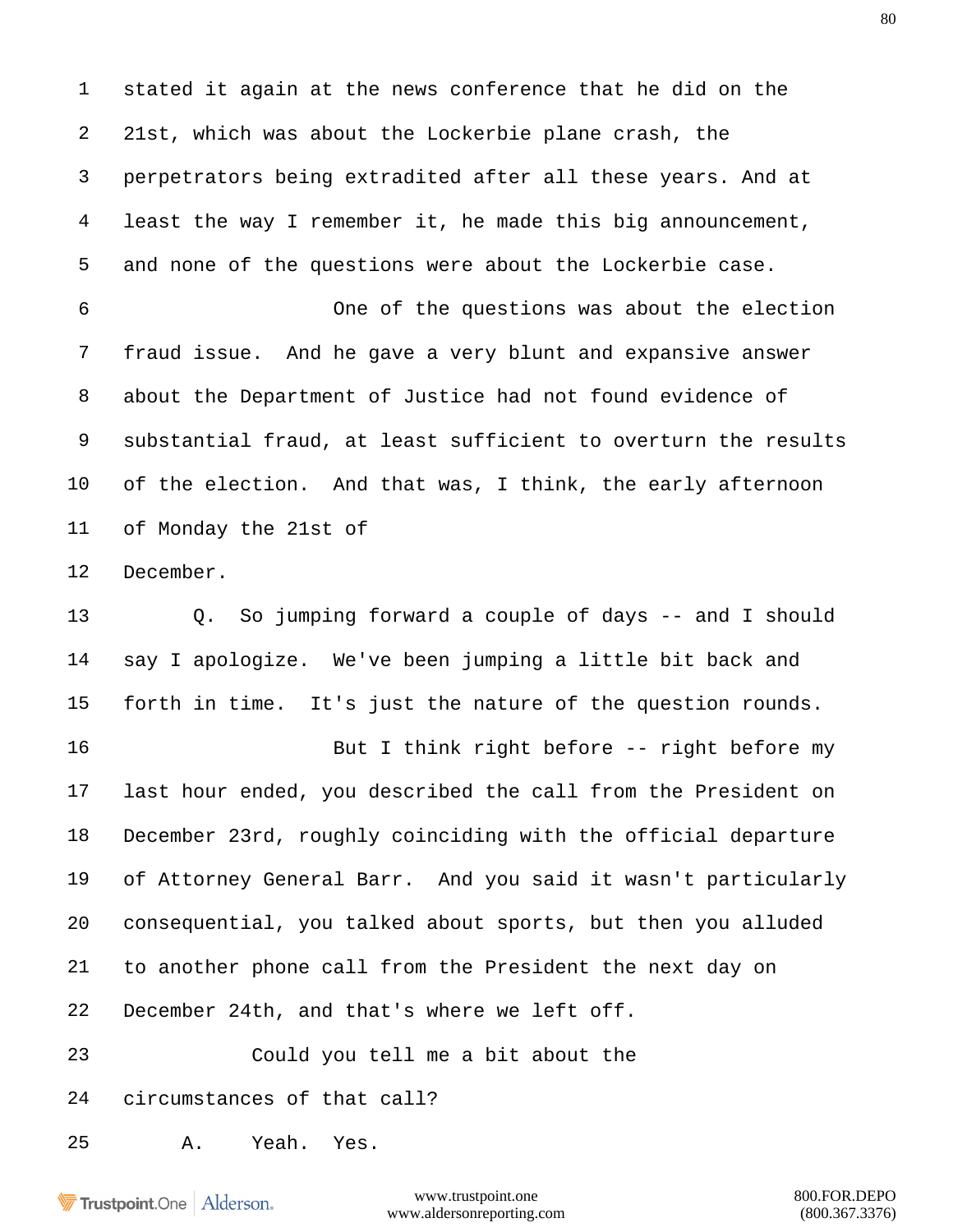1 I think that's the 24th, the day before Christmas. So it was a Thursday, late December. And many people at the Department of Justice are getting ready for their holiday plans or going places and so forth. I was staying around at holiday season, so I was in the D.C. area. And I got a -- he called, but I think it was not scheduled. So I don't think it was on my calendar. I think I just got a call from the White House operator, from POTUS, and the President came on the line and said, did I have a few minutes to chat about something that was on his mind. So, "Okay, what's on your mind?" And he then brought up the same kinds of issues he brought up back on December 15. He said, you know, "You, at the Justice Department, you need to be aware lots of people are saying that there's election fraud. And I've heard this about Pennsylvania, and I've heard that about Arizona." And he did most of the initial talking. But he was laying out, again, that -- I think his formulation was not exclusive, but usually "people are saying" or "people are telling me" or "I have heard that there's election fraud. You're saying there's not, but have you looked? Because this is what I'm being told. This is what I've heard." And he did it at some length; not as

Trustpoint.One Alderson.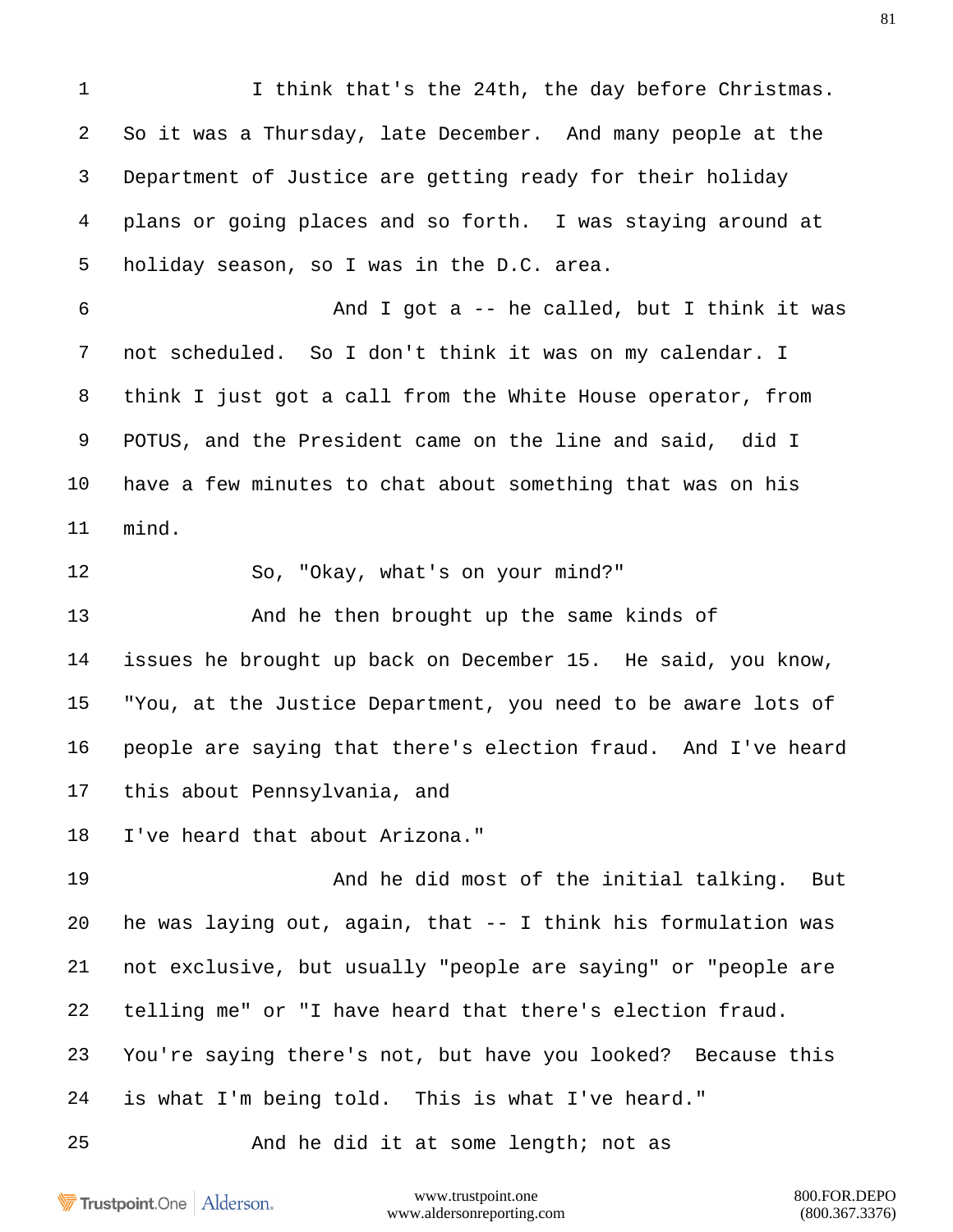long as he did on the 15th. So I listened to that. And I said, in substance -- this is just the content I remember -- "I think we've been through that, but if there's new things, you know, we function on the facts of the law. If there's more facts, then the Department can receive them, but you know what we know, that we told you, we haven't seen any." And so two other things that I remember about that call; one is more in hindsight. At the time, he was

 saying to me, "I'd like you to make sure the Department is really looking into these things that you may have missed." 11 And I said, "Well, sir, it's Christmas. Today is Christmas Eve. Maybe take a few days off, and we can talk on Monday."

14 He sort of hesitated. "Well, that's four days from now."

 And I said, "Well, let's start with that." 17 But I wondered if it was going to be Monday. You know, Richard Donoghue's notes that show it wasn't Monday.

 But the other part that stuck with me was kind of an odd reference. Somewhere in the conversation, he made a reference to Jeff Clark. And, again, I think the way I remember this is that he said, just out of the blue, sort of, "Do you know a guy named

Jeff Clark?"

**Trustpoint**.One Alderson.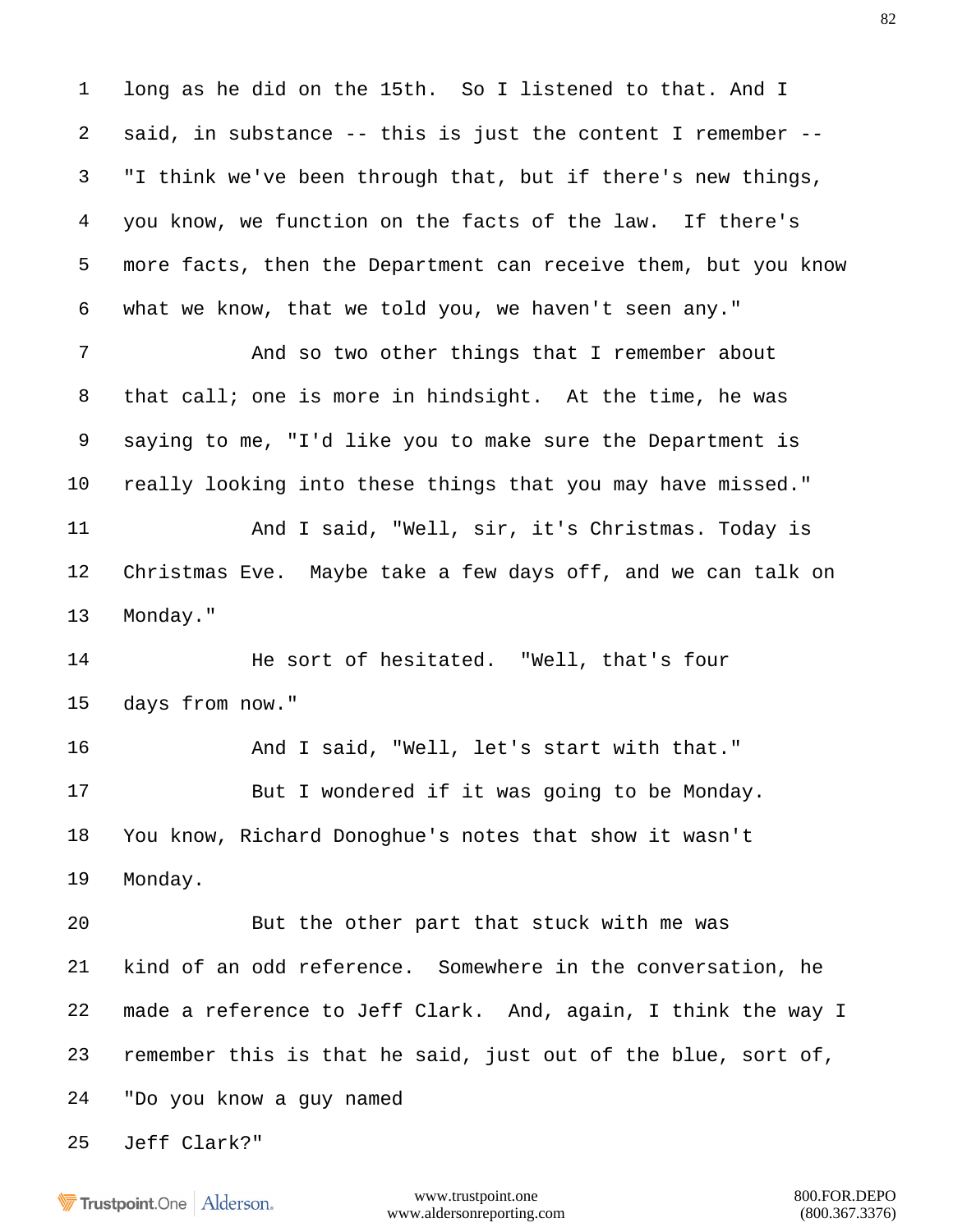And I said, "Yeah, he's the head of Civil Division." Then he moved on.

 So that struck me as curious as how does the President of the United States know, you know, an Assistant Attorney General. They are important jobs, but I wouldn't expect the President to know all the Assistant Attorney Generals. There are several of them. So it struck me as odd. That's more in hindsight. Now, at the time, that's become more significant, obviously, but at the time, I was just quizzical. **How does the President know who Jeff Clark is and**  why was he asking me that? So that's how that call was. It was kind of, as I've alluded to, basically said follow up on all of the stuff referred to in the media; that it was no secret that the President was unhappy about the election outcome and people were, according to him, telling him that there had been corruption. 19 But the parts that were peculiar is why I made earlier reference to the 24th as an interesting call; Jeff Clark. 22 I can tell you how I felt about the matter, or -- you have questions. Q. About how long did this call last? A. I want to say 10 to 15 minutes, maybe. If I was to

Trustpoint.One Alderson.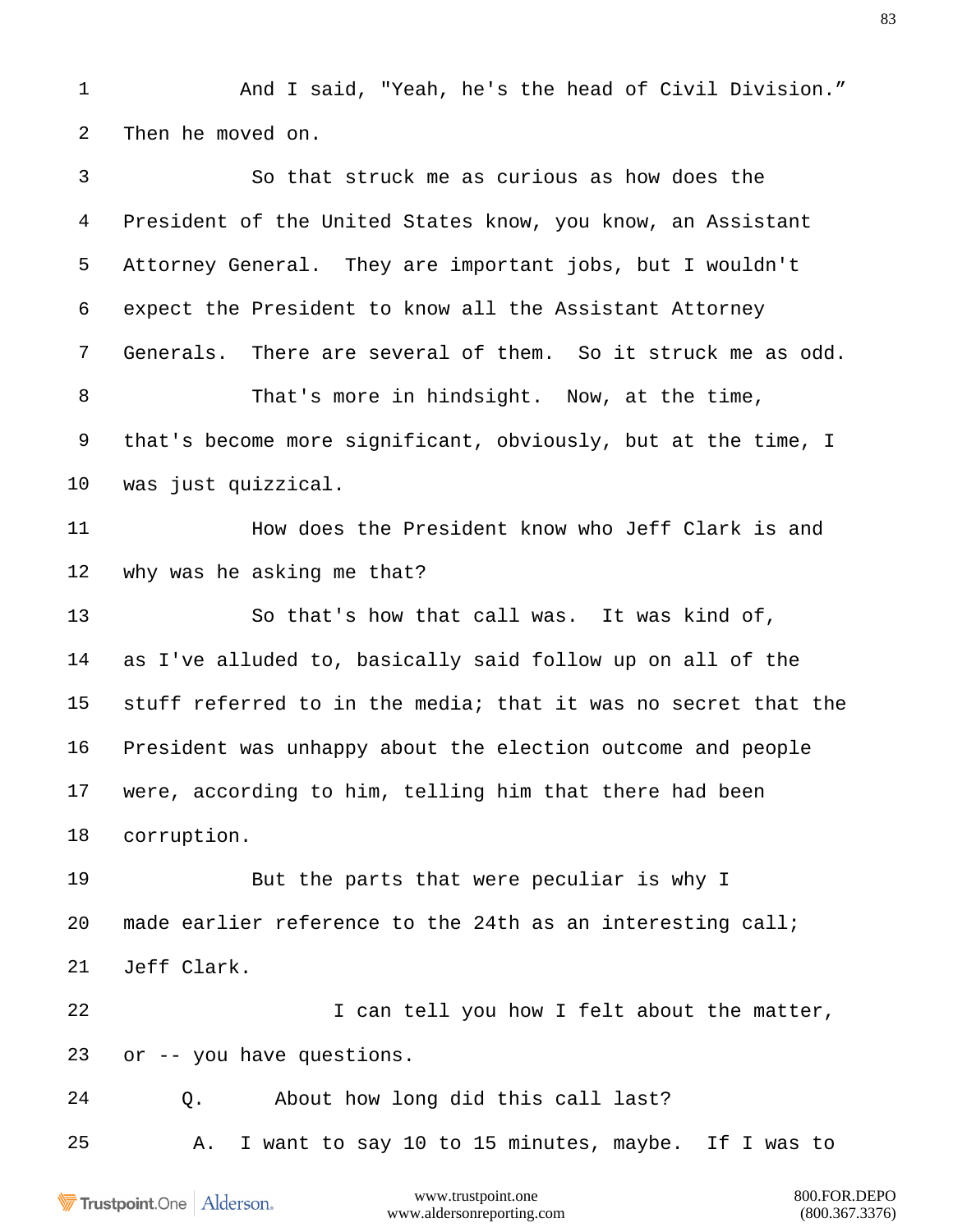guess, to the extent I can remember, I would say probably in 2 the order of 10 or 15, give or take. Slightly shorter; slightly more.

 Q. So in terms of the Jeff Clark reference that struck you as curious at the time, it sounds like you were saying the curiousness of that reference, that became more significant overtime as events unfolded.

A. Yes.

 Q. Did you sort of not focus on the curiousness of it per se, but -- well, you tell me. Did you just sort of file it away at the time and not focus on it until later? A. Well, I heard that on the -- I think it was the afternoon of December 24th. So I didn't think there was immediate follow-up to do on Christmas day. But the day after, I'm pretty sure it was, as I recall, Saturday the 26th, I called Jeff Clark and inquired of him -- I don't remember exactly. I remember I was trying to see if

he was going to tell me something.

 So I called him and was asking him, you know, something to the effect of "Is there something going on that I don't know about?"

 And we had a little bit of a back-and-forth. But then he, at some point in the conversation, acknowledged that he had had a meeting with

President Trump. And I was flabbergasted.

Trustpoint.One Alderson.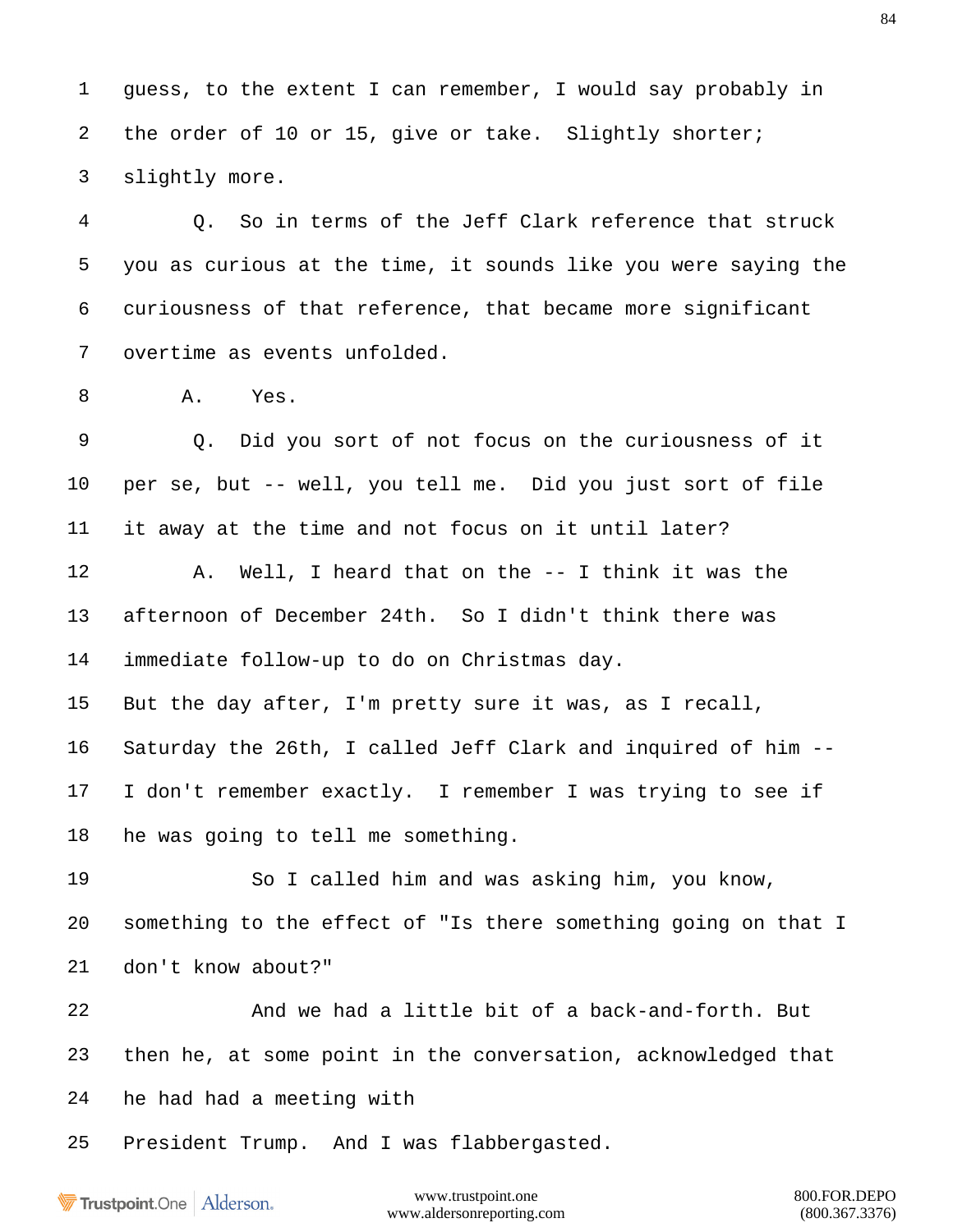And I said, "Excuse me? When was this? How did that happen?"

 And he was very defensive and kind of apologetic as I chastised him that you had a meeting with the President. You didn't tell me about it in advance. You didn't get authorization. You didn't tell me about it after the fact. This can't happen.

 And so he was somewhat apologetic. And he was saying that he had kind of got caught up in something that he hadn't planned, that he had been -- according to what he said -- that's all that I can recount, what he told me. Obviously, I don't have access to documents --there could be more to it. But what he said was that he had been talking to Congressman Perry of Pennsylvania, or I think he referenced General Perry, but he's a Congressman.

 And that somehow General Perry had asked him to come to a meeting. He didn't understand with who or what it was about, and it turned out they went down to the Oval Office talking to the President.

 Well, as you might guess, that did not seem normal to me. And so I told him that shouldn't have happened, can't happen again. And he assured me it wouldn't, that if he was contacted to do it, he would give me a notice. He would tell me about it.

And so I had known him for a long time in a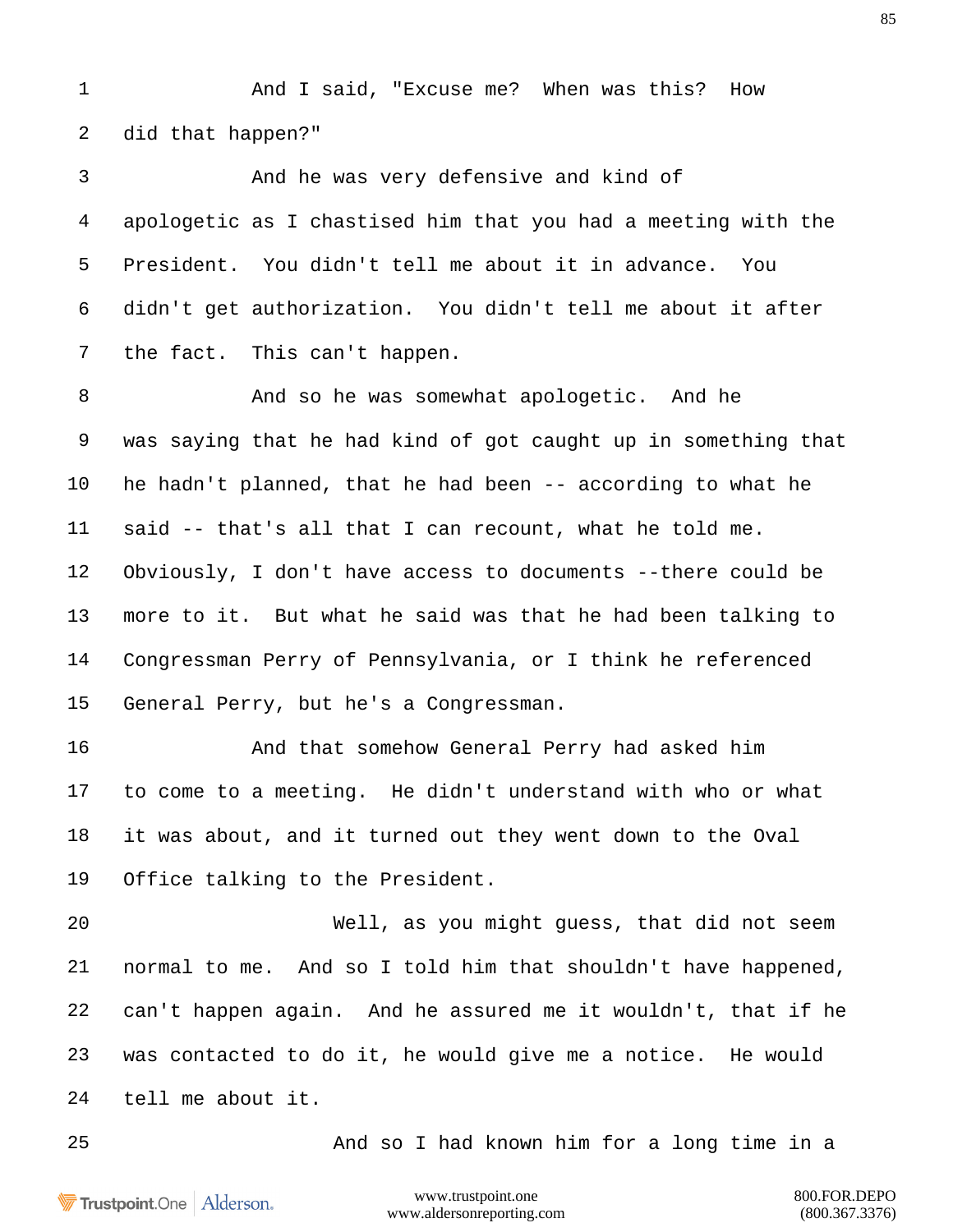professional capacity. We had both been in a prior administration. We both had been at the same law firm. We had actually worked together at some point and worked together at the Justice Department. So he said he wouldn't do it again. And, initially, I accepted that. I also tried to check -- I think this is actually a couple of days later -- did the White House counsel know about the meeting. The answer was no. Had not been present; didn't know it had happened; hadn't authorized it. So that's my discussion with Jeff Clark, that Saturday the 26th of December, as best I recall. And that was it until you handed me Exhibit 6, until Monday, January 28. Q. Did he tell you when the meeting that he attended in the Oval Office was? A. I think so. But I think it had been either the day before Christmas or two days before. So it was either the Wednesday or Thursday, December 23 or 24. I don't know who else was there. But the ones that I remember are him and Congressman Perry, but I think there were others. I just am not sure who they were. Q. Did he give you a sense of how he came to be connected with Congressman Perry? A. Not really. I thought about that at some ensuing time, and I haven't been able to sort that out. This has all

Trustpoint.One Alderson.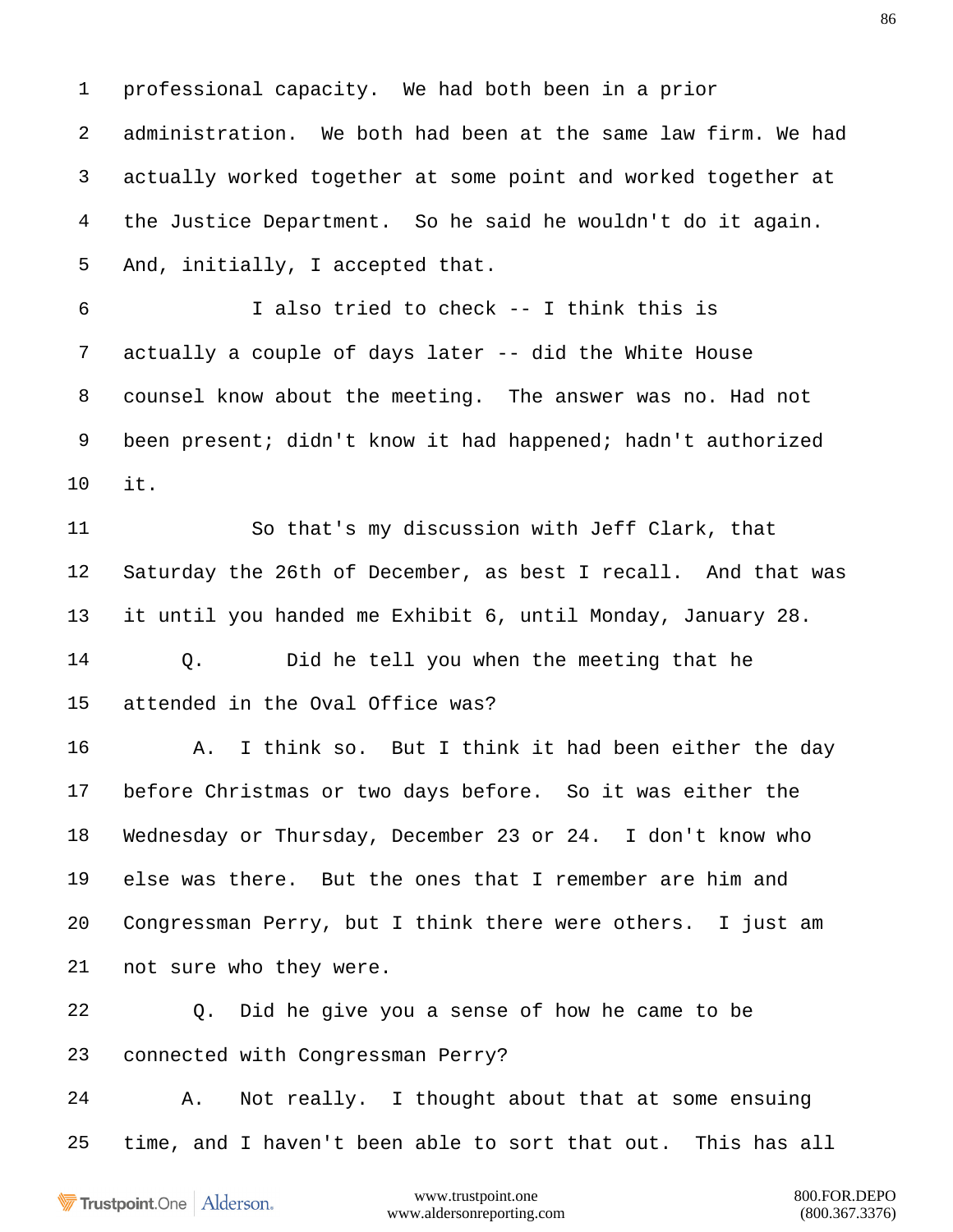sort of popped up again.

 So from my vantage point, the open question is did they seek to see the President, or did the President seek them? Sort of what was the direction of the initiation of that process, both at the outset and as it continued through the events of January 3rd, Sunday night, we spoke about just before the break.

 At least from my memory, that's an open question that I don't know the answer to, because all I really know is what Mr. Clark told me and, to a limited extent, what the President told me.

 Q. When you had this initial call with Mr. Clark on the 26th, did he give you a sense of what had transpired at the Oval Office meeting?

 A. He had minimized it. When I look back, I'd like to know more -- but at the time, I was focused on how did the President know who Jeff Clark is. The answer is he was at some meeting and probably had attributed it to that. It was all innocent.

 That's the initial stage though it becomes more concerning as the events developed. But at that early part, I'm questioning, as I said, how does the President know who Jeff Clark is. And he's telling me, you know -- he's probably asking who I am because he heard my name and met me. I wonder if it was more, but that's what he told me.

Trustpoint.One Alderson.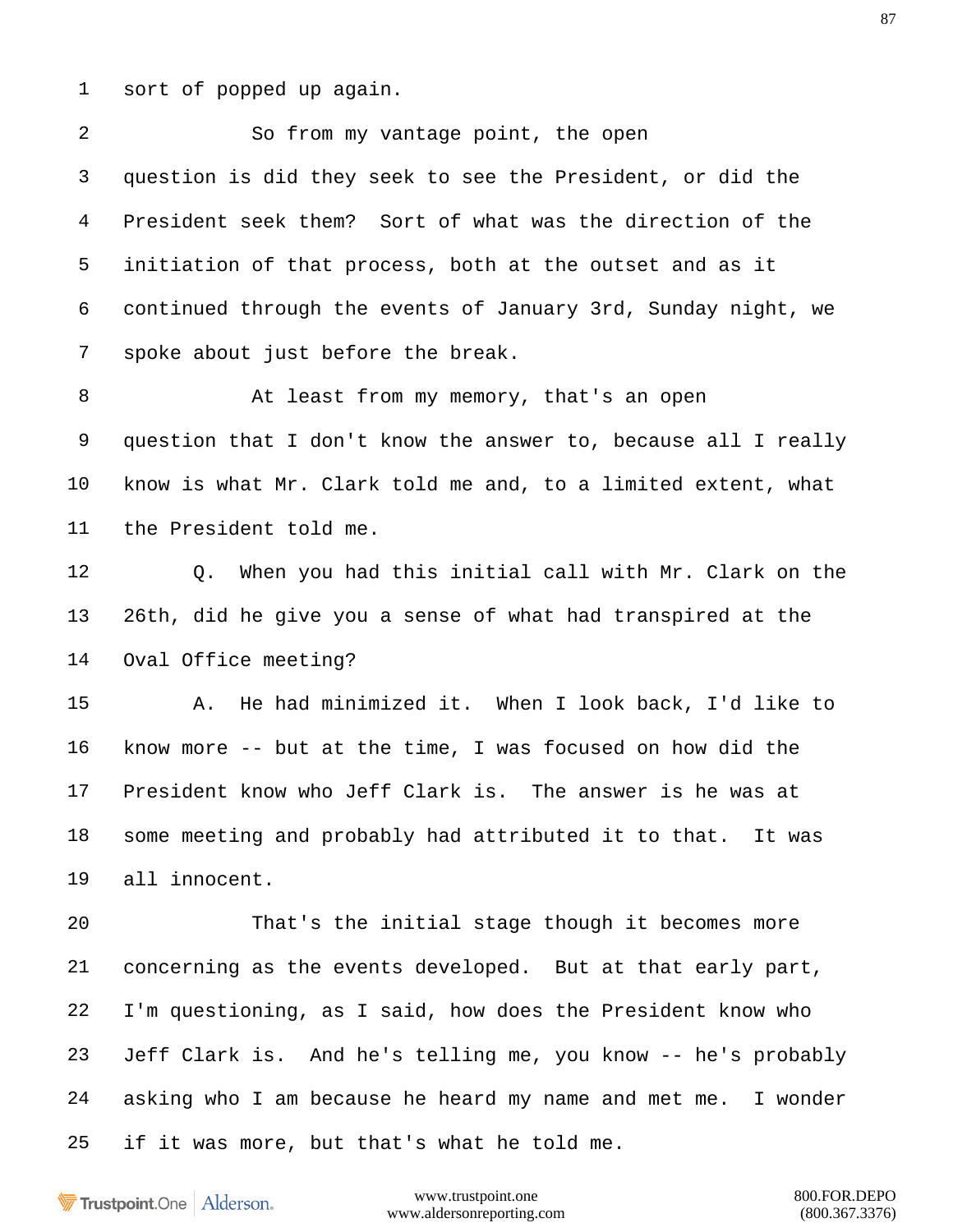Q. So Clark didn't say to you "I got swept into this meeting and we had a discussion about was the election stolen." It was just more "I got swept into this meeting" -- and what? A. He may have told me and – I can't recall. I don't think he told me more, but we're talking about our discussion seven months ago. So I told you that the parts that I recall, I think they are telling -- Q. Fair enough. So that was December 26th. My colleague on Senator Grassley's staff, started asking you a bit about a call on the next day, the 27th, before the break. A. Yeah. 14 O I have a couple of additional questions about that

call.

A. Sure.

 Q. So if you have Exhibit Number 5, which is Mr. Donoghue's notes --

MALE SPEAKER. Excuse me, which exhibit?

 Ms. Zdeb. 5. It's Mr. Donoghue's notes from the call on the 27th.

Mr. Rosen. I have Exhibit 5.

BY MS. ZDEB.

Q. So for the time being, those are just mostly for

your reference in case you wanted to consult them. And

**Trustpoint**.One Alderson.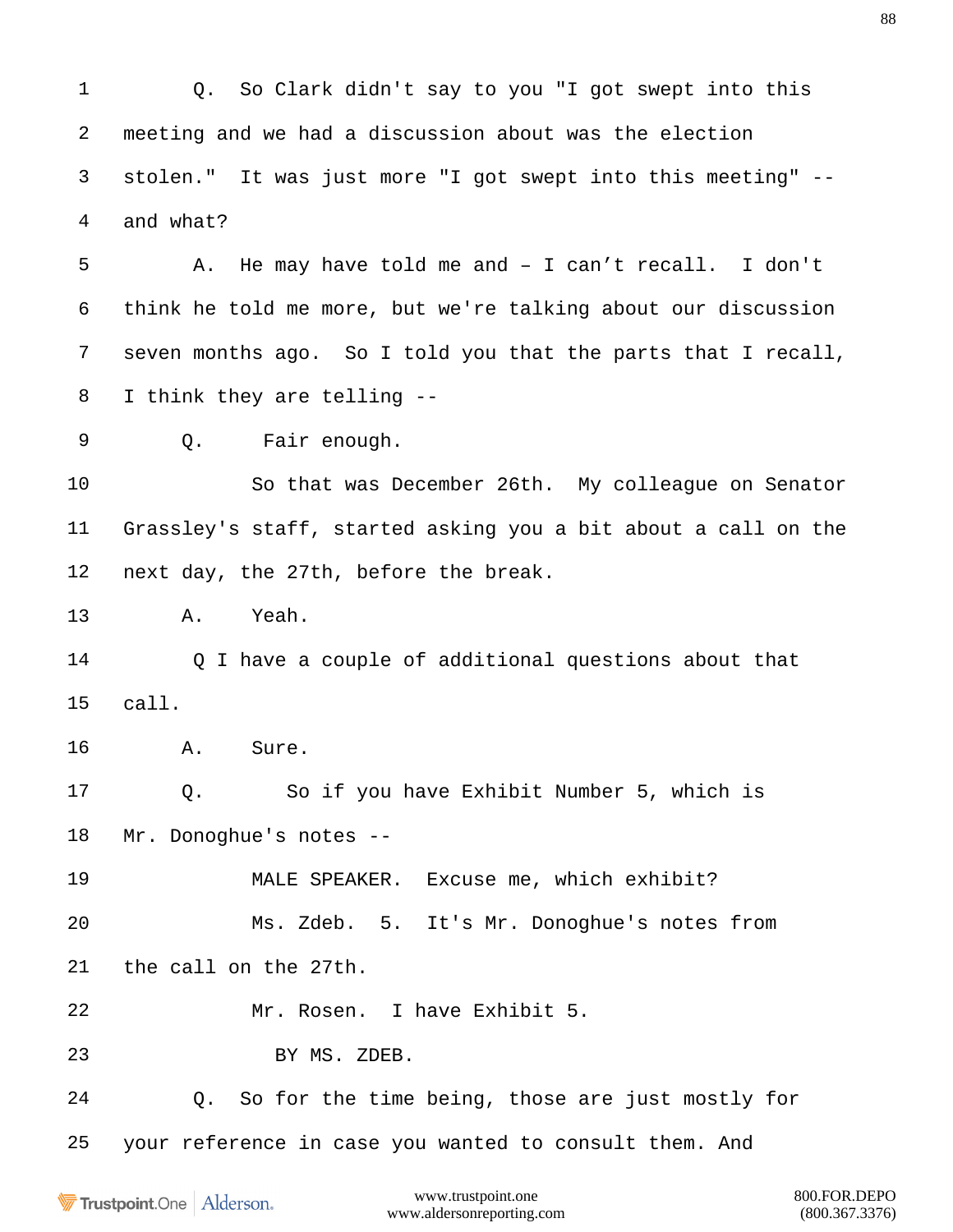recognizing that they're not your own notes, I want to ask about the discussion of Jeffrey Clark that I understand took place on that call.

 So you had had this call with the President on the 24th where you had this curious exchange in which he mentioned Jeffrey Clark. You spoke to Clark himself on the 26th. And then the 27th, you had this call with the President that you patched Mr. Donoghue into.

 So at some point during that call, did the President again mention Jeffrey Clark?

11 A. Well, yes. The notes suggest that he did. Again, they're not my notes, but I don't have any reason to question them.

 So here is how I remember this is, I think there is another reference to Clark. But at the time, it doesn't really register much with me, because -- in hindsight, in certainly does -- but at the time, Jeff Clark has said, you know, this somewhat benign -- not totally acceptable, but somewhat benign explanation of how the President knew him. So when the President then makes some reference to him again, I think how to try to -- how he and the President met for the first time three days ago in some kind of group meeting. So it didn't register with me. But when I saw these notes, there was more detail than, let's say, the significance I remember having at the time. But I see

Trustpoint.One Alderson.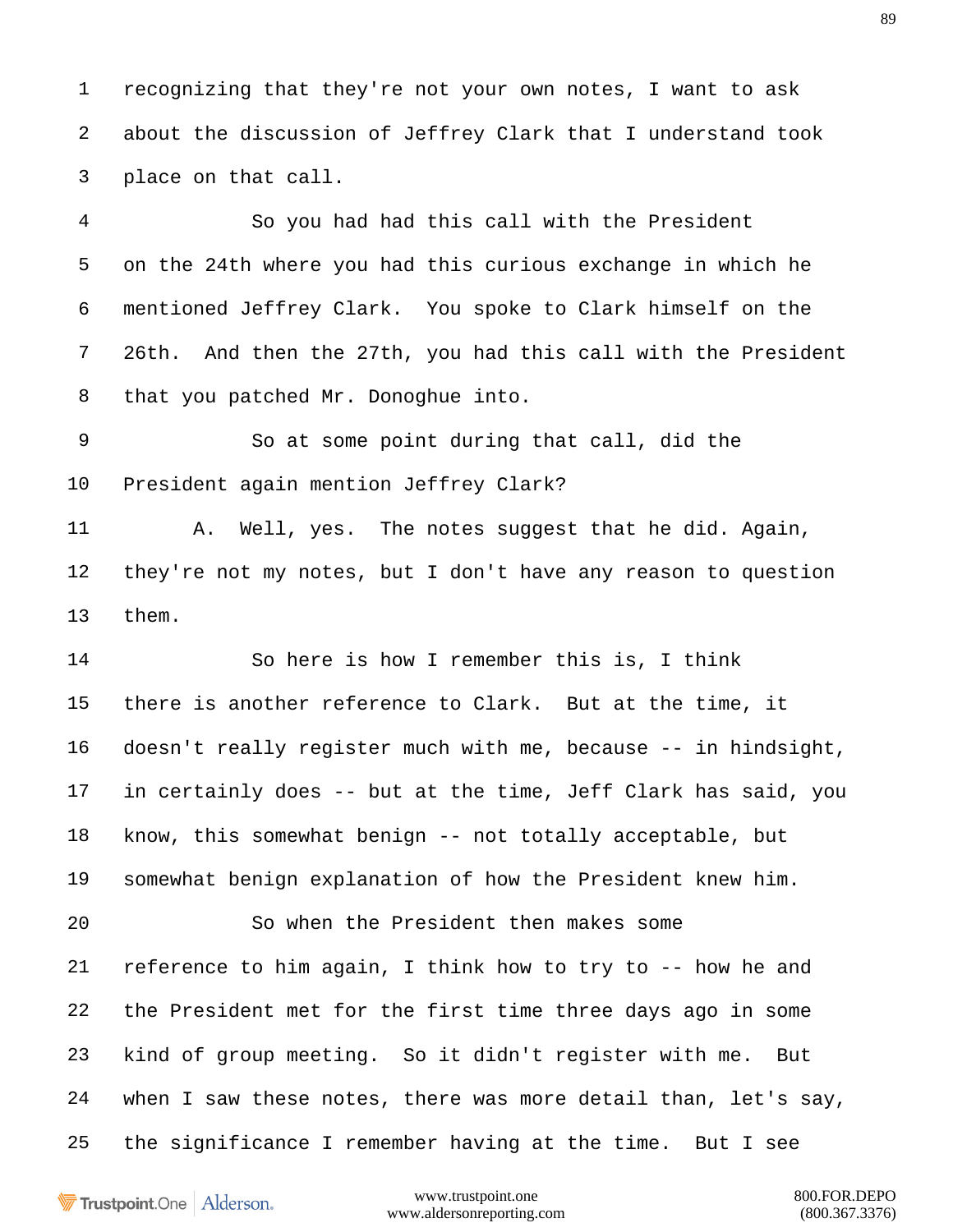this in the notes.

| $\overline{2}$ | So putting the notes aside, do you have any<br>Q.             |
|----------------|---------------------------------------------------------------|
| 3              | independent recollection of the President saying something to |
| $\overline{4}$ | the effect of "People tell me Jeff Clark is great and that I  |
| 5              | should put him in"?                                           |
| 6              | I remember at a slightly greater level of<br>Α.               |
| $\overline{7}$ | abstraction that "People are really very mad with the Justice |
| 8              | Department. They tell me that there's fraud and the Justice   |
| 9              | Department hasn't been addressing it and is the Justice       |
| 10             | Department doing its job."                                    |
| 11             | And I think Rich Donoghue and I were both                     |
| 12             | saying to the President, "You can rest comfortably.           |
| 13             | The Justice Department is doing its job."                     |
| 14             | I think that there was some kind of reference                 |
| 15             | to Jeff Clark, but I don't think it was -- as I said, I think |
| 16             | it didn't have great significance at the time. In hindsight,  |
| 17             | it's a little bit of a clue that, well, what comes next.      |
| 18             | But at the time, it was the President met                     |
| 19             | some guy three days ago, he asked me who he is or something   |
| 20             | like that. Shrugged, like -- if the President wants to        |
| 21             | replace the Justice Department, and he can do whatever he     |
| 22             | wants, but the Department is going to maintain its position.  |
| 23             | Because, at this time, I don't know if Jeff Clark has a       |
| 24             | different point of view.                                      |
| 25             | So to me it's -- we're all in the same place,                 |

Trustpoint.One | Alderson.

www.trustpoint.one 800.FOR.DEPO<br>w.aldersonreporting.com (800.367.3376) www.aldersonreporting.com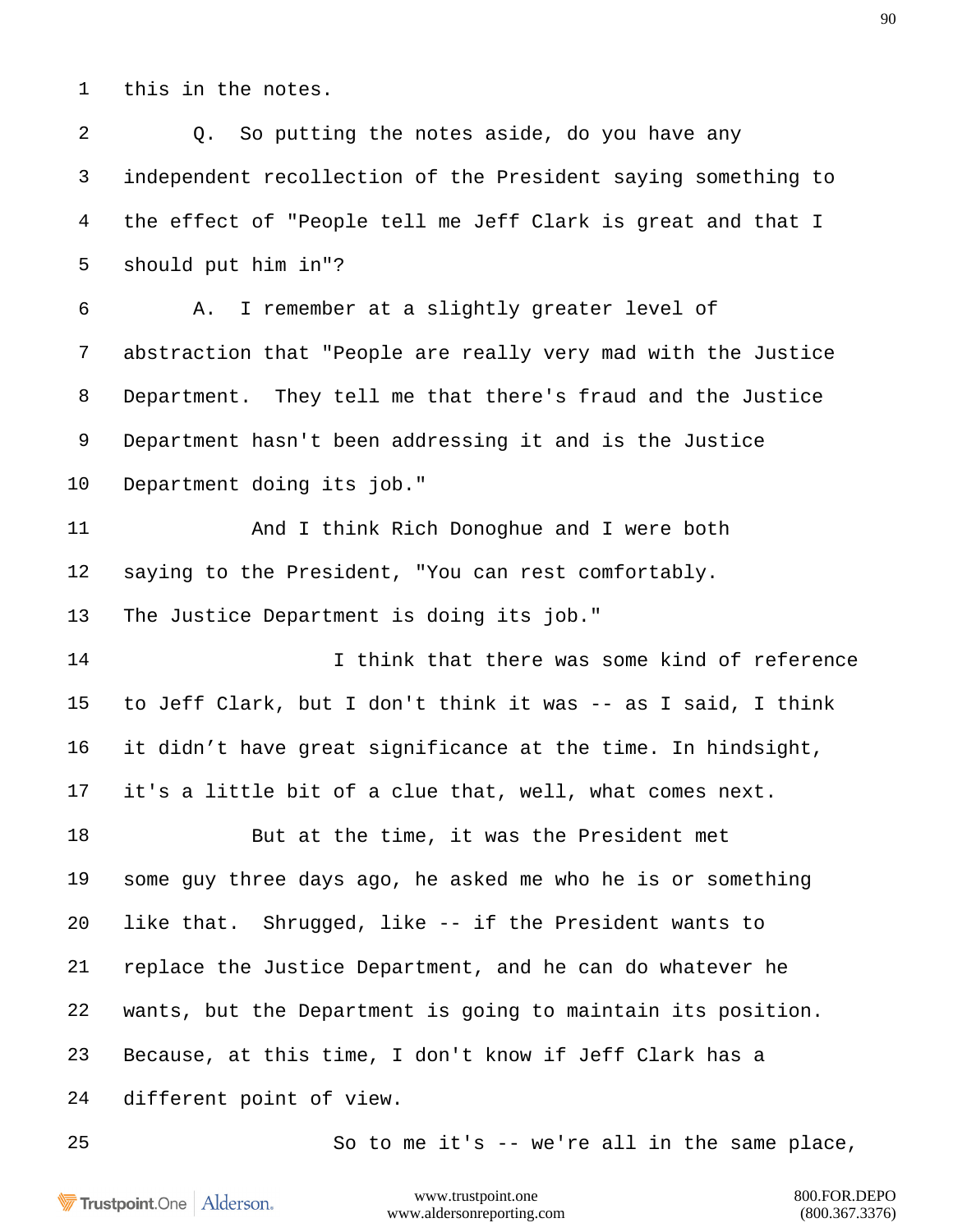which, as you know, ultimately, is true except for Jeff Clark. In the Department leadership, we worked very much together. But at the time, I didn't register Jeff Clark when the President says -- and, again, I don't know if the notes are exactly the way I can remember it. I don't dispute it. So that's -- in hindsight, that's a tipoff. But after time, it's more clear.

 Q. Did you recall some reference in this meeting to replacing the Department's leadership, putting aside the question of whether you recall a specific reference to Clark's relation to that.

 A. Yes. But in one of these, he accused, you know, "Some people have suggested or some people say the Department hasn't done his job."

 And I think Mr. Donoghue and I are saying "The Department has done its job. It is doing its job."

17 17 If I remember, I saw something in the notes saying you should have the leadership you want. It's not going to change where the Department is. And I think that -- again, I don't remember that as a quote, but I think that point was one of that both

Mr. Donoghue and I had made.

 Q. Along similar lines and on the topic of the suggestion it sounds like the President made that the Department was not doing its job, there was some discussion

Trustpoint.One Alderson.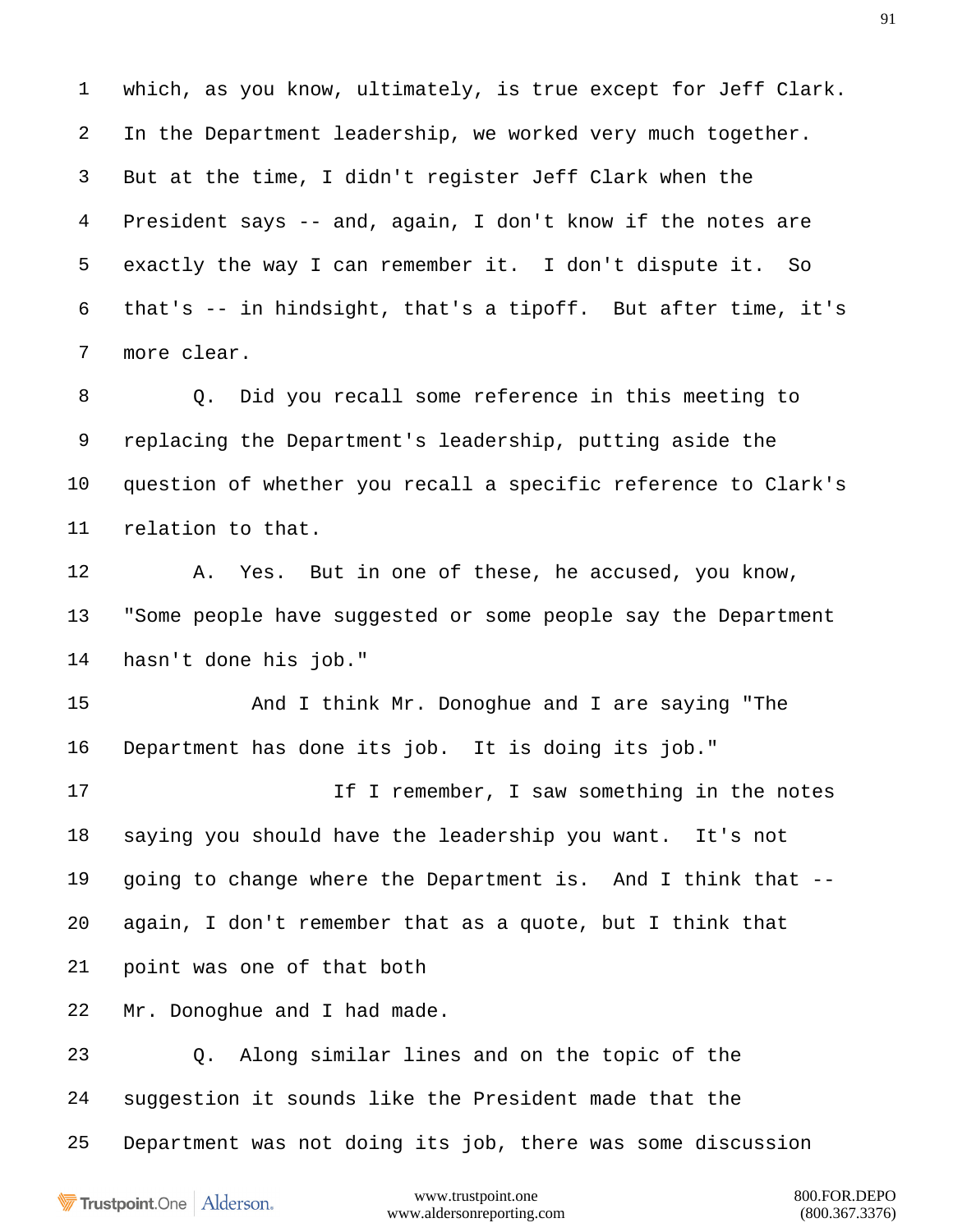with my colleague on Senator Grassley's staff before the break about a notation in the notes about the President making reference to looking into "legitimate claims" of election fraud. And some discussion about, "Well, isn't it the role, and indeed, is appropriate, or at least not inappropriate, for the President to want to have legitimate claims looked into?"

 I wanted to just put a finer point on your response to some of those questions. As I understood you, you didn't agree at the time that the claims that were being discussed in the course of that call were legitimate; is that right?

 A. At least, in the big picture, in the sense that I thought the position that AG Barr had publicly announced continued to be corroborated. An individual investigation somewhere, that I cannot comment on -- is there a target, is there an illegal voter, or something on an individual case.

 But in terms of the big-picture evidence, and as I think I alluded to to Senator Grassley's counsel, I think the President had raised this thing with the website in Pennsylvania, the registrations and the certified votes don't match. So that's an appropriate thing to just figure out, but I think we still believed there's no indicia of widespread fraud that would call into question the national election. Q. In fact, I think -- and this is on page -737 of the notes. There's a notation there that appears, at least based

Trustpoint.One Alderson.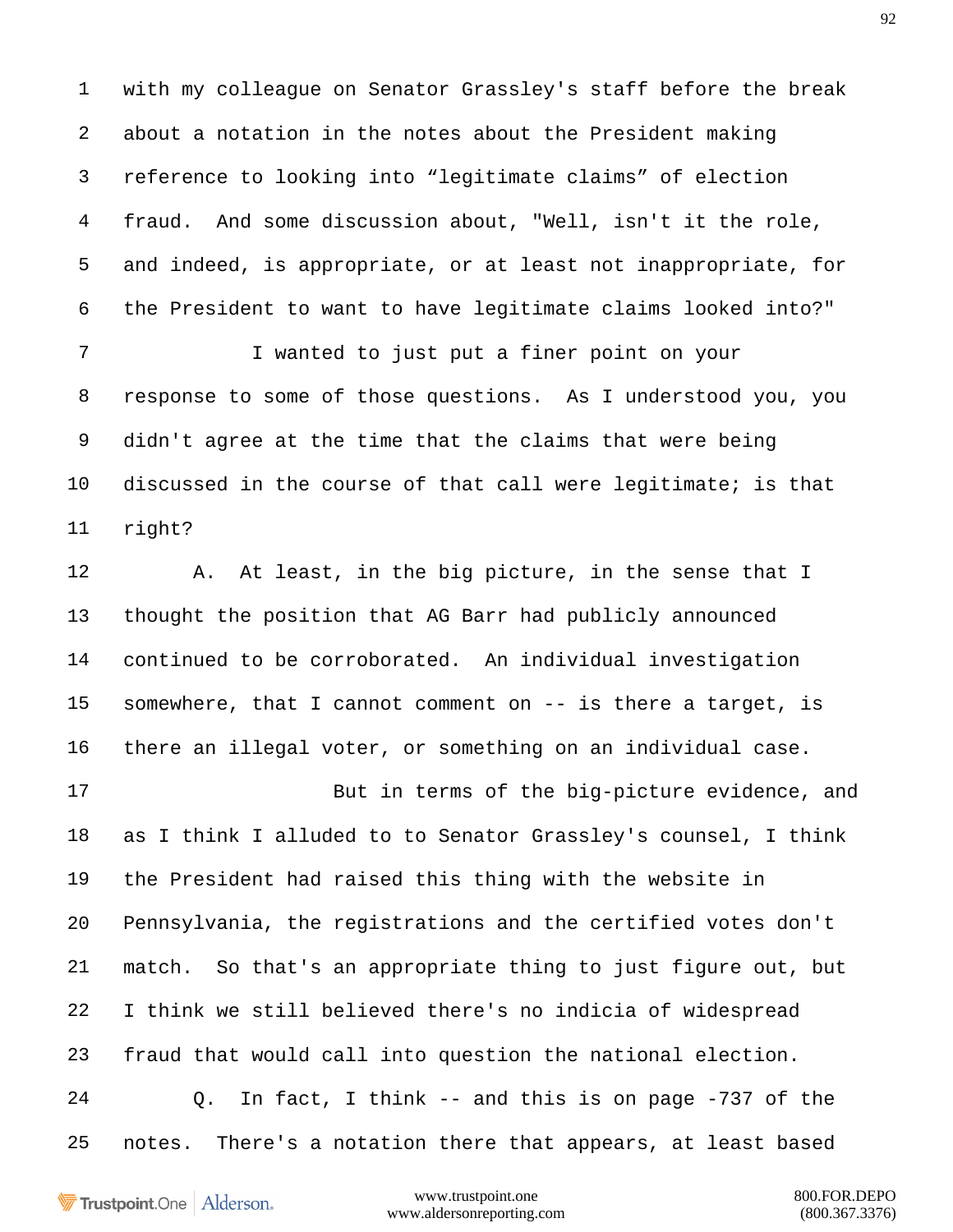on Mr. Donoghue's notes, it was a direct quote from the President saying, "You guys are not following the Internet the way I do."

A. Yes.

 Q. So I guess I take that as consistent with your description of the overall flow of this conversation, and similar conversations with him, in the sense that the President would raise claims that he had heard or he had seen and that he would have a dialogue --

 A. I think actually -- so I mentioned when Senator Grassley was here, there are some places in the notes where I said, "I agree. I remember that."

 One of them was my saying, "We can't and won't just flip a switch and change the election."

 Another is I do remember when he said "You guys are not following the Internet the way I do." That one registered with me, because it reinforced some of what Rich Donoghue was saying.

 The Department of Justice needs evidence, needs facts. We rely on the facts and the law. So I don't know that the President necessarily got what we were doing, what we actually did. But telling me something is on the Internet, if you are trying to persuade me, is not actually very effective.

Q. So, in other words, the fact that the

Trustpoint.One Alderson.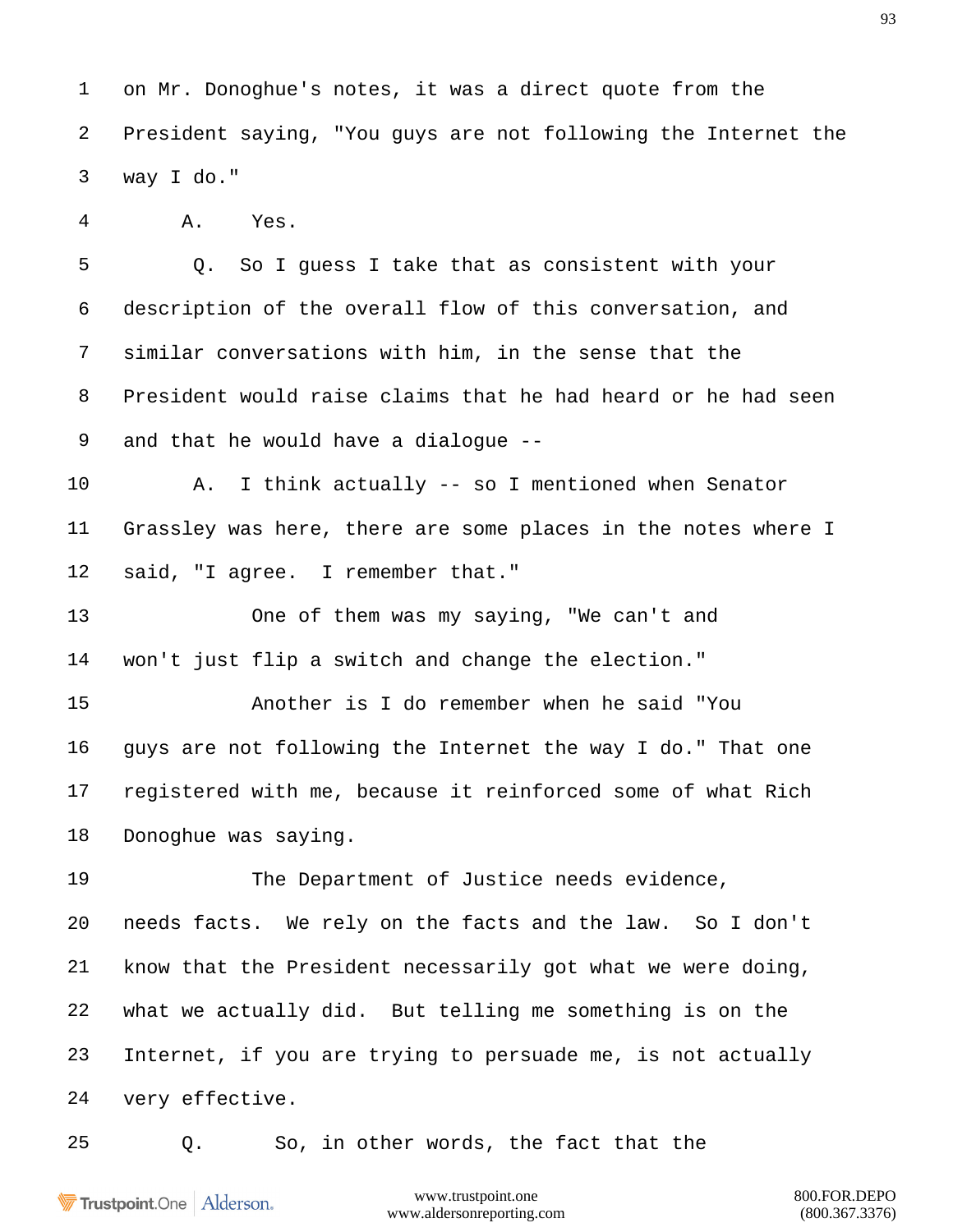President may believe that something on the Internet is legitimate does not mean that, in the Department's view, it is legitimate? It may be, but it may not be.

 A. The sad reality, we all know, is that the Internet is full of -- some things are true. Some things are totally garbage. Some things are patently false. Some things there are outrageous. It doesn't tell you much to say something is on the Internet. We have to see the actual evidence.

 Q. So, for instance, the whole Italygate theory, which we'll go into briefly in a little bit, that was a thing that was on the Internet.

12 But the mere fact that that was on the Internet, would not, in the Department's view, have meant that it was, "legitimate"?

 A. Well, being on the Internet does not tell us that something is accurate or valid or truthful. There's some real trash. There is really no quality control on what people can post.

 Q. So along the same lines in terms of the President expressing frustration, displeasure that the Department was, in his view, not looking into things on the Internet, things that he viewed as legitimate. There's this notation in the notes that my colleague asked you about earlier. It starts at the bottom of -738 and it carries over to the top of -739.

And it's a -- the notation following the

Trustpoint.One Alderson.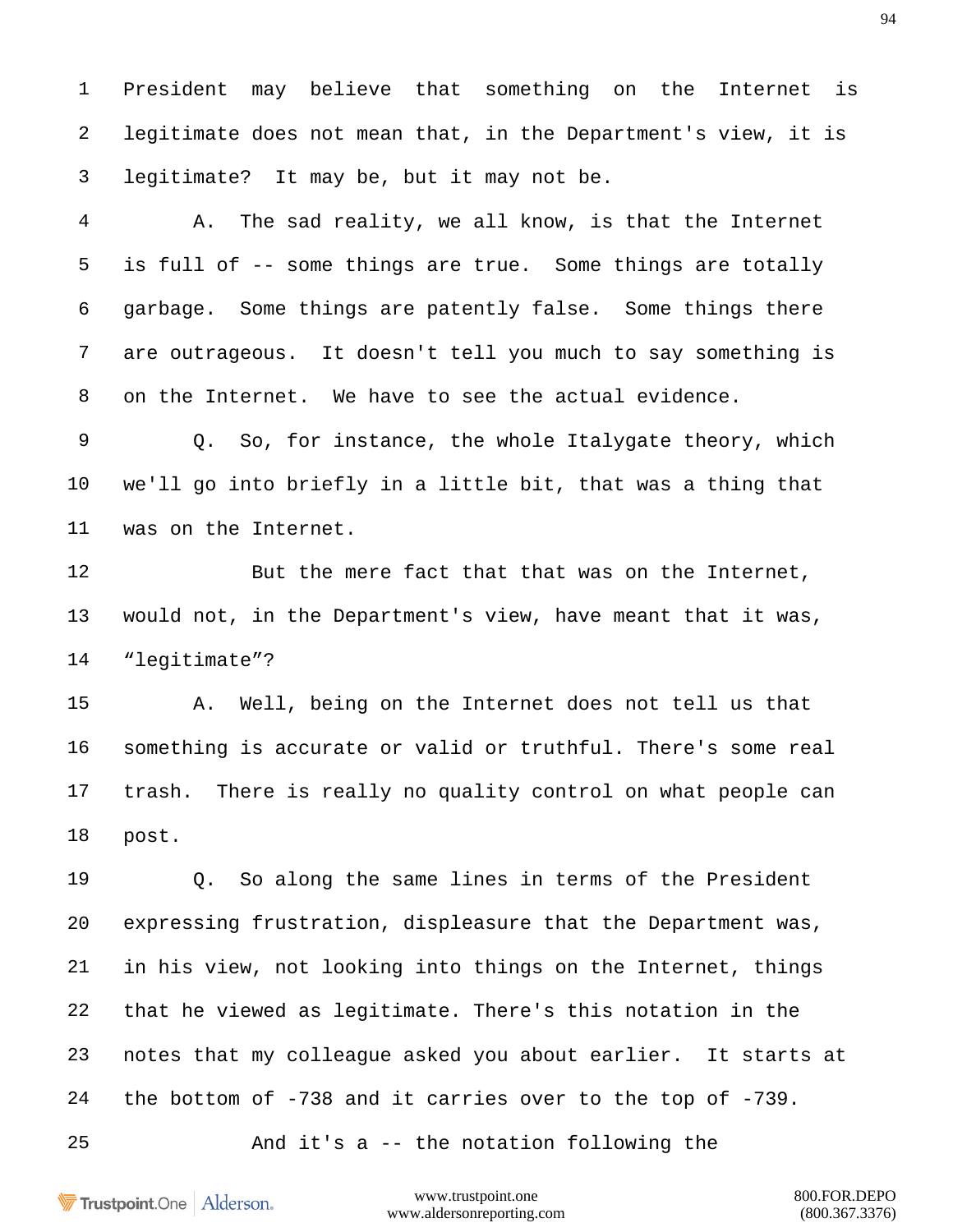exchange in which you indicated you said that "DOJ won't use its authority to flip a switch and change the election."

 And then there's this response from the President to the effect of "I don't expect you to do that. Just say the election was corrupt and leave the rest to me and the Republican Congressmen."

 What did you take him to mean when he said, "Just say the election was corrupt and leave the rest to me"? A. So at the risk of repeating what I said earlier, they are not my notes. It was a longer conversation than the notes. I don't have any reason to challenge what Rich wrote down, but I have a more general recollection of the President making the argument, "People are telling me that there is fraud. You say there isn't, but people say there is. Why aren't you finding it? Shouldn't you be more energetic?" 17 I don't remember exactly what he said, but

more vigorous, in some sense, at finding the fraud.

 And, "You should be out there finding it and saying so."

 And my point is, "Well, we have done our jobs appropriately. Any American who knows of any evidence can walk into any FBI field office or a U.S. Attorney's Office or Department of Justice, and we don't see that. So we are not in a position to do it. And so we're not going to just have a

Trustpoint.One Alderson.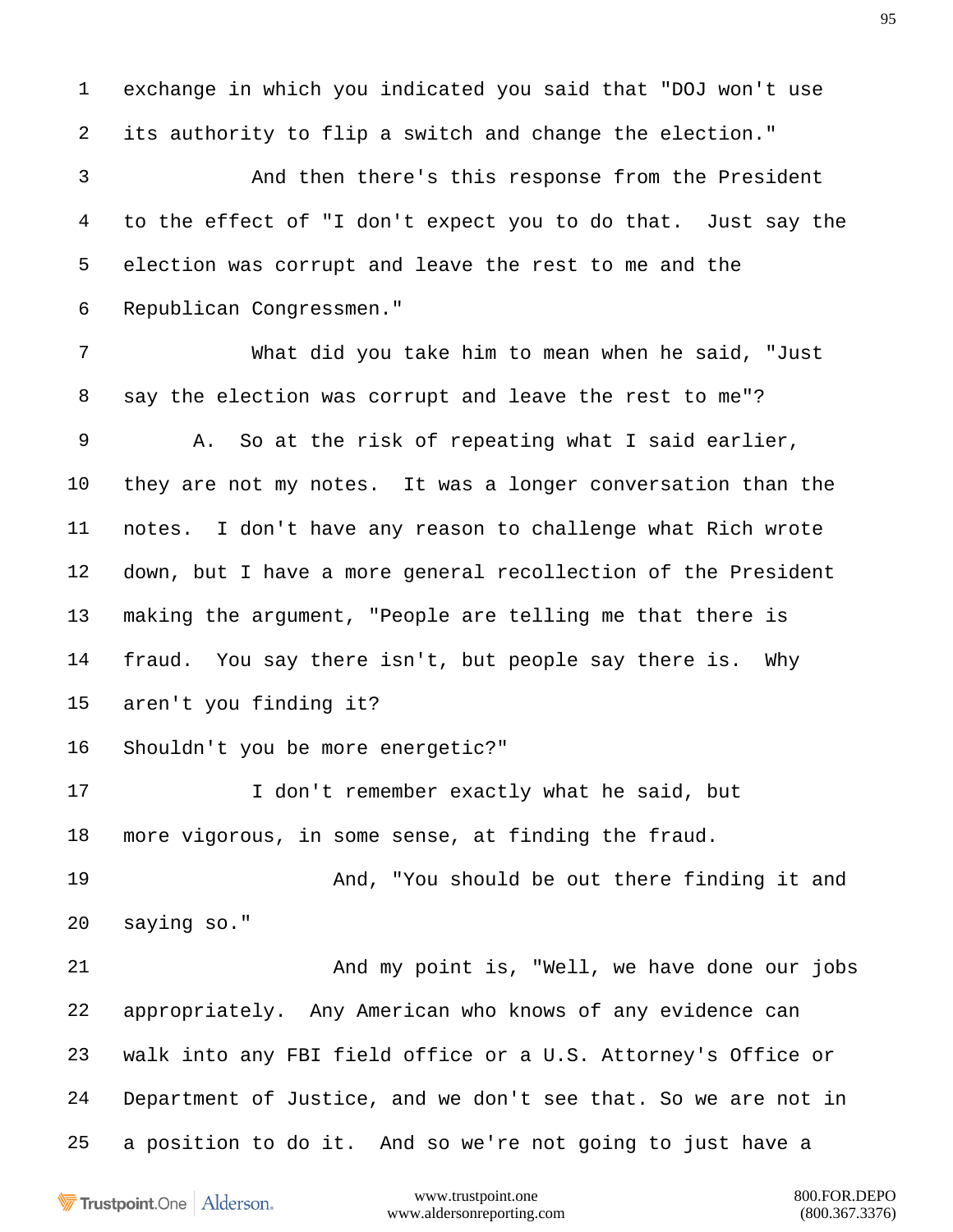press conference."

 I think that's actually what he said, "Just have a press conference."

 "No, we can't have a press conference because there isn't a factual foundation to justify that."

 I think this now is clearer. So we never had any such press conference or any such public statements saying there was election fraud, because that would not be consistent with the facts.

 Q. So it sounds to me, based on your description, that he was almost less concerned about whether the Department actually took steps to and also did uncover election fraud, and it was more that he wanted you to make some sort of public statement indicating that you were looking into it.

 Is that the consistent with your recollection?

 A. Well, as I said to your colleague, I don't want to get in the posture of trying to say what was in the President's brain. I can more explain what I remember him saying to me.

 In terms of what would have satisfied him or not satisfied him, unless he communicated that, I don't think I'm in a posture to claim that I can read his mind and tell you what he's thinking.

I think at different junctures he suggested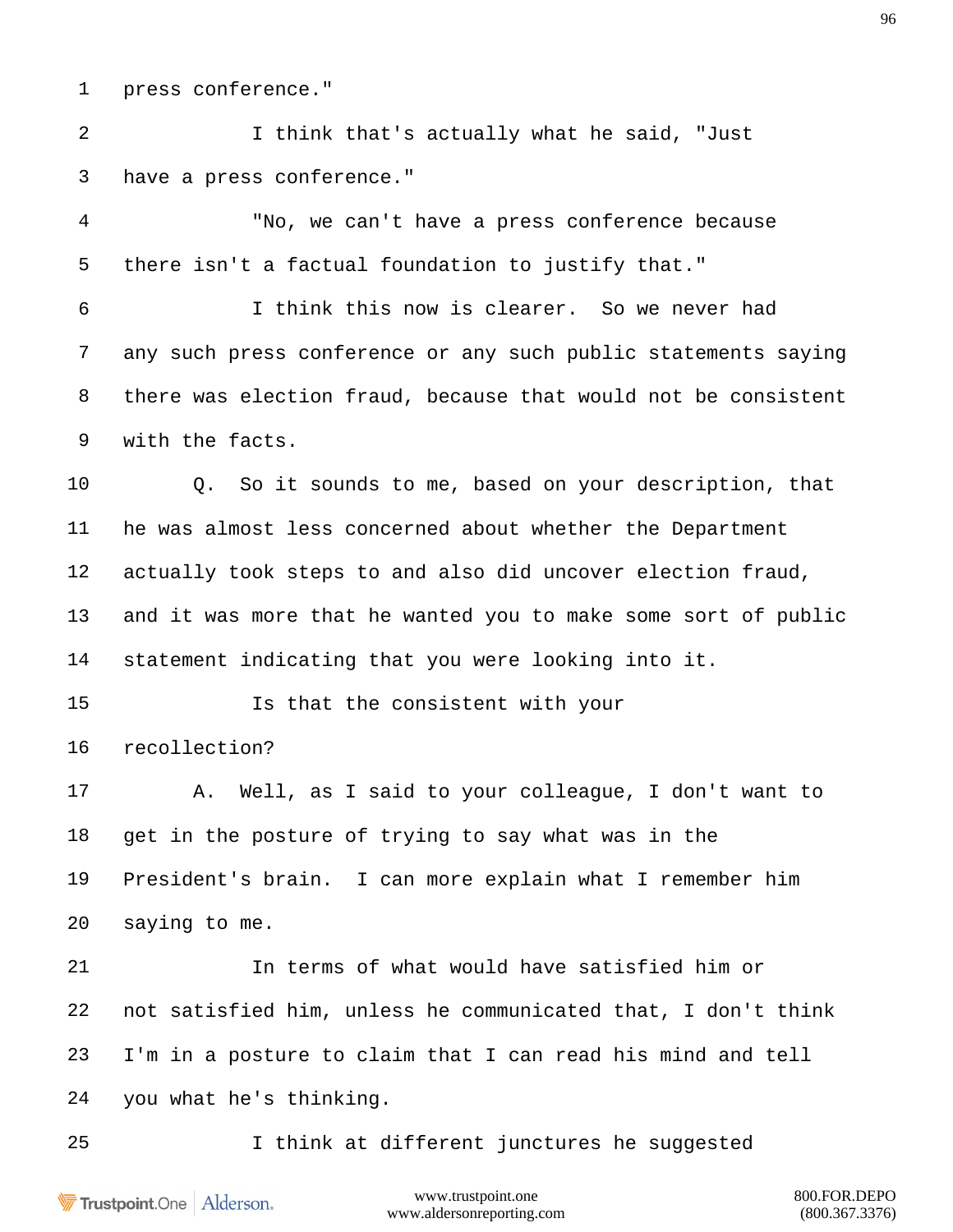public communications, but at other points he asked for a Supreme Court filing. He asked at some juncture about special counsel. So I think there were a mix of actions that he referenced as wanting or at least suggested. Sometimes there were "Other people have said."

 But I don't remember him prioritizing, "the thing I want most is this or that." The one consistent theme was there's "I am told and assert that there is fraud, and you guys should have found it. Why aren't you doing your job?" Q. Fair enough.

 Certainly, one of the things -- irrespective of how he may have prioritized it in his own mind, but one of the things that he asked the Department to do was make some sort of public statement.

 A. I think that's right, that he said "You should be" - - in substance, "You should have found this fraud, and you should say so."

 Q. Was he any more specific about what he hoped the Department would say in the press conference?

 A. The parts that I remember were just more his emphasizing that he had been told or he heard or he thought or some variation of there's fraud in Pennsylvania and there's fraud in Georgia. You should be looking at that and doing something about it. So doing something about it, as I alluded to earlier, varied at different junctures.

Trustpoint.One Alderson.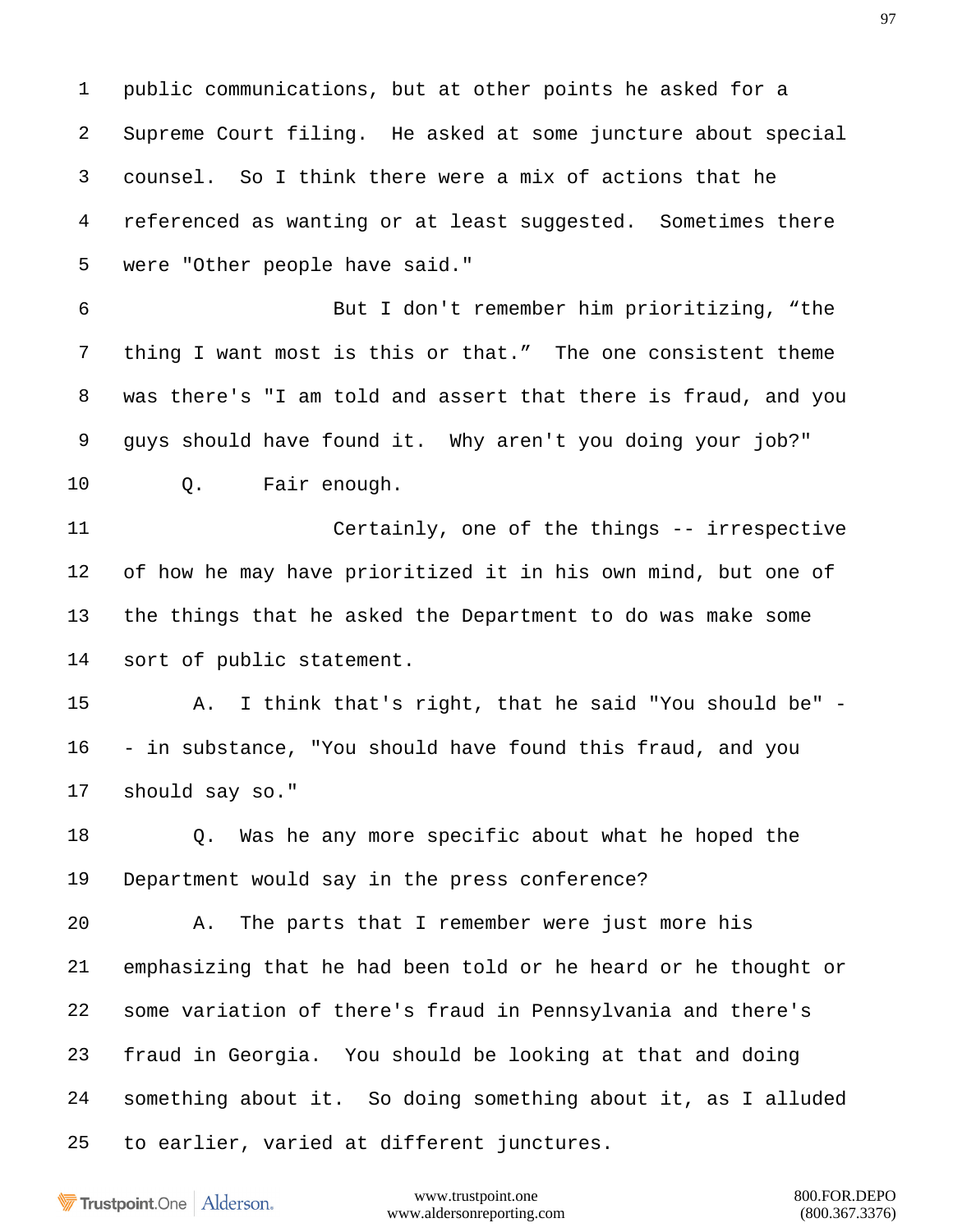www.trustpoint.one 800.FOR.DEPO 1 0. I'd like to move on to the next day. I think you have a portion of this document already in one of the Minority exhibits, but we'll give you a different copy. This will be Exhibit Number 6. This will be Exhibit Number 6. And it starts at Bates No. -6697 at the bottom. 8 (Exhibit 6, email, was marked.) Mr. Rosen. -697? BY MS. ZDEB. Q. -697. Do you have it? A. Yes. Q. This is the December 28, 2020, email that you and Mr. Donoghue received from Jeff Clark. A. It's kind of remarkable, wouldn't you agree? You don't need to answer that. 17 0. I'm not the witness. 18 But yes. So he sends you this email. Subject line is "Two Urgent Action Items." I want to ask you about the first action item before we get to the letter. So he makes this request for a classified briefing from the Director of National Intelligence. Did you have a sense of the context for that request? What was your reaction to that component of his

Trustpoint.One Alderson.

www.aldersonreporting.com (800.367.3376)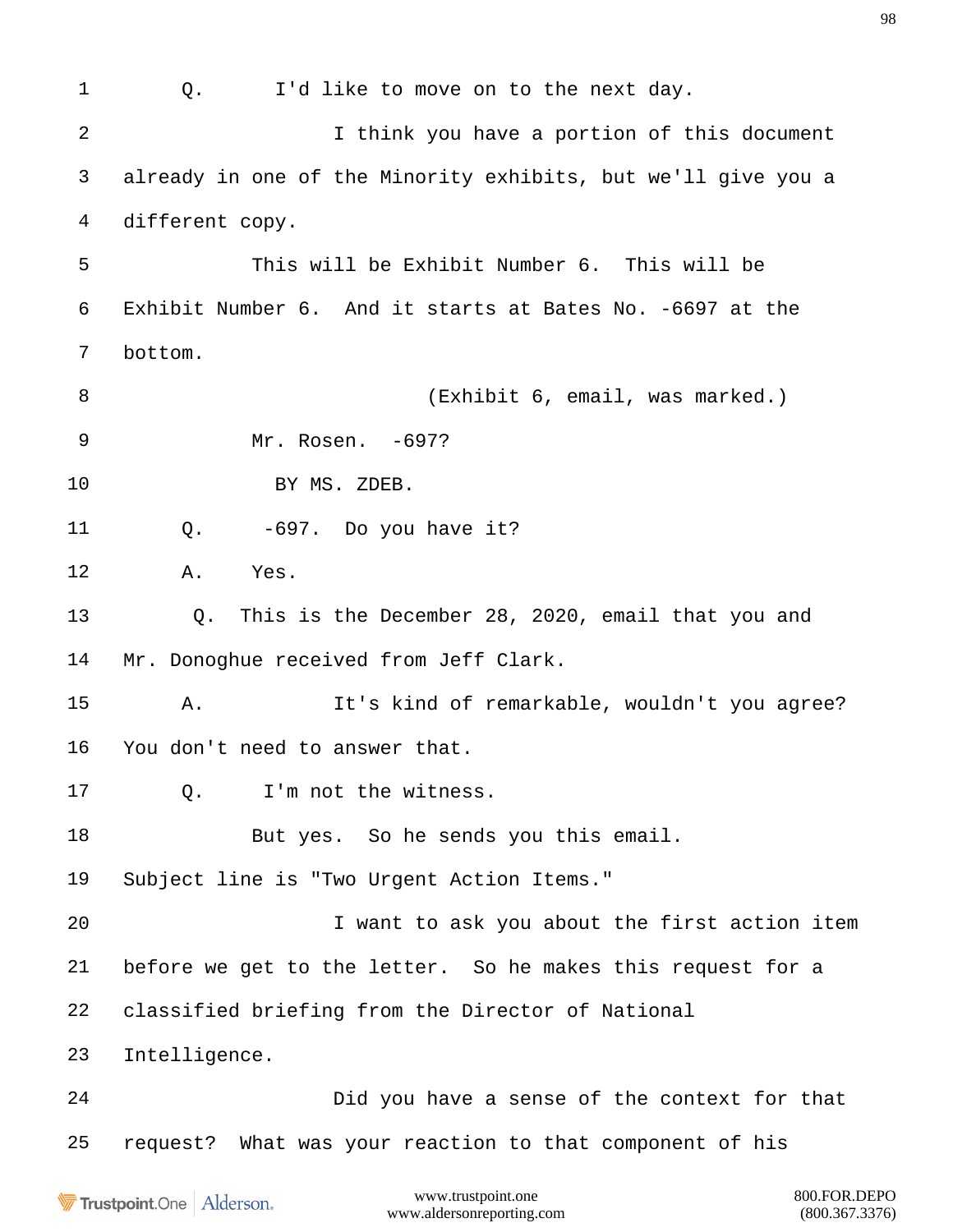email?

 A. So as best I recall, this email came somewhat out of the blue, as to its content. I think what happened, the way I remember it, was my assistant told me that Jeff Clark wanted to have a meeting with me. That wasn't a total surprise, given my weekend conversation. But the content of that meeting turned out to be a surprise. So I set up the meeting. And I think I had a busy day and couldn't do it until 6:00, or something like that. And it shows on the email, it says 4:40 p.m. This email comes across and it's strange. So Rich Donoghue and I have a discussion about it. And the gist is we should not do these things, and then we had the meeting, which I'll be happy to tell you about. But on your specific question about the meeting, the proposal regarding the director of ODNI. Because he was head of the Civil Division, Jeff Clark he did have security clearances, but he didn't have responsibility for election issues. And at least at that point, I was unaware if there was any election-related litigation or something that would justify him having a role in this. So I didn't -- at this juncture, my thought was it was not appropriate, and that changed at the meeting we

subsequently had.

But I think you were asking me what was my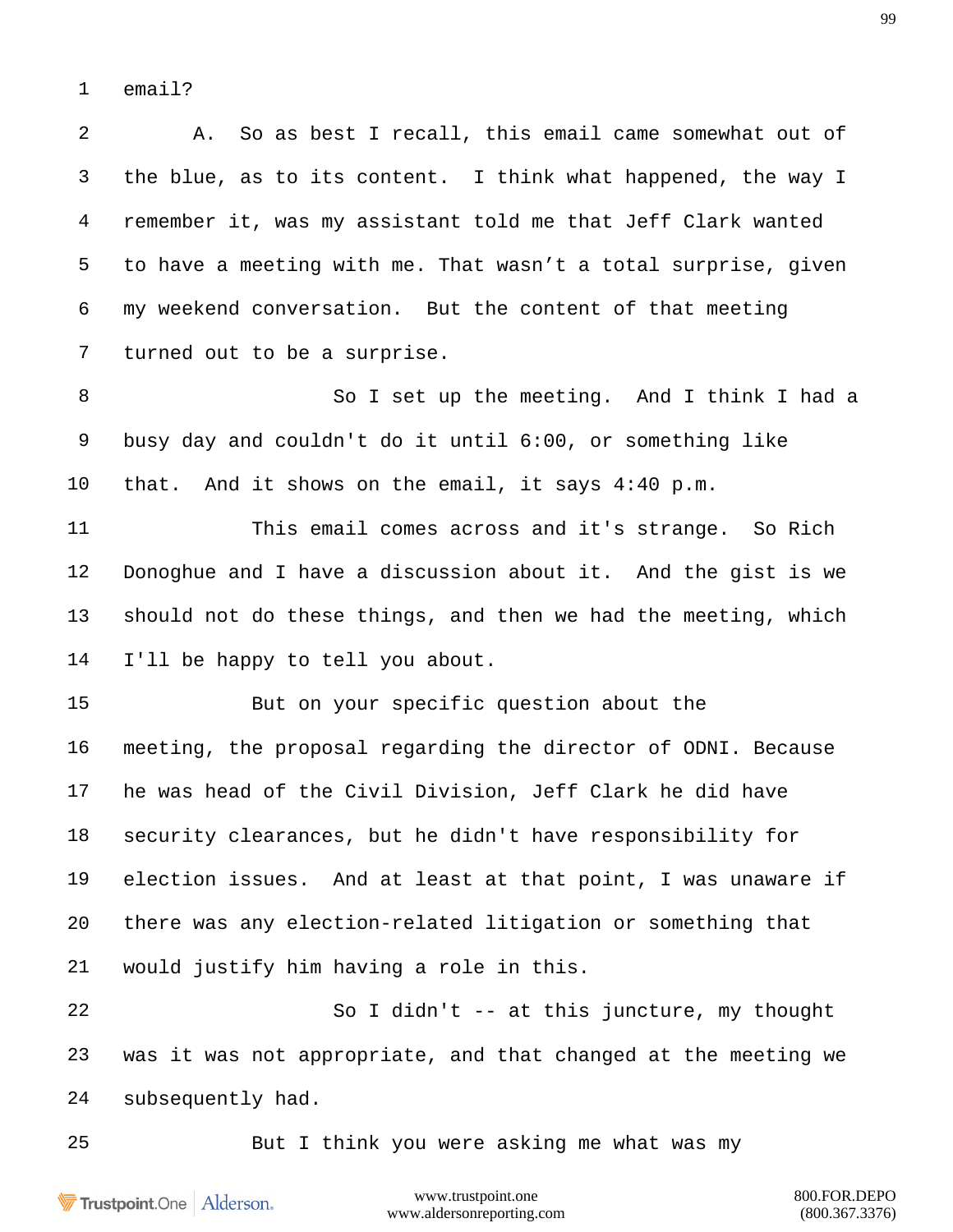reaction to this.

 Q. Yes. For instance, there's a line in his email alluding to information in the public domain from hackers that a Dominion machine accessed the Internet through a smart thermostat with a net-connecting trail leading back to China. And I'm just curious as someone who, as you described earlier, had known this guy for quite some time, how did that sort of statement strike you? A. I was confused, as in, what's going on with Jeff

 Clark? That this is inconsistent with how I perceived him in the past. And there's a reference in that paragraph you were talking about where it talks about the smart thermostat controlling voting machines. He says "white hat hackers have evidence in the public domain." White hat hackers?

 This, again, sounds like Internet theories. He says thermostats; he said they had access to the Internet.

17 And at the meeting, there were further things he said that were a little off-kilter too. One of them came up. He has some email that he wants his title changed. Oddly enough, he said that multiple times, that he wanted -- he was -- he was actually

 Senate-confirmed as the head of the Environment and National Resource Division; but at the time, he acted as the Civil Division, the head of the Civil Division in the Department.

And he wanted the "Acting" taken off his title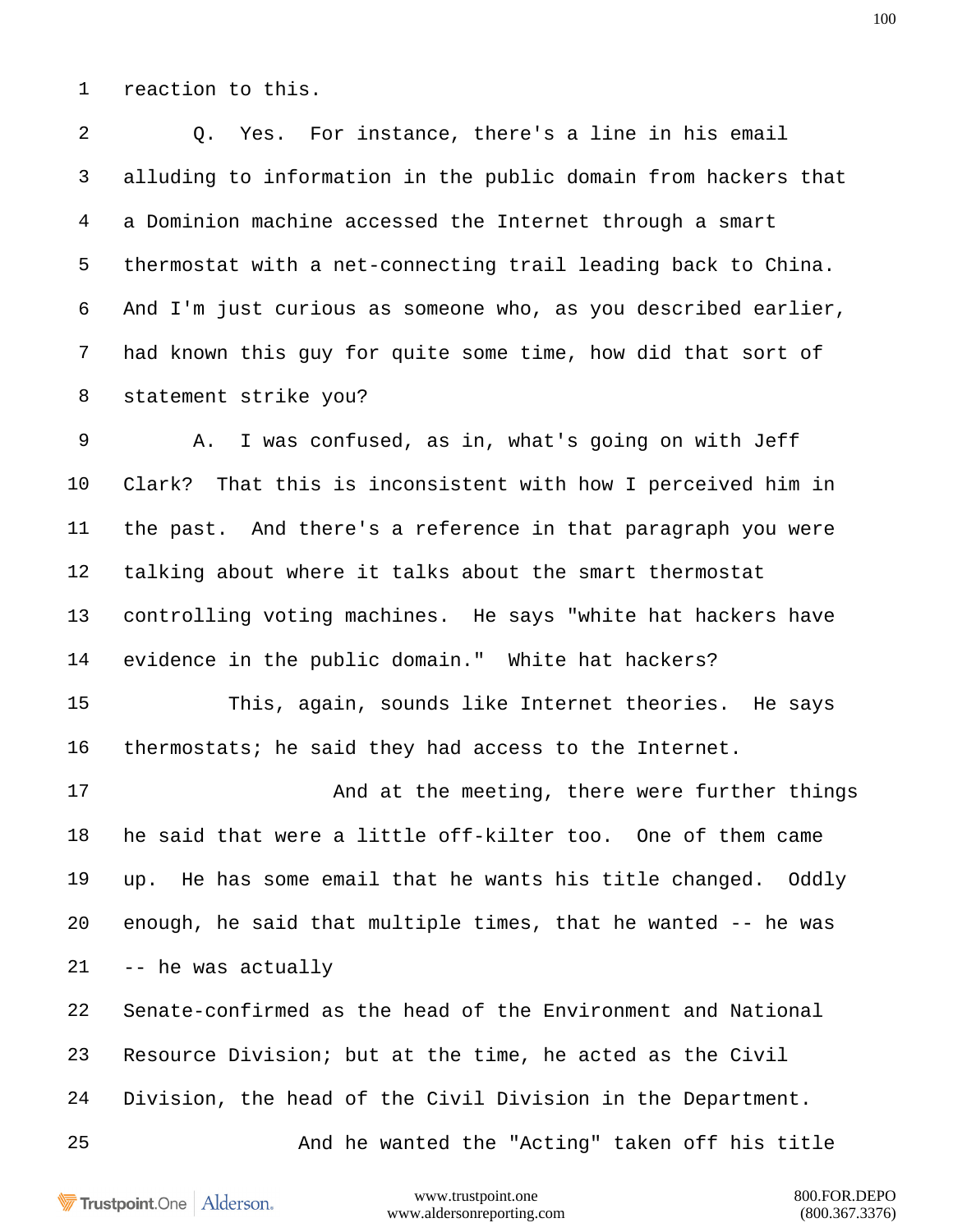of the Civil Division. And he had this theory that there was an old OLC opinion that empowered the Attorney General to do that. OLC's head was -- at the time, Steve Engel -- he was very opposed to this idea. And I was not an expert in the underlying law. I had very high regard for Steve Engel's capabilities, but I didn't really want to referee could it be done or whatever.

 We're at December 28. There's less than a month in the administration, and you want to change your title. This came up multiple times. That's why it stayed with me.

 So I think we're getting to the point of we're realizing there is something off-kilter at this time, yes. It's even more evident in hindsight, but at the time, I did think he's meeting with the President and now he wants to be briefed by the DNI on thermostats plus the title change. Just what is going on here with Jeff Clark?

 Q. So to set the stage for this meeting, you had mentioned a couple of times, of course, that the other thing that he lays out in the email is his proposal to send a letter to Georgia and potentially other states.

22 1 I think this is implicit in some of your -- the comments that you've made already, but what was your reaction to that aspect of his proposal?

A. So Rich Donoghue and I had discussed it ahead of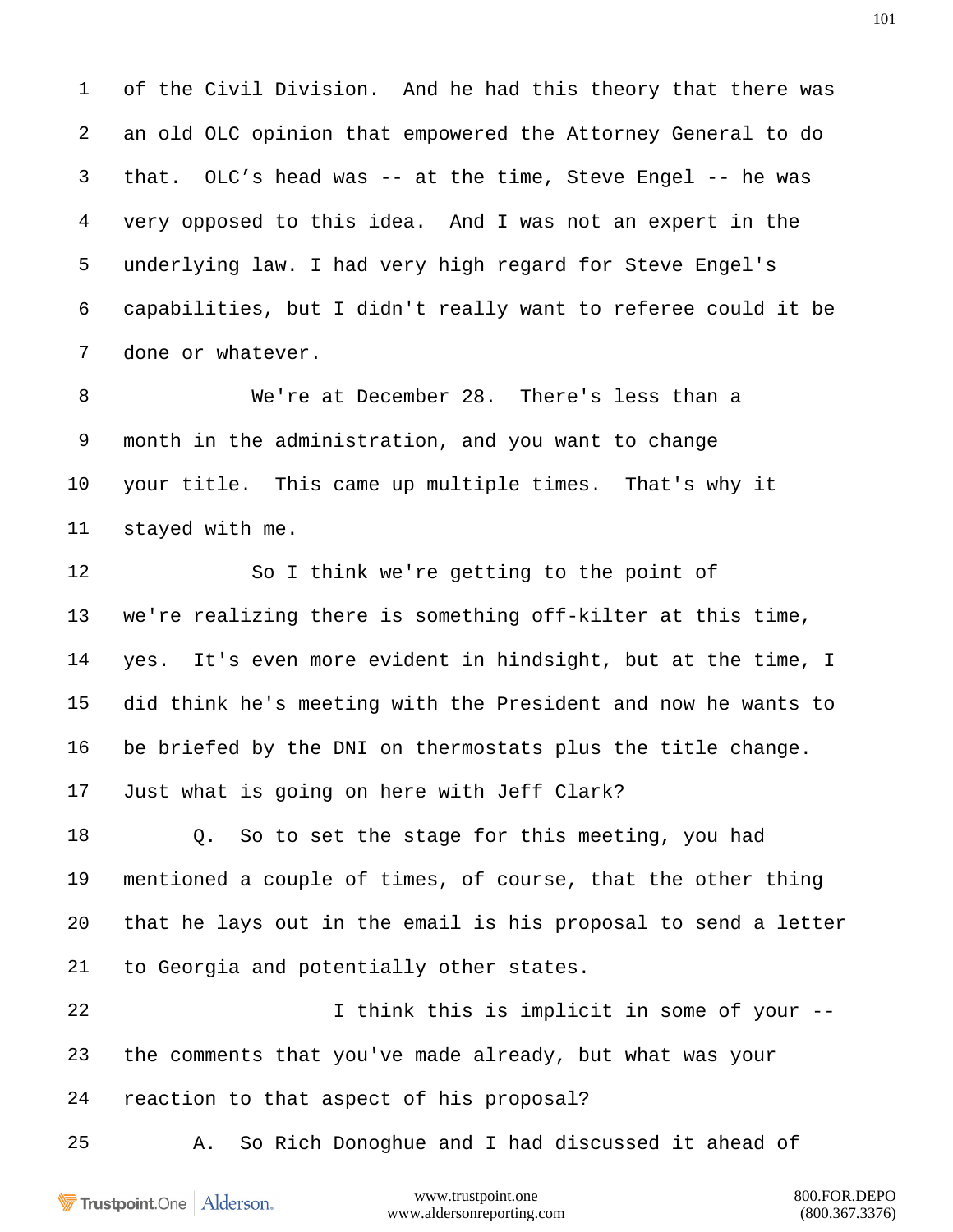time. We said generally we don't want to do this, but decided to go ahead and have the meeting in part -what you're getting at, is to figure out what's going on, and to try to figure out with Jeff Clark, what's going on with this.

 So we met with him. He came to my conference room, and he more or less repeated things that are in the email. He wanted to -- I think he also wanted me to have a press conference and say there was corruption. And both Rich Donoghue and I -- I think this is after Rich and I had talked. Rich sent an email back to Jeff that said that this is not going to happen.

 I remember Mr. Donoghue gave Mr. Clark a bit of a hard time about the meeting he had with the President. He was still maintaining he had been sort of inadvertently conned into it. And I rejected, at that time, the request for the DNI briefing.

 On the letter, I think there were so many problems with that, but part of it was it's not the Justice Department's responsibility. We're not election officials. We're not the global Secretary of State or something; "Georgia, you should be doing this. And, Arizona, you have to do this."

 It's almost independent from the legal arguments, which was not -- it's just not our role. So we had some discussion about that. So I remember I was trying to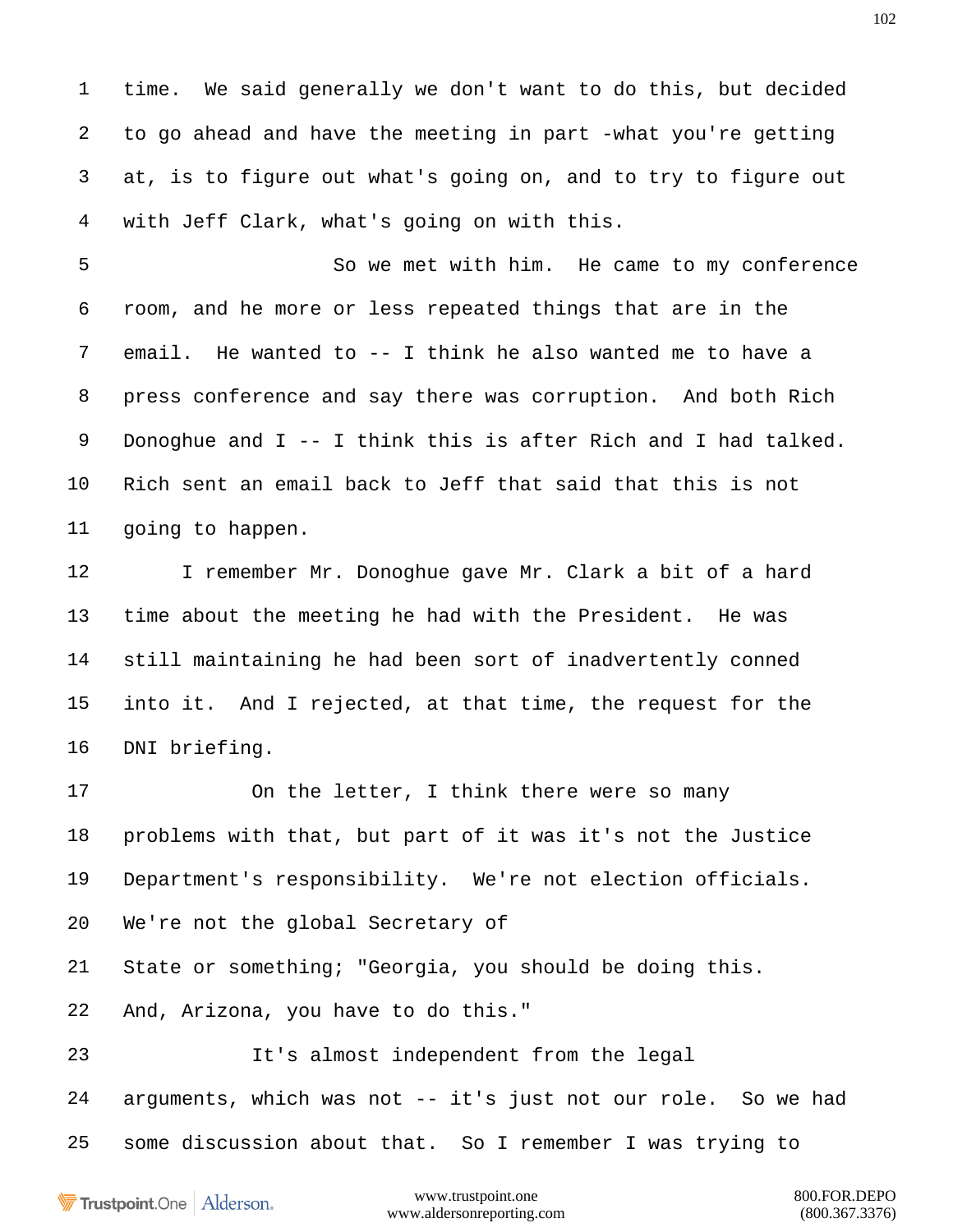draw him out, "Why do you want to do this? Why do you think this is a good idea? Why?" And I think it was somewhat unproductive. I thought there was a chance that he might say that he was working with other folks or tell me, but he basically said, "These are my ideas. I think these are good ideas." 7 And so the meeting was a little bit -- not a little bit, actually -- parts of it were contentious. I had given him a little bit -- I had given him my dissatisfaction with the fact that he met with the President without my knowledge and not even told me about it after that. I think Rich Donoghue reinforced that strongly. And I think Jeff Clark took that less well the second time. But that's neither here nor there. It was ridiculous. We spent a fair amount of time on this. He wanted to do these things and we told him no. But the one thing in my mind that was consequential was when we told him we didn't want to do this, he basically accepted it at that time. Q. Did he seem -- A. He seemed accepting. Like, "Oh, these are my ideas. I think they are good ideas. You don't like them. Okay. Then, I guess we won't do it." So at this juncture -- separating what he did then versus what he did later -- at the time, it still seemed as

Trustpoint.One Alderson.

www.trustpoint.one 800.FOR.DEPO www.aldersonreporting.com (800.367.3376)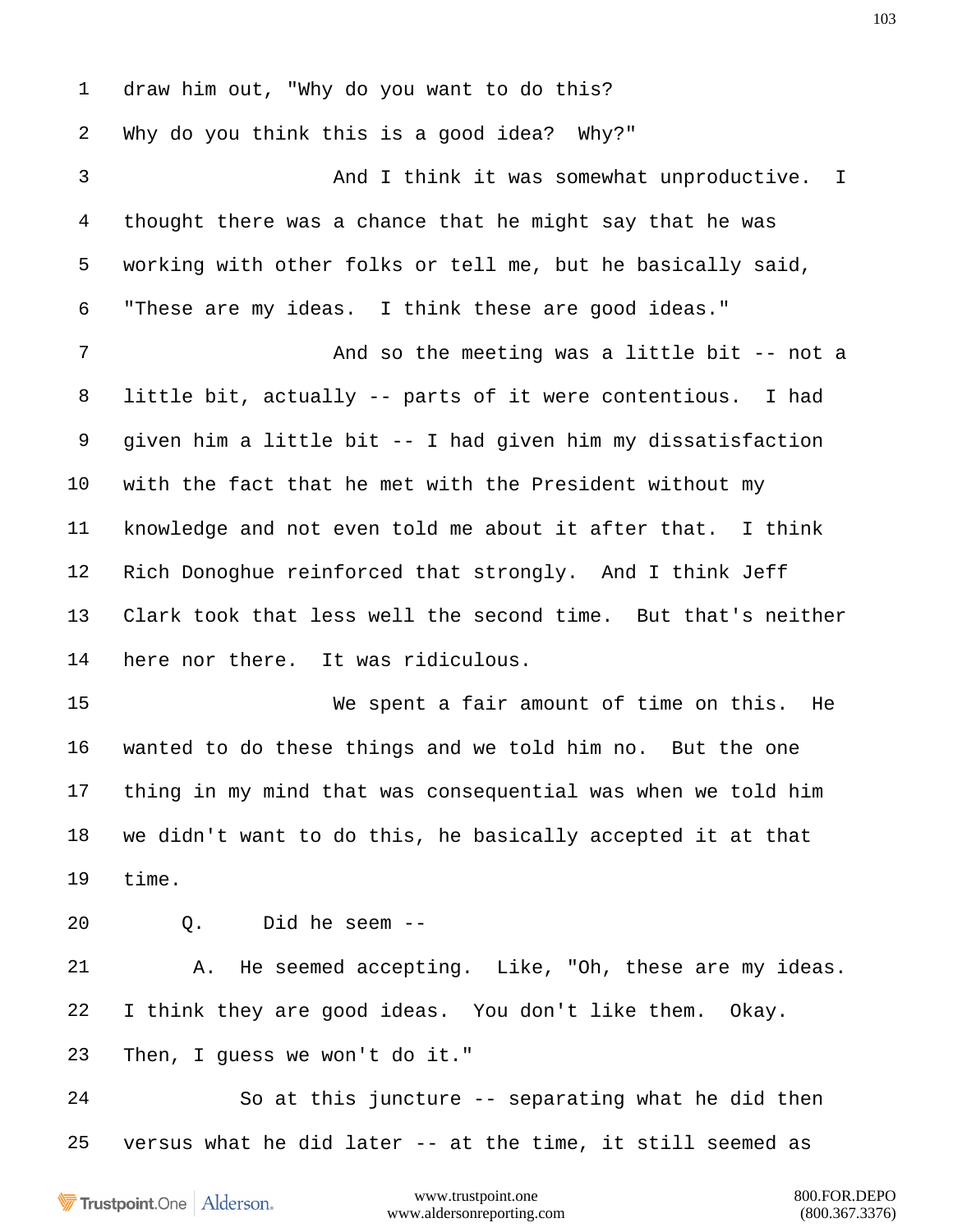though he was recognizing that there's a change of command, that his suggestions would be rejected, and he should just do his job in a proper way. So he appeared to be accepting. He wasn't pushing back, saying "I have right to meet the President," or something like that. He was -- at that point, he said, "You don't have to tell me six times. I don't want to have a meeting." And "Okay. You don't want to do the briefing. I really think, you know, it would be useful, but okay."

 So it was kind of a first phase. He was suggesting that, you know, he heard the direction he was receiving.

 The next couple of days, he kind of did. You may remember -- it was during that week that Congressmen Gohmert filed a lawsuit suggesting the Vice President would overturn the election. And we opposed that and filed a motion to dismiss -- I referenced this in my preliminary remarks. The Civil Division did actually file that brief. And my recollection is that the acting head of the Civil Division is on the brief. So for a little bit, it looked like someone had  $21 - -$ 

 Q. When you discussed the letter with him at this meeting, did he indicate which other states he proposed sending it to? Was the letter styled as a proof of concept -- A. Yes.

```
Trustpoint.One Alderson.
```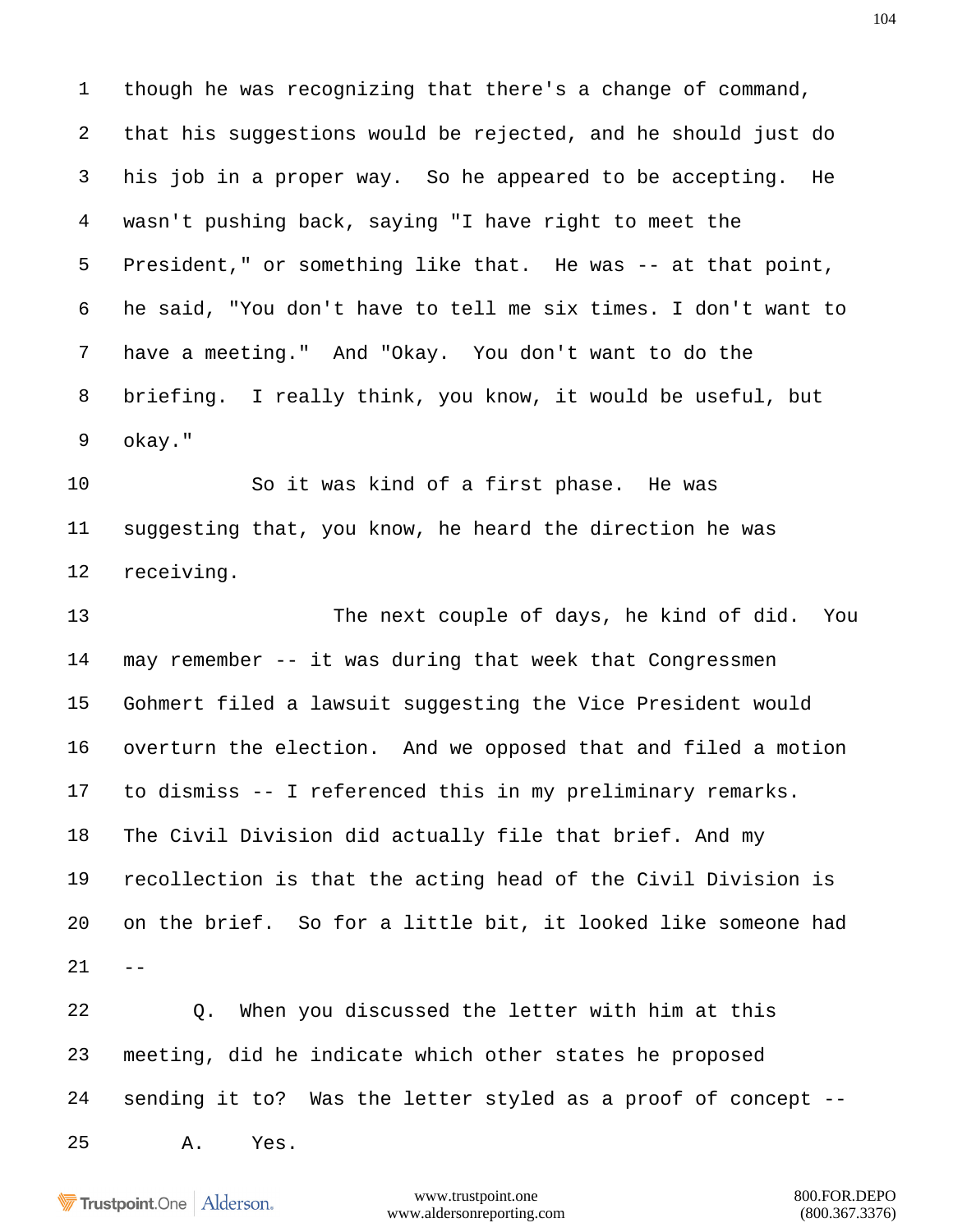Q. -- in reference to replicating it outside of Georgia? A I think he did. I think it was five other states. Pennsylvania. It was Georgia. It was Pennsylvania, Michigan, Wisconsin, Arizona, and then Nevada, if I recall correctly. Q. Did he give any indication during this conversation as to whether he had discussed the proposal with the President? A. Not at this juncture. Q. And you mentioned trying to get a sense from him of whether he was working with anyone else or just working as a solo operator, essentially. Do you know who Kenneth Klukowski is? 14 A. I don't recognize that as somebody that I know. I have come to learn, through preparing for today, he was at the Department of Justice. At the time, I don't think that name registered with me. Q. So you had no sense one way or the other as to whether he is someone that may have been working with Clark on this? A. Right. I don't know. As I alluded to earlier, at least from my vantage point, there's some unknowns about both the direction of causality and who else might have been involved. But what I know of it really just came from Jeff Clark and a couple

Trustpoint.One Alderson.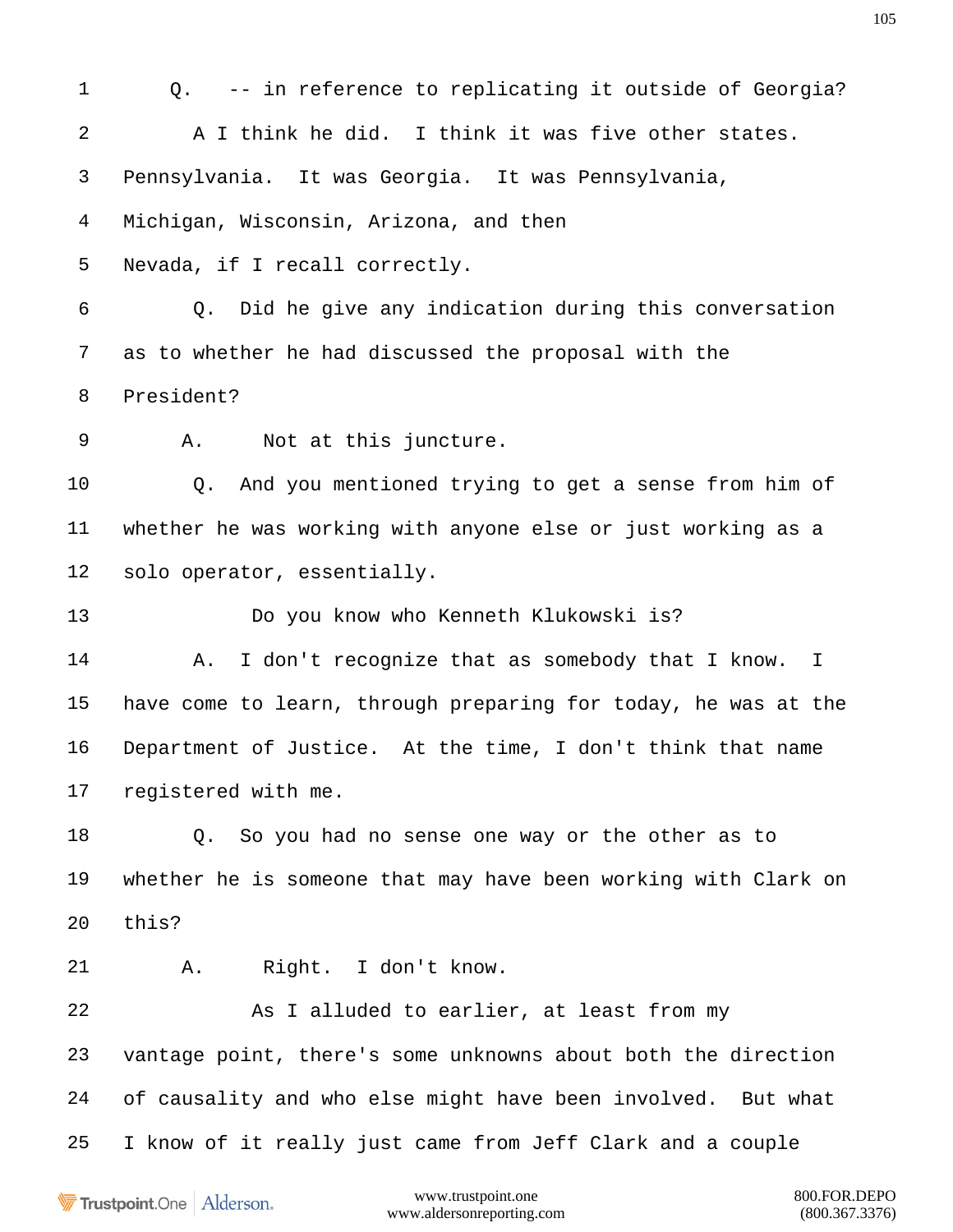brief references from the President.

 And then when I met with Jeff Clark, both this Monday, December 28th, and the subsequent meeting, he never referenced these people or how a meeting got brought up. You know, "I got a team working on it," or something like that.

 Q How about Douglas Smith? Is that a name that rings a bell?

 A. It does. That was Jeff Clark's Chief of Staff in the Civil Division. But I don't have any awareness of -- at the time, he didn't come with Jeff Clark to the meetings, and Jeff Clark did not reference Doug Smith.

 Q. I want to move on to the next day, the 29th. Do you recall a meeting at the White House that day? This was the day after you got this letter from Jeff Clark.

 A. Do I recall a meeting at the White House? Yes. I had lunch with Pat Cipollone, who was White House counsel, who is a long-time social friend, as well as a one-time colleague. So we met in December together during the holidays.

 But at that time, I did fill him in on that something odd was going on with Jeff Clark. And I told him a few of the things we talked about, that Jeff

Clark was apparently in some kind of meeting with the

President shortly before Christmas and these proposals that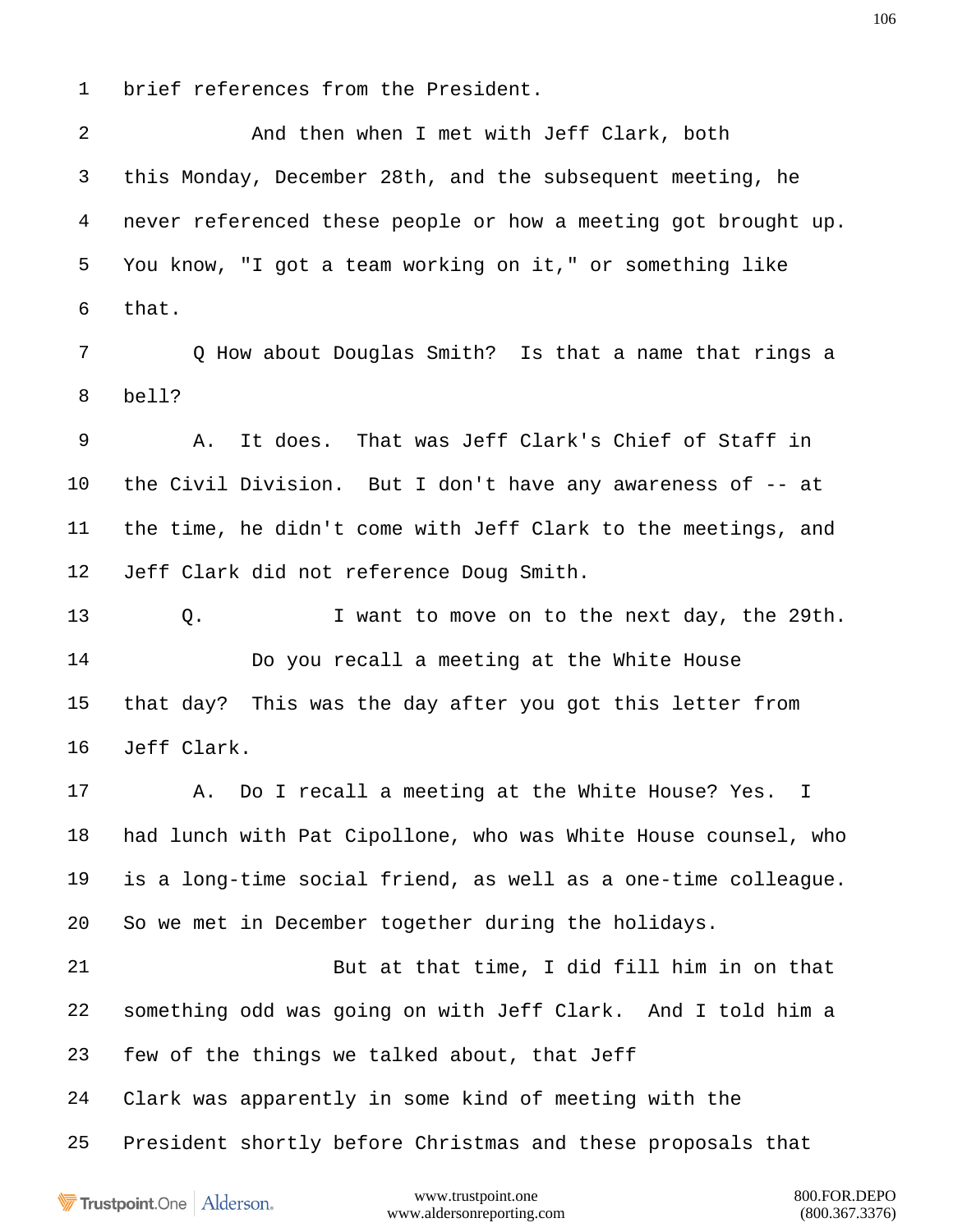he's making.

2 1 Said, you know, "This is odd." And I think it's then that I asked Pat Cipollone, "Are you aware that the head of the Civil Division met with the President of the United States?" He was not. Q. And just so I am clear, is this a one-on-one conversation between you and Pat Cipollone, or was it part of a meeting that also included Rich Donoghue, Steven Engel, Mark Meadows? 11 A. I think what happened was part of -- I think Pat Cipollone and I had lunch. It was either alone or possibly Pat Philbin, his deputy chief, and who was someone I knew for a long time. But there was a meeting subsequently scheduled for the same day that afternoon, because Mr. Meadows, Chief of Staff Meadows, wanted to talk to us about some oversight requests that Congress had been asking for. And at least as Mr. Meadows communicated it, AG Barr had said that the accommodation he worked out was done, but members of Congress, representatives -- were contacting Mr. Meadows and saying it's not resolved. And so he wanted to have a discussion about what are you guys doing to address this with regard to -- I think this specific subject isn't really the election-related issue, but it was about an oversight request.

Trustpoint.One Alderson.

www.trustpoint.one 800.FOR.DEPO www.aldersonreporting.com (800.367.3376)

Q. And so when you -- when you had this meeting, did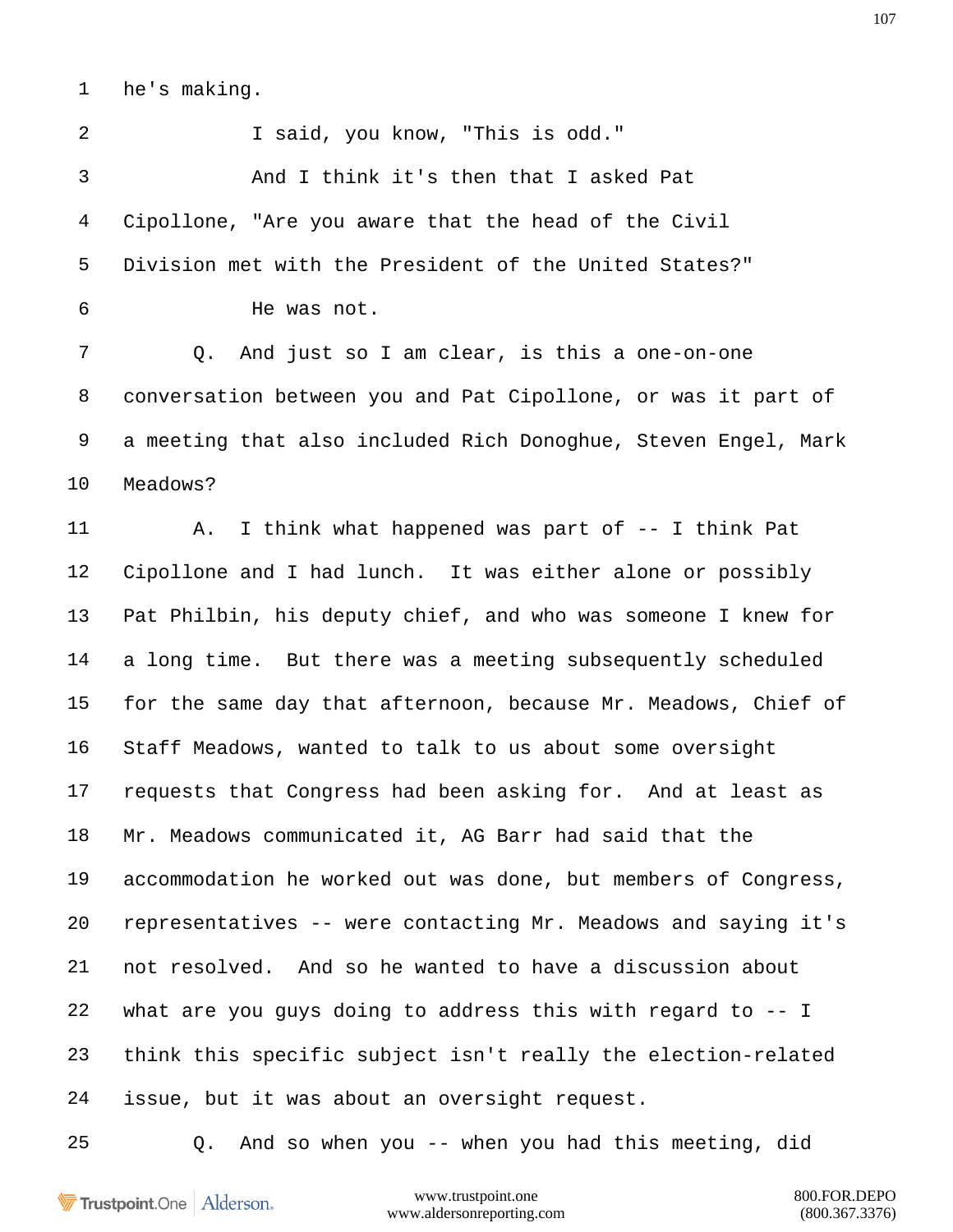the topic of the election also come up?

 A. My recollection is that the meeting was primarily of the oversight issues. But in some manner, before we left, Mr. Meadows raised a couple of election items. Q. Do you recall what those items were? A. I think one of them was the Pennsylvania -the idea that the United States file a Supreme Court case. And I think Steve Engel and I, maybe Rich Donoghue too, said "That's not viable." Q. And how did that come up? Was the inquiry from the Chief of Staff? A. I think so. Q. And what did that inquiry consist of? Was it a status update? Was it suggesting that this is something that the Department should do? A. So the specifics -- what I remember is the meeting is about the oversight things. I think at this juncture, the draft brief, or whatever it was, had come over, had already happened. So I don't think it was a new thing. I think he was saying something like, "Well, what are you guys doing with that?" And the thing I remember is I was just saying it's not viable. I don't remember if we went into in that great a detail or not. So at least to my recollection, that wasn't what the meeting was for. It was something he had kind

Trustpoint.One Alderson.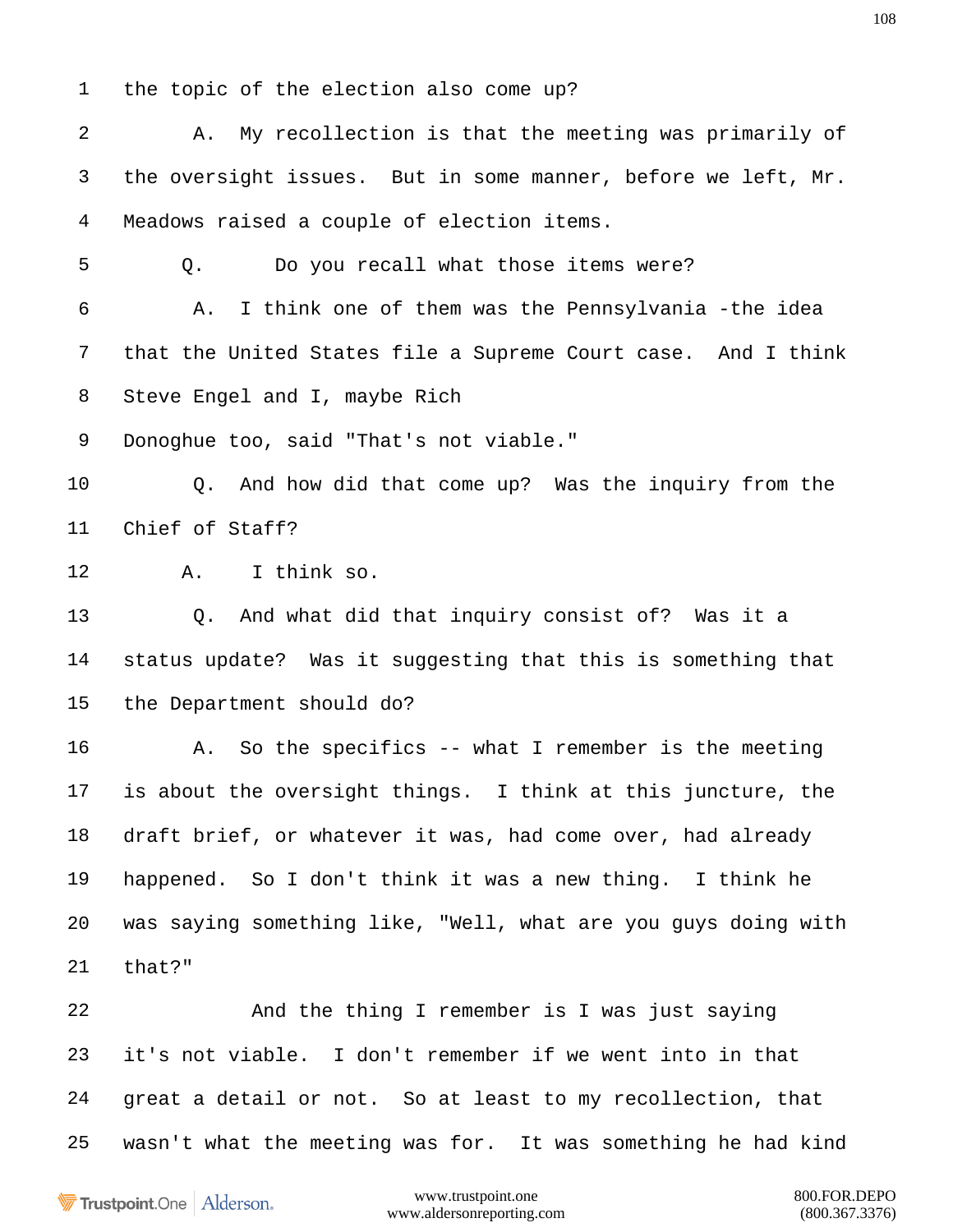of thrown in.

 And I'm trying to remember it. I think there may have been something else that was in the same category of "Are you guys following up on something, or are you assembling a plan for this?" There may be records or something that would help me with that. Because my recollection of that discussion was so dominated by the oversight issue, which let's say, with respect to the Senators present, it's not really my favorite thing to spend time on. It's important, and -- Q. Don't tell Senator Whitehouse that. Ms. Zdeb. I see that I've reached the end of my hour. I've actually gone a little bit over, so why don't we hit "pause" here and we can go off the record. Mr. Rosen. Before we break, let me just say for the record, even though I'm no longer a public official, I did believe that I was a government official, that being responsive to Congress was a significant responsibility. So I mean no disrespect in that in any way. 21 1 1 Just mean that you hope that you tell your staff, please be responsive and get these things done. So having to spend some time with the White House Chief of Staff on that wasn't my preferred use of time, but it's what we needed to do, I think.

Trustpoint.One Alderson.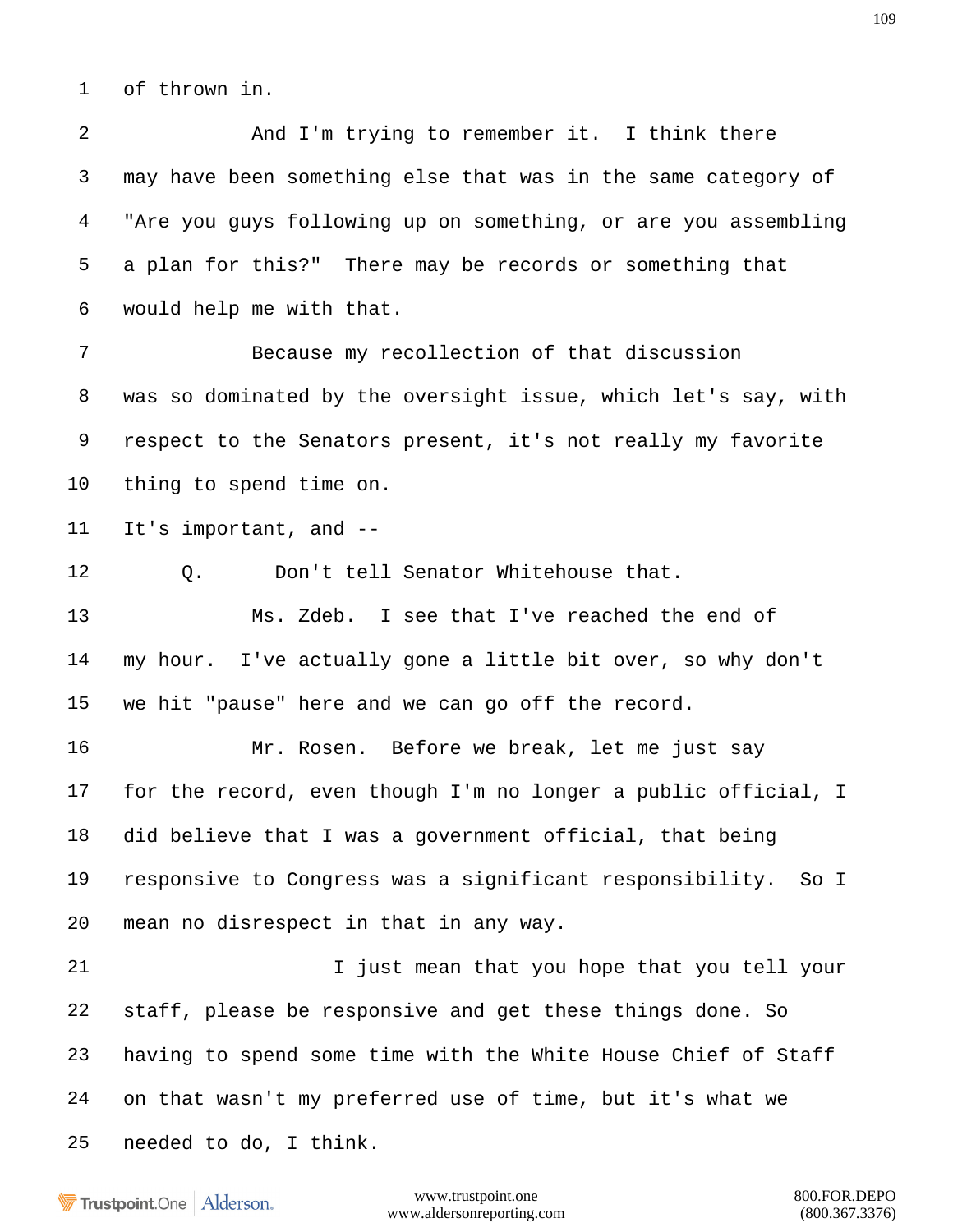MALE SPEAKER. Before we go off, I think we were joined by another Senator; is that right? Ms. Zdeb. Yes, I'm sorry. For the record, Senator Sasse has entered the room. (Discussion off the record.) Mr. Flynn-Brown. We'll go back on the record at 2:28. 8 BY MR. FLYNN-BROWN. Q. Mr. Rosen, I'm going to quickly go back to the January 3rd meeting that we discussed. So you've discussed a lot of phone calls and emails and conversations leading up to January 3rd. So January 3, 2021, that meeting with the President was the culmination of a lot of different communications and, say, frustrations with respect to how the Justice Department was handling election allegations, is that correct? A. I think that's right. Q. Okay. So when the President decided ultimately to reject sending the draft Clark letter and decided to keep you on as Acting Attorney General -you went into this a little bit in the previous hour. The meeting adjourns. The decisions have been made. Everybody knows what needs to be done. Did you talk with Cipollone afterwards? I don't just mean immediately; maybe a day or two later or

**Trustpoint**.One Alderson.

www.trustpoint.one 800.FOR.DEPO www.aldersonreporting.com (800.367.3376)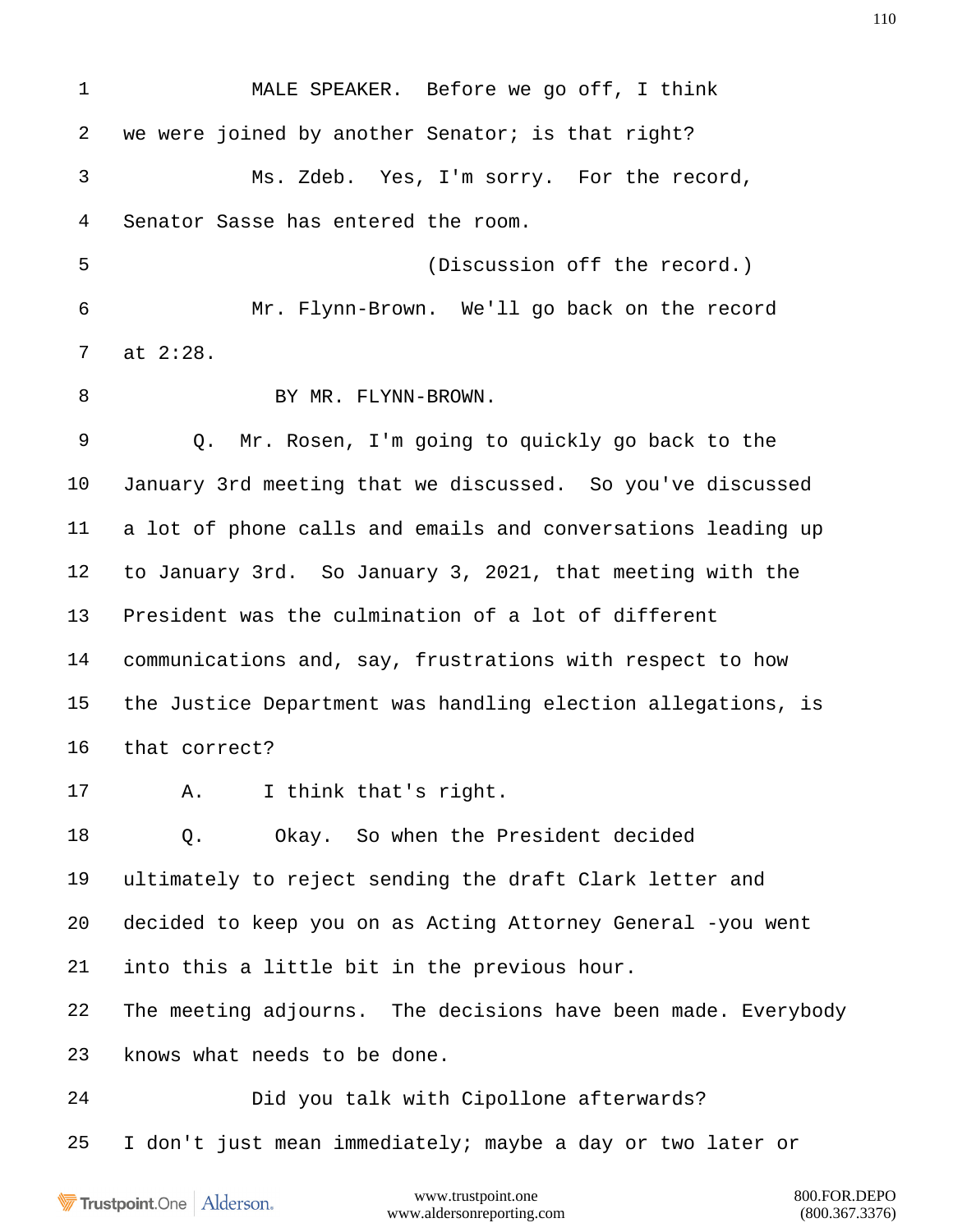hours later? Or was it simply literally understood, at that point, the President made his decision and there was nothing to talk about?

 A. So the meeting ended, and we were heading out. Pat Cipollone invited Pat Philbin and Rich Donoghue and me to just walk up to his office for a couple minutes. I remember seeing Jeff Clark as we were leaving, and he said something odd, like "Can I join you," or "Best wishes to all," or something like that. And we did not invite him to join us. And he headed out.

 But then I spoke briefly afterwards to the two from White House counsel, and Rich Donoghue and me. And we all had the same thought, which is "Well, this is now resolved. It's done." And I think I did not get called by the President in the next few days.

 Q. When you say "White House counsel," you mean Cipollone and Philbin; right?

A. Yes.

 Q. And there was a sense of relief among you that it was finally decided?

A. I'm sorry, say it again.

 Q. There was a sense of relief among the four of you that it was finally decided?

A. I suppose. I mean, we were pleased that the

President had made what I regarded as the correct decision.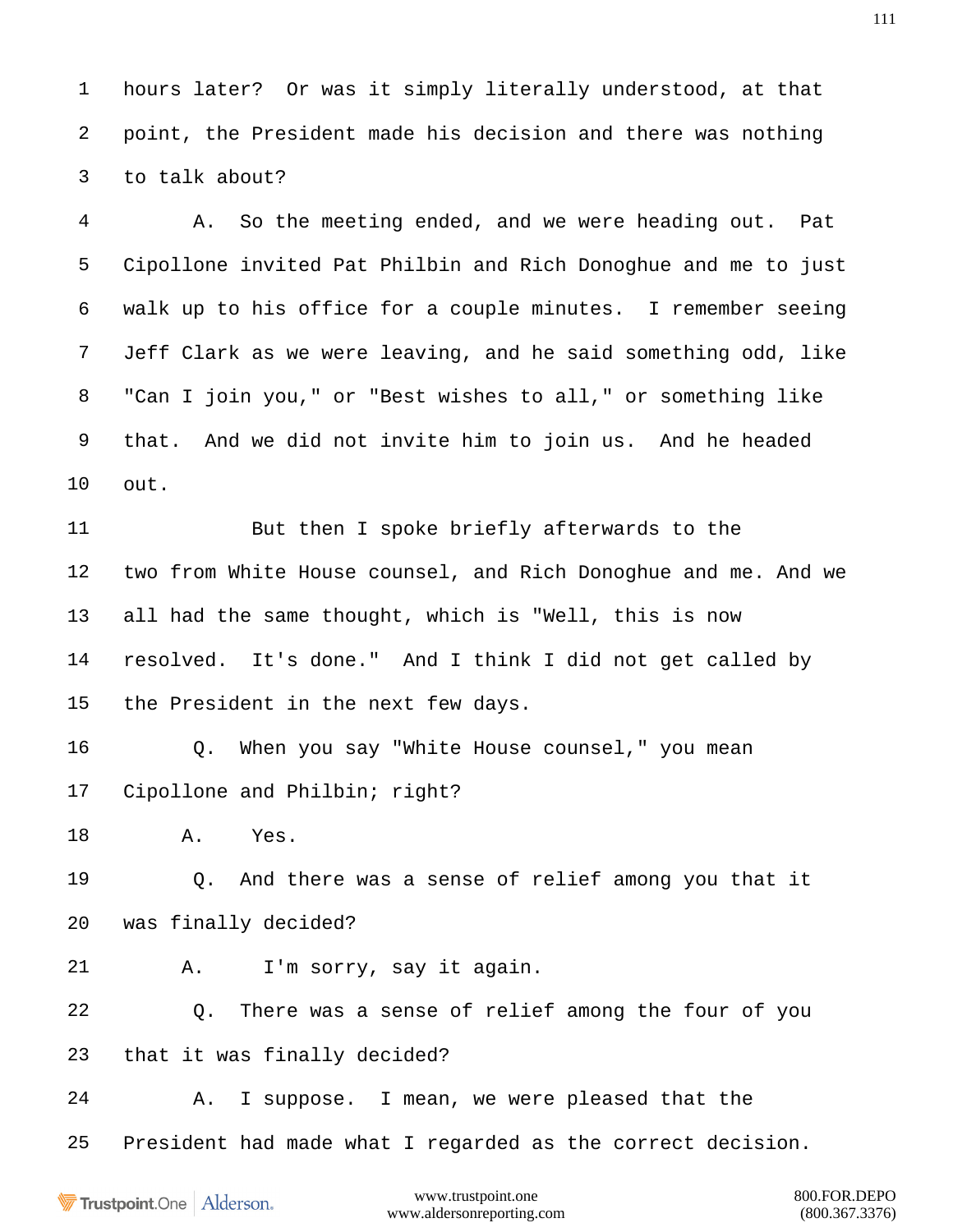Even though, as I said, he opened the meeting by saying "One thing we know is Jeff Rosen leading the Justice Department, nothing is going to get done in trying to overturn the election."

Q. Sorry?

 A. I'm saying of course I was pleased because it's my position -- I had acknowledged -- he had said early in that meeting, "One thing we know is you, Rosen, aren't going to do anything to overturn the election."

10 10 I said, "That's true. But sometimes that's the best course because it's based on the law and the facts. It's consistent with what's in the best interest of the country."

 And so he had said initially -- it wasn't necessarily a very encouraging moment earlier. It's "One thing we know you're not going to do this, and this other guy might," but it didn't get to that point.

18 So I think you were asking were we pleased. Well, yeah, of course. Because I thought it was the right outcome. And as I told you, I think all six of the participants, other than Mr. Clark, were in that posture.

 Q. Are you aware of the draft complaint, the United States of America versus the states of Pennsylvania, Georgia, Michigan, Wisconsin, Arizona, and Nevada?

A. Say that again.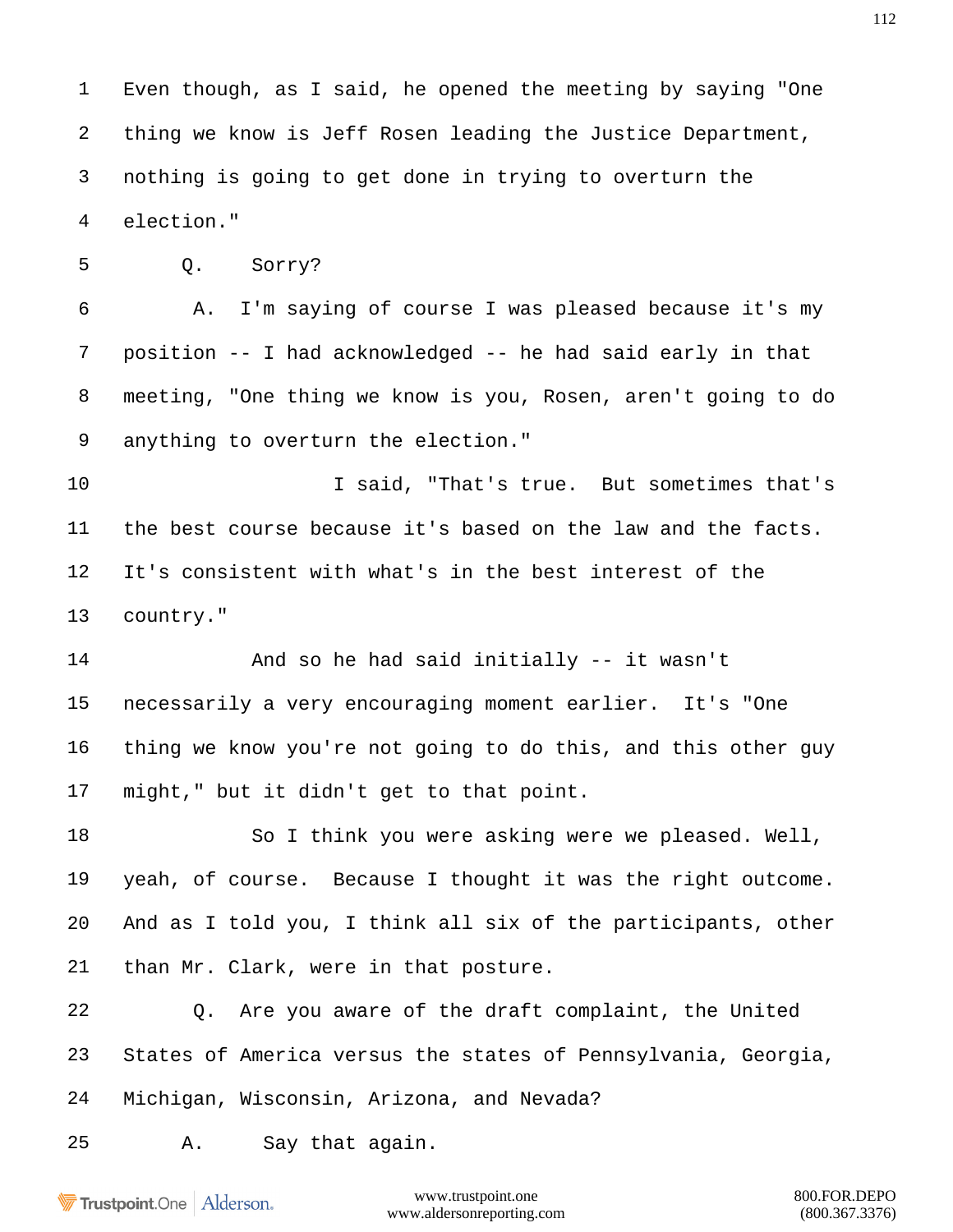www.trustpoint.one 800.FOR.DEPO Q. The draft complaint of the United States of America versus the Commonwealth of Pennsylvania, State of Georgia -- A. Yes, sir. That's right. I testified before the break, yes, that this draft was prepared, I guess, by someone outside, because it wasn't prepared by the Department of Justice, yeah, there's a whole chapter about that, which I'm happy to tell you about. 8 0. Please do. So you talked to the President about this draft; correct? A. Yes, but this mostly occurred about two days -- maybe a day or two before then, but it was sent over, I think to several of us. Maybe Jeff Wall, the Solicitor General. And we thought, "What is this?" Because we didn't write it. And as I alluded to, we felt this is not something we're going to do. But I got an inquiry. It was this sort of passing reference at the meeting with Chief of Staff Meadows. "What do you guys think? What are you doing here? Let's follow up. What he said doesn't appear believable." And then the President, at one point, I think that day, asked me "Have you seen any writing," or something, maybe it was -- maybe that was Mr. Meadows. I don't know exactly. But then there was this odd piece, which is

Trustpoint.One Alderson.

www.aldersonreporting.com (800.367.3376)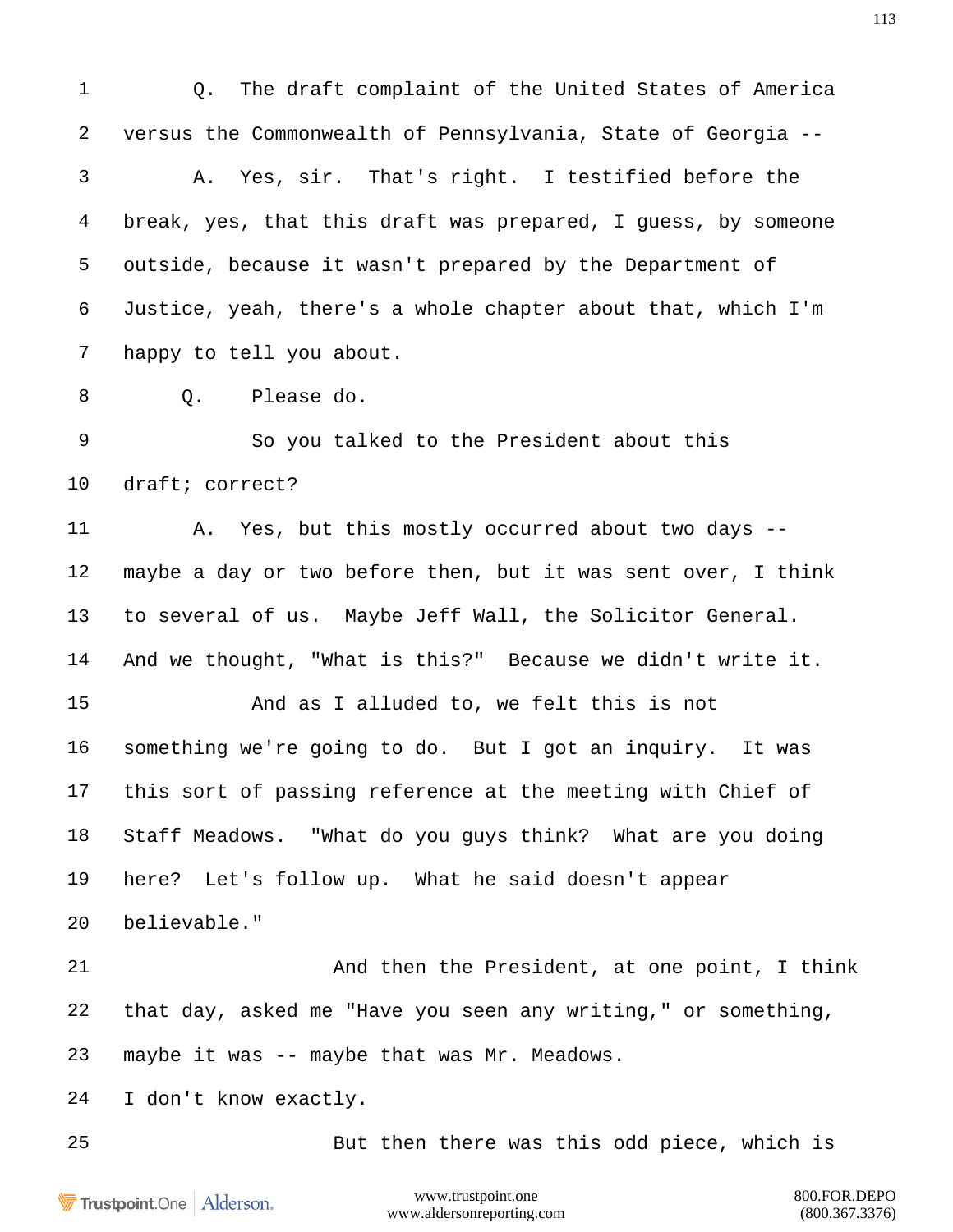an outside lawyer by the name of Kurt Olsen made these almost all day-long efforts to get me in a meeting. I had a general practice that I wasn't just going to be meeting with anybody who was in the campaign. I didn't think that that was my role.

 So I had previously declined. I think the President asked me if I could talk to Mr. Giuliani and some others, and I said no. But this lawyer kept leaving me messages with the Solicitor General, my chief of staff, with others, that it's urgent.

11 And I basically said I'm not going to do it. But at some point in the afternoon, I think this is that Tuesday the 20th, my cell phone, my DOJ cell phone, started ringing with a number I didn't recognize. And when that happens, like, three times in a row, it didn't occur to me that's him. Because he would call at my desk office and was calling all around the Department.

 So I picked up. And it's Kurt Olsen saying, "Have you seen the draft, the Pennsylvania brief? It's extremely important that this get done."

21 And initially, yes, I was annoyed that -- it's like I answered a phone solicitor or something. But -- so I initially I had some small talk with him. And then he was pushing that he claimed that the President wanted this brief.

**Trustpoint**.One Alderson.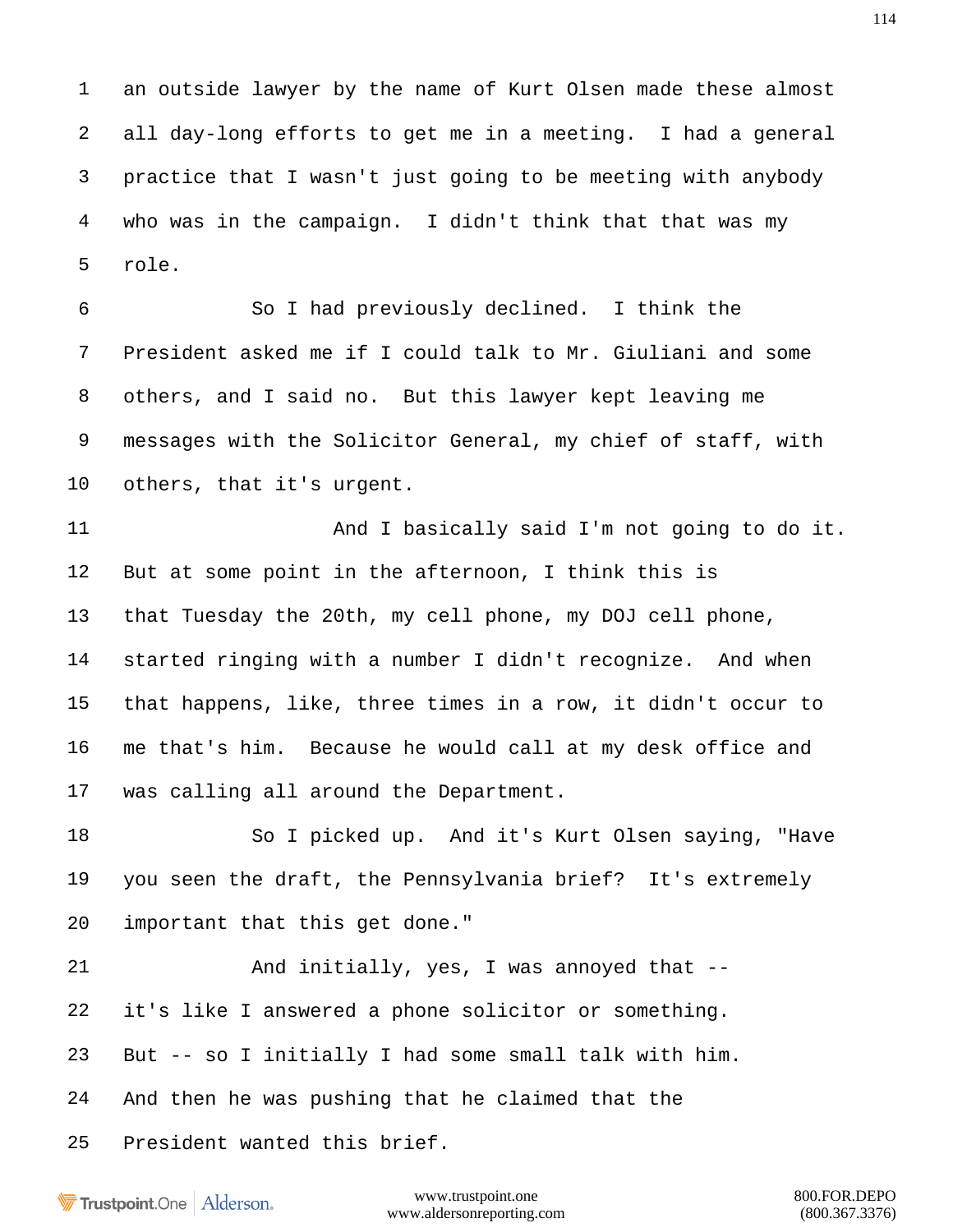And I said, "How do you know the President wants this? Who are you?" He said, "Oh, we're working very closely with the states that have filed a somewhat similar case previously that the Supreme Court had declined to take." So I said, "Well, you know, in that case, there was no standing. So this doesn't work." He said, "Well, I can show otherwise." That it was, I recall, it was like a polite brushoff. That's how the first call ended. The next day -- so in the meantime, knowing that I was probably going to have to discuss that with the President at some point, I asked the Solicitor General's Office to prepare kind of a bullet list of various points on this thing. I knew we wouldn't do it, but I had a strong feeling that it's better to be able to explain that. So I asked them to do the list. And they did a good list for lawyers, but it wasn't in plain English. So I asked Steve Engel, who was head of OLC, who was generally at my side since the day I became Attorney General, "Steve, can you help me sort of put this in plain English?" So he then prepared some brief points. But while I was waiting on those so I could deal with it, telling the President not to do it, Kurt Olsen calls again. I don't remember how he got me. It was kind of the same thing. He

Trustpoint.One Alderson.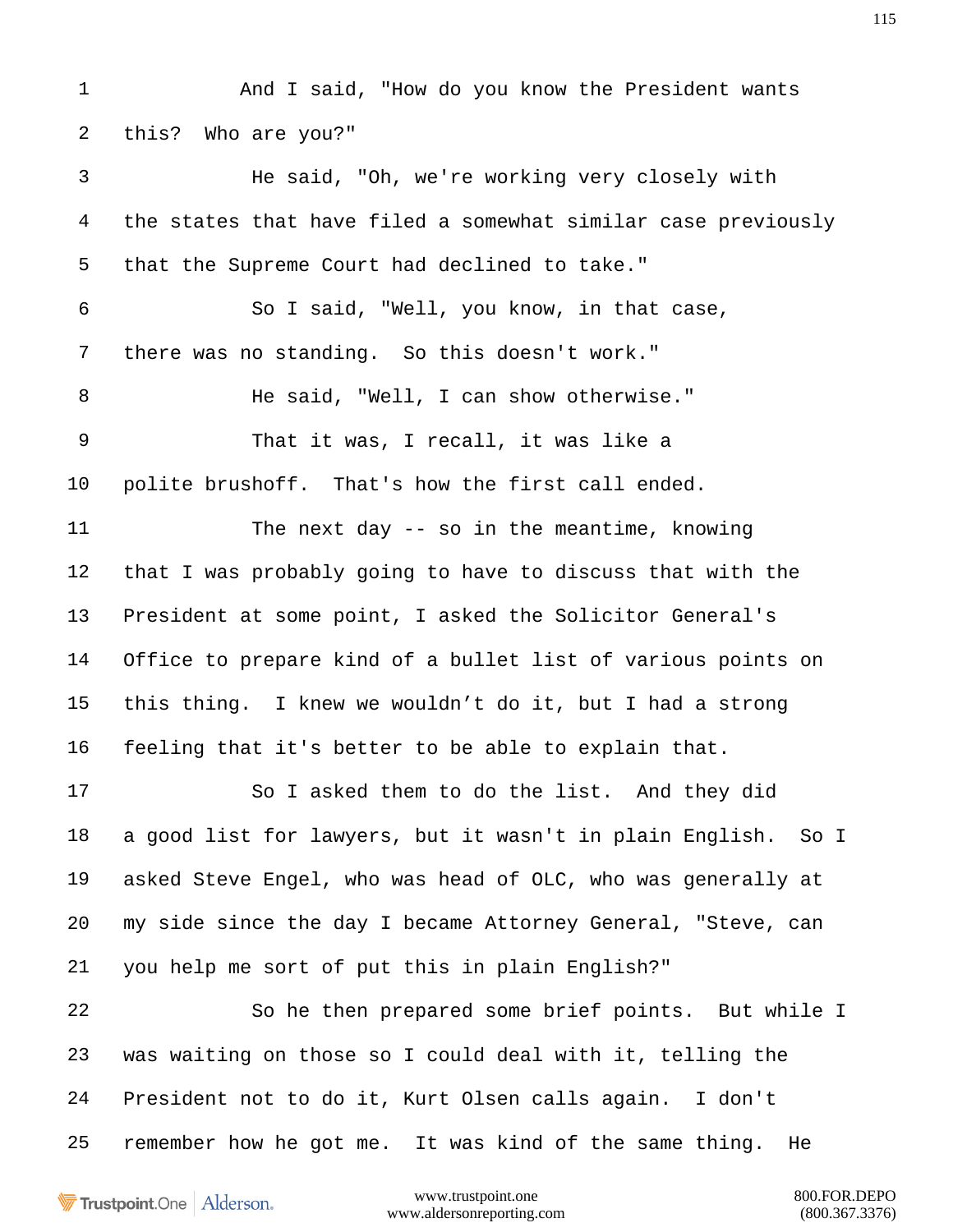would leave messages. But to my surprise, he's aggressive. "The President wants you to file this brief by noon today." "Oh, yeah? He didn't tell me that." And "I had sent you some of the authorities that show there is standing." 7 I said, "Well, I'm not discussing the substance of this with you. If the President has something he wants, he and I will discuss it with him. You're no longer in this conversation." 11 And he got sort of aggravated by that. He said, "You're going to force me to call the President and tell him you're recalcitrant," or whatever it is. I said, "This conversation is over." And so that told me -- I think I challenged him on that. "How do I know you have ever even spoken with the President? Just because you are saying it?" And he didn't like that. He said, "I've told you who I represent." So I figured this needs to get called up to the President. I am not talking to outsiders. I rejected further discussion with him. To the best of my recollection, that episode was the only time, and it's the last time I spoke to someone on the outside about these things. I tried not to engage, but I did make it -- even today, I think it's the

**Trustpoint**.One Alderson.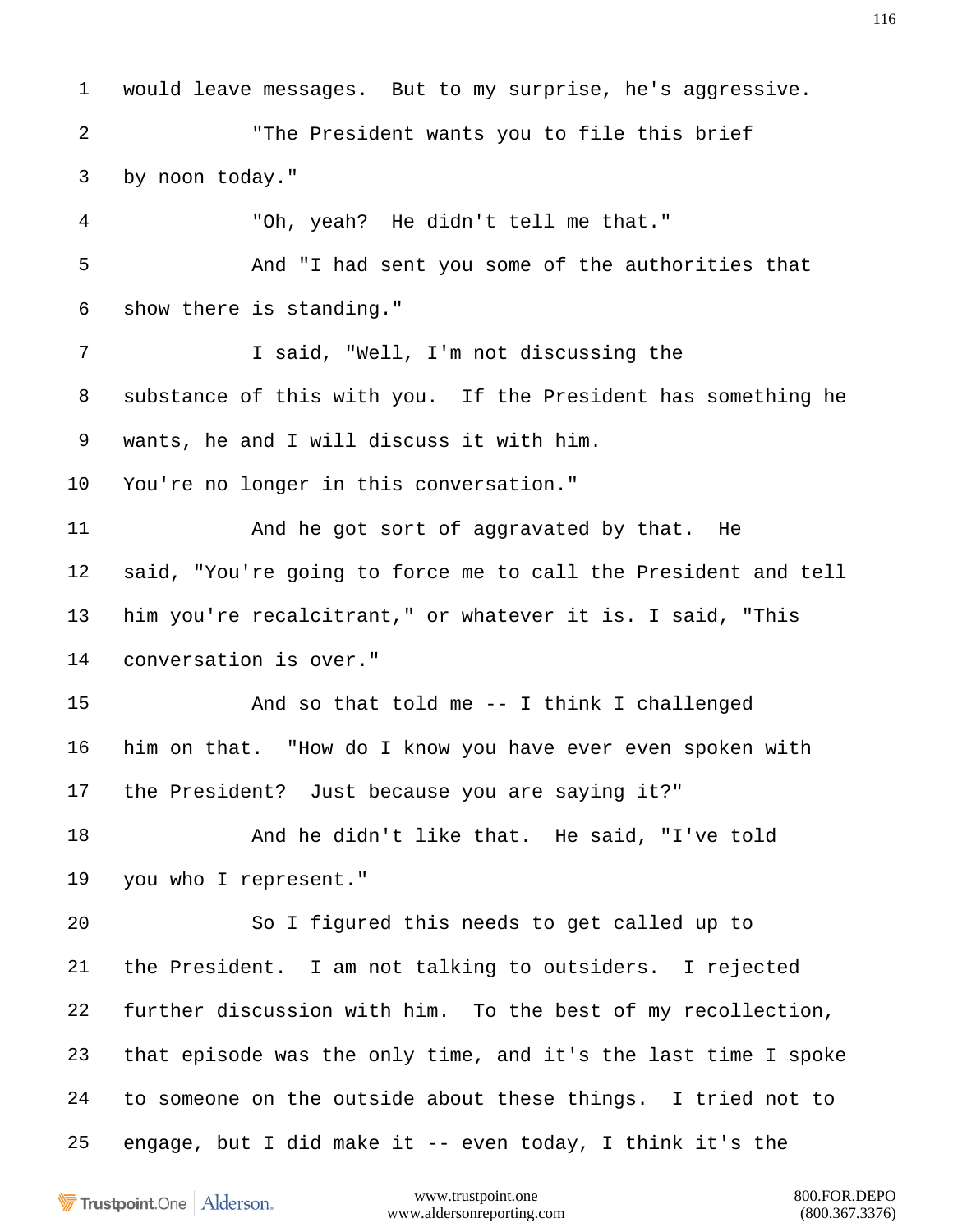proper thing to do. Although, I did tell him -- I told him "I will tell the President DOJ's position, not you." So at that point -- I'm trying to sort out did the President call me or did I call him. I think he called me. Or it may have been, if I called him, it was because I got a message that he wanted to talk to me. 7 0 And what is the exact date, for the record? A. This is Wednesday afternoon, the 30th of December. And I know I didn't initiate calls to the President to talk about election stuff, but it's possible that I got word "He wants to call you. Or he wants to hear from you. You know, he's in Mar-a-Lago. Be at this number at 3:00," or something like that. I don't think that's very material. But I just can't say who actually placed the call. But I spoke to him that afternoon, and I told him this idea of filing the Supreme Court case was a bad idea, doesn't work. The Department of Justice can't do it. And I had taken the outline that Steve Engel had given me. I didn't use it literally. I relied on it. But I sort of said, "There's five different reasons." I laid those out for him. And he went "Okay." So then he accepted it. And that was the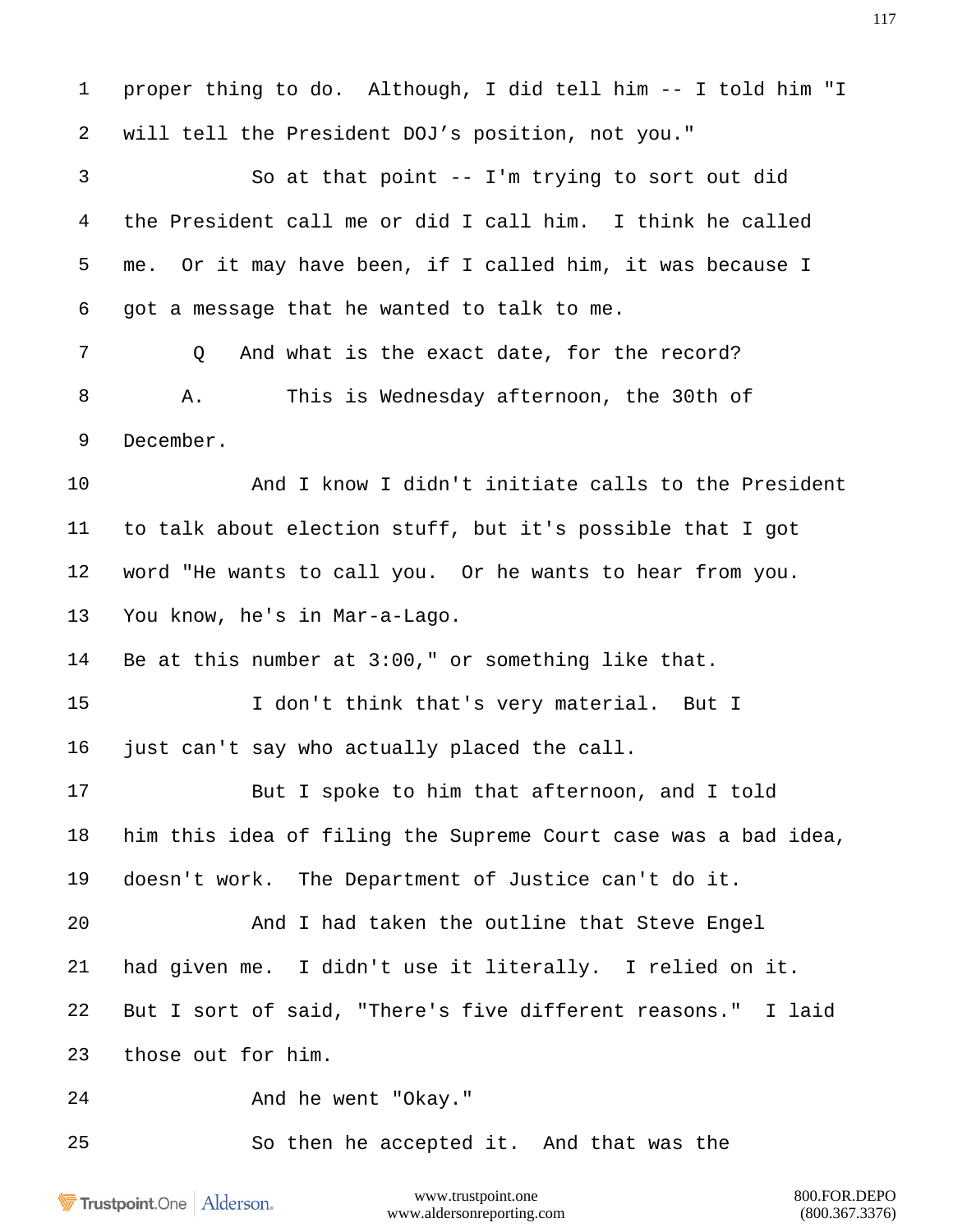end. That was kind of the end of that, which is why I think in the earlier conversation I had with your colleague about the December 31 meeting, I think the discussion about the Supreme Court brief had already been resolved. I can't say, definitively, if it came back the next day, but I don't think so. I think it was resolved in that phone call. Things came up, and we just said we're not doing it. And that was it. Q. So the President yet again took your advice? A. Well, he accepted the Department's position that we weren't going to do that. He didn't resist it or deliver an ultimatum or try to overrule us. Q. So after you gave him the list of five reasons against filing the complaint -- A. Yes. Q -- his literal response was "Okay," or did he say anything else? Did he challenge you on any of the five? A. No. No. He accepted that we were not going to file that, and that was that. Q. Was that the last time that you discussed this draft complaint with the President? A. To the best of my recollection, it was. Again, I'm not trying to split hairs here, it's possible that it briefly came up the next day, at this point, in passing. I don't think so. My best recollection is that was the last time. I'm acknowledging the flaws of human

Trustpoint.One Alderson.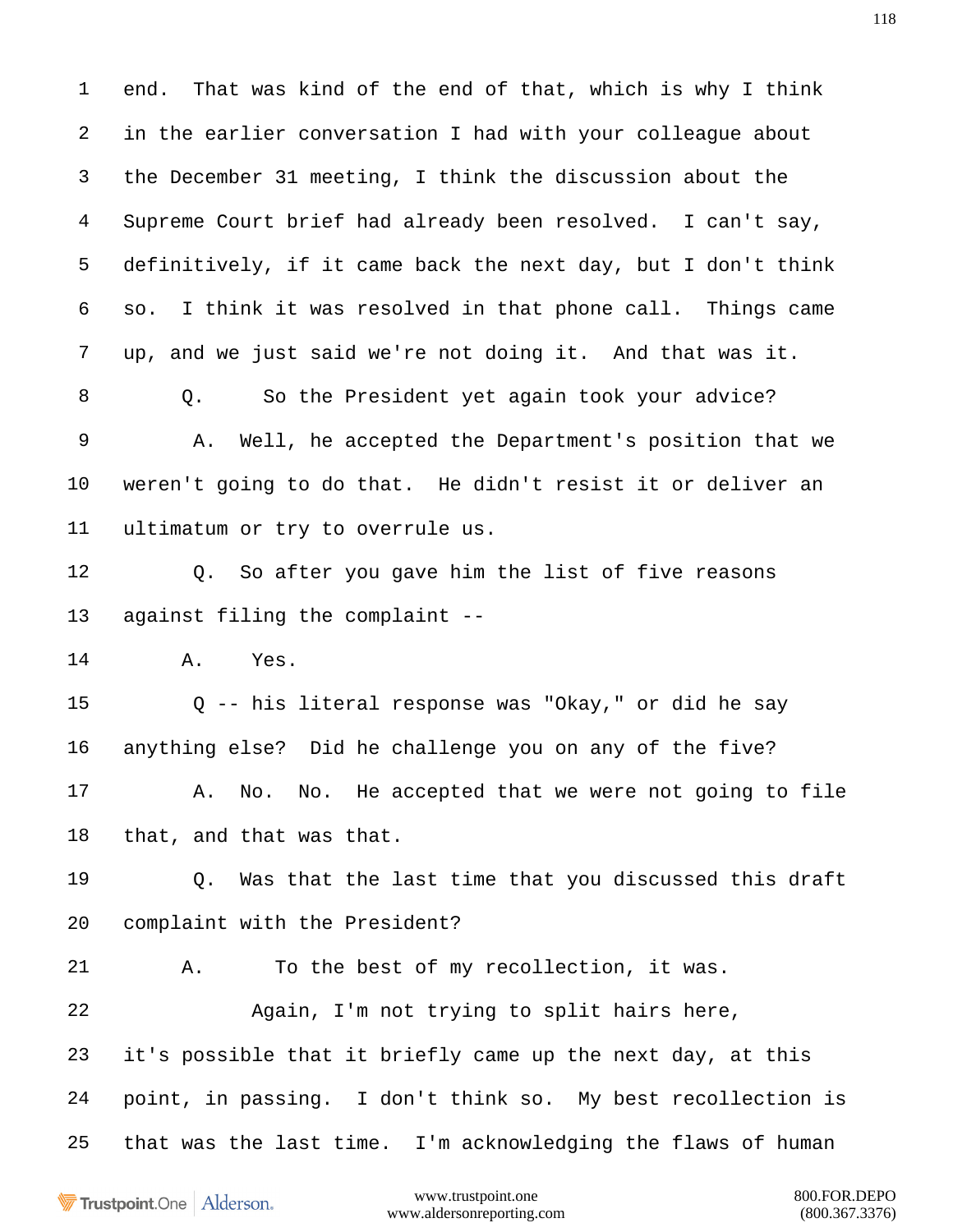memory, I guess.

 Mr. Flynn-Brown. For the record, Senator Blackburn is here.

 Mr. Rosen. Senator Blackburn, nice to see you.

BY MR. FLYNN-BROWN.

 Q. Okay. So we talked about the January 3 meeting. We talked about the draft complaint. We talked about the Clark- related matters.

 I'd like to turn to the exhibit that I was going to turn to in the first hour. We started to talk about the Public Integrity Unit at the DOJ and the Election Crimes Branch. So please go to Bates -751 to -754.

A. All right. I have the exhibit.

 Mr. Flynn-Brown. Just to keep track of the Exhibits, let's check to make sure what number we're on.

Ms. McClain Walton. I have the next exhibit

as Exhibit 7. Yes, the next number is Exhibit 7.

(Exhibit 7, email, was marked.)

BY MR. FLYNN-BROWN.

 Q. Sir, let me know if you need to review this or if you're ready.

 A. Well, I'm ready, because I've looked at it and I've spent time on it.

And so, I guess, we will see what your question is,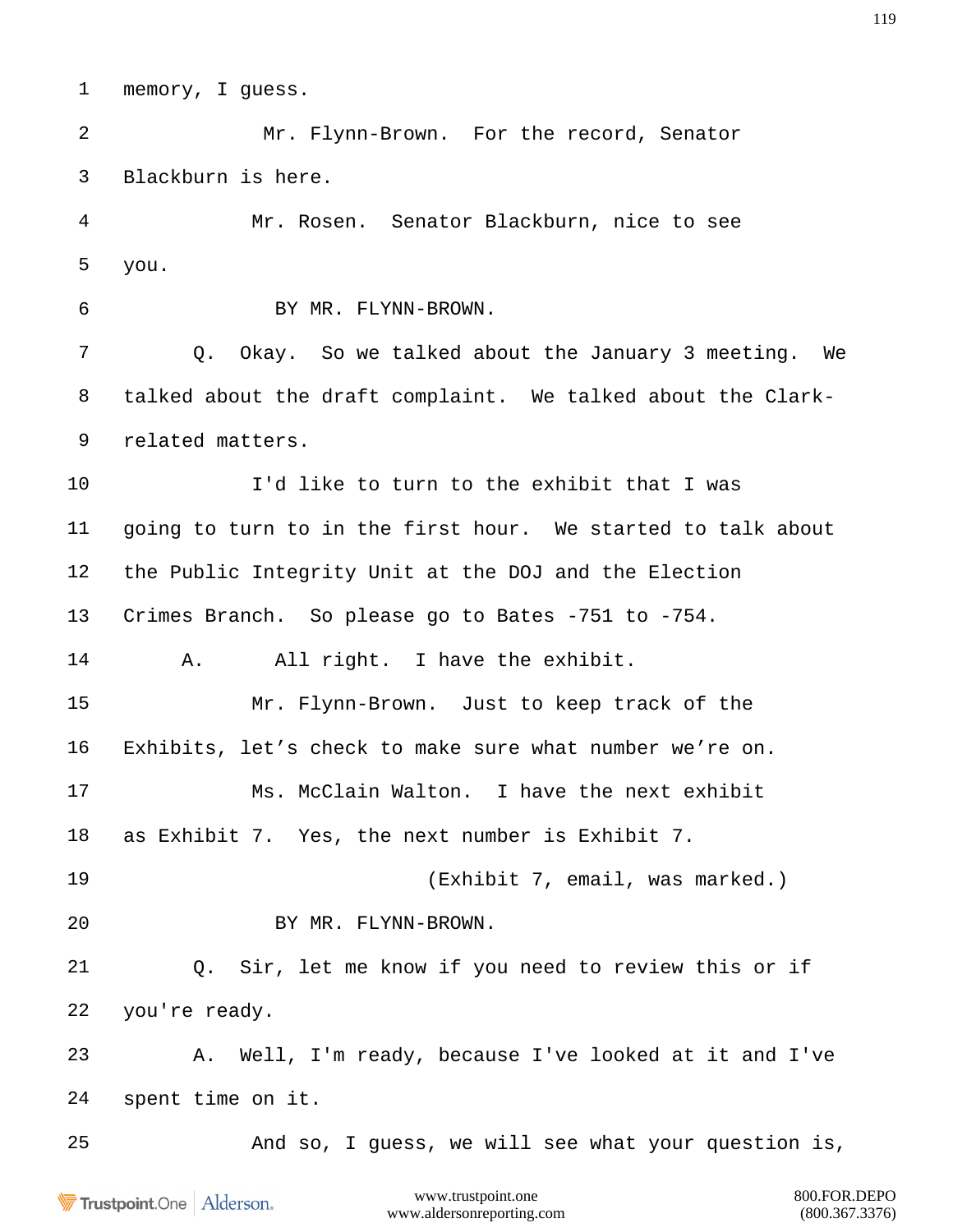but I suspect I'm not -- the best one to address it. Q. Fair enough. And one of the reasons why I want to introduce it as an exhibit is the context with respect to some of the tension in the Public Integrity Unit and the FBI and Main Justice. So this is a December 7, 2020, exchange between Rich Donoghue and Dave Bowdich, who was the Deputy Director at the FBI at that time. Do you see in the email here Donoghue references the State Farm Arena allegations? Do you see that in that first paragraph? A. Yes. 14 0. Do you recall what those were? A. I don't. I don't remember. State Farm Arena allegations? It's possible you could refresh me on that, but right now I don't remember what that is. Q. So this email chain originated with a gentleman by the name of Corey Amundson, who was the Chief of the Public Integrity Section. He says, in part, in this email "As explained below, PIN," the Public Integrity Section, "does not concur in any overt investigative activity, including the proposed interviews." We got into this a little bit in the first

Trustpoint.One Alderson.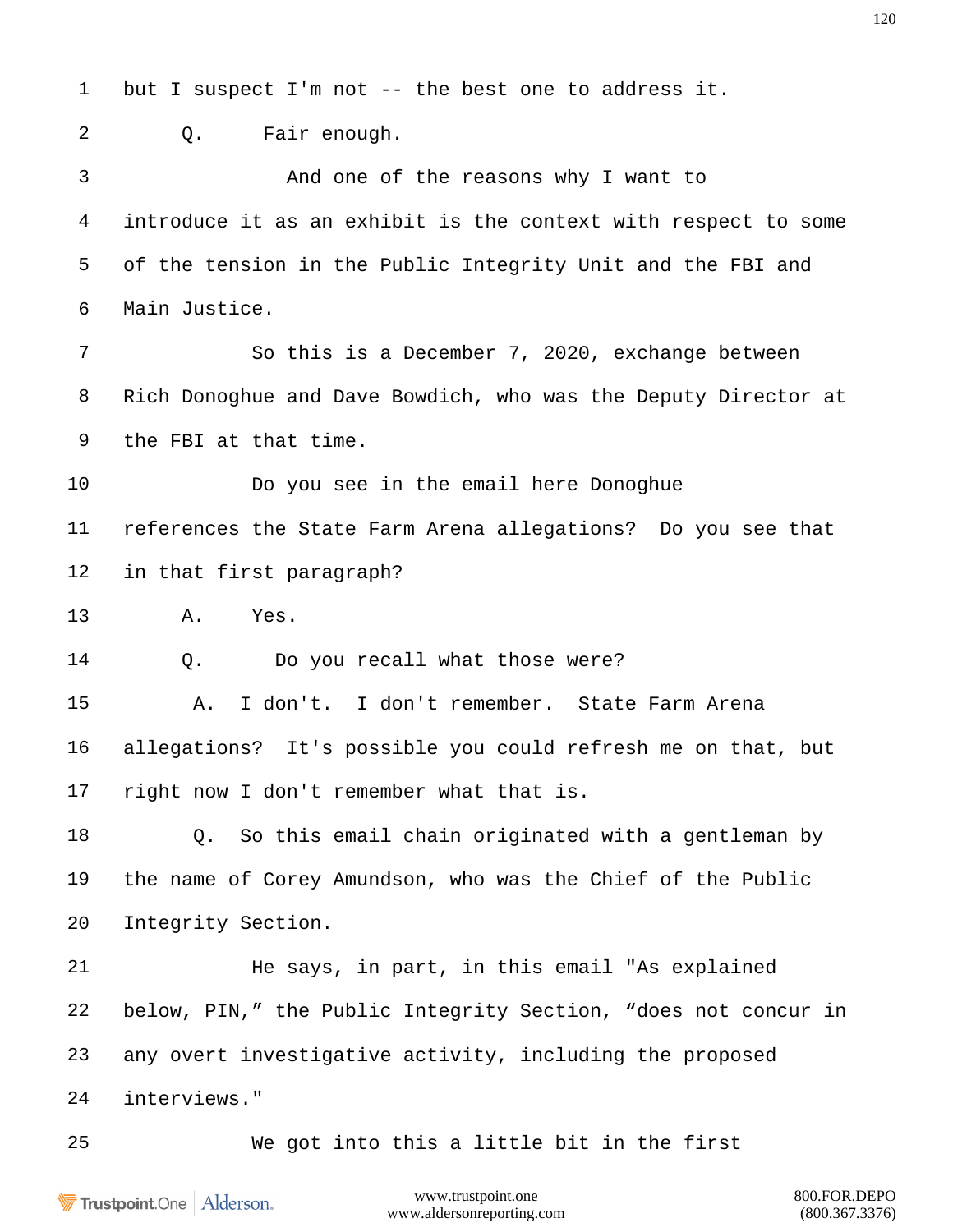hour, and I want to try get through it to the extent that we can.

 Are you aware of how many times the Public Integrity Section provided a non-concurrence to potential investigative activity related to the 2020 election prior to the election certification?

 A. So this correspondence is from Rich Donoghue, as is the one attached at the back. I think it probably would be better to ask Mr. Donoghue about it.

10 I'm not going to say, I don't specifically recall the incident about State Farm Arena allegations. So I'm not sure I'm the most helpful one to go through this.

Q. Okay. Well, let's move on.

 So in the email -- excuse me, the document states, "Unfortunately, this is a continuation of a policy disagreement between the Election Crimes Branch, PIN," which is the Public Integrity Unit, "and the AG," the Attorney General.

 I believe the reference to the AG may be Barr because of his memo, the November memo that we had discussed previously.

 A. That seems like a reasonable assumption. And, again, that date, December 7, AG Barr is the AG and has not announced his resignation at that point.

Q. So what I'm interested in here is the word

Trustpoint.One Alderson.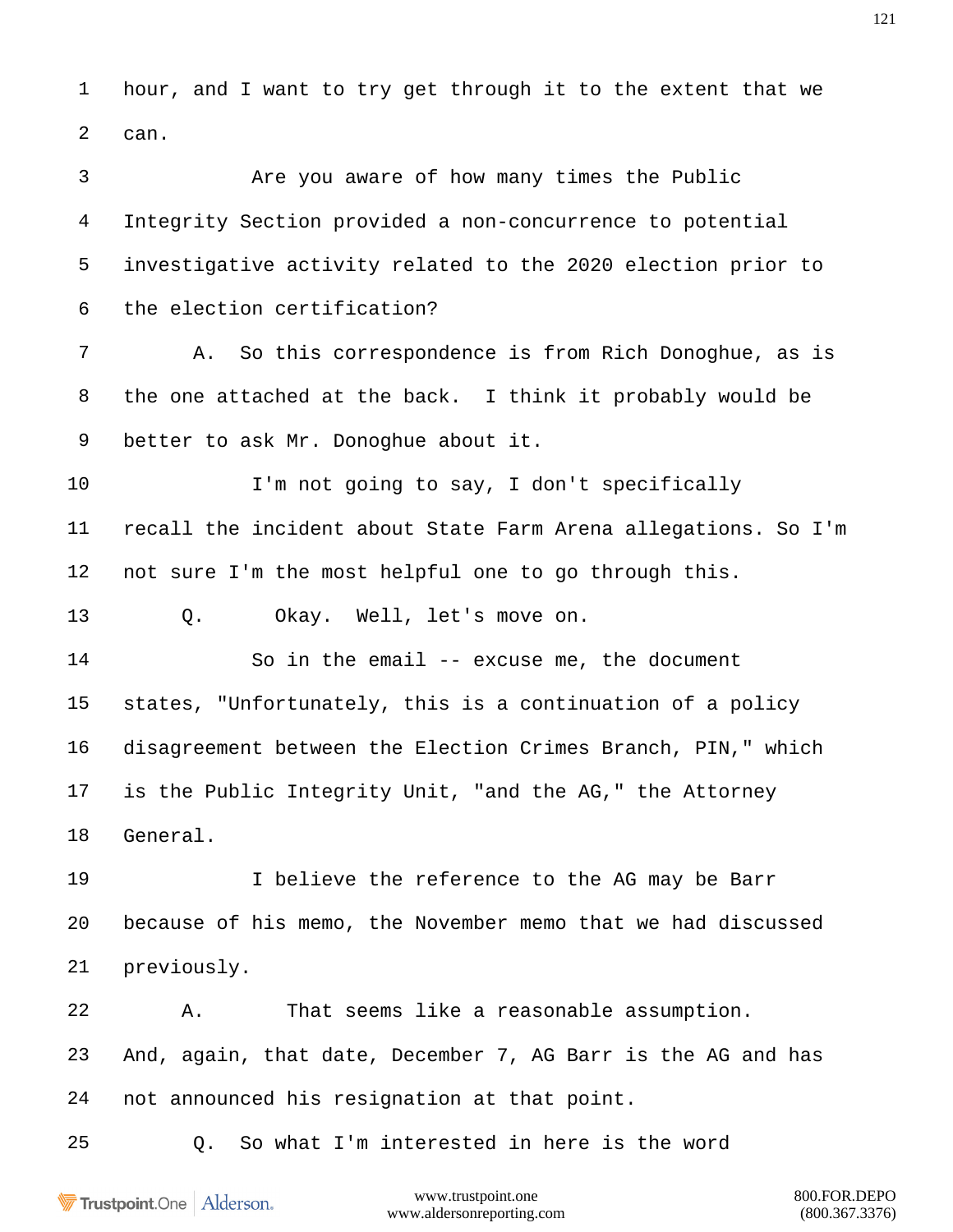"continuation."

 So when Donoghue says -- at the time of this, you're the deputy attorney general at that point?

A. That's right.

 Q. So when Donoghue says "continuation," it seems to imply repeated conduct with respect to the Public Integrity Unit.

 Is that something that you can comment on? A. I don't think so. I think I alluded to earlier that I have a situational awareness of some friction, but when you start getting into who said what to who, or what position Corey Amundson had or Dave Bowdich, I don't think -- I don't think I have a degree of granularity to testify specifically to that.

 Q. Other than this email exchange about the Public Integrity Unit when Attorney General Barr altered the policy with respect to taking investigative steps prior to certification, are you aware of any Justice Department personnel or units that did not comply with that directive? A. The -- again, I think I alluded to this earlier. There are some processes where there are disputes that are elevated to the Deputy Attorney General. I don't have any recollection of having this issue brought to me for some kind of resolution. So as I sit here, I don't have recollection of people telling me the things you're getting at.

Trustpoint.One Alderson.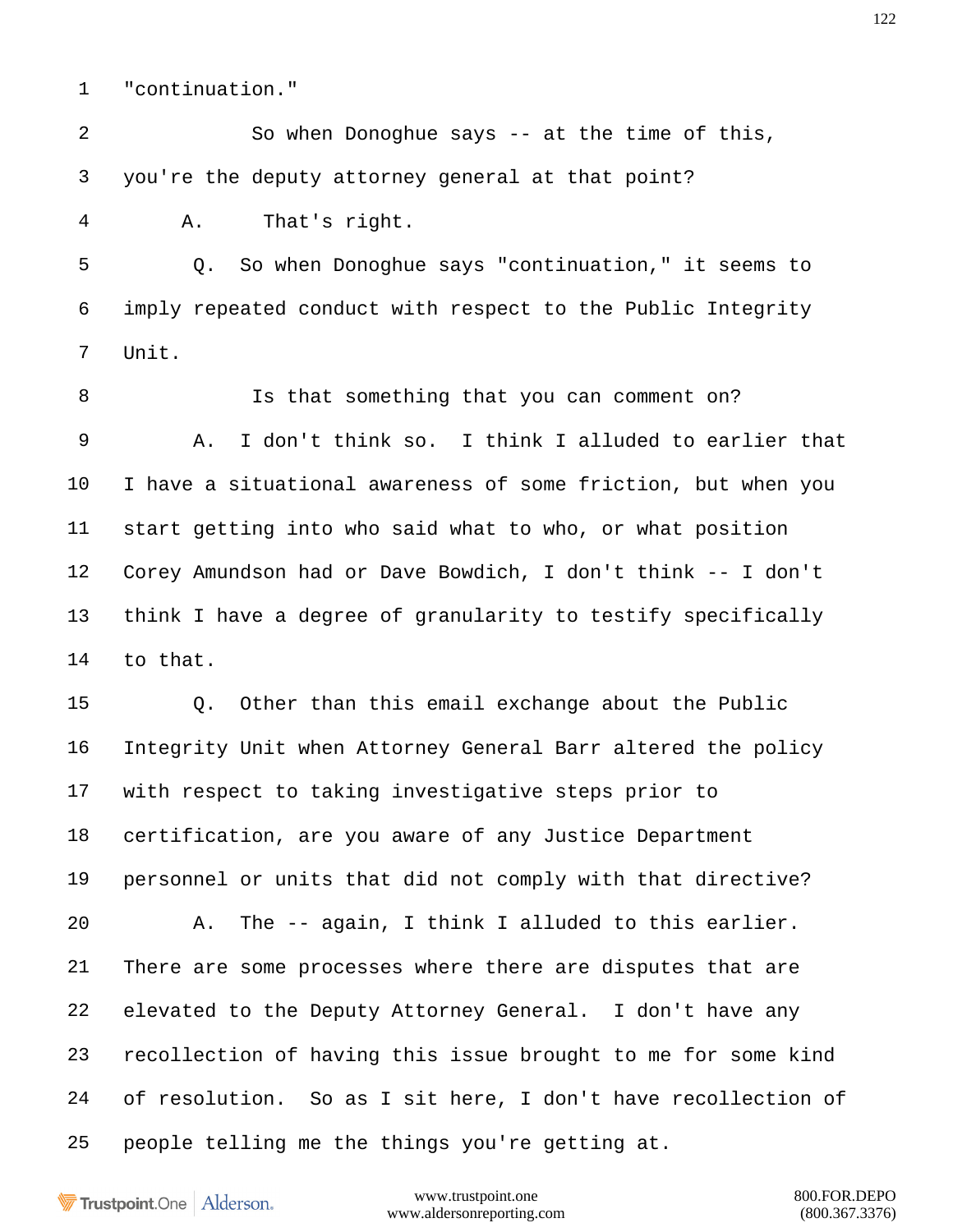1 I was not part of the equation. I think the Department works these things out. I don't think I'm in a position to really create a record on that.

 Q. So aside from the State Farm Arena allegations, are you aware of whether or not the Public Integrity Section and the Election Crimes Branch opened any election crime cases before the 2020 election was certified?

 A. I think that I may need to refer you to the DOJ folks that are here as to the authorization for my appearance today was very explicit about the topics we've covered. It was a reservation of talking about individual cases that existed or are pending. I try to stay within the confines of the guidance, so I --

 Q. Since DOJ is here, do you want to offer any comment on this issue? My questions are based on the documents that the Department provided.

17 Mr. Weinsheimer. Yeah, they offered -- they commented on many things. As the witness has indicated, he's limited with respect to the authorization. He can't talk about prosecutorial decisions in particular cases. He doesn't know anything about this particular case. He cannot talk about specific cases.

 To the extent that there are allegations pursuant to the authorization that are actually from the White House, those are things that he's been authorized to talk

Trustpoint.One Alderson.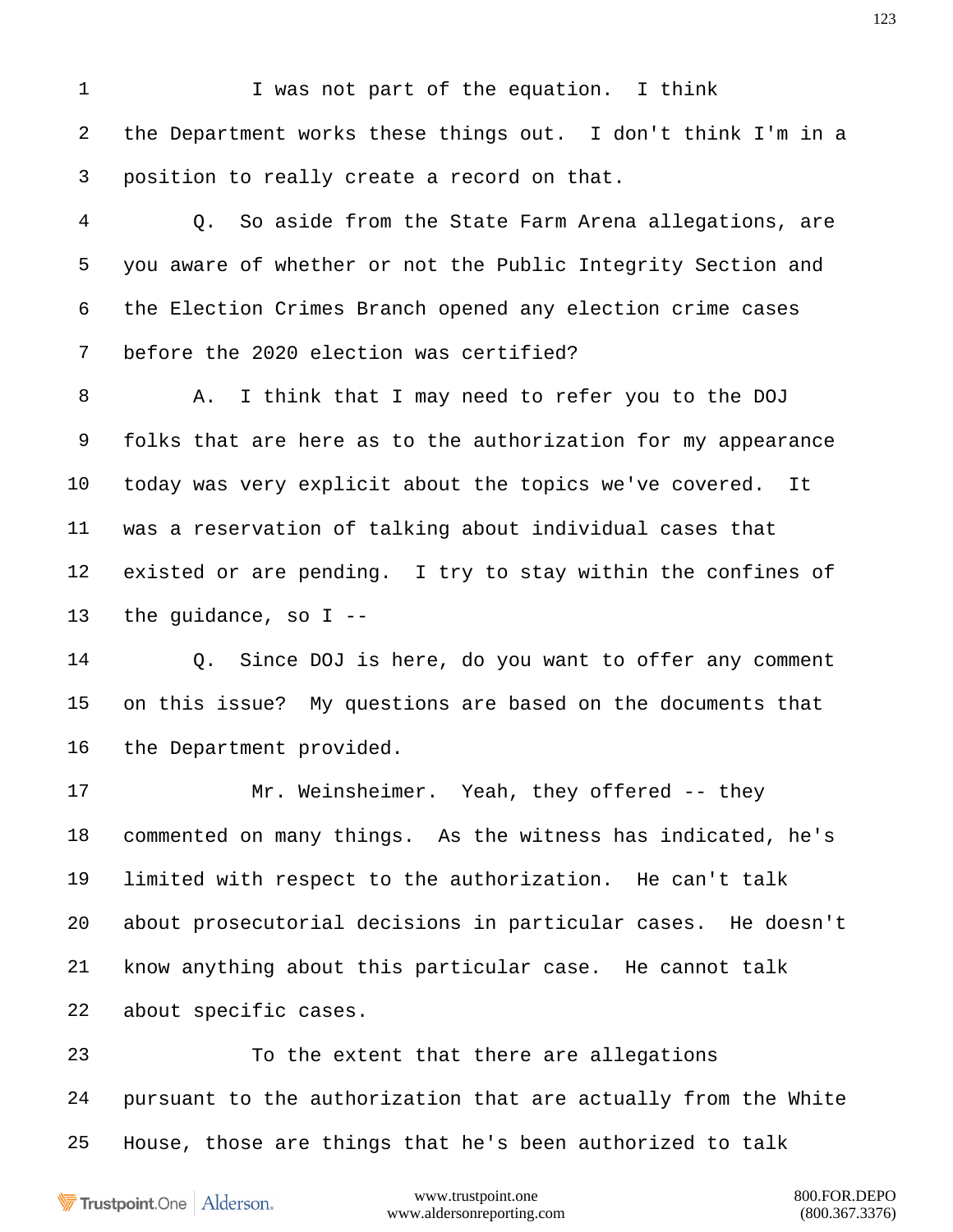about.

 Mr. Flynn-Brown. I believe I had five objections in the first interview and that's one today. Four more to go. BY MR. FLYNN-BROWN. Q. What FBI unit does the Public Integrity Unit interface with regarding election crimes? Mr. Rosen. [To DOJ counsel:] Internal DOJ organization, do you have any problem with that? Okay. The FBI has a counterpart called the Public Integrity Unit. So, ordinarily, that would be the relation. There can be variants to that because the information could come into the FBI field office in a way that this needs -- someone might need to call that number or vice versa. But the FBI does have a Public Integrity Section. 15 BY MR. FLYNN-BROWN. Q. So I'd like better to understand the Department's process to receive and vet these voter fraud and election- related allegations. **Are you generally aware of the processes in**  play in the 2020 election? A. In a big picture, maybe in a managerial way. I'm not working individual cases with special agents in the field, but in a managerial kind of way. Q. So what was the intake process at the Justice Department? What was the main method or mechanism by which

Trustpoint.One Alderson.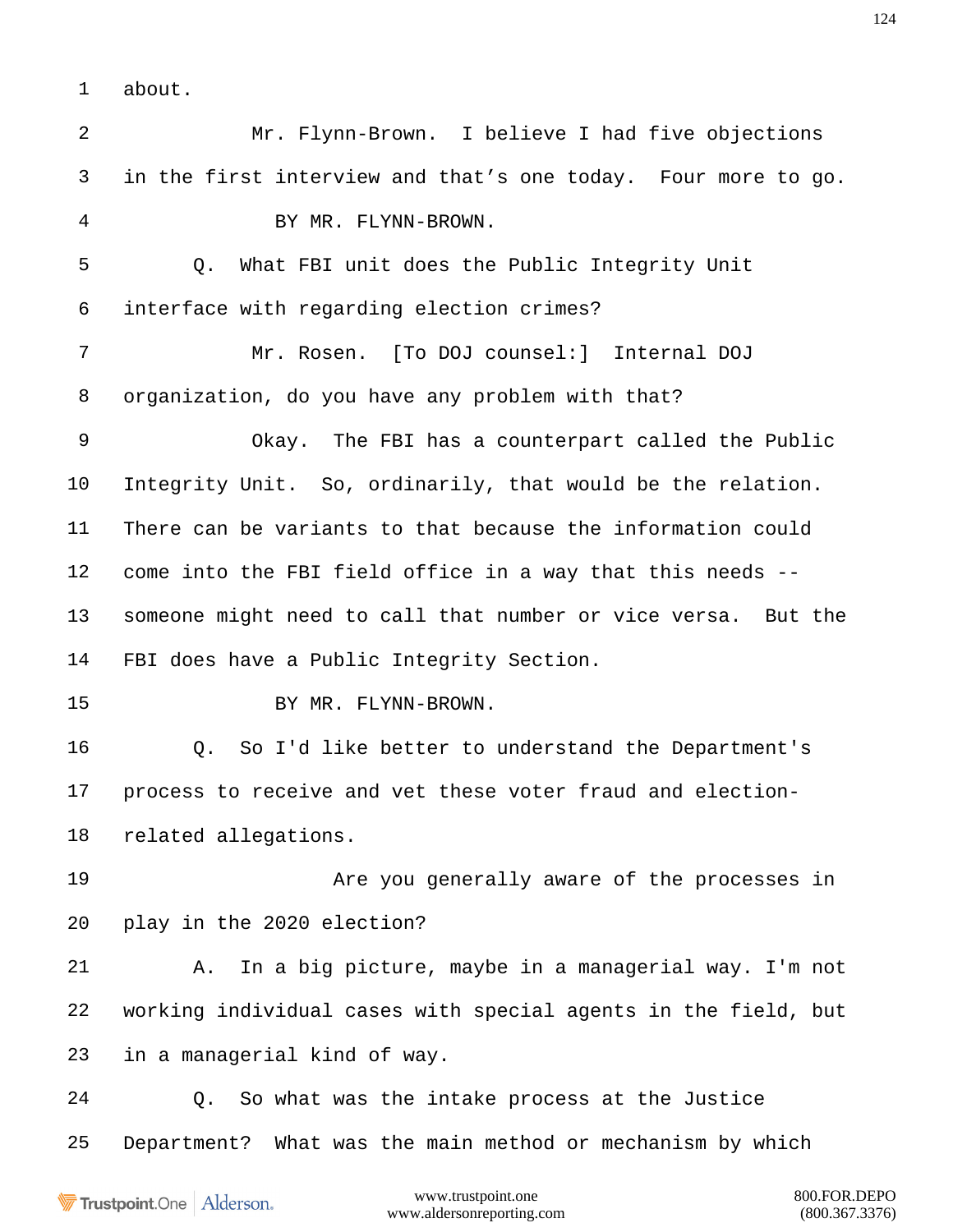the Department received allegations? Did it start from the FBI field offices? Did it come from

Main Justice?

A. All the above.

Q. Okay.

 A. There's multiple ways. There's 55 FBI field offices, and an American citizen who knows of wrongdoing can certainly report it to the FBI at either a field office or headquarters. Sometimes wrongdoing is learned by state authorities who decide that there's Fed issues at stake. They report it to the FBI, to the local police. It could be election officials.

 There's not a single formula that says "This is the only way that information about potential wrongdoing is addressed." There's multiple ways.

 Q. During the 2020 election, do you recall whether most of the allegations came through the FBI first or whether they went through the DOJ proper?

 A. I think that we're getting into a quantitative area that, you know, something that would require more consultation with staff and others to be able to answer your question in an accurate manner.

 Q. So with respect to the Justice Department, and specifically the Justice Department proper, how many personnel were responsible for vetting voter fraud and election crime-

Trustpoint.One Alderson.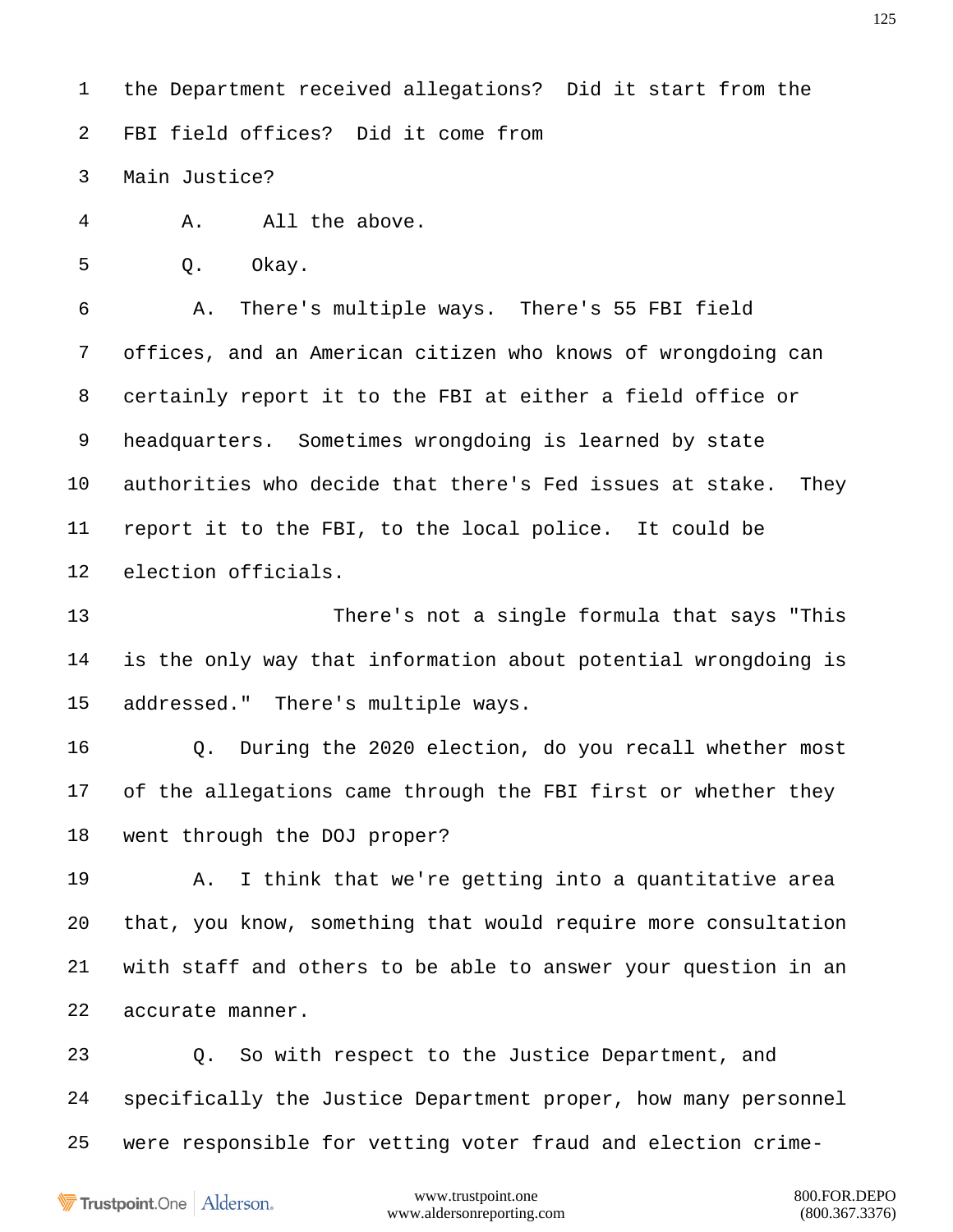related allegations?

 A. Well, "potentially" responsible makes it a pretty sizeable number across the FBI investigator offices and the Criminal Division. And, of course, if it is someone else that gets a report,they will work with the FBI and channel it to the appropriate location. So if you're in the Drug Enforcement Administration, you would still have responsibility to pass on information. But I don't have an exact number, but it's a considerable number of people that potentially are able to address those issues. Q. Thanks, sir. So the general process, though, with respect to the FBI, an allegation is vetted at the Field Office level and eventually, if it's good enough, for lack of a better phrase, it moves up the leadership chain. Then, the Justice Department becomes involved at that point? A. I apologize, but I missed the beginning of the question. Q. So the general process is the FBI does the intake first. They vet it and they investigate it, and then they move it up the chain. And eventually the Justice Department is supposed to receive some sort of notification about the allegation. Is that the general process?

Trustpoint.One Alderson.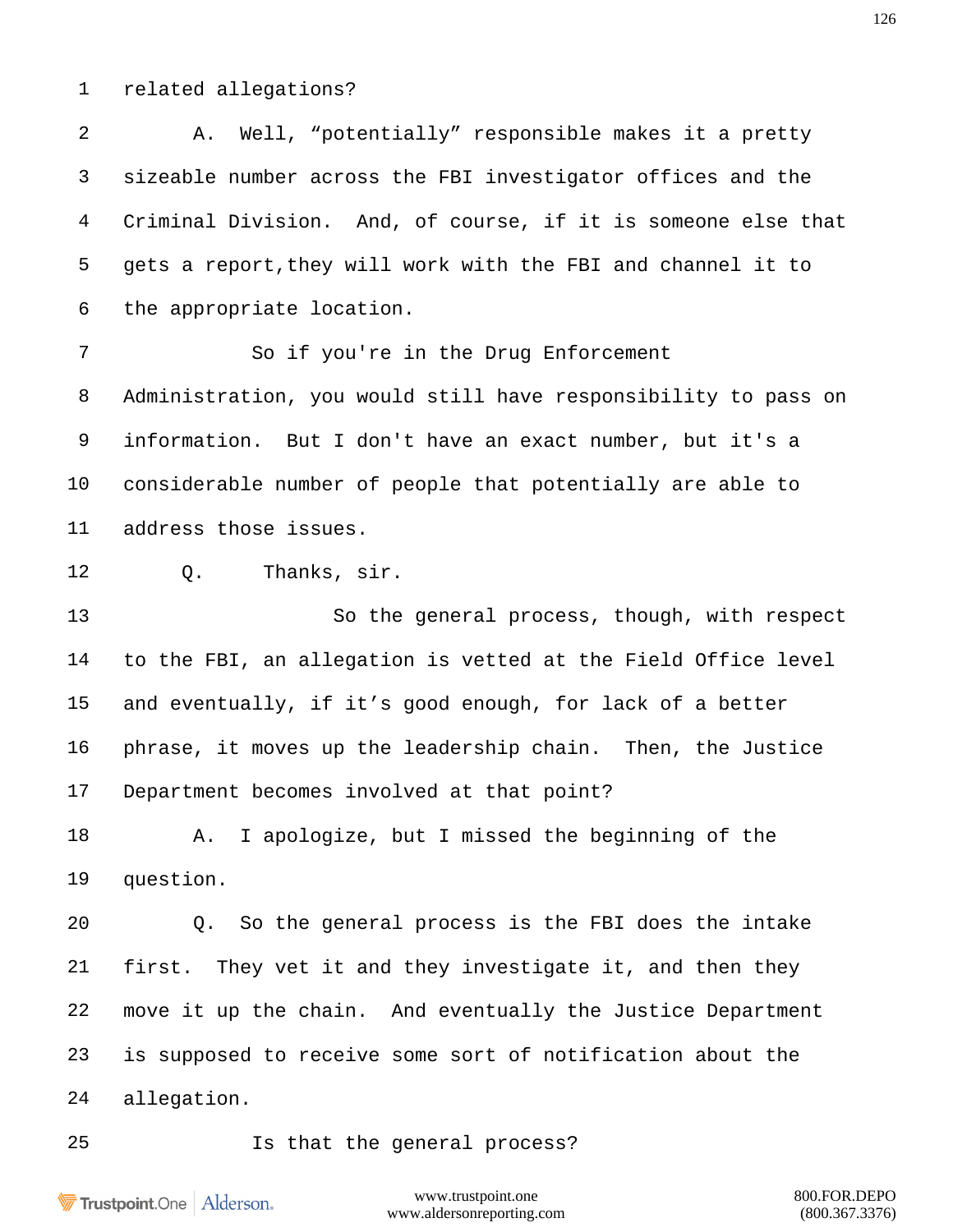A. It's one of the potential processes. I do think, to the extent you really want to understand those processes, I would like to suggest that the FBI and the Criminal Division could provide greater detail. For me, I rely on them to brief me as needed, and follow up if I need to ask. But as I said, I'm not responsible for individual cases, if I understand the big picture of the process. And the Department of Justice has 115,000 people. I'm just the Acting Attorney General. So it's a big organization. Mr. Flynn-Brown. So let's turn to Bates stamp -714. I believe this is going to be Exhibit 8. (Exhibit 8, notes, was marked.) Mr. Rosen. Okay. 15 BY MR. FLYNN-BROWN. 16 0. The top says "Meeting with DAG + Jeff Clark - 6th floor." 18 "DAG" refers to you, sir; is that correct? A. That would be my interpretation. These are not my notes. I think from the handwriting it's maybe Rich Donoghue's notes. I don't think I took notes of this meeting or the other meeting. Q. So in the middle of the page, I believe it says, "Thinks he saw trucks move ballots to shredding location." It's not clear based on the notes who "he"

Trustpoint.One Alderson.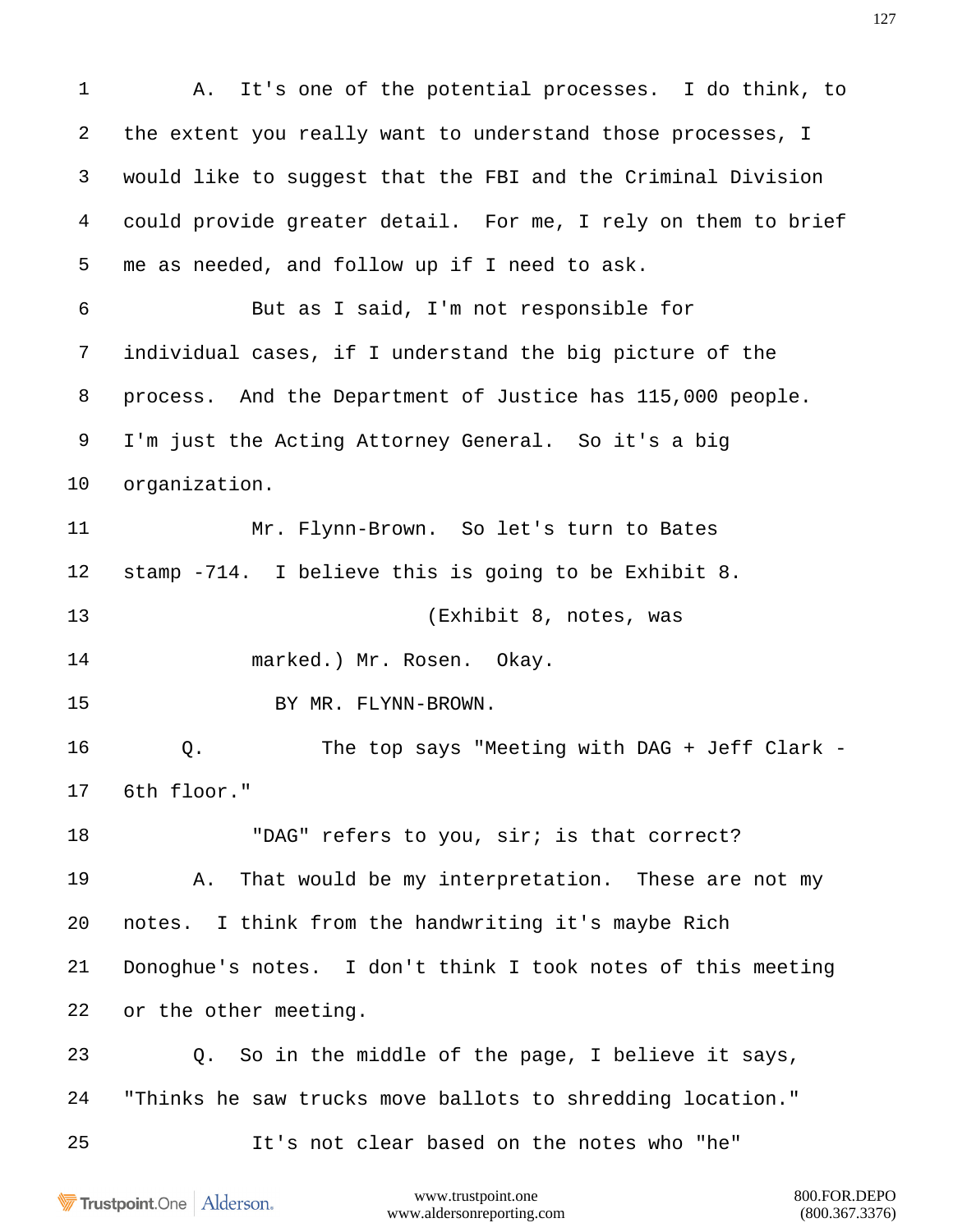is, per se.

 Next, the notes say, "Cobb County - woman who worked at facility testified at the Georgia Senate Hearing that she saw shred trucks at election location."

 Are you aware of whether or not these allegations were investigated by the Justice Department or FBI?

8 A. So my understanding is these are things that's been previously investigated by both the Georgia authorities and DOJ authorities. I think this needs a half step back.

 So this is a Saturday, January 2, meeting with Jeff Clark. I don't think that the notes are comprehensive. I'm not saying they're inaccurate as to what they say. Again, they're not my notes, but I remember this meeting. And so we should take a half step back as to where did this meeting come from. We haven't talked about that.

18 But my recollection is that either Thursday night, New Year's Eve, December 31, or Friday morning, New Year's Day, I had either a meeting or a conversation with Jeff Clark. And at that time, he shared with me that he had had another meeting with the President, and that -- which was contrary to this assurance to me that that wouldn't happen again. And he had not told me in advance that he was going to a meeting with him.

**Trustpoint**.One Alderson.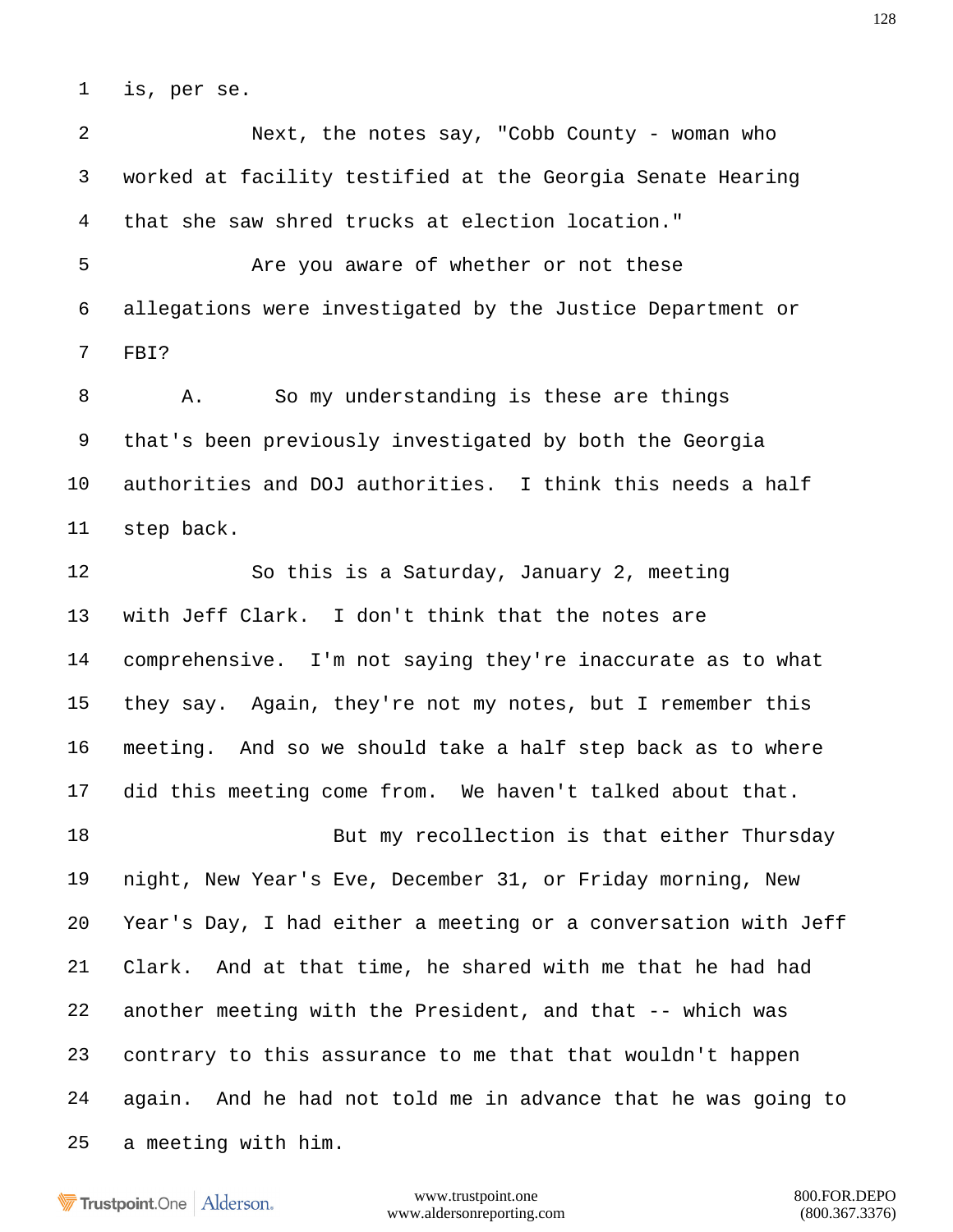And he said at that time that the President wanted him to consider whether he would be willing to take over my job if the President wanted him to. It wasn't to say that it would happen, but if the President wanted -- according to Jeff Clark -- and I did not hear that from the President. But according to Jeff Clark, the President was targeting Monday for Jeff Clark to let him know whether he would be willing to entertain the possibility of replacing me and implementing a different approach.

 So to say that I was disappointed to hear that he had another meeting with the President, without telling me, was a significant understatement. Guessing you can probably gather how I felt about it and it wasn't positive.

 So at that point, he renewed his request to have a DNI briefing. And I had to consider, he says he is meeting with the President, but he's telling me that he just wants to do some due diligence because, if he agrees with me and Donoghue that there isn't corruption, malfeasance, he may just tell the President no.

 So this is a challenging assessment. He does have the clearance. And my thought is he's going to advise the President, whether I like it or not. I don't think that's appropriate. But maybe the best thing is for him to know something, because maybe he'll come to his senses and join

Trustpoint.One Alderson.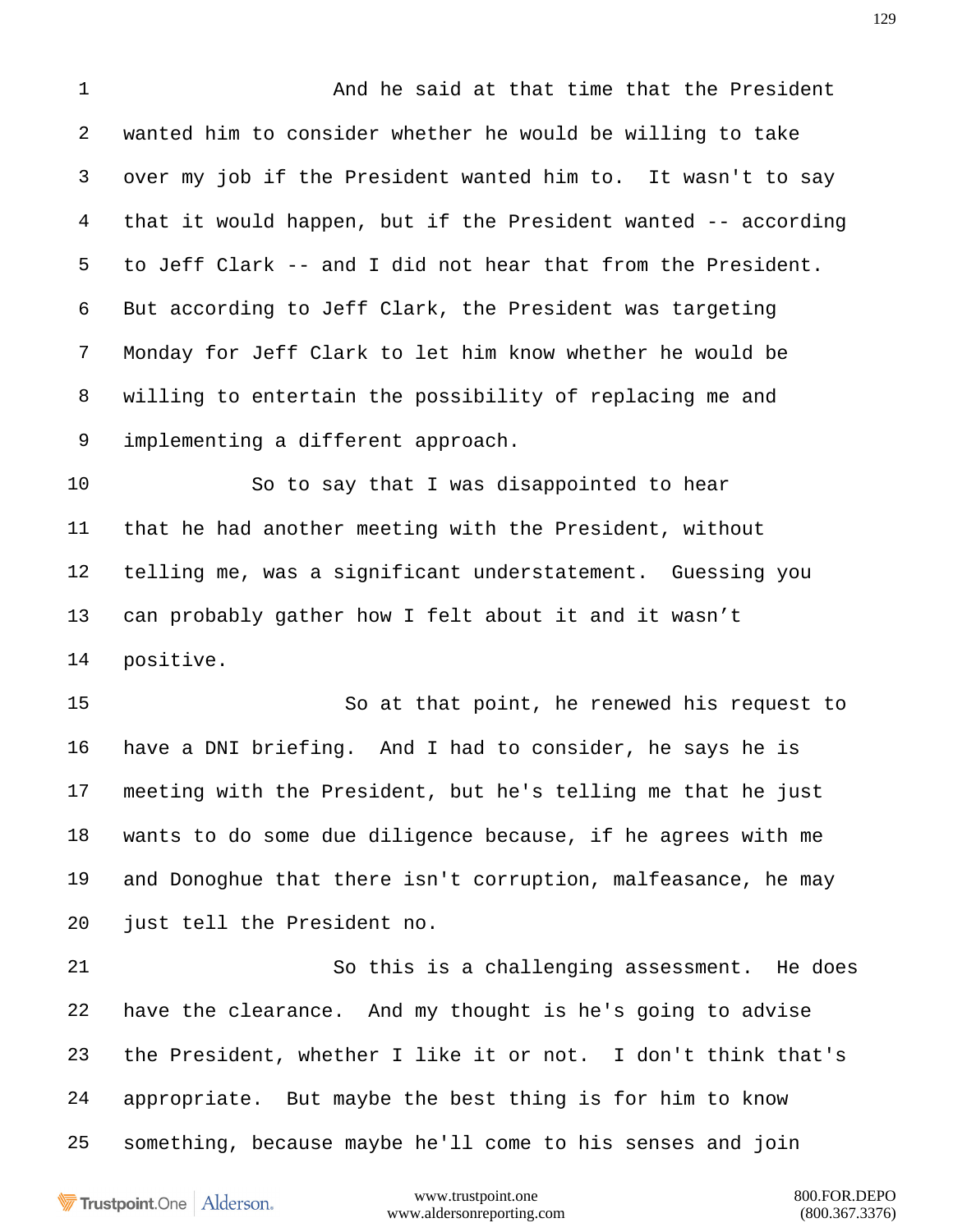what I believe is the overall department position -- that there's no facts that create a proper foundation for saying the election results should not be certified.

 So I contacted the DNI Director and asked him if he would be amenable to give Mr. Clark the briefing that I had previously had. He agreed. And I'm not going to talk about the substance of it for obvious reasons, but Clark had that  $-$ 

 Q. Are those reasons because they are classified? A. Yes. Yes.

 And so Clark had the briefing on New Year's Day, and then in the meeting that Saturday, to get an understanding of whether he would now say "I'm done with this."

 So it was a second step. I thought maybe he just needs an illustration of why Donoghue and I and others think that these stories that they told are debunked. Maybe that would help.

 So I knew of one where there had been a suggestion raised the ballots were being destroyed in Atlanta. And it was being attributed to a State Senator, but it was debunked. And the U.S. Attorney in Atlanta knew of this, this story.

 So I told Jeff Clark, "You can call the U.S. Attorney and ask about the ballots."

To my surprise, as I heard at this meeting,

Trustpoint.One Alderson.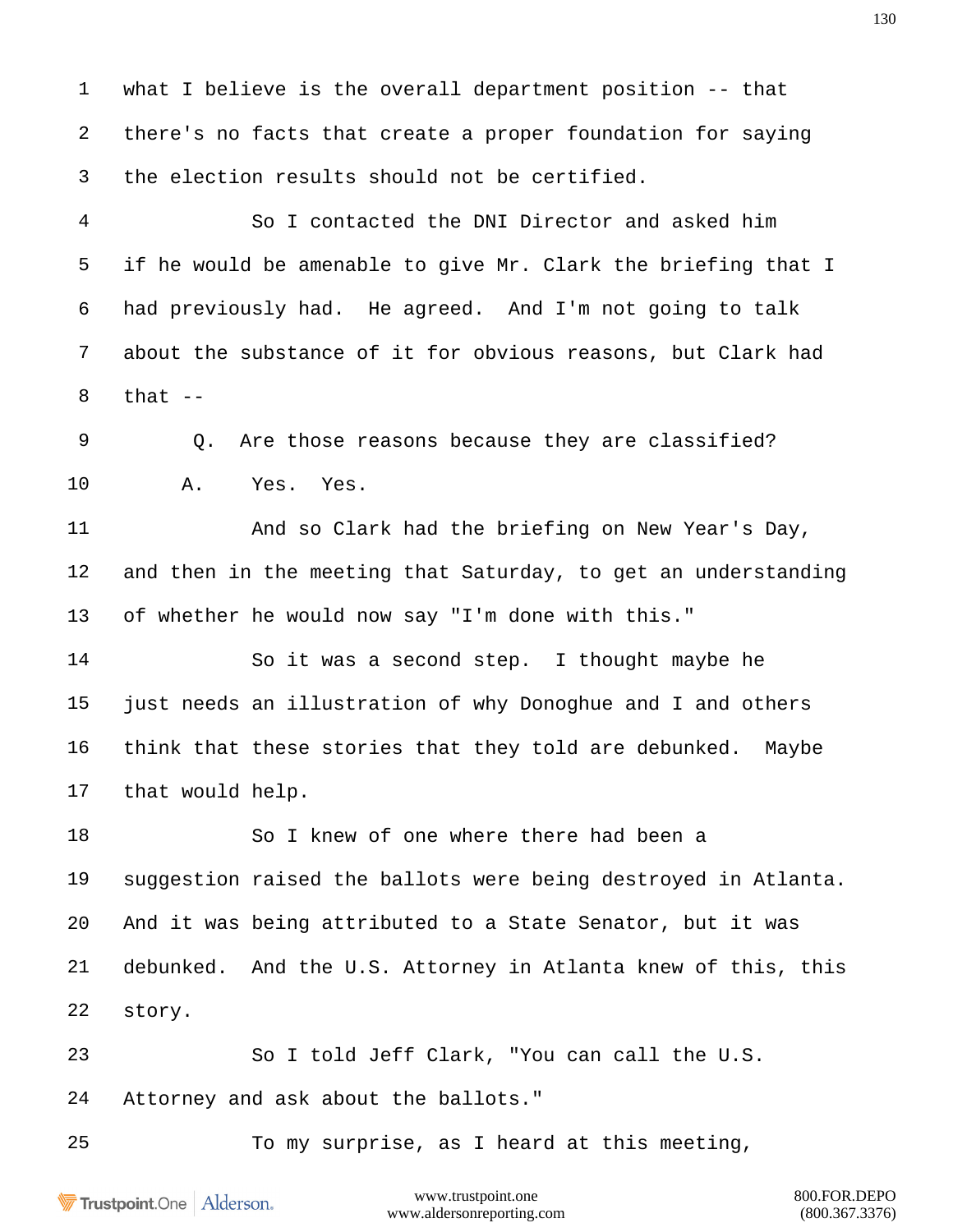he never called the U.S. Attorney. He did his own inquiry where he called someone who had testified at a Georgia legislature hearing the week before and was telling these tales, but they -- at least, as it was reported to me, they were tales that didn't add up.

 So he had this meeting. It was Rich Donoghue and I and Jeff Clark on that Saturday morning. The real purpose -- it was really twofold. One is to see if having done a little bit, you know, "Knock yourself out, see a little bit of the facts."

 To see if he now says, "I see where you guys are coming from. I'll get with the program," or what is his posture.

 And either way it was harkening back to, again, say "this is not okay to be going behind my back and talking to my boss."

 So we had a session -- and by the way, I will give this quick digression. Because he was a Presidential appointee with Senate confirmation, I could not fire him. Only the President could fire him.

 So sometimes I think the issue, why didn't I just tell him, "You said you're not going to do this again. You did it again. You're fired," because that's what I might do in the past with people. But a

Presidential appointee with a Senate confirmation, even as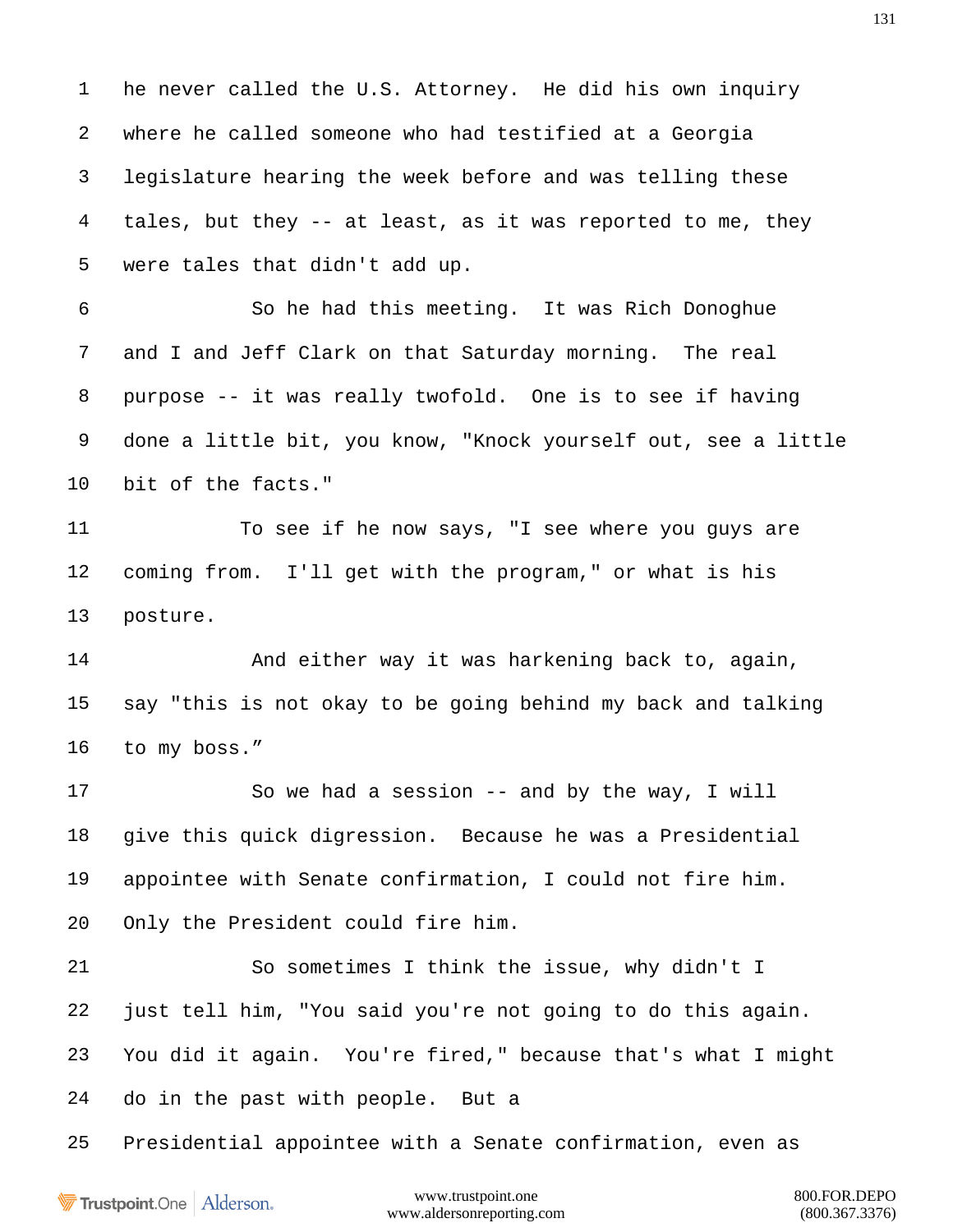Attorney General, I don't have that authority.

 So we had this Saturday morning discussion, and I think Rich's notes partly captured the concept that -- yeah. The notes indicate that he did not, let's say, come around to the position that I had. And he wanted -- I think he used the word "due diligence" or some such. So it was a very difficult, challenging meeting. I see the notes say a rather difficult meeting. Well, that was accurate, consistent with what I am saying. But it would have been understated. 11 And so I think at this point, we shift from, as I was alluding to earlier in the week, this was somebody I had known for a long time. He says he won't do it again. He did it again. And he seems to be on a very different course. So that sets up what happens at another meeting with him on Sunday. And then that sets up the Sunday night where you know the final piece of that. 18 But these notes relate to that Saturday morning meeting. And so when you asked me -- this is really - - sorry. Just trying to give your sense of how it developed. I don't think you can just circle, like, a section and say "What about these allegations or whatever?" Because this was some rogue activity. Q I appreciate your explanation. I appreciate the detail.

**Trustpoint**.One Alderson.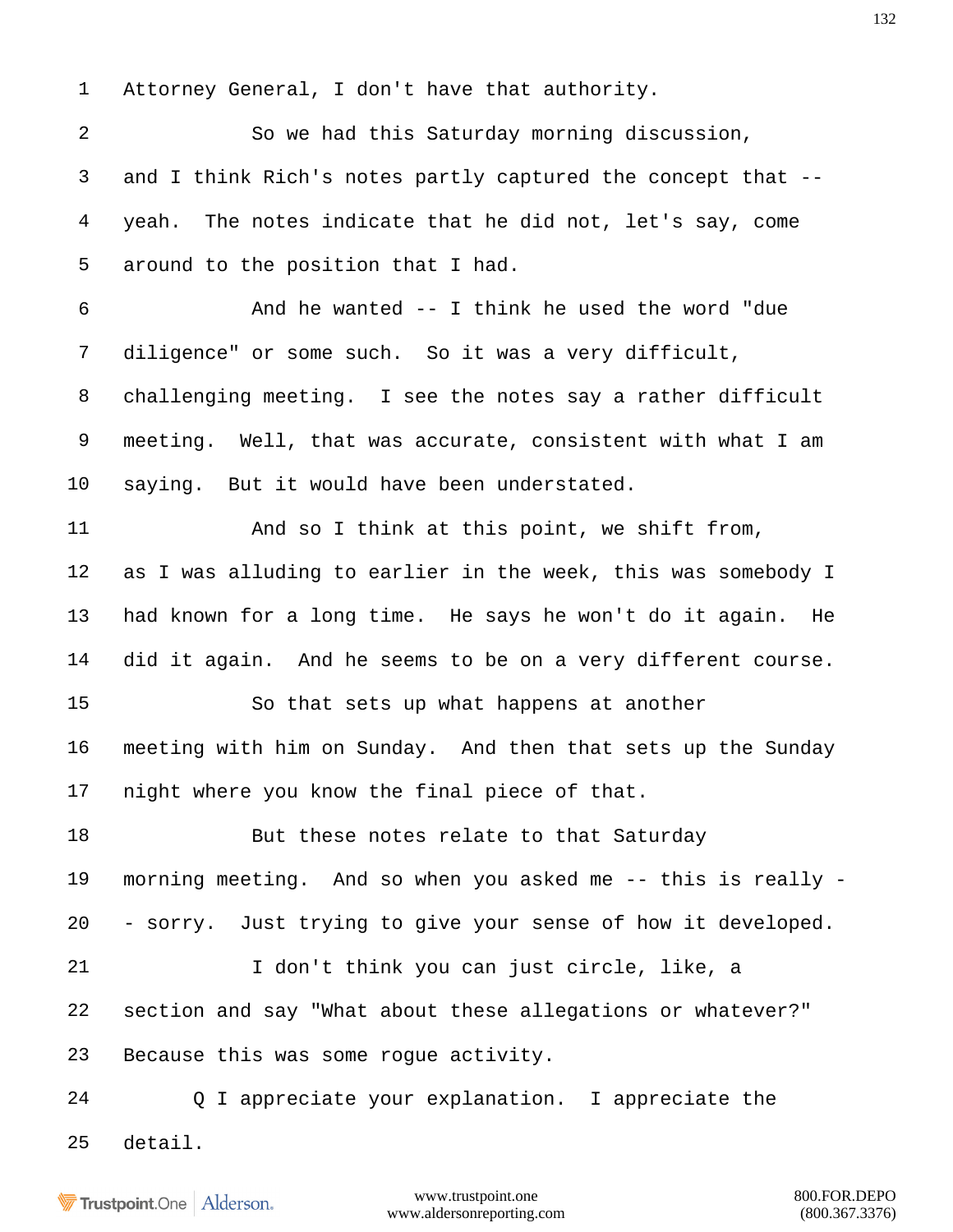1 I can certainly understand that with complicated records like this, but we have to ask questions that drill down to see exactly what happened and what did not happen. Mr. Flynn-Brown. So let's move on to Bates No. -598 to -601. This will be Exhibit 9. (Exhibit 9, email, was marked.) 8 Mr. Rosen. Which one is this? Mr. Flynn-Brown. -598 to -601. Mr. Rosen. I have it. BY 11 MR. FLYNN-BROWN. Q. Okay. So this is a December 30, 2020, email. It includes an email from Cleta Mitchell to Mark Meadows in which she sent the petition filed in Georgia and a press release. And then Meadows then forwards the email to you. And in that email, Mark Meadows says, "Can you have your team look into these allegations of wrongdoing. Only the alleged fraudulent activity. Thanks, Mark." So are you aware of whether or not the Justice Department and the FBI reviewed and investigated these allegations? A. My recollection on this was this had two difficulties. One was that it involved allegations that had already been the subject of some review; and the other was it

Trustpoint.One Alderson.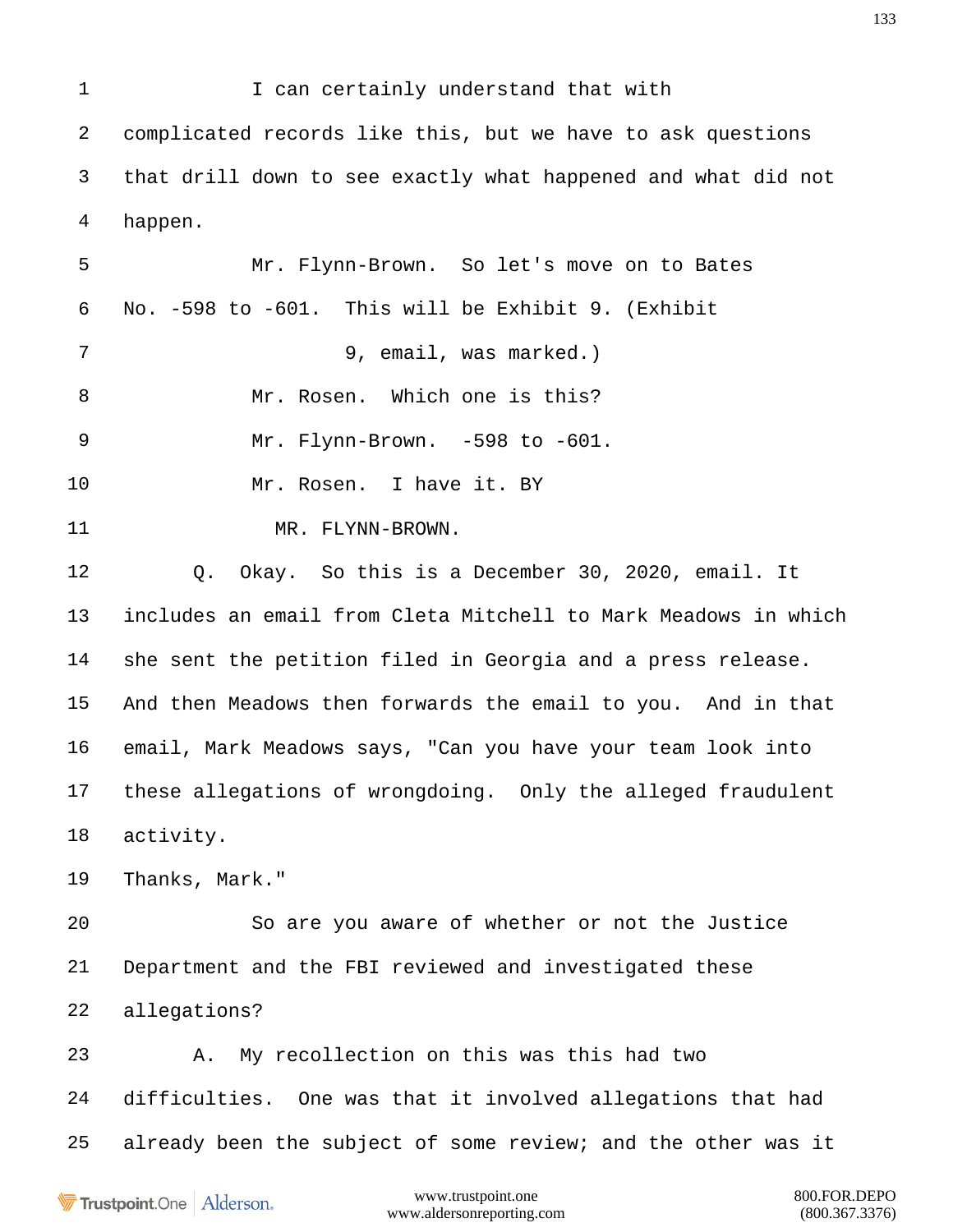was a campaign piece.

 So I think the general way we approached suggestions of "Here is the problem," or "Here are some facts," is to assess if we already know enough to know that it's inaccurate. If we don't know, can we keep it internal. In other words, in government. Sometimes it's a State government and we can figure out what the situation is so we can address the concept.

 And, in part, I alluded to this earlier, because I do want to be in the position to make sure the President of the United States -- and I would say this about any President of the United States -- is provided with information to know that something that he's being told by others is not accurate. And I think any President should know that his cabinet officials, including Justice, will tell him something that he might repeat isn't true.

 So that's the process that -- so this particular one, I think didn't actually involve anything new or useful. And so my best recollection is it was kind of a -- we pushed it aside, we'll say. Not because we didn't care about allegations of election fraud, but because these situations were -- had already been, in some manner, addressed.

Q. Thank you, sir.

Mr. Flynn-Brown. So let's turn to Bates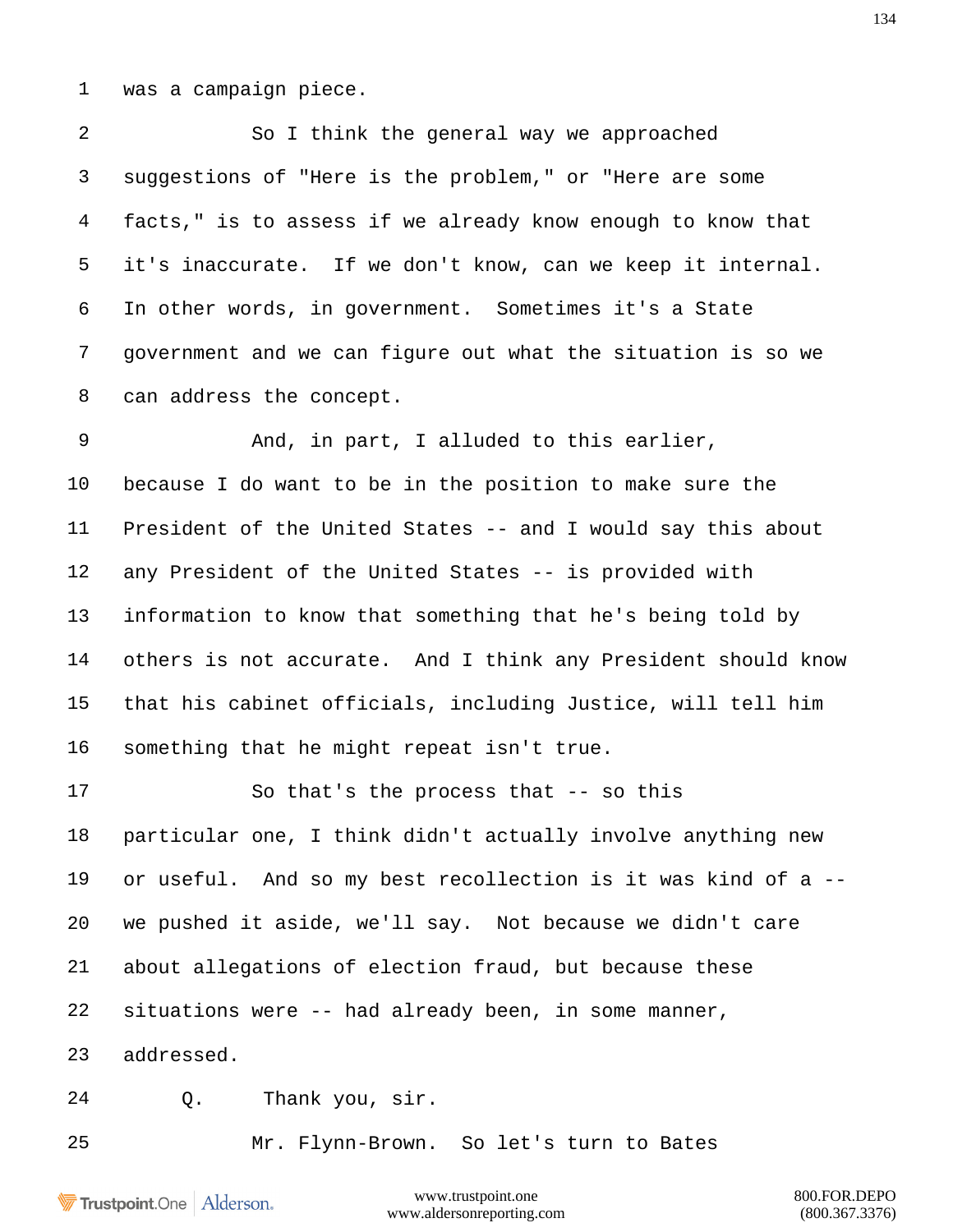-675, Exhibit 10 at this point. (Exhibit 10, email, was marked.) BY MR. FLYNN-BROWN. Q. So here we have Mark Meadows' email of January 1, 2021. He says, in part, "Can you forward this list to your team to review the allegations contained herein." These allegations related to New Mexico ballot security issues, according to the email subject line. Are you aware of whether or not these allegations were reviewed and investigated by the Justice Department or FBI? A. I think somewhat analogously. There's a mix in there of things that are being litigated by the campaign and those are not appropriate for the Justice Department. We're -- at that point, we weren't involved in election disputes between parties, campaigns, whatever. They do their things in the court, but the Justice Department is staying out of that. So for some of this, I think it was, "It's not our issue." Other parts, again, had been considered, assessed, addressed previously. And I think that, again, it was not one that raised new information that needed to be processed in a substantive way. Mr. Flynn-Brown. So, for now, my questioning is done, and we can talk with my colleague on this, about how

Trustpoint.One Alderson.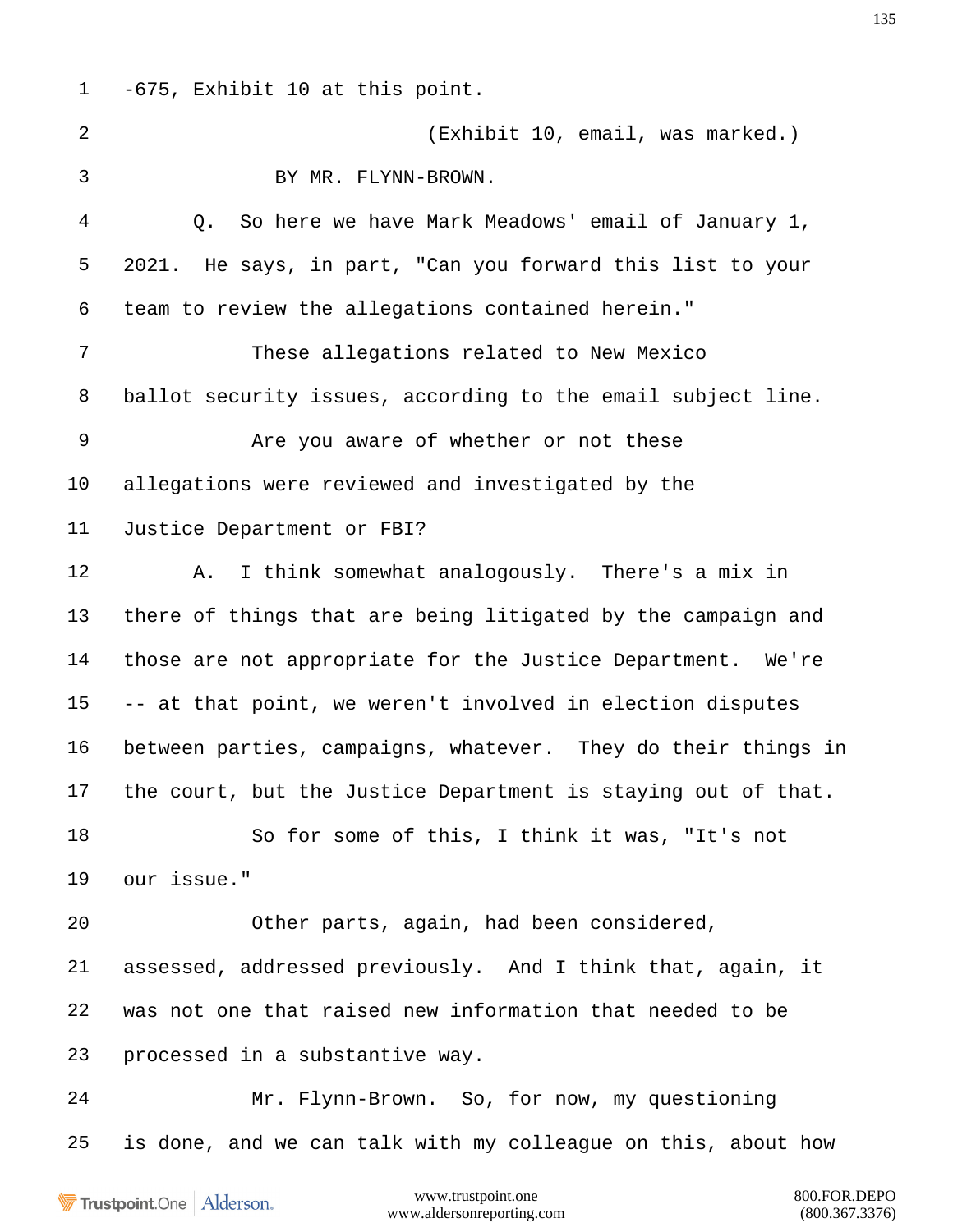much more time they will use. We do have some time left. I think about 15 minutes for this hour, and we reserve that time in case we have to step back in and ask you additional questions. For the time being, we can go off the record. And it is 3:14. (Discussion held off the record. 8 Chair Durbin enters.) Ms. Zdeb. It is 3:24, and we can go back on the record. 11 BY MS. ZDEB. Q. So I think as we were concluding my last round, we talked a bit about the meeting on December 27th, and then -- I'm sorry, a call on December 27th. And then we talked about the meeting at the White House with the Chief of Staff and the White House Counsel on December 29th. That was the one where you primarily recall the discussion about oversight, maybe a little bit about the election, and I think you subsequently explained to my colleague on Senator Grassley's staff that there was this swirl of activity involving Kurt Olsen that day. I want to jump ahead maybe two days in time to December 31st and ask about a White House meeting that I understand took place on that date. But before I do, I just want to ask, the intervening day, December 30, were there any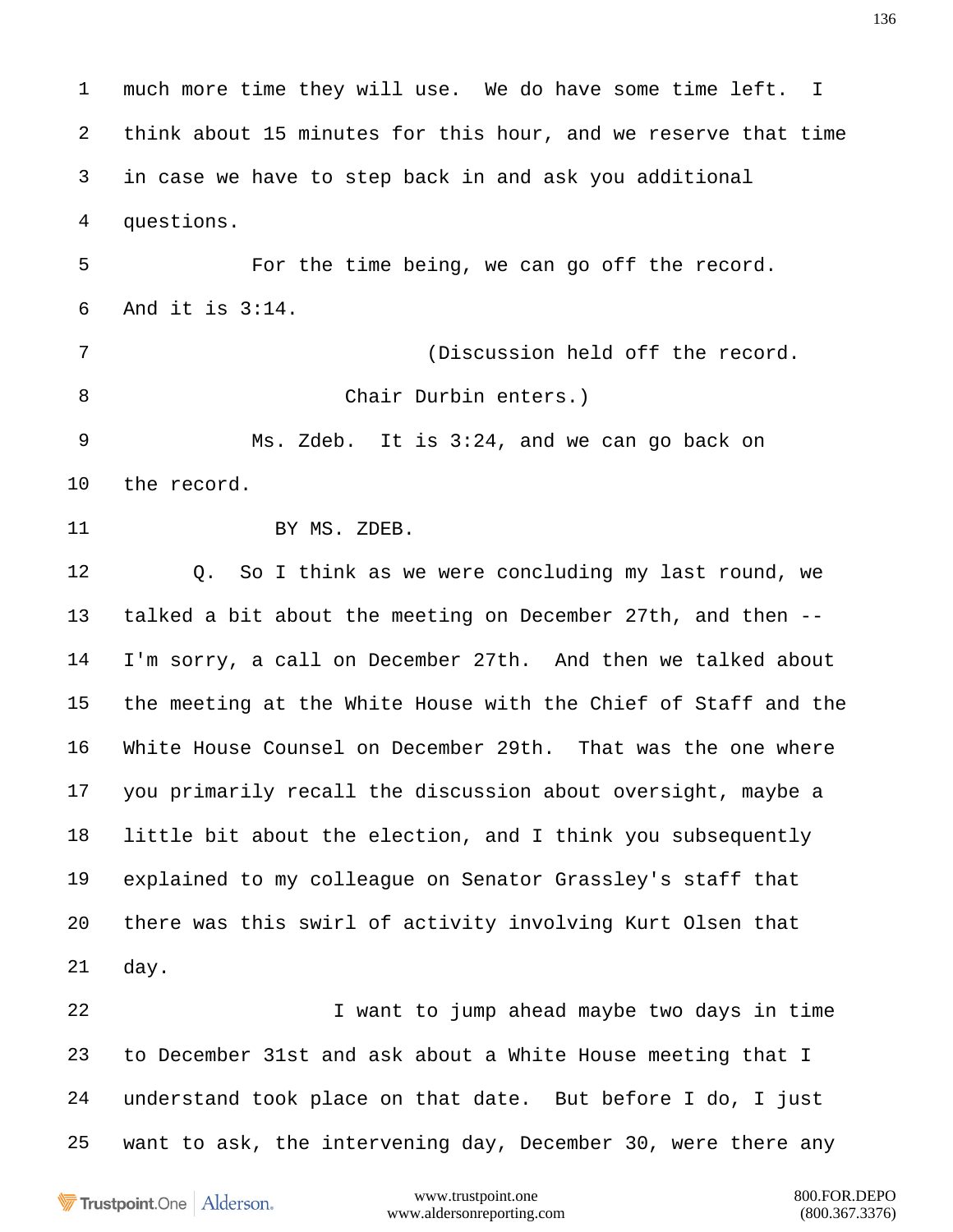meetings or phone calls with the President or the White House on the topic of the election?

 A. So as I think I alluded to earlier, I think on the 30th is when I had the call with the President to tell him that we were not going to do this, the court case.

Q. That's right, okay.

7 A. So I don't recall another call that day.

 Q. So then fast-forward again to the 31st. I know that there was a meeting in the Oval Office that afternoon.

 Was there a meeting, an internal meeting, with you and Mr. Donoghue and Mr. Clark at some point earlier in the day?

13 A. No. I think it was later. I'm not totally sure if it was a meeting or a call. My recollection is that that evening, Thursday the 31st, so New Year's Eve, or the next morning -- the best I can do is approximate that it's in that window -- I had a conversation with Mr. Clark. But whether it was a call or a meeting, unfortunately, after seven months, I have displaced it in my memory. But I think the communications occurred either that Thursday night or Friday morning.

 Q. So I want to talk about the White House meeting first.

A. Okay.

Q. We have seen the official White House photograph of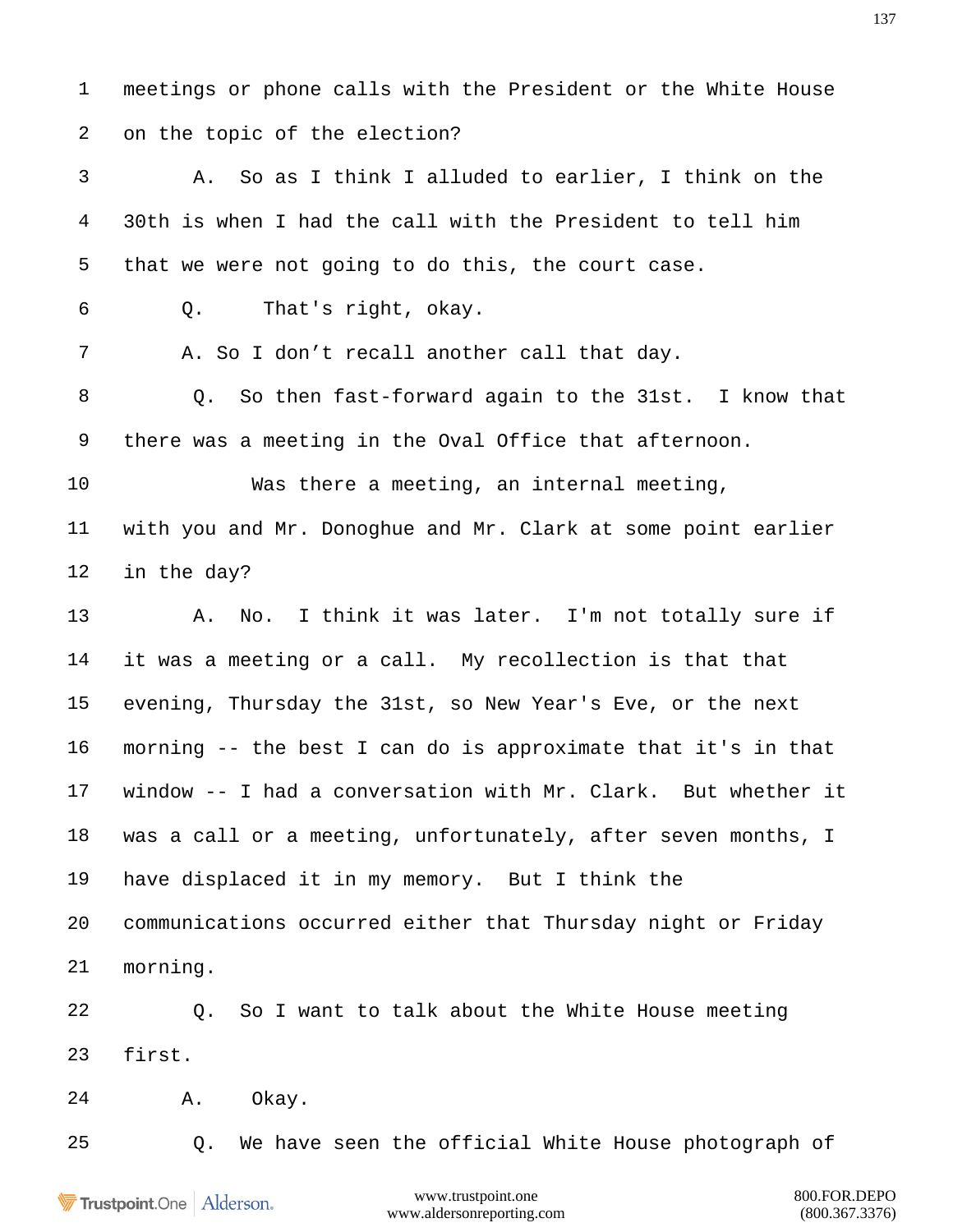that meeting. We understand from one of your emails, that you requested it. So we know from that photo, that you, Mr. Donoghue, Mr. Meadows, Mr. Philbin and Mr. Cipollone attended and were present. Was there anyone else? A. I think the photo accurately captures this. Rich Donoghue and me for DOJ. It's Pat Cipollone, White House counsel. Mark Meadows, Chief of Staff. And I don't think he's in the picture, Chad Mizelle, who was the general counsel of DHS, was there as well. **As an aside, if you will bear with me, I have**  just a standard practice if I know I'm photographed at events at DOJ or at the White House, if they're going to be in the Archives, I ask can you send me a copy of the picture? So that's a standard practice. But that, I did receive those pictures. 17 0. Why was Chad Mizelle there? A. Well, of course, I didn't organize the meeting so I can't say definitively, but I think it's somewhat similar with the earlier meetings where Ken Cuccinelli had been there. The President wanted to talk about election machines and DHS had some responsibility. Q. So you said a second ago that you didn't organize the meeting. Does that mean that somebody at the White House called the meeting?

Trustpoint.One Alderson.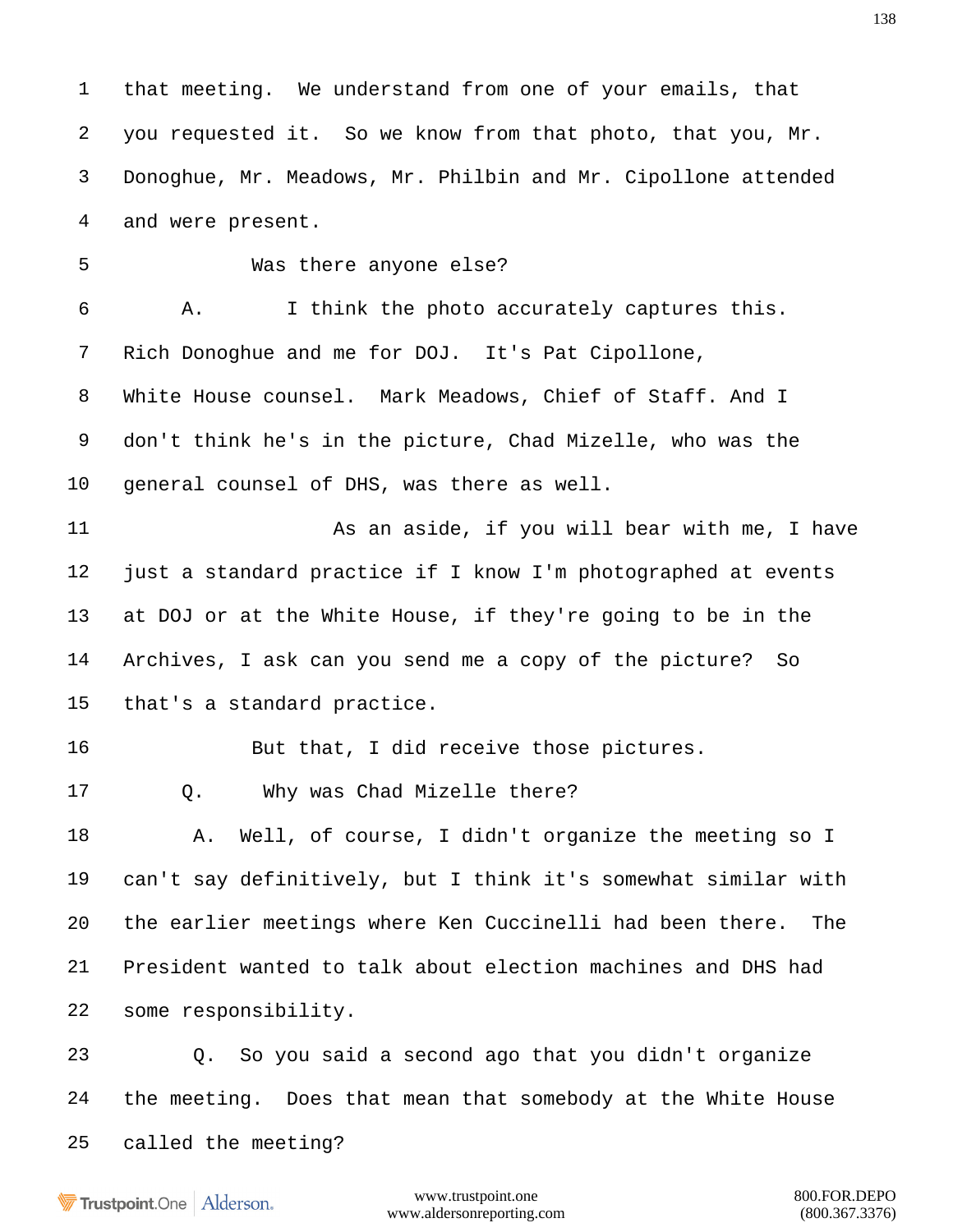A. Yes. My recollection is that the President had been at Mar-a-Lago, but he had come back on the afternoon of what would be New Year's Eve, and that I received some kind of notification from the White House that the President had returned and he wanted a meeting. And so Rich Donoghue and I, we went over.

 I don't think we had necessarily received a clear notice of what it was about, but we had enough of a track record that I knew -- that I could approximate what it was going to be about.

 Q. Did -- well, if you wouldn't mind, maybe just giving us a sense of the overall tenor of the meeting.

 A. I think the President seemed unhappy that it was now late December 31st. And I'm going to put this not as how I would see it, but in some sense, it was described as "you still haven't found the fraud," that "Here we are. You're saying -- you, DOJ -- that there's still not significant or substantial evidence of widespread fraud."

 Q. You said "he seemed unhappy." What gave you that impression? Did he say, "I'm unhappy with the Department"? A. Not in those exact words, but more, "You guys have said that there wasn't any, but that you remained open that

the facts had changed."

24 And I think he -- his comments were that people continue to tell him that there is fraud, so how can it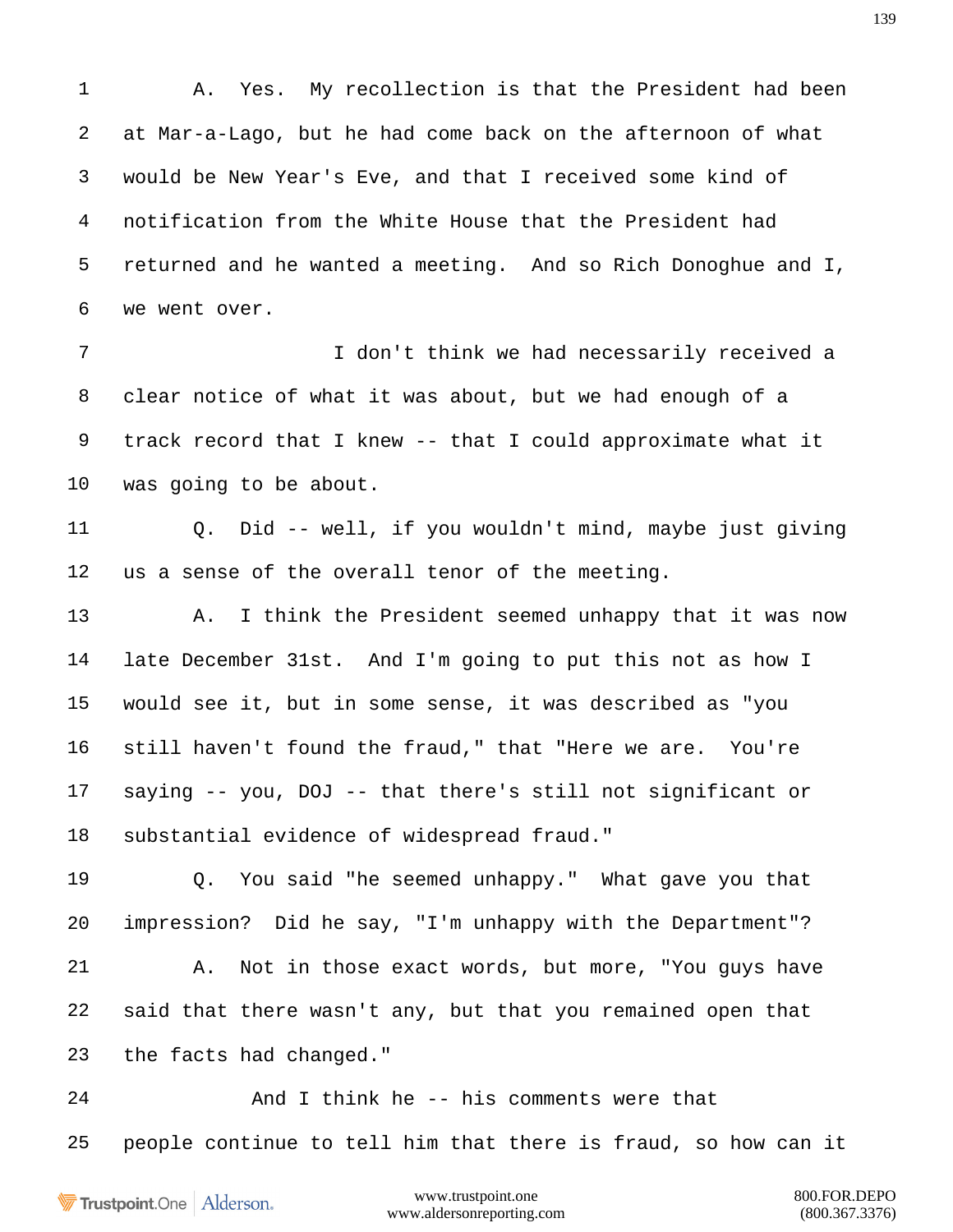be that, if the Justice Department is "doing its job," you haven't find this widespread fraud. And it was somewhat repetitive of our earlier discussions.

 And as I alluded to earlier in our conversation today, I think the President's observations were somewhat similar to what he was -- they were very similar to the things he was saying publicly or the media were attributing to him as to his dissatisfaction about the assessment of the validity of the election.

 Q. Did he raise the idea of the Department making a public statement again?

 A. One of the challenges is trying to parse what was said when exactly. That was something that he was interested in as in you should -- you should find the fraud that people are telling him was there, and that he knew you should say so. Whether that was specifically discussed at that meeting, that meeting, in some ways, doesn't register as fully on me as this Sunday night one.

 So I'm not aware of it at the meeting, but if there's some other record, that might help me sort it out. But, conceptually, I think there's some continuity of what his concerns were.

Q. Did he raise the Jeff Clark letter?

A. I don't think so. Not that I recall.

Q. Did anyone at the meeting raise the Jeff

Trustpoint.One Alderson.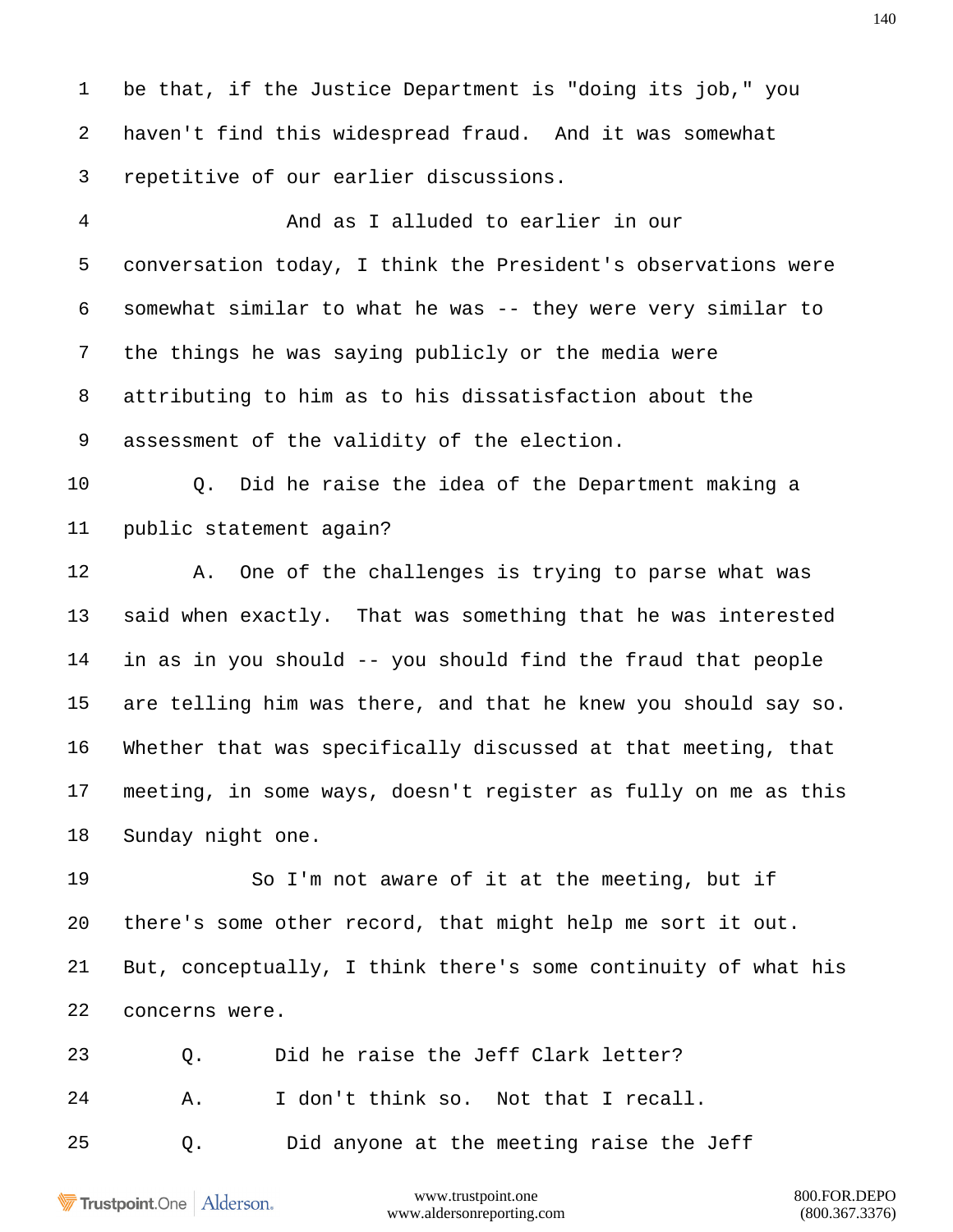Clark letter?

 A. I don't think so. Because, at that juncture, Rich Donoghue and I had told Jeff Clark, "We're not interested in this."

 I don't think that to my awareness at that time, it had gone outside the Department. I think Jeff Clark had presented to me and Rich Donoghue, and we said, "No thank you," or something like that (that's more polite than the actual language). I don't recall the actual words.

 And so I think at that juncture, I thought that probably might have the entirety of my awareness of the letter going outside the Department and being proposed elsewhere. I think that came later.

 Q. Putting the letter aside, was there any discussion at the meeting about the prospect of replacing you with Jeff Clark, or did that come later?

 A. As I was alluding to previously, I remember some conversation with Jeff Clark that I think it was that evening. It might be Friday morning. But it was right after -- close in time after that meeting at the White House. But I can't rule out some allusion to it, but I don't think so.

 Q. Did the idea of filing that Supreme Court action come up again during this meeting, or had that essentially been put to rest in your call the day before?

A. So my best recollection is it had been put to rest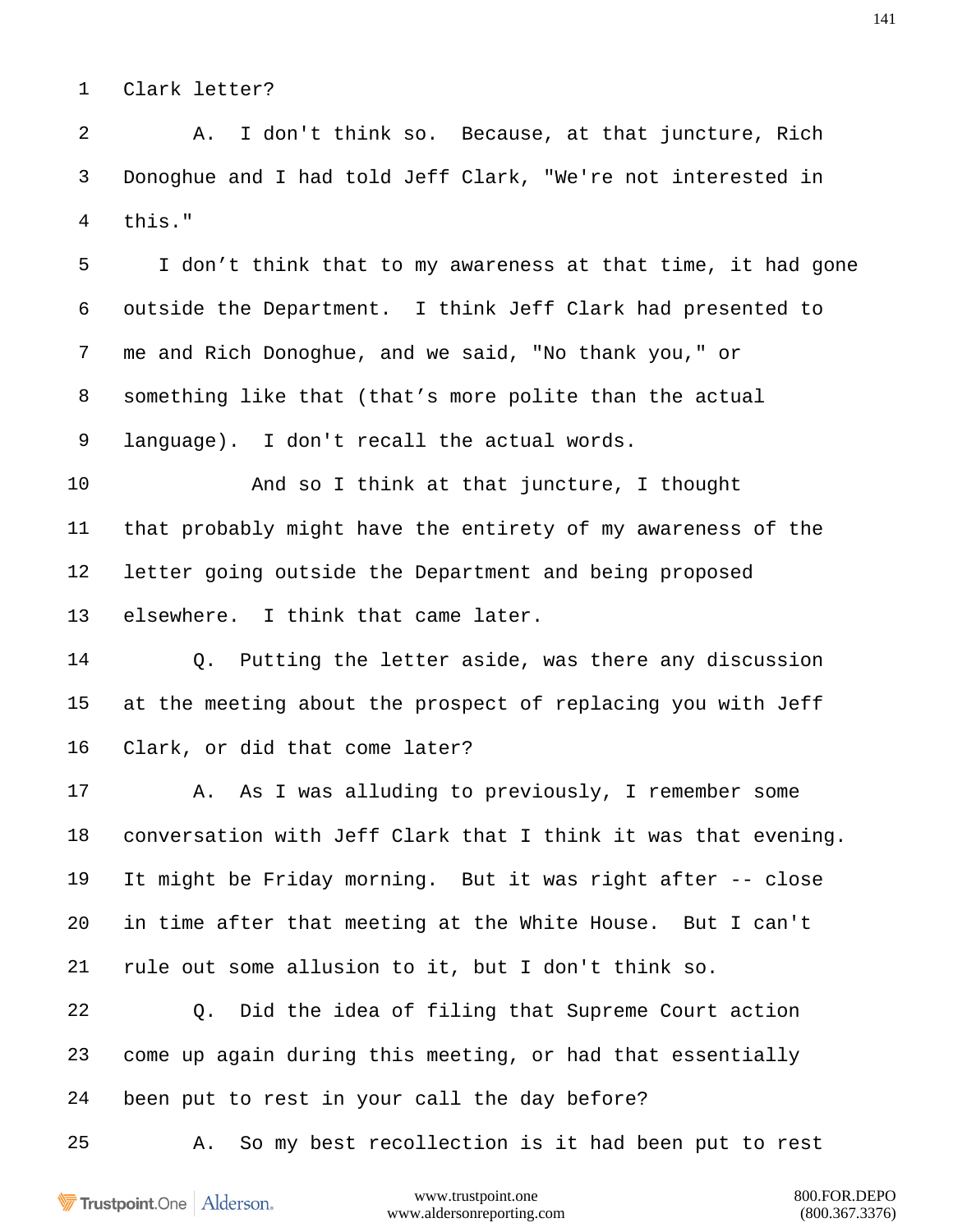on the call, but -- that's to my best recollection. I can't say definitively that it didn't come up on that Thursday White House meeting, but I don't think so.

 Q. How did you end the meeting? Did you have a particular impression about how things stood? What the President expected of you?

 A. Because that meeting turned out to be less significant than the Sunday one, when I look back at that Thursday meeting, my recollection of it is not quite as good. I remember generally that it was what I regarded as more of the same.

 But my reaction to it was more, generally, "We've been trying. We've been trying to say the Department will look at real evidence. The Department is going to do its job down the middle, straight up. But we don't see evidence. We don't see it. And our obligation is to say, 'This is the law.'"

 So by this point, as I've alluded to, we had a number of these small episodes of "Here's one we're not doing. Here is one we're not doing. Here's one we're not doing," but we are doing our job. This is not like an ideological thing that "We're just not interested in the evidence." It's "Our position is driven by the evidence." And so I think, by that Thursday, I'm developing a little bit of a frustration of how do we get

Trustpoint.One Alderson.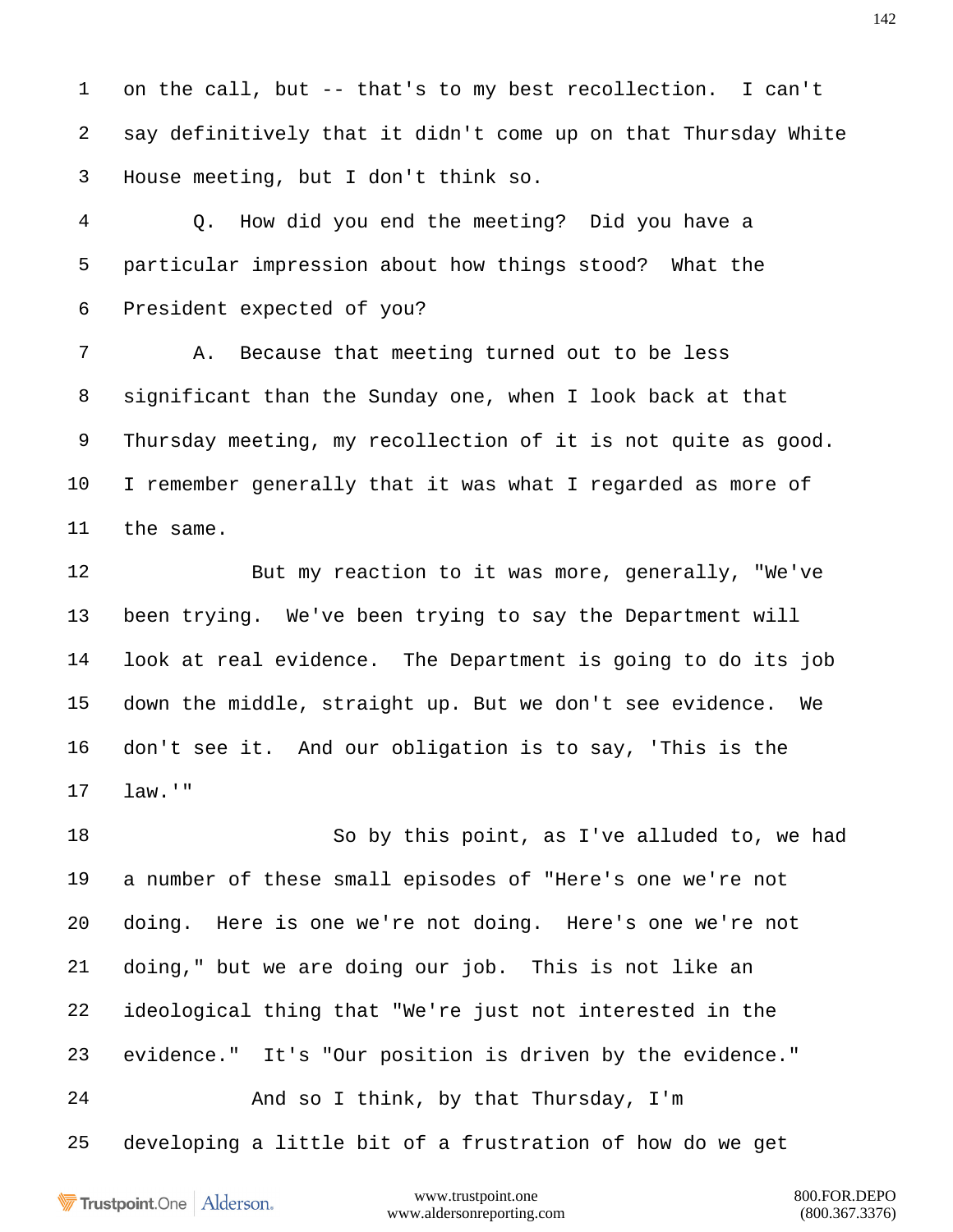through that our actions are premised on the evidence that the Department develops.

 And I guess the one other thing is, because I don't remember well in sequence of where the Jeff Clark conversation comes in, at another meeting, the Thursday meeting, I asked Rich Donoghue and Pat Hovakimian, who was one of my senior advisers. He had been my chief of staff, but he was getting ready to leave the Department shortly. So I had asked the two of them, "Let's get together and kind of figure out where we go from here." But it's in that same time frame that I learned from Jeff Clark that there's, at least to me, new developments, which is the President wants an answer by noon Monday as to whether he's going to be considering him as a replacement. I think I've said this before, but I want to make sure that I'm clear because I'm talking about what's my reaction on that Thursday evening. I'm not the issue -- the Department's position and its integrity is what matters. And if the President wants to make a change, have Rich Donoghue or Steve Engel replace me, that would be fine with me. But I certainly would have felt comfortable that either of them, or someone like them, just maintain the same course, fine. But I am concerned that we are functioning on the basis of the facts and the law.

Trustpoint.One Alderson.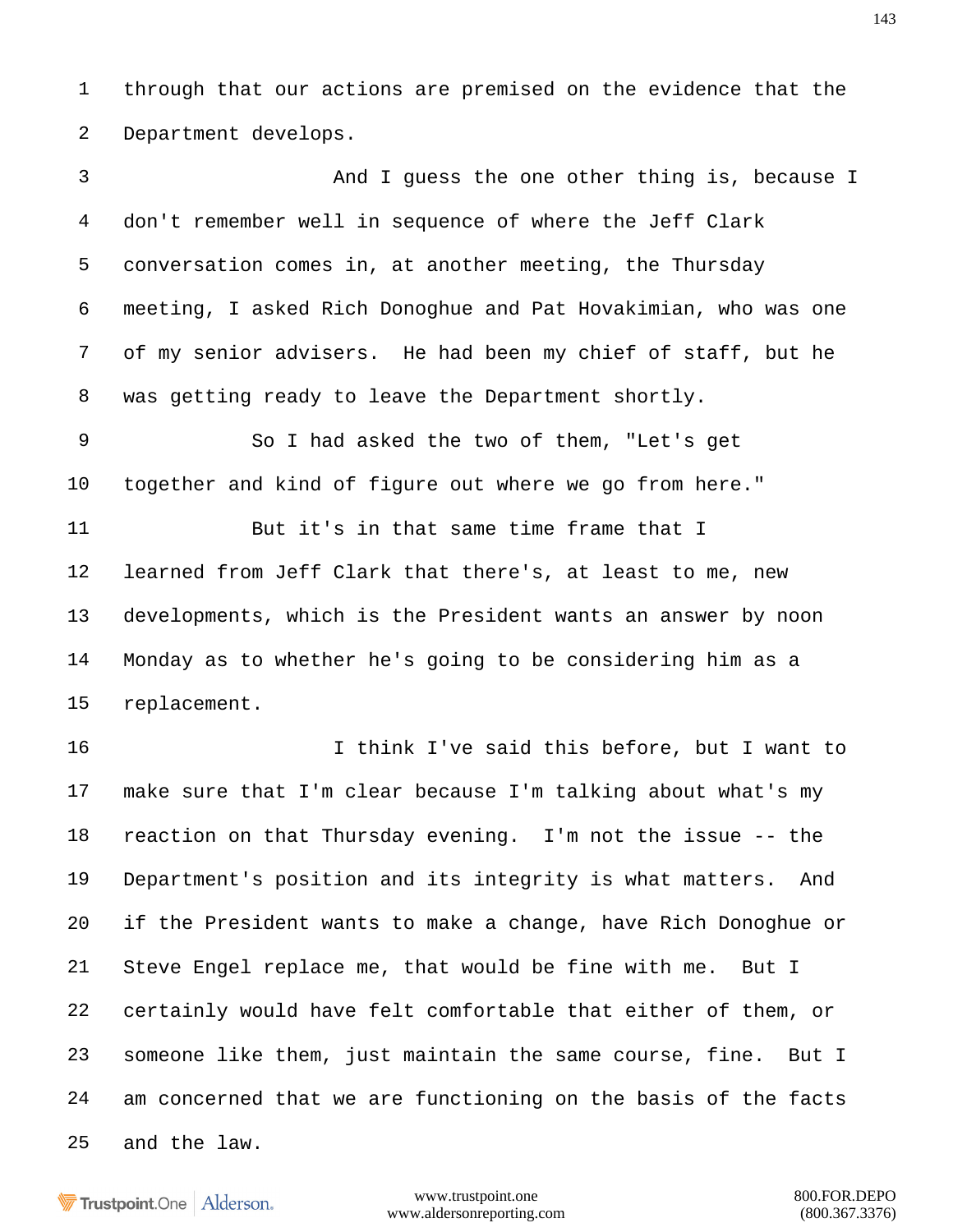1 0. So the conversation that you had with Jeff Clark around this same period of time, how did that go? A. Well, that's what I referenced earlier. He said that he had had another either meeting or conversation with the President. Notwithstanding his assurances that he made over the weekend that, A, that it wouldn't happen again; and B, if he got a request, he would notify me or Rich Donoghue. Neither of those happened.

 But he said that he had had a discussion with the President and that the President wants him to let him know on Monday if he's willing to be considered. At that point, it wasn't framed as the President is going to be making a change, but it is framed as he, Jeff, is now -- Jeff Clark is going to think about it, whether he would be willing to do it. And he wants to do some due diligence to see if maybe he would see things the same as Rich Donoghue and me.

 Q. So I think I may just be getting confused by the sheer number of the different communications involving Jeff Clark. I know from the calendars and that you have alluded to, I think on January 2nd, there is -- there's another meeting with you and Mr. Clark and Mr. Donoghue.

 But just so I'm clear, the conversation you're talking about right now in which he reveals to you that, notwithstanding your prior discussion, he did have a conversation with the President. That is separate from the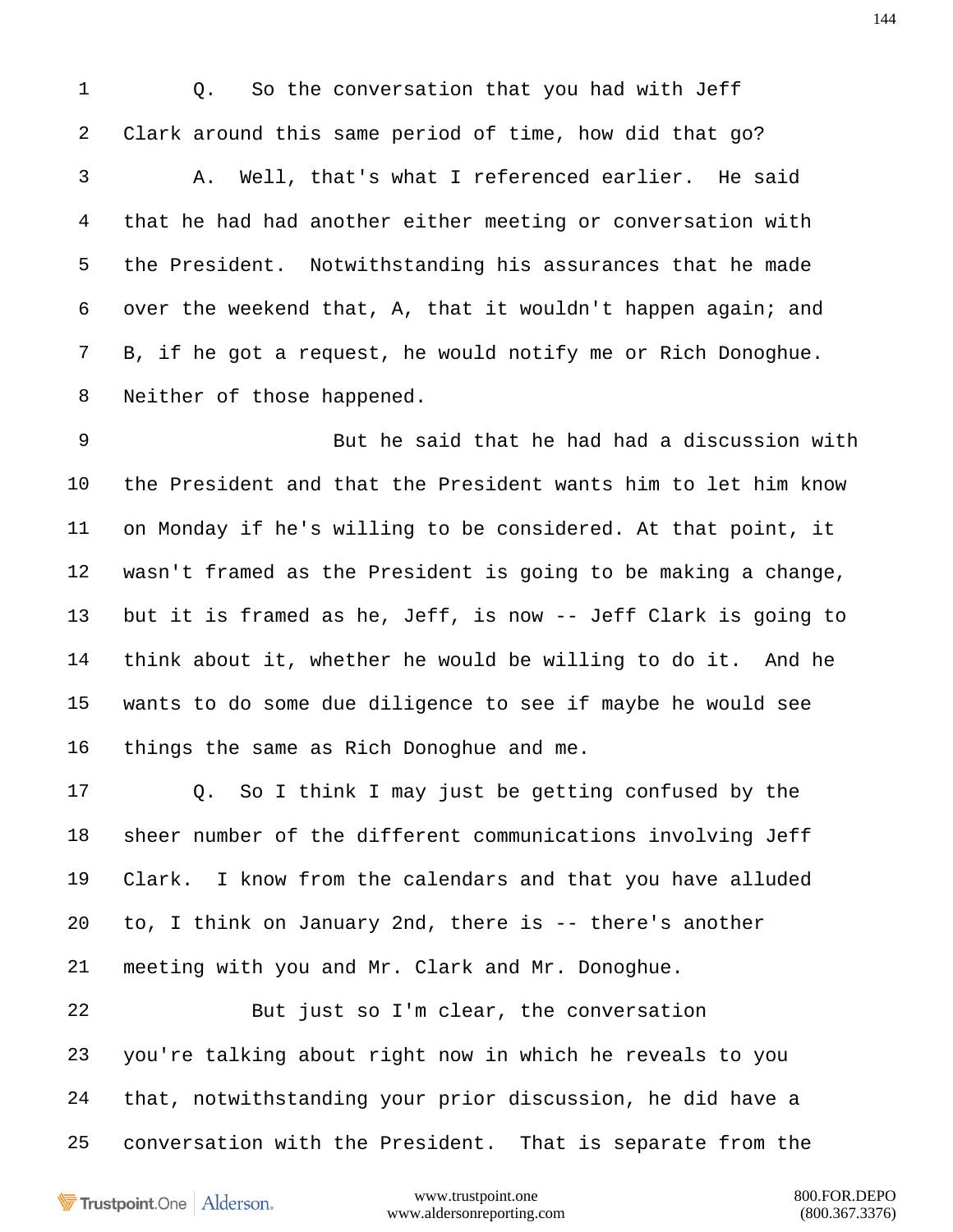January 2nd?

 A. Yes. The January 2 is the follow-up to that, where he has been permitted to get that and to talk to the U.S. Attorney in Atlanta, which he didn't actually do. And so the January 2nd is the follow-up from the earlier request of he has to get an answer by Monday so he would like to have access to some information. 8 0. I see. A. And that Saturday, he tells us he's had that access, and here is where he stands. It's really -- he tells us where he stands, but he doesn't say "I'm going to tell the President I'm available. I'm still sorting this out." 13 13 I think one of the things he raised is now,

 at this juncture, he would be willing to sign a letter instead of me, and he can answer no "if you'll do the things that I'm 16 suggesting."

17 And I said "No, I'm not sending that letter to the Georgia legislature."

 I knew that wasn't likely to result in his standing down, but that's when I say, we were not releasing that letter.

 Q. So Jeff Clark framed it as a choice he was giving you, to essentially either go along with the letter that you had previously rejected and sign it under your own name, or he will presumably take the President up on his offer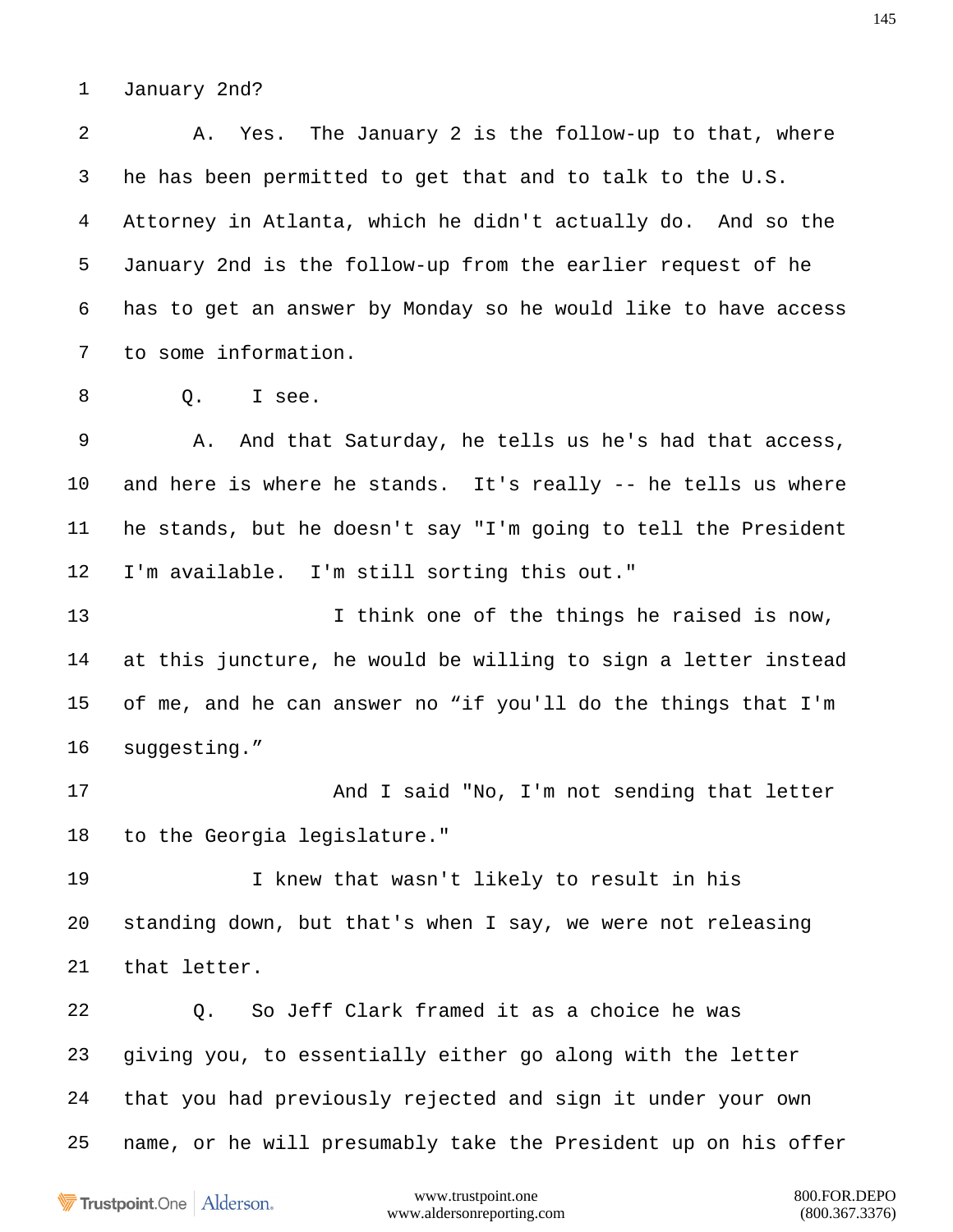to be installed in your place. Is that how you understood it? A. Close to that. That he was saying that having done some due diligence as he requested, that he wasn't satisfied where Rich Donoghue and I were on this, but that he still wasn't sure what his answer would be on it. And he raised another thing that he might point to, that he might be able to say no, is if -- that letter, if I reversed my position on the letter, which I was unwilling to do. Q. I'd like to jump to the January 2nd conversation in just a minute. But before we do, I wanted to just briefly ask you about two emails that you received on January 1st from Mr. Meadows. And I think -- my apologies. We passed them out already. So the first one is the document that is Bates numbered -678 at the bottom. And that would be Exhibit No. 11. 18 (Exhibit 11, email, was marked.) BY MS. ZDEB. Q. So this is an email on January 1st. It's an email chain from January 1. It starts off at 3:00 in the afternoon with Mark Meadows and you, and you then forward that to Mr. Donoghue. He responds "Pure insanity." And then you respond to him with some additional color around this issue.

Trustpoint.One Alderson.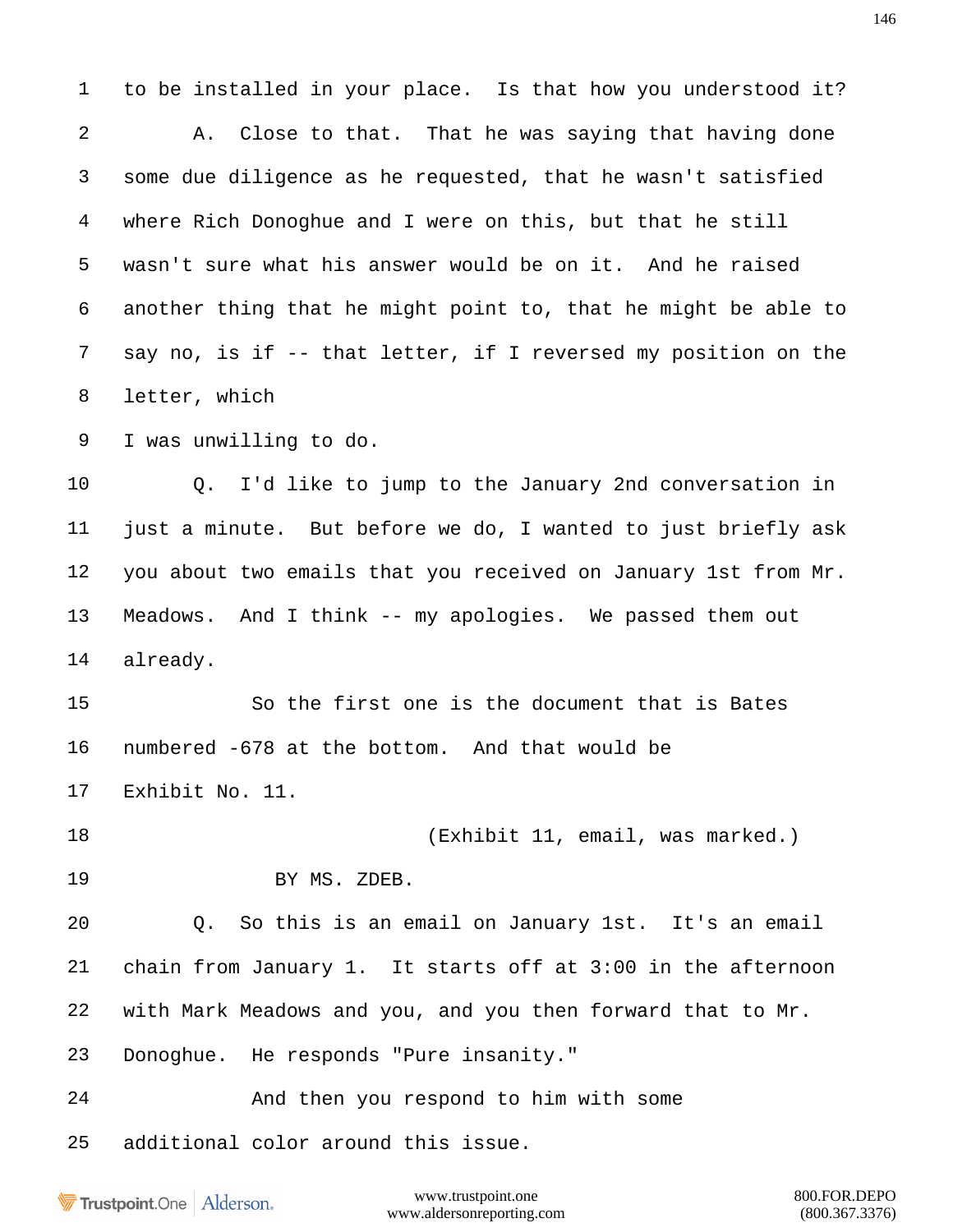Can you just give me a sense of how this Italygate issue was presented to you? What you took this email from Mr. Meadows with the YouTube link to mean?

 A. Yeah. So I think he had sent us an affidavit of somebody that has been described as being in protective custody in Italy who was a witness. And I didn't know what that was.

8 But then he provided this Internet link, sort of out of the blue. He wasn't saying, "I'm going to send you other things," but this email came across. And sort of the curiosity got the better of me (given my general thoughts on the reliability of the Internet). But I clicked on it and it didn't work. So I asked him to send the right link or something to that effect.

 He sent it. And I started to watch it, and I said, "You have got to be kidding me."

 So this was I think on a Friday night. Yeah, Friday, January 1. It's been a long day at the end of a long week. And my normal practice would have been to forward something and then talk about it. But a little bit of fatigue set in, and we had this email exchange of "Can you believe this?"

His response was "Pure insanity."

24 And I thought that would be the end of it, as I alluded to. Some of these we would just push aside and so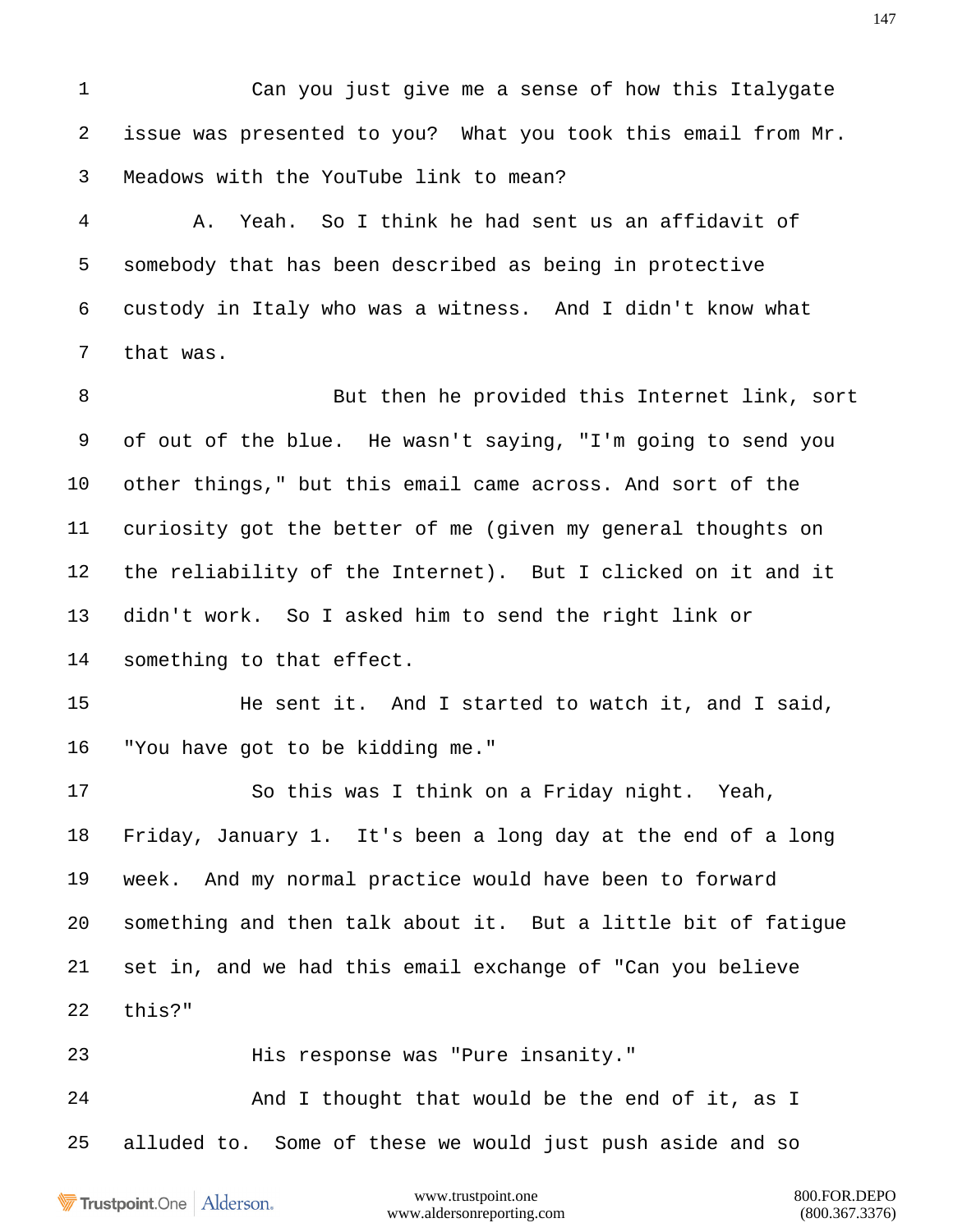forth. But then I actually got a call on this one saying, "Are you doing any follow-up?" And I said, "I think somebody had run down that this individual" -- and, again, keeping it within the government, nothing overt that might appear to give it credence. Someone figured out that "protective custody" was that the person was in prison after a conviction. So I think when I got a call, I said, "This one is another one that's debunked." And I was asked, "Well" -- I don't think I realized that this was coming from Mr. Giuliani and the campaign, but on this call, I did find out -- "There's more to it. Would you meet with Mr. Rudy Giuliani?" I had refused to meet with Rudy Giuliani multiple times over, during the month of December, so I said no. I said, "If he has evidence, he can do what any American can do. He can walk into an FBI field office and present his evidence, but I'm not meeting with him, no." 19 And Mr. Meadows seemed to accept that. But then he called me back and he said Mr. Giuliani is insulted that you think he should have to walk into a FBI office. And so the email reflects I declined to do it. I can't remember if I headed home or if there was some reason there was an email. But in frustration, I sent this note to share with Rich. As the email reflects, I

Trustpoint.One Alderson.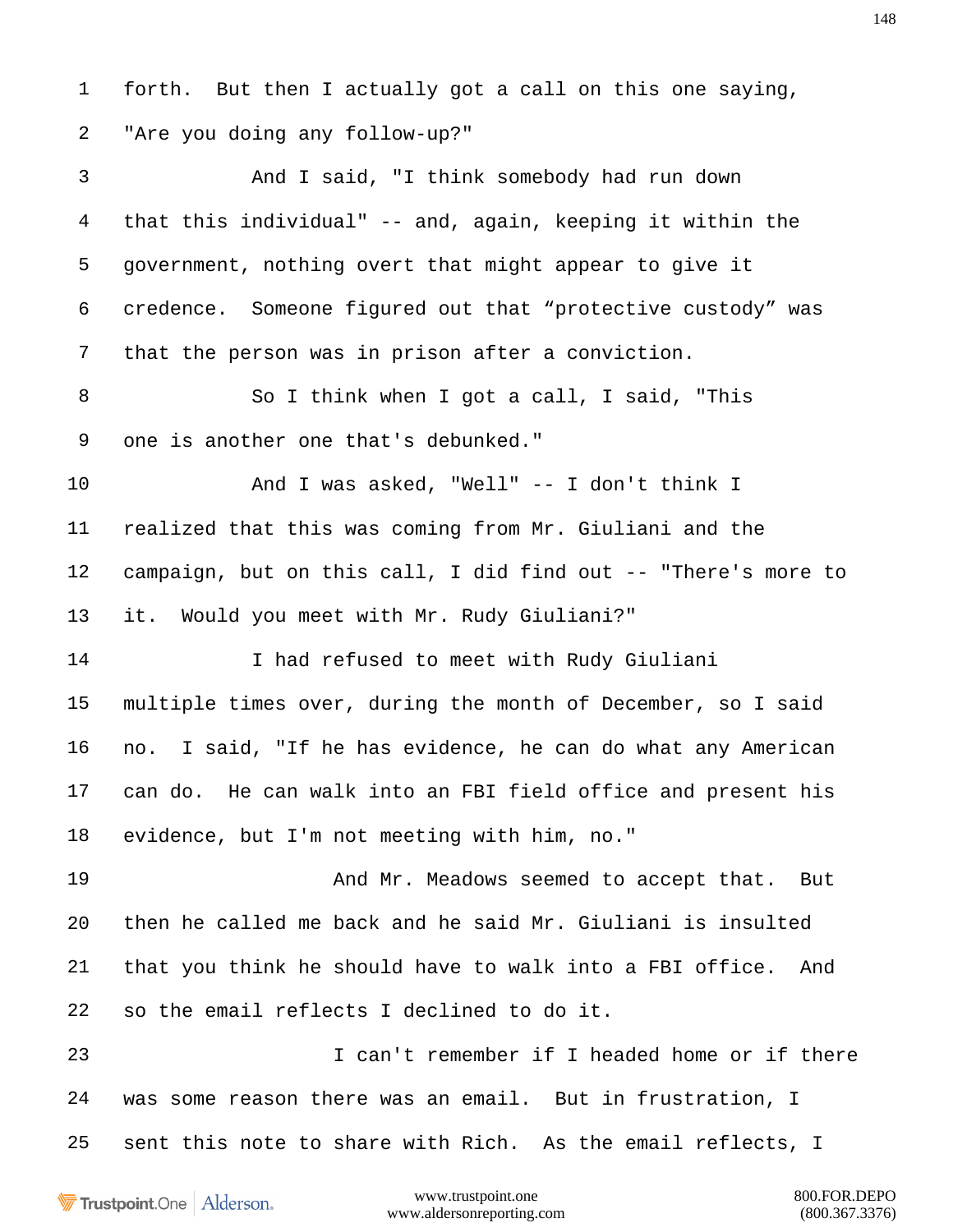got a little more animated than usual, at the end of the week. Q. I think I just heard you indicate this, but just for the record, it was Mark Meadows who made this call to you? A. That's my recollection.

 Q. And on the previous occasions when you had been asked to speak with Mr. Giuliani, was that also by Mark Meadows?

 A. These things started to blur. I know I received requests to meet with Mr. Giuliani. I declined. They accepted it, as they didn't say, "You must do this," or "You're expected to do it." But the request came back, and I said I'm not going to do that.

And so I never did meet with Mr. Giuliani.

 So I remember the request. This particular one, I think, was Mr. Meadows, but he did accept my position. I said I'm just not doing it.

 Q. And the earlier requests may have been Mr. Meadows, but you're not 100 percent certain, at this point?

 A. I'm confident I got the request. Whether it was the President, Mr. Meadows, or both is where I'm a little hazy.

 Q. Tell me -- about how many times were you asked to meet with Rudy Giuliani?

 A. I don't think I can quantify it. I'm just telling you what I remember is I got that request -- it was more than

Trustpoint.One Alderson.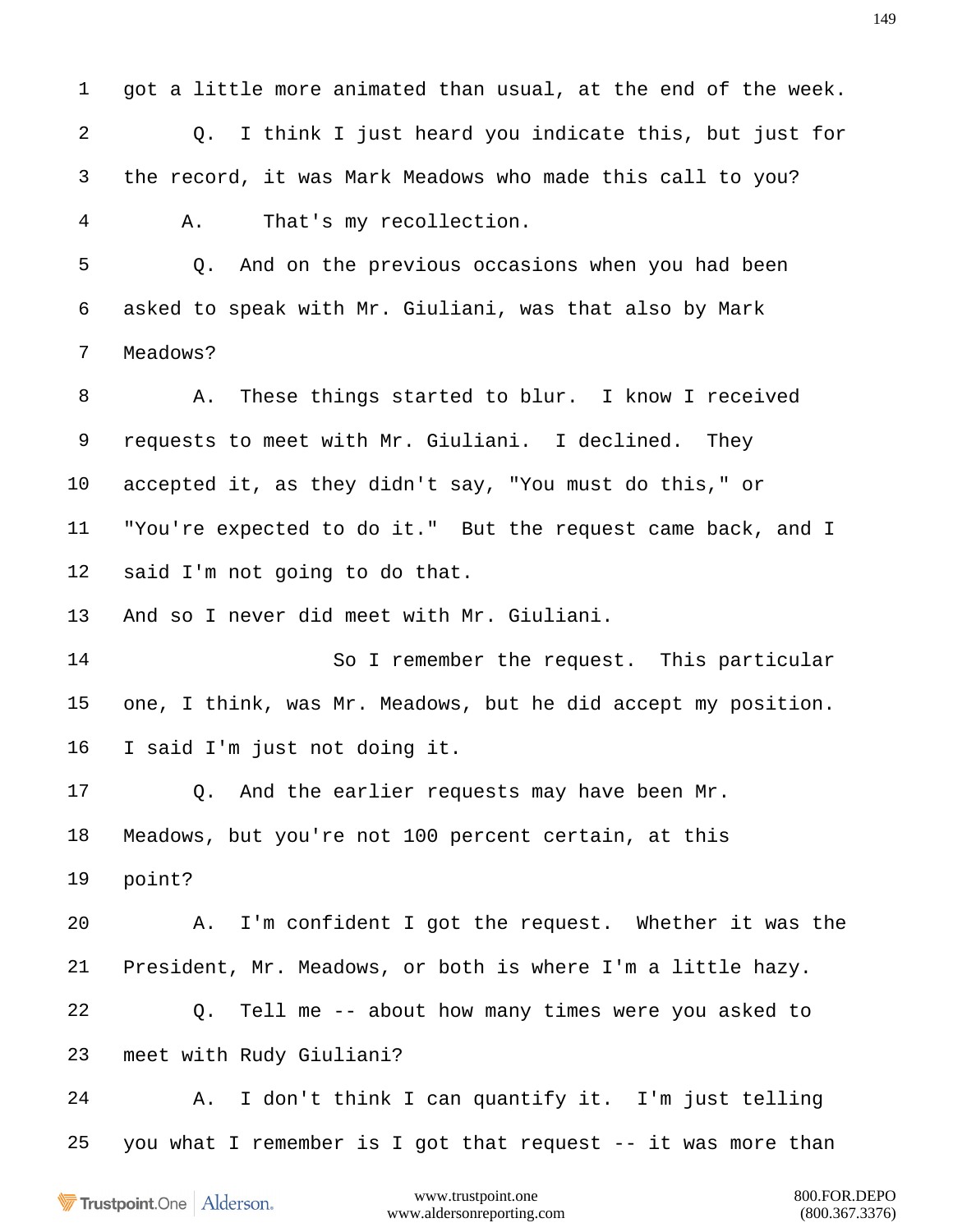www.trustpoint.one 800.FOR.DEPO once. I can't quantify it. And it was not -- I don't want to overstate it. It was not every 10 minutes or something ridiculous. Q. And it's possible they were from Mr. Meadows. It's possible they were from the President. But sitting here today, you're not certain which of those two? A. As I said previously. Ms. Zdeb. Let's turn to the second exhibit, I believe you have it over there. It starts with Bates -673 at the bottom, and this will be Exhibit 12. (Exhibit 12, email, was marked.) Mr. Rosen. I have it. 13 BY MS. ZDEB. Q. So this seems to -- sorry. This seems to be a follow-up to his outreach with the Italygate YouTube link. He then sends this additional note at 4:13 p.m. on January 1st, Mr. Meadows does. And he writes, "There have been allegations of signature match anomalies in Fulton County, Georgia. Can you get Jeff Clark to engage on this issue immediately to determine if there is any truth to this allegation." 22 And then you and Mr. Donoghue have an exchange in response to that. I think it is somewhat implicit in the exchange that you and Mr. Donoghue have, but can you give me a

Trustpoint.One Alderson.

www.aldersonreporting.com (800.367.3376)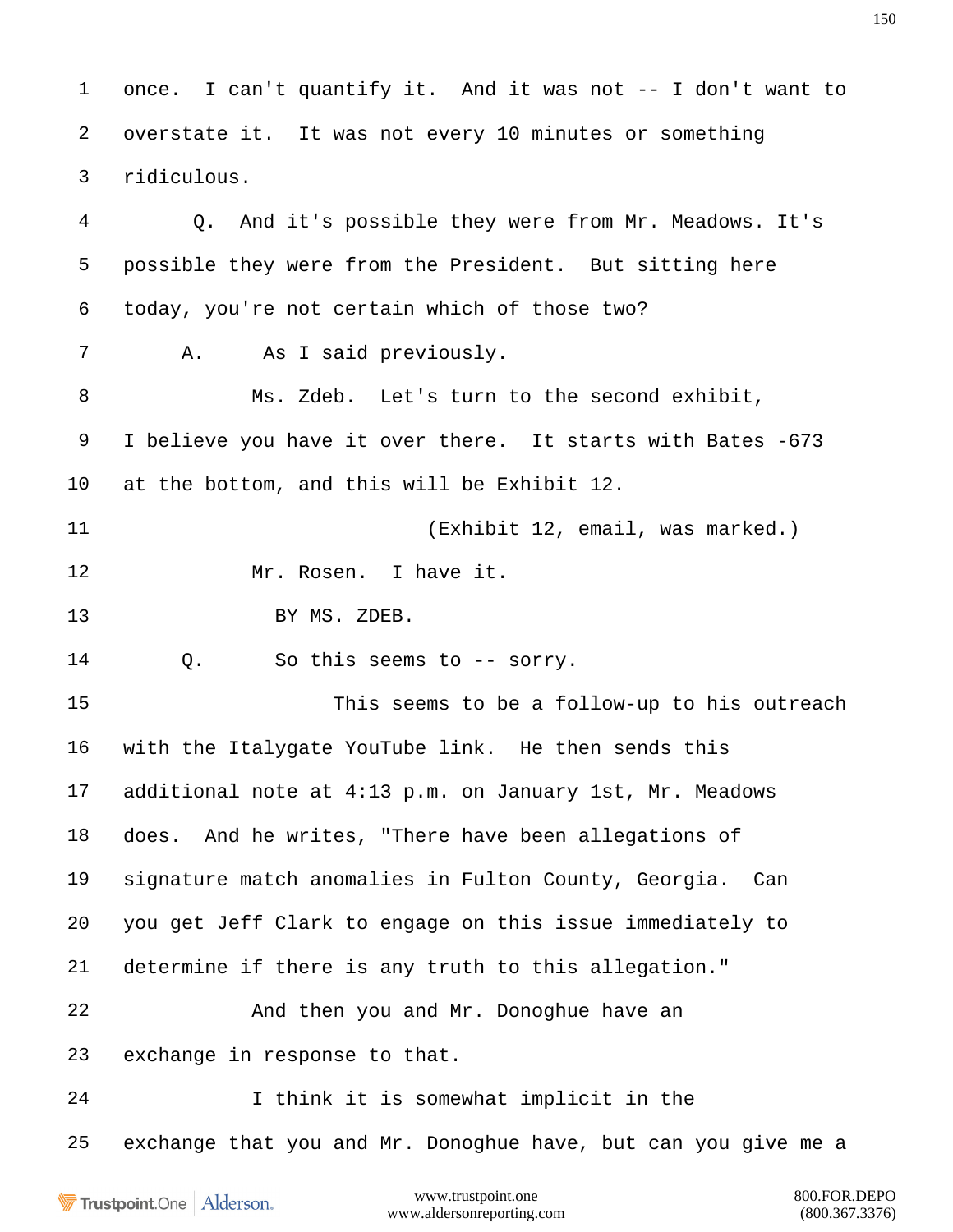sense of how you reacted to this particular request?

 A. Well, the -- I had two reactions. One is the signature match anomalies, I think is something that we spoke about earlier today, that their colleague raised in one of the calls. So I think I had an impression that, perhaps, this was just the Chief of Staff responding to his boss having said something about it and he sent it over.

 And so my reaction to it, what got my attention more was having Jeff Clark engage on this issue. Jeff Clark, of course, was in the Civil Division, and signature match anomalies would not be his responsibility. So common sense would tell you this, at this juncture, that that looked a little bit corroborative of Jeff Clark having just told me earlier that day or the night before that the President wants to know if he's willing to replace me. So it seemed, in some way, corroborative. It doesn't actually say that.

 So Rich and I had this exchange. I think that's sort of indicative of what I was saying earlier. By this point in the week, there was some fatigue and being ready to have everything be over with has set in.

 I think we were attuned to this thing was supposed to be some kind of focal point that we better be ready and be considering how we persuade the President that some of the things other people are telling him aren't right,

Trustpoint.One Alderson.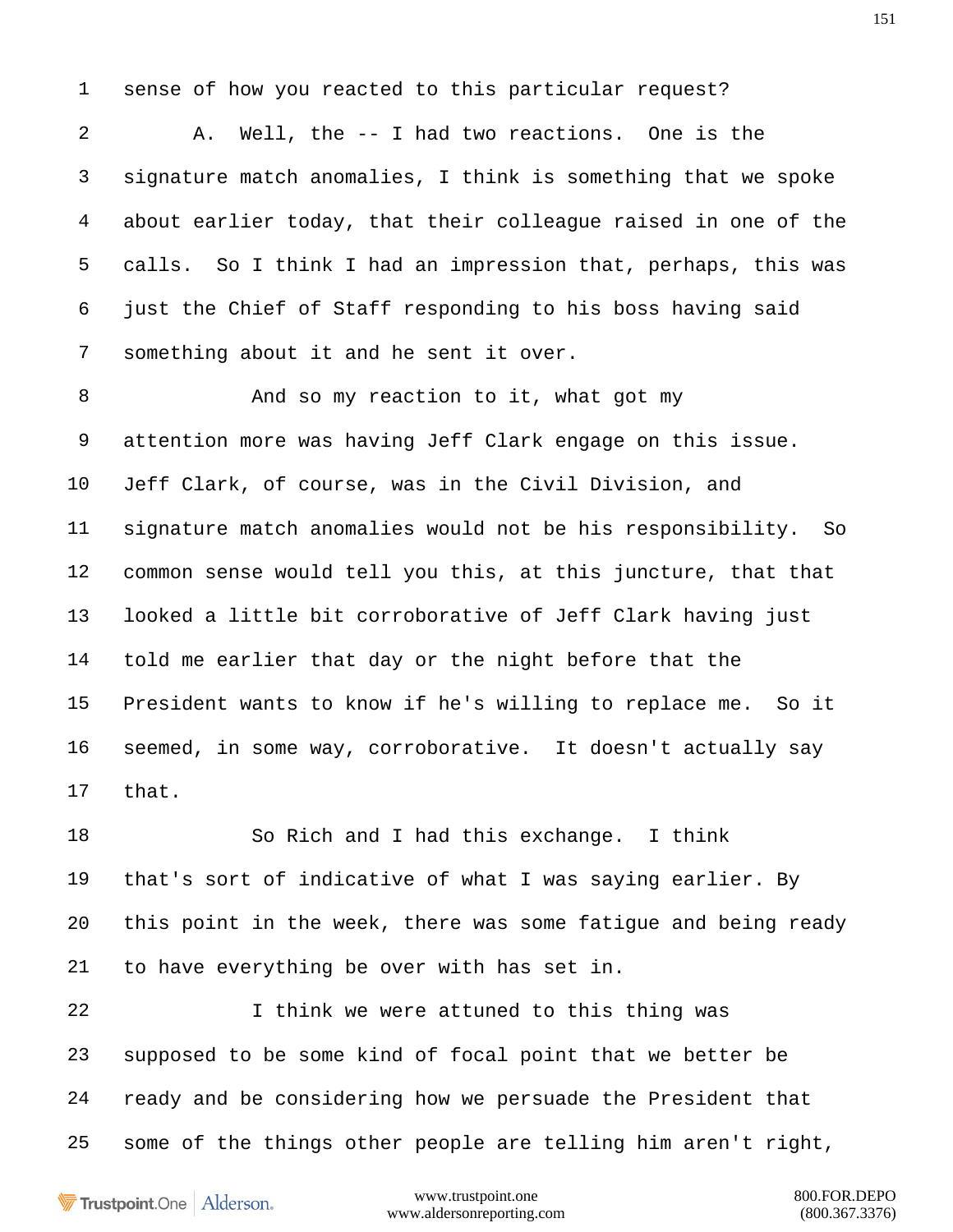that he's not listening to the right people. And that's when I started to continue to try to think through what's the best way to get this to an appropriate outcome.

 Ms. Zdeb. We're going to tag-team on our side, Mr. Rosen, so my colleague Ms. Walton is going to ask you some questions.

7 BY MS. McCLAIN-WALTON.

 Q. Mr. Rosen, I'll just give you a brief road map here. I'm going to direct the questions now to January 2nd -- Saturday, January 2nd, and then what you've described as the culmination of events on Sunday, January 3rd.

A. Okay.

 Q. You've already spoken a little bit about the lead-up to January 2nd and this meeting that you and Mr. Donoghue and Mr. Clark are having on Saturday, the 2nd. And you've described, I think it's fair to say, at this point, tensions 17 are rising with respect to these issues; is that fair?

 A. Yes. Because we started to hear things that, from my vantage point, they are unfounded. And I just don't think it's appropriate for an Assistant Attorney General to meet with the President alone.

 Q. And so at this point on January 2nd, I think you described that the purpose of the meeting with Mr. Clark was twofold. It was, one, to say "Stop meeting with the President behind my back"; correct?

Trustpoint.One Alderson.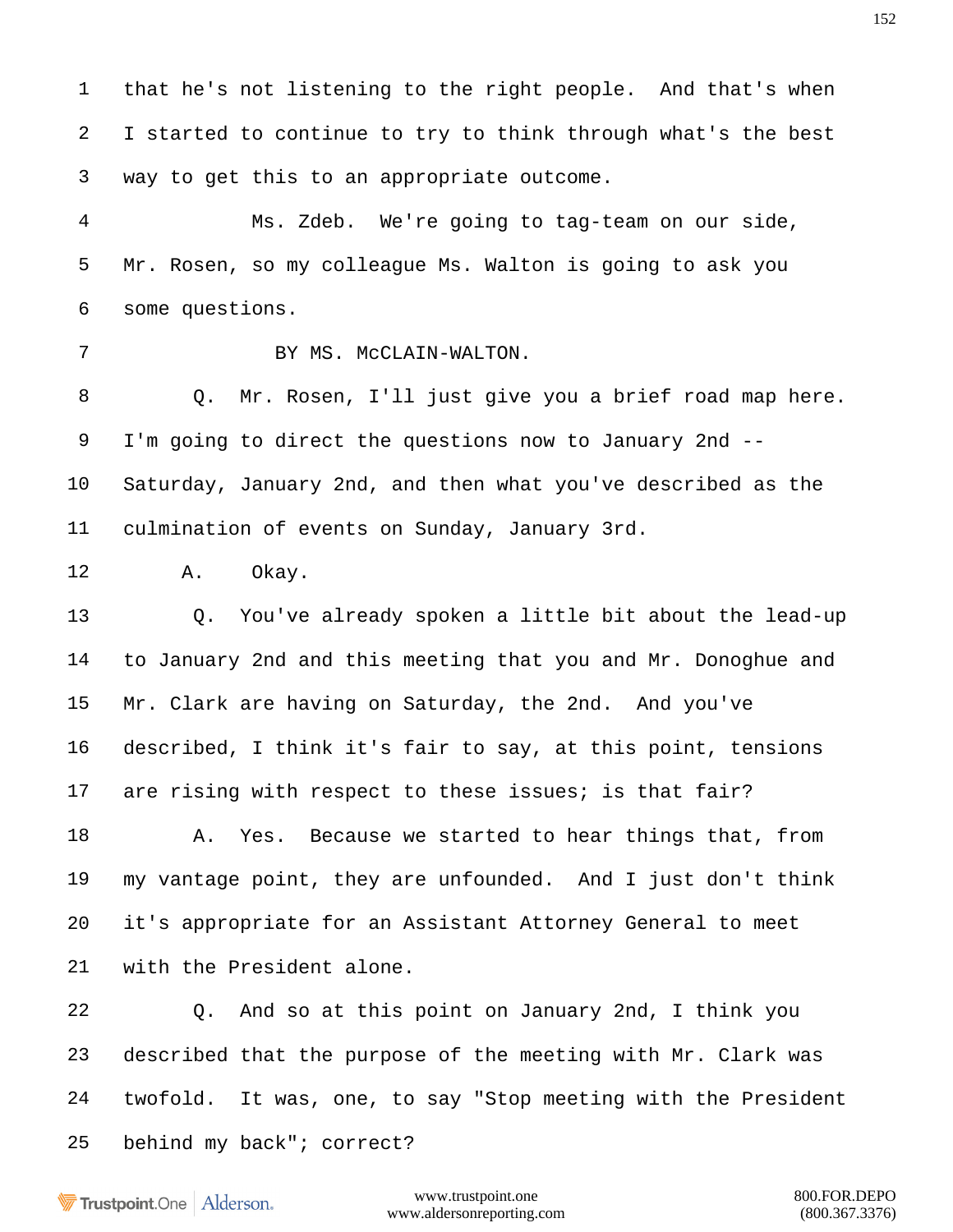A. That's the short form of what I alluded to earlier. Q. And, two, to see if Mr. Clark was going to get on the same page, essentially, as everyone else in the Justice 5 Department; is that correct? A. Yes. What I said is -- yours is the summary, but I provided a little bit more push and pull of the conversation as I said earlier. Q. Absolutely. A. You heard that. Q. Absolutely. 12 And so at the meeting on January 2nd, Mr. Clark had said that he had been briefed by ODNI at that point; correct? A. On Saturday the 2nd, I believe so. Q. And what was Mr. Clark's reaction to the briefing from ODNI? 18 A. Well, what I remember is that he was just dissatisfied in some way. Q. And at that point as well, you had provided Mr. Clark the phone number for the U.S. Attorney in Georgia, U.S. Attorney Pak; is that correct? A. Yes. Q. Did you ask Mr. Clark if he reached out to U.S. Attorney Pak to get more information about what was going on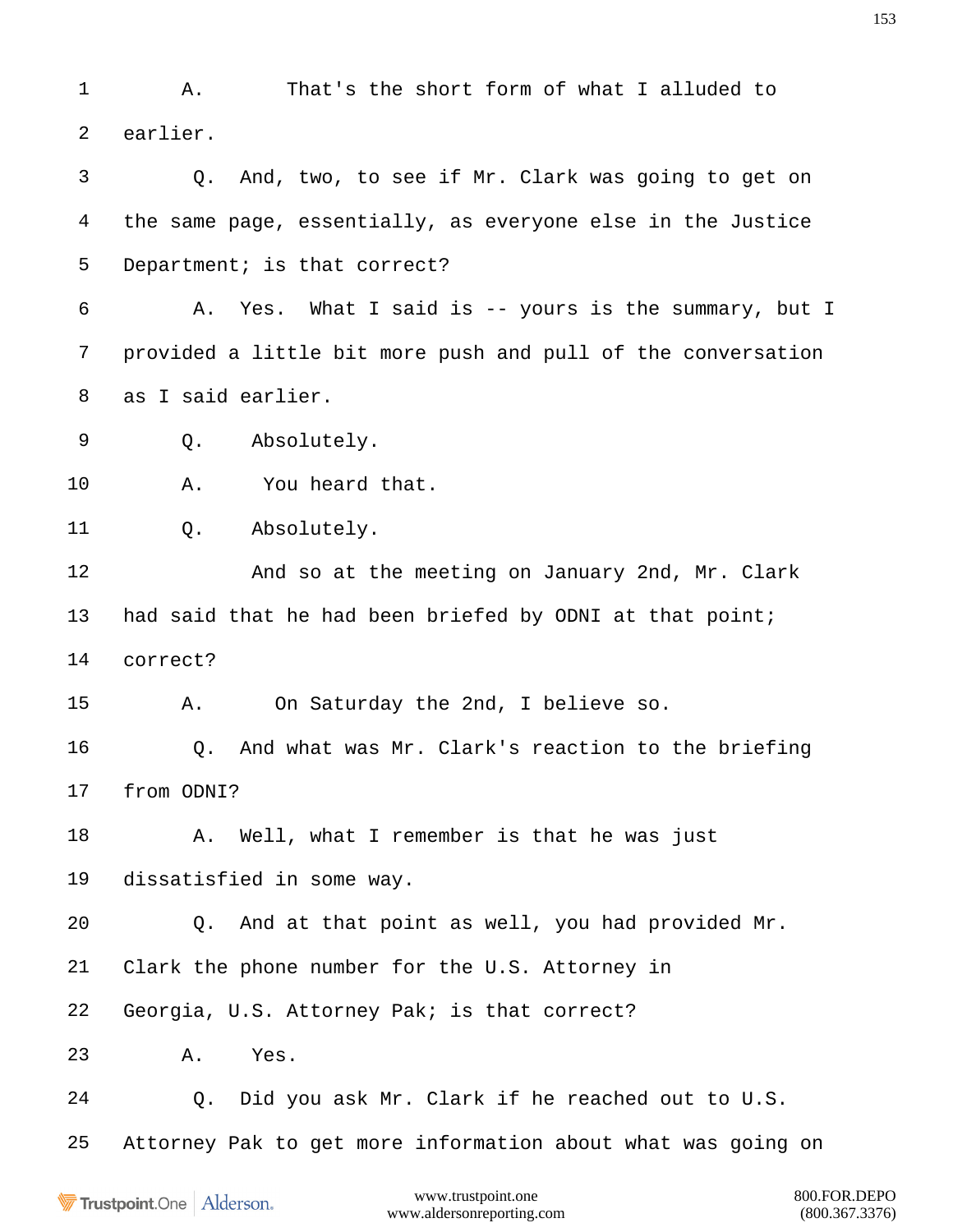in Georgia?

A Yes.

Q. And had Mr. Clark reached out to U.S.

Attorney Pak?

A. No.

 Q. Okay. And what was your reaction to him not reaching out to U.S. Attorney Pak, as you had instructed him to do?

A. I was disturbed. And I told him.

 Q. And during the course of this conversation, Mr. Clark indicated, essentially, that he was still thinking about the President's offer to assume the role of Acting Attorney General; is that correct?

14 A. With a small correction. The way I remember it is he was considering the President's offer, whether he would be willing to consider. It's perhaps a small difference, but meaning he had not actually been offered "Here is the job. Will you take it?" But more "I wanted to know if I decide to make a change, are you willing to be considered as the recipient of the change?" Slightly softer, to say.

Q. Understood.

 And so -- and during this conversation, in mulling this over, he asked, "Would you be willing to now sign that proof of concept letter?" And you said you were still unwilling to do that.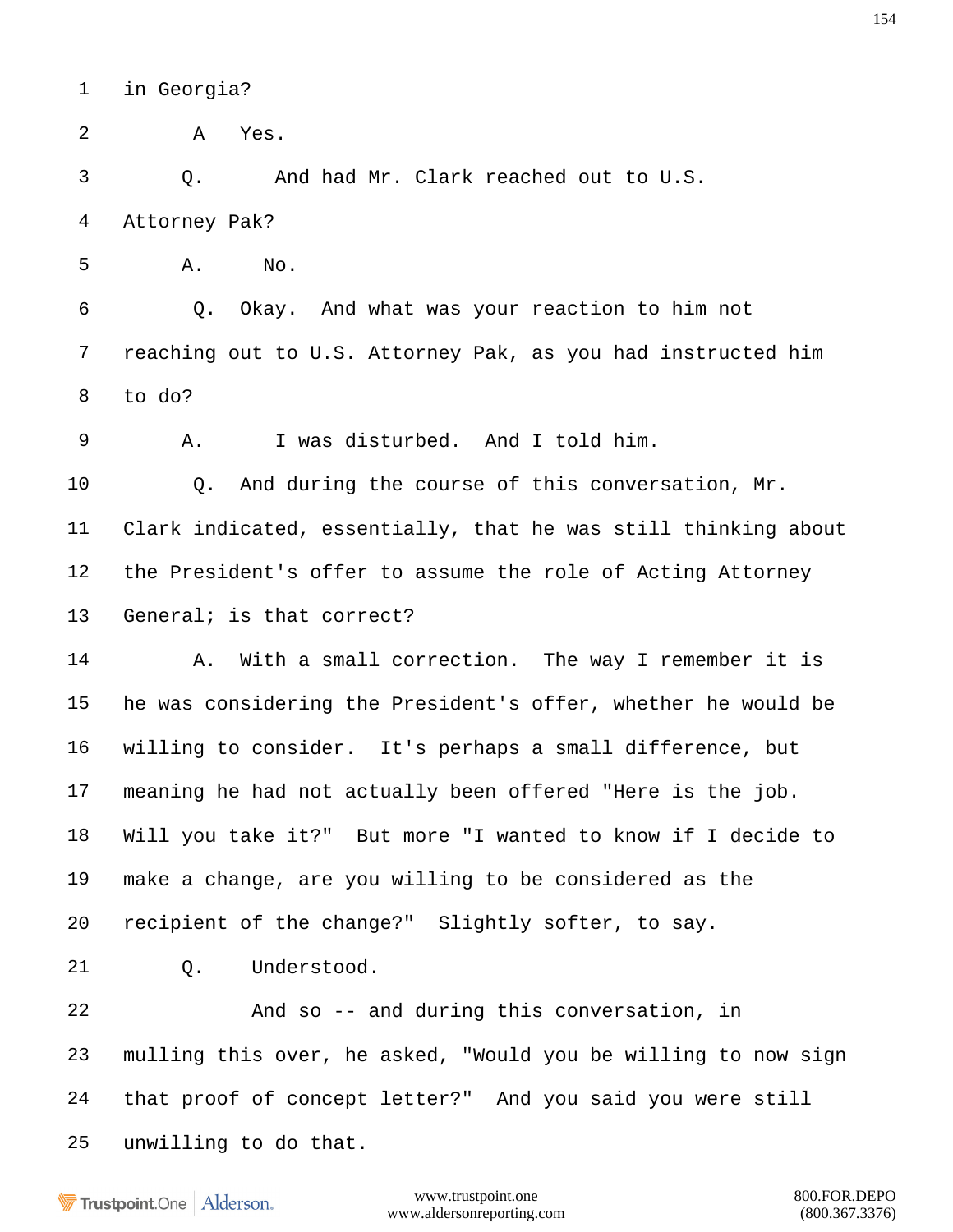| v |  |
|---|--|
|   |  |
|   |  |

That's right.

 Q. And I assume at that point, things kind of came to a head and the meeting was over, or did you have further discussions? A. No. The meeting took a while. I don't remember exactly how long. My sense of it would have been 45 minutes. And so there's obviously more discussion than just the things

 we could do in 45 seconds, but I think they're just more specifics of those topics.

 I think the meeting ended with a little bit of conflict. Nobody being really satisfied, but "let's talk about this later or tomorrow, or you know, let's figure out where this goes."

And so it all came to a kind of closure.

 I certainly do remember Rich Donoghue reinforcing where I was coming from in a very aggressive way that you went behind your boss's back, and you're proposing things that are outside your domain and you don't know what you're talking about, basically.

 Q. And so when the meeting ended and Mr. Clark left -- I would say, the room, wherever you are -- what is the conversation that you have with Mr. Donoghue at that point? Did you discuss next steps, what your strategy is? Yes. One of the things, to take a half step to give you a context. Obviously, this is not the only thing

Trustpoint.One Alderson.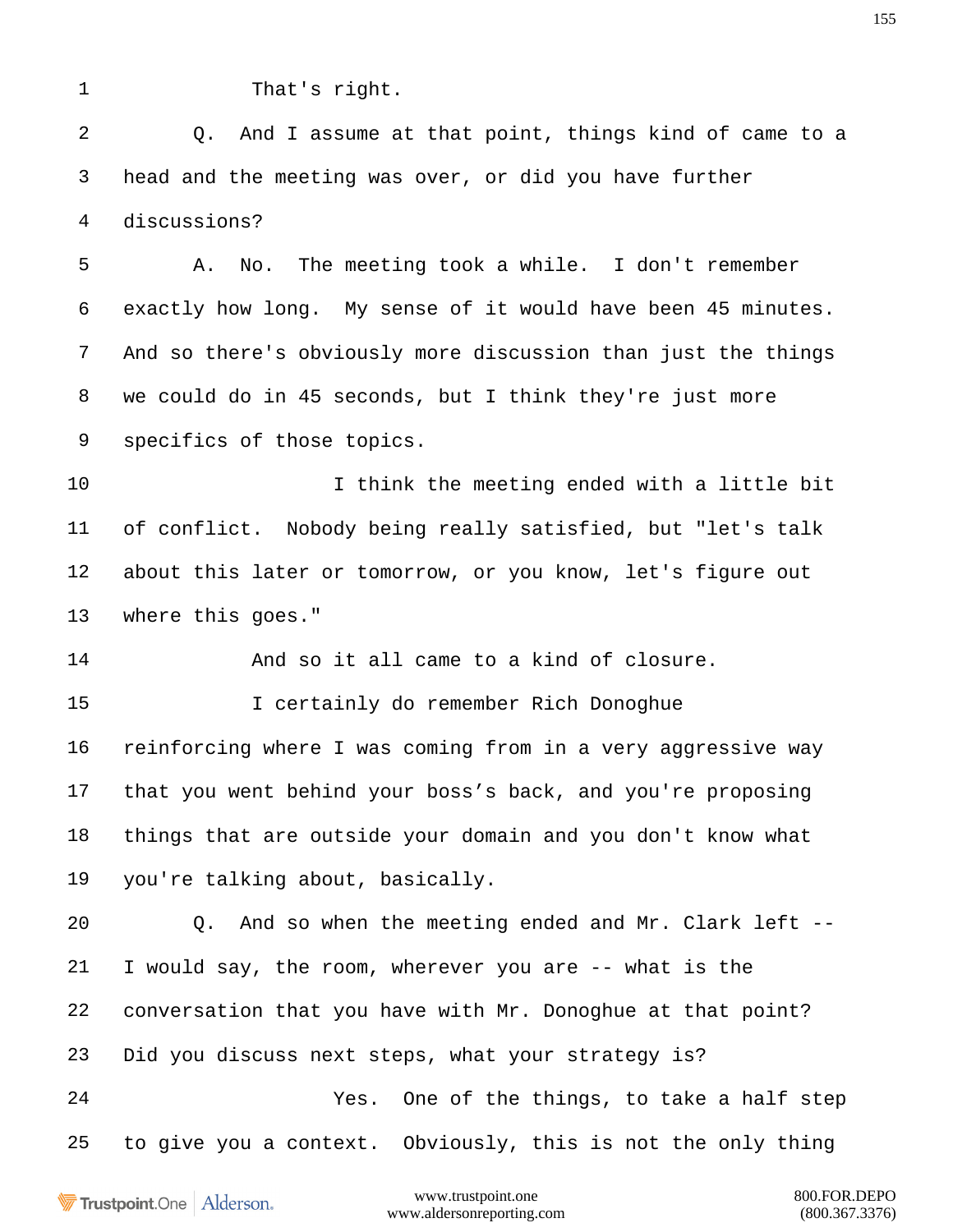going on. It's an important thing, but there is departmental business to deal with. And there's what I'll call regular department business, as in just the press of work. And, you know, I can remember, just as an example, there was a -- I think a status conference coming up in the Google antitrust litigation. And so it was regular and important department business that we still had to attend to, and it was an important part of our business.

 And it was the transition. And so it was the transition-related work. Much of that, in terms of what I'll call a formal transition, is on a staff level. There are people who are retiring. There are people who want to get 15 minutes to talk to you before their last day. And so there are some things that don't happen -- that happened more than they would regularly happen.

 So there's both work to do, and, of course, the transition was to culminate on January 20th. So there's preparations for that. That's itself a big and important process.

 So Rich Donoghue and I were first things first: The Department's business has to get done. But we were also then talking with ourselves and figuring out who else might have some insight.

 Mr. Steve Engel of OLC was someone that I thought very highly of. And in his OLC role, he was a very

Trustpoint.One Alderson.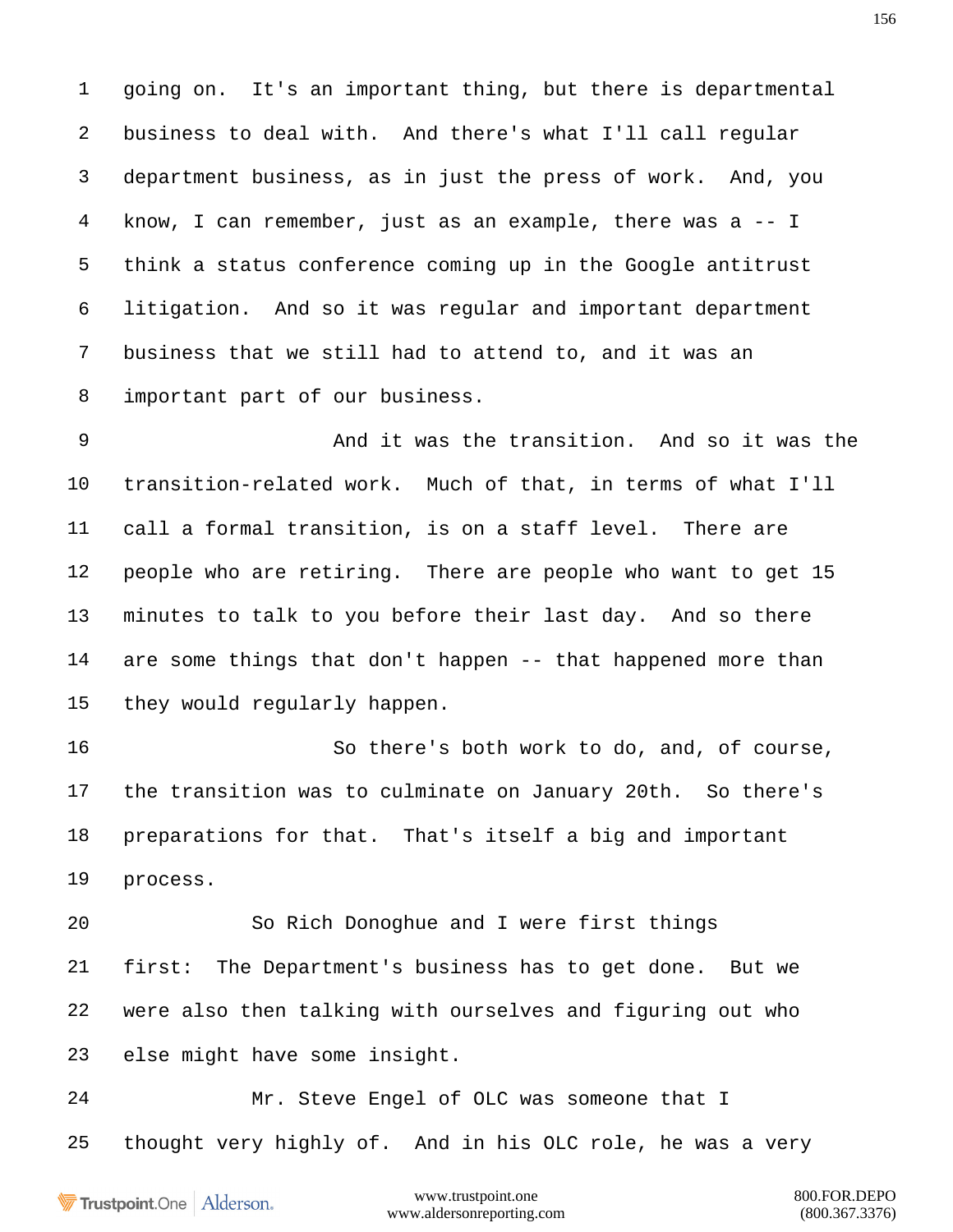important counselor.

 So I think the way you characterized it is right, we tried to strategize as to where do we go with this. We want to ensure that the right things are done for the right reasons.

 Q. And so at that point, that's going to the next morning, the morning of Sunday, January 3rd, or that day. I understand you continued to have these conversations about the business of the Department with Mr. Donoghue.

 But at some point, do you and Mr. Donoghue decide that Mr. Clark should come back in and discuss more things? Do you speak with Mr. Clark again, you and Mr. Donoghue, before that Oval Office meeting later on Sunday night?

 A. What happens is late that morning, maybe around noon -- I don't know if it's a little before or a little after -- but in that time frame, I get a call from Jeff Clark saying he wants to talk further and it's important.

19 And I said, "Okay. You know, I actually have some things I have to do. So let me address the things I have to do, and we'll get together in the afternoon."

 He was telling me it was time urgent. I said, "I'll do the best I can do."

 It turned out to be around 3:00. He was in the building. I was at my office that day. And he came down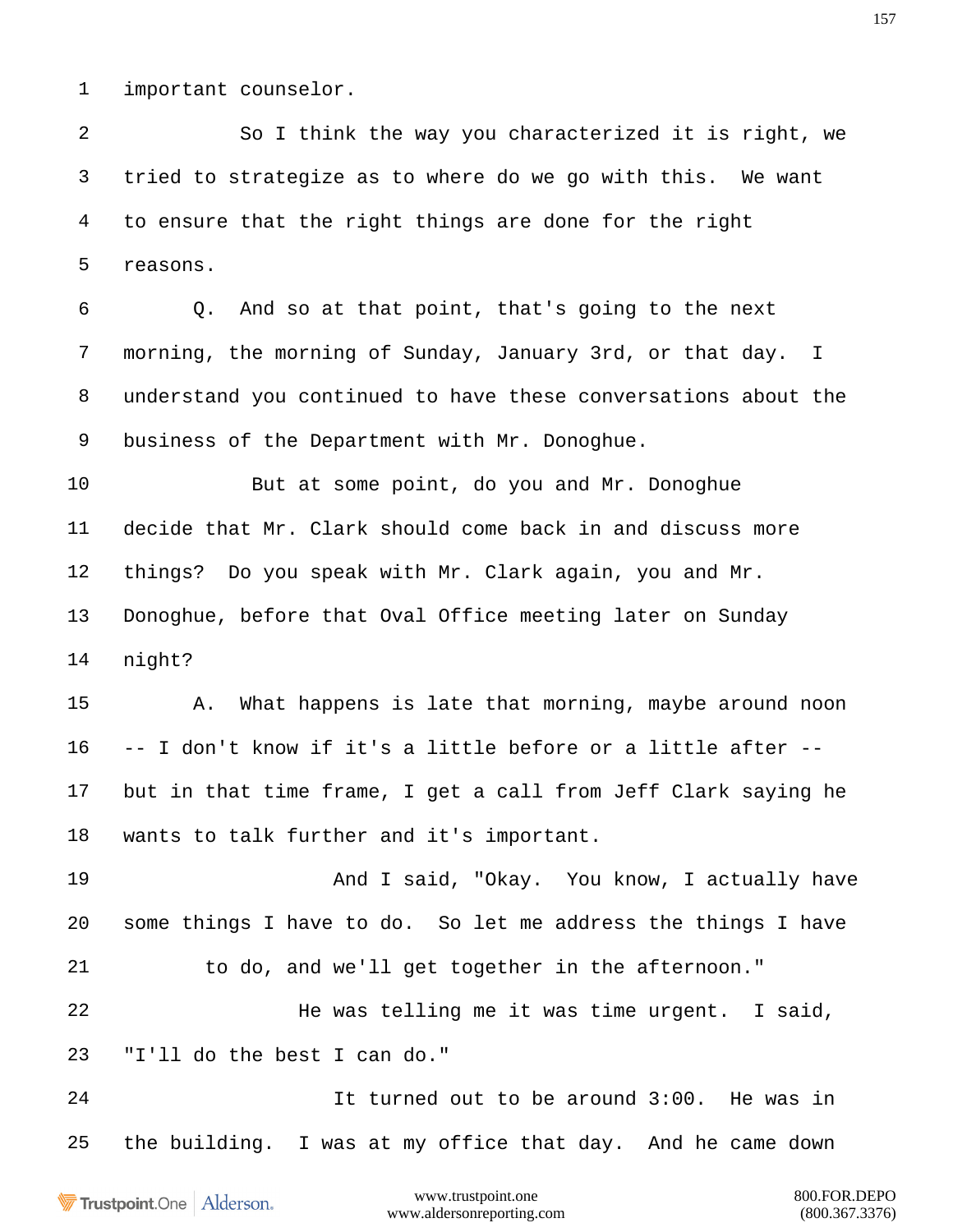to my office. My recollection is that, at that point, he wanted to talk to me alone. He didn't want Mr. Donoghue there.

 That was something I needed to think about. But I decided having known him for a long time, I would do that. I would see if I could -- my hope was that I would persuade him, that he should stand down basically from the path that he was advocating. And so I took the meeting with him.

 We met that afternoon. And he told me, at that point, the reason it was time-sensitive when he called me earlier was that he had talked earlier with the President, and the schedule -- the schedule had moved up and that the President had decided to offer him the position, and he had decided to take it. So that I would be replaced that Sunday, and the Department would chart a different path.

 And somewhat remarkably in this conversation, he told me that part of why he wanted to talk alone was he wanted me to stay on as the deputy, but Rich Donoghue would be replaced by me, which I told him made no sense, and there was no universe I could imagine in which that would ever happen.

 And he said he just thought that it was the right thing to offer. And --

 Q. During this conversation, did Mr. Clark mention at all about what the New York Times had reported that President Trump had reached out to the Secretary of State in Georgia,

Trustpoint.One Alderson.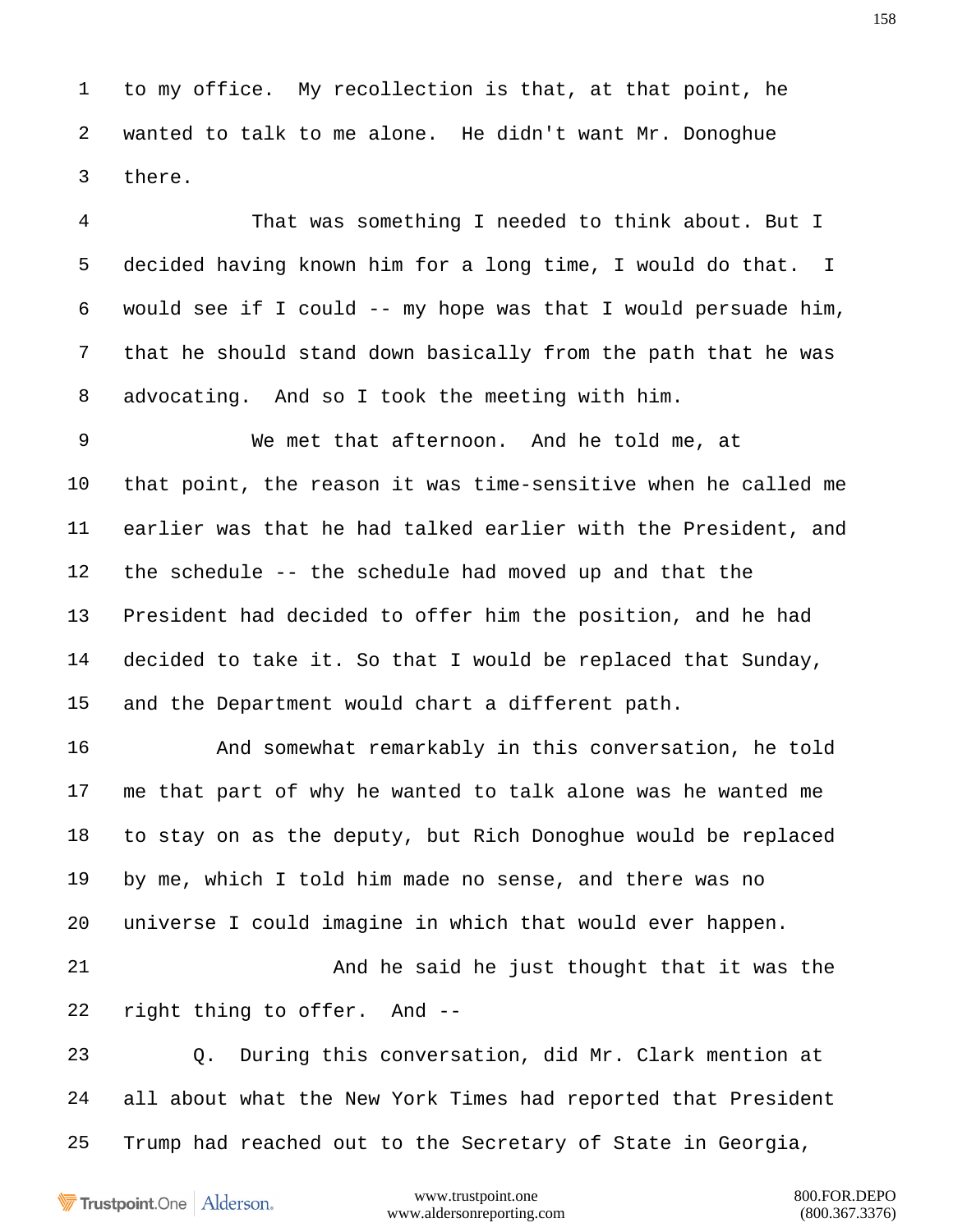Secretary Raffensperger, the day before, to talk about getting a certain number of votes?

 A. I don't have any recollection of that. I remember this was a very unhappy conversation. I told him that from my vantage point this wasn't about me. It was about what was the right thing for the country, that I thought he was making a colossal error in judgment, and that I really encouraged him that he should rethink this while there was still time. And we talked a little bit -- in both directions. Me telling him that I've known him a long time, and I couldn't understand how he was pursuing this path, and him saying it was because we knew each other that he had hoped that I would understand what he was doing, which I did not. So after some of that conversation, I told him, "Well, here's the thing, Jeff Clark, my subordinates don't get to fire me. So I'm not accepting what you're telling me, that you're going to replace me. I'm going to contact the President and tell him I need to talk with him." 19 And he didn't object to that. And I said, "So I will let you know what the next steps are, but for now, we're done." And after he left my office, which was in the neighborhood of 4:00, give or take, I called over to the White House and asked Mr. Meadows that I need to see the President and it needs to be today. He said he would arrange it, and he

Trustpoint.One Alderson.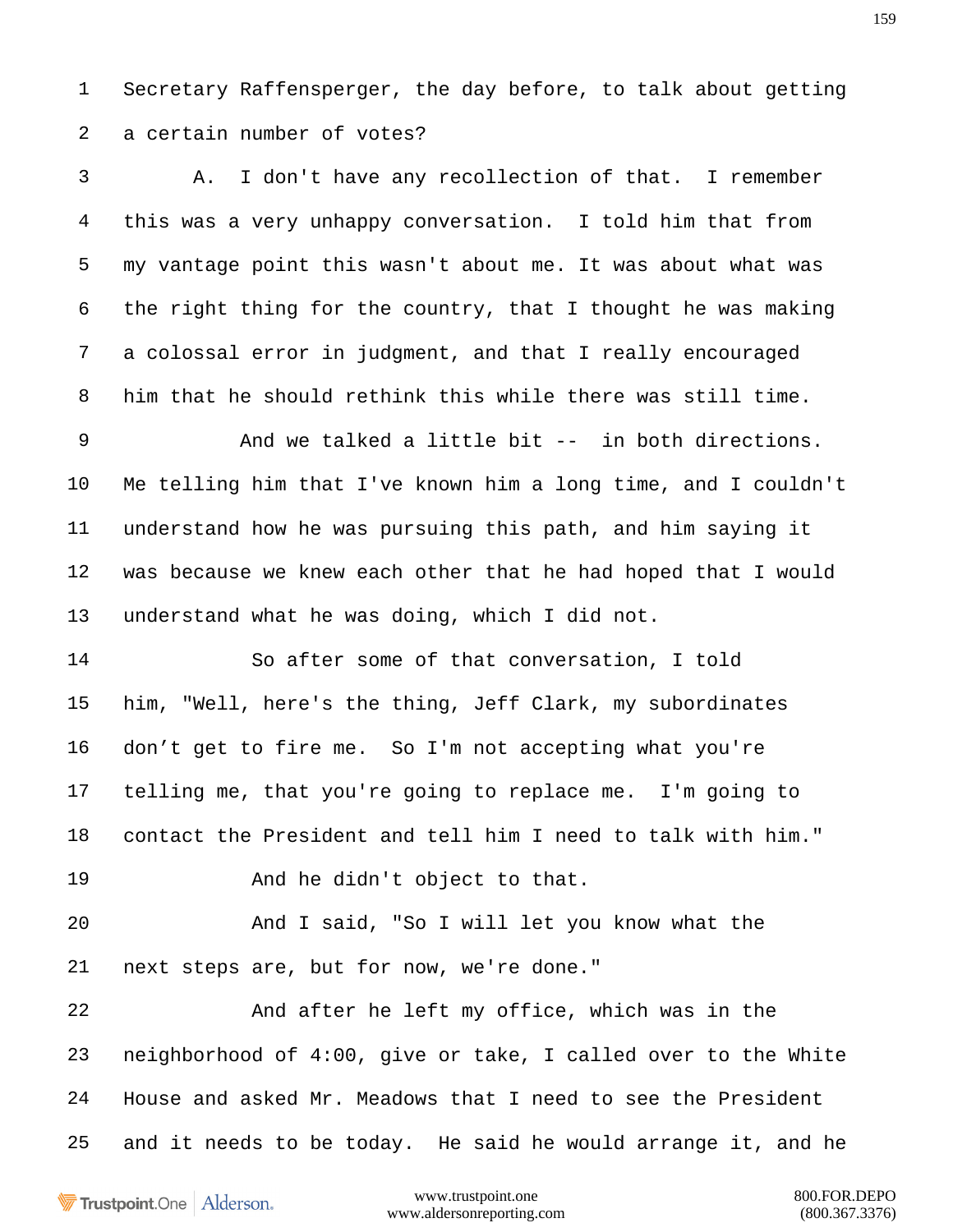called me back very quickly and said "You're on for 6:15 tonight."

 And I also called Pat Cipollone, who was out of the office. I left him a message. And he said he would plan to be at the meeting, and figure out who else should be there. I think he was going to address that. And he did highlight -- I think it was Mr. Cipollone -- that it would be helpful to know that this is not just two people at the Justice Department who do things differently, but that this is the whole Department is with you, Rosen. So I believed the answer to that is yes, but we needed to figure out a way to confirm that.

 So after that I spoke with Rich Donoghue and Patrick Hovakimian, who was, as I said, was my previous chief of staff. He was serving as a senior counselor.

That's his function.

 And said, "Can you guys" -- we talked and collectively came up with a concept that they would organize a call with the group of senior leaders of the Department, which they did. I was not on it. The concept was people should be able to communicate freely and honestly.

 So while they did that, I worked with -- I contacted Steve Engel and told him what was going on and that I would appreciate it if he could come in on this. And he and I and Rich Donoghue would ride together to the White House.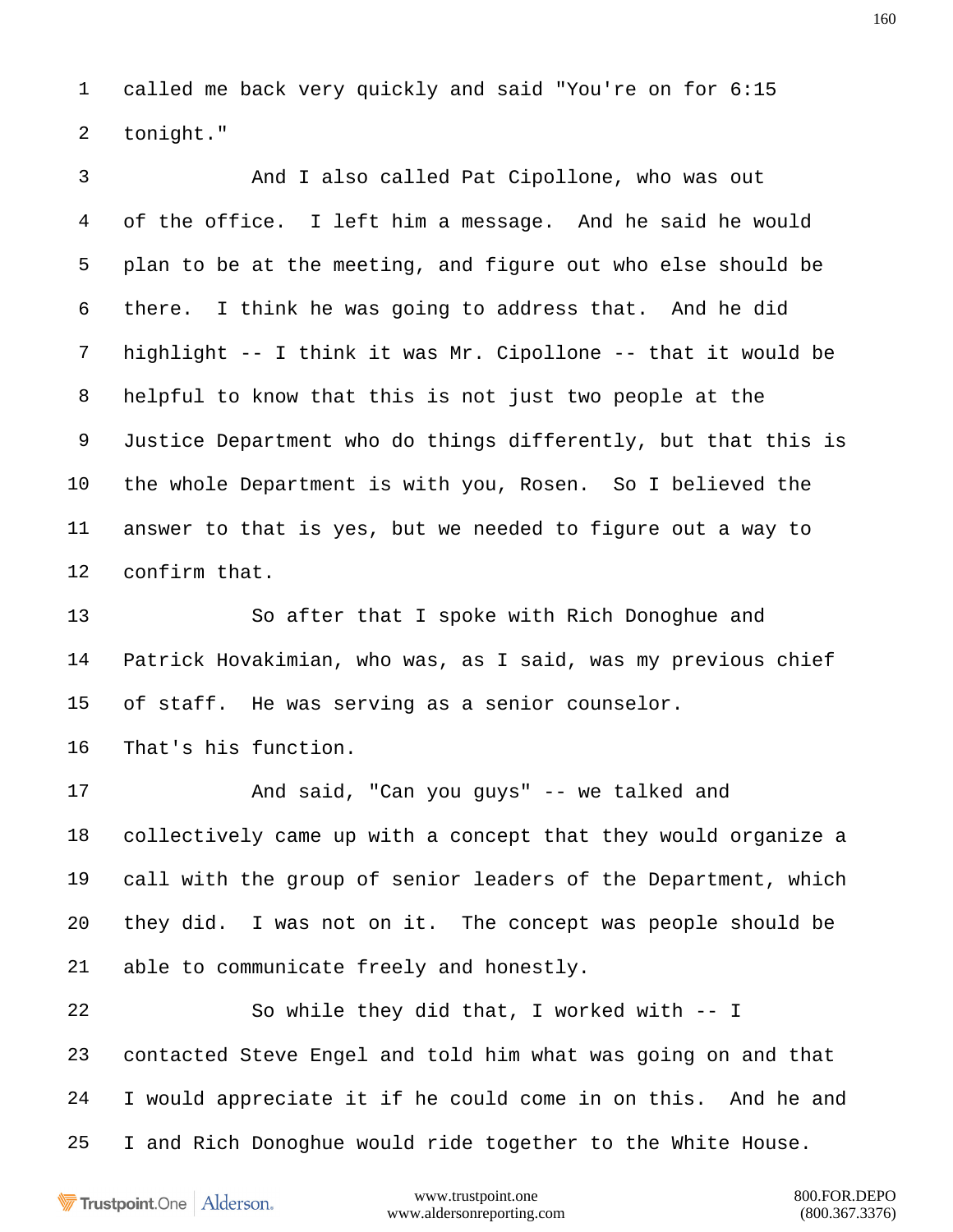1 An aside right there, when we were getting ready to leave, Jeff Clark came by and asked if he could ride with us. And maybe this was ungracious of me, but I declined. Q. I understand.

 Two just quick follow-up questions about that. Notwithstanding the fact that you told Mr. Clark "I do not accept my subordinate telling me that I'm fired," was it - - did Mr. Clark communicate to you that the President had made his decision, the decision was done, and that he would be installed as the Acting Attorney General at that point? Is that why you followed up with the President directly?

A. Yes.

 Q. And as part of that decision that he would be the Acting Attorney General that he communicated to you, did he also communicate to you that that the proof of concept letter would, therefore, be sent as that was what his plan was for the next steps of the Department?

18 A. I think that was implicit. And at the meeting we subsequently had, he did advocate that he wanted to send it.

 Q. With respect to Mr. Donoghue, and I believe you said perhaps Mr. Engel following up with the rest of DOJ leadership to kind of clue them in on what was going on, I assume you're referring to the other Assistant Attorney Generals; correct? A. The Assistant Attorney Generals and the Principal Deputy who is running the Associate AG's office -- Claire

Trustpoint.One Alderson.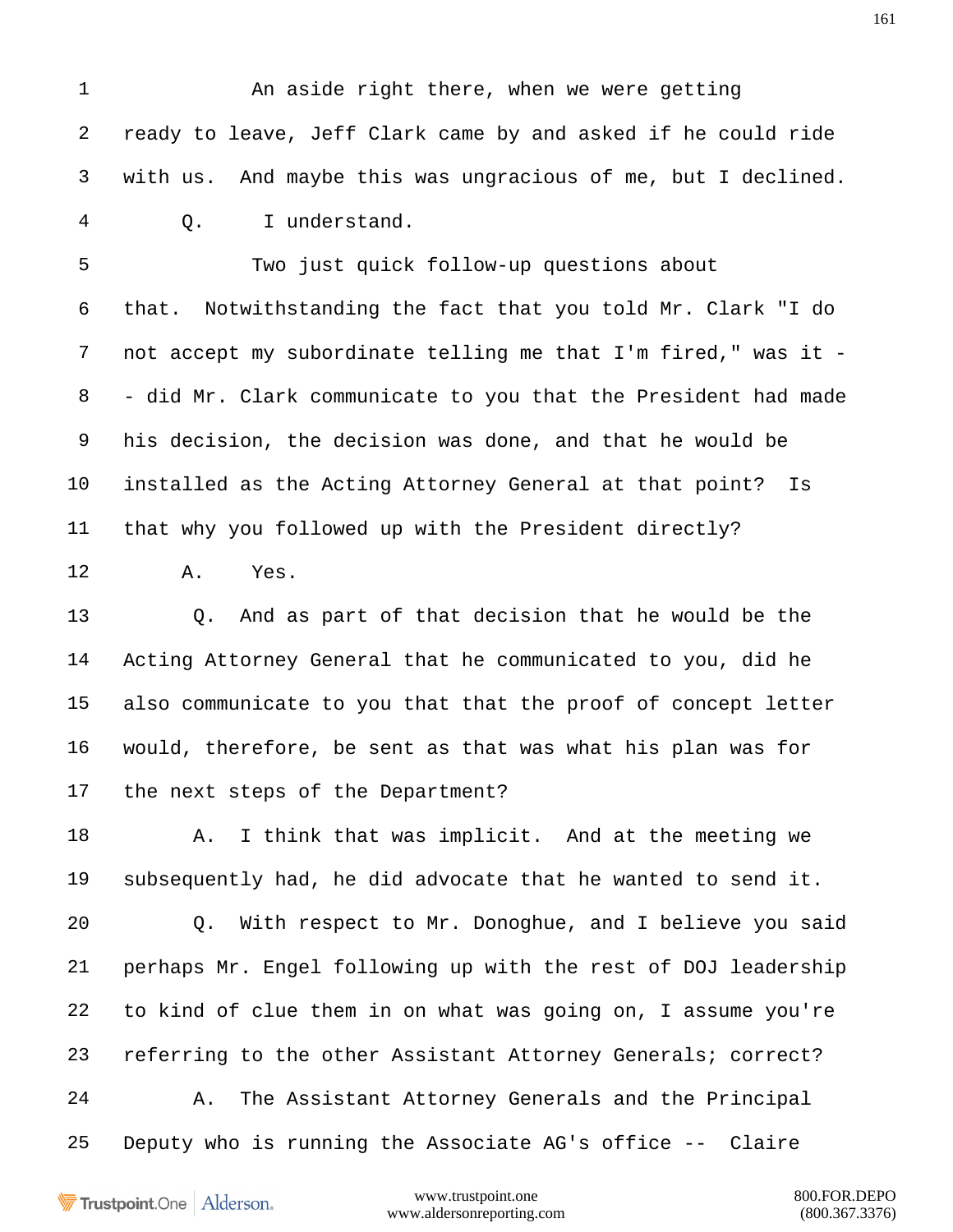Murray, I didn't actually compile the list to know exactly who was on the call, that would be Mr. Hovakimian. But the concept was the Assistant Attorney Generals of the Litigating Divisions and the Solicitor General. Jeff Wall was the Solicitor

General that was on that.

 leadership. I don't mean any disrespect to anybody who wasn't on the call, some folks were unavailable, some were career people. Included was the senior non-career DOJ leadership. Q. And before walking into the Oval Office, driving over, did you get feedback, I guess, from Mr. Donoghue as to what senior leadership's position was in all of this?

So it was what I would call senior

 For example, did Mr. Donoghue communicate to you that senior leadership was going to essentially walk with you at that point?

A. Yes.

 Q. And so you knew that going into the meeting with the President, that senior leadership had all expressed that? Essentially, if you go, they go?

 A. Yes. Mr. Donoghue was very clear on that. Q. So when you get to the Oval Office, is it fair to say that tensions -- you have uninvited Mr. Clark from your ride over -- they are pretty high at this point.

A. Well, it's -- the lines have been drawn. He's made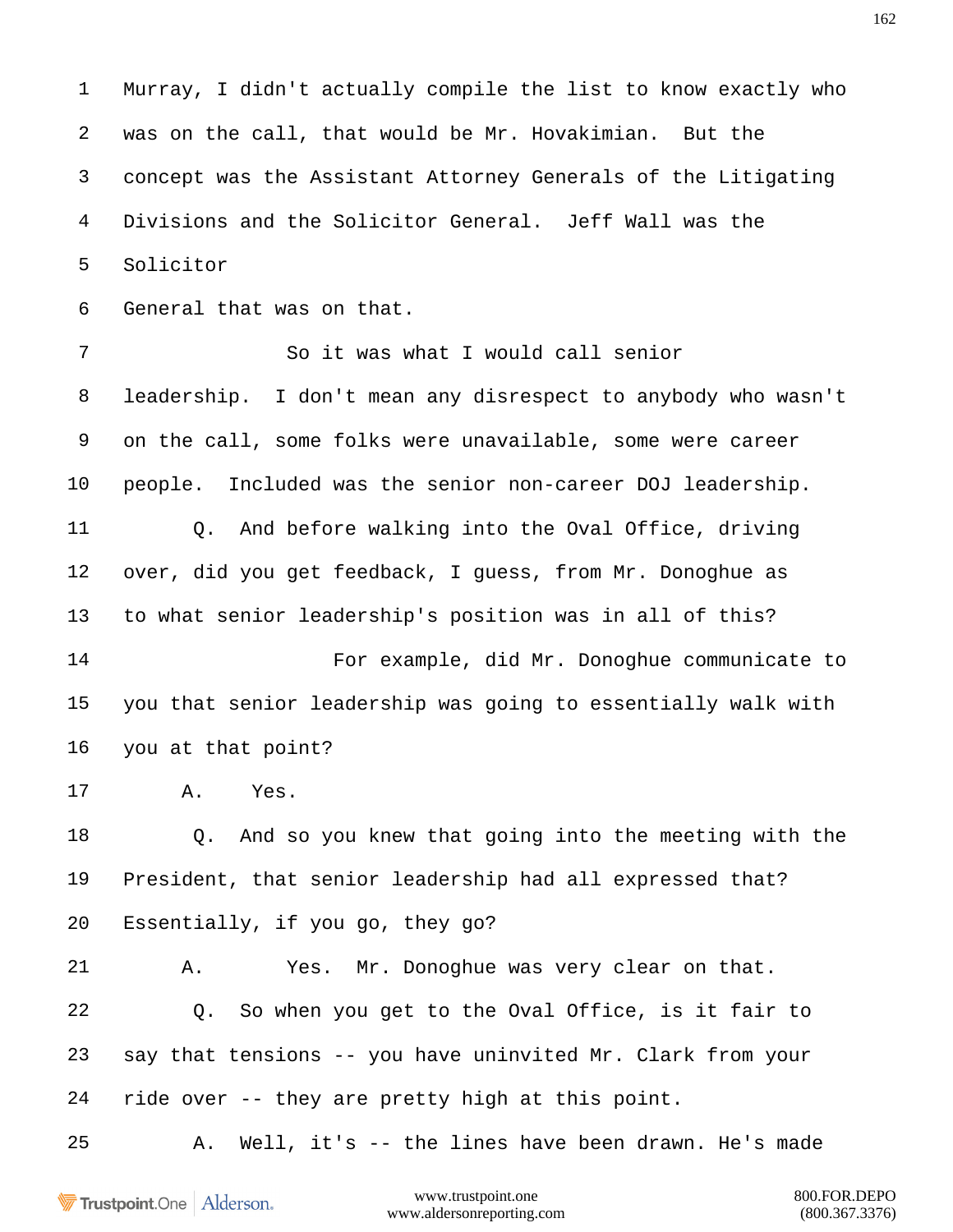his choice that he was willing to accept the appointment to be the Acting Attorney General and pursue what he thinks was -- or, at least, he's asserted was his preferred course. And I've been clear that if it means -- if that course is going to happen, I can be fired or resign, it doesn't really matter, because I'm not going to do that.

 Q. And I think you mentioned when our colleagues on Senator Grassley's side were asking questions, the meeting, ultimately, in the Oval Office, lasted for some time, about two hours or longer?

A. Yes.

 Q. And so -- and, essentially, in that meeting, it was the seven lawyers, I believe?

A. That's correct.

 Q. And it was six against one; that "one" being Mr. Clark?

A. That's true.

 Q. And you mentioned also that you were concerned because one of the first things that were said when you walked into the meeting was that President Trump said to you, "Well, we know as long as you're running the Department, nothing is going to happen here."

A. That's right.

 Q. So would you characterize, then, the next two hours, or however long it was, that the six of you, who are on your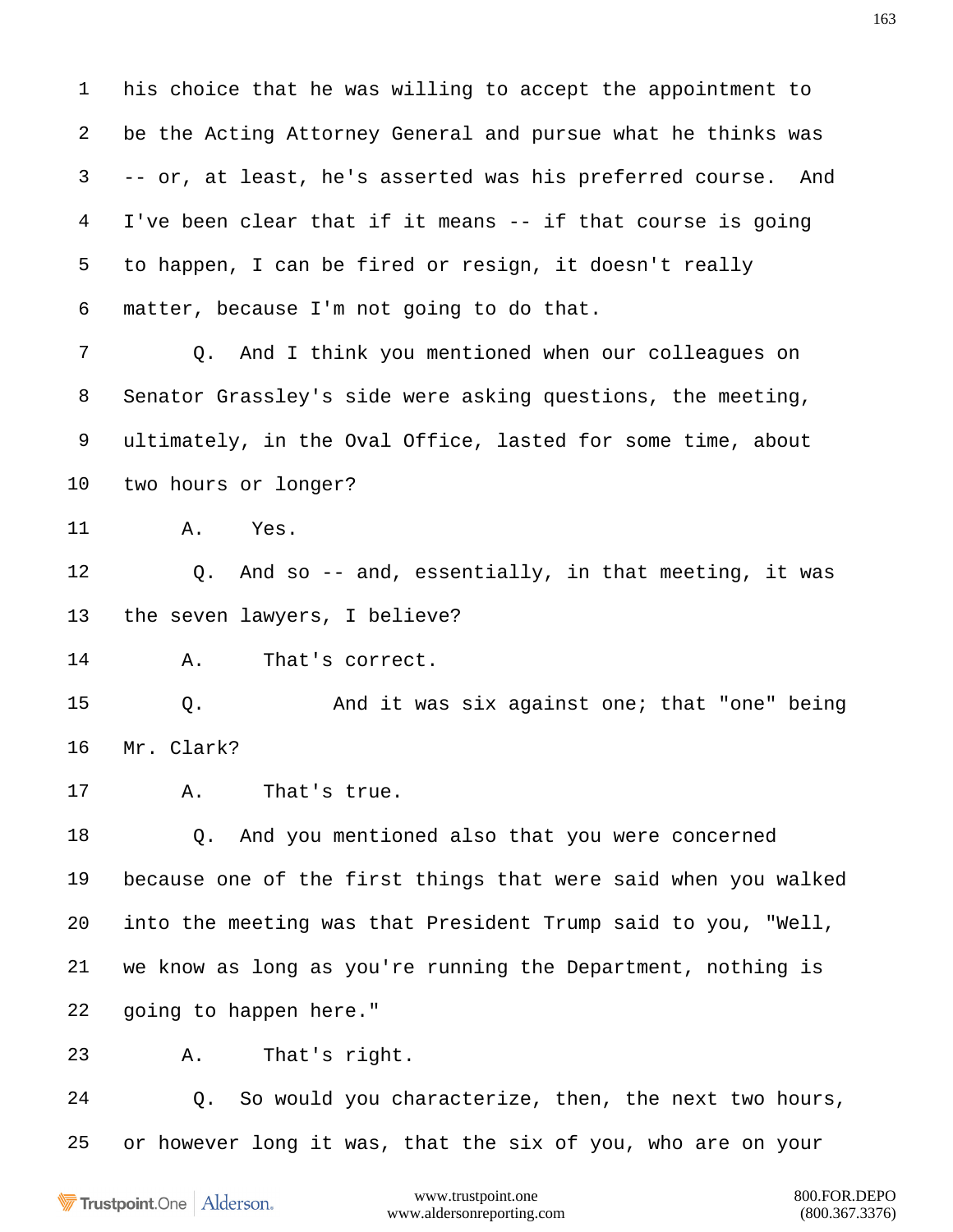side of things, were trying to convince President Trump not to go with the course of action that Jeffrey Clark had stated, which was installing him as the AG?

 A I'm sorry, I missed the beginning. Could you repeat that?

 Q. So for about that two-hour time, what were you and the other six members, who are on your side of things, doing, we'll say?

 A. This is a wide-ranging discussion of both the letter and course of action. The -- well, just generally, the path that Jeff Clark was advocating. His view was that that letter itself, actually, that if he sent it to multiple places, it would set off multiple steps of action. At least, that's what he said. I don't know for sure what he was thinking, but that's what he said.

16 And each of the others of us were opposed to that, but, as I said, other people also wanted to address the qualifications. In addition to that's a bad course, I think - - Mr. Herschmann, I can recall in great detail, was highly critical of Mr. Clark's qualifications and capabilities. And, again, I'm putting that in a relatively polite manner. He was aggressive.

 So there was some extensive discussion on those lines. I -- to some extent, those things I let others do the talking. I didn't think I needed to address what my

Trustpoint.One Alderson.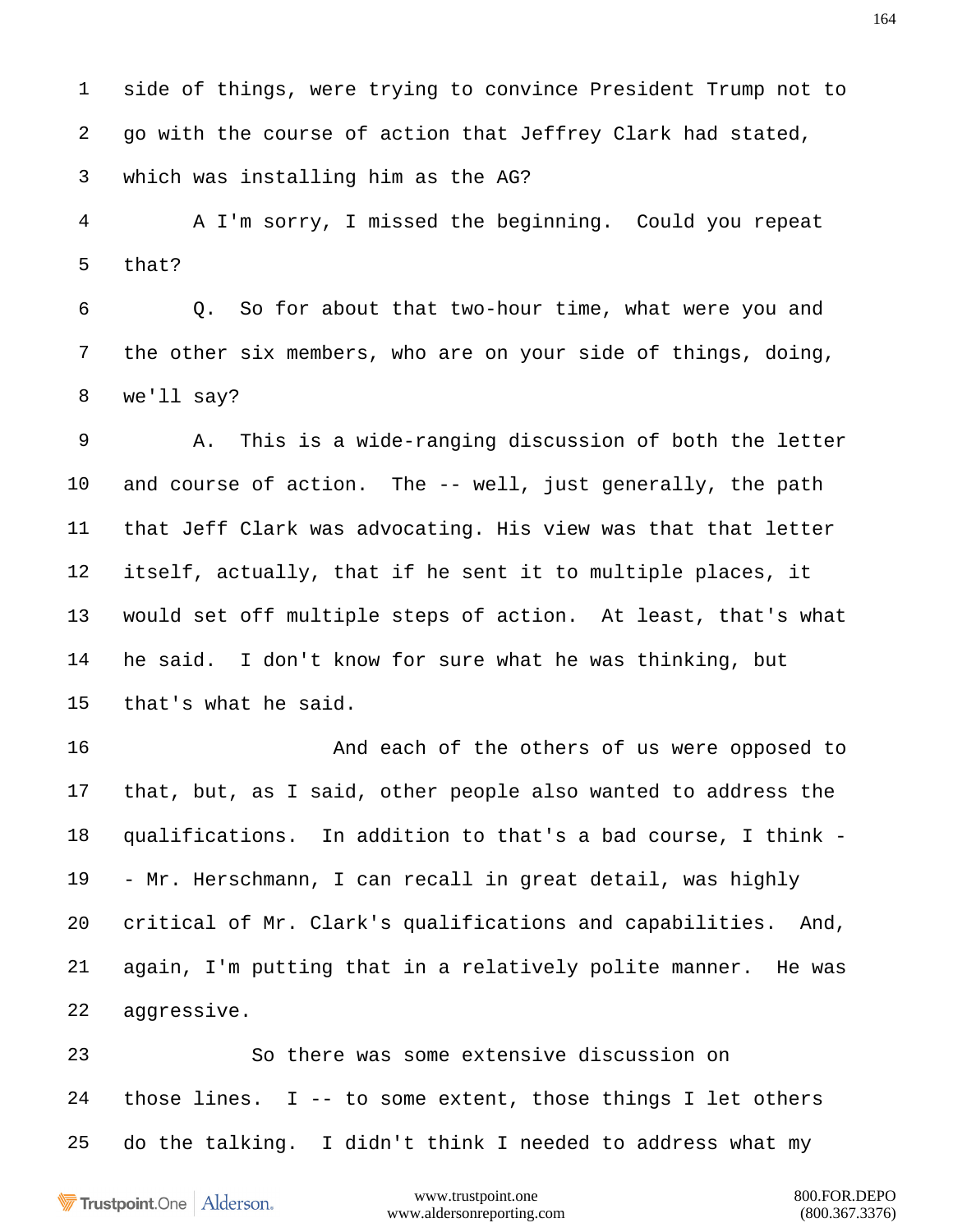qualifications are, something like that.

 So I saw, at some point -- I've seen some press-reporting on this. It was pretty accurate. But the one thing I differed was I saw the characterization that said it was "Celebrity Apprentice."

 As if Jeff Clark and I each have to bid on it and advocate our credentials. It wasn't that. There was no effort on my part to try to compare the capabilities of either of us to run the Department. Even if he didn't do that. But other people did want to speak to that. Not in the way that I'm pejoratively addressing it, but people just saying "The Department is well led. This is not -- if you make a change, this is not the way you should do it or who you should do it with," and some of that was to say quite aggressive.

 But I think more of the conversation was about the imprudence of going down the path Jeff Clark was advocating. And it was lots of discussion on why that was bad, legally, why it was bad for the country, why it was inconsistent with the Justice Department's role.

 And I heard -- not just for me, but from the other five people that were there, some very persuasive and articulate discussion of that. And I think other folks also made the point that the Department is unified on Rosen's position. So this is not a, you know, "He said this. He said this. He said that."

Trustpoint.One Alderson.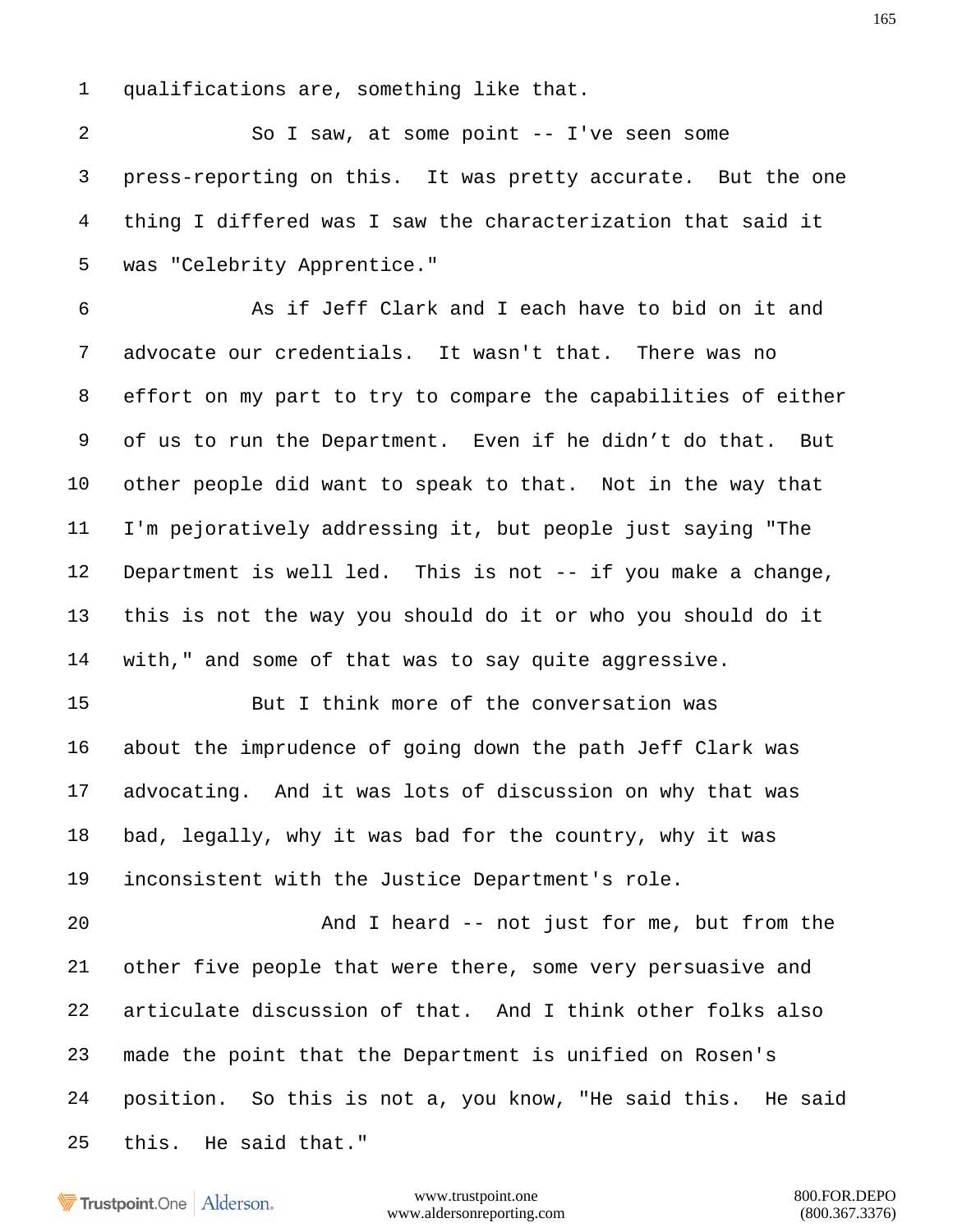(Discussion off the record.)

## 2 BY MS. McCLAIN WALTON.

 Q So just to put a finer point on it, I want to be true to my word about five minutes here. I know lawyers always say five minutes, and they don't mean that.

A. No judge will ever believe that.

 Q. The discussion in your mind, while some are focused on the qualifications of who is better qualified to be Acting Attorney General, the discussion for you and for much of this is just what is the path that the Department of Justice is taking from here; right? The path of Jeffrey Clark, or the path of Jeffrey Rosen; correct?

A. I think that's a good way to put it.

 Q. And because this conversation went on for two hours and you had six legal minds discussing this issue, seven including Mr. Clark, it's fair to say that you were receiving some pushback from the President as to which path he should be taking as you were assessing it?

 A. Well, as I alluded to earlier, the meeting proceeded in different ways at different points. The President at some points was just listening, he was just sitting back and inviting people to debate and say what they wanted to say. There were other parts where he engaged or asked questions. I can remember several places where he asked questions. I was just thinking about this. He did ask Mr.

Trustpoint.One Alderson.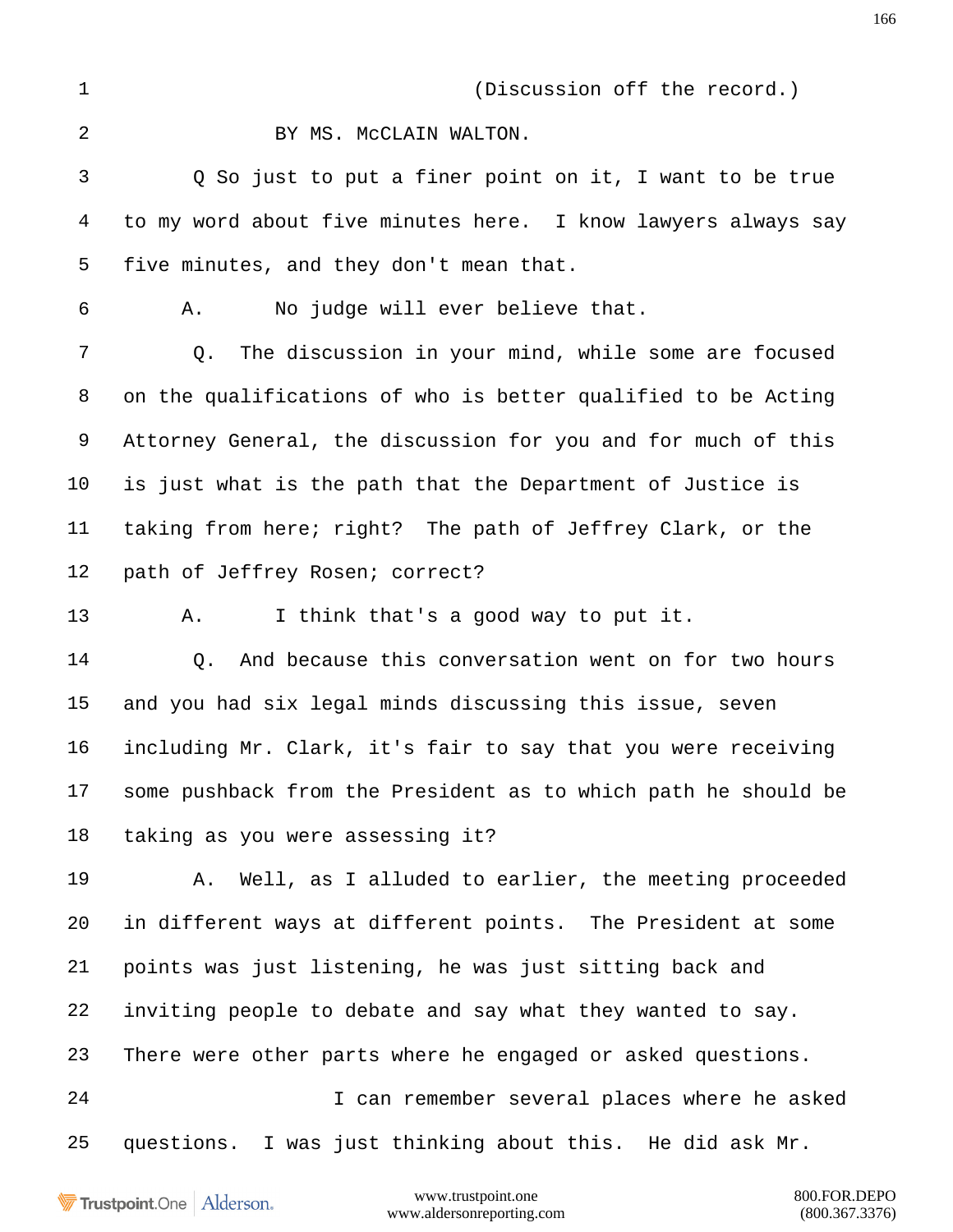Engel to weigh in. Steve Engel had been in the OLC for most of the administration, so I think the President was familiar with Steve from past instances of seeking his advice.

 Q. At some point in this conversation, did the President -- I think you did allude to this earlier with my colleagues -- mention that he wanted to fire the U.S. Attorney in Georgia --

A. Yes.

 Q. -- the Eastern District of Georgia, U.S. Attorney Pak?

 A. So as I referenced before, I would say during the meeting, that wasn't an issue. I think after the meeting had been -- had resolved the questions that the President was not going to make the change to Jeff

 Clark, there was this sort of tail end of the meeting in which -- as you might expect, it was a pretty significant couple of hours. When the President said he's not going to make the change, that was an important moment in terms of what I needed to do.

 So it was some time after that, we were thinking it's time to get out of here, that that came up. And as I alluded to before, my recollection is I know that Rich Donoghue and I were defending that Mr. Pak not be fired. And my recollection is there wasn't a single person in the room recommending that he should be fired. I think

Trustpoint.One Alderson.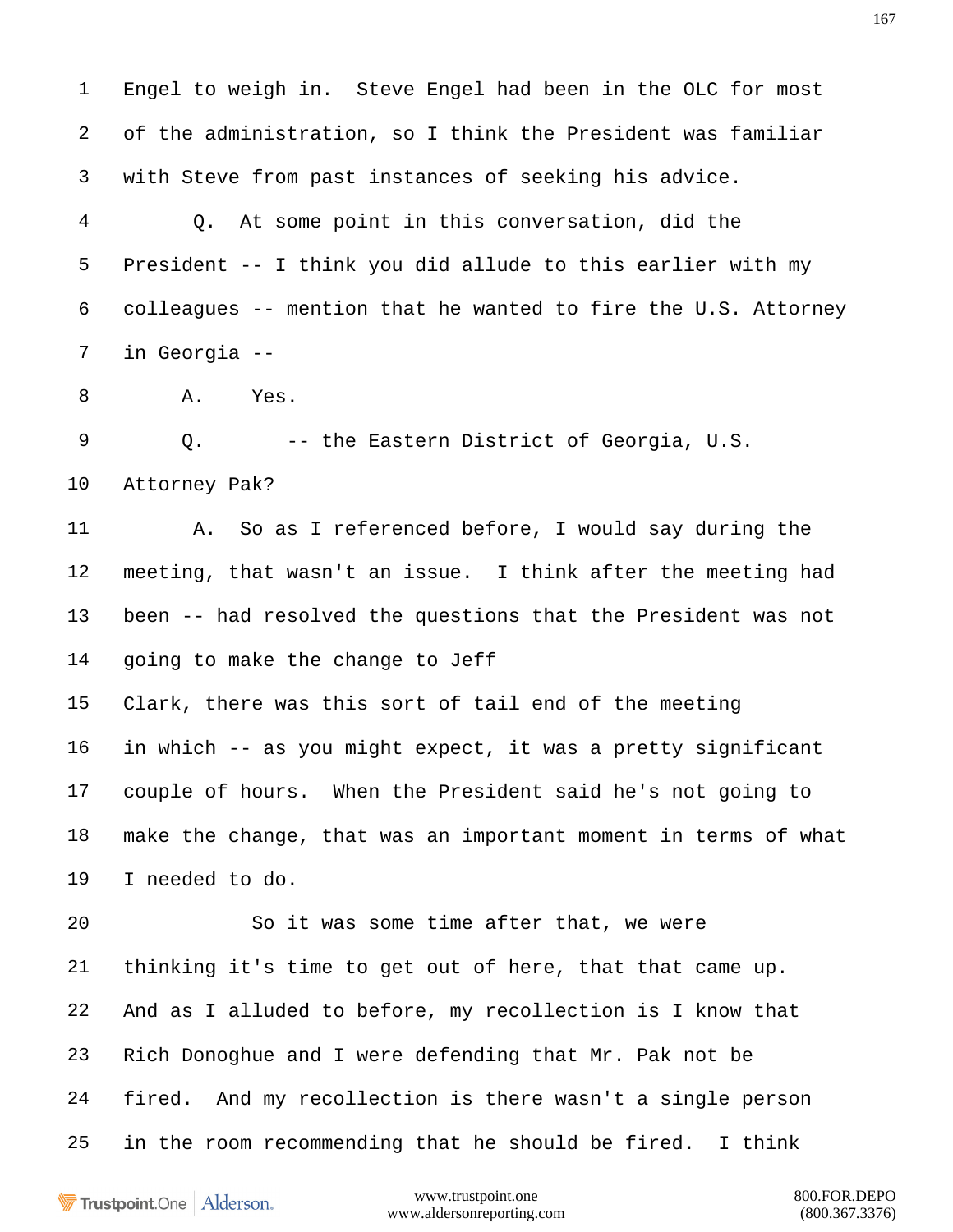everybody who spoke was against it.

 Q. And do you recall if, during this meeting, everyone told the President that U.S. Attorney Pak is resigning anyway, making the point kind of moot; correct? Ms. McClain Walton. And just for the record, Mr. Rosen nodded his head to that question. Mr. Rosen. Well, yeah. I should just say what I said before, which is, this part of the meeting, I don't have as clear a recollection of each step of the way. I think I was thinking at that point it's time to go. So I somewhat need to defer to others' recollections. But, in general, I refer back to what I said earlier. 14 BY MS. McCLAIN WALTON. Q. And then my very last question: Do you recall President Trump stating that he wanted to go outside of the normal line of succession for who would replace U.S. Attorney Pak and have U.S. Attorney Bobby Christine moved over to that office and take over? A As I stated, I think that that did come up, which I think that is what happened. Although, it didn't change anything substantively. I think Mr. Pak did resign and U.S. Attorney Christine became the acting head of that office, but my recollection is the assessment remained the same. Ms. Zdeb. Josh, excuse me, but before you

Trustpoint.One Alderson.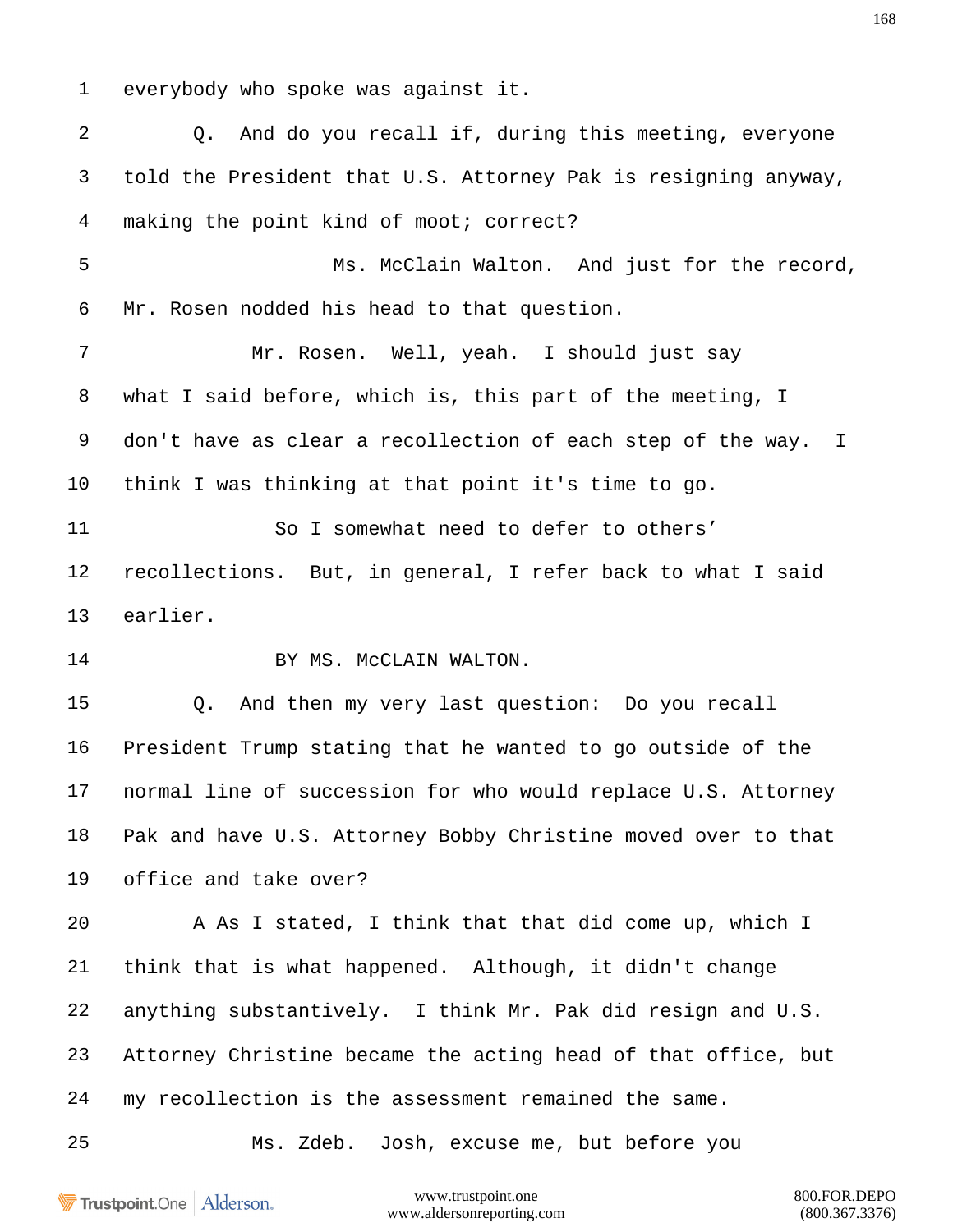enter your exhibits, I have one follow-up to that question. BY MS. ZDEB. Q. Do you recall the President indicating, as part of his discussion about whether he would go outside the line of succession, that he liked Bobby Christine and thought that if he installed him, instead of the First Assistant U.S. Attorney, that maybe Bobby Christine would do something about the election fraud allegations? A. I think that's more -- more detailed than the way I remember this breaking up. I do remember Bobby Christine came up, but I don't -- I think I need some documents or things to sort this one out. 13 Ms. McClain Walton. Thank you. Mr. Flynn-Brown. Mr. Rosen, thank you for your time today. I'm going to introduce two exhibits into the record. You do not need to comment on these at all. They are one -- two press releases, both on January 6, 2021, from Senator Grassley. So Exhibit 13 will be -- this one is titled "America Must Be Better Than This." (Exhibit 13, press release, was marked.) Mr. Flynn-Brown. The second one is titled "Grassley's Statement on Electoral College

Trustpoint.One Alderson.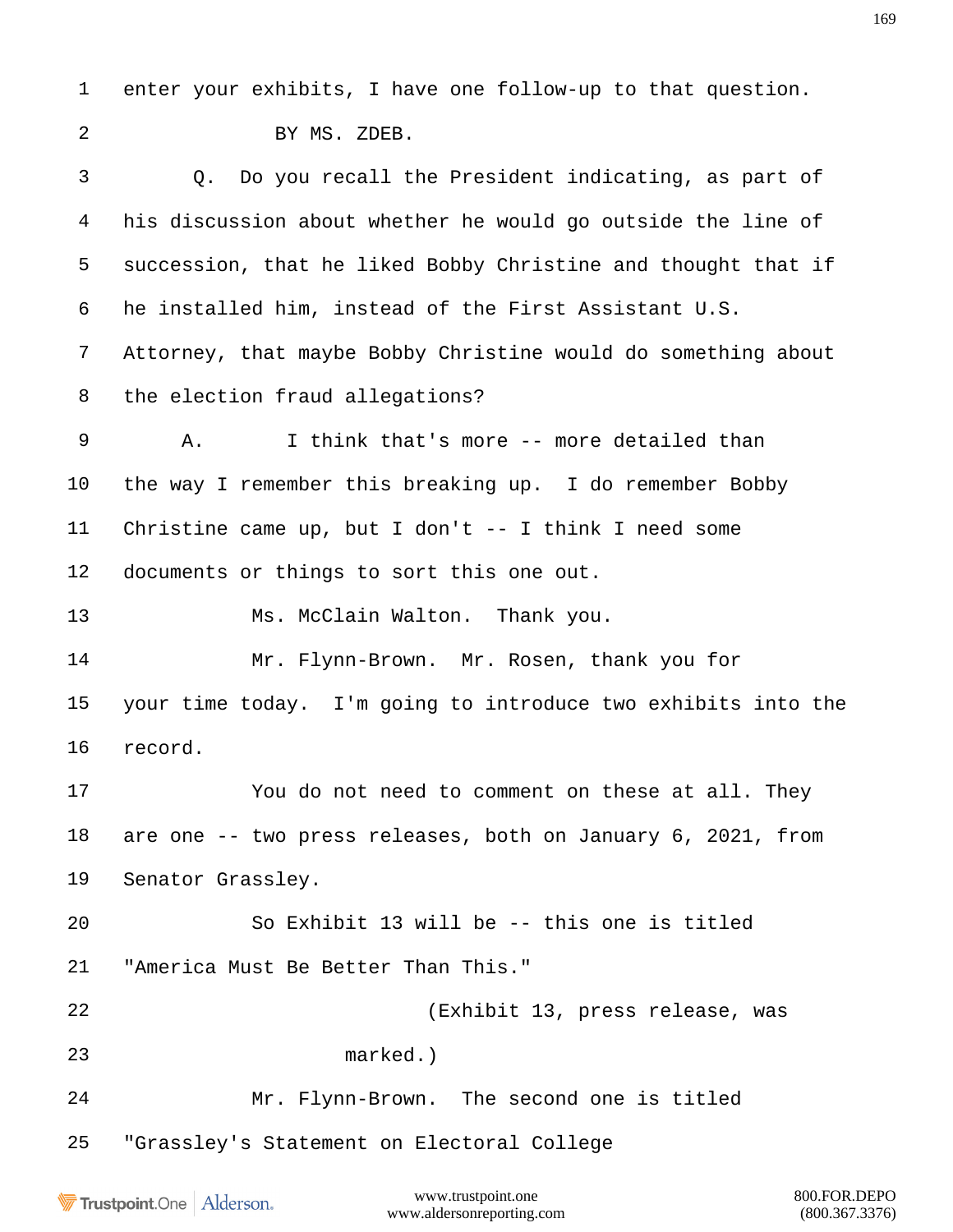Certification," and that will be Exhibit 14. (Exhibit 14, press release, was marked.) Mr. Flynn-Brown. So that's it for me today. And I want to thank you again for your time. You've been here a long time today to talk with us, and we really do appreciate it. So thank you very much. Mr. Rosen. Anything further from the Majority? Ms. Zdeb. Just to add my thanks to my colleagues. We sincerely appreciate your making yourself available voluntarily. We appreciate your doing so on Saturday. The same goes for your counsel and Department counsel. I also want to extend my sincere thanks to my colleagues on Senator Grassley's staff for making themselves available on a Saturday, and also being very accommodating with respect to some last-minute logistical changes. Mr. Blumenthal. I would add my thanks as well having been here for just about all day and you made a real effort to be forthcoming. Thank you. Mr. Rosen. Thank you, Senator. Thank you. The only other thing I would like to say is it's the nature of these things to be focused on the person

Trustpoint.One Alderson.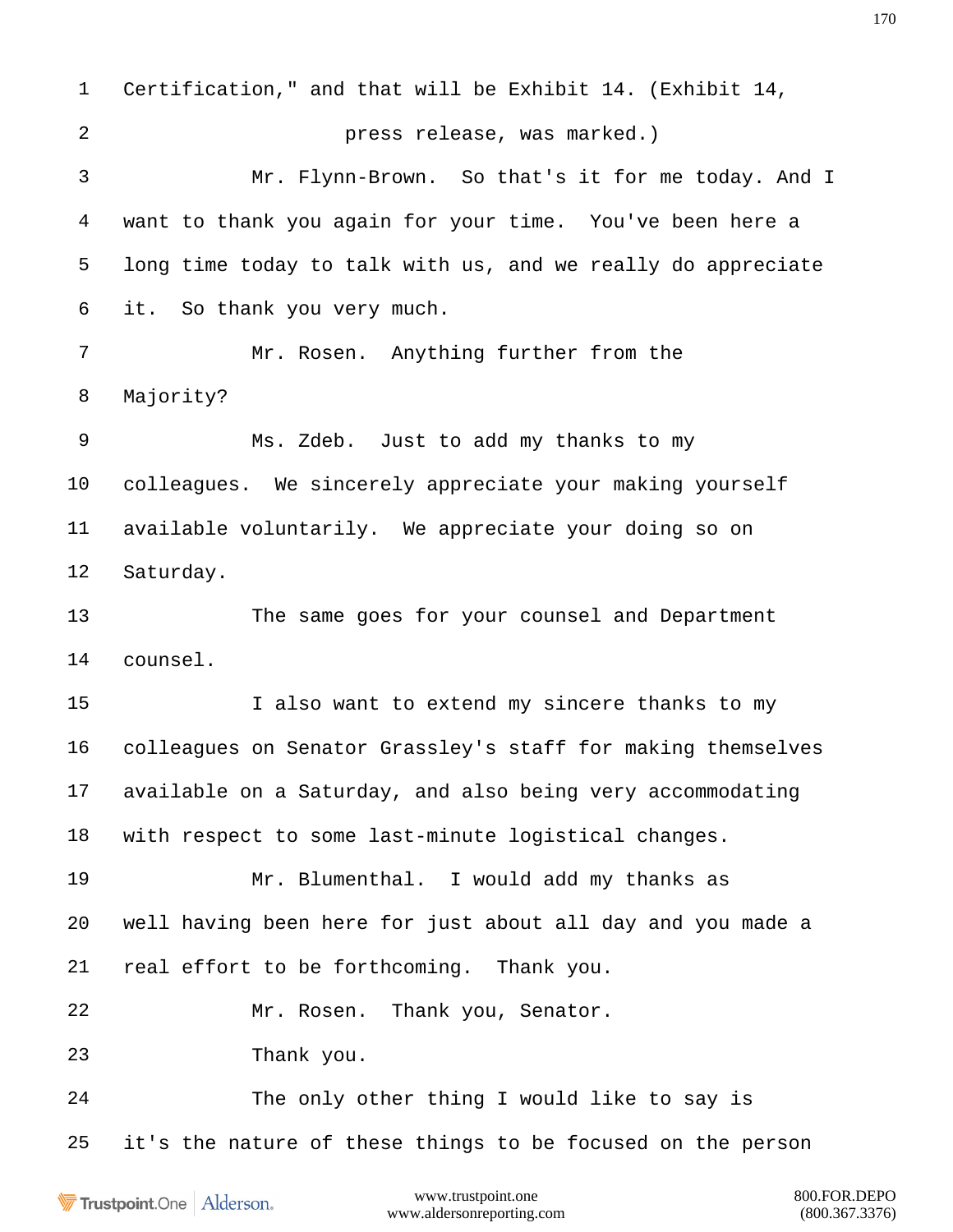who, in essence, assumed the role of AG. But as I maintained, and still do, that the Department of Justice acted with integrity and sought to do the right things. I really want to underscore the people that worked on the leadership team and many others throughout the Department. Some of them I've identified here today, but I considered myself, then and now, very fortunate to have been able to work with them in that time frame on their behalf and with appreciation of their public service. 10 Ms. McClain Walton. Thank you. Ms. Zdeb. Thank you, Mr. Rosen. We can go off the record. (Discussion off the record.)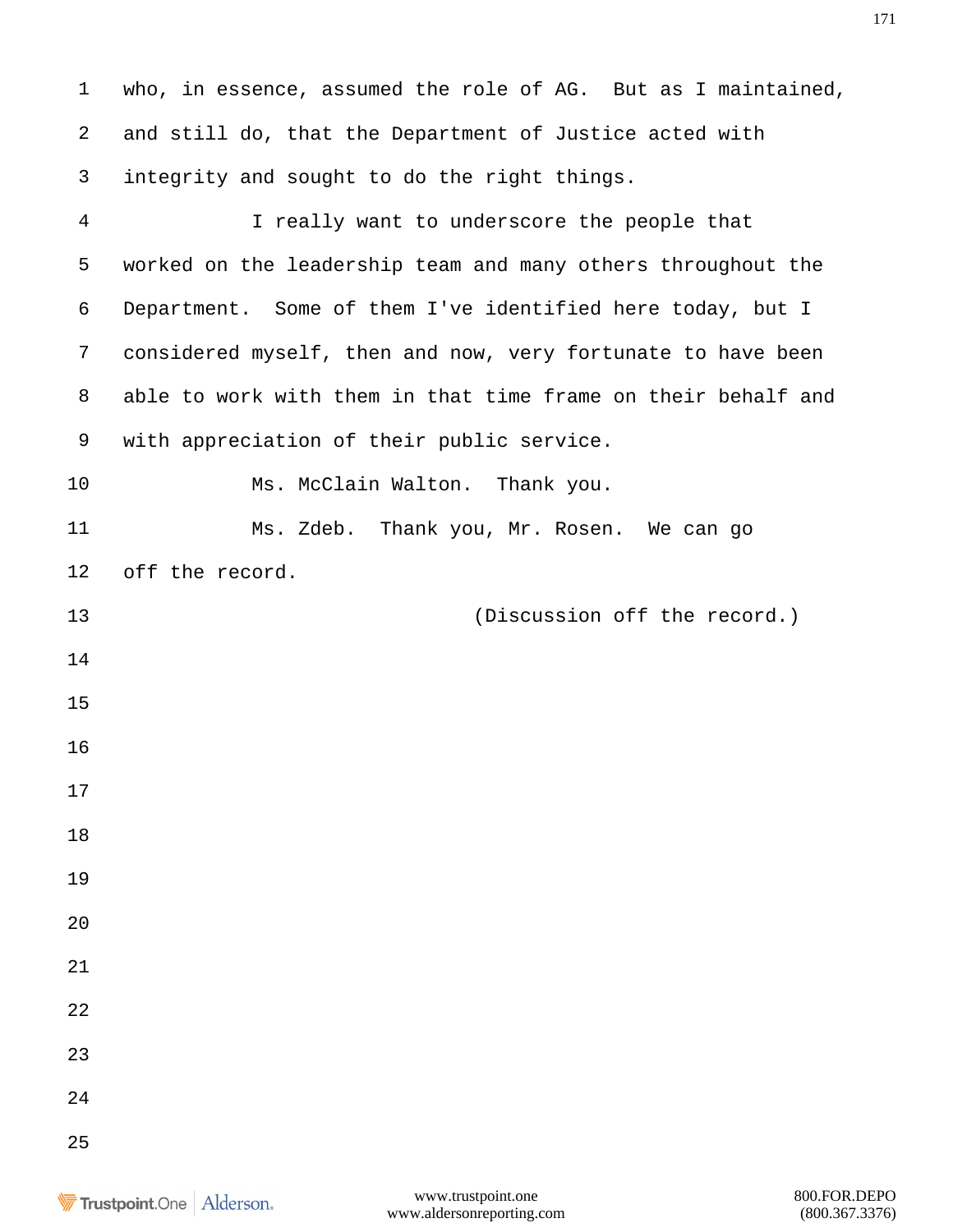| $\mathbf 1$    |                   | Certificate of Deponent/Interviewee                           |
|----------------|-------------------|---------------------------------------------------------------|
| $\overline{a}$ |                   | I have read the foregoing ___ pages, which contain the        |
| $\mathsf{3}$   |                   | correct transcript of the answers made by me to the questions |
| $\overline{4}$ | therein recorded. |                                                               |
| 5              |                   |                                                               |
| $\epsilon$     |                   |                                                               |
| 7              |                   |                                                               |
| $\,8\,$        |                   |                                                               |
| $\mathsf 9$    |                   |                                                               |
| $10$           |                   |                                                               |
| $11\,$         |                   | Witness Name                                                  |
| $12$           |                   |                                                               |
| 13             |                   |                                                               |
| 14             |                   |                                                               |
| 15             |                   |                                                               |
| 16             |                   | Date                                                          |
| $17\,$         |                   |                                                               |
| $1\,8$         |                   |                                                               |
| 19             |                   |                                                               |
| $20$           |                   |                                                               |
| $2\sqrt{1}$    |                   |                                                               |
| $2\sqrt{2}$    |                   |                                                               |
| 23             |                   |                                                               |
| $2\sqrt{4}$    |                   |                                                               |
| 25             |                   |                                                               |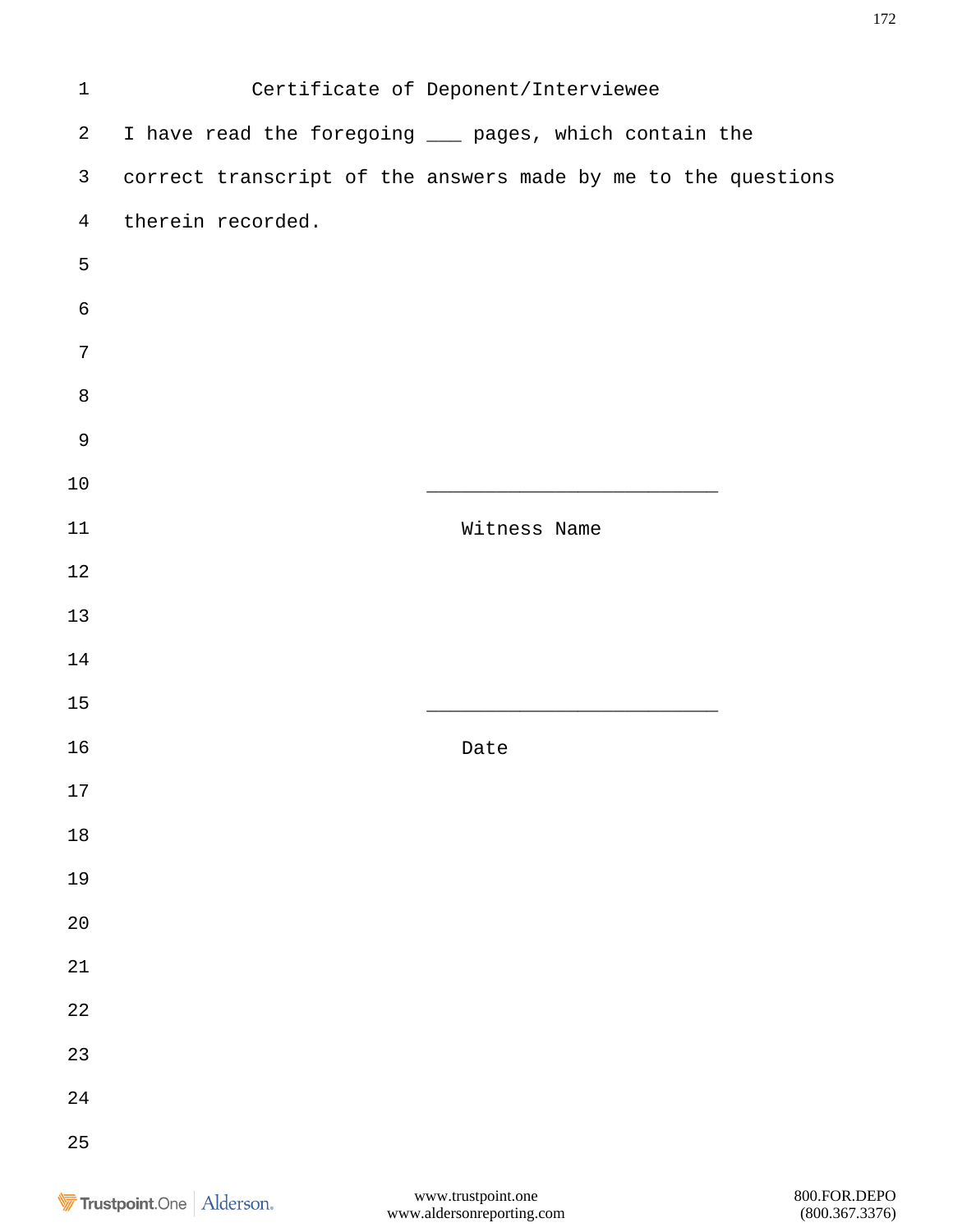| <b>WORD INDEX</b>            | 80:22 81:1 83:20                       | 673 150:9             | access 10:10 77:4                         | address 10:22                    |
|------------------------------|----------------------------------------|-----------------------|-------------------------------------------|----------------------------------|
|                              | 84:13 89:5                             | 675 135:1             | 85:12 100:16                              | 107:22 120:1                     |
| < 1>                         | $26 \t 7:3$                            | 678 146:16            | 145:6,9                                   | 126:11 134:8                     |
| 1 11:22 13:19, 21            | 26th 84:16 86:12                       | 68 26:7               | accessed 100:4                            | 157:20 160:6                     |
| 135:4 146:21                 | 87:13 88:10 89:7                       | 680 13:20             | accommodating                             | 164:17,25                        |
| 147:18                       | 27 57:8                                | 697 98:9, 11          | 170:17                                    | addressed 18:7                   |
| 1:13 $77:25$                 | 27th 39:22 40:21,                      | <b>6th</b> 127:17     | accommodation                             | 24:4 70:10 125:15                |
| 10 83:25 84:2                | 22 88:12, 21 89:7                      |                       | 107:19                                    | 134:23 135:21                    |
| $135:1, 2$ 150:2             | 136:13, 14                             | < 7 >                 | accompanied 4:9                           | addressing $27:17$               |
| 10:00 $1:17$ 65:3            | 28 44:6 86:13                          | 7 1:13 119:18, 19     | accomplished 31:11                        | 90:9 165:11                      |
| 10:04 2:1, 3                 | 98:13 101:8                            | 120:7 121:23          | accuracy 63:17                            | adjourns 110:22                  |
| 10:16 $11:1$                 | 28th 39:22 43:13                       | 714 127:12            | 66:24 75:6                                | administration 22:3              |
| 100 $149:18$                 | 106:3                                  | 735 56:16, 19 57:11   | accurate 20:12                            | 60:22 86:2 101:9                 |
| 1001 5:25                    | 29th 106:13 136:16                     | 736 56:15 57:10,      | 24:24 26:14 30:20                         | 126:8 167:2                      |
| 11 146:17, 18                | <b>2nd</b> $144:20$ $145:1$ ,          | 11 58:16              | 39:1 44:17 52:7                           | advance 23:18                    |
| 11:14 $42:20$                | 5 146:10 152:9, 10,                    | 737 60:5 63:8         | 59:3 61:1, 19                             | 85:5 128:24                      |
| 11:27 $42:23$                | 14, 15, 22 153:12, 15                  | 92:24                 | 66:13 94:16                               | <b>advice</b> 51:25 52:5,        |
| 115,000 127:8                |                                        | 738 64:15 94:24       | 125:22 132:9                              | 24 53:2 55:4                     |
| <b>11th</b> 13:25            | $<$ 3 $>$                              | 739 94:24             | 134:14 165:3                              | 118:8 167:3                      |
| 12 150:10, 11                | 3 $23:13, 14, 21$                      | 741 68:23             | accurately 138:6                          | advise $15:20$                   |
| 13 169:20, 22                | 44:14 45:6 110:12                      | 742 56:16, 19         | accused 91:12                             | 129:22                           |
| 14 23:23 170:1               | 119:7                                  | 744 43:5 44:4         | acknowledged                              | advised 27:8                     |
| 14th 11:23 12:6, 19          | 3:00 $117:14$ 146:21                   | 745 43:14, 17         | 84:23 112:7                               | Adviser 47:12                    |
| 24:16<br>15 81:14 83:25      | 157:24                                 | 750 43:5              | acknowledging                             | advisers 53:8 143:7              |
|                              | 3:14 $136:6$                           | <b>751</b> 119:13     | 118:25                                    | advocate 161:19                  |
| 84:2 136:2 156:12            | $3:24$ 136:9                           | 754 119:13            | acquiesced 9:15                           | 165:7                            |
| 15th 24:25 28:3              | <b>30</b> 133:12 136:25                |                       | acquinted 28:15                           | advocated 50:17                  |
| 32:23 40:18, 23              | <b>30th</b> 117:8 137:4                | < 8 >                 | $\textbf{acronym}$ 26:18                  | advocating 158:8                 |
| 41:5 78:8 82:1               | 31 118:3 128:19                        | 8 127:12, 13          | acted 9:21 100:23                         | 164:11 165:17                    |
| 16 $11:11$<br>18 $5:25$      | <b>31st</b> 136:23 137:8,<br>15 139:14 | 8:30 48:5             | 171:2                                     | affidavit $147:4$                |
| 1st $146:12,20$              | 3rd 9:25 45:10, 12,                    | $\langle 9 \rangle$   | <b>Acting</b> 7:19 8:3<br>9:6 10:13 11:12 | affirm $7:20$<br>aftermath 77:11 |
| 150:17                       | 20 46:21 61:22                         | 9 7:4 133:6, 7        | $12:16, 23$ $24:17$                       | afternoon 28:8                   |
|                              | 77:10 87:6 110:10,                     | 90 65:12, 13          | 29:3 41:6 44:21                           | 42:4, 9 45:15 58:7,              |
| < 2 >                        | 12 152:11 157:7                        | 94 73:10 74:18        | 45:3 49:7 50:11,                          | 11 80:10 84:13                   |
| 2 7:6 19:20, 23              |                                        | 9th 19:21 20:2        | 14 53:9 100:25                            | 107:15 114:12                    |
| 128:12 145:2                 | < 4 >                                  | 21:18 75:11           | 104:19 110:20                             | 117:8, 17 137:9                  |
| $2:28$ 110:7                 | 4 $43:5, 8$                            |                       | 127:9 154:12                              | 139:2 146:21                     |
| 2019 8:25 11:11              | 4:00 46:7 159:23                       | $\langle A \rangle$   | 161:10, 14 163:2                          | 157:21 158:9                     |
| 20:20                        | 4:13 150:17                            | <b>a.m</b> $1:18$ 2:1 | 166:8 168:23                              | <b>AG</b> 11:12 19:12            |
| 2020 2:12 8:9                | 4:40 99:10                             | A/AG 44:14, 21        | action 34:5 38:17                         | 21:25 22:17 24:16                |
| 13:25 18:2 19:21             | 425 23:22                              | AAG 44:15             | 56:4 98:19, 20                            | 28:8 29:2, 11, 16                |
| 20:19 29:5 43:13             | 45 $155:6, 8$                          | ability 15:18 16:22   | 141:22 164:2, 10, 13                      | 32:3 37:24 39:16                 |
| 44:6 56:5 57:8               |                                        | able 66:2 86:25       | actions 8:18 9:5,                         | $41:10, 14$ $42:2, 8$            |
| 62:1 73:17 74:25             | < 5 >                                  | 115:16 125:21         | 14 10:6, 19 32:14,                        | 76:3 92:13 107:18                |
| 98:13 120:7 121:5            | 5 $56:21, 22, 23$                      | 126:10 146:6          | 16 49:12, 21 62:19                        | 121:17, 19, 23                   |
| 123:7 124:20                 | 88:17, 20, 22                          | 160:21 171:8          | 97:3 143:1                                | $164:3$ 171:1                    |
| 125:16 133:12                | 50 $65:16, 18$                         | Absolutely 153:9, 11  | activities $3:5$ 13:17                    | agencies 63:1                    |
| <b>2021</b> 1:13 7:3, 4, 6   | 55 125:6                               | abstraction 90:7      | activity 79:5                             | <b>Agency</b> 26:17              |
| 9:25 44:15 45:7              | 598 133:6, 9                           | accept 9:8 61:20      | 120:23 121:5                              | <b>agents</b> 124:22             |
| 110:12 135:5                 |                                        | 148:19 149:15         | 132:23 133:18                             | aggravated 116:11                |
| 169:18                       | < 6 >                                  | $161:7$ $163:1$       | 136:20                                    | aggressive 116:1                 |
| 20th 79:17 114:13            | 6 86:13 98:5, 6, 8                     | acceptable 89:18      | actual 9:20 12:3                          | 155:16 164:22                    |
| 156:17                       | 169:18                                 | accepted 53:15, 24    | 60:17 75:7, 10                            | 165:14                           |
| <b>21st</b> $39:15$ 80:2, 11 | 6:00 99:9                              | 55:17 86:5 103:18     | 94:8 141:8, 9                             | ago 10:9 88:7                    |
| 23 86:18                     | 6:15 $46:12$ $48:1$                    | 117:25 118:9, 17      | add $6:12, 18$ 131:5                      | 89:22 90:19 138:23               |
| 23rd 11:13, 15, 23           | 160:1                                  | 149:10                | 170:9, 19                                 | <b>agree</b> 17:6 48:16          |
| $42:3, 4, 6$ 80:18           | 6:30 48:4                              | $accepting$ 103:21    | addition 164:18                           | 63:3 71:24 92:9                  |
| 24 8:4 86:18                 | 601 133:6, 9                           | 104:3 159:16          | additional 5:3                            | 93:12 98:15                      |
| 24th 11:14 41:6              | 6697 98:6                              |                       | 10:10 88:14 136:3                         | agreed 24:18 51:21               |
| 42:3, 16 57:15               |                                        |                       | 146:25 150:17                             |                                  |

1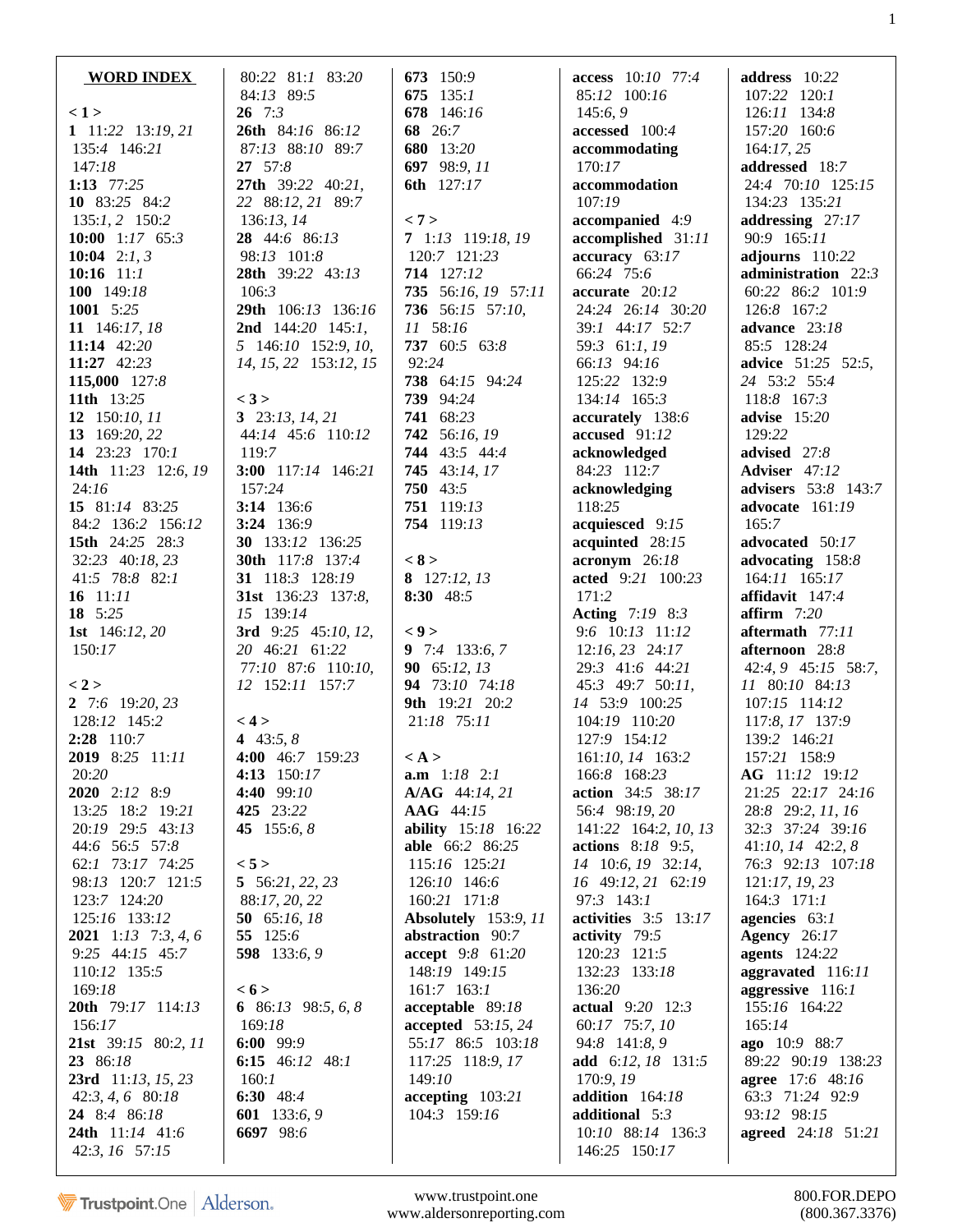| 130:6                                 | 120:19 122:12                       | 132:24 160:24                       | <b>aspect</b> 15:13 40:15      | 49:7 50:11, 15                 |
|---------------------------------------|-------------------------------------|-------------------------------------|--------------------------------|--------------------------------|
| agreement 53:8                        | analogously 135:12                  | 170:5, 10, 11                       | 101:24                         | 51:8 53:10 54:2,               |
| agrees 129:18                         | analyses 26:23                      | appreciation 171:9                  | <b>aspects</b> 26:15, 21       | 11, 14 55:23 70:16,            |
| AG's 26:18 77:4                       | analysis 64:23                      | Apprentice 165:5                    | assemble $44:2$                | 20 76:19 77:15                 |
| 78:21 161:25                          | and-a-half $40:25$                  | approach 22:7                       | assembling 109:4               | 78:6, 9, 12, 17 79:3,          |
| ahead 65:3, 13, 15                    | angry $35:5$                        | 33:19 46:16 49:15,                  | assert $97:8$                  | 4 80:19 83:5, 6                |
| 101:25 102:2                          | animated $149:1$                    | 24 50:25 129:9                      | <b>asserted</b> 25:6 72:3,     | 101:2 110:20                   |
| 136:22                                | announce $12:6$                     | approached 134:2                    | 4 163:3                        | 115:20 121:17                  |
| albeit $22:22$                        | announced 8:6                       | appropriate 9:2                     | asserting 35:14                | 122:3, 16, 22 127:9            |
| alike $74:17$                         | 11:23 12:20 20:1                    | 14:23 15:23 37:14                   | assertions 26:5                | $130:21, 24$ $131:1$           |
| allegation $61:3$                     | 21:24 23:12 28:15,                  | 40:4 51:23 92:5,                    | 72:5                           | 132:1 145:4                    |
| $126:14, 24$ $150:21$                 | 23 92:13 121:24                     | 21 99:23 126:6                      | assess $134:4$                 | 152:20 153:21, 22,             |
| allegations 24:8, 11                  | announcement 80:4                   | 129:24 135:14                       | assessed $135:21$              | 25 154:4, 7, 12                |
| 26:3 34:5 36:12                       | annoyed 114:21                      | 152:3,20                            | assessing 166:18               | 161:10, 14, 23, 24             |
| 38:5 48:10 56:13                      | anomalies 150:19                    | appropriately 95:22                 | assessment 25:12               | 162:3 163:2 166:9              |
| 59:14, 15 60:10                       | 151:3, 11                           | approval 56:1                       | 32:17 37:25                    | 167:6, 10 168:3, 17,           |
| 62:1 64:10 70:23                      | <b>answer</b> 5:14, 18              | 74:24                               | 129:21 140:9                   | 18, 23 169:7                   |
| 71:5, 9 73:4, 11                      | 9:2 10:7 21:15                      | approve $74:11$                     | 168:24                         | Attorneys 27:18                |
| 75:12 110:15                          | 28:17 68:18 69:14                   | approximate                         | <b>Assistant</b> 9:6 40:3      | 55:5, 25 70:2                  |
| $120:11, 16$ $121:11$                 | 80:7 86:8 87:9, 17                  | 137:16 139:9                        | 83:4, 6 99:4                   | <b>Attorney's</b> 73:9, 11     |
| $123:4, 23$ $124:18$                  | 98:16 125:21                        | approximately 48:6                  | 152:20 161:23, 24              | 74:18 95:23                    |
| $125:1, 17$ 126:1                     | $143:13$ $145:6$ , $15$             | <b>April</b> 8:25                   | 162:3 169:6                    | attributed 87:18               |
| 128:6 132:22                          | 146:5 160:11                        | Archives 138:14                     | Associate 15:3                 | 130:20                         |
| 133:17, 22, 24                        | answered 67:6                       | area 70:17, 18 81:5                 | 161:25                         | attributing $140:8$            |
| 134:21 135:6, 7, 10                   | 114:22                              | 125:19                              | assume 66:6                    | attuned 151:22                 |
| 150:18 169:8                          | answers $172:3$                     | <b>Arena</b> 120:11, 15             | 154:12 155:2                   | <b>AUGUST</b> 1:13 7:6         |
| alleged 66:14                         | <b>Antell</b> 5:11                  | 121:11 123:4                        | 161:22                         | authorities 70:8               |
| 133:17                                | anticipate 3:21                     | argument $95:13$                    | assumed $171:1$                | 116:5 125:10                   |
| allegedly 64:17                       | anticipated 53:23                   | arguments 51:5                      | assuming $3:15$                | 128:10                         |
| <b>allow</b> 48:21                    | antitrust 156:5                     | 102:24                              | assumption 121:22              | authority $54:4$               |
| allowable $27:10$                     | <b>Antrim</b> 24:8 38:14            | Arizona $81:18$                     | assurance 128:23               | 55:24 62:14 95:2               |
| allowed 50:20                         | anybody 60:24                       | 102:22 105:4                        | assurances $144:5$             | 132:1                          |
| allude $167:5$                        | 114:3 162:8                         | 112:24                              | assured 85:22                  | authorization $7:2,3$          |
| <b>alluded</b> $11:4, 16$             | anyway $168:3$                      | $arrange$ 159:25                    | <b>Atlanta</b> 130:19, 21      | 85:6 123:9, 19, 24             |
| 71:12 72:16 76:2                      | apologetic $85:4,8$                 | arrived 5:2                         | 145:4                          | authorize $7:6$ $75:12$        |
| 80:20 83:14 92:18                     | apologies $146:13$                  | articulate 165:22                   | attached 14:14                 | authorized 3:18                |
| 97:24 105:22                          | apologize $19:17$                   | aside 11:25 34:19<br>79:7 90:2 91:9 | 121:8                          | 15:12 86:9 123:25              |
| 113:15 122:9, 20<br>134:9 137:3 140:4 | 23:18 80:14 126:18<br>apparent 60:8 | 123:4 134:20                        | attachments 14:4<br>23:25 24:7 | available 145:12<br>170:11, 17 |
| 142:18 144:19                         | apparently 106:24                   | 138:11 141:14                       | attack $35:16$                 | avoid 18:19 19:5, 6            |
| 147:25 153:1                          | <b>appear</b> $2:18$ 4:3            | 147:25 161:1                        | attempts 2:12                  | awards 78:22                   |
| 166:19 167:22                         | 113:19 148:5                        | <b>asked</b> 23:2 24:17             | attend 5:1 28:21               | <b>aware</b> $5:3$ 6:6         |
| alluding $20:5$                       | appearance 123:9                    | 25:1 27:11 28:4,                    | 78:9 156:7                     | $12:1, 19, 25$ 15:4            |
| 100:3 132:12                          | appeared 8:25                       | 22 34:2 36:9                        | attendance 5:4                 | 27:3 57:4 81:15                |
| 141:17                                | 26:15, 20 104:3                     | 40:11 52:24 57:14                   | 42:25                          | 107:4 112:22                   |
| allusion $141:21$                     | appearing $2:17$ 4:5                | 75:22 78:11 85:16                   | attended 28:2                  | 121:3 122:18                   |
| alongside $7:25$                      | appears $92:25$                     | 90:19 94:23 97:1,                   | 86:15 138:3                    | 123:5 124:19                   |
| altered $122:16$                      | application 21:23                   | 2, 13 107:3 113:22                  | attending $4:23$               | 128:5 133:20                   |
| alternative $10:5$                    | 23:4                                | 114:7 115:13, 17,                   | attention 15:14                | 135:9 140:19                   |
| amenable $67:19,20$                   | applies $6:1$                       | 19 130:4 132:19                     | 37:18 72:13 151:9              | awareness 21:12                |
| 130:5                                 | apply $3:5$                         | 143:6, 9 147:13                     | <b>Attorney</b> 7:19 8:3,      | 75:23 76:12                    |
| <b>America</b> 112:23                 | <b>appoint</b> 32:21 34:3           | 148:10 149:6, 22                    | $6$ 9:6 10:14 11:15,           | 106:10 122:10                  |
| 113:1 169:21                          | appointed 8:15                      | 154:23 159:24                       | 16, 24 12:16, 17, 20,          | 141:5, 11                      |
| American 7:17                         | appointee 131:19, 25                | 161:2 166:23, 24                    | 23, 25 14:12, 13               |                                |
| 59:12 60:3 62:25                      | appointees 55:25                    | <b>asking</b> 12:22 21:4,           | $15:2, 3$ 16:10                | $<$ B $>$                      |
| 72:12, 21 95:22                       | 56:2                                | 5, 12 36:8 49:23                    | $17:11$ 18:1, 9, 18,           | back 3:11 8:25                 |
| 125:7 148:16                          | appointing $32:23$                  | 61:10 70:21 83:12                   | 25 19:20 20:1, 18,             | 31:16 40:17 42:22              |
| amount 3:11 63:15                     | appointment 44:2                    | 84:19 87:24 88:11                   | 22, 25 21:10, 18               | 44:4 46:11 57:24               |
| 103:15                                | 163:1                               | 99:25 107:17                        | 22:8 23:11 24:17               | 58:12 77:17 78:1,              |
| Amundson 73:18                        | appreciate $2:17$                   | 112:18 163:8                        | 27:11 28:22 29:3               | 17, 21, 25 80:14               |
|                                       | 20:14 40:16                         |                                     | 41:6 44:22 45:4                | 81:14 87:15 100:5              |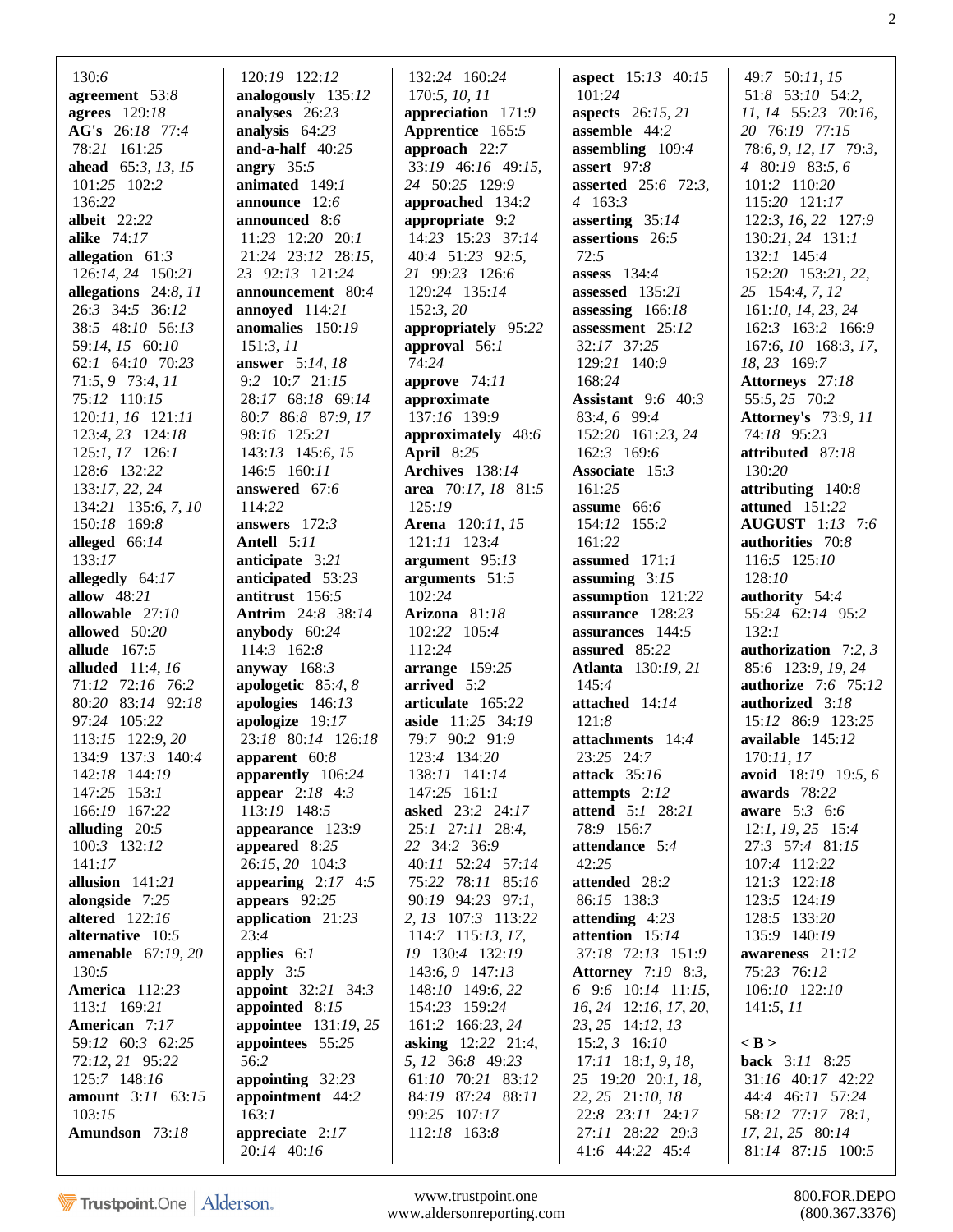| 102:10 104:4                  | 48:15 126:18 164:4            | <b>BJay</b> 54:6, 19 55:5,             | 8, 21 157:9                  | 11, 20, 22 124:22               |
|-------------------------------|-------------------------------|----------------------------------------|------------------------------|---------------------------------|
| 110:6, 9 118:5                | begins 13:19 56:19            | 9, 10, 16, 17, 21                      | busy 69:23 99:9              | 127:7                           |
| 121:8 128:11, 16              | <b>behalf</b> $2:16$ 7:5      | 70:18                                  | bypassing $12:21$            | cast $19:2$                     |
| 131:14, 15 136:3, 9           | 62:25 171:8                   | Blackburn $119:3, 4$                   | <b>Byrnes</b> $4:10$         | casting $18:21$                 |
| 139:2 142:8                   | belief $71:9$                 | <b>blue</b> 82:23 99:3                 |                              | category $109:3$                |
| 148:20 149:11                 | believable 113:20             | 147:9                                  | $\langle C \rangle$          | caught $85:9$                   |
| 152:25 155:17                 | believe $11:21$               | <b>Blumenthal</b> 2:25                 | cabinet 134:15               | causality 105:24                |
| 157:11 160:1                  | 12:18 26:24 29:22             | 56:20 170:19                           | calendar 81:7                | cause $79:24$                   |
| 166:21 168:12                 | 43:1 57:8 63:20               | <b>blunt</b> 80:7                      | calendars 144:19             | caveat $62:5$                   |
| back-and-forth                | 64:7 75:11 94:1               | <b>blur</b> 149:8                      | call 16:12 32:1              | Celebrity 165:5                 |
| 84:22                         | 109:18 121:19                 | <b>Bobby</b> 70:19                     | 37:20 38:20 39:20            | cell 114:13                     |
| bad 30:14 51:18               | 124:2 127:12, 23              | 168:18 169:5, 7, 10                    | 40:19 41:10, 12, 13,         | ceremonial 79:2                 |
| 61:4 117:18                   | 130:1 147:21                  | <b>boots</b> $71:4$                    | 20 42:5, 10, 15              | ceremony 78:22                  |
| 164:18 165:18                 | 150:9 153:15                  | boss 131:16 151:6                      | 53:15, 19 57:7, 12,          | certain 14:22 30:3              |
| <b>balance</b> 16:13 17:4     | 161:20 163:13                 | 155:17                                 | 18, 21 58:21, 24             | 31:19 33:11 63:15               |
| balances 17:13                | 166:6                         | <b>bottom</b> 13:20                    | 63:18 80:17, 21, 24          | 69:9 75:14 149:18               |
| <b>ballot</b> 135:8           | <b>believed</b> 92:22         | $15:15$ 23:22 40:6,                    | 81:8 82:8 83:13,             | 150:6 159:2                     |
| <b>ballots</b> 18:21 19:2     | 160:10                        | 7 43:6 58:16 63:8,                     | 20, 24 87:12 88:11,          | <b>certainly</b> $37:3$ 54:4,   |
| $30:23, 25$ 65:11             | <b>bell</b> 18:22 59:9        | 12 64:16 94:24                         | 15, 21 89:3, 4, 7, 9         | 18 89:17 97:11                  |
| 66:1 67:24 68:1               | 106:8                         | 98:7 146:16 150:10                     | 92:10, 23 114:16             | $125:8$ $133:1$                 |
| 127:24 130:19, 24             | belligerent 35:9, 22,         | <b>bound</b> 49:19                     | 115:10 116:12                | 143:22 155:15                   |
| <b>Barr</b> 8:6 11:15, 25     | 25 36:3, 7, 13, 17, 23        | Bowdich 120:8                          | 117:4, 12, 16 118:6          | Certificate 172:1               |
| $12:20$ $13:1$ $18:1,9$       | <b>benign</b> $31:1$ 89:18,   | 122:12                                 | 124:13 130:23                | certification 8:11              |
| $21:1, 25$ 23:12              | 19                            | <b>Brad</b> 5:9                        | 136:14 137:4, 7, 14,         | 19:14 75:2, 14                  |
| 24:16 27:11 28:8,             | best 8:1 10:7 28:9            | brain $96:19$                          | 18 141:24 142:1              | 121:6 122:18 170:1              |
| 22 29:2, 6, 16 32:3           | 41:4 46:10 48:2               | Branch 22:21                           | 148:1, 8, 12 149:3           | certified 18:21                 |
| 37:24 39:16 41:10,            | 54:17 57:4 58:25              | 62:24 73:14, 16                        | 156:2, 11 157:17             | 19:3 67:3 92:20                 |
| 14 42:2, 8 74:25              | 74:2 75:20 76:16,             | 74:10 75:18                            | 160:19 162:2, 7, 9           | 123:7 130:3                     |
| 75:11 76:3, 25                | 21 86:12 99:2                 | 119:13 121:16                          | called 33:7 39:3             | cetera 27:19 66:12              |
| 78:6, 10, 17 80:19            | 111:8 112:11, 12              | 123:6                                  | $41:1, 2$ $42:2$ $46:5$ ,    | Chad 29:24 138:9,               |
| 92:13 107:18                  | 116:22 118:21, 24             | Branch's 17:24                         | 8, 11 57:19 58:12            | 17                              |
| 121:19, 23 122:16             | 120:1 129:24                  | <b>break</b> $3:13, 14, 16$            | 81:6 84:16, 19               | chain 120:18                    |
| <b>Barr's</b> 11:16 18:18     | 134:19 137:16                 | 87:7 88:12 92:1                        | 111:14 116:20                | 126:16, 22 146:21               |
| $19:1, 12, 21$ $20:1$         | $141:25$ $142:1$              | 109:16 113:4                           | 117:4, 5 124:9               | Chair 2:9, 16 4:18              |
| 26:18                         | 152:2 157:23                  | breaking $169:10$                      | $131:1, 2$ 138:25            | 47:2, 3 136:8                   |
| <b>based</b> 36:24 37:6       | <b>better</b> 15:6 28:14      | <b>brief</b> 8:22 27:12                | 148:20 158:10                | challenge $66:23$               |
| 49:10 61:5, 6                 | 31:9 48:18 115:16             | 40:4 104:18, 20<br>106:1 108:18        | 159:23 160:1, 3              | 95:11 118:16                    |
| 66:21 75:7, 18<br>92:25 96:10 | 121:9 124:16                  |                                        | calling 8:19 16:12<br>114:17 | challenged 116:15               |
| 112:11 123:15                 | 126:15 147:11<br>151:23 166:8 | 114:19, 25 115:22<br>116:2 118:4 127:4 | calls 16:11 110:11           | challenges 8:11<br>48:22 140:12 |
| 127:25                        | 169:21                        | 152:8                                  | 115:24 117:10                | challenging $65:1$              |
| basic 11:7 50:19              | beyond $79:13$                | briefed $26:19$                        | 137:1 151:5                  | 129:21 132:8                    |
| basically $42:13$             | <b>bid</b> 165:6              | 101:16 153:13                          | campaign $8:10$              | chance $103:4$                  |
| 79:11 83:14 103:5,            | big 75:8 80:4                 | <b>briefing</b> $24:22$ $26:2$         | 71:15 114:4 134:1            | change 8:8 10:18                |
| 18 114:11 155:19              | 92:12 124:21                  | 98:22 102:16                           | 135:13 148:12                | 11:19 32:19 59:7                |
| 158:7                         | 127:7, 9 156:18               | 104:8 129:16                           | campaigns 135:16             | 66:4, 21 76:12                  |
| <b>basis</b> 7:22 17:18       | big-picture $92:17$           | 130:5, 11 153:16                       | capabilities 101:6           | 91:19 93:14 95:2                |
| 62:7 143:24                   | <b>bike</b> 57:23             | <b>briefly</b> 17:21 78:4              | 164:20 165:8                 | 101:9, 16 104:1                 |
| <b>Bates</b> 13:20 43:14      | <b>bin</b> $30:25$            | 94:10 111:11                           | capacity 86:1                | 143:20 144:12                   |
| 56:15, 18 57:11               | <b>bit</b> $22:7, 9$ 33:18    | 118:23 146:11                          | captured $132:3$             | 154:19, 20 165:12               |
| 98:6 119:13                   | 40:17 57:22 72:19             | <b>broad</b> $34:8$                    | captures 138:6               | 167:14, 18 168:21               |
| 127:11 133:5                  | 75:4, 23 80:14, 23            | brought $48:20$                        | care 15:18 134:20            | changed $20:1$                  |
| 134:25 146:15                 | 84:22 88:11 90:17             | 54:10 81:13, 14                        | career 22:20 162:9           | 21:10 65:18 99:23               |
| 150:9                         | 94:10 102:12                  | 106:4 122:23                           | carries 94:24                | 100:19 139:23                   |
| <b>Bates-numbered</b>         | 103:7, 8, 9 104:20            | <b>Brown</b> 4:8 6:24                  | case 17:17 39:25             | changes 20:23 21:6              |
| 23:22                         | 109:14 110:21                 | brushoff $115:10$                      | 46:3 79:25 80:5              | 170:18                          |
| <b>Bates-stamped</b> 43:5     | 120:25 131:9, 10              | <b>Building</b> $1:19$                 | 88:25 92:16 108:7            | changing $19:13$                |
| bear 138:11                   | 136:13, 18 142:25             | 157:25                                 | 115:4, 6 117:18              | 21:16                           |
| <b>began</b> 8:4 19:2         | 147:20 151:13                 | <b>bullet</b> 115:14                   | 123:21 136:3 137:5           | channel $14:21$                 |
| beginning $40:15$             | 152:13 153:7                  | <b>business</b> $156:2, 3, 7,$         | cases 15:8, 21               | 15:10 126:5                     |
|                               | 155:10 159:9                  |                                        | 74:17 75:15 123:6,           | chapter $113:6$                 |
|                               |                               |                                        |                              |                                 |

www.trustpoint.one 800.FOR.DEPO<br>w.aldersonreporting.com (800.367.3376) www.aldersonreporting.com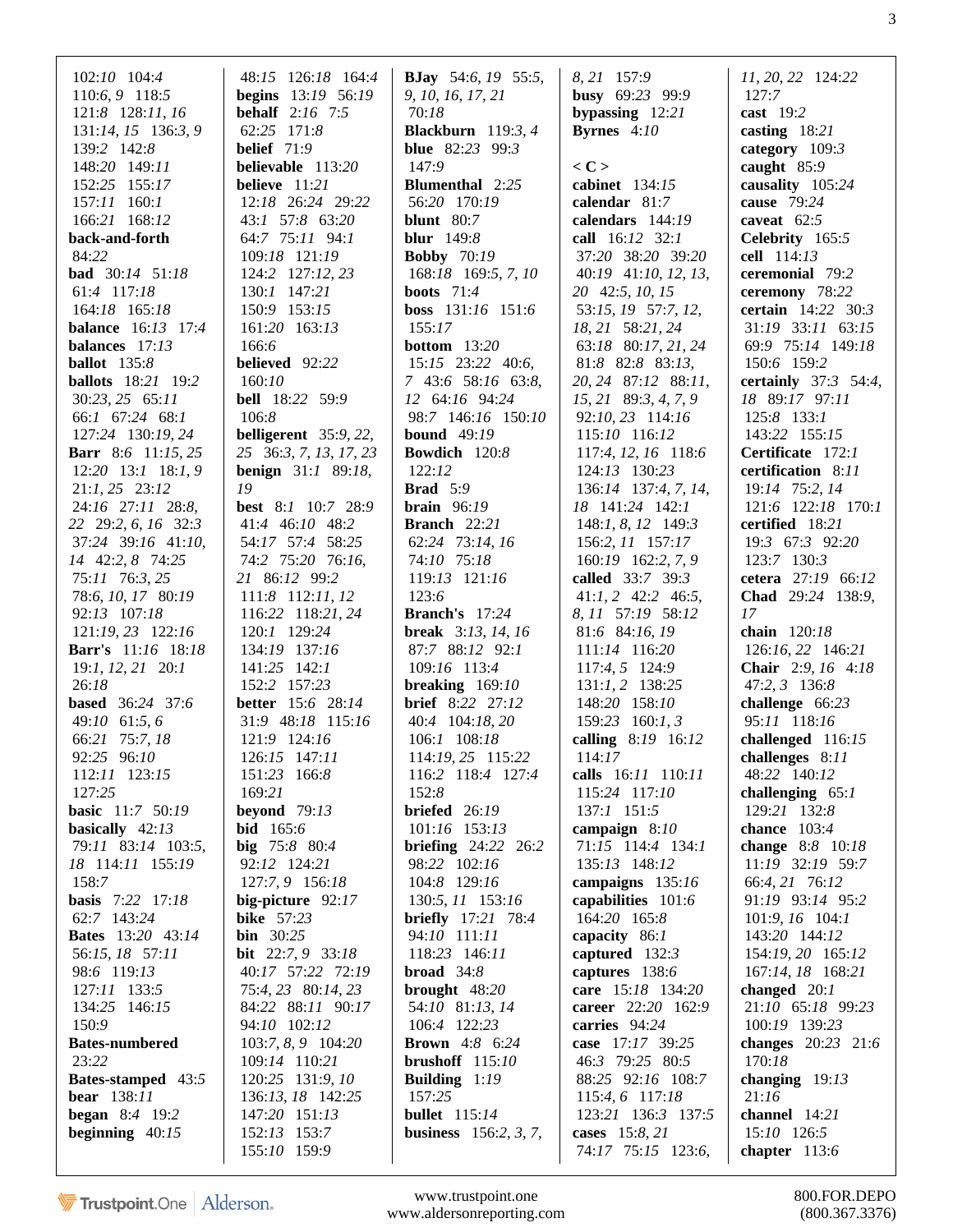| characterization<br>165:4          | $45:24$ 46:1, 3, 6, 15<br>47:17 48:12 49:5, | clue 90:17 161:22<br>Cobb 128:2                   | communicate 15:7<br>160:21 161:8, 15 | confident 149:20<br>confines $123:12$   |
|------------------------------------|---------------------------------------------|---------------------------------------------------|--------------------------------------|-----------------------------------------|
| characterize 75:7                  | 14, 23 50:10, 14, 16,                       | coinciding $80:18$                                | 162:14                               | confirm 160:12                          |
| 163:24                             | 22, 25 51:4, 7                              | colleague 13:18                                   | communicated                         | confirmation                            |
| characterized 157:2                | 52:14 53:5, 8, 13,                          | 36:9 88:10 92:1                                   | 13:12 96:22                          | 131:19,25                               |
| charge 28:16 29:14                 | 17, 22 54:17 61:21                          | 94:23 96:17                                       | 107:18 161:14                        | confirmed 7:15                          |
| 41:15 73:16                        | 77:13 82:22, 25                             | 106:19 118:2                                      | communication                        | $11:10$ 32:8                            |
| chart 158:15                       | 83:11, 21 84:4, 16                          | 135:25 136:19                                     | 23:11                                | conflict 155:11                         |
| chastised 85:4                     | 86:11 87:10, 12, 17,                        | 151:4 152:5                                       | communications                       | confused 100:9                          |
| chat 42:14 81:10                   | 23 88:1 89:2, 6, 10,                        | colleagues $4:9$ 6:11,                            | 14:22, 24 15:4, 11                   | 144:17                                  |
| check 66:3 86:6                    | 15, 17 90:4, 15, 23                         | 17 163:7 167:6                                    | $17:10$ $22:14$ $97:1$               | Congress 5:19                           |
| 119:16                             | $91:1, 3$ $98:14$ $99:4,$                   | 170:10, 16                                        | 110:14 137:20                        | 107:17, 19 109:19                       |
| checking $41:17$                   | 17 100:10 101:17                            | collectively 160:18                               | 144:18                               | Congressional 5:24                      |
| Chief 2:19 4:20<br>29:23 41:2 46:5 | 102:4, 12 103:13                            | College 8:12 28:13                                | companion 14:5                       | 8:23                                    |
| 71:3 106:9 107:13,                 | 105:19, 25 106:2,<br>11, 12, 16, 22, 24     | 169:25<br>Collins 7:5                             | compare 165:8<br>compile $162:1$     | Congressman 85:14,<br>15 86:20, 23      |
| 15 108:11 109:23                   | 110:19 111:7                                | colloquial 62:9                                   | complaint 112:22                     | Congressmen 66:16                       |
| 113:17 114:9                       | 112:21 119:8                                | color 40:13 146:25                                | 113:1 118:13, 20                     | 95:6 104:14                             |
| 120:19 136:15                      | 127:16 128:13, 21                           | colossal $159:7$                                  | 119:8                                | connected 86:23                         |
| 138:8 143:7 151:6                  | 129:5, 6, 7 130:5, 7,                       | combining $51:2$                                  | complaints 27:17                     | Connecticut 3:1                         |
| 160:14                             | 11, 23 131:7                                | come 26:18 27:12                                  | 60:14 63:22                          | conned 102:14                           |
| <b>China</b> 100:5                 | 137:11, 17 140:23                           | 28:7 33:1, 12                                     | complaints/reports                   | consequential 80:20                     |
| choice 145:22                      | 141:1, 3, 6, 16, 18                         | 38:18 40:17 75:22                                 | 60:7                                 | 103:17                                  |
| 163:1                              | 143:4, 12 144:2, 13,                        | 85:17 105:15                                      | complete 3:22 5:15                   | consider 129:2, 16                      |
| choose 4:5                         | 19, 21 145:22                               | $106:11$ $108:1$ , $10$ ,                         | completely 37:13                     | 154:16                                  |
| chosen 9:18                        | 150:20 151:9, 10,                           | 18 124:12 125:2                                   | complicated 133:2                    | considerable 51:22                      |
| Christine 70:19                    | 13 152:15, 23                               | 128:17 129:25                                     | comply $76:25$                       | 52:21 126:10                            |
| 168:18, 23 169:5, 7,               | 153:3, 12, 21, 24                           | 132:4 139:2                                       | 122:19                               | consideration 20:22                     |
| 11                                 | 154:3, 11 155:20                            | 141:16, 23 142:2                                  | component 98:25                      | 21:13, 16 76:20                         |
| Christmas 39:22                    | 157:11, 12, 17                              | 157:11 160:24                                     | components 69:13                     | considerations                          |
| 57:15 81:1 82:11,                  | 158:23 159:15                               | 168:20                                            | comprehensive 70:6                   | 17:19 70:13                             |
| 12 84:14 86:17                     | $161:2, 6, 8$ $162:23$                      | comes 22:15 61:22                                 | 128:14                               | considered 21:6                         |
| 106:25                             | 163:16 164:2, 11                            | 90:17 99:11 143:5                                 | concept 104:24                       | 135:20 144:11                           |
| Cipollone 29:22                    | 165:6, 16 166:11,                           | comfortable 143:22                                | 132:3 134:8                          | 154:19 171:7                            |
| 47:9 50:13, 16, 22<br>52:10 106:18 | 16 167:15<br>Clark's 10:6 13:17             | comfortably 90:12<br>coming $57:16$               | 154:24 160:18, 20<br>161:15 162:3    | considering $12:2$ ,<br>21 21:19 143:14 |
| 107:4, 8, 12 110:24                | 44:9, 15 48:25                              | 72:25 131:12                                      | Conceptually 19:12                   | 151:24 154:15                           |
| $111:5, 17$ 138:3, 7               | 91:10 106:9                                 | 148:11 155:16                                     | 140:21                               | consist 108:13                          |
| 160:3, 7                           | 153:16 164:20                               | 156:5                                             | <b>concern</b> 37:21 39:4            | consistency 74:17                       |
| circle 132:21                      | classified 98:22                            | command $104:1$                                   | 59:12 63:21                          | consistent 15:9                         |
| circulated 14:19                   | 130:9                                       | comment 9:4                                       | concerned 27:2                       | 16:6 18:16 29:17                        |
| circumstances                      | clear 20:7 29:15                            | 59:23 61:16 92:15                                 | 37:21 59:17 60:2                     | 30:13 33:2 38:11                        |
| 60:12 80:24                        | 30:3 35:13 38:9                             | 122:8 123:14                                      | 72:13 96:11                          | 60:17 61:15 63:18                       |
| <b>CISA</b> 26:16, 25              | 48:19 51:7 67:25                            | 169:17                                            | 143:24 163:18                        | 93:5 96:8, 15 97:7                      |
| 27:12                              | 91:7 107:7 127:25                           | commentary 54:21                                  | concerning $15:20$                   | 112:12 132:9                            |
| citizen 125:7                      | 139:8 143:17                                | commented 123:18                                  | 24:8 87:21                           | consistently 9:21                       |
| city 69:17 70:7                    | 144:22 162:21                               | commenting $62:18$                                | concerns 48:17                       | 72:3                                    |
| Civil 3:4 9:7 15:8,                | 163:4 168:9                                 | comments 8:17                                     | 60:13 61:7 140:22                    | constantly $72:20, 23$                  |
| 21 83:1 99:17                      | clearance 129:22                            | 50:24 71:2 101:23                                 | concluding $136:12$                  | Constitution 7:23                       |
| 100:23, 24 101:1                   | clearances 99:18                            | 139:24                                            | conclusion 53:12                     | 8:13 36:25 63:7                         |
| 104:18, 19 106:10                  | clearer 96:6                                | committed 37:5                                    | concur 120:22                        | constitutional 15:18                    |
| 107:4 151:10<br>claim $96:23$      | clearly $10:12$<br>Cleta 133:13             | <b>COMMITTEE</b> 1:2<br>$2:20$ $3:5$ $4:4$ , $14$ | conduct 122:6<br>conducted 1:18      | 16:22 62:22<br>construe 44:24           |
| claimed $114:24$                   | clicked 147:12                              | 9:1                                               | conference 39:16                     | 65:22                                   |
| claims 26:14 27:22                 | close $42:18$ $141:19$                      | committees 44:1                                   | 78:22 79:3, 8 80:1                   | construing $69:17$                      |
| 92:3, 6, 9 93:8                    | 146:2                                       | Committee's 2:10                                  | 96:1, 3, 4, 7 97:19                  | consult $4:4$ 77:1                      |
| <b>Claire</b> 161:25               | closely $115:3$                             | 3:21                                              | 102:5, 8 156:5                       | 88:25                                   |
| clarify 24:12 25:17                | closest $47:18$                             | common 16:18                                      | conferences 49:12                    | consultation 74:23                      |
| 35:2 69:22                         | closure $76:19$                             | 151:12                                            | confidence 58:17                     | 125:20                                  |
| <b>Clark</b> $9:7$ $10:1$          | 155:14                                      | Commonwealth                                      | 59:13, 17, 21 60:3                   | contact $14:11$                         |
| $11:4, 5$ 43:14, 22                |                                             | 113:2                                             |                                      | 159:18                                  |
|                                    |                                             |                                                   |                                      |                                         |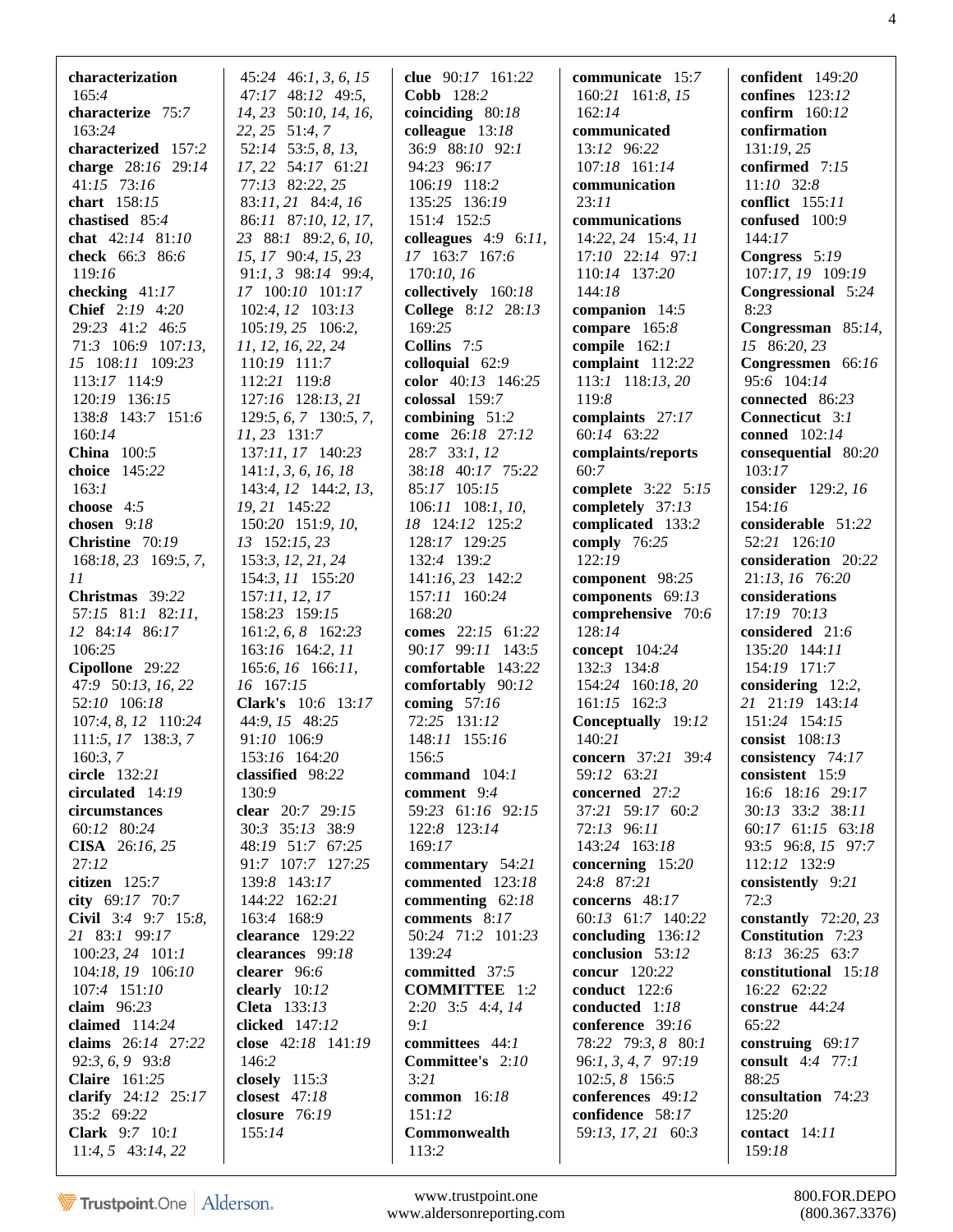| contacted $85:23$       | conviction 148:7           | 70:2, 3 128:2         | curious 20:21 21:8       | 57:8 78:8 79:17                  |
|-------------------------|----------------------------|-----------------------|--------------------------|----------------------------------|
| 130:4 160:23            | convince 164:1             | 150:19                | 40:24 83:3 84:5          | 80:12, 18, 22 81:2,              |
| contacting 107:20       | coordinating $74:14$       | couple 11:7 23:25     | 89:5 100:6               | 14 84:13 86:12, 18               |
| contacts $14:7$         | coordination 74:21         | 28:24 76:7 79:16      | curiousness $84:6, 9$    | 88:10 98:13 101:8                |
| contain $172:2$         | copies $19:18$             | 80:13 86:7 88:14      | current $7:15$           | 106:3, 20 117:9                  |
| contained 135:6         | copy $19:16$ 23:18,        | 101:19 104:13         | currently $29:13$        | 118:3 120:7                      |
| contains $73:13$        | 19 56:20 98:4              | 105:25 108:4          | custody 147:6            | 121:23 128:19                    |
| contemplated 15:21      | 138:14                     | 111:6 167:17          | 148:6                    | 133:12 136:13, 14,               |
| content 25:25 82:2      | copying $13:24$            | course $5:1, 24$      | Cybersecurity 26:17      | 16, 23, 25 139:14                |
| 99:3,6                  | <b>Corey</b> 73:18         | 33:16 49:21 52:17     |                          | 148:15                           |
| contentious 103:8       | 120:19 122:12              | 58:3 64:4 78:15       | $<$ D $>$                | decide 33:16 53:21               |
| contents 75:10          | corner 44:13 57:6          | 79:16 92:10           | <b>D.C</b> 1:3, 19 81:5  | 125:10 154:18                    |
| context 24:6 57:12      | correct 27:16 42:2         | 101:19 112:6, 11,     | DAG 12:15 65:21          | 157:11                           |
| 58:11 72:21 98:24       | 43:20 44:22 45:1           | 19 126:4 132:14       | 127:16,18                | decided 10:4 13:1                |
| 120:4 155:25            | 46:22 47:23, 24            | 138:18 143:23         | <b>Daniel</b> 42:25      | 33:16 77:15 102:1                |
| contextualize 11:7      | 50:4 53:4, 6, 11, 25       | 151:10 154:10         | data $52:15$ 61:6        | 110:18, 20 111:20,               |
| contextualizing         | 55:24 64:7 68:14           | 156:16 163:3, 4       | date 19:14 21:7          | 23 158:5, 13, 14                 |
| 13:16                   | 73:14 75:3 77:17           | 164:2, 10, 18         | 39:21 117:7              | decision $12:3, 5$               |
| continuation 121:15     | 110:16 111:25              | <b>Court</b> 8:18, 22 | 121:23 136:24            | 44:2 53:10, 13, 24               |
| 122:1, 5                | 113:10 127:18              | 38:17, 24 39:19       | 172:16                   | 54:1 77:12, 16, 18               |
| continue 4:16 24:6      | 152:25 153:5, 14,          | 40:1 97:2 108:7       | dated $7:3, 6$ 44:6      | 111:2, 25 161:9, 13              |
| 34:15 50:20             | 22 154:13 161:23           | 115:5 117:18          | <b>Dave</b> 120:8 122:12 | decisions 53:25                  |
| 139:25 152:2            | 163:14 166:12              | 118:4 135:17          | day 10:6 12:4            | 110:22 123:20                    |
| continued 87:6          | 168:4 172:3                | 137:5 141:22          | 19:14 23:11 24:16,       | declined $114:6$                 |
| 92:14 157:8             | correction 154:14          | courtesy $4:24$ 5:3   | 19, 20, 25 25:15         | 115:5 148:22                     |
| continuing $60:24$      | correctly 28:5, 12         | courts $43:25$        | 26:13 28:12, 15, 23      | 149:9 161:3                      |
| continuity 140:21       | 105:5                      | covered 25:2 42:11    | 32:12 41:10, 25          | defend $62:19$                   |
| contradict 32:17        | correspondence             | 123:10                | $42:2, 8$ $45:11, 13$    | defending 167:23                 |
| contrary 8:21           | 121:7                      | crash $80:2$          | 65:12 74:6 80:21         | defensive $85:3$                 |
| 128:23                  | corroborated 92:14         | create 123:3 130:2    | 81:1 84:14, 15           | defer $57:16$ $168:11$           |
| contributed 63:21       | corroborative              | credence 148:6        | 86:16 88:12 98:1         | definitely $40:13$               |
| control $36:20$         | 151:13, 16                 | credentials 165:7     | 99:9 106:13, 15          | 52:13                            |
| $61:11, 13$ $63:1$      | corrupt 8:17 31:13         | credible 27:23        | 107:15 110:25            | definitively 118:5               |
| 94:17                   | 66:15 95:5, 8              | 71:10                 | 113:12, 22 115:11,       | 138:19 142:2                     |
| controlling $100:13$    | corruption 25:7            | crime 60:10 73:4      | 20 118:5, 23             | degree $122:13$                  |
| convened 1:17           | 83:18 102:8 129:19         | 123:6 125:25          | 128:20 130:11            | deliberations 44:3               |
| conventions 17:12,      | <b>Counsel</b> 2:20, 22    | crime-related 59:14   | 136:21, 25 137:7,        | deliver $118:10$                 |
| 14                      | 4:4, 5, 6, 8, 14, 15,      | Crimes 17:23, 24      | 12 141:24 147:18         | delivering $30:12,22$            |
| conversation 7:12       | 18, 20 10:3 15:1           | 22:21 60:7, 15        | 151:14 156:13            | Democratic 4:22                  |
| 13:4 35:14, 15          | 19:17 29:22 33:8           | 63:22 73:14 74:10     | 157:7, 25 159:1          | denying $25:21$                  |
| 40:9 41:9 46:6          | 34:3, 18 45:1, 4, 16       | 75:2, 17 119:13       | 170:20                   | departed $11:15$                 |
| 52:17, 19 58:20         | 47:9, 10 50:5, 9           | 121:16 123:6 124:6    | day-long $114:2$         | 13:8 42:8                        |
| 78:5 82:21 84:23        | 86:8 92:18 97:3            | crimes-related 64:5   | days 27:7 32:7           | Department 2:11                  |
| 93:6 95:10 99:6         | 106:18 111:12, 16          | criminal $5:25$ 15:8, | 39:15 55:11 79:16        | $3:18$ 4:15 5:7, 10,             |
| 105:6 107:8             | 124:7 136:16               | 21 73:5, 6, 7, 8      | 80:13 82:12, 15          | $11$ 7:2, 21, 22 8:5,            |
| 116:10, 14 118:2        | 138:8, 10 170:13, 14       | 126:4 127:3           | 86:7, 17 89:22           | 7, 10, 21 9:11, 20               |
| 128:20 137:17           | counselor 157:1            | criteria 39:9, 10     | 90:19 104:13             | 10:14 11:9, 17                   |
| 140:5 141:18            | 160:15                     | critical 52:14        | 111:15 113:11            | $14:5, 7$ 15:1, 7, 20            |
| $143:5$ $144:1, 4, 22,$ | <b>counsels</b> 5:6 32:22, | 54:13 164:20          | 136:22                   | $16:2, 15, 25$ 17:5,             |
| 25 146:10 153:7         | 24 38:14                   | criticize $62:20$     | day-to-day $76:17$       | 13, 17 18:17 19:4,               |
| 154:10, 22 155:22       | count $65:13$              | 67:21                 | de $57:23, 25$           | 7 20:20, 23 22:10,               |
| 158:16, 23 159:4,       | counted $65:17$            | CTY 69:17             | deal 77:16 115:23        | 22 23:4 27:12, 23                |
| 14 165:15 166:14        | counterpart 124:9          | Cuccinelli 26:24      | 156:2                    | 28:3 29:19 32:13,                |
| 167:4                   | counting $30:25$           | 27:1 29:18 31:19      | debate $48:21$           | 14, 21 33:16, 21                 |
| conversations 16:3      | <b>country</b> 8:2 10:10   | 138:20                | 166:22                   | $34:9$ , $12$ , $14$ $35:1$ , 3, |
| 45:17 59:12, 16         | 51:18 112:13               | culminate 156:17      | debunked 130:16,         | 7, 19, 23 36:4, 10,              |
| 64:4 76:17 93:7         | 159:6 165:18               | culmination $110:13$  | 21 148:9                 | 21, 23 37:10, 24                 |
| 110:11 157:8            | <b>County</b> 24:8 26:6    | 152:11                | <b>December</b> 8:4      | 38:7, 9, 16 39:5, 8              |
| convey 35:22 36:3       | 27:4 38:14 69:3, 7,        | curiosity 147:11      | $11:13, 22$ 23:23        | 40:5, 8 46:18                    |
| conveying 38:4          | 13, 16, 17, 18, 23         |                       | 32:23 40:18, 21          | 50:19 51:17 56:12                |
|                         |                            |                       | $41:5$ $43:13$ $44:6$    | 60:22, 24 61:25                  |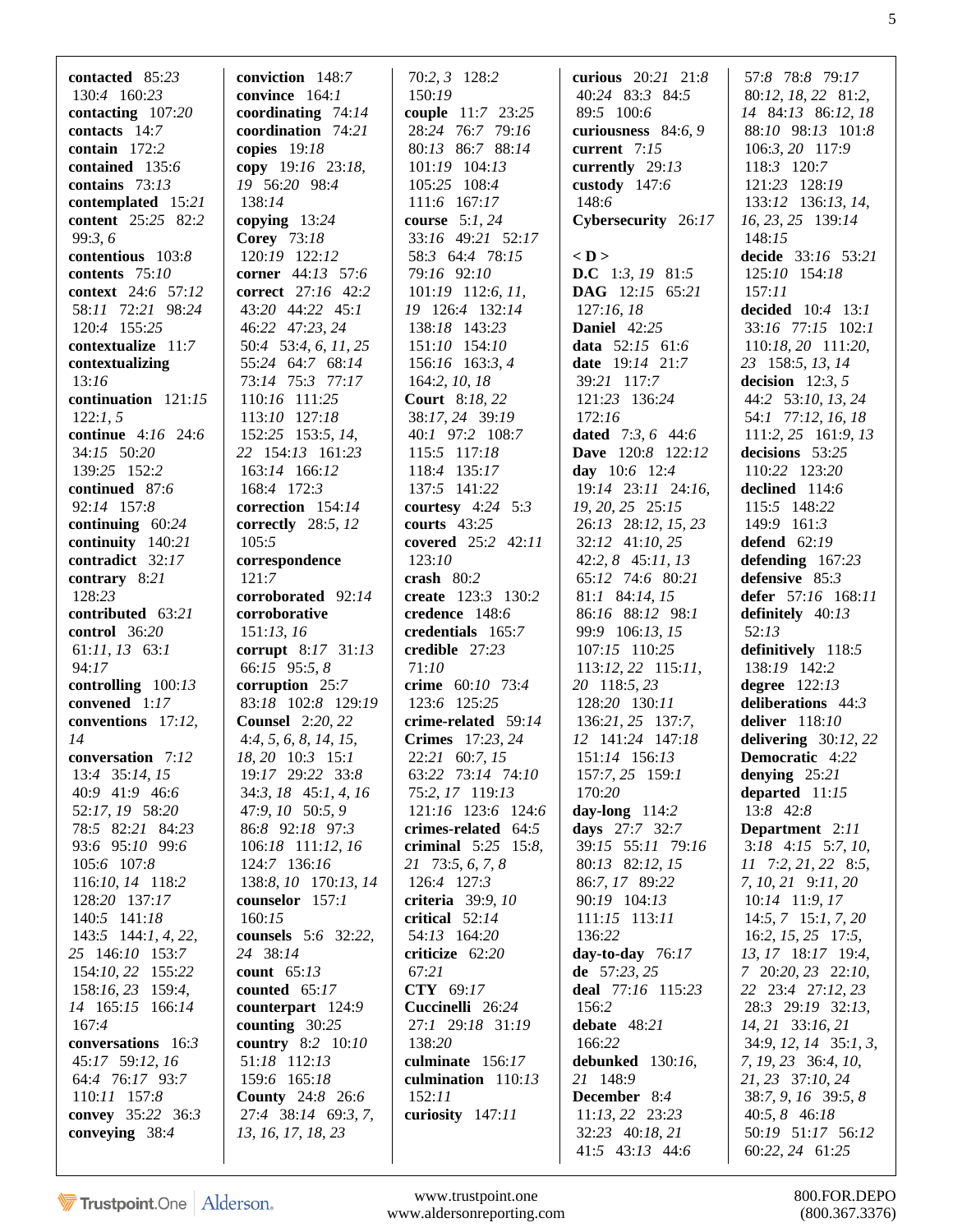| $62:15$ $63:23$ $66:21$<br>68:7, 20 69:12<br>$70:1$ $73:3, 8, 25$<br>76:18 78:14, 21<br>79:19 80:8 81:3,<br>15 82:5, 9 86:4<br>90:8, 9, 10, 13, 21,<br>22 91:2, 13, 16, 19,<br>25 93:19 94:20<br>95:24 96:11 97:13,<br>19 100:24 105:16<br>108:15 110:15<br>112:2 113:5<br>114:17 117:19<br>122:18 123:2, 16 | designed $17:12, 14$<br>desire 22:6, 9 27:24<br>desk 46:22 47:6,<br>18 114:16<br>destroyed 130:19<br>detail 89:24 108:24<br>127:4 132:25<br>164:19<br>detailed 169:9<br>details 22:4 23:9<br>33:7 55:21<br>determine 150:21<br>develop $21:20$<br>developed 87:21<br>132:20 | disagreement $21:20$<br>121:16<br>disappointed 129:10<br>discern 58:25<br>discredit $9:14$<br>discrepancy $67:3$<br>discuss $28:19$<br>33:15 46:4 47:21<br>48:25 54:6 115:12<br>116:9 155:23<br>157:11<br>discussed $6:8$ 14:3<br>21:5 25:15 33:23<br>42:14 44:14 46:14<br>48:12 68:21 92:10 | $100:23, 24$ $101:1$<br>104:18, 19 106:10<br>107:5 126:4 127:3<br>151:10<br>Divisions $162:4$<br><b>DNI</b> $101:16$ $102:16$<br>129:16 130:4<br><b>Dnoghue</b> $47:15$<br>document 13:15, 19<br>$14:1$ 17:3 19:8, 15,<br>16, 19 20:15 23:14,<br>21 24:15 26:3, 4,<br>14, 15 43:5, 8, 11<br>44:7, 13 56:18<br>57:3 75:5 98:2 | 79:1, 6 89:8 90:11<br>91:15, 22 93:18<br>98:14 99:12<br>101:25 102:9, 12<br>103:12 107:9<br>108:9 111:5, 12<br>120:8, 10 121:7, 9<br>122:2, 5 129:19<br>130:15 131:6<br>137:11 138:3, 7<br>$139:5$ $141:3,7$<br>$143:6, 20$ 144:7, 16,<br>21 146:4, 23<br>150:22, 25 152:14<br>155:15, 22 156:20 |
|--------------------------------------------------------------------------------------------------------------------------------------------------------------------------------------------------------------------------------------------------------------------------------------------------------------|-----------------------------------------------------------------------------------------------------------------------------------------------------------------------------------------------------------------------------------------------------------------------------|----------------------------------------------------------------------------------------------------------------------------------------------------------------------------------------------------------------------------------------------------------------------------------------------|------------------------------------------------------------------------------------------------------------------------------------------------------------------------------------------------------------------------------------------------------------------------------------------------------------------------------|--------------------------------------------------------------------------------------------------------------------------------------------------------------------------------------------------------------------------------------------------------------------------------------------------|
| 124:25 125:1, 23,                                                                                                                                                                                                                                                                                            | developing 142:25                                                                                                                                                                                                                                                           | 101:25 104:22                                                                                                                                                                                                                                                                                | 121:14 146:15                                                                                                                                                                                                                                                                                                                | 157:9, 10, 13 158:2,                                                                                                                                                                                                                                                                             |
| 24 126:17, 22<br>127:8 128:6 130:1                                                                                                                                                                                                                                                                           | development 4:25<br>developments                                                                                                                                                                                                                                            | 105:7 110:10<br>118:19 121:20                                                                                                                                                                                                                                                                | documents 10:10<br>39:20 75:10 85:12                                                                                                                                                                                                                                                                                         | 18 160:13, 25<br>161:20 162:12, 14,                                                                                                                                                                                                                                                              |
| 133:21 135:11, 14,                                                                                                                                                                                                                                                                                           | 143:13                                                                                                                                                                                                                                                                      | 140:16                                                                                                                                                                                                                                                                                       | 123:15 169:12                                                                                                                                                                                                                                                                                                                | 21 167:23                                                                                                                                                                                                                                                                                        |
| 17 139:20 140:1,                                                                                                                                                                                                                                                                                             | develops 143:2                                                                                                                                                                                                                                                              | discussing $64:23$                                                                                                                                                                                                                                                                           | doing $21:13$ 29:11                                                                                                                                                                                                                                                                                                          | Donoghue's 44:18                                                                                                                                                                                                                                                                                 |
| 10 141:6, 12<br>142:13, 14 143:2, 8                                                                                                                                                                                                                                                                          | <b>DHS</b> 24:22 26:2,<br>17 27:11, 20 31:24                                                                                                                                                                                                                                | 116:7 166:15<br>discussion 7:12                                                                                                                                                                                                                                                              | 33:6 34:10, 14<br>$35:1, 3$ $38:7, 9$                                                                                                                                                                                                                                                                                        | 59:1 82:18 88:18,<br>20 93:1 127:21                                                                                                                                                                                                                                                              |
| 153:5 156:3, 6                                                                                                                                                                                                                                                                                               | 138:10, 21                                                                                                                                                                                                                                                                  | 11:7 12:8 13:16                                                                                                                                                                                                                                                                              | 49:2 50:21, 23, 24                                                                                                                                                                                                                                                                                                           | door 45:22                                                                                                                                                                                                                                                                                       |
| 157:9 158:15                                                                                                                                                                                                                                                                                                 | dialogue 93:9                                                                                                                                                                                                                                                               | 16:17 23:20 30:6                                                                                                                                                                                                                                                                             | 62:10, 16 63:1                                                                                                                                                                                                                                                                                                               | <b>doubt</b> 59:2, 24                                                                                                                                                                                                                                                                            |
| 160:9, 10, 19                                                                                                                                                                                                                                                                                                | didn $29:1$ $90:16$                                                                                                                                                                                                                                                         | 31:16 32:22 38:15                                                                                                                                                                                                                                                                            | 64:9 67:20 68:5                                                                                                                                                                                                                                                                                                              | 63:17                                                                                                                                                                                                                                                                                            |
| 161:17 163:21                                                                                                                                                                                                                                                                                                | 165:9                                                                                                                                                                                                                                                                       | 42:21 48:9 49:5                                                                                                                                                                                                                                                                              | 90:10, 13 91:16, 25                                                                                                                                                                                                                                                                                                          | doubting $60:20$                                                                                                                                                                                                                                                                                 |
| 165:9, 12, 23                                                                                                                                                                                                                                                                                                | differed 165:4                                                                                                                                                                                                                                                              | 52:6, 25 53:12, 18                                                                                                                                                                                                                                                                           | 93:21 97:9, 23, 24                                                                                                                                                                                                                                                                                                           | <b>Doug</b> $7:5$ 106:12                                                                                                                                                                                                                                                                         |
| 166:10 170:13                                                                                                                                                                                                                                                                                                | difference $154:16$                                                                                                                                                                                                                                                         | 69:20 75:4, 21                                                                                                                                                                                                                                                                               | 102:21 107:22                                                                                                                                                                                                                                                                                                                | <b>Douglas</b> 106:7                                                                                                                                                                                                                                                                             |
| 171:2,6                                                                                                                                                                                                                                                                                                      | different 9:19, 25                                                                                                                                                                                                                                                          | 77:24 78:19 79:9                                                                                                                                                                                                                                                                             | 108:20 113:18                                                                                                                                                                                                                                                                                                                | draft 40:4 43:22                                                                                                                                                                                                                                                                                 |
| departmental 156:1                                                                                                                                                                                                                                                                                           | 17:21 20:6 27:17                                                                                                                                                                                                                                                            | 86:11 88:2, 6 89:2                                                                                                                                                                                                                                                                           | $118:7$ $140:1$                                                                                                                                                                                                                                                                                                              | 44:10 45:5 48:12                                                                                                                                                                                                                                                                                 |
| departments 13:9                                                                                                                                                                                                                                                                                             | 39:10, 11 46:16                                                                                                                                                                                                                                                             | 91:25 92:4 99:12                                                                                                                                                                                                                                                                             | 142:20, 21 148:2                                                                                                                                                                                                                                                                                                             | 49:5 51:9 53:5, 8                                                                                                                                                                                                                                                                                |
| 63:1<br><b>Department's</b> 9:15                                                                                                                                                                                                                                                                             | 48:18 49:15, 18, 22<br>51:3, 5 62:7 74:18,                                                                                                                                                                                                                                  | 102:25 107:21<br>109:7 110:5                                                                                                                                                                                                                                                                 | 149:16 159:13<br>164:7 170:11                                                                                                                                                                                                                                                                                                | 54:1 77:13 108:18<br>110:19 112:22                                                                                                                                                                                                                                                               |
| 12:14 13:24 17:22                                                                                                                                                                                                                                                                                            | 20 90:24 96:25                                                                                                                                                                                                                                                              | 116:22 118:3                                                                                                                                                                                                                                                                                 | DOJ 9:20 31:24                                                                                                                                                                                                                                                                                                               | 113:1, 4, 10 114:19                                                                                                                                                                                                                                                                              |
| 21:21, 22 25:12                                                                                                                                                                                                                                                                                              | 97:25 98:4 110:13                                                                                                                                                                                                                                                           | 132:2 136:7, 17                                                                                                                                                                                                                                                                              | 34:3, 4 39:15 42:8                                                                                                                                                                                                                                                                                                           | 118:19 119:8                                                                                                                                                                                                                                                                                     |
| 29:8 49:10 75:1                                                                                                                                                                                                                                                                                              | 117:22 129:9                                                                                                                                                                                                                                                                | 141:14 144:9, 24                                                                                                                                                                                                                                                                             | 60:6, 19 62:10                                                                                                                                                                                                                                                                                                               | draw $15:14$ $103:1$                                                                                                                                                                                                                                                                             |
| 91:9 94:2, 13                                                                                                                                                                                                                                                                                                | 132:14 144:18                                                                                                                                                                                                                                                               | 155:7 164:9, 23                                                                                                                                                                                                                                                                              | 64:8 66:3 75:24                                                                                                                                                                                                                                                                                                              | drawn $162:25$                                                                                                                                                                                                                                                                                   |
| 102:19 118:9                                                                                                                                                                                                                                                                                                 | 158:15 166:20                                                                                                                                                                                                                                                               | $165:17, 22$ 166:1, 7,                                                                                                                                                                                                                                                                       | 76:1 95:1 114:13                                                                                                                                                                                                                                                                                                             | drill $133:3$                                                                                                                                                                                                                                                                                    |
| 124:16 143:19                                                                                                                                                                                                                                                                                                | differential 27:9                                                                                                                                                                                                                                                           | 9 169:4 171:13                                                                                                                                                                                                                                                                               | 117:2 119:12                                                                                                                                                                                                                                                                                                                 | driven $142:23$                                                                                                                                                                                                                                                                                  |
| 156:21 165:19                                                                                                                                                                                                                                                                                                | differently 160:9                                                                                                                                                                                                                                                           | discussions 12:24                                                                                                                                                                                                                                                                            | 123:8, 14 124:7                                                                                                                                                                                                                                                                                                              | driving $162:11$                                                                                                                                                                                                                                                                                 |
| departure 80:18                                                                                                                                                                                                                                                                                              | difficult $132:7, 8$                                                                                                                                                                                                                                                        | 14:23 22:12, 18                                                                                                                                                                                                                                                                              | 125:18 128:10                                                                                                                                                                                                                                                                                                                | dropped $31:23$                                                                                                                                                                                                                                                                                  |
| depending $47:8$                                                                                                                                                                                                                                                                                             | difficulties 133:24                                                                                                                                                                                                                                                         | 78:15 140:3 155:4                                                                                                                                                                                                                                                                            | 138:7, 13 139:17                                                                                                                                                                                                                                                                                                             | <b>Drug</b> 126:7                                                                                                                                                                                                                                                                                |
| Deponent/Interviewe                                                                                                                                                                                                                                                                                          | digits $43:7$                                                                                                                                                                                                                                                               | dismiss $104:17$                                                                                                                                                                                                                                                                             | 161:21 162:10                                                                                                                                                                                                                                                                                                                | due 129:18 132:6                                                                                                                                                                                                                                                                                 |
| e $172:1$                                                                                                                                                                                                                                                                                                    | digression 131:18                                                                                                                                                                                                                                                           | dismissed 8:24                                                                                                                                                                                                                                                                               | <b>DOJ's</b> 10:2 62:4                                                                                                                                                                                                                                                                                                       | 144:15 146:3                                                                                                                                                                                                                                                                                     |
| deputize $15:3$                                                                                                                                                                                                                                                                                              | diligence $129:18$                                                                                                                                                                                                                                                          | displaced 137:19                                                                                                                                                                                                                                                                             | <b>domain</b> 30:14 33:4                                                                                                                                                                                                                                                                                                     | <b>Durbin</b> 2:9 4:18                                                                                                                                                                                                                                                                           |
| <b>Deputy</b> 4:20 12:22                                                                                                                                                                                                                                                                                     | 132:7 144:15 146:3                                                                                                                                                                                                                                                          | displeasure 94:20                                                                                                                                                                                                                                                                            | 100:3, 14 155:18                                                                                                                                                                                                                                                                                                             | 136:8                                                                                                                                                                                                                                                                                            |
| 13:4, 23 15:2 23:7<br>47:5, 10 76:19                                                                                                                                                                                                                                                                         | direct 58:19 93:1<br>152:9                                                                                                                                                                                                                                                  | dispute $70:25$ 91:5<br>disputes $23:3$                                                                                                                                                                                                                                                      | dominated 109:8<br>Dominion 27:22                                                                                                                                                                                                                                                                                            | duties 15:23 16:5                                                                                                                                                                                                                                                                                |
| 107:13 120:8                                                                                                                                                                                                                                                                                                 | direction 16:16                                                                                                                                                                                                                                                             | 122:21 135:15                                                                                                                                                                                                                                                                                | 100:4                                                                                                                                                                                                                                                                                                                        | E >                                                                                                                                                                                                                                                                                              |
| 122:3, 22 158:18                                                                                                                                                                                                                                                                                             | 17:11 36:19 65:6                                                                                                                                                                                                                                                            | disputing $8:16$                                                                                                                                                                                                                                                                             | don $43:1$ $48:16$                                                                                                                                                                                                                                                                                                           | earlier 3:17 11:12                                                                                                                                                                                                                                                                               |
| 161:25                                                                                                                                                                                                                                                                                                       | 87:4 104:11 105:23                                                                                                                                                                                                                                                          | disrespect 109:20                                                                                                                                                                                                                                                                            | 77:8 137:7 141:5                                                                                                                                                                                                                                                                                                             | 20:20 21:6, 19                                                                                                                                                                                                                                                                                   |
| describe 64:1 75:25                                                                                                                                                                                                                                                                                          | directions 159:9                                                                                                                                                                                                                                                            | 162:8                                                                                                                                                                                                                                                                                        | 159:16                                                                                                                                                                                                                                                                                                                       | 51:3 64:7 72:16                                                                                                                                                                                                                                                                                  |
| described 25:25                                                                                                                                                                                                                                                                                              | directive 122:19                                                                                                                                                                                                                                                            | dissatisfaction                                                                                                                                                                                                                                                                              | Donoghue 12:22                                                                                                                                                                                                                                                                                                               | 75:4, 5, 19 76:3                                                                                                                                                                                                                                                                                 |
| 52:20 78:15 80:17                                                                                                                                                                                                                                                                                            | directly $161:11$                                                                                                                                                                                                                                                           | 103:9 140:8                                                                                                                                                                                                                                                                                  | 13:23 14:19 24:25                                                                                                                                                                                                                                                                                                            | 83:20 94:23 95:9                                                                                                                                                                                                                                                                                 |
| 100:6 139:15                                                                                                                                                                                                                                                                                                 | Director 98:22                                                                                                                                                                                                                                                              | dissatisfied 153:19                                                                                                                                                                                                                                                                          | 25:10 28:6, 20                                                                                                                                                                                                                                                                                                               | 97:25 100:6                                                                                                                                                                                                                                                                                      |
| 147:5 152:10, 16, 23                                                                                                                                                                                                                                                                                         | 99:16 120:8 130:4                                                                                                                                                                                                                                                           | distinction 37:10                                                                                                                                                                                                                                                                            | 29:20 35:11 40:19                                                                                                                                                                                                                                                                                                            | 105:22 112:15                                                                                                                                                                                                                                                                                    |
| describing $42:6$                                                                                                                                                                                                                                                                                            | Dirksen 1:18                                                                                                                                                                                                                                                                | District 167:9                                                                                                                                                                                                                                                                               | 43:19 44:5 47:5, 7,                                                                                                                                                                                                                                                                                                          | 118:2 122:9, 20                                                                                                                                                                                                                                                                                  |
| description 93:6                                                                                                                                                                                                                                                                                             | disagree 20:9                                                                                                                                                                                                                                                               | distrust $63:15$                                                                                                                                                                                                                                                                             | 14, 17 52:8 54:13                                                                                                                                                                                                                                                                                                            | 132:12 134:9                                                                                                                                                                                                                                                                                     |
| 96:10                                                                                                                                                                                                                                                                                                        | disagreed $9:10$                                                                                                                                                                                                                                                            | disturbed 154:9                                                                                                                                                                                                                                                                              | 55:11 56:9 57:8                                                                                                                                                                                                                                                                                                              | 137:3, 11 138:20                                                                                                                                                                                                                                                                                 |
| descriptions 20:6                                                                                                                                                                                                                                                                                            | disagreeing 75:9                                                                                                                                                                                                                                                            | <b>Division</b> 9:7 73:7,<br>8 83:1 99:17                                                                                                                                                                                                                                                    | 69:3, 6, 22 70:14,<br>22 78:9, 12, 20                                                                                                                                                                                                                                                                                        | 140:3, 4 144:3<br>145:5 149:17                                                                                                                                                                                                                                                                   |

www.trustpoint.one 800.FOR.DEPO<br>w.aldersonreporting.com (800.367.3376) www.aldersonreporting.com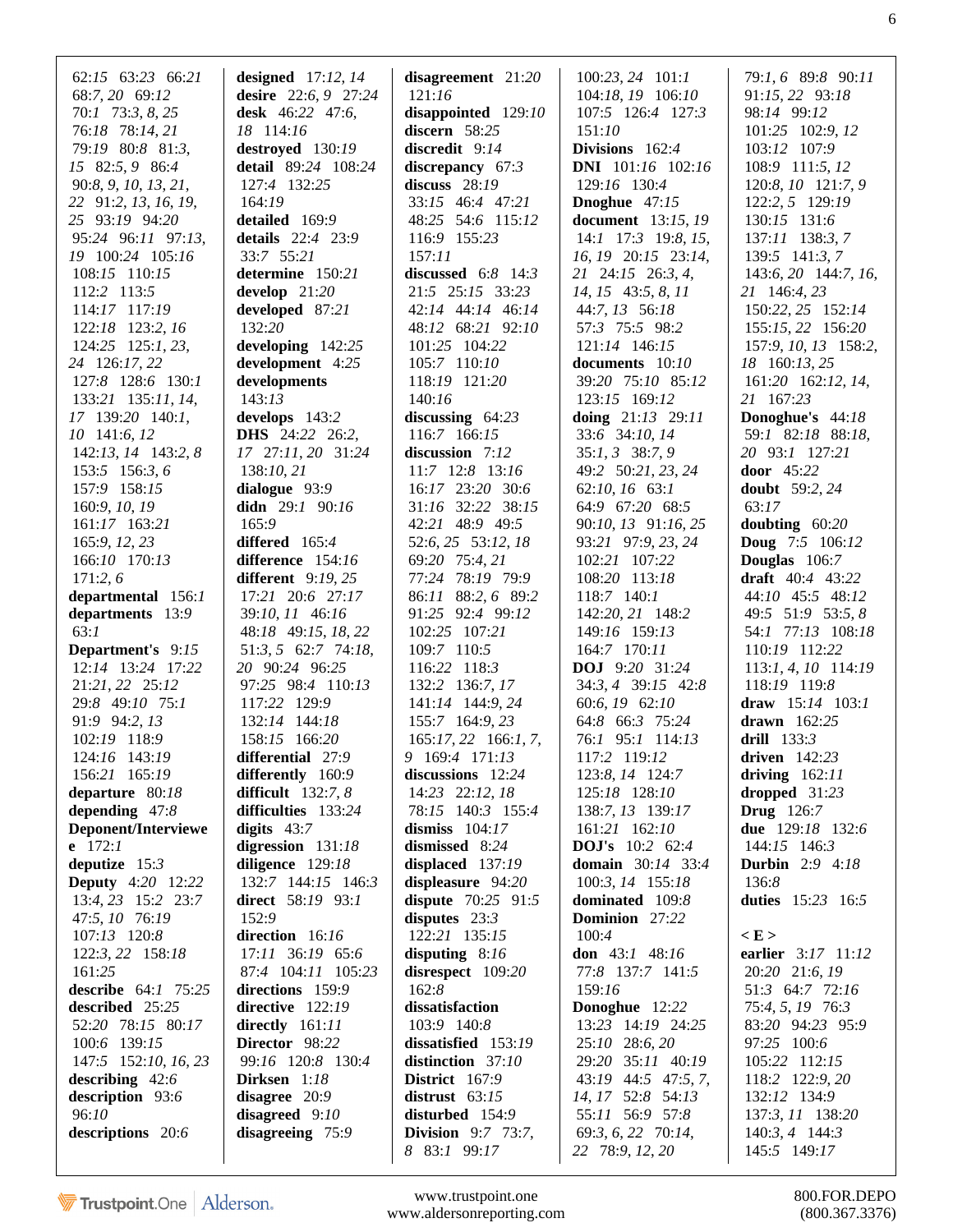| 151:4, 14, 19 153:2,<br>8 158:11 166:19<br>167:5 168:13<br>early 22:2 51:14 | election-related<br>56:13 74:11 75:2<br>99:20 107:23<br>elections 10:16 | 72:7 157:4<br>ensuring $16:21$<br>enter 6:25 169:1<br>entered 7:9 110:4 | 133:3 140:13<br>155:6 162:1<br>example 59:5<br>66:10 156:4 162:14 | extremely $114:19$<br>$\langle F \rangle$<br>facilitate 7:12 |
|-----------------------------------------------------------------------------|-------------------------------------------------------------------------|-------------------------------------------------------------------------|-------------------------------------------------------------------|--------------------------------------------------------------|
| 80:10 87:21 112:7                                                           | 17:25 59:15, 21                                                         | enters $136:8$                                                          | exchange 89:5                                                     | facility $128:3$                                             |
| easier $45:19$                                                              | 75:14                                                                   | entertain $129:8$                                                       | 95:1 120:7 122:15                                                 | facing $47:6$                                                |
| Eastern 167:9                                                               | elector $44:2$                                                          | entire 10:2 19:3                                                        | 147:21 150:23, 25                                                 | fact 21:9 29:17                                              |
| <b>ECB</b> 76:23                                                            | Electoral 8:12                                                          | 43:6                                                                    | 151:18                                                            | 37:17 65:18 85:7                                             |
| effect 7:4 11:17                                                            | 28:12 60:3 169:25                                                       | entirely 53:25 54:3                                                     | excluded 29:6                                                     | 92:24 93:25 94:12                                            |
| 12:25 29:10 36:11                                                           | elevated 76:19                                                          | entirety $141:11$                                                       | exclusive 81:21                                                   | 103:10 161:6                                                 |
| 47:12 50:24 67:12                                                           | 122:22                                                                  | entreaties 10:18                                                        | <b>Excuse</b> 78:23 85:1                                          | facts 7:23 17:18                                             |
| 69:2 79:19, 24                                                              | else's $61:10$                                                          | Environment 100:22                                                      | 88:19 121:14                                                      | 36:24 37:6, 23                                               |
| 84:20 90:4 95:4                                                             | email 13:21, 23                                                         | episode $116:23$                                                        | 168:25                                                            | 46:17 49:10 51:16                                            |
| 147:14                                                                      | $14:4$ $23:23$ $24:2, 3$                                                | episodes $142:19$                                                       | execute $16:9$                                                    | 61:14 67:9, 10                                               |
| effective 93:24                                                             | 7, 8, 14 25:18, 22                                                      | equal $3:10$                                                            | executed $15:19$                                                  | 82:4, 5 93:20 96:9                                           |
| <b>effort</b> $20:11$ $165:8$                                               | 43:14, 19, 21 44:5,                                                     | equation $123:1$                                                        | Executive 23:24                                                   | 112:11 130:2                                                 |
| 170:21                                                                      | 8, 9 46:15 98:8, 13,                                                    | <b>Eric</b> 47:11                                                       | 62:23                                                             | 131:10 134:4                                                 |
| efforts $2:10$ 114:2<br>either 26:11 31:24                                  | 18 99:1, 2, 10, 11                                                      | error 26:8 159:7<br>essence $171:1$                                     | <b>Exhibit</b> 13:19, 21<br>19:20, 23 23:13, 14,                  | 139:23 143:24<br>factual $32:17$                             |
| 69:22 70:7 79:6                                                             | 100:2, 19 101:20<br>102:7, 10 119:19                                    | essentially 18:18                                                       | 21 43:4, 8 56:21,                                                 | 39:12 64:3 67:8,                                             |
| 86:16, 17 107:12                                                            |                                                                         | 19:2 23:3 79:18                                                         | 22, 23 77:8 86:13                                                 | 22 68:17 96:5                                                |
| 125:8 128:18, 20                                                            | 120:10, 18, 21<br>121:14 122:15                                         | 105:12 141:23                                                           | 88:17, 19, 22 98:5,                                               | failing $60:6$                                               |
| 131:14 137:20                                                               | 133:7, 12, 13, 15, 16                                                   | 145:23 153:4                                                            | 6, 8 119:10, 14, 17,                                              | Fair 13:14 38:10                                             |
| 143:22 144:4                                                                | $135:2, 4, 8$ 146:18,                                                   | 154:11 162:15, 20                                                       | 18, 19 120:4                                                      | 51:25 88:9 97:10                                             |
| 145:23 165:8                                                                | 20 147:2, 10, 21                                                        | 163:12                                                                  | 127:12, 13 133:6                                                  | 103:15 120:2                                                 |
| elaborated 39:16                                                            | 148:22, 24, 25                                                          | estimate $48:2, 5$                                                      | $135:1, 2$ 146:17, 18                                             | 152:16, 17 162:22                                            |
| election 2:12 8:9,                                                          | 150:11                                                                  | et $27:19$ 66:12                                                        | 150:8, 10, 11                                                     | 166:16                                                       |
| 16, 17, 20, 22, 24                                                          | emails 110:11                                                           | evaluate 61:9 75:22                                                     | 169:20, 22 170:1                                                  | fairly 16:18 31:4                                            |
| 9:9, 12, 15 10:18,                                                          | 138:1 146:12                                                            | Eve 82:12 128:19                                                        | exhibits $98:3$                                                   | faithful $36:25$                                             |
| 20 11:18, 19 17:23,                                                         | emphasizing $16:25$                                                     | 137:15 139:3                                                            | 119:16 169:1, 15                                                  | faithfully 15:19                                             |
| 24 18:10, 11, 19                                                            | 97:21                                                                   | evening 9:24 45:20                                                      | existed $123:12$                                                  | 16:9                                                         |
| 19:14 20:19, 24                                                             | empowered 101:2                                                         | 137:15 141:18                                                           | expansive 80:7                                                    | false 5:23 94:6                                              |
| $21:5, 9, 14$ $22:21$                                                       | enables $16:14$                                                         | 143:18                                                                  | <b>expect</b> $66:14, 20$                                         | familiar $167:2$                                             |
| 25:7 27:18 28:19                                                            | enabling $17:4$                                                         | even-keeled 35:15                                                       | 83:6 95:4 167:16                                                  | familiarity 69:16                                            |
| 29:5 30:4, 14                                                               | encourage $4:3$                                                         | event 78:21 79:2, 6                                                     | expected 142:6                                                    | Farm 120:11, 15                                              |
| 31:13 32:19 33:8                                                            | encouraged 159:7                                                        | events 7:18 10:8                                                        | 149:11                                                            | 121:11 123:4                                                 |
| 35:15 38:24, 25                                                             | encouraging $112:15$                                                    | 32:12 40:3 41:23                                                        | expert 27:19 101:4                                                | fast $9:22$                                                  |
| 41:9, 21 43:25                                                              | ended $10:1$ 46:7                                                       | 84:7 87:6, 21                                                           | explain $33:23$                                                   | fast-forward 137:8                                           |
| 48:10 56:5 59:7                                                             | 80:17 111:4                                                             | 138:12 152:11                                                           | 76:10 96:19 115:16                                                | fatigue $147:20$                                             |
| 60:10 61:7 62:1                                                             | 115:10 155:10, 20                                                       | eventually $126:15$ ,                                                   | explained 40:11                                                   | 151:20                                                       |
| 64:5 65:2, 4, 10                                                            | endorsed 10:1                                                           | 22                                                                      | 120:21 136:19                                                     | favorite 109:9                                               |
| 66:4, 15, 21 67:14,<br>21 72:6, 10 73:4, 6,                                 | energetic 95:16<br>enforce 7:23                                         | everybody $39:14$<br>48:20 50:7 51:4, 5                                 | explanation 51:22<br>65:8 89:19 132:24                            | <b>FBI</b> 27:19 56:12<br>62:16 63:10, 15, 19,               |
| $14, 17, 22$ $74:1, 5, 9$ ,                                                 | enforcement 15:23                                                       | 62:10 77:18                                                             | explicit $123:10$                                                 | 23 70:3 73:6                                                 |
| 10, 15 75:17 78:16                                                          | 71:3 126:7                                                              | 110:22 168:1                                                            | explicitly 49:6                                                   | 95:23 120:5, 9                                               |
| 79:20 80:6, 10                                                              | enforcing $74:16$                                                       | evidence 8:7 11:18                                                      | 52:24                                                             | 124:5, 9, 12, 14                                             |
| 81:16, 22 83:16                                                             | engage $116:25$                                                         | 31:5 32:4 43:25                                                         | express $38:6$                                                    | 125:2, 6, 8, 11, 17                                          |
| 88:2 92:3, 23                                                               | 150:20 151:9                                                            | 79:19 80:8 92:17                                                        | expressed 76:24                                                   | 126:3, 5, 14, 20                                             |
| 93:14 95:2, 5, 8                                                            | engaged $166:23$                                                        | 93:19 94:8 95:22                                                        | 162:19                                                            | 127:3 128:7                                                  |
| 96:8, 12 99:19                                                              | <b>Engel</b> 47:18 51:22                                                | 100:14 139:18                                                           | expressing 94:20                                                  | 133:21 135:11                                                |
| 102:19 104:16                                                               | 52:10 101:3 107:9                                                       | 142:14, 15, 23                                                          | extend 170:15                                                     | 148:17,21                                                    |
| $108:1, 4$ 110:15                                                           | 108:8 115:19                                                            | 143:1 148:16, 18                                                        | extensive 164:23                                                  | <b>Fed</b> 125:10                                            |
| $112:4,9$ 117:11                                                            | 117:20 143:21                                                           | evident $101:14$                                                        | extent 84:1 87:10                                                 | Federal 3:4                                                  |
| 119:12 121:5, 6, 16                                                         | 156:24 160:23                                                           | exact 17:22 30:10                                                       | 121:1 123:23                                                      | feedback 162:12                                              |
| $123:6, 7$ 124:6, 17,                                                       | 161:21 167:1                                                            | 59:24 117:7 126:9                                                       | 127:2 164:24                                                      | feeling 115:16                                               |
| 20 125:12, 16, 25                                                           | <b>Engel's</b> 101:5                                                    | 139:21                                                                  | extra $19:18$                                                     | <b>felt</b> 38:1 50:22                                       |
| 128:4 130:3                                                                 | <b>English</b> 115:18, 21                                               | exactly 9:3 18:11                                                       | extradited 80:3                                                   | 61:4 79:22 83:22                                             |
| 134:21 135:15                                                               | ensuing $86:24$                                                         | 27:6 28:10 35:2                                                         | extraneous 17:19                                                  | 113:15 129:13                                                |
| 136:18 137:2<br>138:21 140:9 169:8                                          | ensure 7:22 15:17<br>$17:14$ 62:15, 25                                  | 70:11 84:17 91:5<br>95:17 113:24                                        | extraordinary 7:25<br>10:9                                        | 143:22<br>FEMALE 71:17                                       |
|                                                                             |                                                                         |                                                                         |                                                                   |                                                              |
|                                                                             |                                                                         |                                                                         |                                                                   |                                                              |

www.trustpoint.one 800.FOR.DEPO<br>w.aldersonreporting.com (800.367.3376) www.aldersonreporting.com (800.367.3376)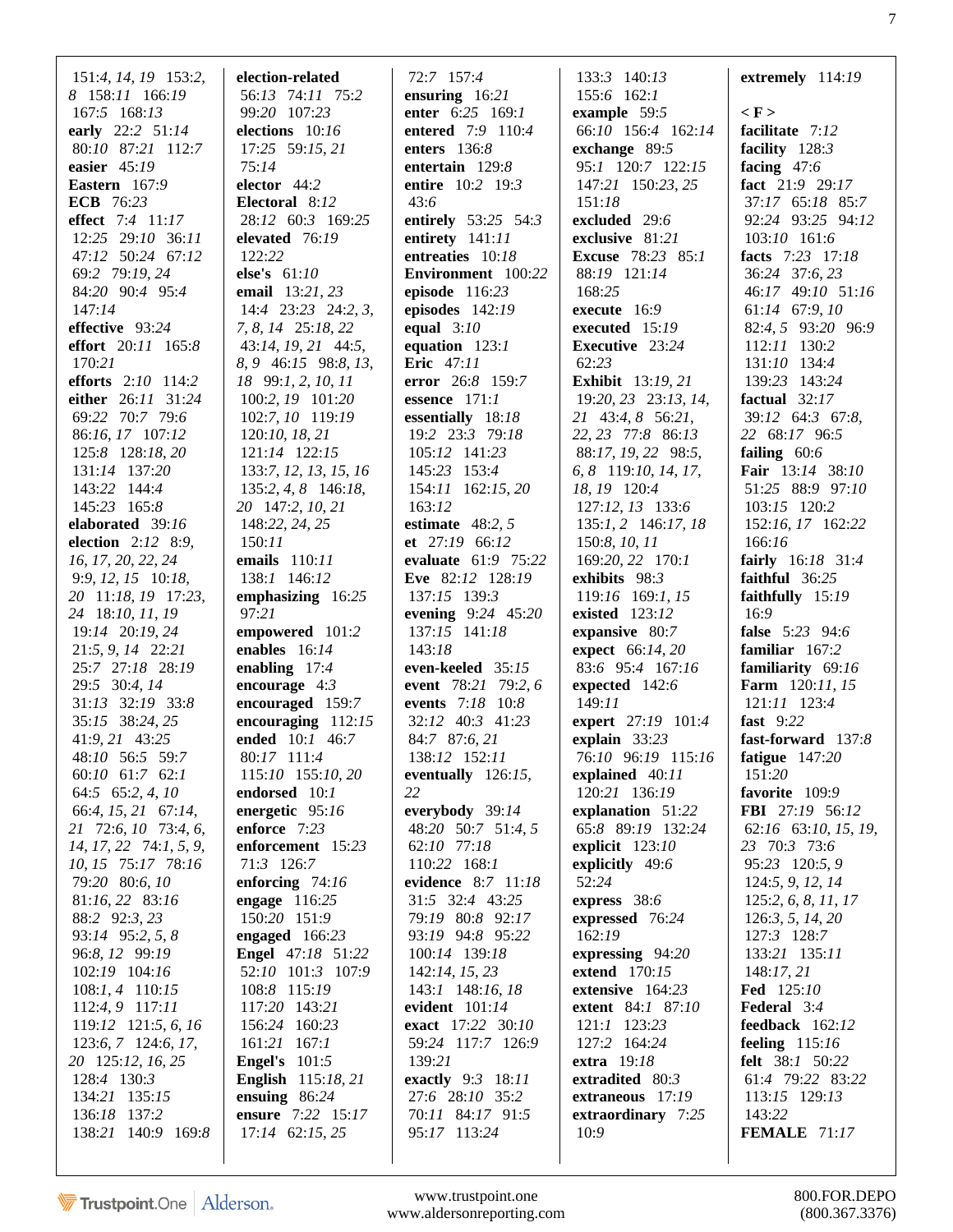| <b>field</b> $70:3$ $95:23$ | flavor $30:6$ 72:19      | foundation 67:22              | game $58:14$             | Giuliani 114:7                |
|-----------------------------|--------------------------|-------------------------------|--------------------------|-------------------------------|
| 124:12, 22 125:2, 6,        | flaws $118:25$           | 96:5 130:2                    | garbage 94:6             | 148:11, 13, 14, 20            |
| 8 126:14 148:17             | flip $59:6$ $93:14$      | founded 40:7                  | gather $129:13$          | 149:6, 9, 13, 23              |
| <b>figure</b> 33:21 44:18   | 95:2                     | <b>four</b> $21:11$ $31:11$   | <b>General</b> 7:19 8:4, | give 4:13 6:22 7:7            |
| 67:9 92:21 102:3            | flood $65:5$             | 82:14 111:22 124:3            | 6 9:6 10:14 11:15,       | 30:6, 10 40:5 48:4            |
| 134:7 143:10                | floor $127:17$           | frame 7:11 19:13              | $16, 24$ 12:16, 17, 20,  | 57:12 72:18 78:18             |
| 155:12 160:5, 11            | flow $93:6$              | 33:5 143:11                   | 23, 25 14:12, 13, 21     | 84:2 85:23 86:22              |
| figured $116:20$            | Flynn-Brown 4:19,        | 157:17 171:8                  | $15:2, 3$ 16:10          | 87:13 98:3 105:6              |
| 148:6                       | 20 6:20 42:22            | <b>framed</b> 144:12, 13      | $17:11$ 18:1, 3, 5, 9,   | 130:5 131:18                  |
| figuring $67:19$            | 43:10 56:15, 18, 21,     | 145:22                        | $18$ 19:1, 20 20:1,      | 132:20 147:1                  |
| 156:22                      | 24 70:15 72:2            | <b>France</b> 57:25           | 18, 22, 25 21:10, 18     | 148:5 150:25                  |
| file 40:5 84:10             | 77:7, 20 110:6, 8        | fraud 8:8 10:17               | 23:12 24:10, 17          | 152:8 155:25                  |
| 104:18 108:7                | 119:2, 6, 15, 20         | 11:18 18:19 25:7              | 27:11, 15 28:22          | 159:23                        |
| 116:2 118:17                | $124:2, 4, 15$ $127:11,$ | 27:18 30:14 32:4,             | 29:3 30:10 39:7          | given 20:22 21:13             |
| <b>filed</b> $8:19,22$      | 15 133:5, 9, 11          | 18 34:8, 11 35:15             | 41:6 44:22 45:4          | 99:5 103:9 117:21             |
| 104:15, 16 115:4            | 134:25 135:3, 24         | 39:5 48:9 49:11               | 49:7 50:11, 15           | 147:11                        |
| 133:14                      | 169:14, 24 170:3         | 59:14, 20 60:9                | 51:8 53:10 54:3          | gives 6:24 68:8               |
| <b>filing</b> $38:16$ 39:25 | focal $151:23$           | 61:25 64:5 67:17              | 68:4 75:23 76:20         | giving $61:4$ $62:5$          |
| 97:2 117:18                 | focus 9:19 31:10         | 71:4 72:14 73:5,              | 77:16 78:6, 9, 13,       |                               |
| 118:13 141:22               |                          | 12 79:20 80:7, 9              |                          | 139:11 145:23                 |
|                             | 61:14 84:9, 11           |                               | 17 79:4 80:19            | glad $10:24$                  |
| <b>fill</b> $106:21$        | <b>focused</b> 87:16     | 81:16, 22 90:8                | 83:5 85:15, 16           | global 102:20                 |
| final $132:17$              | 166:7 170:25             | 92:4, 23 95:14, 18            | 95:12 101:2              | $\mathbf{g_0}$ 2:3, 5 3:7, 11 |
| Finally 6:7 111:20,         | focusing $26:12$         | 96:8, 12 97:8, 16,            | 110:20 113:13            | 13:2, 7 19:22 25:1            |
| 23                          | folks 22:16 26:16        | 22, 23 124:17                 | 114:2, 9 115:20          | 28:4 31:12 42:19,             |
| find $10:6$ 69:4            | 48:25 49:3 56:1          | 125:25 134:21                 | $121:18$ 122:3, 16,      | 22 44:4 48:19                 |
| 78:11 140:2, 14             | 73:19 77:3 103:5         | 139:16, 18, 25                | 22 126:13, 20, 25        | 56:15 57:11 58:16             |
| 148:12                      | 123:9 162:9 165:22       | 140:2, 14 169:8               | 127:9 132:1 134:2        | 59:6 60:5 64:15               |
| finding $67:17$             | <b>follow</b> 3:6 78:4   | fraud-related 48:10           | 138:10 147:11            | 65:20 69:3 70:23              |
| 95:15, 18, 19               | 83:14 113:19 127:5       | fraudulent 133:17             | 152:20 154:13            | 77:10, 23, 25 94:10           |
| <b>fine</b> $143:21,23$     | followed 161:11          | <b>freely</b> 4:4 160:21      | $161:10, 14$ $162:4, 6$  | 102:2 109:15                  |
| <b>finer</b> $92:7$ 166:3   | following $20:19$        | <b>friction</b> 22:2, 5, 23   | 163:2 166:9 168:12       | $110:1, 6, 9$ 119:13          |
| fingers 66:4                | 32:12 71:11 78:14        | 75:24, 25 76:9                | generality 59:22         | 121:12 124:3                  |
| fire $55:5, 8, 15, 23$      | 93:2, 16 94:25           | 77:3 122:10                   | generally 19:5           | 136:5, 9 143:10               |
| 56:7, 9, 11 57:13           | 109:4 161:21             | <b>Friday</b> 128:19          | 50:5 60:16 63:17         | 144:2 145:23                  |
| 131:19, 20 159:16           | follow-up $23:1$         | 137:20 141:19                 | 64:8 102:1 115:19        | 157:3 162:20                  |
| 167:6                       | 84:14 145:2, 5           | 147:17,18                     | 124:19 142:10, 12        | 164:2 168:10, 16              |
| <b>fired</b> 46:2 54:20     | 148:2 150:15             | <b>friend</b> 106:19          | 164:10                   | 169:4 171:11                  |
| 131:23 161:7                | 161:5 169:1              | front $20:15$                 | Generals 83:7            | goes 56:16 155:13             |
| 163:5 167:24, 25            | force 116:12             | frustration 38:7              | 161:23, 24 162:3         | 170:13                        |
| firm 8:9 86:2               | foregoing $172:2$        | 56:12 94:20                   | General's 22:9           | <b>Gohmert</b> 104:15         |
| <b>firmly</b> 37:5 71:9     | forensic 26:5            | 142:25 148:24                 | 79:3 115:13              | going 3:16 11:8               |
| <b>first</b> 8:2 11:1, 24   | forget $17:22$           | frustrations 110:14           | gentleman 120:18         | 12:2 13:17 16:10              |
| 14:16 15:15 16:3,           | form 72:18 153:1         | full $94:5$                   | Georgia 30:16            | 27:3 28:10, 11, 18            |
| 24 26:11 39:18, 23          | <b>formal</b> 156:11     | fully 74:10 140:17            | 34:11 38:13 58:17        | 29:2 30:10 31:24              |
| 41:13 42:18 43:4            | <b>former</b> 2:11 7:5,  | <b>Fulton</b> 69:3, 7, 13,    | 59:13, 17 69:19, 23      | 34:12 35:7 36:21,             |
| 44:4 77:21 89:22            | 15 8:6 9:6               | $16, 18, 23 \quad 70:1, 3, 7$ | 70:2, 17, 19, 20         | 23, 25 39:6 40:11             |
| 98:20 104:10                | formula $125:13$         | 150:19                        | 97:23 101:21             | 43:4 44:7 45:22,              |
| 115:10 119:11               | formulation 81:20        | function 82:4                 | $102:21$ 105:1, 3        | 25 46:13 48:5, 15,            |
| 120:12, 25 124:3            | forth 3:11 31:17         | 160:16                        | 112:23 113:2             | 19 49:11 53:23                |
| 125:17 126:21               | 80:15 81:4 148:1         | functioning $143:24$          | 128:3, 9 131:2           | 55:13 66:23 67:14             |
| 137:23 146:15               | forthcoming 170:21       | functions 16:15               | 133:14 145:18            | 77:9, 17, 20 81:4             |
| 156:20, 21 163:19           | fortunate 171:7          | 74:16                         | 150:19 153:22            | 82:17 84:18, 20               |
| 169:6                       | forward $80:13$          | further 10:21 35:2            | 154:1 158:25             | 90:22 91:19 95:25             |
| firsthand $22:14$           | 135:5 146:22             | 57:16 100:17                  | 167:7,9                  | 100:9 101:17                  |
| fit $39:10$                 | 147:19                   |                               |                          |                               |
|                             |                          | 116:22 155:3                  | getting 36:8 42:17       | $102:3, 4, 11$ $106:22$       |
| <b>fits</b> 39:9            | forward-leaning          | 157:18 170:7                  | 54:9 65:5 66:10          | $110:9$ 112:3, 8, 16          |
| five 105:2 117:22           | 22:9                     | fuzzy $34:18$                 | 75:24 81:3 101:12        | $113:16$ 114:3, 11            |
| 118:12, 16 124:2            | forwards $133:15$        |                               | 102:2 122:11, 25         | 115:12 116:12                 |
| 165:21 166:4, 5             | found 11:18 80:8         | $<$ G $>$                     | 125:19 143:8             | 118:10, 17 119:11             |
| flabbergasted 84:25         | 97:9, 16 139:16          | Gallagher 4:11                | 144:17 159:1 161:1       | 121:10 127:12                 |
|                             |                          |                               | gist 25:4 99:12          | 128:24 129:22                 |

www.trustpoint.one 800.FOR.DEPO<br>w.aldersonreporting.com (800.367.3376) www.aldersonreporting.com (800.367.3376)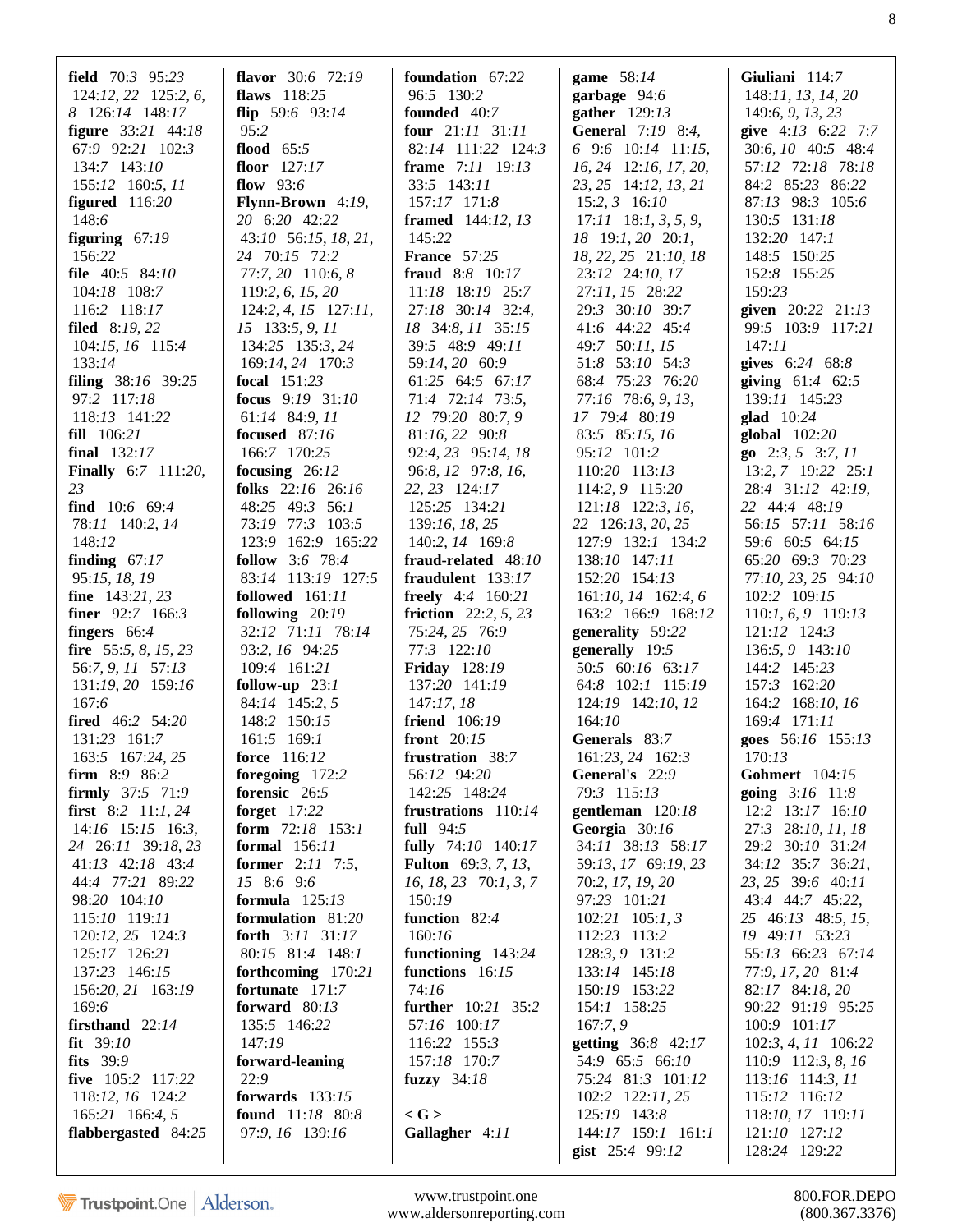| 130:6 131:15, 22<br>137:5 138:13<br>139:10, 14 141:12<br>142:14 143:14<br>$144:12$ , $13$ $145:11$<br>147:9 149:12<br>152:4, 5, 9 153:3,<br>25 156:1 157:6<br>159:17 160:6, 23<br>161:22 162:15, 18<br>163:4, 6, 22 165:16<br>167:14, 17 169:15<br><b>gold</b> 31:21<br>golf 57:20, 21 58:3,<br>14<br>golfing $58:12$<br>Good 4:17, 19<br>$12:12$ $25:8$ $42:11$ ,<br>19 51:15 52:14<br>54:11, 14 55:7<br>65:4, 14 103:2, 6,<br>22 115:18 126:15<br>142:9 166:13<br>Google 156:5<br>gotten 58:13<br>govern 14:6 17:9<br>government 37:1<br>109:18 134:6, 7<br>148:5<br>government-to-<br>government 67:5<br>Governor 43:23<br>granularity $70:10$<br>122:13<br>Grassley 4:21<br>$12:10, 12$ 43:1<br>93:11 169:19<br>Grassley's 88:11<br>92:1, 18 136:19<br>163:8 169:25<br>170:16 | <b>guy</b> $48:17$ $71:16$<br>82:24 90:19 100:7<br>112:16<br>guys 29:11, 13<br>34:9 52:23 93:2,<br>16 97:9 107:22<br>108:20 109:4<br>113:18 131:11<br>139:21 160:17<br>$\langle H \rangle$<br>hackers 100:3, 13,<br>14<br>hairs 118:22<br>half 128:10, 16<br>155:24<br>hand 16:23 22:8<br>27:4, 8 31:20, 23<br>32:8 34:22<br><b>handed</b> 19:19<br>86:13<br>handing $13:18$<br>handle $73:4$<br>handled $63:23$<br>handling $50:20$<br>110:15<br>hands $76:3$<br>handwriting 127:20<br>handwritten 44:16<br>56:19<br><b>happen</b> 16:17 85:2,<br>7, 22 102:11<br>128:23 129:4<br>133:4 144:6<br>156:14, 15 158:20<br>163:5, 22<br>happened 26:6<br>27:1 30:15 45:19<br>54:8 62:21 68:11<br>85:21 86:9 99:3<br>107:11 108:19 | 99:17 100:22, 24<br>101:3 104:19<br>107:4 115:19<br>155:3 168:6, 23<br>headed 30:2 111:9<br>148:23<br>heading $111:4$<br>headquarters 125:9<br>hear 28:5 41:5<br>117:12 129:5, 10<br>152:18<br><b>heard</b> $6:17$ $26:16$<br>46:17 52:23 58:13<br>71:23 81:16, 18, 22,<br>24 84:12 87:24<br>93:8 97:21 104:11<br>130:25 149:2<br>153:10 165:20<br><b>hearing</b> $9:1$ 37:25<br>38:5 61:12 72:14<br>128:3 131:3<br><b>held</b> 8:9 9:21<br>12:15 71:9 136:7<br>he'll 129:25<br>help 7:11 19:8, 22<br>39:20 109:6<br>115:21 130:17<br>140:20<br>helpful $121:12$<br>160:8<br>Herschmann 47:11,<br>14 52:12 164:19<br>hesitated 82:14<br>hew $22:7$<br>high 101:5 162:24<br>high-level 31:4<br>highlight 160:7<br>highlights $33:18$<br>highly $156:25$<br>164:19<br>hindsight 82:8 | 80:17 109:14<br>110:21 119:11<br>$121:1$ $136:2$<br>hours 48:6 111:1<br>163:10, 24 166:14<br>167:17<br><b>House</b> $10:3$ 14:5, 7,<br>25 15:1, 7, 20 25:2<br>27:1 28:4, 7 29:22,<br>23 40:18 41:3<br>45:16 47:9, 10<br>50:5, 8 58:7 71:16<br>78:8 81:8 86:7<br>106:14, 17, 18<br>109:23 111:12, 16<br>123:25 136:15, 16,<br>23 137:1, 22, 25<br>138:8, 13, 24 139:4<br>141:20 142:3<br>159:24 160:25<br>Hovakimian 143:6<br>160:14 162:2<br>Hovakimian's 44:19<br>human 118:25<br>humorous $53:16$<br>< I ><br><b>idea</b> 14:21 44:15<br>50:14 52:14 101:4<br>103:2 108:6<br>117:18 140:10<br>141:22<br>ideas $103:6, 21, 22$<br><b>identified</b> 79:19<br>171:6<br>ideological 142:22<br>ignored $70:13$<br><b>illegal</b> $69:4$ $92:16$<br>illegality 73:5<br><b>illustration</b> $130:15$<br><b>imagine</b> 10:25 11:4 | impossible $64:17$<br>65:19<br>impression 13:6<br>139:20 142:5 151:5<br>improper 17:6<br>imprudence 165:16<br>inaccurate 128:14<br>134:5<br>inadvertently<br>102:14<br>inappropriate 49:2<br>92:5<br>inbox $25:14, 18$<br>incident 121:11<br><b>include</b> $44:8$ $49:6$<br><b>included</b> 43:2<br>71:10 107:9 162:10<br>includes $133:13$<br>including $3:6$ 37:2<br>120:23 134:15<br>166:16<br>inconsistency 27:2<br>inconsistent 24:23<br>25:9, 11 26:16, 21,<br>22 67:20 100:10<br>165:19<br>incorrect 31:6<br>independent 37:1<br>90:3 102:23<br><b>indicate</b> 35:2 43:24<br>63:14 104:23<br>132:4 149:2<br>indicated 31:19<br>78:10 95:1 123:18<br>154:11<br>indicating 96:14<br>169:3<br>indication 105:6<br>indicative 151:19<br><b>indicia</b> $60:25$ $92:22$<br>individual $92:14, 16$ |
|-----------------------------------------------------------------------------------------------------------------------------------------------------------------------------------------------------------------------------------------------------------------------------------------------------------------------------------------------------------------------------------------------------------------------------------------------------------------------------------------------------------------------------------------------------------------------------------------------------------------------------------------------------------------------------------------------------------------------------------------------------------------------------------|-------------------------------------------------------------------------------------------------------------------------------------------------------------------------------------------------------------------------------------------------------------------------------------------------------------------------------------------------------------------------------------------------------------------------------------------------------------------------------------------------------------------------------------------------------------------------------------------------------------------------------------------------------------------------------------------------------------------------------|------------------------------------------------------------------------------------------------------------------------------------------------------------------------------------------------------------------------------------------------------------------------------------------------------------------------------------------------------------------------------------------------------------------------------------------------------------------------------------------------------------------------------------------------------------------------------------------------------------------------------------------------------------------------------------------------------------------------------------------------------------------------------------|-------------------------------------------------------------------------------------------------------------------------------------------------------------------------------------------------------------------------------------------------------------------------------------------------------------------------------------------------------------------------------------------------------------------------------------------------------------------------------------------------------------------------------------------------------------------------------------------------------------------------------------------------------------------------------------------------------------------------------------------------------------------------------------------------------------------------------|-------------------------------------------------------------------------------------------------------------------------------------------------------------------------------------------------------------------------------------------------------------------------------------------------------------------------------------------------------------------------------------------------------------------------------------------------------------------------------------------------------------------------------------------------------------------------------------------------------------------------------------------------------------------------------------------------------------------------------------------------------------------------------------------------------|
|                                                                                                                                                                                                                                                                                                                                                                                                                                                                                                                                                                                                                                                                                                                                                                                   |                                                                                                                                                                                                                                                                                                                                                                                                                                                                                                                                                                                                                                                                                                                               |                                                                                                                                                                                                                                                                                                                                                                                                                                                                                                                                                                                                                                                                                                                                                                                    |                                                                                                                                                                                                                                                                                                                                                                                                                                                                                                                                                                                                                                                                                                                                                                                                                               |                                                                                                                                                                                                                                                                                                                                                                                                                                                                                                                                                                                                                                                                                                                                                                                                       |
|                                                                                                                                                                                                                                                                                                                                                                                                                                                                                                                                                                                                                                                                                                                                                                                   |                                                                                                                                                                                                                                                                                                                                                                                                                                                                                                                                                                                                                                                                                                                               |                                                                                                                                                                                                                                                                                                                                                                                                                                                                                                                                                                                                                                                                                                                                                                                    |                                                                                                                                                                                                                                                                                                                                                                                                                                                                                                                                                                                                                                                                                                                                                                                                                               |                                                                                                                                                                                                                                                                                                                                                                                                                                                                                                                                                                                                                                                                                                                                                                                                       |
|                                                                                                                                                                                                                                                                                                                                                                                                                                                                                                                                                                                                                                                                                                                                                                                   |                                                                                                                                                                                                                                                                                                                                                                                                                                                                                                                                                                                                                                                                                                                               |                                                                                                                                                                                                                                                                                                                                                                                                                                                                                                                                                                                                                                                                                                                                                                                    |                                                                                                                                                                                                                                                                                                                                                                                                                                                                                                                                                                                                                                                                                                                                                                                                                               |                                                                                                                                                                                                                                                                                                                                                                                                                                                                                                                                                                                                                                                                                                                                                                                                       |
|                                                                                                                                                                                                                                                                                                                                                                                                                                                                                                                                                                                                                                                                                                                                                                                   |                                                                                                                                                                                                                                                                                                                                                                                                                                                                                                                                                                                                                                                                                                                               |                                                                                                                                                                                                                                                                                                                                                                                                                                                                                                                                                                                                                                                                                                                                                                                    |                                                                                                                                                                                                                                                                                                                                                                                                                                                                                                                                                                                                                                                                                                                                                                                                                               |                                                                                                                                                                                                                                                                                                                                                                                                                                                                                                                                                                                                                                                                                                                                                                                                       |
|                                                                                                                                                                                                                                                                                                                                                                                                                                                                                                                                                                                                                                                                                                                                                                                   |                                                                                                                                                                                                                                                                                                                                                                                                                                                                                                                                                                                                                                                                                                                               |                                                                                                                                                                                                                                                                                                                                                                                                                                                                                                                                                                                                                                                                                                                                                                                    |                                                                                                                                                                                                                                                                                                                                                                                                                                                                                                                                                                                                                                                                                                                                                                                                                               |                                                                                                                                                                                                                                                                                                                                                                                                                                                                                                                                                                                                                                                                                                                                                                                                       |
|                                                                                                                                                                                                                                                                                                                                                                                                                                                                                                                                                                                                                                                                                                                                                                                   |                                                                                                                                                                                                                                                                                                                                                                                                                                                                                                                                                                                                                                                                                                                               |                                                                                                                                                                                                                                                                                                                                                                                                                                                                                                                                                                                                                                                                                                                                                                                    |                                                                                                                                                                                                                                                                                                                                                                                                                                                                                                                                                                                                                                                                                                                                                                                                                               |                                                                                                                                                                                                                                                                                                                                                                                                                                                                                                                                                                                                                                                                                                                                                                                                       |
|                                                                                                                                                                                                                                                                                                                                                                                                                                                                                                                                                                                                                                                                                                                                                                                   |                                                                                                                                                                                                                                                                                                                                                                                                                                                                                                                                                                                                                                                                                                                               |                                                                                                                                                                                                                                                                                                                                                                                                                                                                                                                                                                                                                                                                                                                                                                                    |                                                                                                                                                                                                                                                                                                                                                                                                                                                                                                                                                                                                                                                                                                                                                                                                                               |                                                                                                                                                                                                                                                                                                                                                                                                                                                                                                                                                                                                                                                                                                                                                                                                       |
|                                                                                                                                                                                                                                                                                                                                                                                                                                                                                                                                                                                                                                                                                                                                                                                   |                                                                                                                                                                                                                                                                                                                                                                                                                                                                                                                                                                                                                                                                                                                               |                                                                                                                                                                                                                                                                                                                                                                                                                                                                                                                                                                                                                                                                                                                                                                                    |                                                                                                                                                                                                                                                                                                                                                                                                                                                                                                                                                                                                                                                                                                                                                                                                                               |                                                                                                                                                                                                                                                                                                                                                                                                                                                                                                                                                                                                                                                                                                                                                                                                       |
|                                                                                                                                                                                                                                                                                                                                                                                                                                                                                                                                                                                                                                                                                                                                                                                   |                                                                                                                                                                                                                                                                                                                                                                                                                                                                                                                                                                                                                                                                                                                               |                                                                                                                                                                                                                                                                                                                                                                                                                                                                                                                                                                                                                                                                                                                                                                                    |                                                                                                                                                                                                                                                                                                                                                                                                                                                                                                                                                                                                                                                                                                                                                                                                                               |                                                                                                                                                                                                                                                                                                                                                                                                                                                                                                                                                                                                                                                                                                                                                                                                       |
|                                                                                                                                                                                                                                                                                                                                                                                                                                                                                                                                                                                                                                                                                                                                                                                   |                                                                                                                                                                                                                                                                                                                                                                                                                                                                                                                                                                                                                                                                                                                               |                                                                                                                                                                                                                                                                                                                                                                                                                                                                                                                                                                                                                                                                                                                                                                                    |                                                                                                                                                                                                                                                                                                                                                                                                                                                                                                                                                                                                                                                                                                                                                                                                                               |                                                                                                                                                                                                                                                                                                                                                                                                                                                                                                                                                                                                                                                                                                                                                                                                       |
|                                                                                                                                                                                                                                                                                                                                                                                                                                                                                                                                                                                                                                                                                                                                                                                   |                                                                                                                                                                                                                                                                                                                                                                                                                                                                                                                                                                                                                                                                                                                               |                                                                                                                                                                                                                                                                                                                                                                                                                                                                                                                                                                                                                                                                                                                                                                                    |                                                                                                                                                                                                                                                                                                                                                                                                                                                                                                                                                                                                                                                                                                                                                                                                                               |                                                                                                                                                                                                                                                                                                                                                                                                                                                                                                                                                                                                                                                                                                                                                                                                       |
|                                                                                                                                                                                                                                                                                                                                                                                                                                                                                                                                                                                                                                                                                                                                                                                   |                                                                                                                                                                                                                                                                                                                                                                                                                                                                                                                                                                                                                                                                                                                               |                                                                                                                                                                                                                                                                                                                                                                                                                                                                                                                                                                                                                                                                                                                                                                                    |                                                                                                                                                                                                                                                                                                                                                                                                                                                                                                                                                                                                                                                                                                                                                                                                                               |                                                                                                                                                                                                                                                                                                                                                                                                                                                                                                                                                                                                                                                                                                                                                                                                       |
|                                                                                                                                                                                                                                                                                                                                                                                                                                                                                                                                                                                                                                                                                                                                                                                   |                                                                                                                                                                                                                                                                                                                                                                                                                                                                                                                                                                                                                                                                                                                               |                                                                                                                                                                                                                                                                                                                                                                                                                                                                                                                                                                                                                                                                                                                                                                                    |                                                                                                                                                                                                                                                                                                                                                                                                                                                                                                                                                                                                                                                                                                                                                                                                                               |                                                                                                                                                                                                                                                                                                                                                                                                                                                                                                                                                                                                                                                                                                                                                                                                       |
|                                                                                                                                                                                                                                                                                                                                                                                                                                                                                                                                                                                                                                                                                                                                                                                   |                                                                                                                                                                                                                                                                                                                                                                                                                                                                                                                                                                                                                                                                                                                               |                                                                                                                                                                                                                                                                                                                                                                                                                                                                                                                                                                                                                                                                                                                                                                                    |                                                                                                                                                                                                                                                                                                                                                                                                                                                                                                                                                                                                                                                                                                                                                                                                                               |                                                                                                                                                                                                                                                                                                                                                                                                                                                                                                                                                                                                                                                                                                                                                                                                       |
|                                                                                                                                                                                                                                                                                                                                                                                                                                                                                                                                                                                                                                                                                                                                                                                   |                                                                                                                                                                                                                                                                                                                                                                                                                                                                                                                                                                                                                                                                                                                               |                                                                                                                                                                                                                                                                                                                                                                                                                                                                                                                                                                                                                                                                                                                                                                                    |                                                                                                                                                                                                                                                                                                                                                                                                                                                                                                                                                                                                                                                                                                                                                                                                                               |                                                                                                                                                                                                                                                                                                                                                                                                                                                                                                                                                                                                                                                                                                                                                                                                       |
|                                                                                                                                                                                                                                                                                                                                                                                                                                                                                                                                                                                                                                                                                                                                                                                   |                                                                                                                                                                                                                                                                                                                                                                                                                                                                                                                                                                                                                                                                                                                               |                                                                                                                                                                                                                                                                                                                                                                                                                                                                                                                                                                                                                                                                                                                                                                                    |                                                                                                                                                                                                                                                                                                                                                                                                                                                                                                                                                                                                                                                                                                                                                                                                                               |                                                                                                                                                                                                                                                                                                                                                                                                                                                                                                                                                                                                                                                                                                                                                                                                       |
|                                                                                                                                                                                                                                                                                                                                                                                                                                                                                                                                                                                                                                                                                                                                                                                   |                                                                                                                                                                                                                                                                                                                                                                                                                                                                                                                                                                                                                                                                                                                               |                                                                                                                                                                                                                                                                                                                                                                                                                                                                                                                                                                                                                                                                                                                                                                                    |                                                                                                                                                                                                                                                                                                                                                                                                                                                                                                                                                                                                                                                                                                                                                                                                                               |                                                                                                                                                                                                                                                                                                                                                                                                                                                                                                                                                                                                                                                                                                                                                                                                       |
|                                                                                                                                                                                                                                                                                                                                                                                                                                                                                                                                                                                                                                                                                                                                                                                   |                                                                                                                                                                                                                                                                                                                                                                                                                                                                                                                                                                                                                                                                                                                               |                                                                                                                                                                                                                                                                                                                                                                                                                                                                                                                                                                                                                                                                                                                                                                                    |                                                                                                                                                                                                                                                                                                                                                                                                                                                                                                                                                                                                                                                                                                                                                                                                                               |                                                                                                                                                                                                                                                                                                                                                                                                                                                                                                                                                                                                                                                                                                                                                                                                       |
|                                                                                                                                                                                                                                                                                                                                                                                                                                                                                                                                                                                                                                                                                                                                                                                   |                                                                                                                                                                                                                                                                                                                                                                                                                                                                                                                                                                                                                                                                                                                               |                                                                                                                                                                                                                                                                                                                                                                                                                                                                                                                                                                                                                                                                                                                                                                                    |                                                                                                                                                                                                                                                                                                                                                                                                                                                                                                                                                                                                                                                                                                                                                                                                                               |                                                                                                                                                                                                                                                                                                                                                                                                                                                                                                                                                                                                                                                                                                                                                                                                       |
|                                                                                                                                                                                                                                                                                                                                                                                                                                                                                                                                                                                                                                                                                                                                                                                   |                                                                                                                                                                                                                                                                                                                                                                                                                                                                                                                                                                                                                                                                                                                               |                                                                                                                                                                                                                                                                                                                                                                                                                                                                                                                                                                                                                                                                                                                                                                                    |                                                                                                                                                                                                                                                                                                                                                                                                                                                                                                                                                                                                                                                                                                                                                                                                                               |                                                                                                                                                                                                                                                                                                                                                                                                                                                                                                                                                                                                                                                                                                                                                                                                       |
|                                                                                                                                                                                                                                                                                                                                                                                                                                                                                                                                                                                                                                                                                                                                                                                   |                                                                                                                                                                                                                                                                                                                                                                                                                                                                                                                                                                                                                                                                                                                               |                                                                                                                                                                                                                                                                                                                                                                                                                                                                                                                                                                                                                                                                                                                                                                                    |                                                                                                                                                                                                                                                                                                                                                                                                                                                                                                                                                                                                                                                                                                                                                                                                                               |                                                                                                                                                                                                                                                                                                                                                                                                                                                                                                                                                                                                                                                                                                                                                                                                       |
| great 72:12 90:4,                                                                                                                                                                                                                                                                                                                                                                                                                                                                                                                                                                                                                                                                                                                                                                 | 133:3 144:8                                                                                                                                                                                                                                                                                                                                                                                                                                                                                                                                                                                                                                                                                                                   | 83:8 89:16 90:16                                                                                                                                                                                                                                                                                                                                                                                                                                                                                                                                                                                                                                                                                                                                                                   | 16:21 158:20                                                                                                                                                                                                                                                                                                                                                                                                                                                                                                                                                                                                                                                                                                                                                                                                                  | 123:11 124:22                                                                                                                                                                                                                                                                                                                                                                                                                                                                                                                                                                                                                                                                                                                                                                                         |
| 16 108:24 164:19                                                                                                                                                                                                                                                                                                                                                                                                                                                                                                                                                                                                                                                                                                                                                                  | 156:14 168:21                                                                                                                                                                                                                                                                                                                                                                                                                                                                                                                                                                                                                                                                                                                 | 91:6 101:14                                                                                                                                                                                                                                                                                                                                                                                                                                                                                                                                                                                                                                                                                                                                                                        | immediate 84:14                                                                                                                                                                                                                                                                                                                                                                                                                                                                                                                                                                                                                                                                                                                                                                                                               | 127:7 148:4                                                                                                                                                                                                                                                                                                                                                                                                                                                                                                                                                                                                                                                                                                                                                                                           |
| <b>greater</b> $90:6$ 127:4                                                                                                                                                                                                                                                                                                                                                                                                                                                                                                                                                                                                                                                                                                                                                       | happening $31:15$                                                                                                                                                                                                                                                                                                                                                                                                                                                                                                                                                                                                                                                                                                             | <b>hit</b> $25:14$ 109:15                                                                                                                                                                                                                                                                                                                                                                                                                                                                                                                                                                                                                                                                                                                                                          | immediately 21:14                                                                                                                                                                                                                                                                                                                                                                                                                                                                                                                                                                                                                                                                                                                                                                                                             | individuals $47:4$                                                                                                                                                                                                                                                                                                                                                                                                                                                                                                                                                                                                                                                                                                                                                                                    |
| Greg 57:24                                                                                                                                                                                                                                                                                                                                                                                                                                                                                                                                                                                                                                                                                                                                                                        | 76:22                                                                                                                                                                                                                                                                                                                                                                                                                                                                                                                                                                                                                                                                                                                         | <b>Holder</b> 14:13, 16                                                                                                                                                                                                                                                                                                                                                                                                                                                                                                                                                                                                                                                                                                                                                            | 110:25 150:20                                                                                                                                                                                                                                                                                                                                                                                                                                                                                                                                                                                                                                                                                                                                                                                                                 | inefficient 19:25                                                                                                                                                                                                                                                                                                                                                                                                                                                                                                                                                                                                                                                                                                                                                                                     |
| ground $71:4$                                                                                                                                                                                                                                                                                                                                                                                                                                                                                                                                                                                                                                                                                                                                                                     | happens $22:1$ 65:3                                                                                                                                                                                                                                                                                                                                                                                                                                                                                                                                                                                                                                                                                                           | 15:15 17:11                                                                                                                                                                                                                                                                                                                                                                                                                                                                                                                                                                                                                                                                                                                                                                        | impartial $17:1$                                                                                                                                                                                                                                                                                                                                                                                                                                                                                                                                                                                                                                                                                                                                                                                                              | inexplicable 10:7                                                                                                                                                                                                                                                                                                                                                                                                                                                                                                                                                                                                                                                                                                                                                                                     |
| group $46:23$ 50:17                                                                                                                                                                                                                                                                                                                                                                                                                                                                                                                                                                                                                                                                                                                                                               | 114:15 132:15                                                                                                                                                                                                                                                                                                                                                                                                                                                                                                                                                                                                                                                                                                                 | <b>holiday</b> $57:15$ 81:3,                                                                                                                                                                                                                                                                                                                                                                                                                                                                                                                                                                                                                                                                                                                                                       | implement 76:13                                                                                                                                                                                                                                                                                                                                                                                                                                                                                                                                                                                                                                                                                                                                                                                                               | <b>influence</b> $17:2, 6$                                                                                                                                                                                                                                                                                                                                                                                                                                                                                                                                                                                                                                                                                                                                                                            |
| 51:8 53:3 89:23<br>160:19                                                                                                                                                                                                                                                                                                                                                                                                                                                                                                                                                                                                                                                                                                                                                         | 157:15<br>happy $10:22$ 19:16                                                                                                                                                                                                                                                                                                                                                                                                                                                                                                                                                                                                                                                                                                 | 5<br>holidays $106:20$                                                                                                                                                                                                                                                                                                                                                                                                                                                                                                                                                                                                                                                                                                                                                             | implementation<br>22:16                                                                                                                                                                                                                                                                                                                                                                                                                                                                                                                                                                                                                                                                                                                                                                                                       | information $7:18$<br>26:19 39:8 61:4                                                                                                                                                                                                                                                                                                                                                                                                                                                                                                                                                                                                                                                                                                                                                                 |
| guess 37:9 40:23                                                                                                                                                                                                                                                                                                                                                                                                                                                                                                                                                                                                                                                                                                                                                                  | 23:17 25:3 36:22                                                                                                                                                                                                                                                                                                                                                                                                                                                                                                                                                                                                                                                                                                              | <b>home</b> 148:23                                                                                                                                                                                                                                                                                                                                                                                                                                                                                                                                                                                                                                                                                                                                                                 | implementing 129:9                                                                                                                                                                                                                                                                                                                                                                                                                                                                                                                                                                                                                                                                                                                                                                                                            | 68:14 70:8 71:10                                                                                                                                                                                                                                                                                                                                                                                                                                                                                                                                                                                                                                                                                                                                                                                      |
| 45:9, 18 84:1                                                                                                                                                                                                                                                                                                                                                                                                                                                                                                                                                                                                                                                                                                                                                                     | 40:14 74:3 99:14                                                                                                                                                                                                                                                                                                                                                                                                                                                                                                                                                                                                                                                                                                              | Homeland 29:19                                                                                                                                                                                                                                                                                                                                                                                                                                                                                                                                                                                                                                                                                                                                                                     | implicit 101:22                                                                                                                                                                                                                                                                                                                                                                                                                                                                                                                                                                                                                                                                                                                                                                                                               | 100:3 124:11                                                                                                                                                                                                                                                                                                                                                                                                                                                                                                                                                                                                                                                                                                                                                                                          |
| 85:20 93:5 103:23                                                                                                                                                                                                                                                                                                                                                                                                                                                                                                                                                                                                                                                                                                                                                                 | 113:7                                                                                                                                                                                                                                                                                                                                                                                                                                                                                                                                                                                                                                                                                                                         | honestly 30:12                                                                                                                                                                                                                                                                                                                                                                                                                                                                                                                                                                                                                                                                                                                                                                     | 150:24 161:18                                                                                                                                                                                                                                                                                                                                                                                                                                                                                                                                                                                                                                                                                                                                                                                                                 | 125:14 126:9                                                                                                                                                                                                                                                                                                                                                                                                                                                                                                                                                                                                                                                                                                                                                                                          |
| 113:4 119:1, 25                                                                                                                                                                                                                                                                                                                                                                                                                                                                                                                                                                                                                                                                                                                                                                   | hard 102:12                                                                                                                                                                                                                                                                                                                                                                                                                                                                                                                                                                                                                                                                                                                   | 160:21                                                                                                                                                                                                                                                                                                                                                                                                                                                                                                                                                                                                                                                                                                                                                                             | imply $122:6$                                                                                                                                                                                                                                                                                                                                                                                                                                                                                                                                                                                                                                                                                                                                                                                                                 | 134:13 135:22                                                                                                                                                                                                                                                                                                                                                                                                                                                                                                                                                                                                                                                                                                                                                                                         |
| 143:3 162:12                                                                                                                                                                                                                                                                                                                                                                                                                                                                                                                                                                                                                                                                                                                                                                      | harkening 131:14                                                                                                                                                                                                                                                                                                                                                                                                                                                                                                                                                                                                                                                                                                              | honored 7:24                                                                                                                                                                                                                                                                                                                                                                                                                                                                                                                                                                                                                                                                                                                                                                       | important 15:22                                                                                                                                                                                                                                                                                                                                                                                                                                                                                                                                                                                                                                                                                                                                                                                                               | 145:7 153:25                                                                                                                                                                                                                                                                                                                                                                                                                                                                                                                                                                                                                                                                                                                                                                                          |
| <b>Guessing</b> 129:12                                                                                                                                                                                                                                                                                                                                                                                                                                                                                                                                                                                                                                                                                                                                                            | harmful $51:1$                                                                                                                                                                                                                                                                                                                                                                                                                                                                                                                                                                                                                                                                                                                | hope 35:24 109:21                                                                                                                                                                                                                                                                                                                                                                                                                                                                                                                                                                                                                                                                                                                                                                  | 16:4 17:5 83:5                                                                                                                                                                                                                                                                                                                                                                                                                                                                                                                                                                                                                                                                                                                                                                                                                | informed 79:23                                                                                                                                                                                                                                                                                                                                                                                                                                                                                                                                                                                                                                                                                                                                                                                        |
| guestimating 27:6                                                                                                                                                                                                                                                                                                                                                                                                                                                                                                                                                                                                                                                                                                                                                                 | hash $52:18$                                                                                                                                                                                                                                                                                                                                                                                                                                                                                                                                                                                                                                                                                                                  | 158:6                                                                                                                                                                                                                                                                                                                                                                                                                                                                                                                                                                                                                                                                                                                                                                              | 109:11 114:20                                                                                                                                                                                                                                                                                                                                                                                                                                                                                                                                                                                                                                                                                                                                                                                                                 | Infrastructure 26:17                                                                                                                                                                                                                                                                                                                                                                                                                                                                                                                                                                                                                                                                                                                                                                                  |
| guidance 123:13                                                                                                                                                                                                                                                                                                                                                                                                                                                                                                                                                                                                                                                                                                                                                                   | <b>hat</b> $100:13, 14$                                                                                                                                                                                                                                                                                                                                                                                                                                                                                                                                                                                                                                                                                                       | hoped 97:18 159:12                                                                                                                                                                                                                                                                                                                                                                                                                                                                                                                                                                                                                                                                                                                                                                 | 156:1, 6, 8, 18                                                                                                                                                                                                                                                                                                                                                                                                                                                                                                                                                                                                                                                                                                                                                                                                               | inherently 62:6                                                                                                                                                                                                                                                                                                                                                                                                                                                                                                                                                                                                                                                                                                                                                                                       |
| guidelines $3:7$ 17:9,                                                                                                                                                                                                                                                                                                                                                                                                                                                                                                                                                                                                                                                                                                                                                            |                                                                                                                                                                                                                                                                                                                                                                                                                                                                                                                                                                                                                                                                                                                               |                                                                                                                                                                                                                                                                                                                                                                                                                                                                                                                                                                                                                                                                                                                                                                                    |                                                                                                                                                                                                                                                                                                                                                                                                                                                                                                                                                                                                                                                                                                                                                                                                                               |                                                                                                                                                                                                                                                                                                                                                                                                                                                                                                                                                                                                                                                                                                                                                                                                       |
|                                                                                                                                                                                                                                                                                                                                                                                                                                                                                                                                                                                                                                                                                                                                                                                   | hazy $149:21$                                                                                                                                                                                                                                                                                                                                                                                                                                                                                                                                                                                                                                                                                                                 | horseshoe $47:19$                                                                                                                                                                                                                                                                                                                                                                                                                                                                                                                                                                                                                                                                                                                                                                  | 157:1, 18 167:18                                                                                                                                                                                                                                                                                                                                                                                                                                                                                                                                                                                                                                                                                                                                                                                                              | <b>initial</b> $42:5$ $43:2$                                                                                                                                                                                                                                                                                                                                                                                                                                                                                                                                                                                                                                                                                                                                                                          |
| 14                                                                                                                                                                                                                                                                                                                                                                                                                                                                                                                                                                                                                                                                                                                                                                                | head 17:25 22:20                                                                                                                                                                                                                                                                                                                                                                                                                                                                                                                                                                                                                                                                                                              | <b>hour</b> 3:9, 14 4:23                                                                                                                                                                                                                                                                                                                                                                                                                                                                                                                                                                                                                                                                                                                                                           | impose $16:1$                                                                                                                                                                                                                                                                                                                                                                                                                                                                                                                                                                                                                                                                                                                                                                                                                 | 78:6 81:19 87:12,                                                                                                                                                                                                                                                                                                                                                                                                                                                                                                                                                                                                                                                                                                                                                                                     |
|                                                                                                                                                                                                                                                                                                                                                                                                                                                                                                                                                                                                                                                                                                                                                                                   | 61:10, 17 62:23<br>64:1 73:18 83:1                                                                                                                                                                                                                                                                                                                                                                                                                                                                                                                                                                                                                                                                                            | 42:18 72:25 73:2<br>77:9, 21 78:6                                                                                                                                                                                                                                                                                                                                                                                                                                                                                                                                                                                                                                                                                                                                                  | imposed $14:20$                                                                                                                                                                                                                                                                                                                                                                                                                                                                                                                                                                                                                                                                                                                                                                                                               | 20                                                                                                                                                                                                                                                                                                                                                                                                                                                                                                                                                                                                                                                                                                                                                                                                    |

www.trustpoint.one 800.FOR.DEPO<br>w.aldersonreporting.com (800.367.3376) www.aldersonreporting.com (800.367.3376)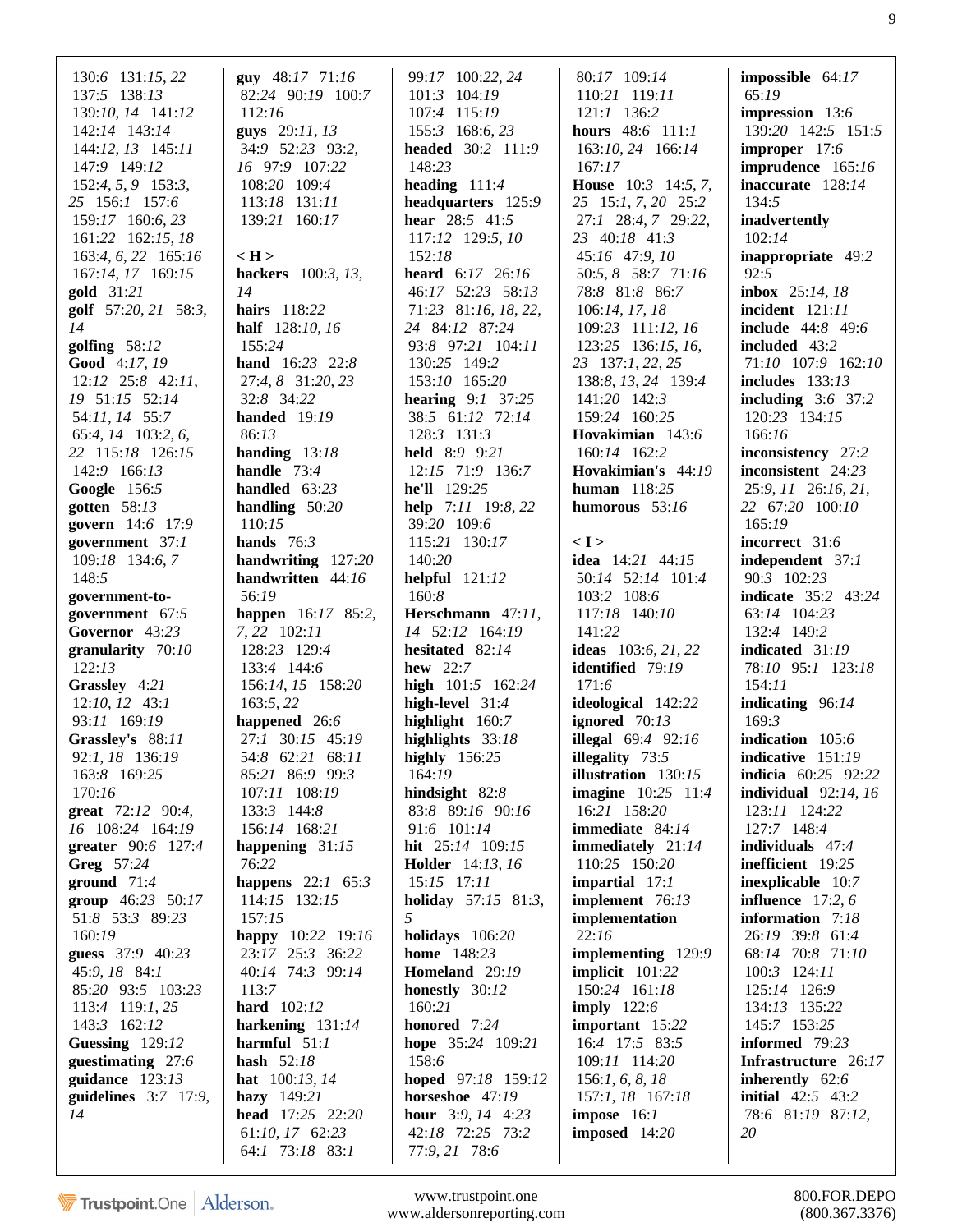| initially $28:17$ 86:5    | <b>INTERVIEW</b> 1:8,        | 125:10 126:11               | <b>job</b> $17:4$ $34:13$ , $15$ | justified $51:16$            |
|---------------------------|------------------------------|-----------------------------|----------------------------------|------------------------------|
| $112:14$ 114:21, 23       | $17$ 2:8, 9 4:24 5:1,        | 135:8 152:17                | 35:1, 8 36:5, 22                 | justify $96:5$ $99:21$       |
| initiate $117:10$         | $17 \t6:1, 8 \t7:14$         | <b>Italy</b> 147:6          | 38:9 39:8 50:25                  |                              |
| <b>initiated</b> 8:18     | 12:11 33:6 124:3             | Italygate 94:9              | 62:4, 10, 16, 24                 | $\langle K \rangle$          |
| initiation 87:5           | interviews 3:6               | 147:1 150:16                | 90:10, 13 91:14, 16,             | keep 77:15 110:20            |
| innocent 87:19            | 120:24                       | <b>item</b> 32:7 37:20      | 25 97:9 104:3                    | 119:15 134:5                 |
| inquired 84:16            | <b>introduce</b> $2:21$ 4:6, | 98:20                       | 129:3 140:1                      | keeping $148:4$              |
| inquiries $9:17$          | 15 5:7 43:4 120:4            | <b>items</b> $6:25$ $98:19$ | 142:14, 21 154:17                | Ken 29:18 138:20             |
| inquiry $19:10$           | 169:15                       | 108:4, 5                    | <b>jobs</b> $83:5$ $95:21$       | <b>Kenneth</b> 105:13        |
| 39:11 108:10, 13          | introductions 43:2           | it'll 45:18                 | $\log 10:11$                     | <b>kept</b> 67:4 114:8       |
| 113:16 131:1              | investigate 56:13            | its $10:14$ 34:13, 15       | John $4:10$                      | $key$ 10:12                  |
| insanity $146:23$         | 73:11 126:21                 | 35:1 36:5, 22 38:9          | <b>join</b> $111:8,9$            | kickoff 30:10                |
| 147:23                    | investigated 128:6,          | 39:8 66:4 69:12             | 129:25                           |                              |
|                           |                              |                             |                                  | kidding $147:16$             |
| insight $156:23$          | 9 133:21 135:10              | 90:10, 13, 22 91:16,        | joined 8:19 78:2                 | <b>kind</b> $24:21$ $33:18$  |
| installed 146:1           | investigating 27:16          | 25 95:2 99:3                | 110:2                            | 40:5, 15 42:7 54:9           |
| 161:10 169:6              | 75:2                         | 140:1 142:14                | <b>Josh</b> 4:20 168:25          | 62:7 67:4 70:9               |
| installing $164:3$        | investigation $2:10$         | 143:19                      | judge $166:6$                    | 76:7 79:2 82:21              |
| <b>instance</b> 26:7 94:9 | 3:21 5:24 6:10               |                             | <b>judgment</b> 16:13, 19        | 83:13 85:3, 9                |
| 100:2                     | 19:11 68:21 92:14            | < J >                       | 159:7                            | 89:23 90:14 98:15            |
| instances 40:25           | investigations 15:8,         | January 9:24                | judgments 16:25                  | 104:10, 13 106:24            |
| 167:3                     | 21 17:17 74:12               | 44:14 45:6, 10, 12,         | <b>JUDICIARY</b> 1:2             | 108:25 115:14, 25            |
| institutions 8:20         | investigative 3:5            | 20 46:21 61:22              | $2:10,20$ 9:1                    | 118:1 122:23                 |
| instructed 154:7          | 4:20 18:19 19:5              | 77:10 86:13 87:6            | <b>July</b> $7:3$                | 124:23 134:19                |
| insulated 17:1            | 22:10 74:11                  | 110:10, 12 119:7            | jump 2:6 136:22                  | 139:3 143:10                 |
| insulating $17:5$         | 120:23 121:5                 | 128:12 135:4                | 146:10                           | 151:23 155:2, 14             |
|                           |                              |                             |                                  |                              |
| <b>insulted</b> 148:20    | 122:17                       | $144:20$ $145:1, 2, 5$      | jumping $80:13$ , 14             | 161:22 168:4                 |
| <b>intake</b> 124:24      | investigator 43:1            | 146:10, 12, 20, 21          | juncture 97:2                    | <b>kinds</b> $30:13$ $59:10$ |
| 126:20                    | 126:3                        | 147:18 150:17               | 99:22 103:24                     | 74:14 81:13                  |
| integrity $6:9$ 9:21      | investigators 62:7           | 152:9, 10, 11, 14, 22       | 105:9 108:17                     | <b>Kira</b> $5:11$           |
| $10:15$ $21:21$ $22:6$ ,  | invite $111:9$               | 153:12 156:17               | 141:2, 10 145:14                 | Klobuchar $18:13$            |
| 13, 19, 21 23:3           | <b>invited</b> 78:13 111:5   | 157:7 169:18                | 151:12                           | Klukowski 105:13             |
| 67:21 73:8, 13, 19        | inviting $166:22$            | <b>Jeff</b> $4:8$ $44:9$    | junctures $50:18$                | knew 26:10, 13               |
| 74:9, 15, 22 75:17        | <b>involve</b> 2:11 134:18   | $45:24$ 46:1, 6, 14         | 96:25 97:25                      | 28:10 39:23 45:21            |
| 76:6 119:12 120:5,        | involved $22:17$             | 47:17 48:12 49:14,          | jurisdictions $75:14$            | 46:13 50:5, 7                |
| 20, 22 121:4, 17          | 24:8 49:5 76:1               | 23 50:10, 14, 22, 24        | <b>Justice</b> 2:11 3:19         | 54:22 89:19                  |
| 122:6, 16 123:5           | 78:19 105:24                 | 51:4 53:13 54:17            | $5:7, 10, 12$ $7:3, 21$          | 107:13 115:15                |
| 124:5, 10, 14             | 126:17 133:24                | 61:21 82:22, 25             | $8:5, 22$ $9:11, 20$             | 130:18, 21 139:9             |
| 143:19 171:3              | 135:15                       | 83:11, 21 84:4, 16          | $10:14$ 15:1, 19                 | 140:15 145:19                |
| Intelligence 98:23        | involving $136:20$           | 86:11 87:17, 23             | $17:1, 17$ $25:11$               | 159:12 162:18                |
| interactions 64:22        | 144:18                       | 89:17 90:4, 15, 23          | 33:16, 21 36:21, 23              | <b>Knock</b> 131:9           |
|                           |                              |                             |                                  | <b>know</b> $3:15$ 4:24      |
| <b>interest</b> 112:12    | irregularities 43:25         | $91:1, 3$ $98:14$ $99:4,$   | 37:24 50:19 51:17                |                              |
| interested 9:5            | 75:13                        | 17 100:9 101:17             | 56:11 61:25 62:15                | 5:16 16:11 21:1,             |
| 121:25 140:13             | irrespective 3:19            | 102:4, 10 103:12            | 63:23 66:20 68:7,                | 15 22:3 24:21                |
| 141:3 142:22              | 97:11                        | $105:25$ 106:2, 9, 11,      | 20 69:12 73:3, 8                 | 25:3, 7 27:11, 15            |
| interesting $83:20$       | <b>Island</b> $3:3$          | 12, 16, 22, 23 111:7        | 74:13, 22 75:1                   | 28:15, 17 29:1, 2            |
| interests 8:1             | <b>issue</b> 27:13 31:17     | 112:2 113:13                | 80:8 81:3, 15 86:4               | 30:1 31:2, 4 34:7,           |
| interface 124:6           | 37:21 38:14 40:16            | 127:16 128:13, 20           | 90:7, 8, 9, 13, 21               | 10, 22 35:6, 7, 9, 11        |
| interjecting 19:6         | 46:14 54:7 66:25             | 129:5, 6, 7 130:23          | 93:19 95:24                      | 39:23 41:14, 18              |
| 52:16                     | 68:16 80:7 107:24            | 131:7 140:23, 25            | 102:18 105:16                    | 43:11 44:19 45:18            |
| Internal 124:7            | 109:8 122:23                 | 141:3, 6, 15, 18            | 110:15 112:2                     | 48:15, 18 49:17              |
| 134:5 137:10              | 123:15 131:21                | 143:4, 12 144:1, 13,        | 113:6 117:19                     | 50:6, 10, 13 54:21           |
| <b>Internet</b> 93:2, 16, | 135:19 143:18                | 18 145:22 150:20            | 120:6 122:18                     | 56:25 57:2 58:19             |
| 23 94:1, 4, 8, 11, 12,    | 146:25 147:2                 | 151:9, 10, 13               | 124:24 125:3, 23,                | 59:9 60:18, 19, 20           |
| 15, 21 100:4, 15, 16      | 150:20 151:9                 | 157:17 159:15               | 24 126:16, 22                    | 61:8, 23 63:9, 18            |
| 147:8, 12                 | 166:15 167:12                | 161:2 162:4                 | 127:8 128:6                      | $64:3, 25$ $65:2, 3, 5$      |
| interpret 36:18           | issued $20:18$               | 164:11 165:6, 16            | 133:20 134:15                    | 66:11 67:8 68:23             |
| interpretation            | <b>issues</b> 9:20 22:16     | 167:14                      | 135:11, 14, 17                   | 69:6, 14, 15 72:13,          |
|                           |                              |                             |                                  |                              |
| 127:19                    | 24:23 41:3 48:21             | <b>JEFFREY</b> 1:8 2:9,     | 140:1 153:4 160:9                | 23 74:6 76:6, 8              |
| interrupt $25:16$         | 64:5 69:25 70:9              | 15 9:7 10:1 11:4            | 165:19 166:10                    | 79:11, 25 81:14              |
| intervening 136:25        | 75:22 76:15, 18              | 43:14 51:7 89:2, 6,         | 171:2                            | 82:4, 5, 6, 18, 24           |
|                           | 81:14 99:19 108:3            | 10 164:2 166:11, 12         |                                  | 83:4, 6, 11 84:19,           |

www.trustpoint.one 800.FOR.DEPO<br>ww.aldersonreporting.com (800.367.3376) www.aldersonreporting.com (800.367.3376)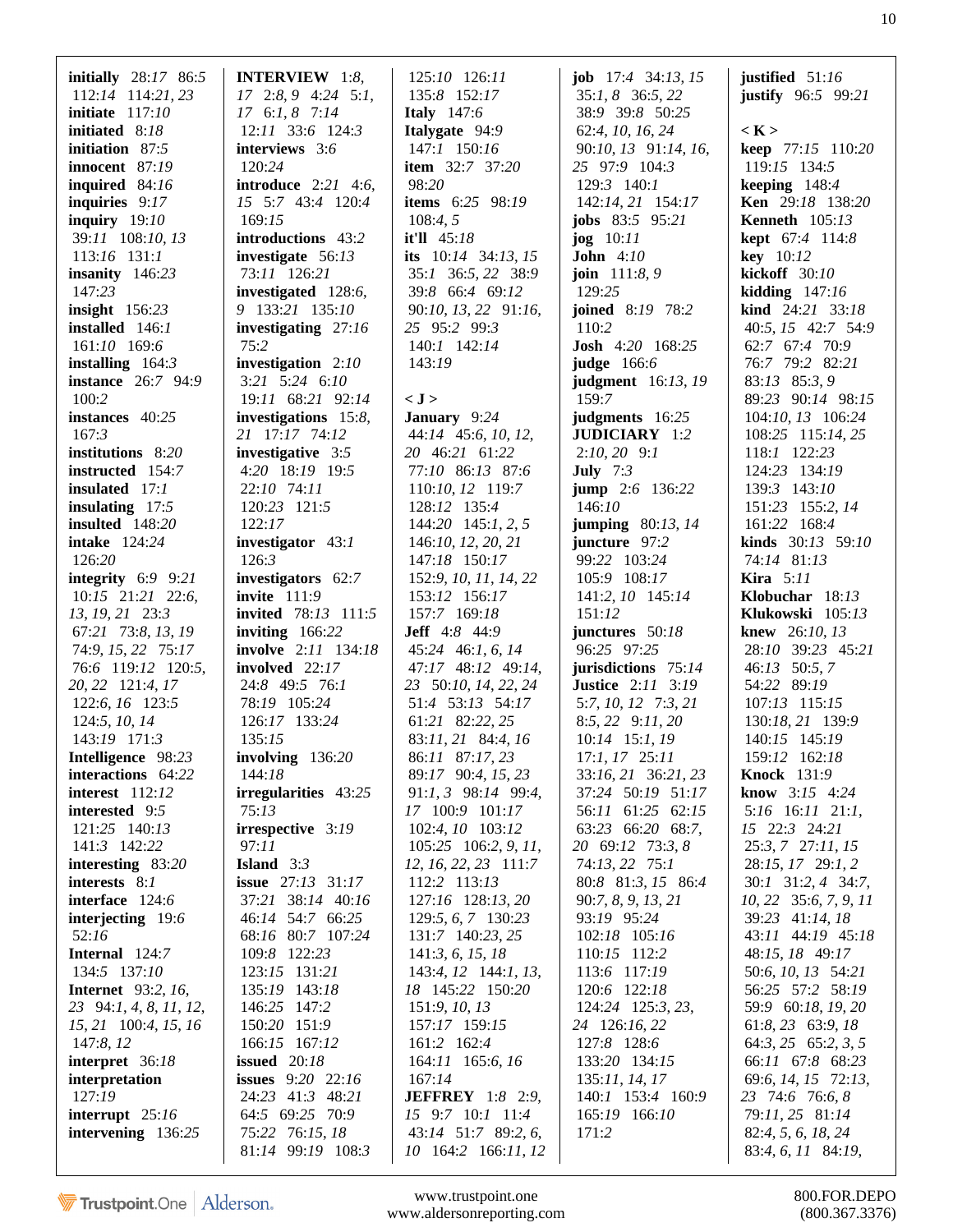|                        | lawyers 46:24                |                               |                          | 140:10 144:12              |
|------------------------|------------------------------|-------------------------------|--------------------------|----------------------------|
| 21 86:8, 9, 18 87:9,   | 115:18 163:13                | 140:23 141:1, 12,             | <b>Lockerbie</b> 80:2, 5 |                            |
| 10, 16, 17, 22, 23     |                              | 14 145:14, 17, 21,            | logistical $170:18$      | 159:6 168:4                |
| 89:18 90:23 91:1,      | 166:4                        | 23 146:7, 8 154:24            | long 17:23 47:25         | 170:10, 16                 |
| 4, 12 93:21 94:4       | laying $81:20$               | $161:15$ $164:9, 11$          | 48:1, 8 49:4 82:1        | <b>MALE</b> 88:19 110:1    |
| 104:8, 11 105:13,      | lays $101:20$                | <b>letters</b> 8:15 49:13     | 83:24 85:25              | malfeasance 129:19         |
| 14, 21, 25 106:5       | lead 68:21                   | letting $41:17$ 52:17         | 107:14 132:13            | managerial 124:21,         |
| 107:2 112:2, 8, 16     | Leaders 63:11                | <b>level</b> 14:25 59:22,     | 147:18 155:6             | 23                         |
| 113:24 115:1, 6        | 160:19                       | 25 62:22 67:5                 | 158:5 159:10             | manner 3:11 5:15           |
| 116:16 117:10, 13      | leadership $10:3$            | 70:10 90:6 126:14             | 163:21, 25 170:5         | 108:3 125:22               |
| 119:21 123:21          | 13:24 15:10 21:22            | 156:11                        | <b>longer</b> 48:7 58:24 | 134:22 164:21              |
| 125:20 129:7, 24       | 22:13 91:2, 9, 18            | <b>levels</b> 39:10           | 95:10 109:17             | manual $17:24$             |
| 131:9 132:17           | 126:16 161:21                | light $4:25$ $41:23$          | 116:10 163:10            | 74:13,22                   |
| 134:4, 5, 13, 14       | 162:8, 10, 15, 19            | 43:24 44:3                    | long-standing 18:6,      | map 152:8                  |
| 137:8 138:2, 12        | 171:5                        | <b>liked</b> 169:5            | 17                       | <b>Mar-a-Lago</b> 57:19    |
| 144:10, 19 147:6       | leadership's 162:13          | limitations 16:1              | long-time $106:19$       | 117:13 139:2               |
| 149:8 151:15           | leading $100:5$              | limited $87:10$               | look $19:24$ 34:10       | mark 19:20 23:13           |
| 154:18 155:12, 18      | 110:11 112:2                 | 123:19                        | 39:6, 9 47:8 53:20       | 107:9 133:13, 16,          |
| 156:4 157:16, 19       | lead-up $152:13$             | limits 15:6 16:2              | 57:2, 10 66:1 67:3,      | 19 135:4 138:8             |
| 159:20 160:8           | <b>learn</b> 11:24 105:15    | <b>Lindell</b> $71:17$        | 25 74:4, 22 75:7,        | 146:22 149:3, 6            |
| $162:1$ $163:21$       | <b>learned</b> $12:3$ $27:5$ | line $12:14, 16$ 13:3,        | 24 87:15 133:16          | marked 13:19, 22           |
| 164:14 165:24          | 125:9 143:12                 | 7 25:19 40:6, 7               | 142:8, 14                | 19:23 23:15 43:9           |
| 166:4 167:22           | leave 33:15 66:15            | 50:22 58:8 81:9               | looked 24:21 53:20       | 56:23 98:8 119:19          |
|                        |                              |                               |                          |                            |
| knowing $115:11$       | 95:5, 8 116:1                | 98:19 100:2 135:8             | 57:1 60:23 74:20         | 127:14 133:7               |
| knowingly $5:23$       | 143:8 161:2                  | 168:17 169:4                  | 81:23 92:6 104:20        | 135:2 146:18               |
| knowledge 20:21        | <b>leaving</b> 28:23 29:7    | lines 91:23 94:19             | 119:23 151:13            | 150:11 169:23              |
| 70:6 103:11            | 111:7 114:8                  | 162:25 164:24                 | looking 68:7 82:10       | 170:2                      |
| knowledgeable 21:1     | led 7:25 165:12              | link $147:3, 8, 13$           | 92:3 94:21 96:14         | <b>match</b> 92:21         |
| known 9:9 85:25        | Lee 78:1                     | 150:16                        | 97:23                    | 150:19 151:3, 11           |
| 100:7 132:13           | <b>left</b> 28:24 32:6       | list 115:14, 17, 18           | looks 64:16 65:23        | material $117:15$          |
| 158:5 159:10           | $41:10$ $42:3, 9$ $47:3$ ,   | 118:12 135:5 162:1            | loose $32:1$             | materially $5:23$          |
| knows 39:14 95:22      | 7, 8, 14, 16, 17 55:1        | <b>listed</b> $32:14$ $35:20$ | lose $64:18$             | matter 47:21 52:6,         |
| 110:23 125:7           | 77:7 79:8 80:22              | listen $38:22$                | <b>lot</b> $18:6$ 33:2   | 24 53:11 83:22             |
| <b>Kurt</b> 114:1, 18  | 108:3 136:1                  | <b>listened</b> 55:4 82:1     | 41:19 65:17              | 163:6                      |
| 115:24 136:20          | 155:20 159:22                | listening $52:16,22$          | 110:11, 13               | matters $18:20$            |
|                        | 160:4                        | 152:1 166:21                  | lots $69:24$ $81:15$     | 119:9 143:19               |
| < L >                  | legal $7:23$ 8:11            | <b>literal</b> 118:15         | 165:17                   | <b>McClain</b> 4:17, 18    |
| lack 15:6 126:15       | 16:25 38:16 39:13            | literally $111:1$             | lunch 3:16 106:18        | 23:16 33:25                |
| laid 117:22            | 44:25 45:4 53:25             | 117:21                        | 107:12                   | 119:17 166:2               |
| language $16:21, 23$   | 54:3 102:23 166:15           | litigated $135:13$            |                          | 168:5, 14 169:13           |
| 141:9                  | <b>legally</b> 40:8 165:18   | Litigating $162:3$            | $\langle M \rangle$      | 171:10                     |
| large $72:6$           | legislation 14:23            | litigation 49:12              | machine 26:2             | McCLAIN-                   |
| lasted $163:9$         | legislative $44:1$           | 99:20 156:6                   | 27:12 100:4              | <b>WALTON</b> 152:7        |
| last-minute $170:18$   | legislators 8:16             | little 15:14 21:2             | machines $24:23$         | Meadows 29:23              |
| late 58:3, 6 81:2      | legislature $131:3$          | 22:9 33:18 40:17              | 25:8 26:8, 20            | $41:8$ 46:5, 8, 23         |
| 139:14 157:15          | 145:18                       | $48:5, 7$ 65:15               | 27:20, 21, 23            | 107:10, 15, 16, 18,        |
| laughed 58:5           | legislatures 44:1            | 72:19 75:4, 23                | 100:13 138:21            | 20 108:4 113:18,           |
| <b>law</b> $5:18$ 7:24 | 51:17                        | 79:7 80:14 84:22              | <b>mad</b> 90:7          | 23 133:13, 15, 16          |
| 9:21 10:15 15:23       | legitimacy 8:20              | 90:17 94:10                   | Main 120:6 124:25        | 135:4 138:3, 8             |
| 17:18 36:24, 25        | legitimate $60:7, 9$ ,       | 100:18 103:7, 8, 9            | 125:3                    | 146:13, 22 147:3           |
| 37:7 49:10 51:16       | 13 63:22 92:3, 6,            | 104:20 109:14                 | maintain 14:6            | 148:19 149:3, 7, 15,       |
| 61:15 67:10 71:3       |                              | 110:21 120:25                 | 90:22 143:23             |                            |
|                        | 10 94:2, 3, 14, 22           |                               |                          | 18, 21 150:4, 17<br>159:24 |
| 74:16, 19 82:4         | <b>LeMond</b> 57:24          | 131:9 136:18                  | maintained $8:5$         |                            |
| 86:2 93:20 101:5       | length $81:25$               | 142:25 147:20                 | $10:14, 15$ 14:6         | <b>mean</b> $25:10, 22$    |
| 112:11 142:17          | <b>letter</b> $7:2, 4$ 12:7  | 149:1, 21 151:13              | 63:15 171:1              | 34:21, 22 35:7             |
| 143:25                 | 43:22 44:10, 13              | 152:13 153:7                  | maintaining 29:9         | 39:10 48:13, 23            |
| laws 15:19 16:9        | 45:5 48:12 49:5,             | 155:10 157:16                 | 102:14                   | 53:14 63:24 72:16,         |
| lawsuit 8:23 38:23     | 16 51:9 52:14                | 159:9                         | major $47:20$            | 22, 24 76:9 94:2           |
| 39:19, 25 104:15       | 53:5, 8 54:1 77:14           | local $125:11$                | <b>Majority</b> 2:19 3:9 | 95:7 109:20, 21            |
| lawsuits 8:19          | 98:21 101:20                 | location 126:6                | 71:17 170:8              | 110:25 111:16, 24          |
| lawyer $47:11$ $49:20$ | 102:17 104:22, 24            | 127:24 128:4                  | <b>making</b> 20:23 67:7 | 138:24 147:3               |
| 114:1, 8               | 106:15 110:19                |                               | 92:2 95:13 107:1         | 162:8 166:5                |

www.trustpoint.one www.aldersonreporting.com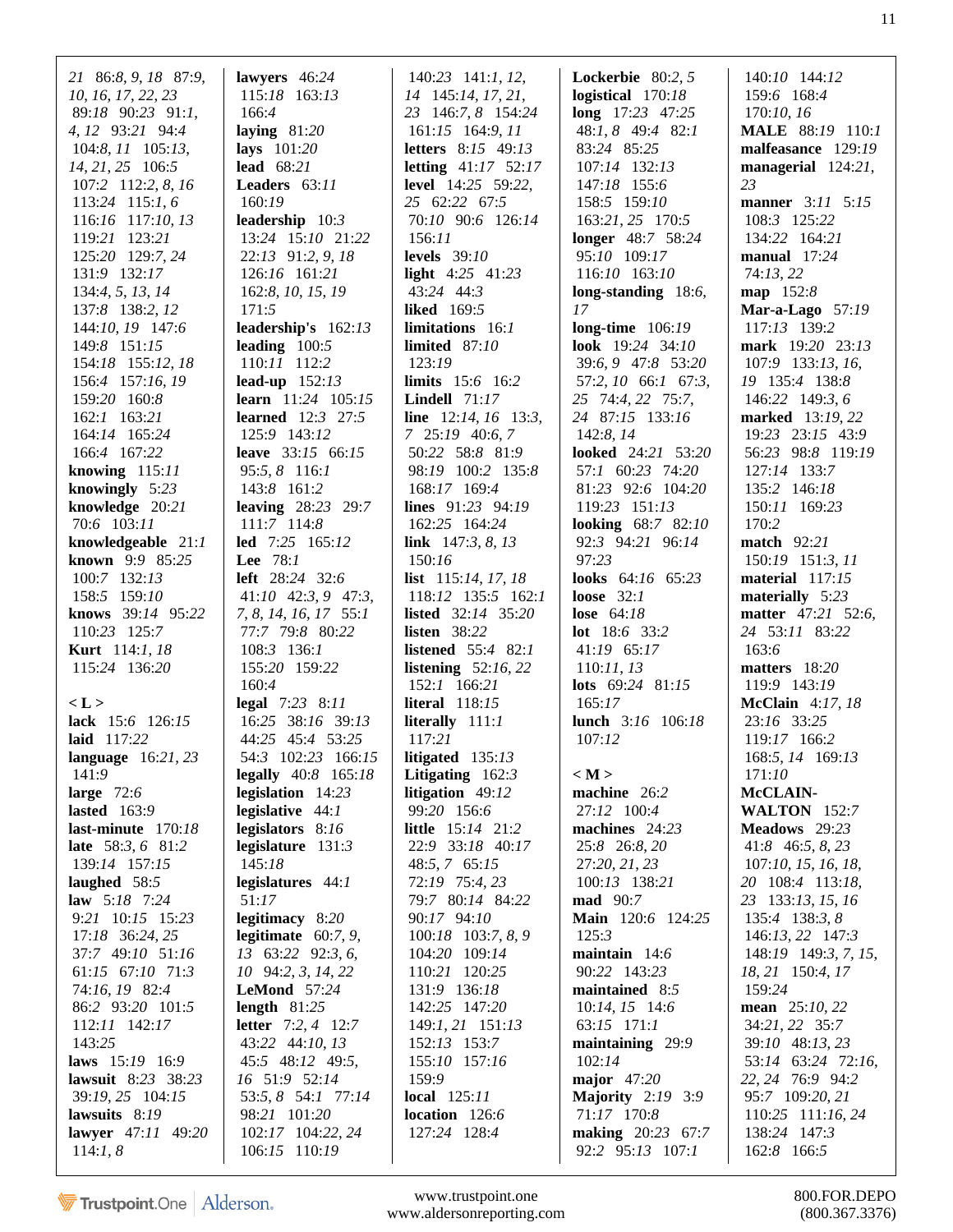| meaning $28:3$                                     | 137:1 138:20                               | <b>Minority</b> 3:9 4:22               | 114:1 120:19                        | nomination $9:1$                   |
|----------------------------------------------------|--------------------------------------------|----------------------------------------|-------------------------------------|------------------------------------|
| 154:17                                             | <b>Member</b> 12:10                        | 6:12 $98:3$                            | 145:25 172:11                       | non-career $162:10$                |
| means $163:4$                                      | <b>members</b> 4:22, 25                    | minuscule 27:9                         | <b>named</b> 82:24                  | non-concurrence                    |
| meant $94:13$                                      | 5:4 107:19 164:7                           | minute 14:9 19:21                      | national $72:18$                    | 121:4                              |
| measured 36:22                                     | member's $8:23$                            | 24:7 77:7 146:11                       | 92:23 98:22 100:22                  | non-governmental                   |
| measures 46:18<br>mechanism 124:25                 | memo 15:15 16:24                           | minutes 2:23 79:8                      | <b>nature</b> 49:20 80:15<br>170:25 | 68:6                               |
| <b>media</b> 83:15 140:7                           | 19:1, 13, 21, 23                           | 81:10 83:25 111:6<br>136:2 150:2 155:6 | near 48:14                          | noninterference<br>17:25 18:6      |
| mediate $23:3$                                     | 20:18, 24 21:4, 17,<br>22, 23 74:25 75:11, | 156:13 166:4, 5                        | necessarily 41:7                    | nonobjection 7:5                   |
| meet 46:8 104:4                                    | 16 76:4, 25 121:20                         | misconstrued 68:6                      | 76:24 93:21                         | noon 116:3 143:13                  |
| 148:13, 14 149:9,                                  | memorandum                                 | $misguided$ 9:10                       | 112:15 139:7                        | 157:15                             |
| 13, 23 152:20                                      | 14:13 17:9                                 | misinformed 9:13                       | <b>necessary</b> 36:2, 7, 17        | normal 13:2 85:21                  |
| meeting $9:24$ 25:1                                | <b>memory</b> 10:8, 11                     | missed 18:24 82:10                     | need 3:14 14:9                      | 147:19 168:17                      |
| 26:13 27:1, 15                                     | 27:6 33:9 55:6                             | 126:18 164:4                           | 19:15 27:20 35:21                   | <b>notation</b> $44:6$ 92:2,       |
| 28:2, 18 29:4, 19,                                 | 59:5 74:3 87:8                             | $misspeak$ 35:24                       | 46:8 51:19 56:25                    | 25 94:22, 25                       |
| 20, 25 30:2 32:10,                                 | 119:1 137:19                               | $mistrust$ 63:20                       | 57:2, 17 63:2                       | note 12:10 60:8                    |
| 23 33:1, 2, 10, 11,                                | memos $14:16$                              | <b>Mitchell</b> 133:13                 | 74:10, 23 76:18                     | 148:25 150:17                      |
| 12, 14 34:2, 19, 24                                | mental $61:10$                             | $mix$ 97:3 135:12                      | 79:22 81:15 98:16                   | <b>noted</b> 63:21                 |
| 36:10 38:12, 15, 18,                               | mention $60:1$                             | Mizelle 29:24                          | 119:21 123:8                        | notes 44:12, 16                    |
| 20 40:18, 23 41:2,                                 | 89:10 158:23 167:6                         | 138:9, 17                              | 124:13 127:5                        | 56:19, 23 57:7                     |
| 5 45:7, 10, 12, 16,                                | mentioned 3:17                             | <b>Molly</b> 23:23                     | 159:18, 24 168:11                   | 58:17 59:1, 4, 9, 24               |
| 20, 23 46:6 47:25                                  | 25:3 26:1 29:18                            | <b>moment</b> 112:15                   | 169:11, 17                          | 60:6 63:10, 17                     |
| 48:13 53:23 54:6,                                  | 32:11, 20 41:21                            | 167:18                                 | needed 47:21                        | $65:1, 23, 25$ $66:10,$            |
| 8 55:12 61:22                                      | 64:6 78:13, 16                             | moments 53:16                          | 71:11 79:2 109:25                   | 13, 20, 22, 24 69:1,               |
| 75:20 77:11 78:7,                                  | 89:6 93:10 101:19                          | Monday $39:21$                         | 127:5 135:22                        | 18 71:1 72:1                       |
| 12, 14 79:1, 23                                    | 105:10 163:7, 18                           | 57:16 80:11 82:13,                     | 158:4 160:11                        | 82:18 88:18, 20                    |
| 84:24 85:4, 17                                     | mere 94:12                                 | 17, 19 86:13 106:3                     | 164:25 167:19                       | 89:1, 11, 12, 24                   |
| 86:8, 14 87:14, 18                                 | merits 7:23 17:15                          | 129:7 143:14                           | needs 60:19 93:19,                  | $90:1, 2$ $91:4, 17$               |
| 88:2, 3 89:23 91:8                                 | 39:12, 13                                  | 144:11 145:6                           | 20 110:23 116:20                    | 92:2, 25 93:1, 11                  |
| 99:5, 6, 8, 13, 16, 23                             | message $117:6$                            | month 9:19 31:10                       | 124:12 128:10                       | 94:23 95:10, 11                    |
| 100:17 101:15, 18                                  | 160:4                                      | 101:9 148:15                           | 130:15 159:25                       | 127:13, 20, 21, 25                 |
| $102:2, 13$ $103:7$<br>$104:7, 23 \quad 106:3, 4,$ | $messages$ 114:9<br>116:1                  | months 10:9 88:7<br>137:18             | negate $10:20$<br>neglected $4:13$  | 128:2, 13, 15 132:3,               |
| 14, 17, 24 107:9, 14,                              | met 28:13 45:15                            | moot 168:4                             | neighborhood 46:7                   | 4, 8, 18<br>notice 1:17 25:23      |
| 25 108:2, 16, 25                                   | 57:24 76:5 87:24                           | morning $4:17, 19$ ,                   | 48:4 159:23                         | 85:23 139:8                        |
| 110:10, 12, 22                                     | 89:22 90:18 102:5                          | 23 12:12 57:19                         | neither $103:13$                    | noticed 25:22                      |
| $111:4$ 112:1, 8                                   | 103:10 106:2, 20                           | 65:4 128:19 131:7                      | 144:8                               | noticing $25:18$                   |
| $113:17$ 114:2, 3                                  | 107:5 158:9                                | 132:2, 19 137:16,                      | net-connecting                      | notification 126:23                |
| 118:3 119:7                                        | method 124:25                              | 21 141:19 157:7, 15                    | 100:5                               | 139:4                              |
| 127:16, 21, 22                                     | <b>Mexico</b> 135:7                        | motion $104:16$                        | Nevada $105:5$                      | notify $144:7$                     |
| 128:12, 16, 17, 20,                                | Michael 23:23                              | move 20:16 21:7                        | 112:24                              | notion $77:14$                     |
| 22, 25 129:11, 17                                  | Michigan 24:9                              | 38:12 54:10 68:23                      | never 50:6 96:6                     | Notwithstanding                    |
| 130:12, 25 131:6                                   | 26:6 31:18 105:4                           | 98:1 106:13                            | 106:4 131:1 149:13                  | 144:5, 24 161:6                    |
| 132:8, 9, 16, 19                                   | 112:24                                     | 121:13 126:22                          | <b>new</b> 22:1, 15 57:23           | November 13:24                     |
| 136:13, 15, 23                                     | microphone 78:23,                          | 127:24 133:5                           | 82:3 108:19                         | 18:1, 18 19:21                     |
| 137:9, 10, 14, 18, 22                              | 24                                         | moved 83:2 158:12                      | 128:19 130:11                       | 20:1, 19 21:18                     |
| 138:1, 18, 24, 25                                  | mid 58:6                                   | 168:18                                 | 134:18 135:7, 22                    | 73:23 74:25 75:11                  |
| 139:5, 12 140:16,                                  | middle $47:6$                              | moves 126:16                           | 137:15 139:3                        | 121:20                             |
| 17, 19, 25 141:15,                                 | 127:23 142:15                              | Mukasey 14:12                          | 143:12 158:24                       | nuances 18:7                       |
| 20, 23 142:3, 4, 7, 9                              | <b>Mike</b> 71:16, 17                      | mulling $154:23$                       | news $80:1$                         | number 11:5 13:19                  |
| $143:5, 6$ 144:4, 21                               | mind 17:11 32:25                           | multiple $71:12$                       | nice 119:4                          | 19:20 23:13, 21                    |
| 148:18 152:14, 23,<br>24 153:12 155:3, 5,          | 49:18 72:9 81:11,<br>12 96:23 97:12        | 100:20 101:10<br>125:6, 15 148:15      | Nicholas 4:11<br>Nicole 4:17 13:18  | 26:5 32:14 43:6<br>46:15 51:2 53:7 |
| 10, 20 157:13                                      | 103:17 139:11                              | 164:12, 13                             | <b>night</b> $45:7$ 61:22           | 65:11 67:15 68:12                  |
| 158:8 160:5                                        | 166:7                                      | Murray $162:1$                         | 65:3 87:6 128:19                    | 88:17 98:5, 6                      |
| 161:18 162:18                                      | minds 166:15                               |                                        | 132:17 137:20                       | 114:14 117:14                      |
| 163:8, 12, 20                                      | mine 19:25 66:24                           | $\langle N \rangle$                    | 140:18 147:17                       | 119:16, 18 124:13                  |
| 166:19 167:12, 15                                  | minimized 87:15                            | <b>name</b> 2:13, 15, 19               | 151:14 157:14                       | 126:3, 9, 10 142:19                |
| 168:2, 8                                           | ministerial 15:5                           | 4:19 47:3 54:10                        | <b>nodded</b> 168:6                 | 144:18 153:21                      |
| meetings $106:11$                                  | 16:1                                       | 71:19 87:24                            | nodding $17:24$                     | 159:2                              |
|                                                    |                                            | 105:16 106:7                           |                                     |                                    |
|                                                    |                                            |                                        |                                     |                                    |

www.trustpoint.one 800.FOR.DEPO<br>w.aldersonreporting.com (800.367.3376) www.aldersonreporting.com (800.367.3376)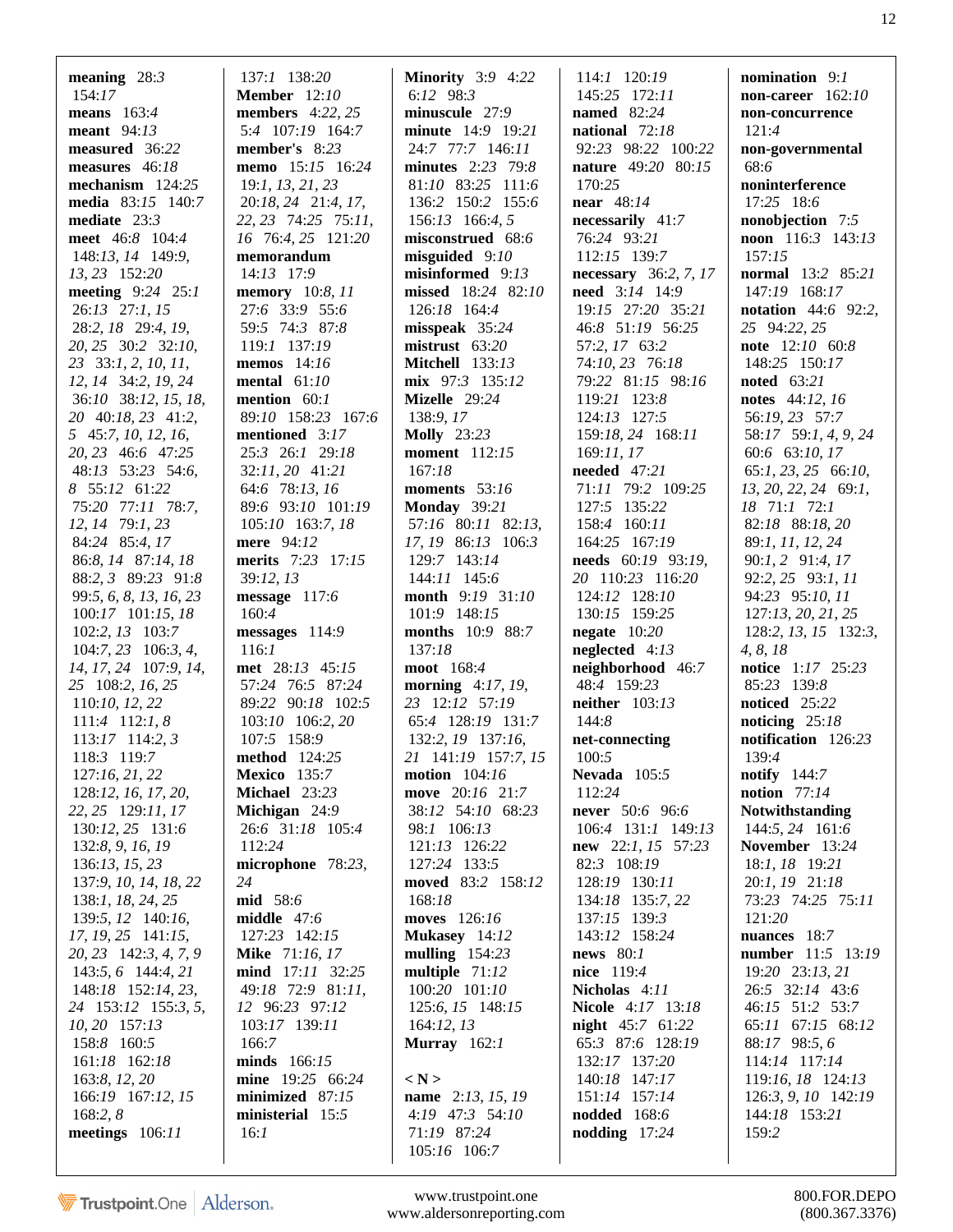| numbered $146:16$                    | 39:1, 2 40:12 42:1                          | <b>outline</b> 117:20                  | 18 107:8, 11                                | 38:6 39:4, 9 48:17,                 |
|--------------------------------------|---------------------------------------------|----------------------------------------|---------------------------------------------|-------------------------------------|
| numbers $68:16$                      | 43:13 45:3 46:11                            | out-of-date $68:13$                    | 120:21 123:1                                | 24 52:21 54:9                       |
|                                      | 50:3 57:6, 17 58:4,                         | outrageous 94:7                        | 134:9 135:5 156:8                           | 58:17 59:17, 20                     |
| 0>                                   | 8 63:8 68:23                                | outreach 150:15                        | 158:17 161:13                               | 60:20 61:3, 4, 12,                  |
| <b>oath</b> 5:18 62:24               | 81:12 103:22                                | outset 7:20 9:4                        | 165:8 168:8 169:3                           | 18 62:25 64:6                       |
| object 7:16 159:19                   | 104:7, 9 110:18                             | 87:5                                   | partake 77:6                                | 67:16 71:13, 14, 15,                |
| objections 124:2                     | 117:24 118:15                               | outside 6:8 24:6                       | participants 112:20                         | 20, 21, 22, 72:12, 13,              |
| objective 68:5                       | 119:7 121:13                                | 33:10 79:8 105:1                       | participate 8:10                            | 21 73:11 76:1                       |
| obligation 15:18<br>16:9 37:5 142:16 | 124:9 125:5<br>127:14 131:15                | 113:5 114:1<br>116:24 141:6, 12        | participated 29:21<br>particular 8:14       | 81:2, 16, 21 83:16<br>90:4, 7 91:13 |
| obligations 16:22                    | 133:12 137:6, 24                            | 155:18 168:16                          | 13:4 24:7 42:10                             | 94:17 95:13, 14                     |
| observations 7:11,                   | 152:12 154:6                                | 169:4                                  | 49:24 59:23 60:22                           | 97:5 106:4 122:25                   |
| 13 140:5                             | 157:19                                      | outsiders 116:21                       | 68:21 72:1 123:20,                          | 126:10 127:8                        |
| obvious 13:2 130:7                   | <b>OLC</b> 44:14, 25                        | <b>Oval</b> 45:21 46:20                | 21 134:18 142:5                             | 131:24 139:25                       |
| obviously 38:13                      | $101:2, 3$ 115:19                           | 85:18 86:15 87:14                      | 149:14 151:1                                | 140:14 151:25                       |
| 83:9 85:12 155:7,                    | 156:24, 25 167:1                            | 137:9 157:13                           | particularly 78:11                          | 152:1 156:12                        |
| 25                                   | old 19:4 101:2                              | 162:11, 22 163:9                       | 80:19                                       | 160:8, 20 162:10                    |
| occasion 59:19                       | <b>Olsen</b> $114:1, 18$                    | <b>overall</b> 16:9 93:6               | parties 8:11 135:16                         | $164:17$ $165:10, 11$ ,             |
| occasions 60:2                       | 115:24 136:20                               | 130:1 139:12                           | partly $132:3$                              | 21 166:22 171:4                     |
| 149:5                                | once 64:14 65:3                             | overly $24:13$                         | parts 12:1 51:3                             | people's 59:13 60:3                 |
| occur $16:19$ $114:15$               | 71:25 72:4, 24                              | overrule 118:11                        | 52:21 83:19 88:7                            | perceive $37:4$                     |
| <b>occurred</b> 10:9 27:4            | 77:12, 16 150:1                             | overseeing 21:25                       | 97:20 103:8                                 | perceived 77:19                     |
| 113:11 137:20                        | one-on-one $107:7$                          | Oversight 2:20                         | 135:20 166:23                               | 100:10                              |
| <b>odd</b> 40:2 82:21                | ones 65:11 86:19                            | $4:18$ 107:16, 24                      | pass 126:8                                  | <b>percent</b> 26:7 65:12,          |
| 83:7 106:22 107:2                    | one-time $106:19$                           | 108:3, 17 109:8                        | passed 146:13                               | 13, 16, 18 149:18                   |
| 111:7 113:25                         | <b>open</b> 31:17 32:7                      | 136:17                                 | passing $78:5$                              | perfect 10:8                        |
| <b>Oddly</b> 100:19                  | 87:2, 8 139:22                              | overstate 150:2                        | 113:17 118:24                               | perform $15:18$                     |
| <b>ODNI</b> 99:16                    | opened 112:1 123:6                          | <b>overt</b> 18:19 19:6                | <b>Pat</b> 29:22 44:19                      | 16:15,22                            |
| 153:13,17<br>offer 7:11 123:14       | opening $10:24$<br>32:11 49:17              | 120:23 148:5<br>overtime 84:7          | 47:9, 10 50:13                              | performance 15:22<br>16:4           |
| 145:25 154:12, 15                    | operating $14:10$                           | overturn 2:12 8:23                     | $106:18$ 107:3, 8, 11,<br>13 111:4, 5 138:7 | <b>period</b> 7:18 18:20            |
| 158:13, 22                           | <b>Operation</b> 31:12                      | 56:4 67:14 80:9                        | 143:6 160:3                                 | $19:1, 3$ 21:23                     |
| <b>offered</b> 123:17                | 72:7                                        | 104:16 112:3, 9                        | patched 89:8                                | 40:25 41:1 144:2                    |
| 154:17                               | operator 58:7 81:8                          | overturned 8:18                        | <b>patently</b> 94:6                        | permitted 145:3                     |
| <b>Office</b> 1:19 23:24             | 105:12                                      | overview $24:21$                       | <b>path</b> $10:1, 5$ 49:18                 | perpetrators 80:3                   |
| 44:25 45:4 70:4                      | opinion 101:2                               | <b>owned</b> 57:23                     | 158:7, 15 159:11                            | <b>Perry</b> 85:14, 15, 16          |
| 73:11 85:19 86:15                    | opportunity 3:10                            |                                        | $164:10$ $165:16$                           | 86:20, 23                           |
| 87:14 95:23 111:6                    | 4:14 7:13 10:24                             | $\langle P \rangle$                    | 166:10, 11, 12, 17                          | persistent 9:17                     |
| 114:16 115:14                        | 32:2,3                                      | p.m 77:25 99:10                        | pathway 49:22                               | <b>person</b> 49:23 65:12,          |
| 124:12 125:8                         | oppose $63:11$                              | 150:17                                 | <b>Patrick</b> 160:14                       | 13, 17 76:16 148:7                  |
| 126:14 137:9                         | opposed $21:14$                             | PA 66:1                                | <b>pause</b> 109:15                         | 167:24 170:25                       |
| 148:17, 21 157:13,                   | 44:14 50:14 101:4                           | page 13:20 15:15                       | <b>pausing</b> $45:13 \quad 61:8$           | personally 23:2                     |
| 25 158:1 159:22                      | 104:16 164:16                               | 23:22 43:6 44:4                        | pay 37:18                                   | 69:22 70:23 71:5                    |
| 160:4 161:25                         | opposite 47:6                               | 56:17 64:16 65:20                      | paying $72:12$                              | personnel 70:1                      |
| 162:11, 22 163:9<br>168:19, 23       | <b>order</b> 3:24 6:9<br>15:17 19:6 27:5, 7 | 92:24 127:23 153:4<br>pages 44:8 172:2 | peaceful 8:13<br>peculiar 83:19             | 122:19 125:24<br>person's $61:10$   |
| officers 71:3                        | 35:22 36:3, 18 84:2                         | Pak 54:6, 10, 19, 22                   | pejoratively 165:11                         | perspective 15:24                   |
| <b>Offices</b> 73:9 74:19            | orderly 8:12                                | 55:3, 5, 9, 10, 16, 17,                | pending $15:8,20$                           | persuade 9:25                       |
| 125:2, 7 126:3                       | ordinarily 124:10                           | 22 70:18 153:22,                       | 123:12                                      | 93:23 151:24 158:6                  |
| official 80:18                       | ordinary 13:7                               | 25 154:4, 7 167:10,                    | Pennsylvania 30:16                          | persuasive 165:21                   |
| 109:17, 18 137:25                    | organization 124:8                          | 23 168:3, 18, 22                       | 34:11 38:13 59:6                            | petition $133:14$                   |
| officially 11:13                     | 127:10                                      | Pak's 54:10                            | 66:2 67:1, 24 68:1,                         | <b>phase</b> $104:10$               |
| officials $102:19$                   | organize 138:18, 23                         | paragraph 16:24                        | 12 72:15 81:17                              | Philbin $47:10$                     |
| 125:12 134:15                        | 160:18                                      | 17:8 100:11 120:12                     | 85:14 92:20 97:22                           | 50:13, 16 52:10                     |
| off-kilter $100:18$                  | originally 14:11                            | paraphrasing 64:9                      | 105:3 108:6                                 | $107:13$ 111:5, 17                  |
| 101:13                               | 39:24                                       | <b>Parker</b> 42:25                    | 112:23 113:2                                | 138:3                               |
| Oh 31:14 36:16                       | originated 120:18                           | parochial 37:20                        | 114:19                                      | phone 16:11 38:20                   |
| 37:16 68:6 103:21                    | <b>outcome</b> 8:8, 16                      | <b>parse</b> 140:12                    | <b>people</b> 9:5 18:20                     | 39:20 58:7 80:21                    |
| 115:3 116:4                          | $11:19$ 66:4, 21                            | part 2:9 28:6                          | 25:6 30:18, 19                              | 110:11 114:13, 22                   |
| <b>Okay</b> 7:10 20:17               | 83:16 112:19 152:3                          | 32:15 43:21 70:19                      | 31:2, 14 34:8, 10                           | 118:6 137:1 153:21                  |
| 23:10 29:2 37:16                     |                                             | 82:20 87:21 102:2,                     | 35:6, 10 36:3, 12                           |                                     |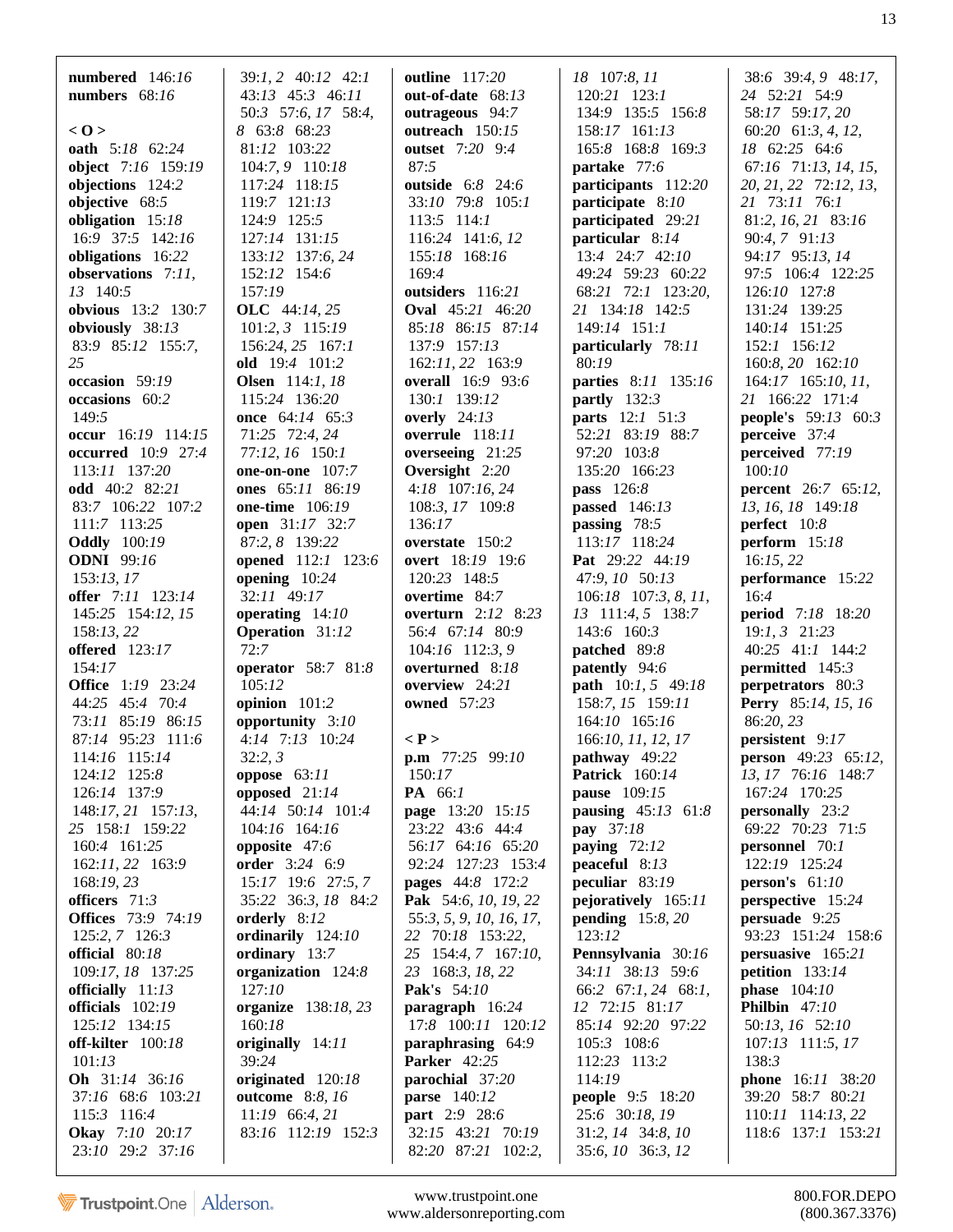| <b>photo</b> $138:2, 6$    | 121:24 122:3                 | potentially 49:6                       | 64:5, 8, 11, 17, 22       | previous $76:18$                     |
|----------------------------|------------------------------|----------------------------------------|---------------------------|--------------------------------------|
| photograph 137:25          | 126:17 129:15                | 55:3 60:13 71:10                       | 66:7, 20, 25 67:15        | 110:21 149:5                         |
| photographed               | 132:11 135:1, 15             | $101:21$ 126:2, 10                     | 69:1 70:21 71:3, 8        | 160:14                               |
| 138:12                     | 137:11 142:18                | <b>POTUS</b> 25:20, 23                 | 72:3, 20 77:13            | previously 21:13                     |
| phrase $126:16$            | 144:11 146:6                 | 44:14 81:9                             | 78:15 79:1, 9             | 24:23 39:17 114:6                    |
| picked 26:22               | 149:19 151:20, 23            | practice $114:3$                       | 80:17, 21 81:9            | 115:4 121:21                         |
| 114:18                     | 152:16, 19, 22               | 138:12, 15 147:19                      | 83:4, 6, 11, 16           | 128:9 130:6                          |
| picture 75:8 92:12         | 153:13, 20 155:2,            | preamble $2:5$ 6:14                    | 84:25 85:5, 19            | 135:21 141:17                        |
| 124:21 127:7               | 22 157:6, 10 158:1,          | <b>precise</b> $21:3$ $24:13$          | 87:3, 4, 11, 17, 22       | 145:24 150:7                         |
| 138:9, 14                  | 10 159:5 161:10              | precisely 24:21                        | 89:4, 7, 10, 19, 20,      | primarily 108:2                      |
| pictures 138:16            | 162:16, 24 165:2,            | pre-election 21:7                      | 22 90:3, 12, 18, 20       | 136:17                               |
| piece 31:5 113:25          | 23 166:3 167:4               | preexisting 22:7                       | 91:4, 24 92:2, 6, 19      | Principal 161:24                     |
| 132:17 134:1               | 168:4, 10                    | <b>prefer</b> $61:18,20$               | 93:2, 8, 21 94:1, 19      | principals 48:21                     |
| pieces $46:16$             | <b>points</b> 52:15, 22      | preferred 9:18                         | 95:3, 12 101:15           | 52:18                                |
| <b>Pilger</b> 22:24 73:21, | 97:1 115:14, 22              | 109:24 163:3                           | 102:13 103:10             | <b>prior</b> 7:3 18:25               |
| 22, 24                     | 166:20, 21                   | preliminary 7:11,                      | 104:5, 15 105:8           | 20:5 74:25 75:13                     |
| <b>pillow</b> 71:16        | <b>police</b> 125:11         | 13 17:16 19:9                          | $106:1, 25$ 107:5         | 79:18 86:1 121:5                     |
| <b>PIN</b> 21:21 40:16     | <b>policies</b> 14:5 17:20   | 45:8 104:17                            | 110:13, 18 111:2,         | 122:17 144:24                        |
| 76:23 120:22               | 18:15 20:10                  | pre-meetings $45:11$ ,                 | 15, 25 113:9, 21          | prioritized 97:12                    |
| 121:16                     | policy 14:11 15:13,          | 14, 17                                 | $114:7, 25$ 115:1, 13,    | prioritizing 97:6                    |
| <b>place</b> 14:11 16:3    | 25 17:21, 22, 25             | premised 143:1                         | 24 116:2, 8, 12, 17,      | <b>priority</b> 7:21 58:5            |
| 40:20 45:20 51:4           | 18:5, 7, 17, 25 19:4         | preparations 156:18                    | 21 117:2, 4, 10           | prison $148:7$                       |
| 59:15 89:3 90:25           | $20:1, 5, 23$ $21:10,$       | prepare $115:14$                       | 118:8, 20 128:22          | privately 64:12                      |
| 136:24 146:1               | 20 22:2, 15 23:5             | prepared 6:22                          | 129:1, 3, 4, 5, 6, 11,    | privilege $3:20$                     |
| placed 117:16              | 75:1, 5 76:12                | 21:5 113:4, 5                          | 17, 20, 23 131:20         | <b>pro</b> $43:23$                   |
| places $15:2, 5$           | 121:15 122:16                | 115:22                                 | 134:11, 12, 14            | probably 23:7                        |
| 52:22 67:16 81:4           | polite 115:10 141:8          | preparing $105:15$                     | $137:1, 4$ 138:21         | 24:20 25:23 42:19                    |
| 93:11 164:12               | 164:21                       | <b>present</b> $12:10$ 47:4,           | $139:1, 4, 13$ $142:6$    | 45:19 48:3 55:13                     |
| 166:24                     | <b>political</b> 8:11 17:1,  | 20 86:9 109:9                          | 143:13, 20 144:5,         | 67:16 72:19 76:15                    |
| plain 115:18, 21           | 6                            | 138:4 148:17                           | $10, 12, 25$ 145:11,      | 84:1 87:18, 23                       |
| plan 45:25 48:18           | popped $87:1$                | presented $8:7$ 39:8                   | 25 149:21 150:5           | 115:12 121:8                         |
| 109:5 160:5 161:16         | popping $24:14$              | 43:25 141:6 147:2                      | $151:15, 24$ $152:21,$    | 129:13 141:11                        |
| plane 80:2                 | portion 98:2                 | presenting 37:19                       | 24 158:11, 13, 24         | problem $124:8$                      |
| planned $85:10$            | <b>position</b> 8:5, 9 9:16  | presents 60:24                         | 159:18, 24 161:8,         | 134:3                                |
| plans $81:4$               | 12:15, 17 22:22              | preserve $6:9$ 7:24                    | 11 162:19 163:20          | problems 102:18                      |
| plausibility 68:8          | 36:21 39:7 46:18             | presidency 9:19                        | 164:1 166:17, 20          | Procedure 3:4                        |
| play 55:19 124:20          | 49:10 50:17, 19              | <b>President</b> 2:11 7:5,             | 167:2, 5, 13, 17          | <b>proceed</b> 3:8 7:22              |
| players 47:20              | 73:24, 25 76:24              | 15 9:6, 8, 10, 13, 17,                 | 168:3, 16 169:3           | 17:18 47:3 67:9                      |
| playing 57:20              | 77:5 90:22 92:13             | 24, 25 10:4 12:21                      | presidential 2:12         | proceeded $77:18$                    |
| please 2:13 3:15           | 95:25 112:7 117:2            | 13:2, 6 14:25 16:8,                    | 55:25 56:2 131:18,        | 166:19                               |
| 4:6 5:8, 16 109:22         | 118:9 122:11                 | 14, 16 17:4 23:24                      | 25                        | process $19:7,9$                     |
| 113:8 119:13               | 123:3 130:1 132:5            | 25:5 28:15, 19                         | Presidents 63:6           | 55:19 60:3 61:11                     |
| pleased $111:24$           | 134:10 142:23                | 29:10, 16 30:4, 11                     | President's 15:17,        | 68:14 74:8, 13                       |
| 112:6, 18                  | 143:19 146:7                 | 31:8 33:3, 4 34:2,                     | 23 16:5, 11, 21           | 87:5 124:17, 24                      |
| plus 101:16                | 149:15 158:13                | 4 35:1, 21 36:2, 9,                    | 47:2, 8 54:4 60:8         | 126:13, 20, 25                       |
| point 3:14, 16 6:19        | 162:13 165:24                | 14, 22 37:2, 17, 18,                   | 61:17 62:19 63:21         | 127:8 134:17                         |
| 12:19 20:24 21:20          | positions 48:22              | 25 39:3 40:3, 10,                      | 64:1 66:14 96:19          | 156:19                               |
| 24:20 25:12 26:1           | positive $129:14$            | 20 41:1, 5, 11 42:5,                   | 140:5 154:12, 15          | processed $135:23$                   |
| 29:5 30:3 31:7             | possibility 129:8            | 10, 13, 16 43:23                       | press 39:16 49:12         | processes $122:21$                   |
| 39:3, 14 42:19             | <b>possible</b> 41:9, 18, 24 | 45:3, 8, 24 46:4, 9,                   | $96:1, 3, 4, 7$ $97:19$   | $124:19$ $127:1, 2$                  |
| 53:17 54:22 67:8           | 117:11 118:23                | 19, 21, 25 47:12, 15                   | 102:8 133:14              | professional 86:1                    |
| 68:17 69:21 73:23          | $120:16$ 150:4, 5            | 48:14, 20 49:6                         | 156:3 169:18, 22          | $program$ 131:12                     |
| 74:6 75:21 78:17           | possibly $107:12$            | 50:17 51:7 52:1, 6,                    | 170:2                     | prompted $12:5$                      |
| 84:23 86:3 87:2            | post 94:18                   | 15 53:15, 17, 20, 24                   | press-reporting           | <b>proof</b> $39:11$ $104:24$        |
| 89:9 90:24 91:21           | post-election 19:1           | 54:6, 10, 12, 15, 19,                  | 165:3                     | 154:24 161:15                        |
| 92:7 95:21 99:19           | 21:23                        | 20, 24 55:4, 8, 15                     | presumably 145:25         | <b>proper</b> 72:7 104:3             |
| 101:12 104:5               | posture 29:8 96:18,          | 56:2, 7, 9, 11 57:7,                   | <b>pretty</b> 30:12 42:17 | 117:1 125:18, 24                     |
| 105:23 111:2               | 23 112:21 131:13             | 15 58:4, 9, 12, 23                     | 65:14 69:23 76:3          | 130:2                                |
| 112:17 113:21              | potential $3:20$ 5:4         | 59:11 60:1, 10, 12                     | 84:15 126:2               | properly 50:20                       |
| 114:12 115:13              |                              |                                        |                           |                                      |
| 117:3 118:24               | 121:4 125:14 127:1           | 61:2, 11, 20 62:14,<br>23 63:4, 15, 19 | 162:24 165:3<br>167:16    | proposal $99:16$<br>101:20, 24 105:7 |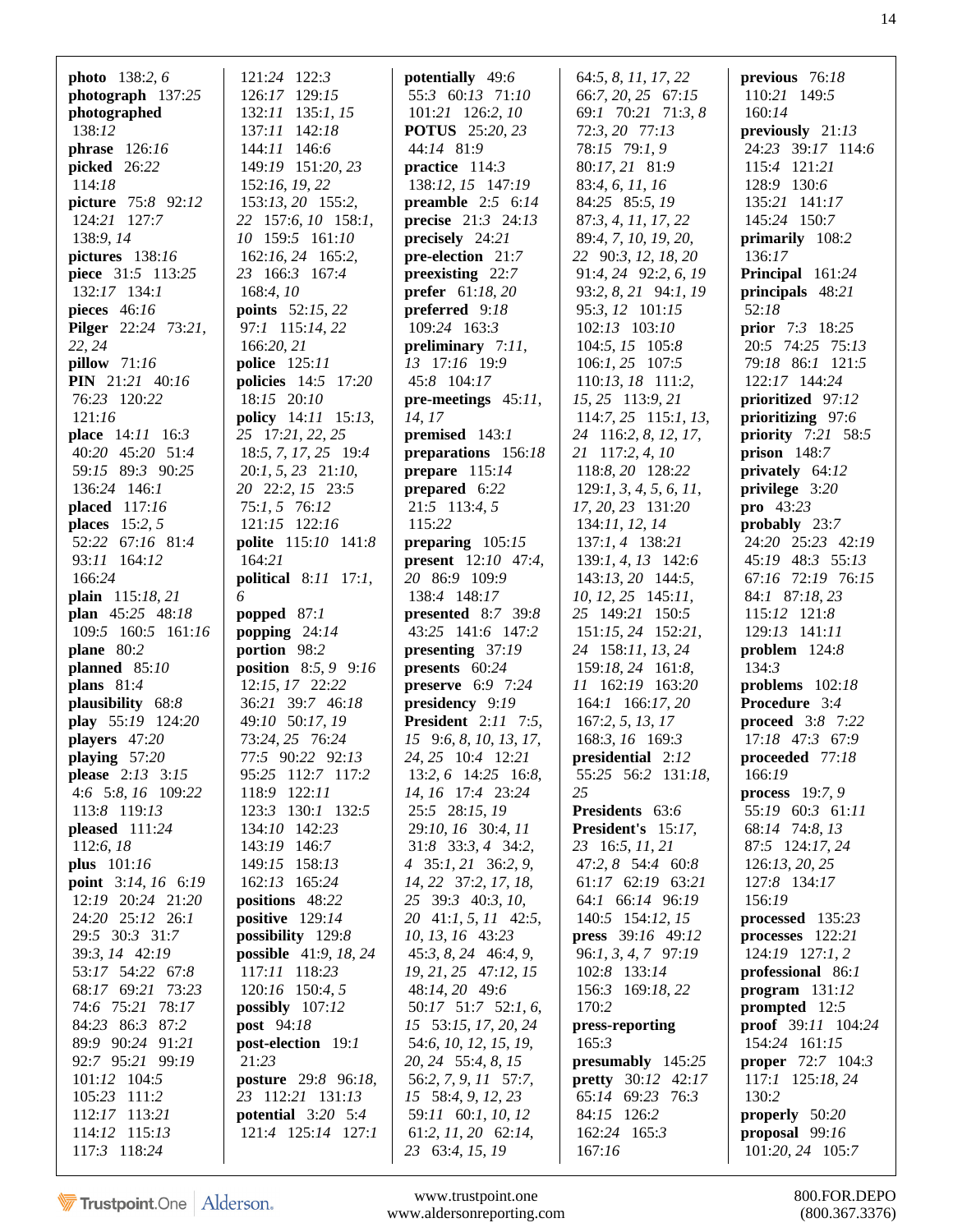| proposals $49:1$<br>106:25<br>proposed $104:23$<br>120:23 141:12<br>proposing $49:16$<br>155:17<br>prosecution 5:25<br>prosecutorial 123:20<br>prosecutors 8:15<br>62:8<br>prospect 32:23<br>38:16 141:15<br>protective 147:5<br>148:6<br><b>provide</b> 3:19 5:23<br>6:5 52:5 127:4<br>provided 51:25<br>121:4 123:16<br>134:12 147:8<br>153:7, 20<br><b>public</b> 7:17 8:1, 17<br>9:9 10:19 21:21<br>22:6, 13, 18, 21<br>23:3 30:14 32:16<br>33:4 37:21, 23<br>49:12, 16 67:5<br>73:8, 13, 18 74:9,<br>14, 21 75:17 76:5<br>79:17 96:7, 13<br>97:1, 14 100:3, 14<br>109:17 119:12<br>$120:5$ , $19$ , $22$ $121:3$ ,<br>17 122:6, 15 123:5<br>124:5, 9, 14 140:11<br>171:9<br>publically 35:17<br><b>publicly</b> 8:5 29:8,<br>16 33:3, 5 39:15<br>60:11 64:11 72:18<br>92:13 140:7<br>pull 43:11 153:7<br>pulled 79:7<br><b>Pure</b> 146:23 147:23<br>purporting 66:11<br><b>purpose</b> 17:5 30:1<br>131:8 152:23<br><b>pursuant</b> 1:17 19:4<br>123:24 | 115:21 139:14<br>141:24, 25 166:3, 13<br><b>putting</b> $30:13$ 90:2<br>91:9 141:14 164:21<br>< Q ><br>Q.And 48:12 55:23<br><b>Q.What</b> 72:10<br>qualifications 48:25<br>164:18, 20 165:1<br>166:8<br>qualified 166:8<br>qualify $75:9$<br>quality $94:17$<br>quantify $149:24$<br>150:1<br>quantitative 125:19<br>question 3:25 8:19<br>13:2 $34:25$ 36:1, 6,<br>14 38:12 53:19<br>61:5 67:8, 24<br>80:15 87:3, 9<br>89:12 91:10 92:23<br>99:15 119:25<br>125:21 126:19<br>168:6, 15 169:1<br>questioning $2:6$<br>3:8 11:2 42:24<br>87:22 135:24<br>questions $3:9, 10,$<br>$12, 22$ 5:15, 16, 18<br>6:15 7:16 10:7, 21<br>$11:1, 5, 7$ 25:4<br>76:13 77:9 80:5,6<br>83:23 88:14 92:8<br>123:15 133:2<br>136:4 152:6, 9<br>161:5 163:8<br>166:23, 25 167:13<br>172:3<br>quibbling $63:24$<br>quick 131:18 161:5<br>quickly 66:3 77:10<br>110:9 160:1<br>quite 39:23 100:7<br>142:9 165:14<br>quizzical $83:10$<br>quote 58:19, 20 | 130:19 135:22<br>145:13 146:5 151:4<br><b>raising</b> 35:5 36:12<br>37:17<br>rang $58:7$<br>Ranking 12:10<br>rate 26:8 27:10<br>rational $65:7$<br>rationale 71:7<br>reached $109:13$<br>153:24 154:3<br>158:25<br>reaching $154:7$<br>reacted $151:1$<br><b>reaction</b> 79:13, 14<br>98:25 100:1<br>101:24 142:12<br>143:18 151:8<br>153:16 154:6<br>reactions 151:2<br>read $15:25$ 17:3<br>66:8 71:23 96:23<br>172:2<br><b>reading</b> 65:25 66:9<br>ready 54:9 81:3<br>119:22, 23 143:8<br>151:20, 24 161:2<br>real 16:17 94:16<br>131:7 142:14<br>170:21<br>reality 64:2 94:4<br>realized $4:13$ 29:4<br>148:11<br>realizing $101:13$<br><b>really</b> 16:12 20:7<br>27:19 29:1 31:8<br>41:16 46:14 50:23<br>61:9, 10 62:17<br>63:24 75:8 76:2<br>82:10 86:24 87:9<br>89:16 90:7 94:17<br>101:6 104:8<br>105:25 107:23<br>109:9 123:3 127:2<br>131:8 132:19<br>145:10 155:11<br>159:7 163:5 170:5<br>171:4 | 157:5<br>recalcitrant 116:13<br><b>recall</b> $14:1$ $22:20$<br>23:6 24:2 25:17<br>28:9 31:7 38:19<br>40:1 41:21 46:10<br>55:12 56:14 57:4,<br>20 58:22 59:11<br>68:20 70:11, 21, 24<br>76:23 78:25 84:15<br>86:12 88:5, 7 91:8,<br>10 99:2 105:5<br>106:14, 17 108:5<br>115:9 120:14<br>121:11 125:16<br>136:17 137:7<br>140:24 141:9<br>164:19 168:2, 15<br>169:3<br><b>receive</b> 3:22 42:15<br>82:5 124:17<br>126:23 138:16<br>received 23:11<br>24:22 26:1, 11<br>28:7 37:11, 12, 15<br>60:10 71:10 75:17<br>98:14 125:1 139:3,<br>7 146:12 149:8<br>receiving $14:1$ 24:2<br>61:6 104:12 166:16<br>reception-like 79:5<br>recipient 154:20<br>recognize $105:14$<br>114:14<br>recognizing $10:8$<br>35:19 37:12 89:1<br>104:1<br>recollect 70:25<br>71:18<br>recollection 18:15<br>24:10 30:11 33:5<br>41:4 42:9, 11 48:3<br>55:14, 15, 19 66:19<br>71:8 74:2 75:18,<br>20 76:21 90:3<br>95:12 96:16<br>104:19 108:2, 24<br>109:7 116:22 | 167:25<br>reconciled 68:16<br>reconciliation 67:6<br><b>record</b> 2:4, 14, 22<br>$3:24$ 4:7 7:1, 9<br>12:9 18:12 23:13,<br>16, 20 26:4 42:20,<br>21, 23, 25 44:7, 11<br>67:25 69:20 77:23,<br>24 78:1 109:15, 17<br>$110:3, 5, 6$ 117:7<br>$119:2$ $123:3$ $136:5$ ,<br>7, 10 139:9 140:20<br>149:3 166:1 168:5<br>169:16 171:12, 13<br>recorded 172:4<br><b>records</b> 77:2 109:5<br>133:2<br>recount $27:4, 8$<br>31:20, 23 32:8<br>34:22 85:11<br>refer 64:23 123:8<br>168:12<br>referee $101:6$<br>reference $43:13$<br>44:5 45:6 65:20,<br>21 67:23 82:21, 22<br>83:20 84:4, 6<br>88:25 89:15, 21<br>90:14 91:8, 10<br>92:3 100:11 105:1<br>106:12 113:17<br>121:19<br>referenced 78:5<br>85:14 97:4 104:17<br>106:4 144:3 167:11<br>references 106:1<br>120:11<br>referencing 59:12<br>referred 72:20<br>83:15<br>referring $18:4$<br>34:24 161:23<br><b>refers</b> 43:21 44:21,<br>25 127:18<br>reflected 17:23<br>20:24 26:3<br><b>reflects</b> 16:2 42:25 |
|---------------------------------------------------------------------------------------------------------------------------------------------------------------------------------------------------------------------------------------------------------------------------------------------------------------------------------------------------------------------------------------------------------------------------------------------------------------------------------------------------------------------------------------------------------------------------------------------------------------------------------------------------------------------------------------------------------------------------------------------------------------------------------------------------------------------------------------------------------------------------------------------------------------------------------------------------------------|---------------------------------------------------------------------------------------------------------------------------------------------------------------------------------------------------------------------------------------------------------------------------------------------------------------------------------------------------------------------------------------------------------------------------------------------------------------------------------------------------------------------------------------------------------------------------------------------------------------------------------------------------------------------------------------------------------------------------------------------------------------------------------------------------------------------------------------------------------------------------------------------------------------------------------------|------------------------------------------------------------------------------------------------------------------------------------------------------------------------------------------------------------------------------------------------------------------------------------------------------------------------------------------------------------------------------------------------------------------------------------------------------------------------------------------------------------------------------------------------------------------------------------------------------------------------------------------------------------------------------------------------------------------------------------------------------------------------------------------------------------------------------------------------------------------------------------------------------------------|-------------------------------------------------------------------------------------------------------------------------------------------------------------------------------------------------------------------------------------------------------------------------------------------------------------------------------------------------------------------------------------------------------------------------------------------------------------------------------------------------------------------------------------------------------------------------------------------------------------------------------------------------------------------------------------------------------------------------------------------------------------------------------------------------------------------------------------------------------------------------------------------------------------------------------------------------|----------------------------------------------------------------------------------------------------------------------------------------------------------------------------------------------------------------------------------------------------------------------------------------------------------------------------------------------------------------------------------------------------------------------------------------------------------------------------------------------------------------------------------------------------------------------------------------------------------------------------------------------------------------------------------------------------------------------------------------------------------------------------------------------------------------------------------------------------------------------------------------------------------------------------------------------------------------------|
| pursue 9:25 10:4<br>45:25 75:12 163:2<br>pursued 51:1<br>pursuing 159:11<br>push 147:25 153:7<br>pushback 166:17<br><b>pushed</b> 134:20<br>pushing $104:4$<br>114:24<br><b>put</b> 8:1 9:20                                                                                                                                                                                                                                                                                                                                                                                                                                                                                                                                                                                                                                                                                                                                                                  | 60:18 66:11 91:20<br>93:1<br>$<$ R $>$<br>race 57:23 58:18<br>races 59:13, 18<br>Raffensperger 159:1<br><b>raise</b> 93:8 140:10,<br>23, 25<br>raised 54:13, 15                                                                                                                                                                                                                                                                                                                                                                                                                                                                                                                                                                                                                                                                                                                                                                       | <b>reason</b> $6:4$ 16:17<br>50:4 56:2, 3 59:2,<br>24 63:16 65:14<br>66:12 89:12 95:11<br>148:24 158:10<br>reasonable $61:5$<br>62:4, 13, 14 121:22<br>reasonableness<br>62:18<br>reasons $14:14$                                                                                                                                                                                                                                                                                                                                                                                                                                                                                                                                                                                                                                                                                                                | 118:21, 24 122:23,<br>24 128:18 133:23<br>134:19 137:14<br>139:1 141:25<br>142:1, 9 149:4<br>158:1 159:3<br>167:22, 24 168:9, 24<br>recollections 168:12<br>recommendations<br>52:1, 5 53:3 55:4                                                                                                                                                                                                                                                                                                                                                                                                                                                                                                                                                                                                                                                                                                                                                | 148:22, 25<br>reform $31:11$<br><b>refresh</b> 73:19 74:3,<br>23 120:16<br><b>refused</b> 148:14<br>refuting $27:10$<br>regard 9:11 10:15<br>13:3 19:13 29:8<br>59:23 72:10 73:5<br>101:5 107:22                                                                                                                                                                                                                                                                                                                                                                                                                                                                                                                                                                                                                                                                                                                                                                     |
| 14:11 34:19 40:16<br>59:2 61:18 65:1<br>76:4, 14 90:5 92:7                                                                                                                                                                                                                                                                                                                                                                                                                                                                                                                                                                                                                                                                                                                                                                                                                                                                                                    | 59:19 61:7 66:25<br>92:19 108:4                                                                                                                                                                                                                                                                                                                                                                                                                                                                                                                                                                                                                                                                                                                                                                                                                                                                                                       | 117:22 118:12<br>120:3 130:7, 9                                                                                                                                                                                                                                                                                                                                                                                                                                                                                                                                                                                                                                                                                                                                                                                                                                                                                  | recommended 54:19<br>recommending                                                                                                                                                                                                                                                                                                                                                                                                                                                                                                                                                                                                                                                                                                                                                                                                                                                                                                               | regarded 111:25<br>142:10                                                                                                                                                                                                                                                                                                                                                                                                                                                                                                                                                                                                                                                                                                                                                                                                                                                                                                                                            |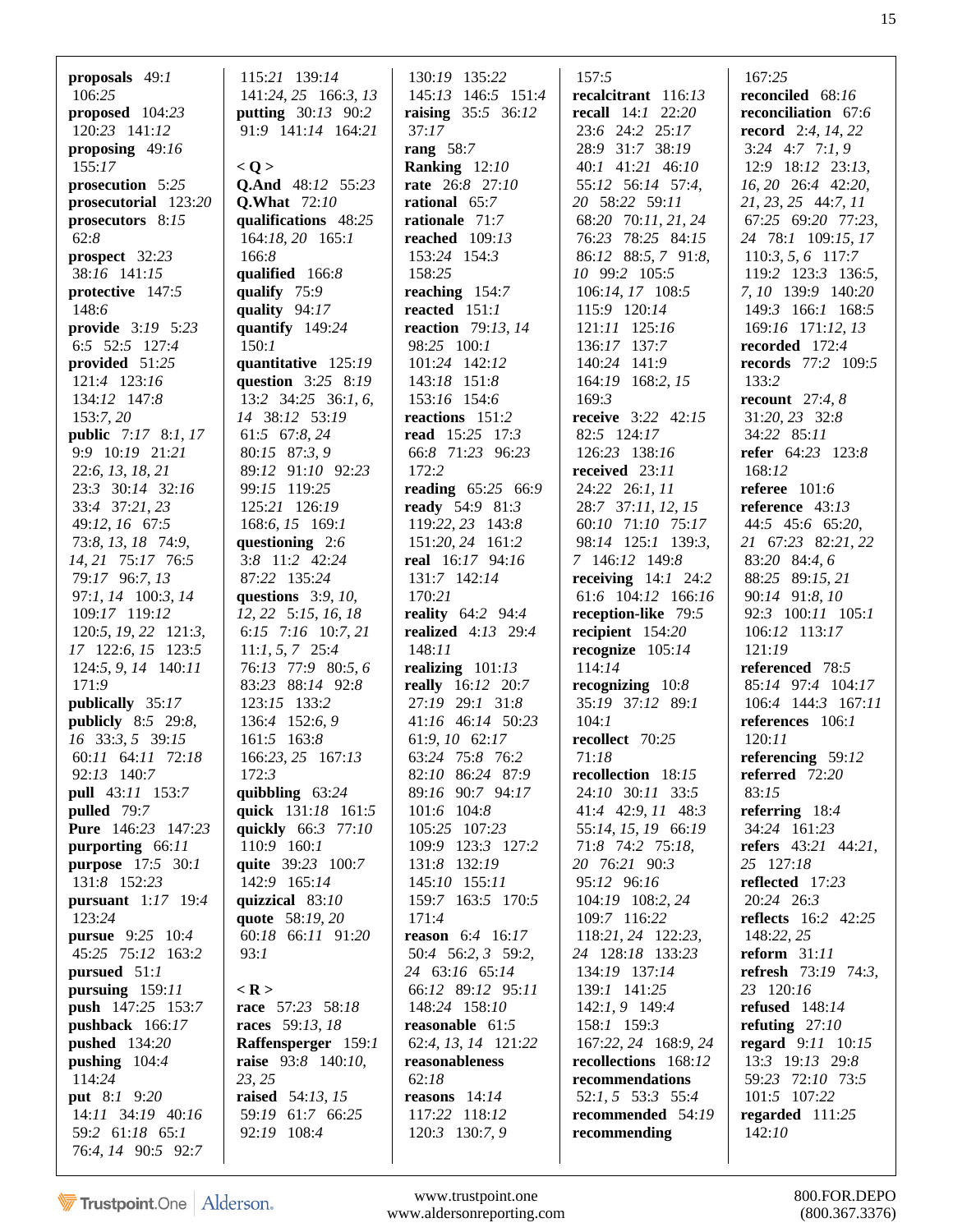| regarding $8:22$         | $24, 25$ $23:1, 9$ $24:4$ , | 60:15 63:22                 |                          | 156:20 158:18              |
|--------------------------|-----------------------------|-----------------------------|--------------------------|----------------------------|
|                          |                             |                             | responding $7:16$        |                            |
| 16:19 47:23 52:6         | 14, 15, 20 25:13, 24,       | represent 116:19            | 151:6                    | 160:13, 25 167:23          |
| 60:2, 13 99:16           | 25 27:14 28:12              | representative 49:9,        | responds $146:23$        | Richard 2:25               |
| 124:6                    | 30:9 32:9 33:7, 13          | 14                          | response 22:22           | 12:22 24:25 25:10          |
| regardless $71:25$       | 34:18, 20 39:2, 18,         | representatives             | 33:14, 19 34:5, 14       | 28:6 54:13 73:21,          |
| regards 26:19 76:4       | 21 41:7, 16, 19, 24,        | 107:20                      | 36:11 44:8, 9 53:2       | 22 82:18                   |
| <b>Reginald</b> $4:8$    | 25 42:15 45:13              | represented 49:22           | 60:21 66:14 92:8         | <b>Rich's</b> 59:24 63:17  |
| register 25:24           | 54:7, 17 55:10, 21          | <b>Republican</b> 4:25      | 95:3 118:15              | 65:1 66:12 71:1            |
| 89:16, 23 91:3           | 57:14, 20 58:10, 12,        | 95:6                        | 147:23 150:23            | 132:3                      |
| 140:17                   | 13 59:22 60:17, 18          | request 26:19 28:7          | responses $3:22, 25$     | ride 160:25 161:2          |
| registered 66:2          | 64:20, 25 65:1, 2           | 34:23 48:14 98:21,          | responsibilities 63:6    | 162:24                     |
| 67:2 68:1, 12            | 66:25 68:3, 10              | 25 102:15 107:24            | 69:24                    | ridiculous $54:24$         |
| 93:17 105:17             | 69:14 70:11 71:6            | 129:15 144:7                | responsibility $62:15$   | 103:14 150:3               |
| registrations 92:20      | 74:4, 24 76:5, 21           | 145:5 149:11, 14,           | 70:17 73:7 74:15         | <b>right</b> $11:13,20$    |
| regular $156:2, 6$       | 77:2 78:20 79:15,           | $20, 25$ 151:1              | 99:18 102:19             | $12:17$ 14:8, 15           |
| regularity 71:22         | 25 80:4 82:2, 7, 23         | requested $2:9$             | 109:19 126:8             | 15:16 19:15 25:20          |
| regularly 156:15         | 84:1, 17 86:19              | 28:21 45:7 78:9,            | 138:22 151:11            | 30:5, 20 32:9, 16          |
|                          |                             | 10 138:2 146:3              |                          |                            |
| reinforced 93:17         | 89:14, 25 90:6              |                             | responsible 23:8         | 36:1, 24 37:6              |
| 103:12                   | 91:5, 17, 20 93:12,         | requests $107:17$           | 70:3 125:25 126:2        | $44:13$ $45:6$ $47:3, 7$ , |
| reinforcing $155:16$     | 15 95:17 96:19              | 149:9, 17                   | 127:6                    | 9, 15 48:16 49:25          |
| reiterate $32:3$         | 97:6, 20 99:4               | require $125:20$            | responsive $109:19$ ,    | 54:14 57:6, 9              |
| 79:22                    | 102:12, 25 104:14           | required $5:18$             | 22                       | $61:14$ $62:4,5$           |
| reiterating 79:18        | 108:16, 22, 23              | 46:17                       | rest 66:16 90:12         | 70:24 72:20 79:6           |
| reject $54:1$ 77:13,     | 109:2 111:6                 | reservation 123:11          | 95:5, 8 141:24, 25       | 80:16 92:11 97:15          |
| 14 110:19                | 115:25 120:15, 17           | reserve $136:2$             | 161:21                   | 104:4 105:21               |
| rejected $40:1$          | 128:15 141:17               | <b>resign</b> 11:22 12:6    | restrictions 14:20       | 110:2, 17 111:17           |
| $44:10, 15$ 45:4         | 142:10 143:4                | 55:22 73:24 163:5           | result 10:18 26:8        | 112:19 113:3               |
| 53:4, 7, 9 102:15        | 148:23 149:14, 25           | 168:22                      | 32:8 145:19              | 119:14 120:17              |
| 104:2 116:21             | 153:18 154:14               | resignation 11:17           | <b>results</b> 9:9 10:20 | 122:4 137:6                |
| 145:24                   | 155:5, 15 156:4             | 12:6 121:24                 | 64:24 80:9 130:3         | 141:19 144:23              |
| <b>relate</b> 132:18     | 159:3 166:24                | resigned $12:4$             | retain $54:2$            | 147:13 151:25              |
| <b>related</b> 29:5 41:2 | 169:10                      | 24:16 73:24, 25             | rethink $159:8$          | 152:1 155:1 157:2,         |
| 48:9 56:12 119:9         | remote $65:18$              | 74:1                        | retiring $156:12$        | 4 158:22 159:6             |
| 121:5 124:18             | remove 56:2                 | resigning $11:24$           | return $73:1$            | 161:1 163:23               |
| 126:1 135:7              | removed 76:7                | 12:21 23:12 54:23,          | returned 139:5           | 166:11 171:3               |
| relating $61:7$          | <b>renewed</b> 129:15       | 25 55:2, 11, 17, 18         | returning $78:13$        | ring 18:22 59:9            |
| relation 91:11           | repeat 134:16               | 168:3                       | reveals $144:23$         | ringing $114:14$           |
| 124:10                   | 164:4                       | resist 118:10               | reversed 146:7           | rings $106:7$              |
|                          |                             |                             |                          |                            |
| relatively 164:21        | repeated 51:15              | resisted 10:18              | <b>review</b> 14:9, 18   | rising $152:17$            |
| release 133:14           | 102:6 122:6                 | <b>Resolute</b> 46:22       | 56:25 61:25              | $risk$ 95:9                |
| 169:22 170:2             | repeating 95:9              | resolution 61:23            | 119:21 133:25            | road $152:8$               |
| releases $169:18$        | repetitive $140:3$          | 76:20 122:24                | 135:6                    | <b>rogue</b> 132:23        |
| releasing $145:20$       | replace $45:25$             | resolved 32:7               | reviewed 133:21          | <b>role</b> 11:9 51:16     |
| relevant 43:23           | 54:16 90:21                 | 107:21 111:14               | 135:10                   | 63:25 64:3 67:13           |
| reliability $60:25$      | 143:21 151:15               | 118:4, 6 167:13             | reviewing $62:3, 6$      | 92:4 99:21 102:24          |
| 147:12                   | 159:17 168:17               | Resource 100:23             | revised $14:12$          | 114:5 154:12               |
| relied 117:21            | <b>replaced</b> 158:14, 18  | <b>respect</b> 44:9, 12, 21 | Rhode 3:2                | 156:25 165:19              |
| relief 111:19, 22        | replacement $143:15$        | 53:11 55:3, 14              | Rich 35:11 44:18         | 171:1                      |
| rely 93:20 127:4         | replacing $91:9$            | 59:13 60:2 64:10            | 47:5, 14, 17 55:11       | <b>room</b> $2:21$ 6:9     |
| remain $65:17$           | 129:8 141:15                | 67:23 72:5 74:9             | 56:9 57:8 59:1, 2        | 23:17 46:24 49:4           |
| remained 139:22          | replicating $105:1$         | 109:9 110:14                | 69:2, 22 70:14           | 50:7 51:4 78:22            |
| 168:24                   | <b>report</b> $25:3, 13$    | 120:4 122:6, 17             | 90:11 93:17 95:11        | 79:3, 8 102:6              |
| remains $7:4$            | 26:5 27:10 31:18            | 123:19 125:23               | 99:11 101:25             | 110:4 155:21               |
| remarkable 98:15         | 125:8, 11                   | 126:13 152:17               | 102:8, 9, 10 103:12      | 167:25                     |
| remarkably 158:16        | report, they 126:5          | 161:20 170:18               | 107:9 108:8 111:5,       | <b>ROSEN</b> 1:8 2:4, 7,   |
| remarks $17:16$          | <b>reported</b> 32:8 33:4   | respectfully 31:9           | 12 120:8 121:7           | 9, 15, 16 4:2, 9, 19       |
| 30:12 45:8 49:17         | 60:11 64:6 131:4            | respond $37:14$             | 127:20 131:6             | 5:5, $14$ , $21$ 6:3, 6,   |
| 79:5 104:17              | 158:24                      | 51:11, 12 60:6, 19          | 138:7 139:5 141:2,       | $16, 21$ 7:7, $10$         |
| remember $10:12$         | <b>reporting</b> 19:9 61:2  | 146:24                      | 7 143:6, 20 144:7,       | 10:23 12:14 19:24          |
| $14:10$ 18:5, 9, 11      | reports $27:17$             | responded 37:10,            | 16 146:4 148:25          | 34:1 48:15 56:4,           |
| 19:9 21:24 22:12,        |                             | 13 38:8 66:6 67:4           | 151:18 155:15            | 17 69:21 71:18             |

www.trustpoint.one 800.FOR.DEPO<br>w.aldersonreporting.com (800.367.3376) www.aldersonreporting.com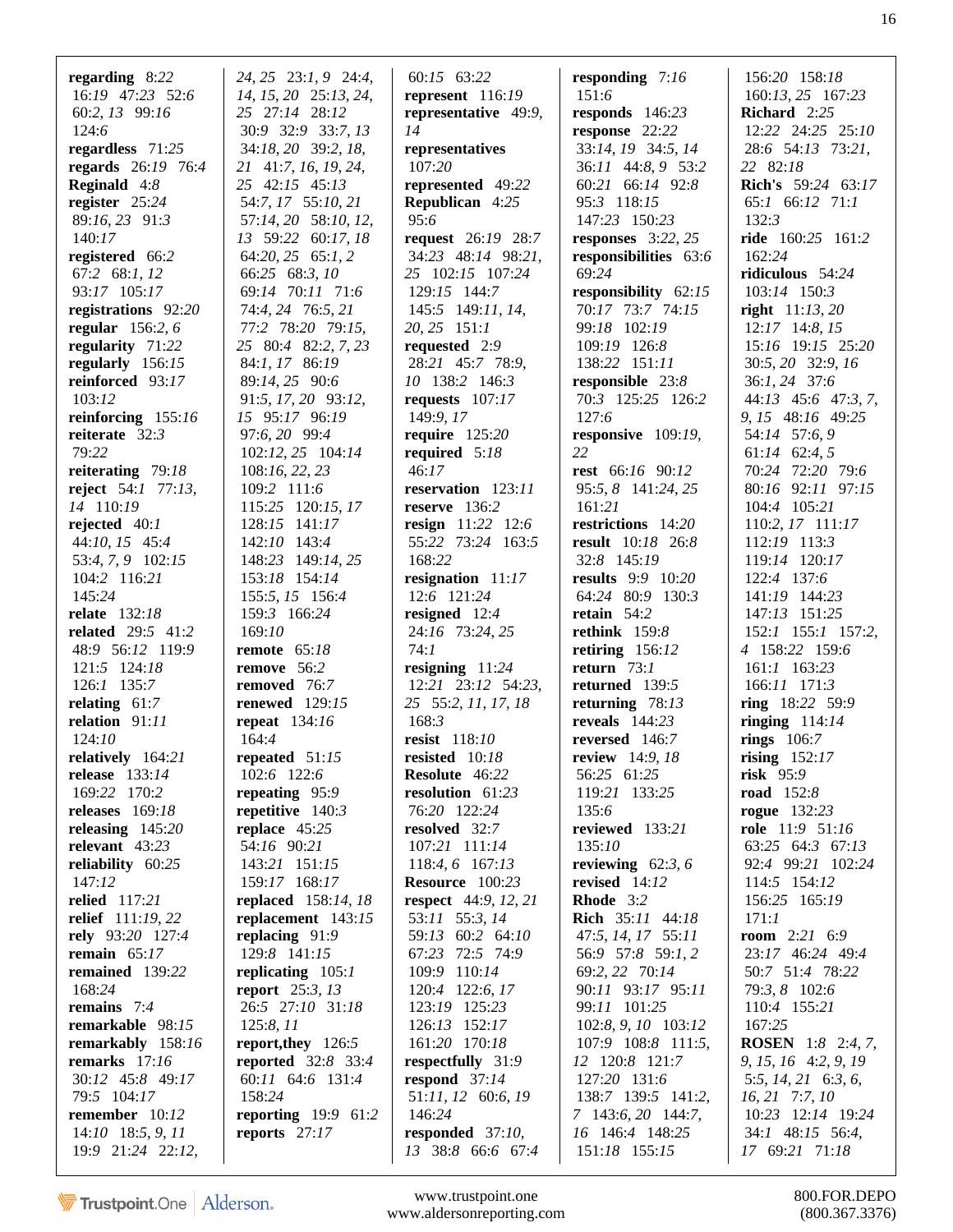| 72:25 77:19, 22<br>78:4, 23 88:22            | 139:17 140:7<br>146:2 147:9 148:1   | semantic $34:21$<br>45:15 72:22            | set $27:14$ 40:2<br>46:15, 20 51:14, 22  | sit $18:11$ $23:6$<br>25:24 32:9 70:6,    |
|----------------------------------------------|-------------------------------------|--------------------------------------------|------------------------------------------|-------------------------------------------|
| 98:9 109:16 110:9                            | 151:19 157:17                       | semicircle 47:19                           | 99:8 101:18                              | 11, 24 74:2, 24                           |
| 112:2, 8 119:4<br>124:7 127:14               | 159:11 165:11<br>says 15:17 17:8    | <b>SENATE</b> 1:1, 19<br>$2:10$ 9:1 56:1   | 147:21 151:21<br>164:13                  | 76:21 122:24<br>sitting 28:9 46:21        |
| 133:8, 10 150:12                             | 25:23 36:20 43:21                   | 58:18 59:13, 18                            | sets 17:9 75:5                           | 47:2, 13 150:5                            |
| 152:5, 8 160:10                              | 44:13 52:22 63:9                    | 128:3 131:19, 25                           | 132:15, 16                               | 166:21                                    |
| 166:12 168:6, 7                              | 75:12 91:4 99:10                    | Senate-confirmed                           | seven 46:24 49:3                         | situation 16:10                           |
| 169:14 170:7, 22                             | 100:13, 15 120:21                   | 100:22                                     | 54:16 88:7 137:18                        | 47:23 74:19 134:7                         |
| 171:11<br><b>Rosen's</b> 2:22                | 122:2, 5 125:13                     | <b>Senator</b> 3:1 4:21<br>5:2 12:12 18:13 | 163:13 166:15                            | situational 76:11<br>77:2 122:10          |
| 165:23                                       | 127:16, 23 129:16<br>131:11 132:13  | 43:1 78:1 88:10                            | shape 65:4, 14<br>share 7:17 12:5        | situations 76:8                           |
| roughly $80:18$                              | 133:16 135:5                        | 92:1, 18 93:10                             | 19:16 22:14 148:25                       | 134:22                                    |
| round 11:1 136:12                            | scale 8:8 32:5, 19                  | 109:12 110:2, 4                            | shared 25:5 37:24                        | six $51:6, 23$ 104:6                      |
| <b>rounds</b> 3:8 80:15                      | schedule 158:12                     | 119:2, 4 130:20                            | 128:21                                   | $112:20$ 163:15, 25                       |
| row $114:15$                                 | scheduled $48:1$                    | 136:19 163:8                               | sharing 34:5 70:9                        | 164:7 166:15                              |
| Rudy 148:13, 14                              | 81:7 107:14                         | 169:19 170:16, 22                          | sheer 144:18                             | size $45:18$                              |
| 149:23<br>rule 7:24 9:21                     | scope $3:20$<br>se 84:10 128:1      | Senators 2:24<br>23:17 109:9               | <b>Sheldon</b> 3:2<br>shift 132:11       | sizeable $126:3$<br>skepticism $63:19,20$ |
| 10:15 36:25 61:15                            | season $81:5$                       | send 29:11 40:3                            | <b>short</b> $2:5$ $3:13$                | Slightly $84:2, 3$                        |
| 141:21                                       | seated 47:15                        | 44:15 51:8 101:20                          | 27:5, 7 28:17                            | 90:6 154:20                               |
| <b>Rules</b> $3:4$                           | second 17:8 73:2                    | 138:14 147:9, 13                           | 41:20 153:1                              | small 41:13 42:12                         |
| run 58:2 148:3                               | 77:9 103:13                         | 161:19                                     | shorter 84:2                             | 114:23 142:19                             |
| 165:9                                        | 130:14 138:23                       | sending 44:10 45:5                         | shortly 11:6 45:16                       | 154:14, 16                                |
| running $58:2$                               | 150:8 169:24                        | 49:15 53:5, 7 54:1                         | 68:15 106:25 143:8                       | smart 100:4, 12                           |
| 161:25 163:21                                | seconds $155:8$<br>secret 83:15     | 104:24 110:19<br>145:17                    | show 13:15 67:18<br>82:18 115:8 116:6    | smarter $49:20$<br><b>Smith</b> 106:7, 12 |
| $\langle S \rangle$                          | Secretary 102:20                    | sends 98:18 150:16                         | showed 27:8                              | snap $66:4$                               |
| <b>sad</b> 94:4                              | 158:25 159:1                        | senior 10:2 47:11                          | showing $24:4$                           | so-called $26:5$                          |
| Sara 2:19                                    | Section 21:21                       | 143:7 160:15, 19                           | shows $24:3$ 99:10                       | <b>social</b> 106:19                      |
| <b>SAs</b> 63:11                             | 22:13, 19 73:1, 9,                  | 162:7, 10, 13, 15, 19                      | shred 128:4                              | softer 154:20                             |
| <b>Sasse</b> 110:4                           | 13, 19 74:9, 15, 22                 | sense 13:10 14:18                          | shredding $127:24$                       | Solicitor 113:13                          |
| satisfied $96:21,22$<br>146:3 155:11         | 76:6 120:20, 22<br>121:4 123:5      | 22:5 27:15 34:7<br>37:19 53:4, 7 62:9      | Shrugged 90:20<br>side $14:25$ 15:1      | 114:9, 22 115:13<br>162:4, 5              |
| SATURDAY 1:13                                | 124:14 132:22                       | 78:18 79:21 86:22                          | 115:20 152:4                             | solo 105:12                               |
| 84:16 86:12                                  | Security 26:17                      | 87:13 92:12 93:7                           | $163:8$ 164:1, 7                         | solved 68:16                              |
| 128:12 130:12                                | 29:19 99:18 135:8                   | 95:18 98:24                                | sign $145:14, 24$                        | somebody 9:3                              |
| 131:7 132:2, 18                              | see 3:23 17:24                      | 105:10, 18 111:19,                         | 154:23                                   | 30:22 54:23 75:22                         |
| 145:9 152:10, 15                             | 42:17 43:14 49:11                   | 22 132:20 139:12,                          | signature $69:3, 13$                     | 105:14 132:12                             |
| 153:15 170:12, 17<br>saw 12:7 29:17          | 58:10 59:4, 8<br>63:12 64:19 66:8,  | 15 147:1 151:1, 12<br>155:6 158:19         | 150:19 151:3, 11<br>significance 89:25   | 138:24 147:5 148:3<br>somewhat 53:16      |
| 30:21 89:24 91:17                            | 9, 17, 18 69:4                      | senses 129:25                              | 90:16                                    | 58:24 85:8 89:18,                         |
| 127:24 128:4                                 | 75:22 84:17 87:3                    | sensitive $14:21, 24$                      | significant 83:9                         | 19 99:2 103:3                             |
| 165:2, 4                                     | 89:25 94:8 95:24                    | 16:18                                      | 84:6 109:19                              | 115:4 135:12                              |
| saying 8:17 25:23                            | 109:13 119:4, 25                    | sensitivity 16:13                          | 129:12 139:17                            | 138:19 140:2, 6                           |
| 31:6 33:3 34:9, 12                           | 120:10, 11 131:8, 9,                | <b>sent</b> 8:15 13:24                     | 142:8 167:16                             | 150:24 158:16<br>168:11                   |
| 35:6, 10, 16 36:3,<br>11, 12, 13, 18, 37:11, | 11 132:8 133:3<br>139:15 142:15, 16 | 43:19, 22 102:10<br>113:12 116:5           | similar 91:23 93:7<br>115:4 138:19 140:6 | soon $29:11, 13$                          |
| 20 39:4, 5 42:8, 13,                         | 144:15 145:8                        | 133:14 147:4, 15                           | simplify $65:10$                         | sorry 21:2 25:16                          |
| 14 47:7 58:21                                | 153:3 158:6 159:24                  | 148:25 151:7                               | simply $111:1$                           | 38:22 50:12 71:18                         |
| 60:17 61:11, 12                              | seeing 25:11, 18                    | 161:16 164:12                              | sincere 170:15                           | 78:24 110:3                               |
| 62:17 65:24 70:13,                           | 26:20 111:6                         | separate $144:25$                          | sincerely 170:10                         | 111:21 112:5                              |
| 25 76:11 81:16, 21,<br>23 82:9 84:5 85:9     | seek 9:24 69:13<br>87:3,4           | separating 103:24<br>sequence 55:12        | single $125:13$<br>167:24                | 132:20 136:14<br>150:14 164:4             |
| 90:3, 12 91:15, 18                           | seeking $167:3$                     | 143:4                                      | $\sin$ 31:8 43:3                         | sort 15:5 24:12                           |
| 93:2, 13, 18 95:20                           | seen 10:17 26:21                    | servants $8:1$                             | 56:25 63:12 64:19                        | 30:18 32:25 33:9                          |
| 96:7, 20 104:4                               | 39:14 57:3, 5 82:6                  | served $7:18, 25$                          | 65:21 66:17 67:25                        | 34:16 38:10, 16                           |
| 107:20 108:20, 22                            | 93:8 113:22                         | service $171:9$                            | 68:24 77:21 82:11                        | 49:17 58:11 79:4                          |
| $112:1, 6$ 114:18                            | 114:19 137:25                       | serving $160:15$                           | 113:3 119:21                             | 82:14, 23 84:9, 10                        |
| 116:17 128:14                                | 165:2                               | session $131:17$                           | 126:12 127:18                            | 86:25 87:1, 4                             |
| 130:2 132:10                                 |                                     |                                            | 134:24                                   | 96:13 97:14 100:7                         |

www.trustpoint.one www.aldersonreporting.com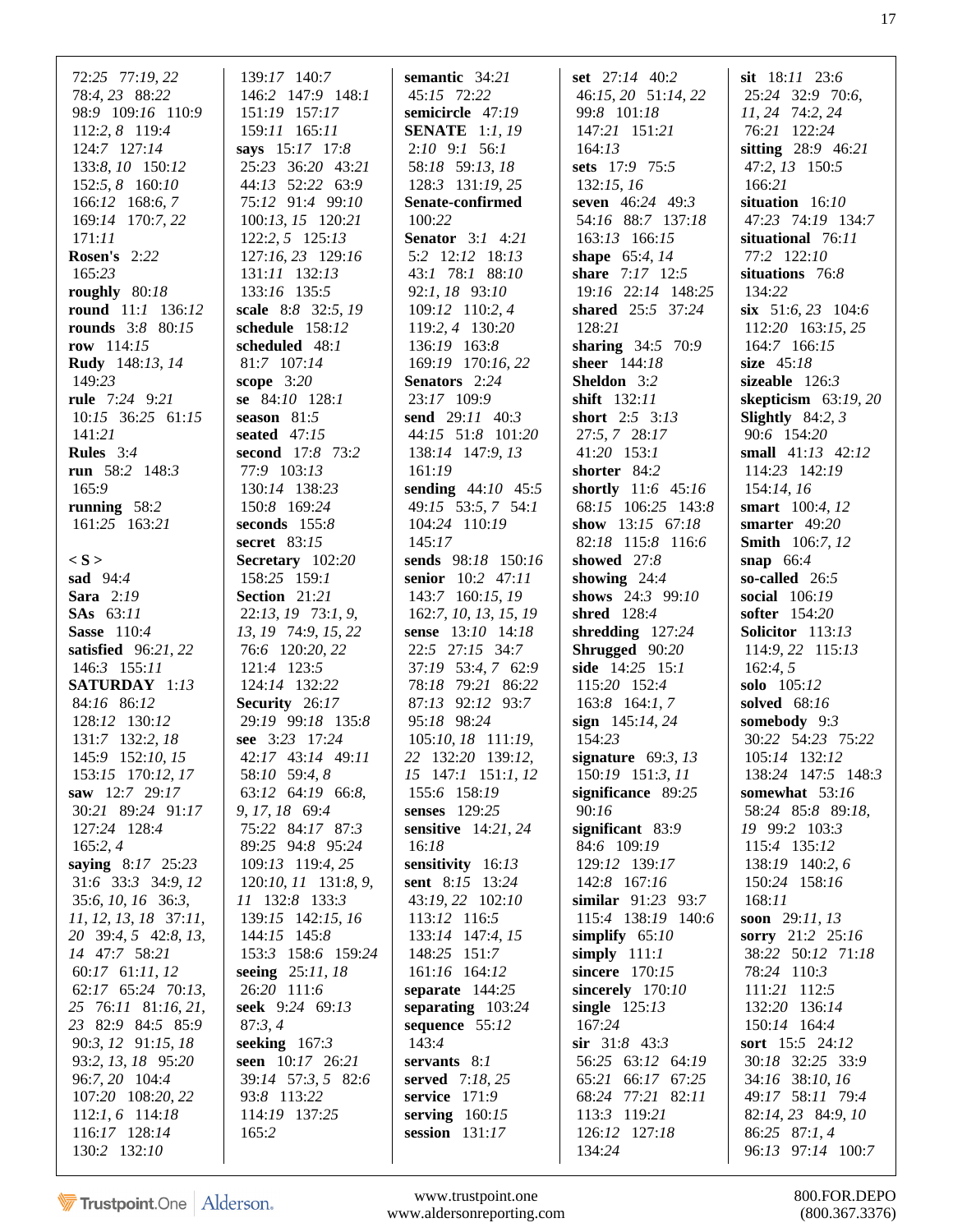| 102:14 113:17                                                                                                                                                                             | 109:22, 23 113:18                                                                                                                                       | stating $43:6, 7$                                                                                                                                                 | 135:8                                                                                                                                                                                       | 121:12 134:10                                                                                                                                                             |
|-------------------------------------------------------------------------------------------------------------------------------------------------------------------------------------------|---------------------------------------------------------------------------------------------------------------------------------------------------------|-------------------------------------------------------------------------------------------------------------------------------------------------------------------|---------------------------------------------------------------------------------------------------------------------------------------------------------------------------------------------|---------------------------------------------------------------------------------------------------------------------------------------------------------------------------|
| 115:21 116:11                                                                                                                                                                             | 114:9 125:21                                                                                                                                            | 168:16                                                                                                                                                            | subordinate 161:7                                                                                                                                                                           | 137:13 143:17                                                                                                                                                             |
| 117:3, 22 126:23                                                                                                                                                                          | 136:15, 19 138:8                                                                                                                                        | statistical 64:23                                                                                                                                                 | subordinates 159:15                                                                                                                                                                         | 146:5 164:14                                                                                                                                                              |
| 140:20 147:8, 10                                                                                                                                                                          | 143:7 151:6                                                                                                                                             | statistically 64:17                                                                                                                                               | subsequent 29:25                                                                                                                                                                            | surprise 99:5, 7                                                                                                                                                          |
| 151:19 167:15                                                                                                                                                                             | 156:11 160:15                                                                                                                                           | statistics 67:18                                                                                                                                                  | 34:2 41:23 106:3                                                                                                                                                                            | 116:1 130:25                                                                                                                                                              |
| 169:12                                                                                                                                                                                    | 170:16                                                                                                                                                  | status 108:14 156:5                                                                                                                                               | subsequently 38:18                                                                                                                                                                          | surprising 78:11                                                                                                                                                          |
| sorted 68:9                                                                                                                                                                               | staffers $52:18$                                                                                                                                        | statute 5:25                                                                                                                                                      | 99:24 107:14                                                                                                                                                                                | suspect $120:1$                                                                                                                                                           |
| sorting $145:12$                                                                                                                                                                          | stage 35:4 87:20                                                                                                                                        | statutes $73:6$                                                                                                                                                   | 136:18 161:19                                                                                                                                                                               | swept $88:1, 3$                                                                                                                                                           |
| sorts $16:3$                                                                                                                                                                              | 101:18                                                                                                                                                  | stay $12:2$ 13:1                                                                                                                                                  | substance $41:16$                                                                                                                                                                           | swirl 136:20                                                                                                                                                              |
| sought $171:3$                                                                                                                                                                            | stages 20:6 39:11                                                                                                                                       | 46:24 123:12                                                                                                                                                      | 45:21 82:2 97:16                                                                                                                                                                            | switch 59:6 93:14                                                                                                                                                         |
| sounds 26:10 30:1                                                                                                                                                                         | stake 125:10                                                                                                                                            | 158:18                                                                                                                                                            | 116:8 130:7                                                                                                                                                                                 | 95:2                                                                                                                                                                      |
| 37:13 38:4 84:5                                                                                                                                                                           | stamp 43:14 127:12                                                                                                                                      | stayed 101:11                                                                                                                                                     | substantial 32:5                                                                                                                                                                            | sworn $43:24$                                                                                                                                                             |
| 91:24 96:10 100:15<br>source $10:19$<br>speak 6:7 10:25<br>17:10 20:10 27:25<br>52:16 71:4, 6<br>149:6 157:12<br>165:10                                                                   | stand $158:7$<br>standard 31:22<br>138:12, 15<br>standing $115:7$<br>116:6 145:20<br>stands 145:10, 11<br>start $2:24$ 6:15                             | staying 81:4 135:17<br>stenographer $3:23$<br>step 12:22 23:2<br>62:4 128:11, 16<br>130:14 136:3<br>155:24 168:9<br>stepped 28:24                                 | 75:12 80:9 139:18<br>substantive $135:23$<br>Substantively 48:23<br>168:22<br>succession $12:15$<br>$13:3, 7$ 168:17<br>169:5                                                               | system 37:1 72:6,<br>10<br>$\langle T \rangle$<br>tabulation $75:13$<br>tag-team $152:4$<br>tail $167:15$                                                                 |
| Speaker 43:23                                                                                                                                                                             | $11:1, 6$ 35:20                                                                                                                                         | stepping $11:25$                                                                                                                                                  | sufficient 8:8                                                                                                                                                                              | tailed $54:9$                                                                                                                                                             |
| 71:17 88:19 110:1                                                                                                                                                                         | 42:24 43:4 48:1, 2                                                                                                                                      | 22:21, 24 23:1                                                                                                                                                    | 10:17 11:18 80:9                                                                                                                                                                            | take $3:13, 14, 16$                                                                                                                                                       |
| speaking $5:2$ 64:9                                                                                                                                                                       | 57:11 82:16                                                                                                                                             | steps 18:19 19:6,                                                                                                                                                 | suggest 31:8 37:4                                                                                                                                                                           | 6:13 9:14 10:19                                                                                                                                                           |
| 78:16                                                                                                                                                                                     | $122:11$ $125:1$                                                                                                                                        | 11 22:10 49:12                                                                                                                                                    | 89:11 127:3                                                                                                                                                                                 | 14:17 15:18 16:11                                                                                                                                                         |
| special 8:15 32:22,                                                                                                                                                                       | started $18:20$                                                                                                                                         | 62:13 68:4, 11                                                                                                                                                    | suggested $9:11$                                                                                                                                                                            | $19:21$ $22:11$ $24:6$                                                                                                                                                    |
| 23 33:7 34:3, 18                                                                                                                                                                          | 26:11 30:11 57:21                                                                                                                                       | 74:11, 12 76:7                                                                                                                                                    | 91:13 96:25 97:4                                                                                                                                                                            | 25:17 32:15 34:4                                                                                                                                                          |
| 37:18 38:14 97:2                                                                                                                                                                          | 73:1 88:11 114:14                                                                                                                                       | 96:12 122:17                                                                                                                                                      | suggesting $104:11$ ,                                                                                                                                                                       | 46:18 48:4 49:11,                                                                                                                                                         |
| 124:22                                                                                                                                                                                    | 119:11 147:15                                                                                                                                           | 155:23 159:21                                                                                                                                                     | 15 108:14 145:16                                                                                                                                                                            | 15, 24 53:13 56:4                                                                                                                                                         |
| specific 12:24                                                                                                                                                                            | 149:8 152:2, 18                                                                                                                                         | $161:17$ $164:13$                                                                                                                                                 | suggestion $91:24$                                                                                                                                                                          | 62:13 77:5 82:12                                                                                                                                                          |
| 34:17, 20, 23 36:10                                                                                                                                                                       | starting $19:2$ 23:22                                                                                                                                   | <b>Steve</b> 47:18 51:21                                                                                                                                          | 130:19                                                                                                                                                                                      | 84:2 93:5 95:7                                                                                                                                                            |
| 57:2 91:10 97:18                                                                                                                                                                          | starts 56:16 94:23                                                                                                                                      | $101:3, 5$ 108:8                                                                                                                                                  | suggestions 104:2                                                                                                                                                                           | 115:5 128:16                                                                                                                                                              |
| 99:15 107:23                                                                                                                                                                              | 98:6 146:21 150:9                                                                                                                                       | 115:19, 20 117:20                                                                                                                                                 | 134:3                                                                                                                                                                                       | 129:2 145:25                                                                                                                                                              |
| 123:22                                                                                                                                                                                    | state 2:13 8:16                                                                                                                                         | 143:21 156:24                                                                                                                                                     | suitcase 30:22, 24                                                                                                                                                                          | 154:18 155:24                                                                                                                                                             |
| <b>Specifically</b> 5:22                                                                                                                                                                  | 17:11 39:25 43:24                                                                                                                                       | $160:23$ 167:1, 3                                                                                                                                                 | suited 50:25                                                                                                                                                                                | 158:14 159:23                                                                                                                                                             |
| 22:25 24:4 25:18,                                                                                                                                                                         | 44:7 51:17 70:8, 9                                                                                                                                      | <b>Steven</b> 107:9                                                                                                                                               | summarize $20:11$                                                                                                                                                                           | 168:19                                                                                                                                                                    |
| 21 28:21 38:20                                                                                                                                                                            | 74:20 102:21                                                                                                                                            | stolen $88:3$                                                                                                                                                     | summary $66:11$                                                                                                                                                                             | taken 40:20 59:15                                                                                                                                                         |
| 121:10 122:13                                                                                                                                                                             | 113:2 120:11, 15                                                                                                                                        | stood $142:5$                                                                                                                                                     | 72:19 153:6                                                                                                                                                                                 | 74:12 100:25                                                                                                                                                              |
| 125:24 140:16                                                                                                                                                                             | $121:11$ $123:4$                                                                                                                                        | <b>Stop</b> 152:24                                                                                                                                                | summation 38:10                                                                                                                                                                             | 117:20                                                                                                                                                                    |
| specificity 59:25                                                                                                                                                                         | 125:9 130:20                                                                                                                                            | stopping $42:19$                                                                                                                                                  | <b>Sunday</b> 39:21 45:7                                                                                                                                                                    | takes 39:11 52:15                                                                                                                                                         |
| specifics $40:6$                                                                                                                                                                          | 134:6 158:25                                                                                                                                            | stories 130:16                                                                                                                                                    | 57:19 58:10 61:21                                                                                                                                                                           | 62:24                                                                                                                                                                     |
| 41:19 68:4 70:12                                                                                                                                                                          | stated 44:11 80:1                                                                                                                                       | story $130:22$                                                                                                                                                    | 87:6 132:16                                                                                                                                                                                 | <b>tales</b> $131:4, 5$                                                                                                                                                   |
| 108:16 155:9                                                                                                                                                                              | 164:2 168:20                                                                                                                                            | straight $142:15$                                                                                                                                                 | 140:18 142:8                                                                                                                                                                                | talk 16:1 28:2                                                                                                                                                            |
| <b>Speed</b> 31:12                                                                                                                                                                        | statement $6:1, 22$ ,                                                                                                                                   | strange $28:21, 25$                                                                                                                                               | 152:11 157:7, 13                                                                                                                                                                            | 30:4 32:13 33:20                                                                                                                                                          |
| spend 109:10, 23                                                                                                                                                                          | 25 10:24 35:20                                                                                                                                          | 29:6 99:11                                                                                                                                                        | 158:14                                                                                                                                                                                      | 39:4 41:13, 18                                                                                                                                                            |
| spent 103:15                                                                                                                                                                              | 63:14 79:18, 22                                                                                                                                         | strategize $157:3$                                                                                                                                                | support 10:2 63:11                                                                                                                                                                          | 42:12 58:9 71:14                                                                                                                                                          |
| 119:24                                                                                                                                                                                    | 96:14 97:14 100:8                                                                                                                                       | strategy $155:23$                                                                                                                                                 | supportive $50:5$                                                                                                                                                                           | 82:12 107:16                                                                                                                                                              |
| split 118:22                                                                                                                                                                              | 140:11 169:25                                                                                                                                           | <b>street</b> 15:11                                                                                                                                               | suppose 21:2 34:23                                                                                                                                                                          | 110:24 111:3                                                                                                                                                              |
| spoke 50:18 52:13                                                                                                                                                                         | statements 5:23                                                                                                                                         | strike 17:12 100:8                                                                                                                                                | 61:21 111:24                                                                                                                                                                                | 114:7, 23 117:6, 11                                                                                                                                                       |
| 54:18 87:7 89:6                                                                                                                                                                           | 10:19 11:16, 21                                                                                                                                         | striking $17:3$                                                                                                                                                   | supposed $126:23$                                                                                                                                                                           | $119:11$ $123:19, 21$ ,                                                                                                                                                   |
| 111:11 116:23                                                                                                                                                                             | 32:17 49:16 96:7                                                                                                                                        | strong $115:15$                                                                                                                                                   | 151:23                                                                                                                                                                                      | 25 130:6 135:25                                                                                                                                                           |
| 117:17 151:3                                                                                                                                                                              | <b>STATES</b> 1:1 3:1                                                                                                                                   | strongly $9:18$                                                                                                                                                   | Supreme 8:18                                                                                                                                                                                | 137:22 138:21                                                                                                                                                             |
| 160:13 168:1                                                                                                                                                                              | 8:16 35:21 36:2,                                                                                                                                        | 50:14, 22 103:12                                                                                                                                                  | 38:17, 23 39:19                                                                                                                                                                             | 145:3 147:20                                                                                                                                                              |
| spoken 116:16<br>152:13<br>sports 57:22 80:20<br>square 59:5 68:16<br>staff $3:9, 10$ 14:23<br>22:13, 17 23:7<br>29:23 41:2 45:15<br>46:5 68:22 77:4<br>88:11 92:1 106:9<br>107:16 108:11 | 15 37:2 47:1 55:8<br>59:20 62:23 72:6,<br>11 73:10 74:21<br>83:4 101:21<br>104:23 105:2<br>107:5 108:7<br>$112:23$ $113:1$<br>115:4 121:15<br>134:11,12 | struck $16:14$ 83:3,<br>784:4<br>stuck 58:11 82:20<br>stuff 55:7 61:23<br>83:15 117:11<br>styled 104:24<br>subject 5:24 25:19<br>$29:1, 5$ 98:19<br>107:23 133:25 | $40:1$ 97:2 108:7<br>115:5 117:18<br>118:4 141:22<br>Sure 2:7 5:3 6:16,<br>25 19:15, 16 20:8,<br>12 34:1 38:23<br>$42:1, 24$ $44:11$<br>63:5 67:25 68:5<br>82:9 84:15 86:21<br>88:16 119:16 | 155:11 156:13<br>157:18 158:2, 17<br>159:1, 18 170:5<br><b>talked</b> 32:12 38:13,<br>14 45:16 58:1<br>59:10 61:21 78:7<br>80:20 102:9<br>106:23 113:9<br>119:7, 8 128:17 |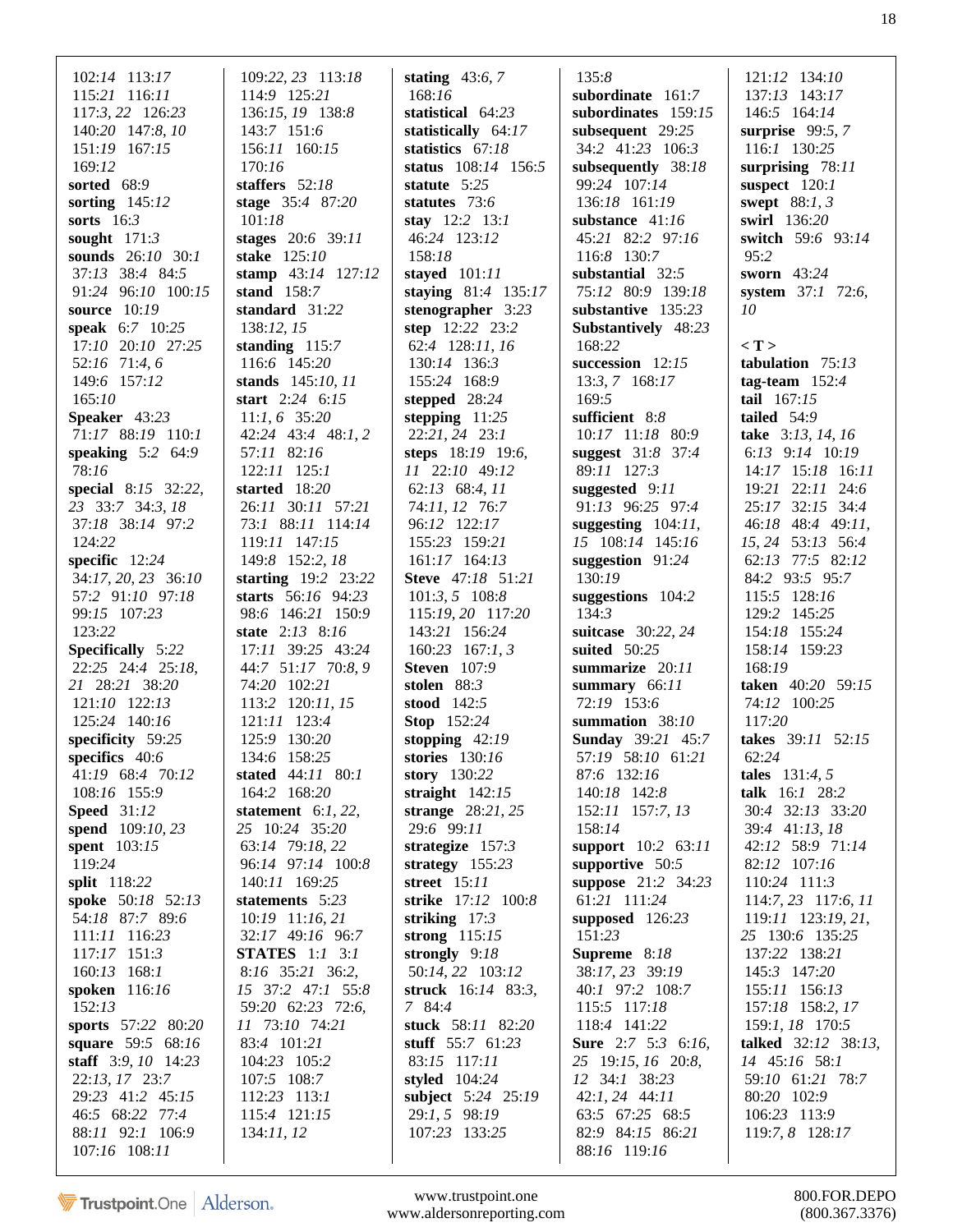| 136:13, 14 158:11              | terminating 49:7                           | 94:5, 6, 21 97:11,                        | 101:12, 15, 22                              | 89:22 90:19 114:15                       |
|--------------------------------|--------------------------------------------|-------------------------------------------|---------------------------------------------|------------------------------------------|
| 159:9 160:17                   | 53:9 55:3                                  | 13 99:13 100:17                           | 102:7, 9, 17 103:2,                         | thrown $109:1$                           |
| talking 30:17 38:6             | terminology 19:10                          | 102:6 103:16                              | 3, 6, 11, 12, 22                            | Thursday 81:2                            |
| 39:15, 24 40:18, 24            | <b>terms</b> $11:9$ $12:3$                 | 106:23 108:17                             | 104:8 105:2, 16                             | 86:18 128:18                             |
| 52:21 57:16, 21, 22            | 22:10 37:14 53:22                          | 109:22 116:24                             | 107:3, 11, 23 108:6,                        | 137:15, 20 142:2, 9,                     |
| 70:10 71:14 81:19              | 84:4 92:17 94:19                           | 118:6 122:25                              | 7, 12, 17, 19 109:2,                        | 24 143:5, 18                             |
| 85:13, 19 88:6                 | 96:21 156:10                               | 123:2, 18, 25 128:8                       | 25 110:1, 17                                | tied $49:8$                              |
| 100:12 116:21                  | 167:18                                     | 135:13, 16 140:7                          | 111:14 112:18, 20                           | till $48:4$                              |
| 123:11 131:15                  | testified 9:2 113:3                        | 142:5 144:16                              | 113:12, 18, 21                              | Tillis $5:2$                             |
| 143:17 144:23                  | 128:3 131:2                                | 145:13, 15 147:10                         | 114:4, 6, 12 116:15,                        | time 3:11 6:23                           |
| 155:19 156:22                  | testify $122:13$                           | 149:8 151:25                              | 25 117:4, 15 118:1,                         | 8:21 10:9, 13                            |
| 164:25                         | testimony $3:19$ 6:5                       | 152:18 155:2, 7, 18,                      | $3, 5, 6, 24$ 121:8                         | $12:16$ 14:2, 6, 10,                     |
| talks 100:12                   | 7:6                                        | 24 156:14, 20                             | 122:9, 12, 13, 20                           | 17, 19 16:7 18:8,                        |
| target $92:15$                 | <b>Texas</b> 39:25                         | 157:4, 12, 20 160:9                       | 123:1, 2, 8 125:19                          | 20 19:4, 13, 25                          |
| targeting 129:6                | <b>thank</b> $2:17$ $4:12$                 | $163:19$ $164:1, 7, 24$                   | 127:1, 20, 21                               | 20:12 26:10, 13                          |
| tax $31:11$                    | 5:5, 13 6:20 7:8,                          | 169:12 170:25                             | 128:10, 13 129:23                           | 32:6, 18 33:5 34:2                       |
| taxpayers $62:25$              | 10, 12 10:23 43:3                          | 171:3                                     | 130:16 131:21                               | 39:18 43:3, 24                           |
| 63:2                           |                                            | think 11:12, 14                           |                                             |                                          |
| team 7:25 10:3                 | 56:22 58:15 68:19<br>77:21, 22 134:24      | $12:8, 24, 25$ 13:1, 4                    | 132:3, 6, 11, 21<br>134:2, 14, 18           | 48:2 49:3 52:1<br>53:18, 19 56:25        |
| 106:5 133:16                   | 141:7 169:13, 14                           | $14:3$ 16:18 17:13,                       |                                             | 57:4 58:2 60:11,                         |
|                                |                                            |                                           | 135:12, 18, 21                              | 16 63:19 67:7                            |
| 135:6 171:5<br>technical 20:8  | 170:4, 6, 21, 22, 23<br>171:10, 11         | 17 18:24 19:12, 14                        | 136:2, 12, 18 137:3,<br>13, 19 138:6, 9, 19 | 69:23 70:16 77:8,                        |
|                                | <b>Thanks</b> 79:11                        | 21:2, 15, 17, 25                          |                                             |                                          |
| technically 11:14              |                                            | 22:1, 13, 16, 18                          | 139:7, 13, 24 140:5,                        | 10, 21 79:21 80:15<br>82:8 83:8, 9 84:5, |
| tell 6:3 34:8 45:19            | 126:12 133:19                              | 23:7 24:22 25:13                          | $21, 24$ 141:2, 5, 6,                       | 11 85:25 86:25                           |
| 46:19 48:18 61:19              | 170:9, 15, 19                              | 26:18 27:5, 20, 25                        | 10, 13, 18, 21 142:3,                       |                                          |
| 62:20 72:8 74:5                | theme $97:7$                               | 28:6, 9, 11, 12                           | 24 143:16 144:14,                           | 87:16 88:24 89:15,                       |
| 79:24 80:23 83:22              | theories $100:15$                          | 29:25 30:9 31:18,                         | 17, 20 145:13                               | 17, 22, 25 90:16, 18,                    |
| 84:10, 18 85:5, 6,             | theory 94:9 101:1                          | 21 32:1, 20 33:1, 6,                      | 146:13 147:4, 17                            | 23 91:3, 6 92:9                          |
| 24 86:14 90:4, 8               | thereof $44:1$                             | 7, 11 34:23 36:6, 8,                      | 148:3, 8, 10, 21                            | 100:7, 23 101:3, 13,                     |
| 94:7, 15 96:23                 | thermostat $100:5, 12$                     | 19, 24 37:19, 22                          | 149:2, 15, 24                               | 14 102:1, 13, 15                         |
| 99:14 103:5 104:6              | thermostats 100:16<br>101:16               | 39:7, 19 40:4 41:8,                       | 150:24 151:3, 5, 18,                        | 103:13, 15, 19, 25                       |
| 109:12, 21 113:7               |                                            | 17 42:7, 18 44:17,                        | 22 152:2, 16, 19, 22                        | $105:16$ $106:11,21$                     |
| $116:4, 12$ 117:1, 2           | thing $10:12$ 17:10                        | 19, 23 46:6 47:6<br>48:2 49:3 50:10,      | 155:8, 10 156:5                             | 107:14 109:10, 23,                       |
| 129:20 131:22                  | 31:3, 9 37:6 39:19                         |                                           | 157:2 158:4 160:6,                          | 24 116:23 118:19,                        |
| 134:15 137:4                   | 42:7 48:15 51:23                           | 19, 21, 24 51:3, 14,                      | 7 161:18 163:7                              | 25 119:24 120:9                          |
| 139:25 145:11<br>149:22 151:12 | 58:24 92:19, 21<br>94:10 97:7 101:19       | 21, 23 52:7, 13                           | $164:18, 25$ $165:15,$                      | 122:2 128:21<br>129:1 132:13             |
| 159:18                         | 103:17 108:19, 22                          | 53:14, 19, 23, 24                         | 22 166:13 167:2, 5,                         |                                          |
| telling $25:6,9$               |                                            | 54:7, 8, 12, 13, 15,                      | 12, 25 168:10, 20,<br>21, 22 169:9, 11      | 136:1, 2, 5, 22                          |
| 30:18, 19, 20 31:6,            | $109:10$ 112:2, 8, 16<br>$115:15,25$ 117:1 | $16, 20, 22$ 55:1<br>$57:1, 3$ 58:5 59:1, | thinking $96:24$                            | 141:5, 20 143:11<br>144:2 157:17, 22     |
| 14 34:11 48:17                 | 129:24 142:22                              | 5, 20 61:2, 3, 13, 14,                    | 154:11 164:14                               | 158:5 159:8, 10                          |
| 51:17 64:8 67:16               |                                            | 16, 17, 19 62:5, 8,                       |                                             | 163:9 164:6                              |
| 71:13, 21, 22 81:22            | 143:3 146:6<br>151:22 155:25               | 20 63:9, 25 64:11                         | 166:25 167:21<br>168:10                     | 167:20, 21 168:10                        |
| 83:17 87:23 88:8               | 156:1 158:22                               | 65:7, 14 66:12, 23,                       | <b>Thinks</b> 127:24                        | 169:15 170:4, 5                          |
| 93:22 95:13                    | 159:6, 15 165:4                            | 24 67:1, 7, 11, 15                        | 163:2                                       | 171:8                                    |
| 115:23 122:25                  | 170:24                                     | 68:3, 8, 11 69:8, 9,                      | third 70:20                                 | timeline $42:1$                          |
| 129:12, 17 131:3               | things $9:10$ $10:10$                      | 15, 18, 22 70:5, 8, 9,                    | thought $7:10$ 9:9                          | times 70:22 71:12                        |
| 140:15 149:24                  | 14:22 16:14, 16                            | 12, 14, 18 71:2                           | 20:6 28:13 35:2                             | 100:20 101:10, 19                        |
| 151:25 157:22                  | 17:15 18:7 20:7                            | 73:23 74:14, 18                           | 39:24 40:7 51:15                            | 104:6 114:15                             |
| 159:10, 17 161:7               | 22:8 24:19 25:2                            | 75:9, 23 76:5, 6                          | 54:19 65:7 86:24                            | 121:3 148:15                             |
| tells $145:9, 10$              | 26:22 29:16 30:13,                         | 77:3, 5 78:10, 13,                        | 92:13 97:21 99:22                           | 149:22 158:24                            |
| temp $43:23$                   | 15, 20 31:6, 10                            | 16, 21 79:1, 6, 14,                       | 103:4 111:13                                | time-sensitive                           |
| ten $79:7$                     | 32:21 33:19, 22, 23                        | 17 80:10, 16 81:1,                        | 112:19 113:14                               | 158:10                                   |
| tenor 139:12                   | 35:16 36:4 37:17                           | 6, 7, 8, 20 82:3, 22                      | 129:22 130:14                               | tipoff $91:6$                            |
| tens $69:5$                    | 39:6 45:24 46:15                           | 84:12, 13 85:14                           | 141:10 147:24                               | title 17:22 47:11                        |
| tension $120:5$                | 48:24 49:19 54:5                           | 86:6, 16, 20 88:6, 8                      | 156:25 158:21                               | $100:19, 25$ $101:10,$                   |
| tensions $152:16$              | 57:2 59:4, 8, 10                           | 89:14, 21 90:11, 14,                      | 159:6 169:5                                 | 16                                       |
| 162:23                         | 60:16, 17, 23 61:19                        | 15 91:15, 19, 20                          | thoughts $147:11$                           | <b>titled</b> 169:20, 24                 |
| <b>tenure</b> $7:21$ 8:3, 14   | 64:2 67:21 68:5                            | 92:18, 22, 24 93:10                       | thousands $69:5$                            | today $2:17$ 4:5, 24                     |
| 10:2                           | 69:16 72:17 74:14                          | 96:2, 6, 22, 25 97:3,                     | <b>three</b> 27:7 43:7                      | 5:1 6:5 7:7, 17                          |
| terminated 77:15               | 76:6 82:3, 7, 10                           | 15 98:2 99:3, 8, 25                       |                                             | $10:7, 13$ 11:8 23:6,                    |
|                                |                                            |                                           |                                             |                                          |

www.trustpoint.one 800.FOR.DEPO<br>w.aldersonreporting.com (800.367.3376) www.aldersonreporting.com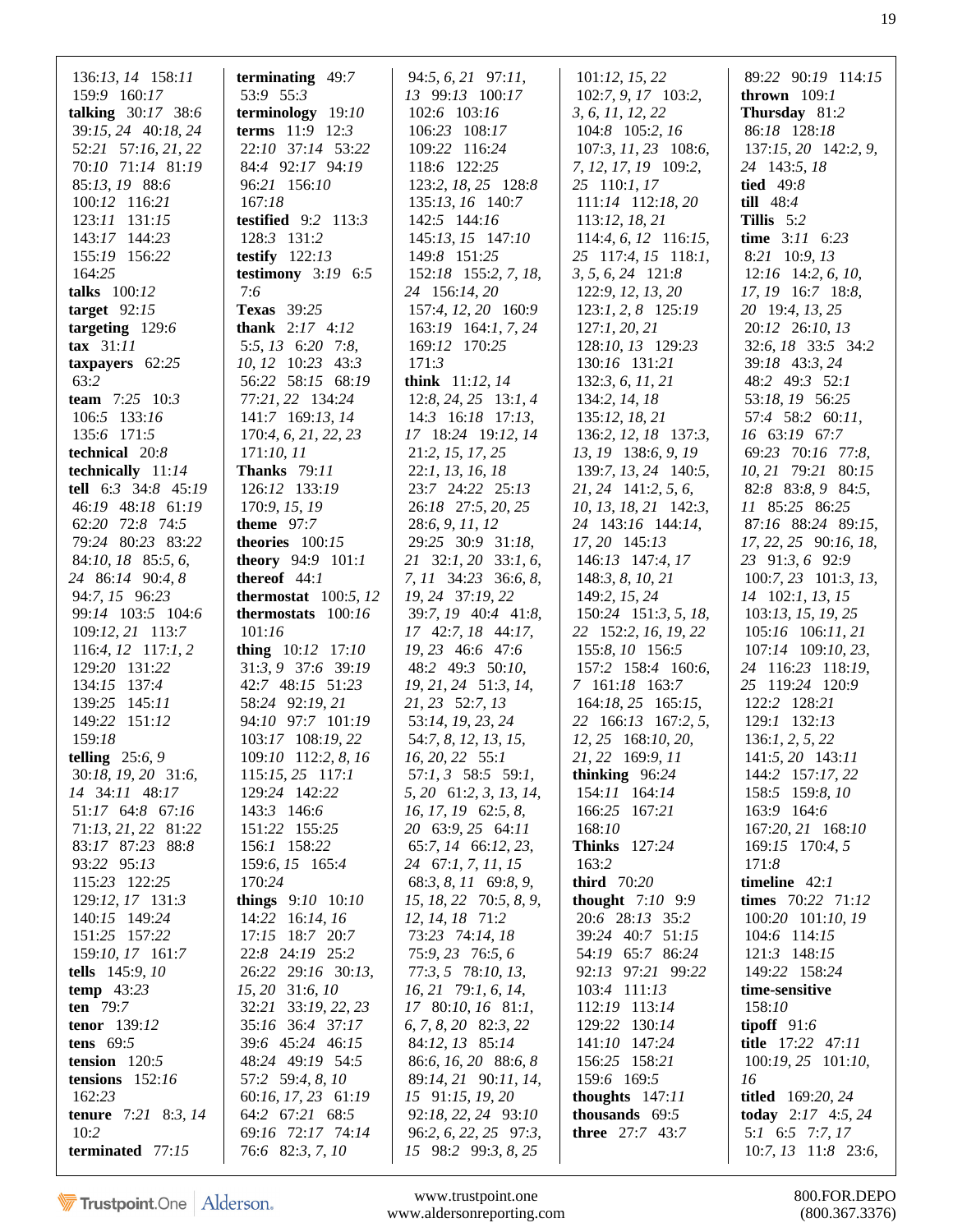| 17 25:24, 25 28:10       | 134:16 163:17            | two-hour $164:6$         | unhappy $13:10$        | variation 16:8          |
|--------------------------|--------------------------|--------------------------|------------------------|-------------------------|
| 35:20 43:3 58:5          | 166:3                    | two-week $40:25$         | 35:23 36:22 83:16      | 97:22                   |
| 64:3 74:2 75:19          | <b>Trump</b> 7:6 9:6, 11 | type $64:2$              | 139:13, 19, 20 159:4   | varied $97:25$          |
| 76:3, 21 77:6            | 12:21 34:2, 4 35:1       | types $22:10$ $27:18$    | unified $165:23$       | various 9:14            |
| 82:11 105:15             | 45:3 46:21 49:6          | typically $3:13$ 15:4    | uninvited 162:23       | 115:14                  |
|                          |                          |                          |                        |                         |
| 116:3, 25 123:10         | 52:15 53:19 55:23        |                          | Unit 75:17 119:12      | vein 13:16              |
| 124:3 140:5 150:6        | 56:7, 9, 11 57:8         | $<$ U $>$                | 120:5 121:17           | verbal $3:25$           |
| 151:4 159:25             | 77:13, 18 84:25          | <b>U.S</b> 27:18 54:11,  | 122:7, 16 124:5, 10    | verification 69:4       |
| 169:15 170:3, 5          | 158:25 163:20            | 14 55:23, 25 70:2,       | <b>UNITED</b> 1:1 2:25 | verifications 69:13     |
| 171:6                    | 164:1 168:16             | 16, 20 73:9 74:18        | 35:21 36:2, 15         | verify $71:4$           |
| told 9:13 26:25          | <b>Trump's</b> 2:11 9:8  | 95:23 130:21, 23         | 37:2 46:25 55:8        | versa 124:13            |
| 27:14 28:8 29:2          | truth 6:3 37:22          | $131:1$ $145:3$          | 59:20 62:23 72:6,      | version 14:12, 17       |
|                          |                          |                          |                        |                         |
| 31:2 40:10 45:24         | 150:21                   | 153:21, 22, 24           | 11 73:10 83:4          | versus 16:16 19:14      |
| 54:23 55:10 61:3         | truthful $5:15$ $6:5$    | $154:3, 7$ 167:6, 9      | 107:5 108:7            | 68:1 103:25             |
| 64:6 70:12 79:9          | 94:16                    | 168:3, 17, 18, 22        | 112:22 113:1           | 112:23 113:2            |
| 81:24 82:6 85:11,        | truthfully $5:19$        | 169:6                    | 134:11,12              | vet 70:23 124:17        |
| 21 87:10, 11, 25         | try $61:14$ 63:25        | ultimate $53:10$         | units 73:3 76:23       | 126:21                  |
| 88:5, 6, 7 97:8, 21      | 67:9 72:22 89:21         | ultimately $9:23$        | 122:19                 | <b>vetted</b> 126:14    |
|                          | 102:3 118:11             |                          | universe 158:20        | vetting $125:25$        |
| 99:4 103:11, 16, 17      |                          | $53:4,6$ 91:1            |                        |                         |
| 106:22 112:20            | 121:1 123:12             | 110:19 163:9             | unknowns $105:23$      | viable 108:9, 23        |
| 116:15, 18 117:1,        | 152:2 165:8              | ultimatum 118:11         | unproductive $103:3$   | Vice 104:15 124:13      |
| 17 128:24 130:16,        | trying $15:10$ 20:8,     | <b>unable</b> $6:5$      | unreasonable 60:12     | videotape 30:22         |
| 23 134:13 141:3          | 9, 11 21:2, 24           | unavailable $162:9$      | unreasonableness       | view $46:17$ 47:15      |
| 151:14 154:9             | 32:25 33:9 35:13         | unaware 4:22             | 62:18                  | 62:11 90:24 94:2,       |
| 158:9, 16, 19 159:4,     | 37:9, 12 38:22           | 99:19                    | unrelated $46:16$      | $13, 21$ 164:11         |
|                          |                          |                          |                        |                         |
| 14 160:23 161:6          | 39:18 44:18 45:14        | uncommon $72:17$         | unrestricted 3:19      | viewed $94:22$          |
| 168:3                    | 54:7 64:1 69:21          | uncover $96:12$          | unusual $29:10$        | viewing $66:19$         |
| tomorrow 155:12          | 70:5 84:17 93:23         | underlying $101:5$       | unwilling $146:9$      | vigorous $95:18$        |
| tone 35:5 37:4           | 96:18 102:25             | undermines 59:21         | 154:25                 | visitors $71:15$        |
| tonight $160:2$          | 105:10 109:2             | underscore 10:13         | unwillingness 9:8      | voice 35:5              |
| top $14:24$ 44:6, 12     | 112:3 117:3              | 171:4                    | update 18:10, 18       | volume $60:9$           |
| 57:6 69:1 94:24          | 118:22 132:20            | understand 4:1           | 79:12 108:14           | voluntarily $2:18$      |
|                          |                          |                          |                        |                         |
| 127:16                   | 140:12 142:13            | $5:16, 17, 20$ $6:2, 21$ | updated 18:1 26:2      | 3:18 7:14 170:11        |
| topic 17:20 91:23        | 164:1                    | 15:25 16:20 18:25        | 68:13                  | vote 18:21 19:3         |
| 108:1 137:2              | <b>Tuesday</b> 114:13    | 20:9 26:12 27:21,        | updating $68:14$       | 64:23 67:3 75:13        |
| topics 3:20 123:10       | turn 21:18 77:8          | 24 36:6 37:12            | uphold $63:6$          | voter 8:8 48:9          |
| 155:9                    | 78:24 119:10, 11         | 40:20 41:14 66:3         | urgency $43:24$        | 59:14 60:9 61:25        |
| total 99:5               | 127:11 134:25            | 85:17 89:2 124:16        | <b>Urgent</b> 98:19    | 92:16 124:17            |
| totally 26:9 33:11       | 150:8                    | 127:2, 7 133:1           | 114:10 157:22          | 125:25                  |
| 89:18 94:5 137:13        | turned 28:18 32:2        | 136:24 138:1             | <b>USC</b> 5:25        | <b>voters</b> 19:2 66:2 |
|                          |                          |                          |                        |                         |
| <b>Tour</b> 57:23, 25    | 50:2, 3 85:18 99:7       | 157:8 159:11, 13         | use 3:25 20:12         | 67:2 68:2, 12           |
| track 119:15 139:9       | 142:7 157:24             | 161:4                    | 22:5 30:25 31:10       | votes 8:12 65:5, 12     |
| tracking $38:19$         | TV 72:18                 | understanding            | 35:22 36:4 60:8        | 92:20 159:2             |
| trail $100:5$            | tweeting $33:6$          | 14:20 15:9 18:3,         | 62:8, 14 95:1          | voting 24:23 25:7       |
| transcribed 2:8          | two $4:9$ 5:6 9:5        | 16, 23 128:8 130:12      | 109:24 117:21          | 26:2, 8, 20 27:12,      |
| $3:6$ 7:14               | $12:1$ $14:4$ $21:8$     | understated 132:10       | 136:1                  | 19 65:12 75:13          |
| transcript 58:25         | 24:19 26:15 27:6         | understatement           | useful 10:11 104:8     | 100:13                  |
|                          |                          |                          |                        |                         |
| 172:3                    | 40:22 48:6 53:9,         | 129:12                   | 134:19                 |                         |
| transfer 8:13            | 10 60:16 70:2            | understood 16:6          | usual $149:1$          | $\langle W \rangle$     |
| transition $156:9, 11$ , | 74:17 82:7 86:17         | 18:16 37:8 38:23         | usually $81:21$        | wait 75:1 77:9          |
| 17                       | 98:19 110:25             | 68:19 74:7 92:8          |                        | waiting $115:23$        |
| transition-related       | 111:12 113:11, 12        | 111:1 146:1 154:21       | $<$ V $>$              | walk 40:14 46:20        |
| 156:10                   | 133:23 136:22            | unfair 30:14 50:8        | vaccine 31:12          | 95:23 111:6             |
| transpired 87:13         | 143:9 146:12             | 54:24                    | <b>valid</b> 94:16     | 148:17, 21 162:15       |
|                          |                          |                          |                        |                         |
| trash $94:17$            | 150:6 151:2 153:3        | unfolded 30:7            | validating 62:6        | walked $18:13$          |
| tried 86:6 116:24        | 160:8 161:5              | 45:14 84:7               | validity 9:15 140:9    | 30:18 45:22 46:23       |
| 157:3                    | 163:10, 24 166:14        | unfortunate 9:23         | vantage 87:2           | 163:19                  |
| trucks 127:24            | 169:15,18                | <b>Unfortunately</b>     | 105:23 152:19          | walking $31:5$          |
| 128:4                    | twofold $131:8$          | 121:15 137:18            | 159:5                  | 162:11                  |
| true $61:3$ 91:1         | 152:24                   | unfounded 152:19         | variants 124:11        | Wall 113:13 162:4       |
| 94:5 112:10              |                          | ungracious $161:3$       |                        |                         |
|                          |                          |                          |                        |                         |